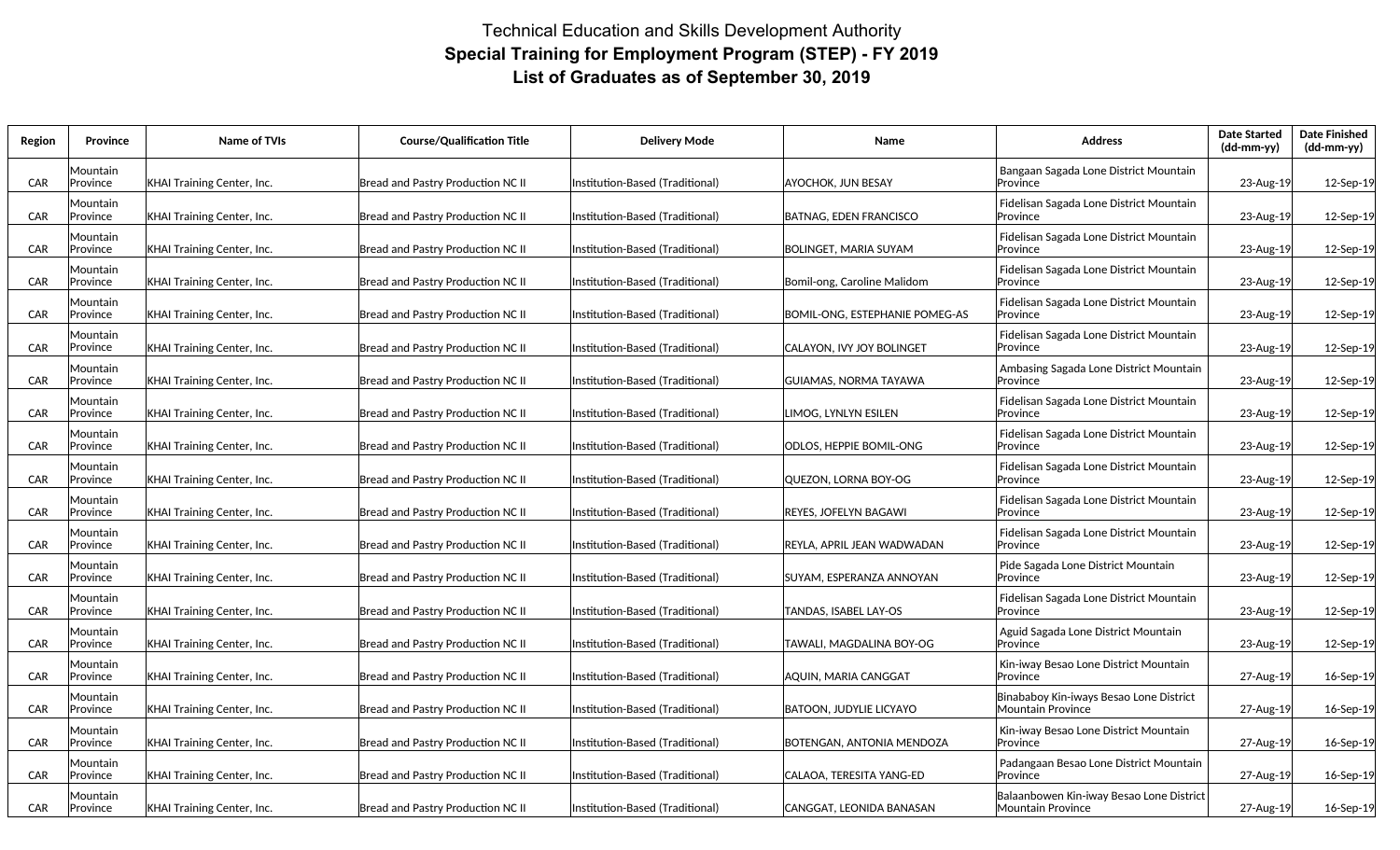| Region     | Province             | Name of TVIs                                          | <b>Course/Qualification Title</b>                                                   | <b>Delivery Mode</b>            | Name                            | <b>Address</b>                                           | <b>Date Started</b><br>(dd-mm-yy) | <b>Date Finished</b><br>$(dd\text{-}mm\text{-}vy)$ |
|------------|----------------------|-------------------------------------------------------|-------------------------------------------------------------------------------------|---------------------------------|---------------------------------|----------------------------------------------------------|-----------------------------------|----------------------------------------------------|
| <b>CAR</b> | Mountain<br>Province | KHAI Training Center, Inc.                            | Bread and Pastry Production NC II                                                   | Institution-Based (Traditional) | CAWIS, ALFA BANIWAS             | Kin-iway Besao Lone District Mountain<br>Province        | 27-Aug-19                         | 16-Sep-19                                          |
| <b>CAR</b> | ∨ountain<br>Province | KHAI Training Center, Inc.                            | Bread and Pastry Production NC II                                                   | Institution-Based (Traditional) | CHACAPNA, FLORENCE LOPEZ        | Besao East Besao Lone District Mountain<br>lProvince     | 27-Aug-19                         | 16-Sep-19                                          |
| <b>CAR</b> | Mountain<br>Province | <b>KHAI Training Center, Inc.</b>                     | Bread and Pastry Production NC II                                                   | Institution-Based (Traditional) | MASWENG, GAY BAL-O              | Besao East Besao Lone District Mountain<br>Province      | 27-Aug-19                         | 16-Sep-19                                          |
| <b>CAR</b> | Mountain<br>Province | <b>KHAI Training Center, Inc.</b>                     | Bread and Pastry Production NC II                                                   | Institution-Based (Traditional) | MOISES, JADE CADAWENG           | Besao East Besao Lone District Mountain<br>Province      | 27-Aug-19                         | 16-Sep-19                                          |
| <b>CAR</b> | Mountain<br>Province | <b>KHAI Training Center, Inc.</b>                     | Bread and Pastry Production NC II                                                   | Institution-Based (Traditional) | OYAD, IVY POKKIS                | Kin-iway Besao Lone District Mountain<br>Province        | 27-Aug-19                         | 16-Sep-19                                          |
| <b>CAR</b> | Mountain<br>Province | <b>KHAI Training Center, Inc.</b>                     | Bread and Pastry Production NC II                                                   | Institution-Based (Traditional) | PAYCOWAN, DHORRY DANGAWEN       | Payeo Besao Lone District Mountain<br><b>Province</b>    | 27-Aug-19                         | 16-Sep-19                                          |
| <b>CAR</b> | Mountain<br>Province | <b>KHAI Training Center, Inc.</b>                     | Bread and Pastry Production NC II                                                   | Institution-Based (Traditional) | POKKIS, HILDA DOLIGAN           | Kin-iway Besao Lone District Mountain<br><b>Province</b> | 27-Aug-19                         | 16-Sep-19                                          |
| <b>CAR</b> | ∨ountain<br>Province | <b>KHAI Training Center, Inc.</b>                     | Bread and Pastry Production NC II                                                   | Institution-Based (Traditional) | SALIMBAY, NORA LANGBAO          | Payeo Besao Lone District Mountain<br><b>Province</b>    | 27-Aug-19                         | 16-Sep-19                                          |
| <b>CAR</b> | Mountain<br>Province | <b>KHAI Training Center, Inc.</b>                     | Bread and Pastry Production NC II                                                   | Institution-Based (Traditional) | SANNADAN, WILMA BULDOKEN        | Kin-iway Besao Lone District Mountain<br>Province        | 27-Aug-19                         | 16-Sep-19                                          |
| <b>CAR</b> | Mountain<br>Province | <b>KHAI Training Center, Inc.</b>                     | Bread and Pastry Production NC II                                                   | Institution-Based (Traditional) | SONGABEN, MILA DEG-AWAN         | Kin-iway Besao Lone District Mountain<br>Province        | 27-Aug-19                         | 16-Sep-19                                          |
|            | LA UNION             | RJ Ilocandia Technical and Vocational<br>School. Inc. | Service Automotive Electrical Components<br>Leading to Automotive Servicing NC II)  | Community-Based                 | BACANI, Harry Borja             | #78 Biday San Fernando City I La Union                   | 16-Aug-19                         | 20-Sep-19                                          |
|            | LA UNION             | RJ Ilocandia Technical and Vocational<br>School, Inc. | Service Automotive Electrical Components<br>(Leading to Automotive Servicing NC II) | Community-Based                 | CALAUTO, Jereme Julba           | Catbangen San Fernando City I La Union                   | 16-Aug-19                         | 20-Sep-19                                          |
|            | A UNION              | RJ Ilocandia Technical and Vocational<br>School, Inc. | Service Automotive Electrical Components<br>(Leading to Automotive Servicing NC II) | Community-Based                 | CARAS, Eroll Glenn Banayat      | Cabarsican San Fernando City I La Union                  | 16-Aug-19                         | 20-Sep-19                                          |
|            | LA UNION             | RJ Ilocandia Technical and Vocational<br>School, Inc. | Service Automotive Electrical Components<br>(Leading to Automotive Servicing NC II) | Community-Based                 | CARIAGA, Aaron Auldrich Magpayo | #31 Biday San Fernando City I La Union                   | 16-Aug-19                         | 20-Sep-19                                          |
|            | A UNION.             | RJ Ilocandia Technical and Vocational<br>School, Inc. | Service Automotive Electrical Components<br>(Leading to Automotive Servicing NC II) | Community-Based                 | CRUZ, Renato Olidan Jr.         | Sagayad Relocation San Fernando City I La<br>Union       | 16-Aug-19                         | 20-Sep-19                                          |
|            | LA UNION             | RJ Ilocandia Technical and Vocational<br>School, Inc. | Service Automotive Electrical Components<br>(Leading to Automotive Servicing NC II) | Community-Based                 | DACUT, Mariel Nelgaso           | Baraoas San Fernando City I La Union                     | 16-Aug-19                         | 20-Sep-19                                          |
|            | LA UNION             | RJ Ilocandia Technical and Vocational<br>School, Inc. | Service Automotive Electrical Components<br>(Leading to Automotive Servicing NC II) | Community-Based                 | GARCIA, Zander Sabonsolin       | Parian San Fernando City I La Union                      | 16-Aug-19                         | 20-Sep-19                                          |
|            | LA UNION             | RJ Ilocandia Technical and Vocational<br>School, Inc. | Service Automotive Electrical Components<br>(Leading to Automotive Servicing NC II) | Community-Based                 | HIDALGO, Geraldine Galvez       | Dallangayan Este San Fernando City I La<br>Union         | 16-Aug-19                         | 20-Sep-19                                          |
|            | LA UNION             | RJ Ilocandia Technical and Vocational<br>School, Inc. | Service Automotive Electrical Components<br>(Leading to Automotive Servicing NC II) | Community-Based                 | HUFANA, Anthony Hidalgo         | Poro San Fernando City I La Union                        | 16-Aug-19                         | 20-Sep-19                                          |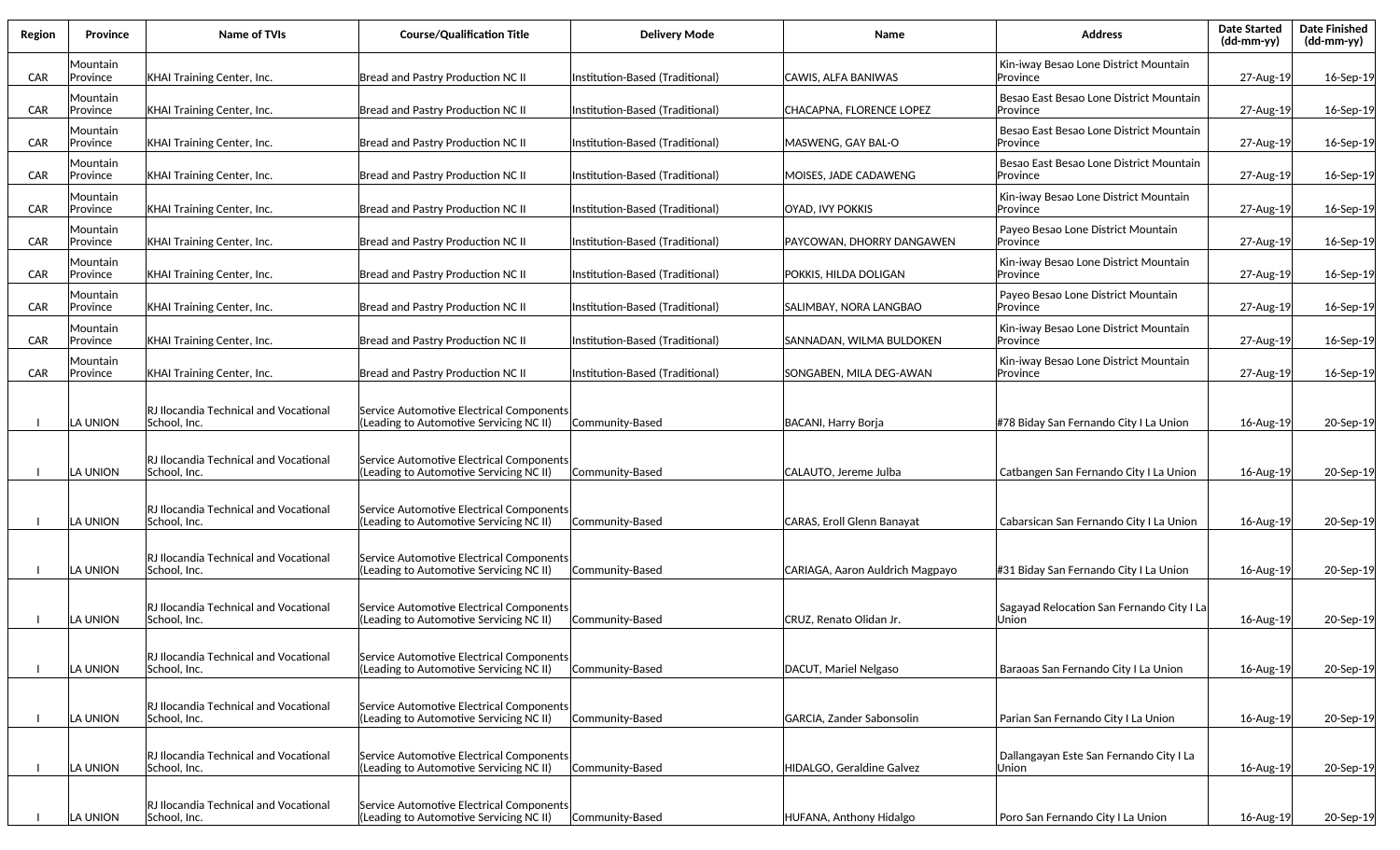| Region | <b>Province</b> | Name of TVIs                                                  | <b>Course/Qualification Title</b>                                                   | <b>Delivery Mode</b> | Name                             | <b>Address</b>                                | <b>Date Started</b><br>(dd-mm-yy) | <b>Date Finished</b><br>(dd-mm-yy) |
|--------|-----------------|---------------------------------------------------------------|-------------------------------------------------------------------------------------|----------------------|----------------------------------|-----------------------------------------------|-----------------------------------|------------------------------------|
|        | ILA UNION       | RJ Ilocandia Technical and Vocational<br>School, Inc.         | Service Automotive Electrical Components<br>(Leading to Automotive Servicing NC II) | Community-Based      | HUFANA, John Ray Zartiga         | Poro San Fernando City I La Union             | 16-Aug-19                         | 20-Sep-19                          |
|        |                 |                                                               |                                                                                     |                      |                                  |                                               |                                   |                                    |
|        | ILA UNION       | RJ Ilocandia Technical and Vocational<br>School, Inc.         | Service Automotive Electrical Components<br>(Leading to Automotive Servicing NC II) | Community-Based      | HUFANO, Jerry Carl Soriano       | #170 Carlatan San Fernando City I La<br>Union | 16-Aug-19                         | 20-Sep-19                          |
|        | ILA UNION       | RJ Ilocandia Technical and Vocational<br> School, Inc.        | Service Automotive Electrical Components<br>(Leading to Automotive Servicing NC II) | Community-Based      | LAMANDA, Lordwin Paculanang      | Biday San Fernando City I La Union            | 16-Aug-19                         | 20-Sep-19                          |
|        | LA UNION        | RJ Ilocandia Technical and Vocational<br>School, Inc.         | Service Automotive Electrical Components<br>(Leading to Automotive Servicing NC II) | Community-Based      | LORICA, Christopher Cariño       | Parian San Fernando City I La Union           | 16-Aug-19                         | 20-Sep-19                          |
|        | LA UNION        | RJ Ilocandia Technical and Vocational<br>School. Inc.         | Service Automotive Electrical Components<br>(Leading to Automotive Servicing NC II) | Community-Based      | MARQUEZ, Jan Alfred Marzo        | Langcuas San Fernando City I La Union         | 16-Aug-19                         | 20-Sep-19                          |
|        | LA UNION        | RJ Ilocandia Technical and Vocational<br>School, Inc.         | Service Automotive Electrical Components<br>(Leading to Automotive Servicing NC II) | Community-Based      | MISANES, Segundino Macatalad Jr. | Philex Poro San Fernando City I La Union      | 16-Aug-19                         | 20-Sep-19                          |
|        | LA UNION        | RJ Ilocandia Technical and Vocational<br>School, Inc.         | Service Automotive Electrical Components<br>(Leading to Automotive Servicing NC II) | Community-Based      | NISPEROS, Raymund Ducusin        | Langcuas San Fernando City I La Union         | 16-Aug-19                         | 20-Sep-19                          |
|        | ILA UNION       | RJ Ilocandia Technical and Vocational<br> School, Inc.        | Service Automotive Electrical Components<br>(Leading to Automotive Servicing NC II) | Community-Based      | PARACHA, Jaime Flores            | Biday San Fernando City I La Union            | 16-Aug-19                         | 20-Sep-19                          |
|        | ILA UNION       | RJ Ilocandia Technical and Vocational<br> School, Inc.        | Service Automotive Electrical Components<br>(Leading to Automotive Servicing NC II) | Community-Based      | PEREZ, Danah Jane Bautista       | Parian San Fernando City I La Union           | 16-Aug-19                         | 20-Sep-19                          |
|        | ILA UNION       | RJ Ilocandia Technical and Vocational<br> School, Inc.        | Service Automotive Electrical Components<br>(Leading to Automotive Servicing NC II) | Community-Based      | PICAR, Jeo Castillo              | Biday San Fernando City I La Union            | 16-Aug-19                         | 20-Sep-19                          |
|        | LA UNION        | RJ Ilocandia Technical and Vocational<br> School, Inc.        | Service Automotive Electrical Components<br>(Leading to Automotive Servicing NC II) | Community-Based      | PUERTAS, Renalie Pulido          | San Francisco San Fernando City I La<br>Union | 16-Aug-19                         | 20-Sep-19                          |
|        | LA UNION        | <b>RJ Ilocandia Technical and Vocational</b><br> School, Inc. | Service Automotive Electrical Components<br>(Leading to Automotive Servicing NC II) | Community-Based      | RIVERA, Raquel Aquino            | Baraoas San Fernando City I La Union          | 16-Aug-19                         | 20-Sep-19                          |
|        | LA UNION        | <b>RJ Ilocandia Technical and Vocational</b><br>School, Inc.  | Service Automotive Electrical Components<br>(Leading to Automotive Servicing NC II) | Community-Based      | ROBOSA, Patrick Rivera           | Narra Este San Fernando City I La Union       | 16-Aug-19                         | 20-Sep-19                          |
|        | LA UNION        | RJ Ilocandia Technical and Vocational<br>School, Inc.         | Service Automotive Electrical Components<br>(Leading to Automotive Servicing NC II) | Community-Based      | SUGUITAN, Bryan Munar            | Pro Tawi Tawi San Fernando City I La<br>Union | 16-Aug-19                         | 20-Sep-19                          |
|        | LA UNION        | RJ Ilocandia Technical and Vocational<br>School, Inc.         | Service Automotive Electrical Components<br>(Leading to Automotive Servicing NC II) | Community-Based      | TUMBAGA, Ben Jamiel Garcia       | Parian San Fernando City I La Union           | 16-Aug-19                         | 20-Sep-19                          |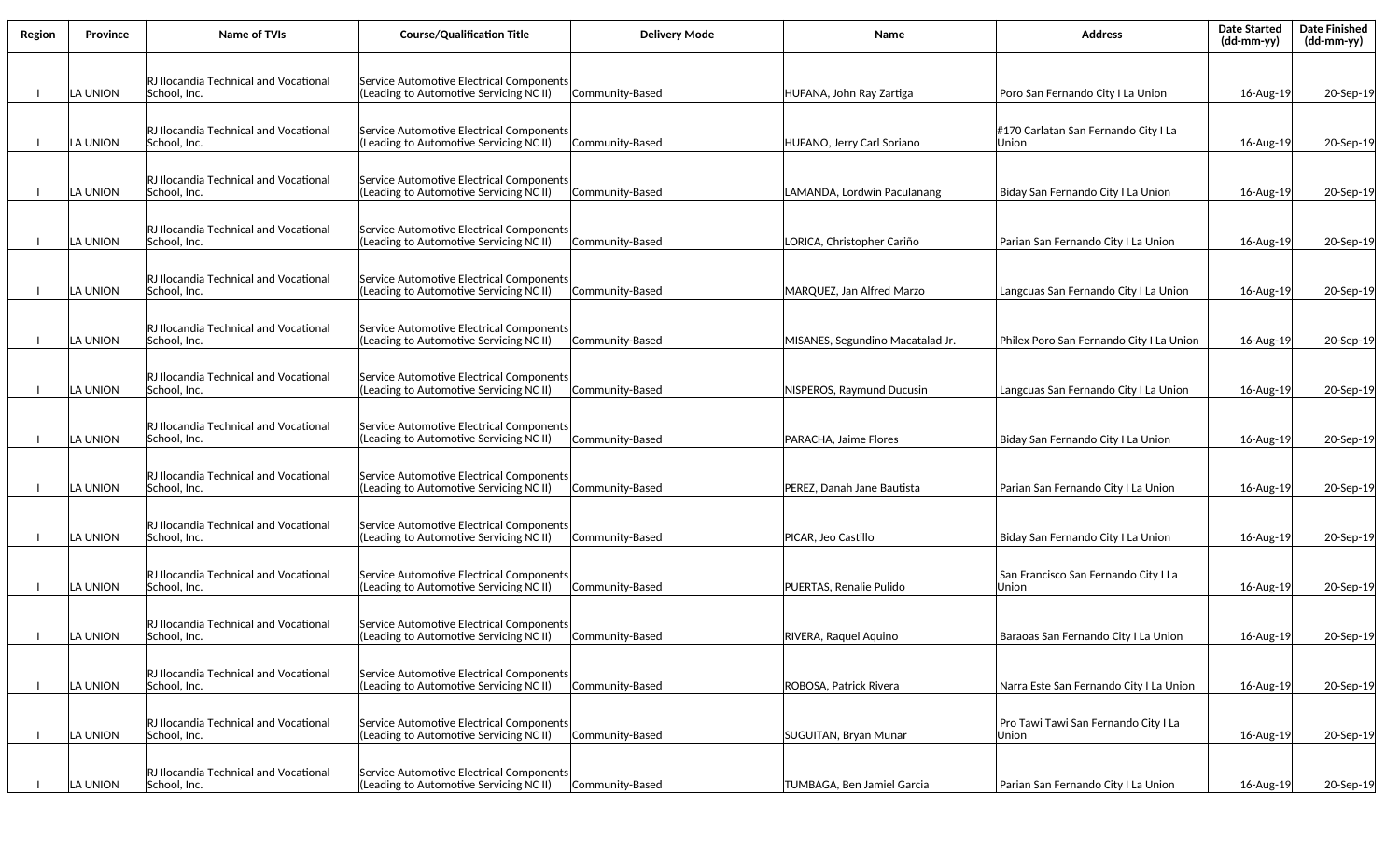| Region | <b>Province</b> | <b>Name of TVIs</b>                                   | <b>Course/Qualification Title</b>                                                   | <b>Deliverv Mode</b> | Name                                          | <b>Address</b>                                   | <b>Date Started</b><br>$(dd-mm-yy)$ | <b>Date Finished</b><br>(dd-mm-yy) |
|--------|-----------------|-------------------------------------------------------|-------------------------------------------------------------------------------------|----------------------|-----------------------------------------------|--------------------------------------------------|-------------------------------------|------------------------------------|
|        | LA UNION        | RJ Ilocandia Technical and Vocational<br>School, Inc. | Service Automotive Electrical Components<br>(Leading to Automotive Servicing NC II) | Community-Based      | VILLAREN, Michael Angelo Cose                 | Dallangayan Este San Fernando City I La<br>Union | 16-Aug-19                           | 20-Sep-19                          |
|        | LA UNION        | La Union Colleges of Science and<br>Technology, Inc.  | Process Food by Salting, Curing and<br>Smoking (Leading to Food Processing NC       | Community-Based      | AGOOT, SONNY LACPAP                           | <b>CASTRO SUDIPEN I La Union</b>                 | 19-Aug-19                           | 4-Sep-19                           |
|        | LA UNION        | La Union Colleges of Science and<br>Technology, Inc.  | Process Food by Salting, Curing and<br>Smoking (Leading to Food Processing NC       | Community-Based      | <b>ALDOVER, JAMES NIGAT</b>                   | <b>CASTRO SUDIPEN I La Union</b>                 | 19-Aug-19                           | $4-$ Sep $-19$                     |
|        | LA UNION        | La Union Colleges of Science and<br>Technology, Inc.  | Process Food by Salting, Curing and<br>Smoking (Leading to Food Processing NC       | Community-Based      | BACATE, RAFAEL DEPDEPEN                       | <b>CASTRO SUDIPEN I La Union</b>                 | 19-Aug-19                           | $4-$ Sep $-19$                     |
|        | LA UNION        | La Union Colleges of Science and<br>Technology, Inc.  | Process Food by Salting, Curing and<br>Smoking (Leading to Food Processing NC       | Community-Based      | <b>BALANON, JESSON RAMIREZ</b>                | SENG-NGAT SUDIPEN I La Union                     | 19-Aug-19                           | 4-Sep-19                           |
|        | LA UNION        | La Union Colleges of Science and<br>Technology, Inc.  | Process Food by Salting, Curing and<br>Smoking (Leading to Food Processing NC       | Communitv-Based      | BANGAOIL, PERYLOY BUMANGSAT                   | <b>CASTRO SUDIPEN I La Union</b>                 | 19-Aug-19                           | $4-Sep-19$                         |
|        | LA UNION        | La Union Colleges of Science and<br>Technology, Inc.  | Process Food by Salting, Curing and<br>Smoking (Leading to Food Processing NC       | Community-Based      | BIÑAN, NEMROD MADRIAGA                        | <b>CASTRO SUDIPEN I La Union</b>                 | 19-Aug-19                           | $4-$ Sep $-19$                     |
|        | LA UNION        | La Union Colleges of Science and<br>Technology, Inc.  | Process Food by Salting, Curing and<br>Smoking (Leading to Food Processing NC       | Community-Based      | DEL ROSARIO, MICHELLE BARBARA<br><b>MAALA</b> | SENG-NGAT SUDIPEN I La Union                     | 19-Aug-19                           | 4-Sep-19                           |
|        | LA UNION        | La Union Colleges of Science and<br>Technology, Inc.  | Process Food by Salting, Curing and<br>Smoking (Leading to Food Processing NC       | Community-Based      | DINGAYAN, GODFREY PILENGEN                    | <b>CASTRO SUDIPEN I La Union</b>                 | 19-Aug-19                           | 4-Sep-19                           |
|        | LA UNION        | La Union Colleges of Science and<br>Technology, Inc.  | Process Food by Salting, Curing and<br>Smoking (Leading to Food Processing NC       | Community-Based      | DINGAYAN, NYMPHA LAGONES                      | <b>CASTRO SUDIPEN I La Union</b>                 | 19-Aug-19                           | 4-Sep-19                           |
|        | LA UNION        | La Union Colleges of Science and<br>Technology, Inc.  | Process Food by Salting, Curing and<br>Smoking (Leading to Food Processing NC       | Community-Based      | <b>FERRERAS, WAGNER TINGALON</b>              | CASTRO SUDIPEN I La Union                        | 19-Aug-19                           | 4-Sep-19                           |
|        | LA UNION        | La Union Colleges of Science and<br>Technology, Inc.  | Process Food by Salting, Curing and<br>Smoking (Leading to Food Processing NC       | Community-Based      | GALANG, MEDEL AGOOT JR.                       | CASTRO SUDIPEN I La Union                        | 19-Aug-19                           | $4-$ Sep $-19$                     |
|        | LA UNION        | La Union Colleges of Science and<br>Technology, Inc.  | Process Food by Salting, Curing and<br>Smoking (Leading to Food Processing NC       | Community-Based      | GANGEY, MARCOS ALAC-AC                        | CASTRO SUDIPEN I La Union                        | 19-Aug-19                           | 4-Sep-19                           |
|        | LA UNION        | La Union Colleges of Science and<br>Technology, Inc.  | Process Food by Salting, Curing and<br>Smoking (Leading to Food Processing NC       | Community-Based      | GAT-EB, WENDELL MAGNO                         | <b>CASTRO SUDIPEN I La Union</b>                 | 19-Aug-19                           | 4-Sep-19                           |
|        | LA UNION        | La Union Colleges of Science and<br>Technology, Inc.  | Process Food by Salting, Curing and<br>Smoking (Leading to Food Processing NC       | Community-Based      | GUZMANA, MARITES MABANGLO                     | SENG-NGAT SUDIPEN I La Union                     | 19-Aug-19                           | $4-$ Sep $-19$                     |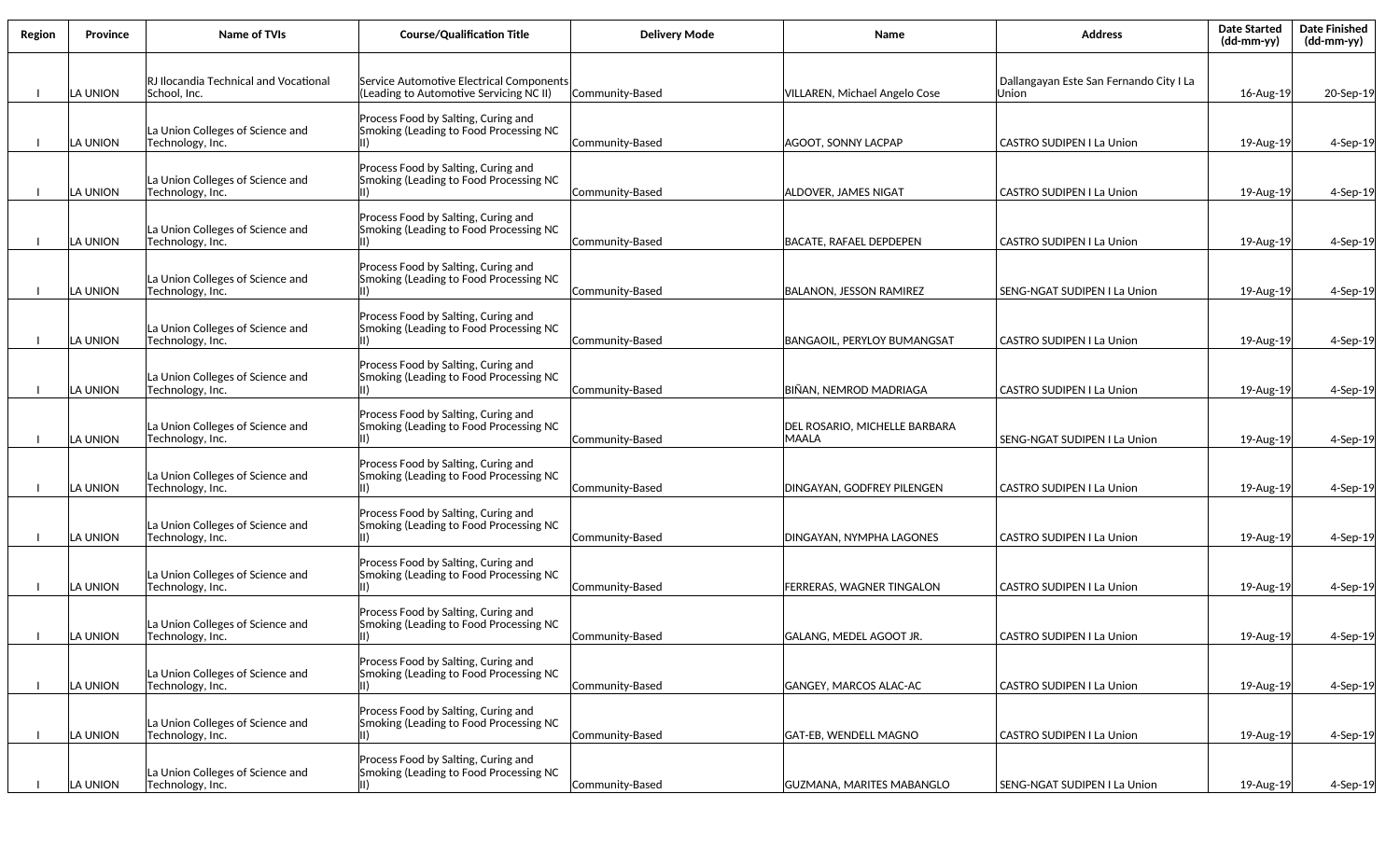| Region | Province           | <b>Name of TVIs</b>                                                    | <b>Course/Qualification Title</b>                                             | <b>Delivery Mode</b>                                               | Name                                                         | <b>Address</b>                                                         | <b>Date Started</b><br>(dd-mm-yy) | <b>Date Finished</b><br>(dd-mm-yy) |
|--------|--------------------|------------------------------------------------------------------------|-------------------------------------------------------------------------------|--------------------------------------------------------------------|--------------------------------------------------------------|------------------------------------------------------------------------|-----------------------------------|------------------------------------|
|        |                    | La Union Colleges of Science and                                       | Process Food by Salting, Curing and<br>Smoking (Leading to Food Processing NC |                                                                    |                                                              |                                                                        |                                   |                                    |
|        | LA UNION           | Technology, Inc.                                                       |                                                                               | Community-Based                                                    | <b>IMPERIAL, NERIAN MAALA</b>                                | SENG-NGAT SUDIPEN I La Union                                           | 19-Aug-19                         | $4-$ Sep $-19$                     |
|        |                    |                                                                        | Process Food by Salting, Curing and                                           |                                                                    |                                                              |                                                                        |                                   |                                    |
|        | LA UNION           | La Union Colleges of Science and<br>Technology, Inc.                   | Smoking (Leading to Food Processing NC                                        | Community-Based                                                    | MAALA, MARIA VICTORIA AQUINO                                 | SENG-NGAT SUDIPEN I La Union                                           | 19-Aug-19                         | $4-$ Sep $-19$                     |
|        |                    |                                                                        |                                                                               |                                                                    |                                                              |                                                                        |                                   |                                    |
|        |                    |                                                                        | Process Food by Salting, Curing and                                           |                                                                    |                                                              |                                                                        |                                   |                                    |
|        | LA UNION           | La Union Colleges of Science and<br>Technology, Inc.                   | Smoking (Leading to Food Processing NC                                        | Community-Based                                                    | MAALA, NELMAR AQUINO                                         | SENG-NGAT SUDIPEN I La Union                                           | 19-Aug-19                         | 4-Sep-19                           |
|        |                    |                                                                        |                                                                               |                                                                    |                                                              |                                                                        |                                   |                                    |
|        |                    | La Union Colleges of Science and                                       | Process Food by Salting, Curing and<br>Smoking (Leading to Food Processing NC |                                                                    |                                                              |                                                                        |                                   |                                    |
|        | LA UNION           | Technology, Inc.                                                       |                                                                               | Community-Based                                                    | MAALA, WENARD RAMIREZ                                        | SENG-NGAT SUDIPEN I La Union                                           | 19-Aug-19                         | 4-Sep-19                           |
|        |                    |                                                                        | Process Food by Salting, Curing and                                           |                                                                    |                                                              |                                                                        |                                   |                                    |
|        |                    | La Union Colleges of Science and                                       | Smoking (Leading to Food Processing NC                                        |                                                                    |                                                              |                                                                        |                                   |                                    |
|        | LA UNION           | Technology, Inc.                                                       |                                                                               | Community-Based                                                    | IMACANAS. MARIO PAGAT JR.                                    | <b>CASTRO SUDIPEN I La Union</b>                                       | 19-Aug-19                         | 4-Sep-19                           |
|        |                    |                                                                        | Process Food by Salting, Curing and                                           |                                                                    |                                                              |                                                                        |                                   |                                    |
|        |                    | La Union Colleges of Science and                                       | Smoking (Leading to Food Processing NC                                        |                                                                    |                                                              |                                                                        |                                   |                                    |
|        | LA UNION           | Technology, Inc.                                                       |                                                                               | Community-Based                                                    | MONIS, MARJORIE VIÑEGAS                                      | <b>CASTRO SUDIPEN I La Union</b>                                       | 19-Aug-19                         | 4-Sep-19                           |
|        |                    |                                                                        | Process Food by Salting, Curing and                                           |                                                                    |                                                              |                                                                        |                                   |                                    |
|        | LA UNION           | La Union Colleges of Science and                                       | Smoking (Leading to Food Processing NC                                        | Communitv-Based                                                    | <b>NARCISE, MARIVIC PAMINTUAN</b>                            |                                                                        |                                   |                                    |
|        |                    | Technology, Inc.                                                       |                                                                               |                                                                    |                                                              | SENG-NGAT SUDIPEN I La Union                                           | 19-Aug-19                         | $4-Sep-19$                         |
|        |                    |                                                                        | Process Food by Salting, Curing and                                           |                                                                    |                                                              |                                                                        |                                   |                                    |
|        | LA UNION           | La Union Colleges of Science and<br>Technology, Inc.                   | Smoking (Leading to Food Processing NC                                        | Community-Based                                                    | PAJE, LEONORA MAALA                                          | SENG-NGAT SUDIPEN I La Union                                           | 19-Aug-19                         | $4-$ Sep $-19$                     |
|        |                    |                                                                        |                                                                               |                                                                    |                                                              |                                                                        |                                   |                                    |
|        |                    | La Union Colleges of Science and                                       | Process Food by Salting, Curing and<br>Smoking (Leading to Food Processing NC |                                                                    |                                                              |                                                                        |                                   |                                    |
|        | LA UNION           | Technology, Inc.                                                       |                                                                               | Community-Based                                                    | PIS-ING, DEXTER JAVIER                                       | <b>CASTRO SUDIPEN I La Union</b>                                       | 19-Aug-19                         | 4-Sep-19                           |
|        |                    |                                                                        |                                                                               |                                                                    |                                                              |                                                                        |                                   |                                    |
|        |                    | La Union Colleges of Science and                                       | Process Food by Salting, Curing and<br>Smoking (Leading to Food Processing NC |                                                                    |                                                              |                                                                        |                                   |                                    |
|        | LA UNION           | Technology, Inc.                                                       |                                                                               | Community-Based                                                    | SABAOIL, IMELDA MOSKITO                                      | SENG-NGAT SUDIPEN I La Union                                           | 19-Aug-19                         | $4-$ Sep $-19$                     |
|        |                    |                                                                        | Process Food by Salting, Curing and                                           |                                                                    |                                                              |                                                                        |                                   |                                    |
|        |                    | La Union Colleges of Science and                                       | Smoking (Leading to Food Processing NC                                        |                                                                    |                                                              |                                                                        |                                   |                                    |
|        | LA UNION           | Technology, Inc.                                                       |                                                                               | Community-Based                                                    | TULTOG. BEVERLY GUMNAD                                       | <b>CASTRO SUDIPEN I La Union</b>                                       | 19-Aug-19                         | 4-Sep-19                           |
| H      | Isabela            | Isabela School of Arts and Trades                                      | Bread and Pastry Production NC II                                             | Institution-Based (Traditional)                                    | <b>ACIERTO, EDELYN CARBONEL</b>                              | Gangalan San Mariano II Isabela                                        | $8 - Aug-19$                      | 5-Sep-19                           |
| Ш      | Isabela            | Isabela School of Arts and Trades                                      | Bread and Pastry Production NC II                                             | Institution-Based (Traditional)                                    | <b>ACOB, KRISTINE VILORIA</b>                                | Gangalan San Mariano II Isabela                                        | $8 - Aug-19$                      | 5-Sep-19                           |
| Ш      | Isabela            | lIsabela School of Arts and Trades                                     | Bread and Pastry Production NC II                                             | Institution-Based (Traditional)                                    | ACOB, MARIBETH GUZMAN                                        | Gangalan San Mariano II Isabela                                        | 8-Aug-19                          | 5-Sep-19                           |
| H      | Isabela            | Isabela School of Arts and Trades                                      | Bread and Pastry Production NC II                                             | Institution-Based (Traditional)                                    | <b>AGACER, MILDRED HERNANDEZ</b>                             | P-3 Gangalan San Mariano II Isabela                                    | 8-Aug-19                          | 5-Sep-19                           |
| H      | Isabela            | Isabela School of Arts and Trades                                      | Bread and Pastry Production NC II                                             | Institution-Based (Traditional)                                    | ALEJANDRO, JANET BALAGAN                                     | Gangalan San Mariano II Isabela                                        | 8-Aug-19                          | 5-Sep-19                           |
| H      | Isabela            | Isabela School of Arts and Trades                                      | Bread and Pastry Production NC II                                             | Institution-Based (Traditional)                                    | ALONZO, PATROCINIA BULAN                                     | P-3 Gangalan San Mariano II Isabela                                    | 8-Aug-19                          | 5-Sep-19                           |
| H<br>H | Isabela            | Isabela School of Arts and Trades                                      | Bread and Pastry Production NC II<br>Bread and Pastry Production NC II        | Institution-Based (Traditional)                                    | <b>ATARA, MICHELLE MARTIN</b><br><b>BINALA, COSME CORPUS</b> | Gangalan San Mariano II Isabela<br>Gangalan San Mariano II Isabela     | 8-Aug-19                          | 5-Sep-19                           |
| H      | Isabela<br>Isabela | Isabela School of Arts and Trades<br>Isabela School of Arts and Trades | Bread and Pastry Production NC II                                             | Institution-Based (Traditional)                                    |                                                              |                                                                        | 8-Aug-19                          | 5-Sep-19                           |
| H      | Isabela            | Isabela School of Arts and Trades                                      | Bread and Pastry Production NC II                                             | Institution-Based (Traditional)<br>Institution-Based (Traditional) | CAAMPUED, JUVELYN NUEVO<br>CAASI, GLENDA MARTINM             | P-3 Gangalan San Mariano II Isabela<br>Gangalan San Mariano II Isabela | 8-Aug-19<br>8-Aug-19              | 5-Sep-19<br>5-Sep-19               |
| H      | Isabela            | Isabela School of Arts and Trades                                      | Bread and Pastry Production NC II                                             | Institution-Based (Traditional)                                    | CABAN, AIREEN DIARIOS                                        | Gangalan San Mariano II Isabela                                        | 8-Aug-19                          | 5-Sep-19                           |
|        |                    |                                                                        |                                                                               |                                                                    |                                                              |                                                                        |                                   |                                    |
| Ш      | Isabela            | Isabela School of Arts and Trades                                      | Bread and Pastry Production NC II                                             | Institution-Based (Traditional)                                    | CABAN, ERMALYN BALUYOT                                       | Purok 3 Gangalan San Mariano II Isabela                                | 8-Aug-19                          | 5-Sep-19                           |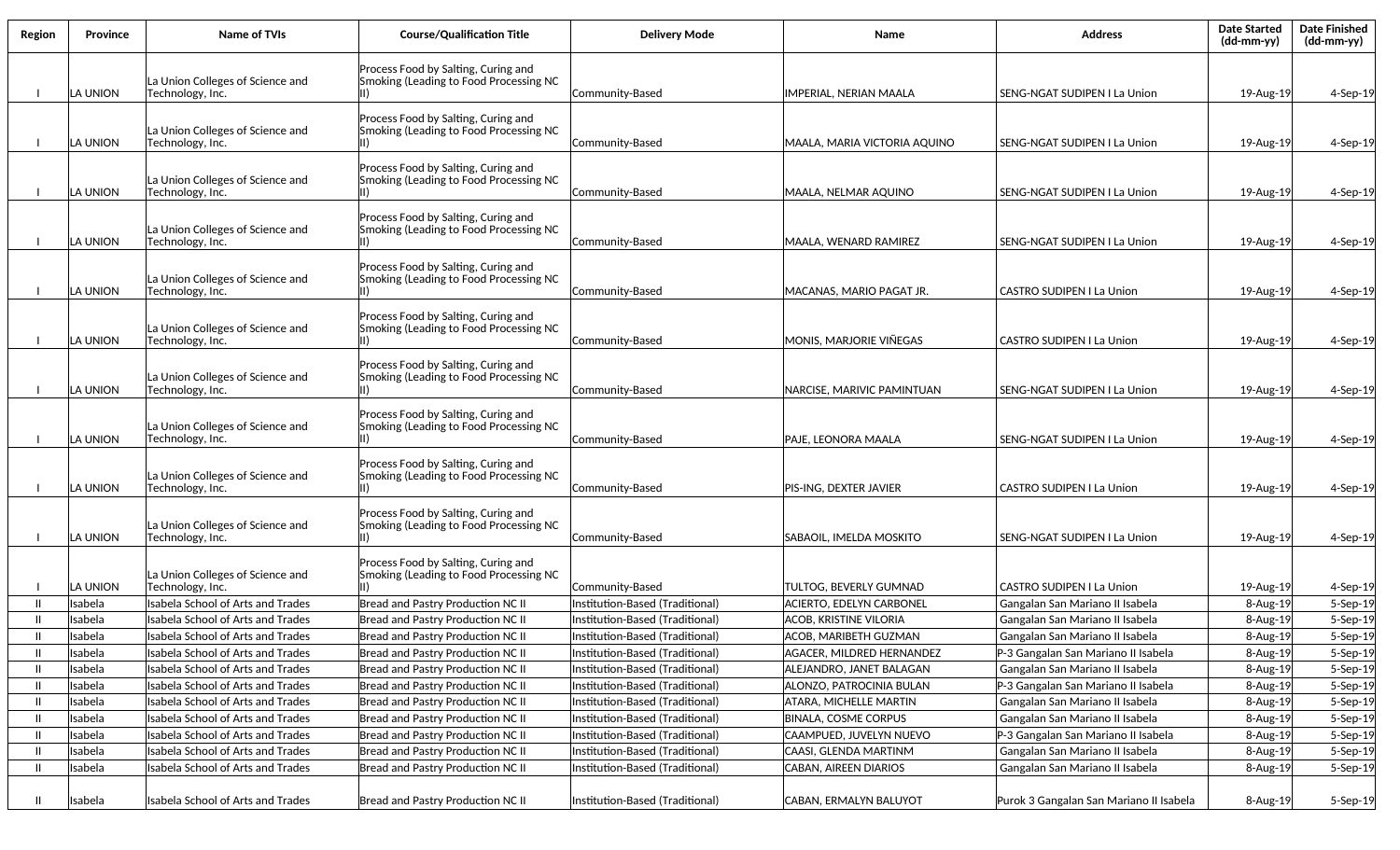| Region | Province | Name of TVIs                                            | <b>Course/Qualification Title</b>        | <b>Delivery Mode</b>                | Name                               | Address                                                   | <b>Date Started</b><br>$(dd\text{-}mm\text{-}yy)$ | <b>Date Finished</b><br>(dd-mm-yy) |
|--------|----------|---------------------------------------------------------|------------------------------------------|-------------------------------------|------------------------------------|-----------------------------------------------------------|---------------------------------------------------|------------------------------------|
|        |          |                                                         |                                          |                                     |                                    |                                                           |                                                   |                                    |
|        | Isabela  | Isabela School of Arts and Trades                       | Bread and Pastry Production NC II        | Institution-Based (Traditional)     | <b>CLAVERO, ANNABELLE ACOB</b>     | Purok 3 Gangalan San Mariano II Isabela                   | 8-Aug-19                                          | 5-Sep-19                           |
|        | Isabela  | Isabela School of Arts and Trades                       | Bread and Pastry Production NC II        | Institution-Based (Traditional)     | DIARIOS, CELIA CABACUNGAN          | Gangalan San Mariano II Isabela                           | 8-Aug-19                                          | 5-Sep-19                           |
|        | Isabela  | Isabela School of Arts and Trades                       | Bread and Pastry Production NC II        | Institution-Based (Traditional)     | LAGAT, DIANNEE JANE ACOB           | P-3 Gangalan San Mariano II Isabela                       | 8-Aug-19                                          | $5-Sep-19$                         |
|        | Isabela  | Isabela School of Arts and Trades                       | <b>Bread and Pastry Production NC II</b> | Institution-Based (Traditional)     | LAGAT, JENNIFER DIARIOS            | Gangalan San Mariano II Isabela                           | 8-Aug-19                                          | 5-Sep-19                           |
|        | Isabela  | Isabela School of Arts and Trades                       | Bread and Pastry Production NC II        | Institution-Based (Traditional)     | LANGUIDO, MARIVIC ESTEBAN          | Gangalan San Mariano II Isabela                           | 8-Aug-19                                          | 5-Sep-19                           |
|        | Isabela  | sabela School of Arts and Trades                        | Bread and Pastry Production NC II        | Institution-Based (Traditional)     | IMBAUAN, MIRASOL MADRIDM.          | P-3 Gangalan San Mariano II Isabela                       | 8-Aug-19                                          | $5-Sep-19$                         |
|        | Isabela  | sabela School of Arts and Trades                        | <b>Bread and Pastry Production NC II</b> | Institution-Based (Traditional)     | MANEJA, JENNY-ANN MARTINEZM        | P-3 Gangalan San Mariano II Isabela                       | 8-Aug-19                                          | 5-Sep-19                           |
|        | Isabela  | <b>Isabela School of Arts and Trades</b>                | <b>Bread and Pastry Production NC II</b> | Institution-Based (Traditional)     | MEDRANO, SHARON MARTIN             | Gangalan San Mariano II Isabela                           | 8-Aug-19                                          | 5-Sep-19                           |
|        | Isabela  | Isabela School of Arts and Trades                       | Bread and Pastry Production NC II        | Institution-Based (Traditional)     | MERCA, JENNY NATIVIDAD             | Purok 3 Gangalan San Mariano II Isabela                   | 8-Aug-19                                          | 5-Sep-19                           |
|        | Isabela  | <b>Isabela School of Arts and Trades</b>                | Bread and Pastry Production NC II        | Institution-Based (Traditional)     | PASCUAL, MAFERL DIARIOS            | Gangalan San Mariano II Isabela                           | 8-Aug-19                                          | 5-Sep-19                           |
|        | Isabela  | Isabela School of Arts and Trades                       | Bread and Pastry Production NC II        | Institution-Based (Traditional)     | <b>RESURRECCION, LODALYN DIEGO</b> | P-3 Gangalan San Mariano II Isabela                       | 8-Aug-19                                          | 5-Sep-19                           |
|        | Isabela  | Isabela School of Arts and Trades                       | Bread and Pastry Production NC II        | Institution-Based (Traditional)     | RUBIO, JOVILYN GALASINAOG          | P-3 Gangalan San Mariano II Isabela                       | 8-Aug-19                                          | 5-Sep-19                           |
|        | Isabela  | Isabela School of Arts and Trades                       | <b>Bread and Pastry Production NC II</b> | Institution-Based (Traditional)     | TURINGAN. VICTORIA LAGAT           | P-3 Gangalan San Mariano II Isabela                       | 8-Aug-19                                          | 5-Sep-19                           |
|        |          |                                                         |                                          |                                     |                                    |                                                           |                                                   |                                    |
| Ш      | Bulacan  | Center for Authentic Learning and<br>Innovations, Inc.  | COC CAKE MAKING                          | Institution-Based (Mobile Training) | CALONZO, JOANA MARIE CONCEPCION    | Sulok St. Sto. Tomas Sta. Maria IV Bulacan                | 13-Aug-19                                         | 23-Aug-19                          |
| Ш      | Bulacan  | Center for Authentic Learning and<br>Innovations, Inc.  | COC CAKE MAKING                          | Institution-Based (Mobile Training) | CARIÑO, JOVELYN LLANETA            | Cm Mendoza St. Sto. Tomas Sta. Maria IV<br> Bulacan       | 13-Aug-19                                         | 23-Aug-19                          |
| Ш      | Bulacan  | Center for Authentic Learning and<br>Innovations, Inc.  | COC CAKE MAKING                          | Institution-Based (Mobile Training) | DELA TORRE, VIRGIN MARIA DIAZ      | b6a Bernardo St. Sto. Tomas Sta. Maria IV<br>lBulacan     | 13-Aug-19                                         | 23-Aug-19                          |
| Ш      | Bulacan  | Center for Authentic Learning and<br>Innovations, Inc.  | COC CAKE MAKING                          | Institution-Based (Mobile Training) | ESPINO, MA. CRISTINA POLICARPIO    | 141 Bernardo St. Sto. Tomas Sta. Maria IV<br> Bulacan     | 13-Aug-19                                         | 23-Aug-19                          |
| Ш      | Bulacan  | Center for Authentic Learning and<br> Innovations, Inc. | COC CAKE MAKING                          | Institution-Based (Mobile Training) | GONZALES, GLORIA VENTURA           | Lunak Sto. Tomas Sta. Maria IV Bulacan                    | 13-Aug-19                                         | 23-Aug-19                          |
| Ш      | Bulacan  | Center for Authentic Learning and<br>Innovations, Inc.  | COC CAKE MAKING                          | Institution-Based (Mobile Training) | <b>GREGORIO, MARY GRACE HIZON</b>  | 146 B.E. Bernardo st. Sto. Tomas Sta.<br>Maria IV Bulacan | 13-Aug-19                                         | 23-Aug-19                          |
| Ш      | Bulacan  | Center for Authentic Learning and<br> Innovations, Inc. | COC CAKE MAKING                          | Institution-Based (Mobile Training) | JOSE, CONNIE CADUHADA              | 384 Lunak St. Sto. Tomas Sta. Maria IV<br>Bulacan         | 13-Aug-19                                         | 23-Aug-19                          |
| Ш      | Bulacan  | Center for Authentic Learning and<br> Innovations, Inc. | ICOC CAKE MAKING                         | Institution-Based (Mobile Training) | JOSON, MARISA GALINDO              | 124 JR. Mendoza st. Sto. Tomas Sta. Maria<br>IIV Bulacan  | 13-Aug-19                                         | 23-Aug-19                          |
| Ш      | Bulacan  | Center for Authentic Learning and<br>lInnovations. Inc. | COC CAKE MAKING                          | Institution-Based (Mobile Training) | LADERAS, LIZEL FLORES              | 345 PN. Ramos st. Sto. Tomas Sta. Maria<br>IV Bulacan     | 13-Aug-19                                         | 23-Aug-19                          |
| Ш      | Bulacan  | Center for Authentic Learning and<br>Innovations, Inc.  | COC CAKE MAKING                          | Institution-Based (Mobile Training) | LEGASPI, LEONILA JACINTO           | 478 Sto. Tomas Sta. Maria IV Bulacan                      | 13-Aug-19                                         | 23-Aug-19                          |
| Ш      | Bulacan  | Center for Authentic Learning and<br>Innovations, Inc.  | COC CAKE MAKING                          | Institution-Based (Mobile Training) | LEGASPI, MICHELLE RAMOS            | 478 Caingin Sto. Tomas Sta. Maria IV<br> Bulacan          | 13-Aug-19                                         | 23-Aug-19                          |
| Ш      | Bulacan  | Center for Authentic Learning and<br>Innovations, Inc.  | COC CAKE MAKING                          | Institution-Based (Mobile Training) | LOPIDO, JONALYN SORIO              | Lunak Sto. Tomas Sta. Maria IV Bulacan                    | 13-Aug-19                                         | 23-Aug-19                          |
| Ш      | Bulacan  | Center for Authentic Learning and<br>Innovations, Inc.  | COC CAKE MAKING                          | Institution-Based (Mobile Training) | LOSERIAGA, BEA MARIE CAMBEL        | Lunak Sto. Tomas Sta. Maria IV Bulacan                    | 13-Aug-19                                         | 23-Aug-19                          |
| Ш      | Bulacan  | Center for Authentic Learning and<br>Innovations, Inc.  | COC CAKE MAKING                          | Institution-Based (Mobile Training) | MENDOZA, ADELAIDA ISIDRO           | 368 Lunak Sto. Tomas Sta. Maria IV<br> Bulacan            | 13-Aug-19                                         | 23-Aug-19                          |
| Ш      | Bulacan  | Center for Authentic Learning and<br>Innovations, Inc.  | COC CAKE MAKING                          | Institution-Based (Mobile Training) | MENDOZA, MA. LAIZA DELA ROMA       | 523 Sto. Tomas Sta. Maria IV Bulacan                      | 13-Aug-19                                         | 23-Aug-19                          |
| Ш      | Bulacan  | Center for Authentic Learning and<br>Innovations, Inc.  | COC CAKE MAKING                          | Institution-Based (Mobile Training) | MENDOZA, MYLA MENDOZA              | 112 J.R. Mendoza ST. Sto. Tomas Sta.<br>Maria IV Bulacan  | 13-Aug-19                                         | 23-Aug-19                          |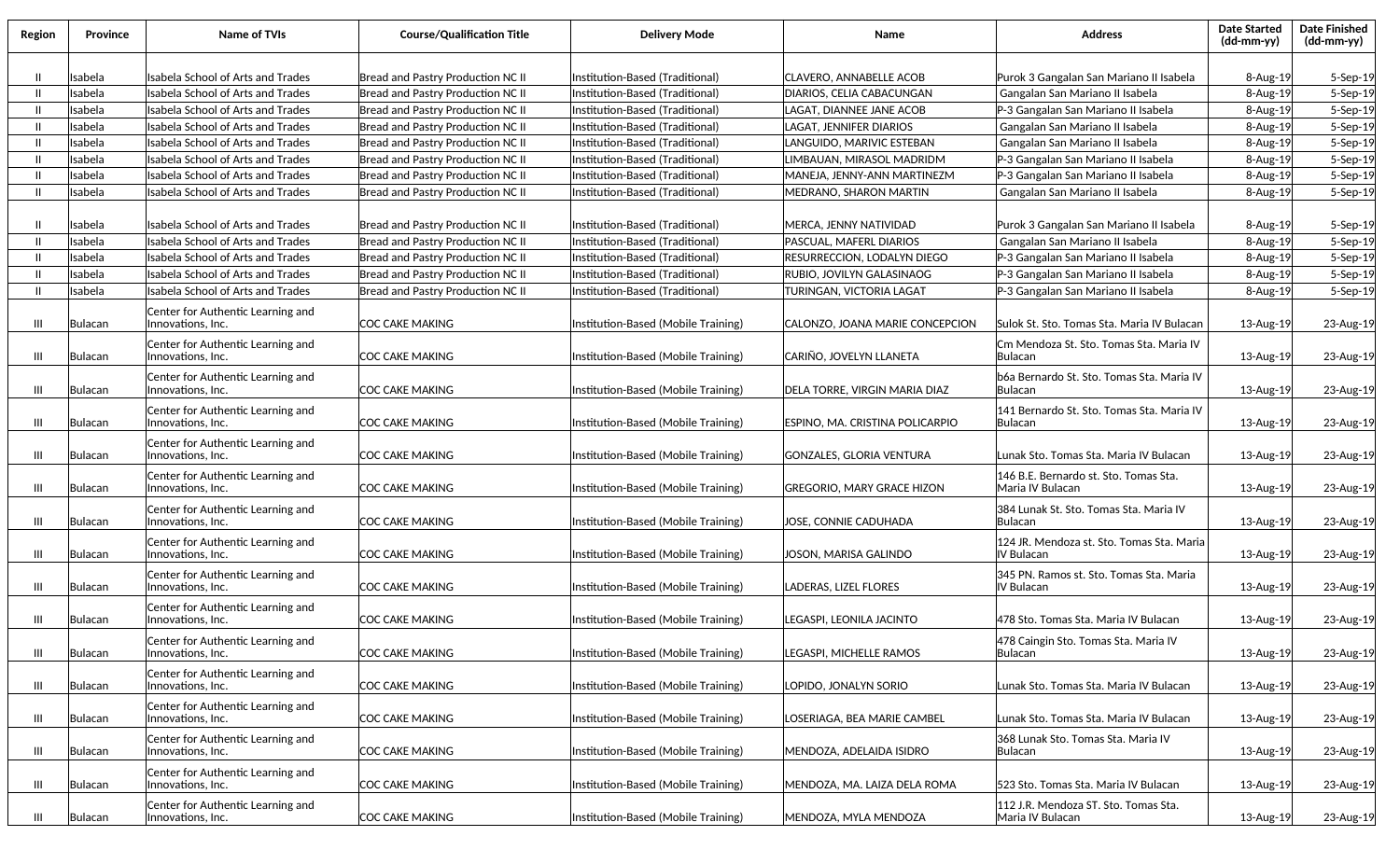| Region         | Province       | Name of TVIs                                              | <b>Course/Qualification Title</b>                                   | <b>Delivery Mode</b>                | Name                             | <b>Address</b>                                                                                   | <b>Date Started</b><br>(dd-mm-yy) | <b>Date Finished</b><br>(dd-mm-yy) |
|----------------|----------------|-----------------------------------------------------------|---------------------------------------------------------------------|-------------------------------------|----------------------------------|--------------------------------------------------------------------------------------------------|-----------------------------------|------------------------------------|
| Ш              | Bulacan        | Center for Authentic Learning and<br>Innovations, Inc.    | COC CAKE MAKING                                                     | Institution-Based (Mobile Training) | NIETO, LEONOR MASACOTE           | 657 Tabing Balon Sto. Tomas Sta. Maria IV<br>lBulacan                                            | 13-Aug-19                         | 23-Aug-19                          |
| $\mathbf{III}$ | Bulacan        | Center for Authentic Learning and<br>Innovations, Inc.    | COC CAKE MAKING                                                     | Institution-Based (Mobile Training) | PALATINO. ARMALENE GREGORIO      | 146 B.E. Bernardo st. Sto. Tomas Sta.<br>Maria IV Bulacan                                        | 13-Aug-19                         | 23-Aug-19                          |
| Ш              | Bulacan        | Center for Authentic Learning and<br>Innovations, Inc.    | ICOC CAKE MAKING                                                    | Institution-Based (Mobile Training) | RAMOS, MARY GRACE REYES          | Lunak st. Sto. Tomas Sta. Maria IV Bulacan                                                       | 13-Aug-19                         | 23-Aug-19                          |
| Ш              | Bulacan        | Center for Authentic Learning and<br>Innovations, Inc.    | COC CAKE MAKING                                                     | Institution-Based (Mobile Training) | RAMOS, VERONICA BATONGBAKAL      | 888 Batongbakal st. Sto. Tomas Sta. Maria<br>IV Bulacan                                          | 13-Aug-19                         | 23-Aug-19                          |
| Ш              | Bulacan        | Center for Authentic Learning and<br>Innovations, Inc.    | ICOC CAKE MAKING                                                    | Institution-Based (Mobile Training) | REYES, AURORA VILLAPANDO         | 150 Bernardo St. Sto. Tomas Sta. Maria IV<br><b>Bulacan</b>                                      | 13-Aug-19                         | 23-Aug-19                          |
| Ш              | Bulacan        | Center for Authentic Learning and<br>Innovations, Inc.    | COC CAKE MAKING                                                     | Institution-Based (Mobile Training) | ROSILLAS, JOSIE CONCEPCION       | 766 Sulok Sto. Tomas Sta. Maria IV<br><b>Bulacan</b>                                             | 13-Aug-19                         | 23-Aug-19                          |
| Ш              | Bulacan        | Center for Authentic Learning and<br>Innovations, Inc.    | COC CAKE MAKING                                                     | Institution-Based (Mobile Training) | SALAZAR, MARIA ELIZABETH ANGELES | 372 Lunak Sto. Tomas Sta. Maria IV<br>lBulacan                                                   | 13-Aug-19                         | 23-Aug-19                          |
| $\mathbf{III}$ | Bulacan        | Center for Authentic Learning and<br>Innovations, Inc.    | ICOC CAKE MAKING                                                    | Institution-Based (Mobile Training) | <b>ZOLETA, LIZA LORENZO</b>      | 156 Tm Salazar Sto. Tomas Sta. Maria IV<br>lBulacan                                              | 13-Aug-19                         | 23-Aug-19                          |
| Ш              | <b>BULACAN</b> | Lucky 8 Norzagaray Training Center Corp.                  | Bread Making leading to Bread and Pastry<br>Production NC II        | Institution-Based (Traditional)     | AMOYO, LEONILA PENASO            | 1117 Settling Bigte Norzagaray Bulacan<br>Bigte Norzagaray III Bulacan                           | 5-Sep-19                          | 16-Sep-19                          |
| Ш              | <b>BULACAN</b> | Lucky 8 Norzagaray Training Center Corp.                  | Bread Making leading to Bread and Pastry<br><b>Production NC II</b> | Institution-Based (Traditional)     | ARAZA, RHEALYN GARDUCE           | B30 L23 Nhv Bitungol, Norzagaray Bulacan<br>Bitungol Norzagaray III Bulacan                      | $5-$ Sep $-19$                    | 16-Sep-19                          |
| Ш              | <b>BULACAN</b> | Lucky 8 Norzagaray Training Center Corp.                  | Bread Making leading to Bread and Pastry<br><b>Production NC II</b> | Institution-Based (Traditional)     | BAGUNAS, CONSOLACION MAGA        | Blk 49 Lot 2 Phase 2 Nhv Bitungol<br>Norzagaray III Bulacan                                      | $5-$ Sep $-19$                    | 16-Sep-19                          |
| Ш              | <b>BULACAN</b> | Lucky 8 Norzagaray Training Center Corp.                  | Bread Making leading to Bread and Pastry<br><b>Production NC II</b> | Institution-Based (Traditional)     | BAYUMBON, MARIAN ARNAIZ          | Matandang Barrio Bitungol Norzagaray III<br><b>Bulacan</b>                                       | $5-$ Sep $-19$                    | 16-Sep-19                          |
| Ш              | <b>BULACAN</b> | Lucky 8 Norzagaray Training Center Corp.                  | Bread Making leading to Bread and Pastry<br><b>Production NC II</b> | Institution-Based (Traditional)     | DALOPE, MARILYN CAMUNGAO         | Blk 30 Lot 1 Phase 1 Brgy Bitungol<br>Norzagaray Bulacan Brgy Bitungol<br>Norzagaray III Bulacan | 5-Sep-19                          | 16-Sep-19                          |
| Ш              | <b>BULACAN</b> | Lucky 8 Norzagaray Training Center Corp. Production NC II | Bread Making leading to Bread and Pastry                            | Institution-Based (Traditional)     | ESGUERRA, ELSA GUARINO           | Blk 187 Unit 22 Northhills Village Tigbe<br>Norzagaray III Bulacan                               | 5-Sep-19                          | 16-Sep-19                          |
| Ш              | <b>BULACAN</b> | Lucky 8 Norzagaray Training Center Corp. Production NC II | Bread Making leading to Bread and Pastry                            | Institution-Based (Traditional)     | GAMUTIA, RANDY FERRER            | Blk 46 Unit 15 Phase 2 Bitungol<br>Norzagaray III Bulacan                                        | 5-Sep-19                          | 16-Sep-19                          |
| $\mathbf{III}$ | <b>BULACAN</b> | Lucky 8 Norzagaray Training Center Corp.                  | Bread Making leading to Bread and Pastry<br>Production NC II        | Institution-Based (Traditional)     | GARCIA, RITA RAMOS               | Sitio Ibaba Matandang Barrio Bitungol<br>Norzagaray III Bulacan                                  | 5-Sep-19                          | 16-Sep-19                          |
| $\mathbf{III}$ | BULACAN        | Lucky 8 Norzagaray Training Center Corp.                  | Bread Making leading to Bread and Pastry<br>Production NC II        | Institution-Based (Traditional)     | JAVIER, JHONA LYZA VINLUAN       | Blk.47 Unit 5 Phase 2 North Hills Village<br>Bitungol Norzagaray III Bulacan                     | 5-Sep-19                          | 16-Sep-19                          |
| Ш              | <b>BULACAN</b> | Lucky 8 Norzagaray Training Center Corp.                  | Bread Making leading to Bread and Pastry<br>Production NC II        | Institution-Based (Traditional)     | LA TORRE, LENIE POMAREJOS        | Blk 72 Lot 14 Phase 3 Bitungol Norzagaray<br> III Bulacan                                        | 5-Sep-19                          | 16-Sep-19                          |
| Ш              | <b>BULACAN</b> | Lucky 8 Norzagaray Training Center Corp.                  | Bread Making leading to Bread and Pastry<br><b>Production NC II</b> | Institution-Based (Traditional)     | LIGAHON, FULGENCIO JR. ESCOBAR   | Nhv Fh Office Bitungol Bitungol<br>Norzagaray III Bulacan                                        | 5-Sep-19                          | 16-Sep-19                          |
| Ш              | <b>BULACAN</b> | Lucky 8 Norzagaray Training Center Corp.                  | Bread Making leading to Bread and Pastry<br><b>Production NC II</b> | Institution-Based (Traditional)     | LIMA, ROWENA CANDIA              | Bigte Norzagaray II Bulacan                                                                      | $5-$ Sep $-19$                    | 16-Sep-19                          |
| Ш              | <b>BULACAN</b> | Lucky 8 Norzagaray Training Center Corp.                  | Bread Making leading to Bread and Pastry<br>Production NC II        | Institution-Based (Traditional)     | MALATE, BELINDA LACABA           | Blk 30 Unit 7 Phase 1 Bitungol Tacloban<br>City III Leyte                                        | 5-Sep-19                          | 16-Sep-19                          |
| Ш              | BULACAN        | Lucky 8 Norzagaray Training Center Corp. Production NC II | Bread Making leading to Bread and Pastry                            | Institution-Based (Traditional)     | MESOGA, MARILU TATOY             | Blk 48 Unit 4 Phase 2 Bitungol Norzagaray<br>III Bulacan                                         | 5-Sep-19                          | 16-Sep-19                          |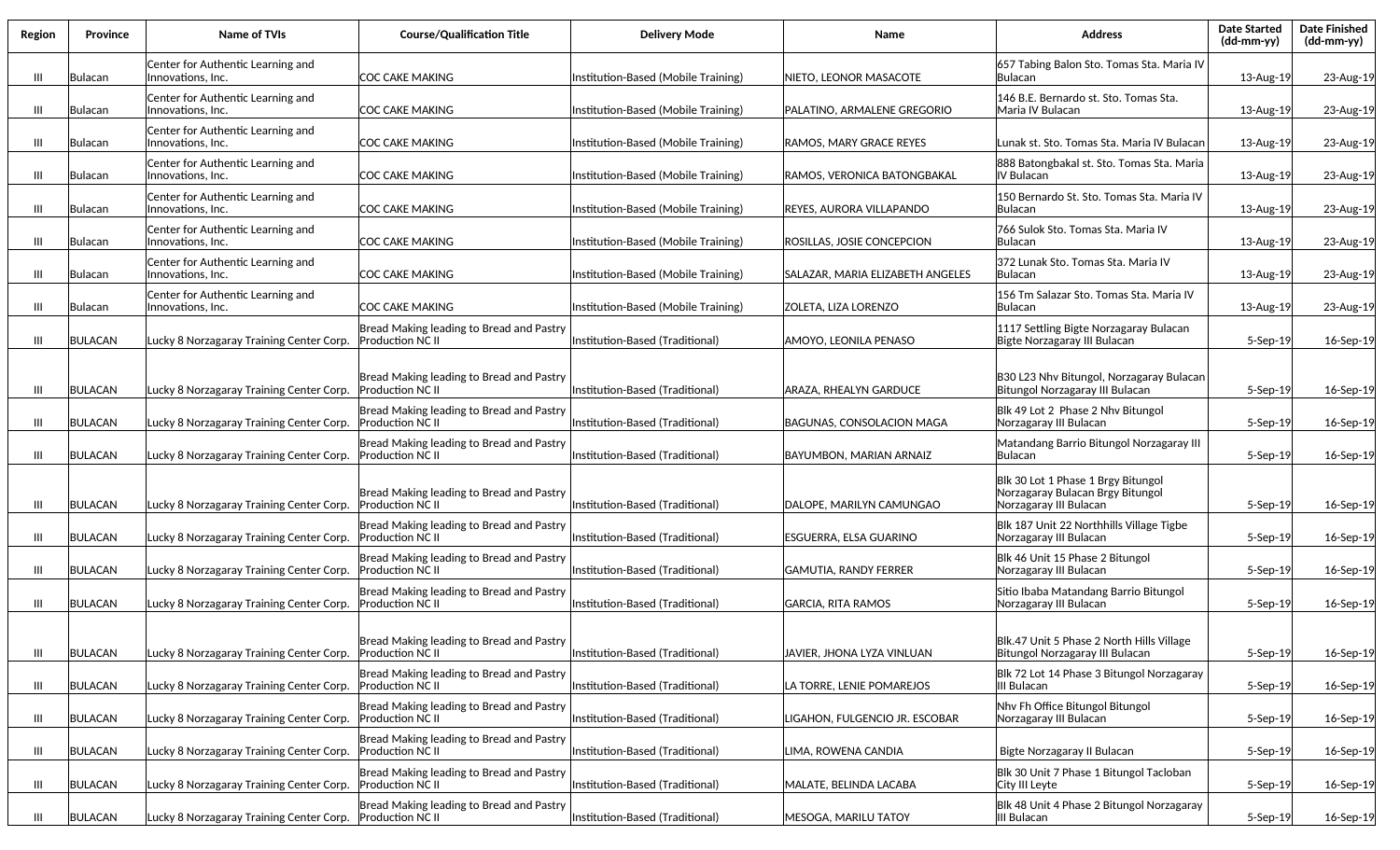| Region | <b>Province</b> | Name of TVIs                                           | <b>Course/Qualification Title</b>                                   | <b>Delivery Mode</b>                | Name                              | <b>Address</b>                                                                                | Date Started<br>(dd-mm-yy) | <b>Date Finished</b><br>(dd-mm-yy) |
|--------|-----------------|--------------------------------------------------------|---------------------------------------------------------------------|-------------------------------------|-----------------------------------|-----------------------------------------------------------------------------------------------|----------------------------|------------------------------------|
| Ш      | <b>BULACAN</b>  | Lucky 8 Norzagaray Training Center Corp.               | Bread Making leading to Bread and Pastry<br><b>Production NC II</b> | Institution-Based (Traditional)     | MINO, FATIMA SEMA                 | Blk 23 Lot 25 Phase 1 Bitungol Norzagaray<br>III Bulacan                                      | 5-Sep-19                   | 16-Sep-19                          |
| Ш      | <b>BULACAN</b>  | Lucky 8 Norzagaray Training Center Corp.               | Bread Making leading to Bread and Pastry<br><b>Production NC II</b> | Institution-Based (Traditional)     | MINO. ROSALINDA DELA CRUZ         | Blk 28 Lot 3 Phase 1 Bitungol Norzagaray<br>III Bulacan                                       | 5-Sep-19                   | 16-Sep-19                          |
| Ш      | <b>BULACAN</b>  | Lucky 8 Norzagaray Training Center Corp.               | Bread Making leading to Bread and Pastry<br><b>Production NC II</b> | Institution-Based (Traditional)     | PADEL, EMMA BAYUMBON              | 079 Sitio Matandang Barrio Bitungol<br>Norzagaray, Bulacan Bitungol Norzagaray<br>III Bulacan | $5-$ Sep $-19$             | 16-Sep-19                          |
| Ш      | <b>BULACAN</b>  | Lucky 8 Norzagaray Training Center Corp.               | Bread Making leading to Bread and Pastry<br><b>Production NC II</b> | Institution-Based (Traditional)     | PECAYO, MARJELYN SEARES           | Blk 30 Lot 28 Phase 1 Bitungol Norzagaray<br>III Bulacan                                      | $5-$ Sep $-19$             | 16-Sep-19                          |
| Ш      | <b>BULACAN</b>  | Lucky 8 Norzagaray Training Center Corp.               | Bread Making leading to Bread and Pastry<br><b>Production NC II</b> | Institution-Based (Traditional)     | PELIPAS, IRENE CAÑUTAL            | B184 U6 P6 Nhv Tigbe Norzagaray Bulacan<br>Tigbe Norzagaray III Bulacan                       | 5-Sep-19                   | 16-Sep-19                          |
| Ш      | <b>BULACAN</b>  | Lucky 8 Norzagaray Training Center Corp.               | Bread Making leading to Bread and Pastry<br><b>Production NC II</b> | Institution-Based (Traditional)     | RAMOS, ROWENA QUINTO              | Blk. 155 Lot 15 Phase 5 North Hills Village<br>Tigbe Norzagaray III Bulacan                   | 5-Sep-19                   | 16-Sep-19                          |
| Ш      | <b>BULACAN</b>  | Lucky 8 Norzagaray Training Center Corp.               | Bread Making leading to Bread and Pastry<br><b>Production NC II</b> | Institution-Based (Traditional)     | REYES, GEORGIE ANN TABASA         | Blk 51 Unit 8 Phase 2 Bitungol Norzagaray<br>III Bulacan                                      | 5-Sep-19                   | 16-Sep-19                          |
| Ш      | <b>BULACAN</b>  | Lucky 8 Norzagaray Training Center Corp.               | Bread Making leading to Bread and Pastry<br><b>Production NC II</b> | Institution-Based (Traditional)     | SEVILLA, ANNABELLE ADRIANO        | Sitio Ibaba Matandang Barrio Bitungol<br>Norzagaray III Bulacan                               | $5-$ Sep $-19$             | 16-Sep-19                          |
| Ш      | <b>BULACAN</b>  | Lucky 8 Norzagaray Training Center Corp.               | Bread Making leading to Bread and Pastry<br><b>Production NC II</b> | Institution-Based (Traditional)     | <b>SILAGAN. MARISSA SAN PEDRO</b> | Sitio Ibaba Matandang Barrio Bitungol<br>Norzagaray III Bulacan                               | 5-Sep-19                   | 16-Sep-19                          |
| Ш      | <b>BULACAN</b>  | Lucky 8 Norzagaray Training Center Corp.               | Bread Making leading to Bread and Pastry<br><b>Production NC II</b> | Institution-Based (Traditional)     | TAÑEDO, ANA MARIE PIOLINO         | B184 Unit 19 Tigbe Norzargaray, Bulacan<br>Bigte Bulacan III Bulacan                          | 5-Sep-19                   | 16-Sep-19                          |
| Ш      | <b>BULACAN</b>  | Lucky 8 Norzagaray Training Center Corp.               | Bread Making leading to Bread and Pastry<br><b>Production NC II</b> | Institution-Based (Traditional)     | TUPAZ, JOSEPHINE ANAVEZA          | Blk 30 Lot 11 Phase 1 Bitungol Norzagaray<br>III Bulacan                                      | 5-Sep-19                   | 16-Sep-19                          |
| Ш      | Bulacan         | Center for Authentic Learning and<br>Innovations, Inc. | ICOC PASTRY MAKING                                                  | Institution-Based (Mobile Training) | ANDRES, MA. JEANETTE DAÑO         | blk 85 lot 14 Las Plamas Caypombo Sta.<br>Maria IV Bulacan                                    | $9-$ Sep $-19$             | 20-Sep-19                          |
| Ш      | Bulacan         | Center for Authentic Learning and<br>Innovations, Inc. | <b>ICOC PASTRY MAKING</b>                                           | Institution-Based (Mobile Training) | ARIOLA, ALICIA NAAG               | 195 gulod st. Manggahan Sta. Maria IV<br><b>Bulacan</b>                                       | $9-$ Sep $-19$             | 20-Sep-19                          |
| Ш      | Bulacan         | Center for Authentic Learning and<br>Innovations, Inc. | <b>COC PASTRY MAKING</b>                                            | Institution-Based (Mobile Training) | BERNARDO, ROSEMARIE MARCOS        | 285 Hulo Manggahan Sta. Maria IV<br><b>Bulacan</b>                                            | 9-Sep-19                   | 20-Sep-19                          |
| Ш      | Bulacan         | Center for Authentic Learning and<br>Innovations, Inc. | COC PASTRY MAKING                                                   | Institution-Based (Mobile Training) | <b>BURLA, ANNALIZA CASTILLO</b>   | 45 Brigino st. Manggahan Sta. Maria IV<br><b>Bulacan</b>                                      | $9-$ Sep $-19$             | 20-Sep-19                          |
| Ш      | Bulacan         | Center for Authentic Learning and<br>Innovations, Inc. | COC PASTRY MAKING                                                   | Institution-Based (Mobile Training) | CABUSAY, FLORIDA MARQUEZ          | 9809 Yakay st. Sta. Clara Sta. Maria IV<br>Bulacan                                            | $9-$ Sep $-19$             | 20-Sep-19                          |
| Ш      | Bulacan         | Center for Authentic Learning and<br>Innovations, Inc. | COC PASTRY MAKING                                                   | Institution-Based (Mobile Training) | CHICA, ANGELINA CRUZ              | Sitio Linawan Bulac Sta. Maria IV Bulacan                                                     | $9-$ Sep $-19$             | 20-Sep-19                          |
| Ш      | Bulacan         | Center for Authentic Learning and<br>Innovations, Inc. | COC PASTRY MAKING                                                   | Institution-Based (Mobile Training) | DELA CRUZ, FE CASTILLO            | 114 Lalakhan Sta. Maria IV Bulacan                                                            | 9-Sep-19                   | 20-Sep-19                          |
| Ш      | Bulacan         | Center for Authentic Learning and<br>Innovations, Inc. | <b>COC PASTRY MAKING</b>                                            | Institution-Based (Mobile Training) | <b>ESLANA, MILAGROS DE PEDRO</b>  | 517 Bagbaguin Sta. Maria IV Bulacan                                                           | $9-$ Sep $-19$             | 20-Sep-19                          |
| Ш      | Bulacan         | Center for Authentic Learning and<br>Innovations, Inc. | <b>COC PASTRY MAKING</b>                                            | Institution-Based (Mobile Training) | GARCIA, INYRE PARDILLO            | 352 hulo Manggahan Sta. Maria IV<br> Bulacan                                                  | 9-Sep-19                   | 20-Sep-19                          |
| Ш      | Bulacan         | Center for Authentic Learning and<br>Innovations, Inc. | COC PASTRY MAKING                                                   | Institution-Based (Mobile Training) | <b>GRAVADOR, ROXANNE DE LEON</b>  | 44 Luwasa Manggahan Sta. Maria IV<br> Bulacan                                                 | 9-Sep-19                   | 20-Sep-19                          |
| Ш      | Bulacan         | Center for Authentic Learning and<br>Innovations, Inc. | COC PASTRY MAKING                                                   | Institution-Based (Mobile Training) | GRAVADOR, MARY ANN DE LEON        | 44 Luwasa Manggahan Sta. Maria IV<br> Bulacan                                                 | $9-$ Sep $-19$             | 20-Sep-19                          |
| Ш      | Bulacan         | Center for Authentic Learning and<br>Innovations, Inc. | <b>COC PASTRY MAKING</b>                                            | Institution-Based (Mobile Training) | IGNACIO, JONALYN ESPIRITU         | 248 Sitio Putol Bulac Sta. Maria IV Bulacan                                                   | $9-$ Sep $-19$             | 20-Sep-19                          |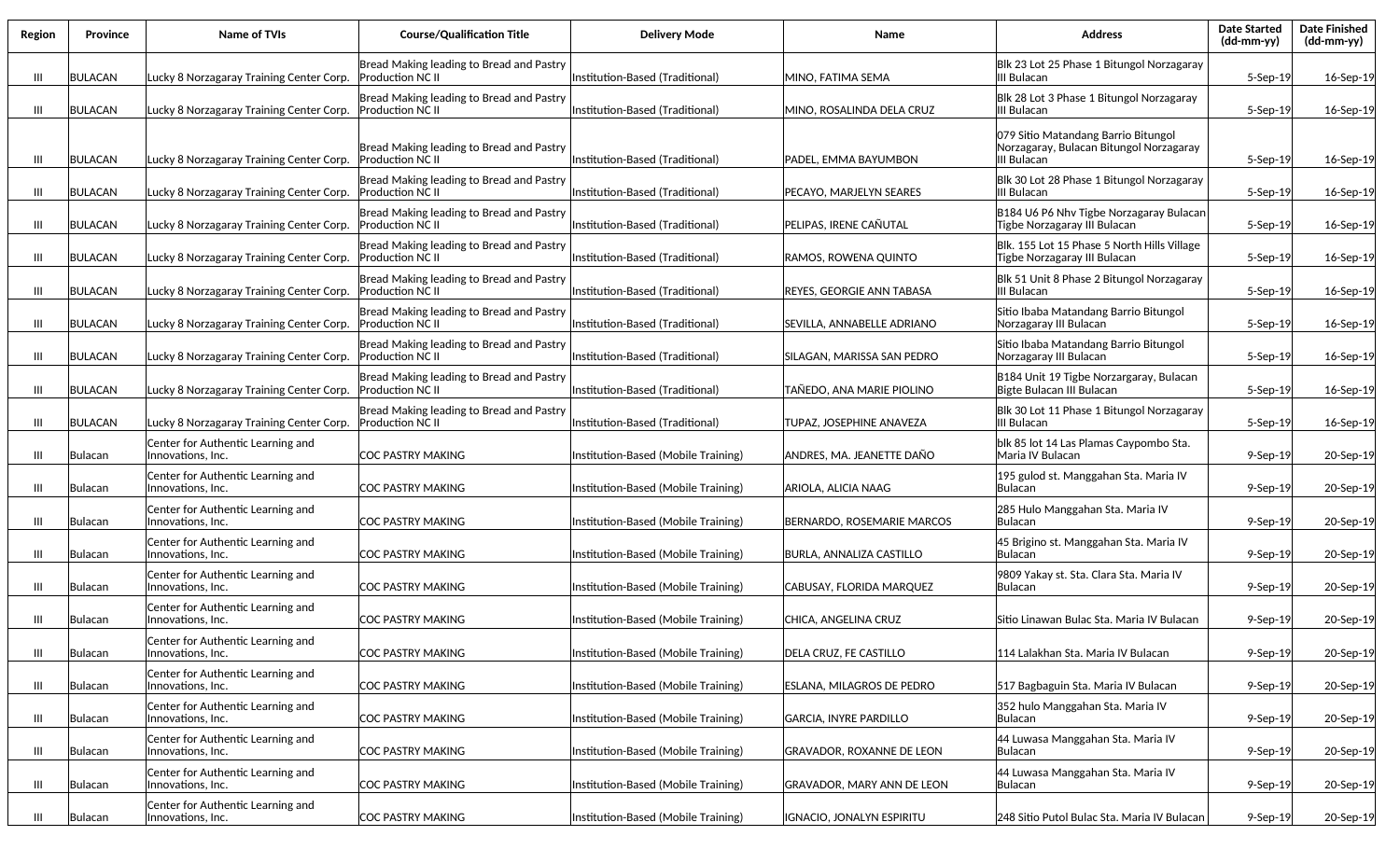| Region         | <b>Province</b> | Name of TVIs                                           | <b>Course/Qualification Title</b> | <b>Delivery Mode</b>                | Name                              | <b>Address</b>                                             | <b>Date Started</b><br>(dd-mm-yy) | <b>Date Finished</b><br>$(dd-mm-yy)$ |
|----------------|-----------------|--------------------------------------------------------|-----------------------------------|-------------------------------------|-----------------------------------|------------------------------------------------------------|-----------------------------------|--------------------------------------|
| $\mathbf{m}$   | Bulacan         | Center for Authentic Learning and<br>Innovations, Inc. | COC PASTRY MAKING                 | Institution-Based (Mobile Training) | LONGCOP, DELIA GAMAY              | 20 luwasan Manggahan Sta. Maria IV<br> Bulacan             | $9-$ Sep $-19$                    | 20-Sep-19                            |
| Ш              | Bulacan         | Center for Authentic Learning and<br>Innovations, Inc. | COC PASTRY MAKING                 | Institution-Based (Mobile Training) | MARQUEZ, LIZA MARTIN              | 1239 A Pag Asa st. Sta. Cruz Sta. Maria IV<br>Bulacan      | $9-$ Sep $-19$                    | 20-Sep-19                            |
| Ш              | Bulacan         | Center for Authentic Learning and<br>Innovations, Inc. | COC PASTRY MAKING                 | Institution-Based (Mobile Training) | MARTINET, JULYNET ENOC            | 44 Luwasan st. Manggahan Sta. Maria IV<br>lBulacan         | $9-$ Sep $-19$                    | 20-Sep-19                            |
| $\mathbf{III}$ | Bulacan         | Center for Authentic Learning and<br>Innovations, Inc. | COC PASTRY MAKING                 | Institution-Based (Mobile Training) | MAURICIO, CRESENCIANA ROQUE       | 266 Manggahan Sta. Maria IV Bulacan                        | $9-$ Sep $-19$                    | 20-Sep-19                            |
| Ш              | Bulacan         | Center for Authentic Learning and<br>Innovations, Inc. | COC PASTRY MAKING                 | Institution-Based (Mobile Training) | NADUTARA, MYRENE DE JESUS         | 164 Sitio Gitna Manggahan Sta. Maria IV<br>lBulacan        | $9-$ Sep $-19$                    | 20-Sep-19                            |
| Ш              | Bulacan         | Center for Authentic Learning and<br>Innovations, Inc. | COC PASTRY MAKING                 | Institution-Based (Mobile Training) | PAULAR, VERONICA PEREZ            | 296 Perez Comp. Manggahan Sta. Maria IV<br>lBulacan        | 9-Sep-19                          | 20-Sep-19                            |
| Ш              | Bulacan         | Center for Authentic Learning and<br>Innovations, Inc. | <b>COC PASTRY MAKING</b>          | Institution-Based (Mobile Training) | ROXAS, ZENAIDA INTACTO            | 371 Hulo Manggahan Sta. Maria IV<br> Bulacan               | $9-$ Sep $-19$                    | 20-Sep-19                            |
| $\mathbf{m}$   | Bulacan         | Center for Authentic Learning and<br>Innovations, Inc. | ICOC PASTRY MAKING                | Institution-Based (Mobile Training) | SALANG, MARIA VIRGINIA PEREZ      | 303 Sitio Hulo Manggahan Sta. Maria IV<br>lBulacan         | $9-$ Sep $-19$                    | 20-Sep-19                            |
| $\mathbf{m}$   | Bulacan         | Center for Authentic Learning and<br>Innovations, Inc. | ICOC PASTRY MAKING                | Institution-Based (Mobile Training) | SANTOS, ADELITA MANZANO           | 471 Matimyas st. Sta. Cruz Sta. Maria IV<br>lBulacan       | $9-$ Sep $-19$                    | 20-Sep-19                            |
| $\mathbf{m}$   | Bulacan         | Center for Authentic Learning and<br>Innovations, Inc. | COC PASTRY MAKING                 | Institution-Based (Mobile Training) | STA. MARIA, CECILIA DE GUZMAN     | 55 Manggahan Sta. Maria IV Bulacan                         | $9-$ Sep $-19$                    | 20-Sep-19                            |
| $\mathbf{m}$   | Bulacan         | Center for Authentic Learning and<br>Innovations, Inc. | COC PASTRY MAKING                 | Institution-Based (Mobile Training) | STA. MARIA, MARY GRACE CAPINDING  | 55 Manggahan Sta. Maria IV Bulacan                         | 9-Sep-19                          | 20-Sep-19                            |
| Ш              | Bulacan         | Center for Authentic Learning and<br>Innovations, Inc. | COC PASTRY MAKING                 | Institution-Based (Mobile Training) | SY, ETHEL BALASTA                 | 761 Pag asa st. Sta. Cruz Sta. Maria IV<br> Bulacan        | $9-$ Sep $-19$                    | 20-Sep-19                            |
| Ш              | Bulacan         | Center for Authentic Learning and<br>Innovations, Inc. | COC PASTRY MAKING                 | Institution-Based (Mobile Training) | VILLAROSA, CARL GLEAN PALAUBSANON | 49 Sitio Luwasan Manggahan Sta. Maria IV<br><b>Bulacan</b> | $9-$ Sep $-19$                    | 20-Sep-19                            |
| Ш              | Bulacan         | Center for Authentic Learning and<br>Innovations, Inc. | COC BREAD MAKING                  | Institution-Based (Mobile Training) | ALMIRAÑEZ, EMILY TORRES           | 1502 Hulo Parada Sta. Maria IV Bulacan                     | 27-Aug-19                         | 9-Jun-19                             |
| Ш              | Bulacan         | Center for Authentic Learning and<br>Innovations, Inc. | COC BREAD MAKING                  | Institution-Based (Mobile Training) | <b>BARTOLOME, MARIEL GONZALES</b> | 1999 Caybanban Parada Sta. Maria IV<br> Bulacan            | 27-Aug-19                         | 9-Jun-19                             |
| Ш              | Bulacan         | Center for Authentic Learning and<br>Innovations, Inc. | COC BREAD MAKING                  | Institution-Based (Mobile Training) | CASIANO, IMELDA DEMESTA           | 336 Ibayong Tabon Rd Parada Sta. Maria<br>IV Bulacan       | 27-Aug-19                         | 9-Jun-19                             |
| Ш              | Bulacan         | Center for Authentic Learning and<br>Innovations, Inc. | ICOC BREAD MAKING                 | Institution-Based (Mobile Training) | DALUZ, RODERICK CASTRO JR.        | Phase 1 blk 4 lot 15 Longos Malolos I<br> Bulacan          | 27-Aug-19                         | 9-Jun-19                             |
| $\mathbf{m}$   | Bulacan         | Center for Authentic Learning and<br>Innovations, Inc. | ICOC BREAD MAKING                 | Institution-Based (Mobile Training) | DE JESUS, JOVELITA DIO            | 1247 Parada Sta. Maria IV Bulacan                          | 27-Aug-19                         | 9-Jun-19                             |
| $\mathbf{m}$   | Bulacan         | Center for Authentic Learning and<br>Innovations, Inc. | COC BREAD MAKING                  | Institution-Based (Mobile Training) | DELOS SANTOS, LUZVIMINDA LORENZO  | 1408 Pasong Kasay San Vicente Sta. Maria<br>IV Bulacan     | 27-Aug-19                         | 9-Jun-19                             |
| III            | Bulacan         | Center for Authentic Learning and<br>Innovations, Inc. | <b>COC BREAD MAKING</b>           | Institution-Based (Mobile Training) | DE VERA, ROWENA PASCUAL           | 1480 Parada Sta. Maria IV Bulacan                          | 27-Aug-19                         | 9-Jun-19                             |
| Ш              | Bulacan         | Center for Authentic Learning and<br>Innovations, Inc. | COC BREAD MAKING                  | Institution-Based (Mobile Training) | EVANGELISTA, RITA CACANINDIN      | 1577 Parada Sta. Maria IV Bulacan                          | 27-Aug-19                         | 9-Jun-19                             |
| Ш              | Bulacan         | Center for Authentic Learning and<br>Innovations, Inc. | COC BREAD MAKING                  | Institution-Based (Mobile Training) | FERNANDO, EUSEBIA DE JESUS        | 487 Parada Sta. Maria IV Bulacan                           | 27-Aug-19                         | 9-Jun-19                             |
| Ш              | Bulacan         | Center for Authentic Learning and<br>Innovations, Inc. | COC BREAD MAKING                  | Institution-Based (Mobile Training) | FERNANDO, OFELIA MENDOZA          | 583 Caybanban st. Parada Sta. Maria IV<br>Bulacan          | 27-Aug-19                         | 9-Jun-19                             |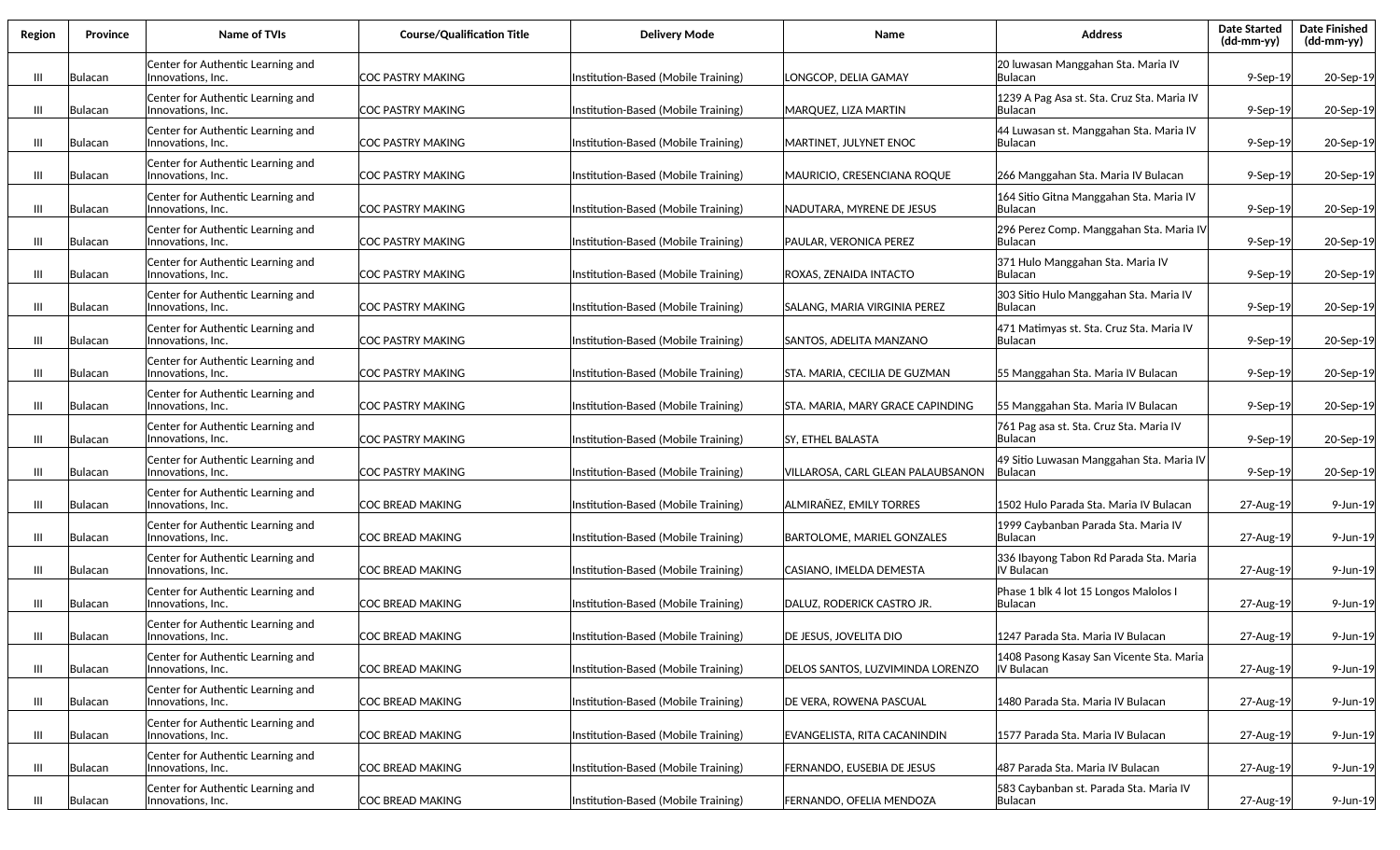| Region        | <b>Province</b> | Name of TVIs                                              | <b>Course/Qualification Title</b> | <b>Delivery Mode</b>                | Name                                     | <b>Address</b>                                                           | <b>Date Started</b><br>(dd-mm-yy) | <b>Date Finished</b><br>(dd-mm-yy) |
|---------------|-----------------|-----------------------------------------------------------|-----------------------------------|-------------------------------------|------------------------------------------|--------------------------------------------------------------------------|-----------------------------------|------------------------------------|
| $\mathbf{m}$  | Bulacan         | Center for Authentic Learning and<br>Innovations, Inc.    | COC BREAD MAKING                  | Institution-Based (Mobile Training) | FRANCO, JUDINA EVANGELISTA               | 1881 Caybanban Parada Sta. Maria IV<br>lBulacan                          | 27-Aug-19                         | 9-Jun-19                           |
| Ш             | Bulacan         | Center for Authentic Learning and<br>Innovations, Inc.    | COC BREAD MAKING                  | Institution-Based (Mobile Training) | GABRIEL, MARICAR ESGUERRA                | 539 Caybanban Parada Sta. Maria IV<br> Bulacan                           | 27-Aug-19                         | 9-Jun-19                           |
| Ш             | Bulacan         | Center for Authentic Learning and<br>Innovations, Inc.    | COC BREAD MAKING                  | Institution-Based (Mobile Training) | GARCIA, MARJORIE DECASTRO                | 1995 Caybanban Parada Sta. Maria IV<br> Bulacan                          | 27-Aug-19                         | 9-Jun-19                           |
| Ш             | Bulacan         | Center for Authentic Learning and<br>Innovations, Inc.    | ICOC BREAD MAKING                 | Institution-Based (Mobile Training) | GUMAFELIX, ALDRIN POLICARPIO             | 0685 Caybanabn Parada Sta. Maria IV<br> Bulacan                          | 27-Aug-19                         | 9-Jun-19                           |
| Ш             | Bulacan         | Center for Authentic Learning and<br>Innovations, Inc.    | COC BREAD MAKING                  | Institution-Based (Mobile Training) | HERNANDEZ, MARY JANE JOSE                | 64 San Vicente Sta. Maria IV Bulacan                                     | 27-Aug-19                         | 9-Jun-19                           |
| Ш             | Bulacan         | Center for Authentic Learning and<br>Innovations, Inc.    | ICOC BREAD MAKING                 | Institution-Based (Mobile Training) | LARGO, PRECIOUS MENDOZA                  | 539 Caybanban Parada Sta. Maria IV<br> Bulacan                           | 27-Aug-19                         | 9-Jun-19                           |
| Ш             | Bulacan         | Center for Authentic Learning and<br>Innovations, Inc.    | ICOC BREAD MAKING                 | Institution-Based (Mobile Training) | .ARGO, PRISCILDA MENDOZA                 | 539 Caybanban Parada Sta. Maria IV<br>lBulacan                           | 27-Aug-19                         | 6-Sep-19                           |
| Ш             | Bulacan         | Center for Authentic Learning and<br>Innovations, Inc.    | <b>COC BREAD MAKING</b>           | Institution-Based (Mobile Training) | ARGO, PRISCILLA MENDOZA.                 | 1723 Tugatog St. Parada Sta. Maria IV<br>lBulacan                        | 27-Aug-19                         | 9-Jun-19                           |
| Ш             | Bulacan         | Center for Authentic Learning and<br>Innovations, Inc.    | <b>COC BREAD MAKING</b>           | Institution-Based (Mobile Training) | LOPEZ, JEJILYN SOLIMAN                   | Blk 21 lot 10 San Vicente Sta. Maria IV<br>lBulacan                      | 27-Aug-19                         | 9-Jun-19                           |
| $\mathbf{  }$ | Bulacan         | Center for Authentic Learning and<br>Innovations, Inc.    | COC BREAD MAKING                  | Institution-Based (Mobile Training) | MARQUEZ, MARY JANE BATONGBAKAL           | l322 Hulo Parada Sta. Maria IV Bulacan                                   | 27-Aug-19                         | 9-Jun-19                           |
| Ш             | Bulacan         | Center for Authentic Learning and<br>Innovations, Inc.    | COC BREAD MAKING                  | nstitution-Based (Mobile Training)  | MENDOZA, MARIBEL CRUZ                    | 069 M. Santiago st. Parada Sta. Maria IV<br> Bulacan                     | 27-Aug-19                         | 9-Jun-19                           |
| Ш             | Bulacan         | Center for Authentic Learning and<br>Innovations, Inc.    | COC BREAD MAKING                  | Institution-Based (Mobile Training) | PANGANIBAN, GEMMA SOLIMAN                | Blk 21 lot 8 Kins ST. San Vicente Sta. Maria<br>IV Bulacan               | 27-Aug-19                         | 9-Jun-19                           |
| Ш             | Bulacan         | Center for Authentic Learning and<br>Innovations, Inc.    | COC BREAD MAKING                  | Institution-Based (Mobile Training) | POLICARPIO, LOLITA LEGASPI               | 549 Parada Sta. Maria IV Bulacan                                         | 27-Aug-19                         | 9-Jun-19                           |
| Ш             | Bulacan         | Center for Authentic Learning and<br>Innovations, Inc.    | COC BREAD MAKING                  | Institution-Based (Mobile Training) | TIMOSA, CATALINA STO. DOMINGO            | 1671 Parada Sta. Maria IV Bulacan                                        | 27-Aug-19                         | 9-Jun-19                           |
| Ш             | Bulacan         | Center for Authentic Learning and<br>Innovations, Inc.    | COC BREAD MAKING                  | Institution-Based (Mobile Training) | TORRES, ANA MARIA FEDLIO                 | 0548 P. LUCIANO San Gabriel Sta. Maria IV<br> Bulacan                    | 27-Aug-19                         | 9-Jun-19                           |
| Ш             | Nueva Ecija     | NUEVA ECIJA INSTITUTE OF FOREIGN<br>LANGUAGE (NEIFL) INC. | Hilot (Wellness Massage) II       | Institution-Based (Mobile Training) | <b>ABRIGOS, STEFANIE RAMOS</b>           | Sampaguita General Tinio (Papaya) IV<br> Nueva Ecija                     | 1-Jul-19                          | 17-Jul-19                          |
| Ш             | Nueva Ecija     | NUEVA ECIJA INSTITUTE OF FOREIGN<br>LANGUAGE (NEIFL) INC. | Hilot (Wellness Massage) II       | Institution-Based (Mobile Training) | AFANTE, AILYN TARUC                      | 291 Sampaguita General Tinio (Papaya) IV<br> Nueva Ecija                 | 1-Jul-19                          | 17-Jul-19                          |
| Ш             | Nueva Ecija     | NUEVA ECIJA INSTITUTE OF FOREIGN<br>LANGUAGE (NEIFL) INC. | Hilot (Wellness Massage) II       | Institution-Based (Mobile Training) | BAGO, KAREN GAYLE PAMAN                  | Upper Pulacan Lakewood I Zamboanga<br> del Sur                           | 1-Jul-19                          | 17-Jul-19                          |
| $\mathbf{m}$  | Nueva Ecija     | NUEVA ECIJA INSTITUTE OF FOREIGN<br>LANGUAGE (NEIFL) INC. | Hilot (Wellness Massage) II       | Institution-Based (Mobile Training) | <b>BARTOLOME, JOSEPHINE GUTIERREZ</b>    | 7 Callos General Tinio (Papaya) IV Nueva<br> Ecija                       | 1-Jul-19                          | 17-Jul-19                          |
| Ш             | Nueva Ecija     | NUEVA ECIJA INSTITUTE OF FOREIGN<br>LANGUAGE (NEIFL) INC. | Hilot (Wellness Massage) II       | Institution-Based (Mobile Training) | <b>BOTE, EDERLIE PAJIMNA</b>             | Violeta St Rio Chico General Tinio (Papaya)<br>IV Nueva Ecija            | 1-Jul-19                          | 17-Jul-19                          |
| Ш             | Nueva Ecija     | NUEVA ECIJA INSTITUTE OF FOREIGN<br>LANGUAGE (NEIFL) INC. | Hilot (Wellness Massage) II       | Institution-Based (Mobile Training) | <b>BUSOG, JANRO VIEN REIJENA VELASCO</b> | Bonifacio St Sampaguita General Tinio<br>(Papaya) IV Nueva Ecija         | $1$ -Jul-19                       | 17-Jul-19                          |
| Ш             | Nueva Ecija     | NUEVA ECIJA INSTITUTE OF FOREIGN<br>LANGUAGE (NEIFL) INC. | Hilot (Wellness Massage) II       | Institution-Based (Mobile Training) | DE GUZMAN, JASMIN BULACAN                | 601 Gulod San Pedro General Tinio<br>(Papaya) IV Nueva Ecija             | 1-Jul-19                          | 17-Jul-19                          |
| Ш             | Nueva Ecija     | NUEVA ECIJA INSTITUTE OF FOREIGN<br>LANGUAGE (NEIFL) INC. | Hilot (Wellness Massage) II       | Institution-Based (Mobile Training) | DEL MONTE, MYLENE ZABALA                 | Bonifacio St. Poblacion Central General<br>Tinio (Papaya) IV Nueva Ecija | 1-Jul-19                          | 17-Jul-19                          |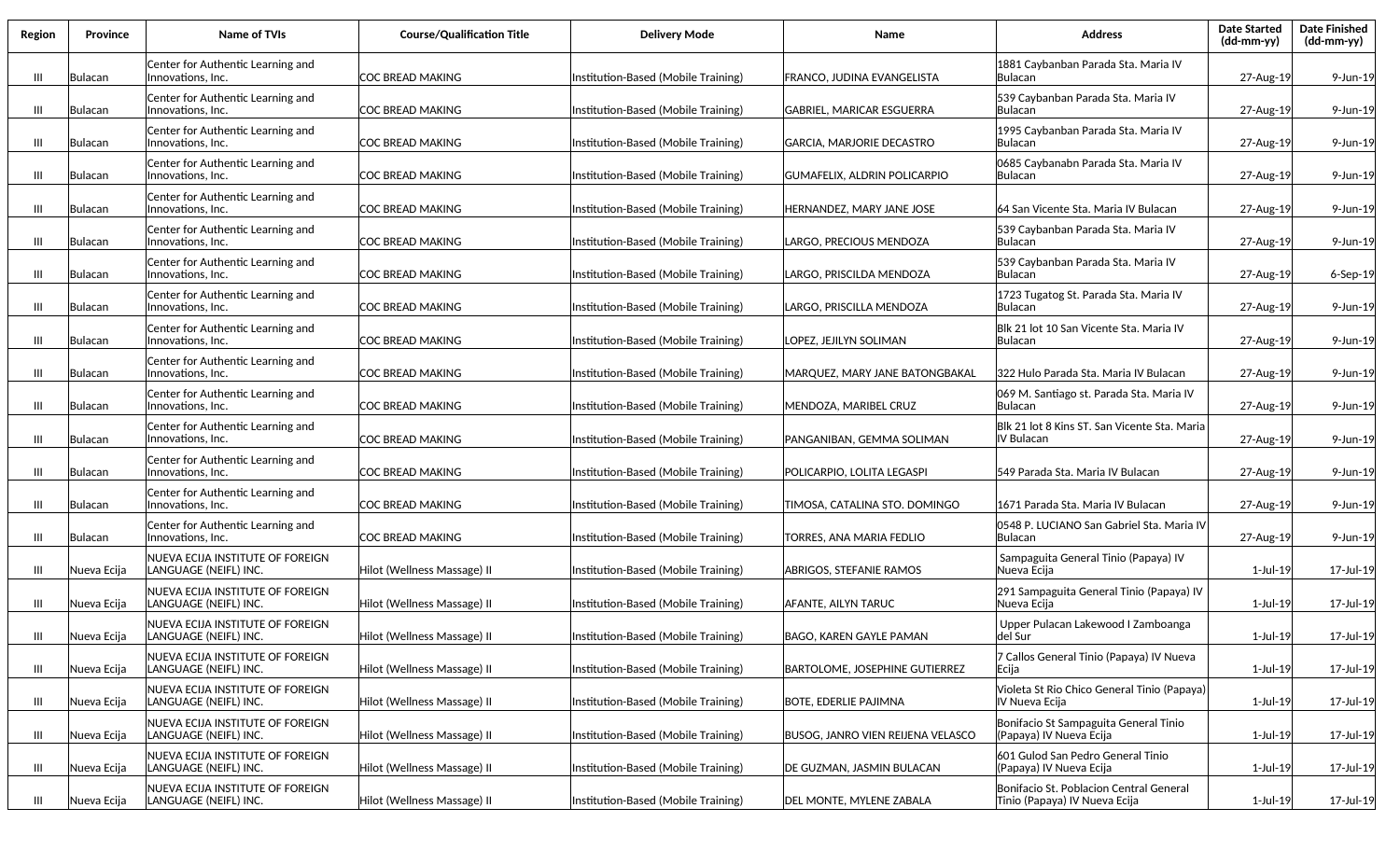| Region         | <b>Province</b> | Name of TVIs                                               | <b>Course/Qualification Title</b> | <b>Delivery Mode</b>                | Name                                                         | <b>Address</b>                                                      | <b>Date Started</b><br>$(dd-mm-yy)$ | <b>Date Finished</b><br>(dd-mm-yy) |
|----------------|-----------------|------------------------------------------------------------|-----------------------------------|-------------------------------------|--------------------------------------------------------------|---------------------------------------------------------------------|-------------------------------------|------------------------------------|
| $\mathbf{m}$   | Nueva Ecija     | NUEVA ECIJA INSTITUTE OF FOREIGN<br>LANGUAGE (NEIFL) INC.  | Hilot (Wellness Massage) II       | Institution-Based (Mobile Training) | DIAZ, JOKO DELA MERCED                                       | Camia St Rio Chico General Tinio (Papaya)<br>IV Nueva Ecija         | 1-Jul-19                            | 17-Jul-19                          |
| Ш              | Nueva Ecija     | NUEVA ECIJA INSTITUTE OF FOREIGN<br>LANGUAGE (NEIFL) INC.  | Hilot (Wellness Massage) II       | Institution-Based (Mobile Training) | ESGUERRA, ROCHELLE PASCUAL                                   | Purok Santor Rio Chico General Tinio<br>(Papaya) IV Nueva Ecija     | 1-Jul-19                            | 17-Jul-19                          |
| Ш              | Nueva Ecija     | NUEVA ECIJA INSTITUTE OF FOREIGN<br>LANGUAGE (NEIFL) INC.  | Hilot (Wellness Massage) II       | Institution-Based (Mobile Training) | <b>FACTOR, RONALYN BOTE</b>                                  | Padolina St Brgy. Padolina General Tinio<br>(Papaya) IV Nueva Ecija | 1-Jul-19                            | 17-Jul-19                          |
| Ш              | Nueva Ecija     | NUEVA ECIJA INSTITUTE OF FOREIGN<br>LANGUAGE (NEIFL) INC.  | Hilot (Wellness Massage) II       | Institution-Based (Mobile Training) | GONZALES, GERLYN DELA ROSA                                   | Rd 0987 Rio Chico General Tinio (Papaya)<br>IV Nueva Ecija          | 1-Jul-19                            | 17-Jul-19                          |
| Ш              | Nueva Ecija     | NUEVA ECIJA INSTITUTE OF FOREIGN<br> LANGUAGE (NEIFL) INC. | Hilot (Wellness Massage) II       | Institution-Based (Mobile Training) | GONZALES, JEFFERSON ANGELO                                   | 46 Rizal 12 Pulong Malong General Tinio<br>(Papaya) IV Nueva Ecija  | 1-Jul-19                            | 17-Jul-19                          |
| Ш              | Nueva Ecija     | NUEVA ECIJA INSTITUTE OF FOREIGN<br> LANGUAGE (NEIFL) INC. | Hilot (Wellness Massage) II       | Institution-Based (Mobile Training) | ADIGNON, WENDY MAE CAILING.                                  | 117 Bonifacio Sampaguita General Tinio<br>(Papaya) IV Nueva Ecija   | 1-Jul-19                            | 17-Jul-19                          |
| Ш              | Nueva Ecija     | NUEVA ECIJA INSTITUTE OF FOREIGN<br>LANGUAGE (NEIFL) INC.  | Hilot (Wellness Massage) II       | Institution-Based (Mobile Training) | MARTIN, KEVIN TAPANG                                         | 441 Sinasajan Pen General Tinio (Papaya)<br>IV Nueva Ecija          | 1-Jul-19                            | 17-Jul-19                          |
| Ш              | Nueva Ecija     | NUEVA ECIJA INSTITUTE OF FOREIGN<br>LANGUAGE (NEIFL) INC.  | Hilot (Wellness Massage) II       | Institution-Based (Mobile Training) | PABLO, GENALYN BIGLANGAWA                                    | Purok Santan Rio Chico General Tinio<br>(Papaya) IV Nueva Ecija     | 1-Jul-19                            | 17-Jul-19                          |
| Ш              | Nueva Ecija     | NUEVA ECIJA INSTITUTE OF FOREIGN<br>LANGUAGE (NEIFL) INC.  | Hilot (Wellness Massage) II       | Institution-Based (Mobile Training) | PANGILINAN, CHARISSE YAMBAO                                  | 2 Sampaguita General Tinio (Papaya) IV<br>Nueva Ecija               | 1-Jul-19                            | 17-Jul-19                          |
| Ш              | Nueva Ecija     | NUEVA ECIJA INSTITUTE OF FOREIGN<br>LANGUAGE (NEIFL) INC.  | Hilot (Wellness Massage) II       | Institution-Based (Mobile Training) | QUITUA, MIKE ANDRO RIVERA                                    | Purok Rose Rio Chico General Tinio<br>(Papaya) IV Nueva Ecija       | 1-Jul-19                            | 17-Jul-19                          |
| Ш              | Nueva Ecija     | NUEVA ECIJA INSTITUTE OF FOREIGN<br>LANGUAGE (NEIFL) INC.  | Hilot (Wellness Massage) II       | Institution-Based (Mobile Training) | RAMOS. JOSILYN PADOLINA                                      | Rio Chico Rio Chico General Tinio (Papaya)<br>IV Nueva Ecija        | 1-Jul-19                            | 17-Jul-19                          |
| $\mathbf{m}$   | Nueva Ecija     | NUEVA ECIJA INSTITUTE OF FOREIGN<br>LANGUAGE (NEIFL) INC.  | Hilot (Wellness Massage) II       | Institution-Based (Mobile Training) | REYES, JESS MAGILLO                                          | Guijo Pias General Tinio (Papaya) IV Nueva<br>Ecija                 | 1-Jul-19                            | 17-Jul-19                          |
| Ш              | Nueva Ecija     | NUEVA ECIJA INSTITUTE OF FOREIGN<br>LANGUAGE (NEIFL) INC.  | Hilot (Wellness Massage) II       | Institution-Based (Mobile Training) | <b>REYES, NAOMI SANTOS</b>                                   | 58 General Tinio (Papaya) IV Nueva Ecija                            | 1-Jul-19                            | 17-Jul-19                          |
| Ш              | Nueva Ecija     | NUEVA ECIJA INSTITUTE OF FOREIGN<br>LANGUAGE (NEIFL) INC.  | Hilot (Wellness Massage) II       | Institution-Based (Mobile Training) | <b>REYES, NECITAS BUSALPA</b>                                | Guijo St Pias General Tinio (Papaya) IV<br>Nueva Ecija              | 1-Jul-19                            | 17-Jul-19                          |
| Ш              | Nueva Ecija     | NUEVA ECIJA INSTITUTE OF FOREIGN<br>LANGUAGE (NEIFL) INC.  | Hilot (Wellness Massage) II       | Institution-Based (Mobile Training) | RODRIGUEZ, JOLINA MARIE DELA MERCED ((Papaya) IV Nueva Ecija | Purok Camia B. Rio Chico General Tinio                              | 1-Jul-19                            | 17-Jul-19                          |
| $\mathbf{III}$ | Nueva Ecija     | NUEVA ECIJA INSTITUTE OF FOREIGN<br>LANGUAGE (NEIFL) INC.  | Hilot (Wellness Massage) II       | Institution-Based (Mobile Training) | SALVADOR. ABBY GAIL DIAZ                                     | 61 Banaba Pias General Tinio (Papaya) IV<br> Nueva Ecija            | 1-Jul-19                            | 17-Jul-19                          |
| Ш              | Nueva Ecija     | NUEVA ECIJA INSTITUTE OF FOREIGN<br>LANGUAGE (NEIFL) INC.  | Hilot (Wellness Massage) II       | Institution-Based (Mobile Training) | TAGUAS, DARYL MAGBANUA                                       | 36 Sangla San Pedro General Tinio<br>(Papaya) IV Nueva Ecija        | 1-Jul-19                            | 17-Jul-19                          |
| Ш              | Nueva Ecija     | NUEVA ECIJA INSTITUTE OF FOREIGN<br>LANGUAGE (NEIFL) INC.  | Hilot (Wellness Massage) II       | Institution-Based (Mobile Training) | IVISTA. MARLYN NONE                                          | Purok Santan Rio Chico General Tinio<br>(Papaya) IV Nueva Ecija     | 1-Jul-19                            | 17-Jul-19                          |
| $\mathbf{  }$  | Nueva Ecija     | NUEVA ECIJA INSTITUTE OF FOREIGN<br>LANGUAGE (NEIFL) INC.  | Hilot (Wellness Massage) II       | Institution-Based (Mobile Training) | AMBOY, ANA MARIE GIMONY                                      | 2 3 General Tinio (Papaya) IV Nueva Ecija                           | 1-Jul-19                            | 17-Jul-19                          |
| Ш              | Nueva Ecija     | NUEVA ECIJA INSTITUTE OF FOREIGN<br>LANGUAGE (NEIFL) INC.  | Hilot (Wellness Massage) II       | Institution-Based (Mobile Training) | APAN, JOCELYN GANTE                                          | Sta. Ana Rio Chico General Tinio (Papaya)<br>IV Nueva Ecija         | 1-Jul-19                            | 17-Jul-19                          |
| $\mathbf{III}$ | Nueva Ecija     | NUEVA ECIJA INSTITUTE OF FOREIGN<br>LANGUAGE (NEIFL) INC.  | Hilot (Wellness Massage) II       | Institution-Based (Mobile Training) | AQUINO, MARICEL MARQUEZ                                      | 4` Pulong Matong General Tinio (Papaya)<br>IV Nueva Ecija           | 1-Jul-19                            | 17-Jul-19                          |
| III            | Nueva Ecija     | NUEVA ECIJA INSTITUTE OF FOREIGN<br>LANGUAGE (NEIFL) INC.  | Hilot (Wellness Massage) II       | Institution-Based (Mobile Training) | AQUINO, RACHEL MARQUEZ                                       | 2 Pulong Matong General Tinio (Papaya)<br>IV Nueva Ecija            | 1-Jul-19                            | 17-Jul-19                          |
| Ш              | Nueva Ecija     | NUEVA ECIJA INSTITUTE OF FOREIGN<br>LANGUAGE (NEIFL) INC.  | Hilot (Wellness Massage) II       | Institution-Based (Mobile Training) | BACANI, IMEE MALAMANIG                                       | Daisy Rio Chico General Tinio (Papaya) IV<br>Nueva Ecija            | 1-Jul-19                            | 17-Jul-19                          |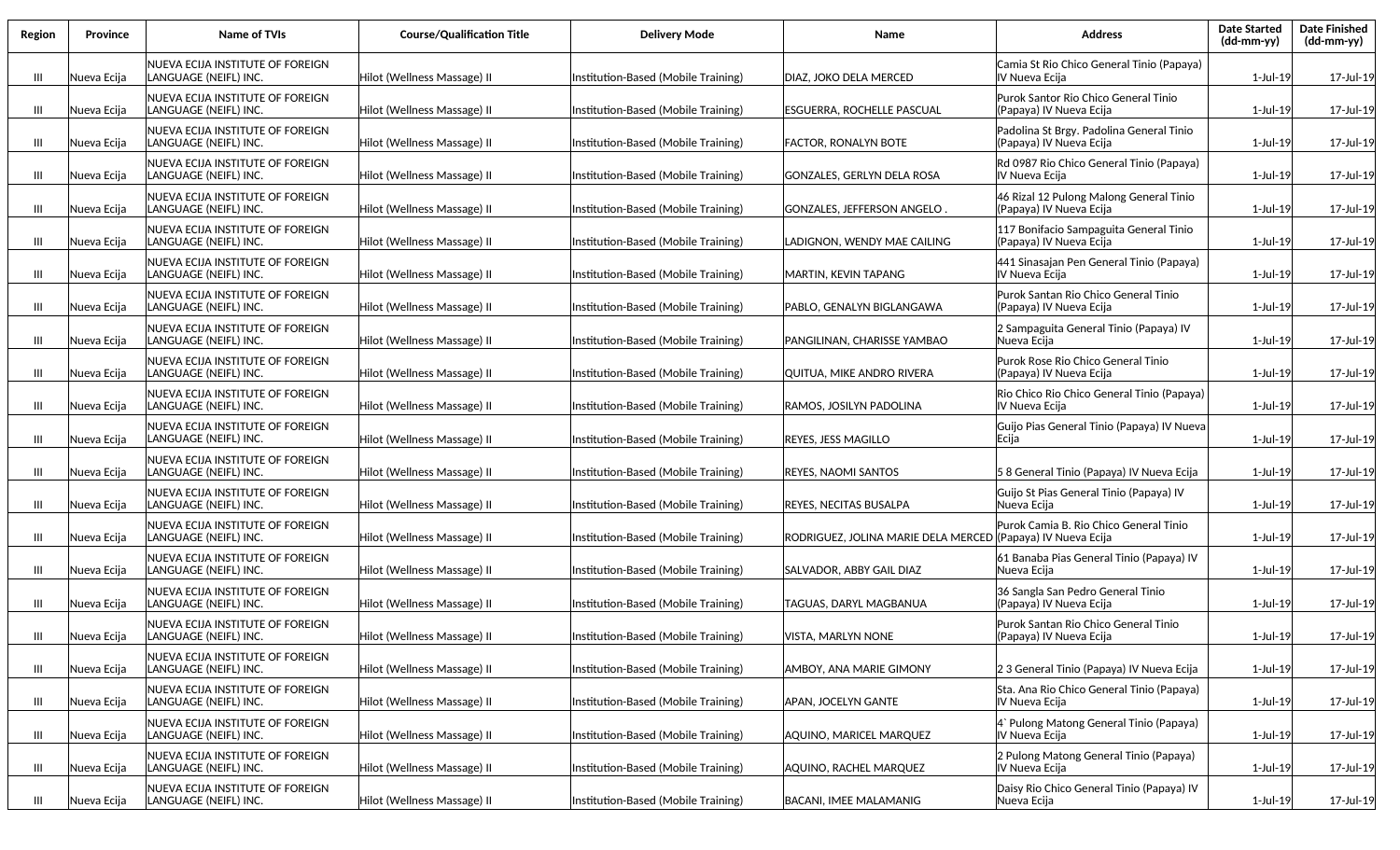| Region         | <b>Province</b> | Name of TVIs                                               | <b>Course/Qualification Title</b> | <b>Delivery Mode</b>                | Name                               | <b>Address</b>                                                  | <b>Date Started</b><br>(dd-mm-yy) | <b>Date Finished</b><br>(dd-mm-yy) |
|----------------|-----------------|------------------------------------------------------------|-----------------------------------|-------------------------------------|------------------------------------|-----------------------------------------------------------------|-----------------------------------|------------------------------------|
| $\mathbf{m}$   | Nueva Ecija     | NUEVA ECIJA INSTITUTE OF FOREIGN<br>LANGUAGE (NEIFL) INC.  | Hilot (Wellness Massage) II       | Institution-Based (Mobile Training) | Berin, Genalyn Vargas              | Piaz Rio Chico General Tinio (Papaya) IV<br>Nueva Ecija         | 1-Jul-19                          | 17-Jul-19                          |
| Ш              | Nueva Ecija     | NUEVA ECIJA INSTITUTE OF FOREIGN<br>LANGUAGE (NEIFL) INC.  | Hilot (Wellness Massage) II       | Institution-Based (Mobile Training) | <b>BESIN. JOVEN RAY MABAGOS</b>    | Buse St. Rio Chico General Tinio (Papaya)<br>IV Nueva Ecija     | 1-Jul-19                          | 17-Jul-19                          |
| Ш              | Nueva Ecija     | NUEVA ECIJA INSTITUTE OF FOREIGN<br> LANGUAGE (NEIFL) INC. | Hilot (Wellness Massage) II       | Institution-Based (Mobile Training) | BIGLANG-AWA, DANICA STA. ANA       | Purok Daisy Rio Chico General Tinio<br>(Papaya) IV Nueva Ecija  | 1-Jul-19                          | 17-Jul-19                          |
| Ш              | Nueva Ecija     | NUEVA ECIJA INSTITUTE OF FOREIGN<br> LANGUAGE (NEIFL) INC. | Hilot (Wellness Massage) II       | Institution-Based (Mobile Training) | BOTE, RHODORA DE GUZMAN            | 2 Pias General Tinio (Papaya) IV Nueva<br>Ecija                 | 1-Jul-19                          | 17-Jul-19                          |
| Ш              | Nueva Ecija     | NUEVA ECIJA INSTITUTE OF FOREIGN<br>lLANGUAGE (NEIFL) INC. | Hilot (Wellness Massage) II       | Institution-Based (Mobile Training) | CAÑEDO, JENDY PADOLINA             | 4 Pulong Matong General Tinio (Papaya)<br>IV Nueva Ecija        | 1-Jul-19                          | 17-Jul-19                          |
| Ш              | Nueva Ecija     | NUEVA ECIJA INSTITUTE OF FOREIGN<br> LANGUAGE (NEIFL) INC. | Hilot (Wellness Massage) II       | Institution-Based (Mobile Training) | CASTRO, ERICA MONTA                | 1 Sampaguita General Tinio (Papaya) IV<br> Nueva Ecija          | $1$ -Jul-19                       | 17-Jul-19                          |
| Ш              | Nueva Ecija     | NUEVA ECIJA INSTITUTE OF FOREIGN<br>LANGUAGE (NEIFL) INC.  | Hilot (Wellness Massage) II       | Institution-Based (Mobile Training) | DAYSON, CHRISTIAN DEL ROSARIO      | Sitio Sibog Rio Chcio General Tinio<br>(Papaya) IV Nueva Ecija  | 1-Jul-19                          | 17-Jul-19                          |
| Ш              | Nueva Ecija     | NUEVA ECIJA INSTITUTE OF FOREIGN<br>LANGUAGE (NEIFL) INC.  | Hilot (Wellness Massage) II       | Institution-Based (Mobile Training) | ESTEBAN, BLESSIE PLANAS            | 2 Rio Chico General Tinio (Papaya) IV<br>Nueva Ecija            | 1-Jul-19                          | 17-Jul-19                          |
| Ш              | Nueva Ecija     | NUEVA ECIJA INSTITUTE OF FOREIGN<br>LANGUAGE (NEIFL) INC.  | Hilot (Wellness Massage) II       | Institution-Based (Mobile Training) | FACTOR, RONALYN CONSTANTINO        | Sta. Ana St. Rio Chico General Tinio<br>(Papaya) IV Nueva Ecija | 1-Jul-19                          | 17-Jul-19                          |
| Ш              | Nueva Ecija     | NUEVA ECIJA INSTITUTE OF FOREIGN<br>LANGUAGE (NEIFL) INC.  | Hilot (Wellness Massage) II       | Institution-Based (Mobile Training) | GUTIERREZ, ANGELINA ARDUELA        | 3 Pias General Tinio (Papaya) IV Nueva<br> Ecija                | 1-Jul-19                          | 17-Jul-19                          |
| $\mathbf{  }$  | Nueva Ecija     | NUEVA ECIJA INSTITUTE OF FOREIGN<br>LANGUAGE (NEIFL) INC.  | Hilot (Wellness Massage) II       | Institution-Based (Mobile Training) | ISITADA, MARY GRACE DELA CRUZ      | 1 2 General Tinio (Papaya) IV Nueva Ecija                       | 1-Jul-19                          | 17-Jul-19                          |
| Ш              | Nueva Ecija     | NUEVA ECIJA INSTITUTE OF FOREIGN<br>LANGUAGE (NEIFL) INC.  | Hilot (Wellness Massage) II       | Institution-Based (Mobile Training) | JAMLID, MELODY BULACAN             | 2 Rio Chico General Tinio (Papaya) IV<br>Nueva Ecija            | 1-Jul-19                          | 17-Jul-19                          |
| Ш              | Nueva Ecija     | NUEVA ECIJA INSTITUTE OF FOREIGN<br>LANGUAGE (NEIFL) INC.  | Hilot (Wellness Massage) II       | Institution-Based (Mobile Training) | MABALAY, PRIMA CAPIENTE            | 2 3 General Tinio (Papaya) IV Nueva Ecija                       | 1-Jul-19                          | 17-Jul-19                          |
| Ш              | Nueva Ecija     | NUEVA ECIJA INSTITUTE OF FOREIGN<br>LANGUAGE (NEIFL) INC.  | Hilot (Wellness Massage) II       | Institution-Based (Mobile Training) | MADRID, ARLENE SANCHEZ             | Saudi Sitio Saudi Pias General Tinio<br>(Papaya) IV Nueva Ecija | 1-Jul-19                          | 17-Jul-19                          |
| Ш              | Nueva Ecija     | NUEVA ECIJA INSTITUTE OF FOREIGN<br>LANGUAGE (NEIFL) INC.  | Hilot (Wellness Massage) II       | Institution-Based (Mobile Training) | MARTIN, HONEY NIÑA PANGILINAN      | 2 Rio Chico General Tinio (Papaya) IV<br> Nueva Ecija           | 1-Jul-19                          | 17-Jul-19                          |
| Ш              | Nueva Ecija     | NUEVA ECIJA INSTITUTE OF FOREIGN<br>LANGUAGE (NEIFL) INC.  | Hilot (Wellness Massage) II       | Institution-Based (Mobile Training) | PADOLINA, MARY JOY JACINTO         | 1 Padolina General Tinio (Papaya) IV<br>Nueva Ecija             | 1-Jul-19                          | 17-Jul-19                          |
| Ш              | Nueva Ecija     | NUEVA ECIJA INSTITUTE OF FOREIGN<br>LANGUAGE (NEIFL) INC.  | Hilot (Wellness Massage) II       | Institution-Based (Mobile Training) | PAJARILLAGA, KRISTINE JOYCE LEONEN | 2 Conception General Tinio (Papaya) IV<br>Nueva Ecija           | 1-Jul-19                          | 17-Jul-19                          |
| Ш              | Nueva Ecija     | NUEVA ECIJA INSTITUTE OF FOREIGN<br>LANGUAGE (NEIFL) INC.  | Hilot (Wellness Massage) II       | Institution-Based (Mobile Training) | PARIÑA, HANNIE LYN PADILLA         | 3 Nazareth General Tinio (Papaya) IV<br>Nueva Ecija             | 1-Jul-19                          | 17-Jul-19                          |
| $\mathbf{III}$ | Nueva Ecija     | NUEVA ECIJA INSTITUTE OF FOREIGN<br>LANGUAGE (NEIFL) INC.  | Hilot (Wellness Massage) II       | Institution-Based (Mobile Training) | RESILVA, MIDZ PAULINE JAE PULA     | 137 Pulong Natong General Tinio (Papaya)<br>IV Nueva Ecija      | 1-Jul-19                          | 17-Jul-19                          |
| $\mathbf{III}$ | Nueva Ecija     | NUEVA ECIJA INSTITUTE OF FOREIGN<br>LANGUAGE (NEIFL) INC.  | Hilot (Wellness Massage) II       | Institution-Based (Mobile Training) | <b>REYES, JOHN JERICHO SANTOS</b>  | 1 Poblacion General Tinio (Papaya) IV<br>Nueva Ecija            | 1-Jul-19                          | 17-Jul-19                          |
| Ш              | Nueva Ecija     | NUEVA ECIJA INSTITUTE OF FOREIGN<br>LANGUAGE (NEIFL) INC.  | Hilot (Wellness Massage) II       | Institution-Based (Mobile Training) | TORRES, JOCELYN CUIZON             | 6 Pias General Tinio (Papaya) IV Nueva<br> Ecija                | 1-Jul-19                          | 17-Jul-19                          |
| Ш              | Nueva Ecija     | NUEVA ECIJA INSTITUTE OF FOREIGN<br>LANGUAGE (NEIFL) INC.  | Hilot (Wellness Massage) II       | Institution-Based (Mobile Training) | ALEJO, MARIELLE DEBELEN            | Purok 7 San Vicente Jaen IV Nueva Ecija                         | 4-Jul-19                          | 24-Jul-19                          |
| Ш              | Nueva Ecija     | NUEVA ECIJA INSTITUTE OF FOREIGN<br>LANGUAGE (NEIFL) INC.  | Hilot (Wellness Massage) II       | Institution-Based (Mobile Training) | ALVAREZ, ANGELINE TRANJEA          | Purok 7 Malaiba San Jose Jaen IV Nueva<br>Ecija                 | 4-Jul-19                          | 24-Jul-19                          |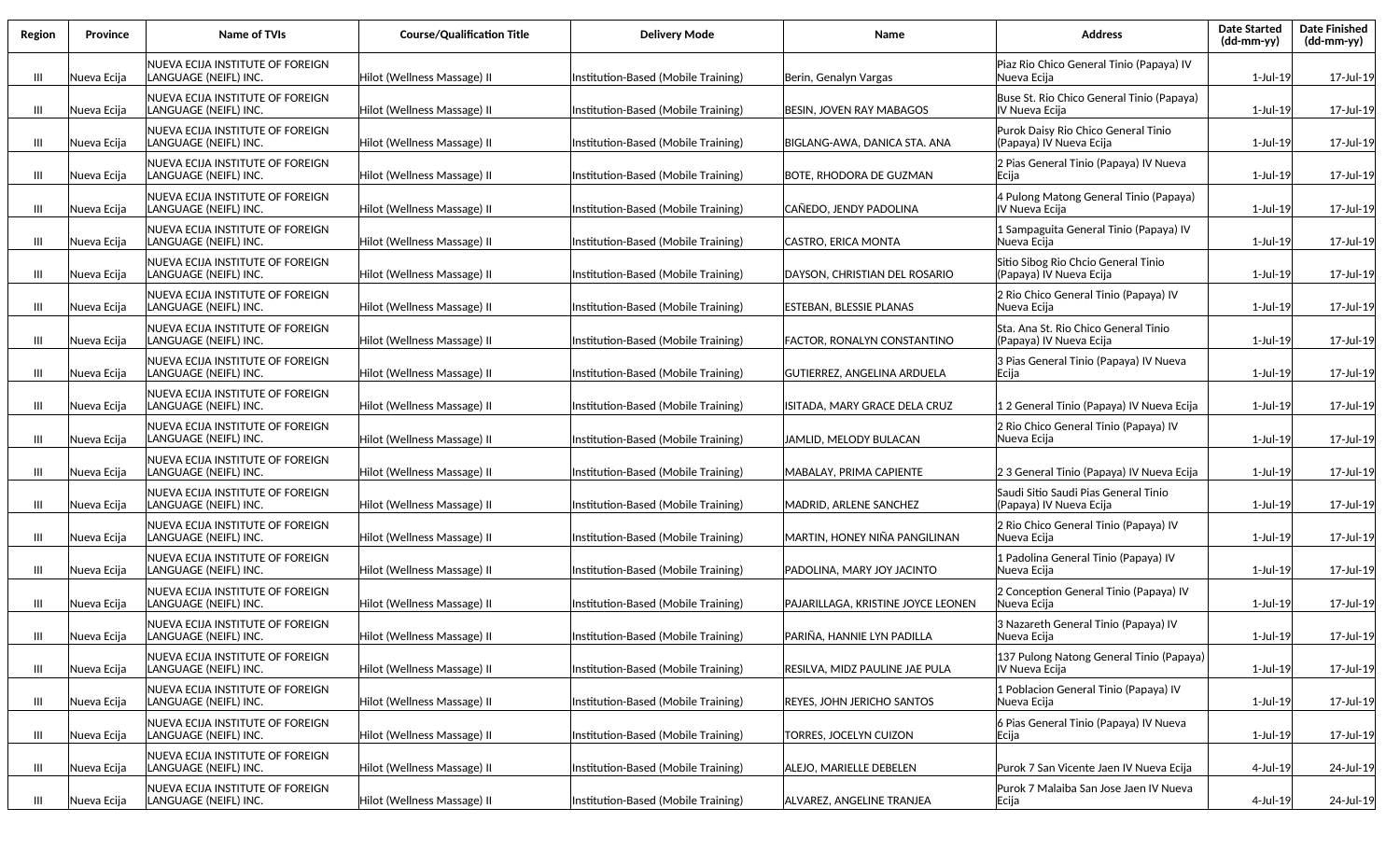| Region | Province    | Name of TVIs                                              | <b>Course/Qualification Title</b> | <b>Delivery Mode</b>                | Name                             | <b>Address</b>                                        | <b>Date Started</b><br>(dd-mm-yy) | <b>Date Finished</b><br>(dd-mm-yy) |
|--------|-------------|-----------------------------------------------------------|-----------------------------------|-------------------------------------|----------------------------------|-------------------------------------------------------|-----------------------------------|------------------------------------|
| Ш      | Nueva Ecija | NUEVA ECIJA INSTITUTE OF FOREIGN<br>LANGUAGE (NEIFL) INC. | Hilot (Wellness Massage) II       | Institution-Based (Mobile Training) | ARQUERO, CHRIS GWYNETH           | Pinanggaan Jaen IV Nueva Ecija                        | 4-Jul-19                          | 24-Jul-19                          |
| Ш      | Nueva Ecija | NUEVA ECIJA INSTITUTE OF FOREIGN<br>LANGUAGE (NEIFL) INC. | Hilot (Wellness Massage) II       | Institution-Based (Mobile Training) | Capili, Erica Antiquina          | Sto. Tomas South Jaen IV Nueva Ecija                  | 4-Jul-19                          | 24-Jul-19                          |
| Ш      | Nueva Ecija | NUEVA ECIJA INSTITUTE OF FOREIGN<br>LANGUAGE (NEIFL) INC. | Hilot (Wellness Massage) II       | Institution-Based (Mobile Training) | CRUDA, SHIELA MAE GATUZ          | Putlod Jaen IV Nueva Ecija                            | 4-Jul-19                          | 24-Jul-19                          |
| Ш      | Nueva Ecija | NUEVA ECIJA INSTITUTE OF FOREIGN<br>LANGUAGE (NEIFL) INC. | Hilot (Wellness Massage) II       | Institution-Based (Mobile Training) | DAYAPDAPAN, MARY ANNE PITUGO     | Putlod Jaen IV Nueva Ecija                            | 4-Jul-19                          | 24-Jul-19                          |
| Ш      | Nueva Ecija | NUEVA ECIJA INSTITUTE OF FOREIGN<br>LANGUAGE (NEIFL) INC. | Hilot (Wellness Massage) II       | Institution-Based (Mobile Training) | DELA CRUZ. MELROSE CATAPANG      | Purok 6 San Jose Jaen IV Nueva Ecija                  | 4-Jul-19                          | 24-Jul-19                          |
| Ш      | Nueva Ecija | NUEVA ECIJA INSTITUTE OF FOREIGN<br>LANGUAGE (NEIFL) INC. | Hilot (Wellness Massage) II       | Institution-Based (Mobile Training) | FAUSTINO, ROANNE MARIANO         | Putlod Jaen IV Nueva Ecija                            | 4-Jul-19                          | 24-Jul-19                          |
| Ш      | Nueva Ecija | NUEVA ECIJA INSTITUTE OF FOREIGN<br>LANGUAGE (NEIFL) INC. | Hilot (Wellness Massage) II       | Institution-Based (Mobile Training) | GADDI. MARY ANN BAYSA            | Putlod Jaen IV Nueva Ecija                            | 4-Jul-19                          | 24-Jul-19                          |
| Ш      | Nueva Ecija | NUEVA ECIJA INSTITUTE OF FOREIGN<br>LANGUAGE (NEIFL) INC. | Hilot (Wellness Massage) II       | Institution-Based (Mobile Training) | GATUZ, KAIRAH SORTIZ             | Putlod Jaen IV Nueva Ecija                            | 4-Jul-19                          | 24-Jul-19                          |
| Ш      | Nueva Ecija | NUEVA ECIJA INSTITUTE OF FOREIGN<br>LANGUAGE (NEIFL) INC. | Hilot (Wellness Massage) II       | Institution-Based (Mobile Training) | <b>GERVACIO, MARY JOY VELILA</b> | Purok 3 Putlod Jaen IV Nueva Ecija                    | 4-Jul-19                          | 24-Jul-19                          |
| Ш      | Nueva Ecija | NUEVA ECIJA INSTITUTE OF FOREIGN<br>LANGUAGE (NEIFL) INC. | Hilot (Wellness Massage) II       | Institution-Based (Mobile Training) | lgonzales. Marinella Manuel      | Purok 4 Kampugo Jaen IV Nueva Ecija                   | 4-Jul-19                          | 24-Jul-19                          |
| Ш      | Nueva Ecija | NUEVA ECIJA INSTITUTE OF FOREIGN<br>LANGUAGE (NEIFL) INC. | Hilot (Wellness Massage) II       | Institution-Based (Mobile Training) | GUEVARRA, ROSALYN FELICIANO      | San Jose Jaen IV Nueva Ecija                          | 4-Jul-19                          | 24-Jul-19                          |
| Ш      | Nueva Ecija | NUEVA ECIJA INSTITUTE OF FOREIGN<br>LANGUAGE (NEIFL) INC. | Hilot (Wellness Massage) II       | Institution-Based (Mobile Training) | HONEY, ARIANE SANTIAGO           | Purok 1 San Jose Jaen IV Nueva Ecija                  | 4-Jul-19                          | 24-Jul-19                          |
| Ш      | Nueva Ecija | NUEVA ECIJA INSTITUTE OF FOREIGN<br>LANGUAGE (NEIFL) INC. | Hilot (Wellness Massage) II       | Institution-Based (Mobile Training) | JAVATE, LOVELY MAMACLAY          | Malaiba Jaen IV Nueva Ecija                           | 4-Jul-19                          | 24-Jul-19                          |
| Ш      | Nueva Ecija | NUEVA ECIJA INSTITUTE OF FOREIGN<br>LANGUAGE (NEIFL) INC. | Hilot (Wellness Massage) II       | Institution-Based (Mobile Training) | LISING, CRISTY REYES             | Purok 6 Sitio Malaiba San Jose Jaen IV<br>Nueva Ecija | 4-Jul-19                          | 24-Jul-19                          |
| Ш      | Nueva Ecija | NUEVA ECIJA INSTITUTE OF FOREIGN<br>LANGUAGE (NEIFL) INC. | Hilot (Wellness Massage) II       | Institution-Based (Mobile Training) | MACAPAGAL, JAYME MENDOZA         | Ulanin Pitak Jaen IV Nueva Ecija                      | 4-Jul-19                          | 24-Jul-19                          |
| Ш      | Nueva Ecija | NUEVA ECIJA INSTITUTE OF FOREIGN<br>LANGUAGE (NEIFL) INC. | Hilot (Wellness Massage) II       | Institution-Based (Mobile Training) | MALBATAAN, URSULINE GOMEZ        | Purok 6 San Jose Jaen IV Nueva Ecija                  | 4-Jul-19                          | 24-Jul-19                          |
| Ш      | Nueva Ecija | NUEVA ECIJA INSTITUTE OF FOREIGN<br>LANGUAGE (NEIFL) INC. | Hilot (Wellness Massage) II       | Institution-Based (Mobile Training) | MANALO, ANGELICA MAGCALAS        | Purok 5 Ulanin Pitak Jaen IV Nueva Ecija              | 4-Jul-19                          | 24-Jul-19                          |
| Ш      | Nueva Ecija | NUEVA ECIJA INSTITUTE OF FOREIGN<br>LANGUAGE (NEIFL) INC. | Hilot (Wellness Massage) II       | Institution-Based (Mobile Training) | MANUCOT, REYNALYN PEREZ          | Purok 7 Putlod Jaen IV Nueva Ecija                    | 4-Jul-19                          | 24-Jul-19                          |
| Ш      | Nueva Ecija | NUEVA ECIJA INSTITUTE OF FOREIGN<br>LANGUAGE (NEIFL) INC. | Hilot (Wellness Massage) II       | Institution-Based (Mobile Training) | MATIAS, ERICA TAN                | 6 Ulanin Pitak Jaen III Nueva Ecija                   | 4-Jul-19                          | 24-Jul-19                          |
| Ш      | Nueva Ecija | NUEVA ECIJA INSTITUTE OF FOREIGN<br>LANGUAGE (NEIFL) INC. | Hilot (Wellness Massage) II       | Institution-Based (Mobile Training) | PANGILINAN, ERICA BALDOVINO      | Purok 7 Caingin Sto Tomas Jaen IV Nueva<br> Ecija     | 4-Jul-19                          | 24-Jul-19                          |
| Ш      | Nueva Ecija | NUEVA ECIJA INSTITUTE OF FOREIGN<br>LANGUAGE (NEIFL) INC. | Hilot (Wellness Massage) II       | Institution-Based (Mobile Training) | PAYNOR, MENCHIE ALZATE           | Alua San Isidro IV Nueva Ecija                        | 4-Jul-19                          | 24-Jul-19                          |
| Ш      | Nueva Ecija | NUEVA ECIJA INSTITUTE OF FOREIGN<br>LANGUAGE (NEIFL) INC. | Hilot (Wellness Massage) II       | Institution-Based (Mobile Training) | <b>REYES, NIKKI ROSE DELEON</b>  | San Jose, Sitio Malaiba Jaen VI Nueva<br><b>Ecija</b> | 4-Jul-19                          | 24-Jul-19                          |
| Ш      | Nueva Ecija | NUEVA ECIJA INSTITUTE OF FOREIGN<br>LANGUAGE (NEIFL) INC. | Hilot (Wellness Massage) II       | Institution-Based (Mobile Training) | SORTIZ, MARY JANE VELASCO        | Purok 4 Putlod Jaen IV Nueva Ecija                    | 4-Jul-19                          | 24-Jul-19                          |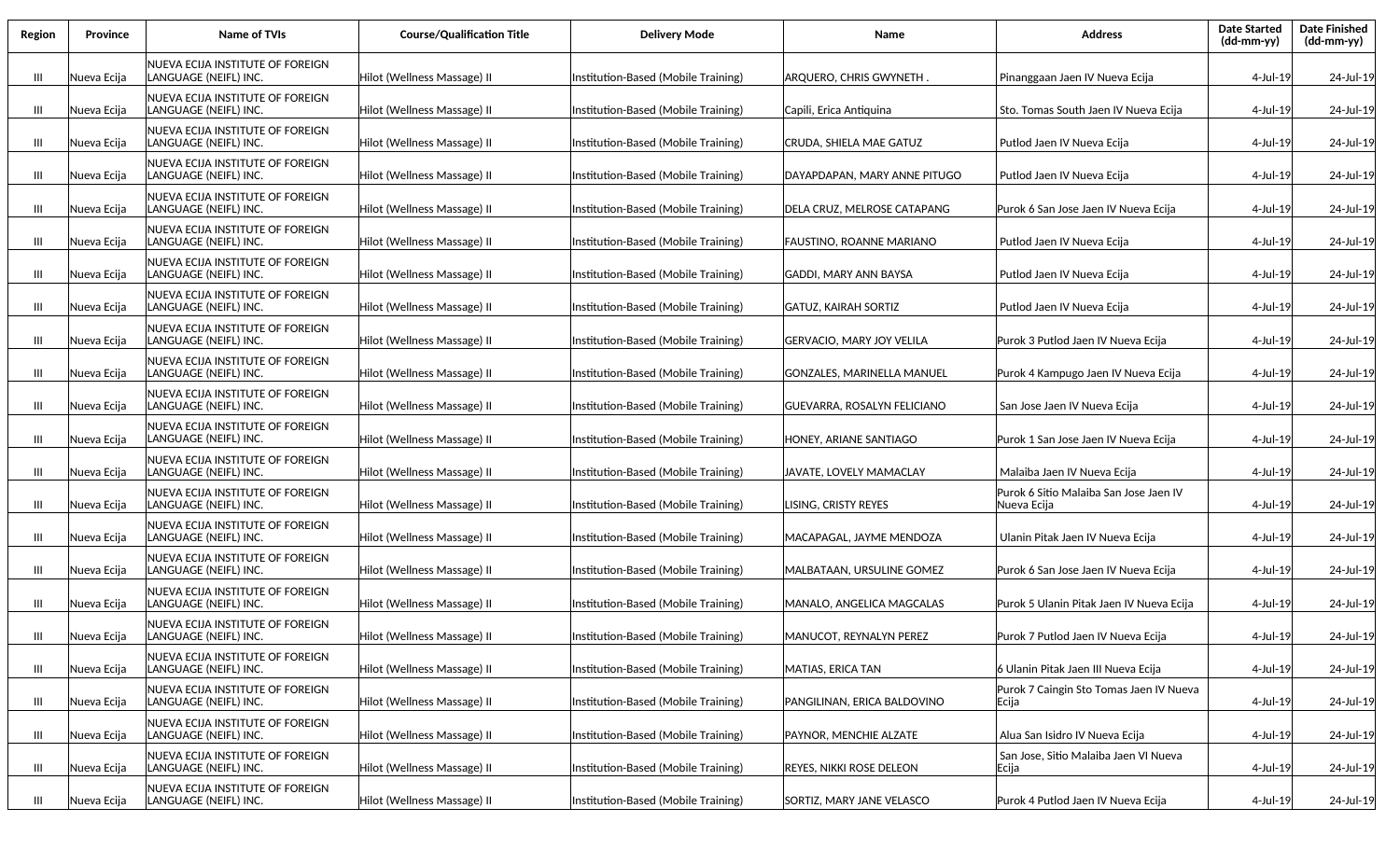| Region | Province    | Name of TVIs                                              | <b>Course/Qualification Title</b> | <b>Delivery Mode</b>                | Name                              | <b>Address</b>                                                                   | <b>Date Started</b><br>$(dd-mm-yy)$ | <b>Date Finished</b><br>(dd-mm-yy) |
|--------|-------------|-----------------------------------------------------------|-----------------------------------|-------------------------------------|-----------------------------------|----------------------------------------------------------------------------------|-------------------------------------|------------------------------------|
| Ш      | Nueva Ecija | NUEVA ECIJA INSTITUTE OF FOREIGN<br>LANGUAGE (NEIFL) INC. | Hilot (Wellness Massage) II       | Institution-Based (Mobile Training) | TOLENTINO, PRINCESS DIANNE TAMOSA | Purok 3 San Vicente Jaen IV Nueva Ecija                                          | 4-Jul-19                            | 24-Jul-19                          |
| Ш      | Nueva Ecija | NUEVA ECIJA INSTITUTE OF FOREIGN<br>LANGUAGE (NEIFL) INC. | Hilot (Wellness Massage) II       | Institution-Based (Mobile Training) | ABUNDA, KYLA GONZALES             | San Francisco San Antonio IV Nueva Ecija                                         | 6-Jul-19                            | 24-Jul-19                          |
| Ш      | Nueva Ecija | NUEVA ECIJA INSTITUTE OF FOREIGN<br>LANGUAGE (NEIFL) INC. | Hilot (Wellness Massage) II       | Institution-Based (Mobile Training) | BERNARDO, JONATHAN DE LEON        | 1 San Francisco San Antonio IV Nueva Ecija                                       | 6-Jul-19                            | 24-Jul-19                          |
| Ш      | Nueva Ecija | NUEVA ECIJA INSTITUTE OF FOREIGN<br>LANGUAGE (NEIFL) INC. | Hilot (Wellness Massage) II       | Institution-Based (Mobile Training) | CABUNGCAL, ANTHONY PELAYO         | 1 Bagong Sikat San Antonio IV Nueva Ecija                                        | 6-Jul-19                            | 24-Jul-19                          |
| Ш      | Nueva Ecija | NUEVA ECIJA INSTITUTE OF FOREIGN<br>LANGUAGE (NEIFL) INC. | Hilot (Wellness Massage) II       | Institution-Based (Mobile Training) | CARALDE, NESLY TINAWIN            | Bantog San Francisco San Antonio IV<br>Nueva Ecija                               | 6-Jul-19                            | 24-Jul-19                          |
| Ш      | Nueva Ecija | NUEVA ECIJA INSTITUTE OF FOREIGN<br>LANGUAGE (NEIFL) INC. | Hilot (Wellness Massage) II       | Institution-Based (Mobile Training) | CLEMENTE, MICHAEL KIER VISTE      | San Francisco San Antonio IV Nueva Ecija                                         | $6$ -Jul-19                         | 24-Jul-19                          |
| Ш      | Nueva Ecija | NUEVA ECIJA INSTITUTE OF FOREIGN<br>LANGUAGE (NEIFL) INC. | Hilot (Wellness Massage) II       | Institution-Based (Mobile Training) | CRUZ, LEAN JUSTICE MUYOT          | San Francisco San Antonio IV Nueva Ecija                                         | $6$ -Jul-19                         | 24-Jul-19                          |
| Ш      | Nueva Ecija | NUEVA ECIJA INSTITUTE OF FOREIGN<br>LANGUAGE (NEIFL) INC. | Hilot (Wellness Massage) II       | Institution-Based (Mobile Training) | IDE GUZMAN. SUNSHINE SANTOS       | 2 San Francisco San Antonio IV Nueva Ecija                                       | 6-Jul-19                            | 24-Jul-19                          |
| Ш      | Nueva Ecija | NUEVA ECIJA INSTITUTE OF FOREIGN<br>LANGUAGE (NEIFL) INC. | Hilot (Wellness Massage) II       | Institution-Based (Mobile Training) | DE LARA, JOHN POUL JIMENEZ        | San Francisco San Antonio IV Nueva Ecija                                         | $6$ -Jul-19                         | 24-Jul-19                          |
| Ш      | Nueva Ecija | NUEVA ECIJA INSTITUTE OF FOREIGN<br>LANGUAGE (NEIFL) INC. | Hilot (Wellness Massage) II       | Institution-Based (Mobile Training) | DELA CRUZ, JOYCE CANDO            | SAN FRANCISCO San Antonio I Nueva Ecija                                          | $6$ -Jul-19                         | 24-Jul-19                          |
| Ш      | Nueva Ecija | NUEVA ECIJA INSTITUTE OF FOREIGN<br>LANGUAGE (NEIFL) INC. | Hilot (Wellness Massage) II       | Institution-Based (Mobile Training) | ESCANO, JUVELYN GALICIA           | Camias San Francisco San Antonio IV<br>Nueva Eciia                               | $6$ -Jul-19                         | 24-Jul-19                          |
| Ш      | Nueva Ecija | NUEVA ECIJA INSTITUTE OF FOREIGN<br>LANGUAGE (NEIFL) INC. | Hilot (Wellness Massage) II       | Institution-Based (Mobile Training) | FECUNDO, LAARNI CHAVEZ            | 25 Abegail St. San Mariano San Antonio IV<br>Nueva Ecija                         | $6$ -Jul-19                         | 24-Jul-19                          |
| Ш      | Nueva Ecija | NUEVA ECIJA INSTITUTE OF FOREIGN<br>LANGUAGE (NEIFL) INC. | Hilot (Wellness Massage) II       | Institution-Based (Mobile Training) | GATOS, MARJORIE .                 | Purok 7 Lawang Kupang San Antonio IV<br>Nueva Ecija                              | 6-Jul-19                            | 24-Jul-19                          |
| Ш      | Nueva Ecija | NUEVA ECIJA INSTITUTE OF FOREIGN<br>LANGUAGE (NEIFL) INC. | Hilot (Wellness Massage) II       | Institution-Based (Mobile Training) | GLIANE, KYLA LEANNE ALO           | 2 Maugat San Antonio IV Nueva Ecija                                              | 6-Jul-19                            | 24-Jul-19                          |
| Ш      | Nueva Ecija | NUEVA ECIJA INSTITUTE OF FOREIGN<br>LANGUAGE (NEIFL) INC. | Hilot (Wellness Massage) II       | Institution-Based (Mobile Training) | JUAN, PRINCESS COBILLA            | Minangio San Francisco San Antonio IV<br>Nueva Ecija                             | $6$ -Jul-19                         | 24-Jul-19                          |
| Ш      | Nueva Ecija | NUEVA ECIJA INSTITUTE OF FOREIGN<br>LANGUAGE (NEIFL) INC. | Hilot (Wellness Massage) II       | Institution-Based (Mobile Training) | MAGALANG, APRIL LAMBON            | Minanglao San Francisco San Antonio IV<br>Nueva Ecija                            | $6$ -Jul-19                         | 24-Jul-19                          |
| Ш      | Nueva Ecija | NUEVA ECIJA INSTITUTE OF FOREIGN<br>LANGUAGE (NEIFL) INC. | Hilot (Wellness Massage) II       | Institution-Based (Mobile Training) | MANGULABNAN, ROMMEL PLANAS        | Camio San Francisco San Antonio IV Nueva<br>Ecija                                | $6$ -Jul-19                         | 24-Jul-19                          |
| Ш      | Nueva Ecija | NUEVA ECIJA INSTITUTE OF FOREIGN<br>LANGUAGE (NEIFL) INC. | Hilot (Wellness Massage) II       | Institution-Based (Mobile Training) | MIRANDA, GILBERT CASTRO           | Ilang Ilang San Francisco San Antonio IV<br>Nueva Ecija                          | $6$ -Jul-19                         | 24-Jul-19                          |
| Ш      | Nueva Ecija | NUEVA ECIJA INSTITUTE OF FOREIGN<br>LANGUAGE (NEIFL) INC. | Hilot (Wellness Massage) II       | Institution-Based (Mobile Training) | MIRANDA, LEI DIANNE ISAIS         | Basangan San Francisco San Antonio IV<br>Nueva Ecija                             | 6-Jul-19                            | 24-Jul-19                          |
| Ш      | Nueva Ecija | NUEVA ECIJA INSTITUTE OF FOREIGN<br>LANGUAGE (NEIFL) INC. | Hilot (Wellness Massage) II       | Institution-Based (Mobile Training) | ORTIZ, JOANNA MARIE GATUS         | 3 Lawang Kupang San Antonio IV Nueva<br>Ecija                                    | 6-Jul-19                            | 24-Jul-19                          |
| Ш      | Nueva Ecija | NUEVA ECIJA INSTITUTE OF FOREIGN<br>LANGUAGE (NEIFL) INC. | Hilot (Wellness Massage) II       | Institution-Based (Mobile Training) | PERLAWAN, LORENZ GATDULA          | Blk 39 Ubas St Welfareville Compound<br>Addition Hills San Antonio I Nueva Ecija | 6-Jul-19                            | 24-Jul-19                          |
| Ш      | Nueva Ecija | NUEVA ECIJA INSTITUTE OF FOREIGN<br>LANGUAGE (NEIFL) INC. | Hilot (Wellness Massage) II       | Institution-Based (Mobile Training) | PUNZALAN, MAECEE CASTRO           | 4 San Francisco San Antonio IV Nueva Ecija                                       | 6-Jul-19                            | 24-Jul-19                          |
| Ш      | Nueva Ecija | NUEVA ECIJA INSTITUTE OF FOREIGN<br>LANGUAGE (NEIFL) INC. | Hilot (Wellness Massage) II       | Institution-Based (Mobile Training) | RIVERA, JEXCER ANGELO LINSANGAN   | San Francisco San Antonio IV Nueva Ecija                                         | 6-Jul-19                            | 24-Jul-19                          |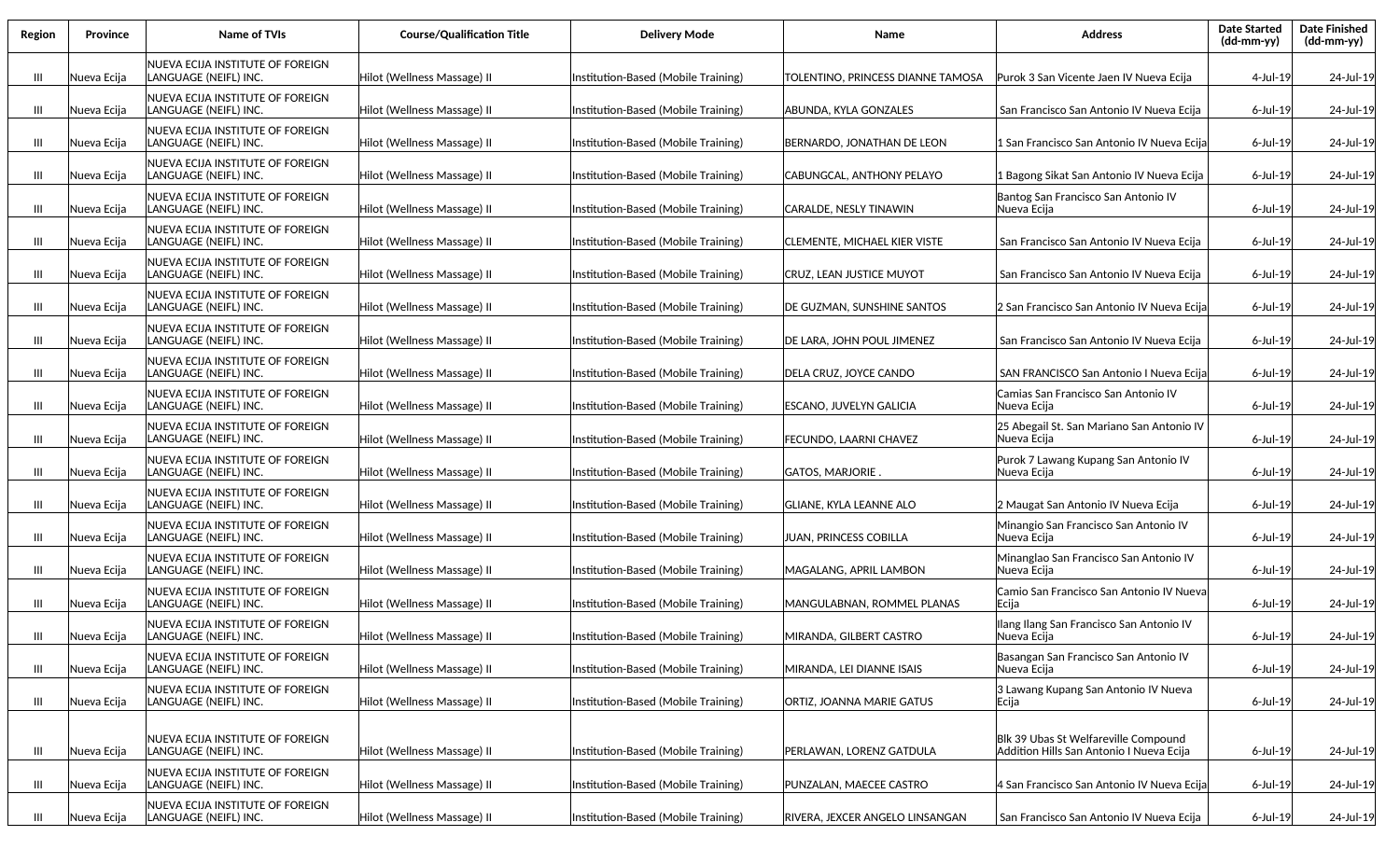| Region | Province    | <b>Name of TVIs</b>                                       | <b>Course/Qualification Title</b> | <b>Delivery Mode</b>                | Name                               | <b>Address</b>                                           | <b>Date Started</b><br>$(dd-mm-yy)$ | <b>Date Finished</b><br>(dd-mm-yy) |
|--------|-------------|-----------------------------------------------------------|-----------------------------------|-------------------------------------|------------------------------------|----------------------------------------------------------|-------------------------------------|------------------------------------|
| Ш      | Nueva Ecija | NUEVA ECIJA INSTITUTE OF FOREIGN<br>LANGUAGE (NEIFL) INC. | Hilot (Wellness Massage) II       | Institution-Based (Mobile Training) | SAN PEDRO, JONNAS MUYOT            | San Francisco San Antonio IV Nueva Ecija                 | $6$ -Jul-19                         | 24-Jul-19                          |
| Ш      | Nueva Ecija | NUEVA ECIJA INSTITUTE OF FOREIGN<br>LANGUAGE (NEIFL) INC. | Hilot (Wellness Massage) II       | Institution-Based (Mobile Training) | TRIBIANA, JUDGELLE FAUSTINO        | Sta. Cruz San Antonio IV Nueva Ecija                     | $6$ -Jul-19                         | 24-Jul-19                          |
| Ш      | Nueva Ecija | NUEVA ECIJA INSTITUTE OF FOREIGN<br>LANGUAGE (NEIFL) INC. | Hilot (Wellness Massage) II       | Institution-Based (Mobile Training) | VALDEZ, RODALYN GARCIA             | 1 Sta Isabel San Antonio IV Nueva Ecija                  | 6-Jul-19                            | 24-Jul-19                          |
| Ш      | Nueva Ecija | NUEVA ECIJA INSTITUTE OF FOREIGN<br>LANGUAGE (NEIFL) INC. | Hilot (Wellness Massage) II       | Institution-Based (Mobile Training) | ABDON, JULIE ANN AVELINO           | 2 San Mariano San Antonio IV Nueva Ecija                 | 8-Jul-19                            | 24-Jul-19                          |
| Ш      | Nueva Ecija | NUEVA ECIJA INSTITUTE OF FOREIGN<br>LANGUAGE (NEIFL) INC. | Hilot (Wellness Massage) II       | Institution-Based (Mobile Training) | ACUÑA, MELISSA OMAS-AS             | Purok 6 Julo San Antonio IV Nueva Ecija                  | 8-Jul-19                            | 24-Jul-19                          |
| Ш      | Nueva Ecija | NUEVA ECIJA INSTITUTE OF FOREIGN<br>LANGUAGE (NEIFL) INC. | Hilot (Wellness Massage) II       | Institution-Based (Mobile Training) | <b>BICOS, ALLEN S</b>              | Sto Cristo San Antonio IV Nueva Ecija                    | 8-Jul-19                            | 24-Jul-19                          |
| Ш      | Nueva Ecija | NUEVA ECIJA INSTITUTE OF FOREIGN<br>LANGUAGE (NEIFL) INC. | Hilot (Wellness Massage) II       | Institution-Based (Mobile Training) | CLARIN, NOEME GRACE .              | 576 Borja St. San Mariano San Antonio IV<br>Nueva Ecija  | 8-Jul-19                            | 24-Jul-19                          |
| Ш      | Nueva Ecija | NUEVA ECIJA INSTITUTE OF FOREIGN<br>LANGUAGE (NEIFL) INC. | Hilot (Wellness Massage) II       | Institution-Based (Mobile Training) | DE DIOS. MARY GRACE HERRERA        | 4 6 San Antonio IV Nueva Ecija                           | 8-Jul-19                            | 24-Jul-19                          |
| Ш      | Nueva Ecija | NUEVA ECIJA INSTITUTE OF FOREIGN<br>LANGUAGE (NEIFL) INC. | Hilot (Wellness Massage) II       | Institution-Based (Mobile Training) | DE GUZMAN, AILEEN PADILLA          | 191 M. Reyes St. Poblacion San Antonio IV<br>Nueva Ecija | 8-Jul-19                            | 24-Jul-19                          |
| Ш      | Nueva Ecija | NUEVA ECIJA INSTITUTE OF FOREIGN<br>LANGUAGE (NEIFL) INC. | Hilot (Wellness Massage) II       | Institution-Based (Mobile Training) | GONZALES, MERLYNE L.               | Poblacion San Antonio IV Nueva Ecija                     | 8-Jul-19                            | 24-Jul-19                          |
| Ш      | Nueva Ecija | NUEVA ECIJA INSTITUTE OF FOREIGN<br>LANGUAGE (NEIFL) INC. | Hilot (Wellness Massage) II       | Institution-Based (Mobile Training) | <b>INDUCTIVO, LEOVINCENT MAGNO</b> | 2 Sto Cristo San Antonio IV Nueva Ecija                  | 8-Jul-19                            | 24-Jul-19                          |
| Ш      | Nueva Ecija | NUEVA ECIJA INSTITUTE OF FOREIGN<br>LANGUAGE (NEIFL) INC. | Hilot (Wellness Massage) II       | Institution-Based (Mobile Training) | LAMIEL, CHRISTILLE ANN REODAVA     | 236 Bonifacio St. Maugat San Antonio IV<br>Nueva Ecija   | 8-Jul-19                            | 24-Jul-19                          |
| Ш      | Nueva Ecija | NUEVA ECIJA INSTITUTE OF FOREIGN<br>LANGUAGE (NEIFL) INC. | Hilot (Wellness Massage) II       | Institution-Based (Mobile Training) | LAZATIN, REBECCA MIRANDA           | Purok 4 Maugat San Antonio IV Nueva<br>Ecija             | 8-Jul-19                            | 24-Jul-19                          |
| Ш      | Nueva Ecija | NUEVA ECIJA INSTITUTE OF FOREIGN<br>LANGUAGE (NEIFL) INC. | Hilot (Wellness Massage) II       | Institution-Based (Mobile Training) | LIZARONDO, JOHN RICHARD MANLAPIG   | L.a Sto Cristo San Antonio IV Nueva Ecija                | 8-Jul-19                            | 24-Jul-19                          |
| Ш      | Nueva Ecija | NUEVA ECIJA INSTITUTE OF FOREIGN<br>LANGUAGE (NEIFL) INC. | Hilot (Wellness Massage) II       | Institution-Based (Mobile Training) | MAGNO, CEDRIC REYES                | Purok 4 St Cruz San Antonio IV Nueva Ecija               | 8-Jul-19                            | 24-Jul-19                          |
| Ш      | Nueva Ecija | NUEVA ECIJA INSTITUTE OF FOREIGN<br>LANGUAGE (NEIFL) INC. | Hilot (Wellness Massage) II       | Institution-Based (Mobile Training) | MASAMAYOR, RACHEL ANN PALMA        | 493 Purok 5 San Mariano San Antonio IV<br>Nueva Ecija    | 8-Jul-19                            | 24-Jul-19                          |
| Ш      | Nueva Ecija | NUEVA ECIJA INSTITUTE OF FOREIGN<br>LANGUAGE (NEIFL) INC. | Hilot (Wellness Massage) II       | Institution-Based (Mobile Training) | MORALES, JOEL GABRIEL              | 7 Eea St San Antonio IV Nueva Ecija                      | 8-Jul-19                            | 24-Jul-19                          |
| Ш      | Nueva Ecija | NUEVA ECIJA INSTITUTE OF FOREIGN<br>LANGUAGE (NEIFL) INC. | Hilot (Wellness Massage) II       | Institution-Based (Mobile Training) | ORTIZ, MARY JANE CASTOR            | San Francisco San Antonio IV Nueva Ecija                 | 8-Jul-19                            | 24-Jul-19                          |
| Ш      | Nueva Ecija | NUEVA ECIJA INSTITUTE OF FOREIGN<br>LANGUAGE (NEIFL) INC. | Hilot (Wellness Massage) II       | Institution-Based (Mobile Training) | PERLAWAN, LORENA GATDULA           | 2 Sto Cristo San Antonio IV Nueva Ecija                  | 8-Jul-19                            | 24-Jul-19                          |
| Ш      | Nueva Ecija | NUEVA ECIJA INSTITUTE OF FOREIGN<br>LANGUAGE (NEIFL) INC. | Hilot (Wellness Massage) II       | Institution-Based (Mobile Training) | RAMOS, WARREN SANCHEZ              | 12 2 San Antonio IV Nueva Ecija                          | 8-Jul-19                            | 24-Jul-19                          |
| Ш      | Nueva Ecija | NUEVA ECIJA INSTITUTE OF FOREIGN<br>LANGUAGE (NEIFL) INC. | Hilot (Wellness Massage) II       | Institution-Based (Mobile Training) | ROMEO, PAUL JUNE ILARDE            | Maugat San Antonio IV Nueva Ecija                        | 8-Jul-19                            | 24-Jul-19                          |
| Ш      | Nueva Ecija | NUEVA ECIJA INSTITUTE OF FOREIGN<br>LANGUAGE (NEIFL) INC. | Hilot (Wellness Massage) II       | Institution-Based (Mobile Training) | RONGCALES, ROBELYN ROSCO           | Bantog San Francisco San Antonio IV<br>Nueva Ecija       | 8-Jul-19                            | 24-Jul-19                          |
| Ш      | Nueva Ecija | NUEVA ECIJA INSTITUTE OF FOREIGN<br>LANGUAGE (NEIFL) INC. | Hilot (Wellness Massage) II       | Institution-Based (Mobile Training) | SAN GABRIEL, JOHN DELA CRUZ        | Zone 10 Sto Cristo San Antonio IV Nueva<br>Ecija         | 8-Jul-19                            | 24-Jul-19                          |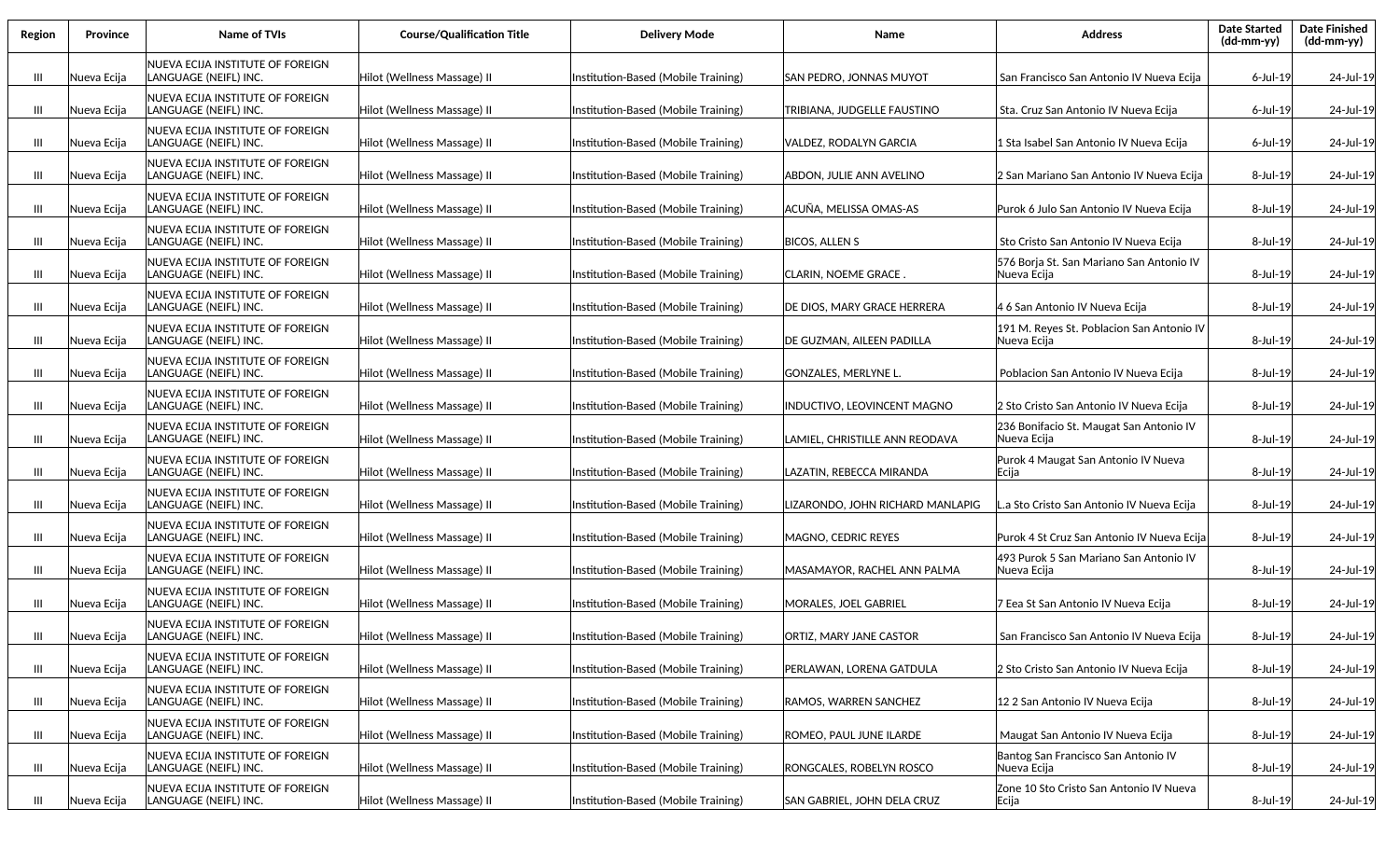| Region | Province    | Name of TVIs                                              | <b>Course/Qualification Title</b> | <b>Delivery Mode</b>                | Name                           | Address                                               | <b>Date Started</b><br>$(dd\text{-}mm\text{-}yy)$ | <b>Date Finished</b><br>(dd-mm-yy) |
|--------|-------------|-----------------------------------------------------------|-----------------------------------|-------------------------------------|--------------------------------|-------------------------------------------------------|---------------------------------------------------|------------------------------------|
| Ш      | Nueva Ecija | NUEVA ECIJA INSTITUTE OF FOREIGN<br>LANGUAGE (NEIFL) INC. | Hilot (Wellness Massage) II       | Institution-Based (Mobile Training) | SAN GABRIEL, JOSHUA DELA CRUZ  | Purok 10 Sto Cristo San Antonio IV Nueva<br> Ecija    | 8-Jul-19                                          | 24-Jul-19                          |
| Ш      | Nueva Ecija | NUEVA ECIJA INSTITUTE OF FOREIGN<br>LANGUAGE (NEIFL) INC. | Hilot (Wellness Massage) II       | Institution-Based (Mobile Training) | SANTIAGO, JENNY MAE CABESA     | San Francisco San Antonio IV Nueva Ecija              | 8-Jul-19                                          | 24-Jul-19                          |
| Ш      | Nueva Ecija | NUEVA ECIJA INSTITUTE OF FOREIGN<br>LANGUAGE (NEIFL) INC. | Hilot (Wellness Massage) II       | Institution-Based (Mobile Training) | SANTOS, JOMARIE LEONARDO       | Basangan San Francisco San Antonio IV<br> Nueva Ecija | 8-Jul-19                                          | 24-Jul-19                          |
| Ш      | Nueva Ecija | NUEVA ECIJA INSTITUTE OF FOREIGN<br>LANGUAGE (NEIFL) INC. | Hilot (Wellness Massage) II       | Institution-Based (Mobile Training) | lSANTOS. LANIE CAMAROTA        | Purok 3 Maugat San Antonio IV Nueva<br> Ecija         | 8-Jul-19                                          | 24-Jul-19                          |
| Ш      | Nueva Ecija | NUEVA ECIJA INSTITUTE OF FOREIGN<br>LANGUAGE (NEIFL) INC. | Hilot (Wellness Massage) II       | Institution-Based (Mobile Training) | VELASCO. JOHN LESTER TINIO     | Sto Cristo San Antonio IV Nueva Ecija                 | 8-Jul-19                                          | 24-Jul-19                          |
| Ш      | Nueva Ecija | NUEVA ECIJA INSTITUTE OF FOREIGN<br>LANGUAGE (NEIFL) INC. | Hilot (Wellness Massage) II       | Institution-Based (Mobile Training) | VILLALUZ, JOYCE ANN FRANCISCO  | 12 San Antonio IV Nueva Ecija                         | 8-Jul-19                                          | 24-Jul-19                          |
| Ш      | Nueva Ecija | Prestige Skills College, Inc.                             | Hilot (Wellness Massage) II       | Institution-Based (Traditional)     | ARONCE, RENIEL SANTIAGO        | Malapit San Isidro IV Nueva Ecija                     | 5-Jul-19                                          | 20-Jul-19                          |
| Ш      | Nueva Ecija | Prestige Skills College, Inc.                             | Hilot (Wellness Massage) II       | Institution-Based (Traditional)     | BAGUISA, LARRY MARIANO         | Malapit San Isidro IV Nueva Ecija                     | 5-Jul-19                                          | 20-Jul-19                          |
| Ш      | Nueva Ecija | Prestige Skills College, Inc.                             | Hilot (Wellness Massage) II       | Institution-Based (Traditional)     | BAGUISA. RODEL MARIANO         | Malapit San Isidro IV Nueva Ecija                     | 5-Jul-19                                          | 20-Jul-19                          |
| Ш      | Nueva Ecija | Prestige Skills College, Inc.                             | Hilot (Wellness Massage) II       | Institution-Based (Traditional)     | BAUTISTA, ROGELIO YAGO jr      | Malapit San Isidro IV Nueva Ecija                     | 5-Jul-19                                          | 20-Jul-19                          |
|        |             |                                                           |                                   |                                     |                                |                                                       |                                                   |                                    |
| Ш      | Nueva Ecija | Prestige Skills College, Inc.                             | Hilot (Wellness Massage) II       | Institution-Based (Traditional)     | CALMA, REDEN MACABANTE         | Purok 6 Malapit San Isidro IV Nueva Ecija             | 5-Jul-19                                          | 20-Jul-19                          |
| Ш      | Nueva Ecija | Prestige Skills College, Inc.                             | Hilot (Wellness Massage) II       | Institution-Based (Traditional)     | <b>CUADERO, RAPHAEL REYES</b>  | Santo Cristo San Isidro V Nueva Ecija                 | 5-Jul-19                                          | 20-Jul-19                          |
|        |             |                                                           |                                   |                                     |                                |                                                       |                                                   |                                    |
| Ш      | Nueva Ecija | Prestige Skills College, Inc.                             | Hilot (Wellness Massage) II       | Institution-Based (Traditional)     | IDE GUZMAN, RAYMOND ADRIANO    | Purok 8 Malapit San Isidro V Nueva Ecija              | 5-Jul-19                                          | 20-Jul-19                          |
| Ш      | Nueva Ecija | Prestige Skills College, Inc.                             | Hilot (Wellness Massage) II       | Institution-Based (Traditional)     | DELA CRUZ, GARY ZALDY MATIAS   | Malapit San Isidro IV Nueva Ecija                     | 5-Jul-19                                          | 20-Jul-19                          |
| Ш      | Nueva Ecija | Prestige Skills College, Inc.                             | Hilot (Wellness Massage) II       | Institution-Based (Traditional)     | DELA CRUZ, MARLON BAGUISA      | Malapit San Isidro IV Nueva Ecija                     | 5-Jul-19                                          | 20-Jul-19                          |
| Ш      | Nueva Ecija | Prestige Skills College, Inc.                             | Hilot (Wellness Massage) II       | Institution-Based (Traditional)     | DUNGAO, ISIDRO MATIAS          | Malapit San Isidro IV Nueva Ecija                     | 5-Jul-19                                          | 20-Jul-19                          |
| Ш      | Nueva Ecija | Prestige Skills College, Inc.                             | Hilot (Wellness Massage) II       | Institution-Based (Traditional)     | ESCARCHA, JERICHO MANAOIS      | Malapit San Isidro IV Nueva Ecija                     | 5-Jul-19                                          | 20-Jul-19                          |
| Ш      | Nueva Ecija | Prestige Skills College, Inc.                             | Hilot (Wellness Massage) II       | Institution-Based (Traditional)     | FRANCO, JAMIL PANGILINAN       | Purok 1 Malapit San Isidro IV Nueva Ecija             | 5-Jul-19                                          | 20-Jul-19                          |
| Ш      | Nueva Ecija | Prestige Skills College, Inc.                             | Hilot (Wellness Massage) II       | Institution-Based (Traditional)     | GABRIEL, EMMANUEL PANTALUNAN   | Malapit San Isidro IV Nueva Ecija                     | 5-Jul-19                                          | 20-Jul-19                          |
| Ш      | Nueva Ecija | Prestige Skills College, Inc.                             | Hilot (Wellness Massage) II       | Institution-Based (Traditional)     | GALANG, DIVINA BULANAN         | Malapit San Isidro IV Nueva Ecija                     | 5-Jul-19                                          | 20-Jul-19                          |
| Ш      | Nueva Ecija | Prestige Skills College, Inc.                             | Hilot (Wellness Massage) II       | Institution-Based (Traditional)     | LAGGUI, DANTE PALON            | Purok 2 Malapit San Isidro IV Nueva Ecija             | 5-Jul-19                                          | 20-Jul-19                          |
| Ш      | Nueva Ecija | Prestige Skills College, Inc.                             | Hilot (Wellness Massage) II       | Institution-Based (Traditional)     | <b>MANAOIS, ROY DUNGAO</b>     | Malapit San Isidro IV Nueva Ecija                     | 5-Jul-19                                          | 20-Jul-19                          |
| Ш      | Nueva Ecija | Prestige Skills College, Inc.                             | Hilot (Wellness Massage) II       | Institution-Based (Traditional)     | MATIAS, DAVID ORBITO           | Malapit San Isidro IV Nueva Ecija                     | 5-Jul-19                                          | 20-Jul-19                          |
| Ш      | Nueva Ecija | Prestige Skills College, Inc.                             | Hilot (Wellness Massage) II       | Institution-Based (Traditional)     | NAGRAMPA. DANDIE BULANAN       | Malapit San Isidro III Nueva Ecija                    | 5-Jul-19                                          | 20-Jul-19                          |
| Ш      | Nueva Ecija | Prestige Skills College, Inc.                             | Hilot (Wellness Massage) II       | Institution-Based (Traditional)     | PACAPAC, EMIL FRANCO           | Malapit San Isidro IV Nueva Ecija                     | 5-Jul-19                                          | 20-Jul-19                          |
| Ш      | Nueva Ecija | Prestige Skills College, Inc.                             | Hilot (Wellness Massage) II       | Institution-Based (Traditional)     | lPAJARILLO. EMMANUEL TRIÑANES  | Malapit San Isidro IV Nueva Ecija                     | $5$ -Jul-19                                       | 20-Jul-19                          |
| Ш      | Nueva Ecija | Prestige Skills College, Inc.                             | Hilot (Wellness Massage) II       | Institution-Based (Traditional)     | PALON, EDUARDO FRANCO          | Malapit San Isidro IV Nueva Ecija                     | 5-Jul-19                                          | 20-Jul-19                          |
| Ш      | Nueva Ecija | Prestige Skills College, Inc.                             | Hilot (Wellness Massage) II       | Institution-Based (Traditional)     | PEREZ, BRYAN FERNANDEZ         | Tabon San Isidro IV Nueva Ecija                       | 5-Jul-19                                          | 20-Jul-19                          |
| Ш      | Nueva Ecija | Prestige Skills College, Inc.                             | Hilot (Wellness Massage) II       | Institution-Based (Traditional)     | RUAZOL, JHON LLOID GONZAGA     | Malapit San Isidro IV Nueva Ecija                     | 5-Jul-19                                          | 20-Jul-19                          |
| Ш      | Nueva Ecija | Prestige Skills College, Inc.                             | Hilot (Wellness Massage) II       | Institution-Based (Traditional)     | SORIANO, JOHN REY YACAT        | Malapit San Isidro IV Nueva Ecija                     | 5-Jul-19                                          | 20-Jul-19                          |
| Ш      | Nueva Ecija | Prestige Skills College, Inc.                             | Hilot (Wellness Massage) II       | Institution-Based (Traditional)     | VICENCIO, JOSEPH BAUTISTA      | Malapit San Isidro IV Nueva Ecija                     | 5-Jul-19                                          | 20-Jul-19                          |
| Ш      | Nueva Ecija | Prestige Skills College, Inc.                             | Hilot (Wellness Massage) II       | Institution-Based (Traditional)     | AGULTO, JOHN MICHAEL CULANG    | Poblacion San Isidro IV Nueva Ecija                   | 5-Jul-19                                          | 20-Jul-19                          |
| Ш      | Nueva Ecija | Prestige Skills College, Inc.                             | Hilot (Wellness Massage) II       | Institution-Based (Traditional)     | ALFONSO, RONNIE GARCIA         | Poblacion San Isidro IV Nueva Ecija                   | 5-Jul-19                                          | 20-Jul-19                          |
| Ш      | Nueva Ecija | Prestige Skills College, Inc.                             | Hilot (Wellness Massage) II       | Institution-Based (Traditional)     | <b>BATE, ROELITO FRANCISCO</b> | Poblacion San Isidro IV Nueva Ecija                   | 5-Jul-19                                          | 20-Jul-19                          |
| Ш      | Nueva Ecija | Prestige Skills College, Inc.                             | Hilot (Wellness Massage) II       | Institution-Based (Traditional)     | CALMA, RENATO MIRANDA          | Poblacion San Isidro IV Nueva Ecija                   | 5-Jul-19                                          | 20-Jul-19                          |
| Ш      | Nueva Ecija | Prestige Skills College, Inc.                             | Hilot (Wellness Massage) II       | Institution-Based (Traditional)     | CARUBIO, JULY DELA CRUZ        | Poblacion San Isidro IV Nueva Ecija                   | 5-Jul-19                                          | 20-Jul-19                          |
| Ш      | Nueva Ecija | Prestige Skills College, Inc.                             | Hilot (Wellness Massage) II       | Institution-Based (Traditional)     | DELA CRUZ, ARNEL VILLAFLOR     | Poblacion San Isidro IV Nueva Ecija                   | 5-Jul-19                                          | 20-Jul-19                          |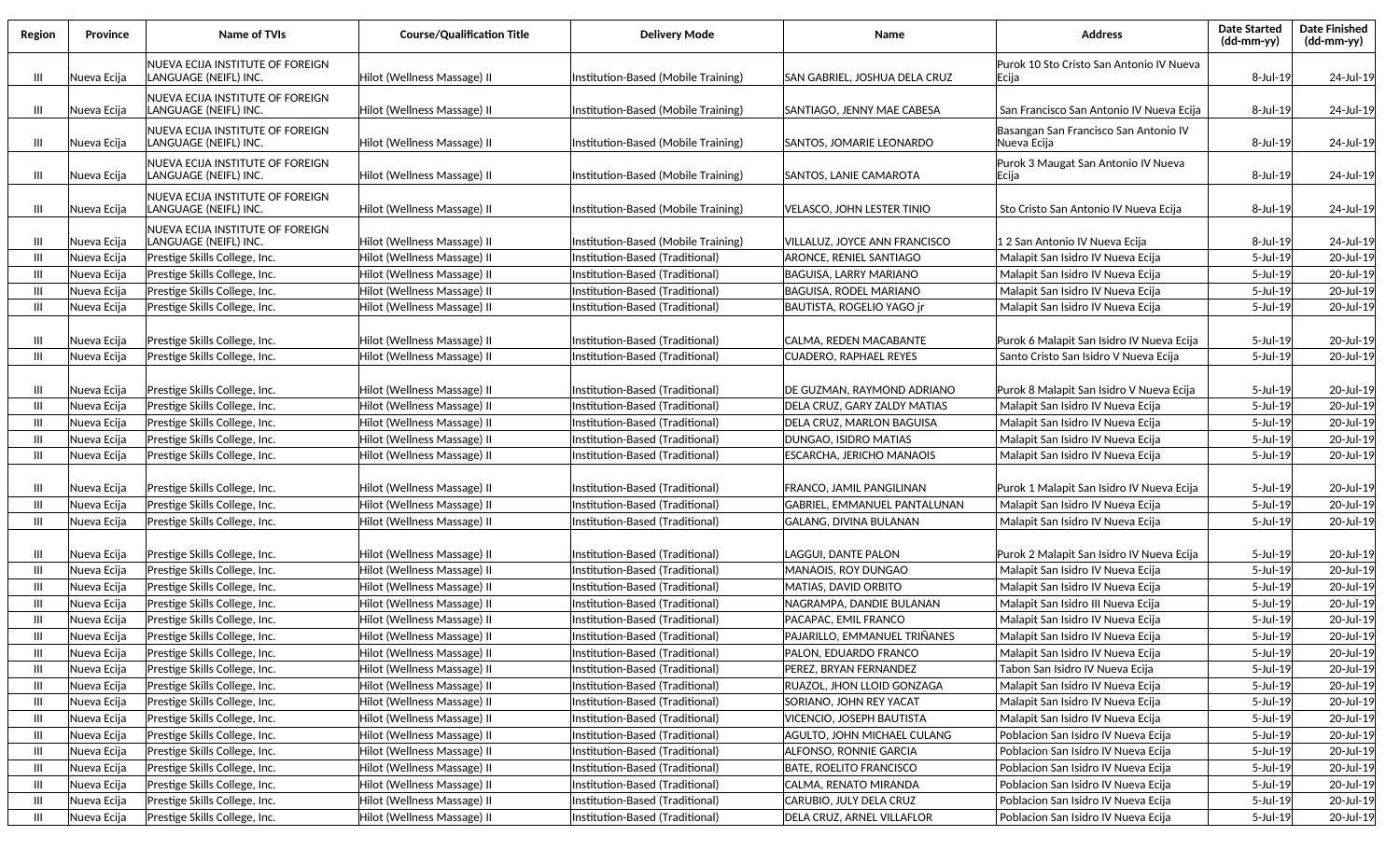| Region         | Province             | <b>Name of TVIs</b>                                                                      | <b>Course/Qualification Title</b>                                                                                     | Delivery Mode                                                      | Name                                                          | Address                                                                                                             | <b>Date Started</b><br>(dd-mm-yy) | <b>Date Finished</b><br>(dd-mm-yy) |
|----------------|----------------------|------------------------------------------------------------------------------------------|-----------------------------------------------------------------------------------------------------------------------|--------------------------------------------------------------------|---------------------------------------------------------------|---------------------------------------------------------------------------------------------------------------------|-----------------------------------|------------------------------------|
| Ш              | Nueva Ecija          | Prestige Skills College, Inc.                                                            | Hilot (Wellness Massage) II                                                                                           | Institution-Based (Traditional)                                    | DIONISIO, JOEL BARTOLO                                        | Poblacion San Isidro IV Nueva Ecija                                                                                 | 5-Jul-19                          | 20-Jul-19                          |
| Ш              | Nueva Ecija          | Prestige Skills College, Inc.                                                            | Hilot (Wellness Massage) II                                                                                           | Institution-Based (Traditional)                                    | DIONISIO, MARVIN CALMA                                        | Poblacion San Isidro IV Nueva Ecija                                                                                 | 5-Jul-19                          | 20-Jul-19                          |
| $\mathbf{III}$ | Nueva Ecija          | Prestige Skills College, Inc.                                                            | Hilot (Wellness Massage) II                                                                                           | Institution-Based (Traditional)                                    | DIONISIO, MICHAEL CALMA                                       | Poblacion San Isidro IV Nueva Ecija                                                                                 | $5$ -Jul-19                       | 20-Jul-19                          |
| Ш              | Nueva Ecija          | Prestige Skills College, Inc.                                                            | Hilot (Wellness Massage) II                                                                                           | Institution-Based (Traditional)                                    | EDUARDO, DAMISON PEREGRINO                                    | Poblacion San Isidro III Nueva Ecija                                                                                | 5-Jul-19                          | 20-Jul-19                          |
| Ш              | Nueva Ecija          | Prestige Skills College, Inc.                                                            | Hilot (Wellness Massage) II                                                                                           | Institution-Based (Traditional)                                    | EUGENIO, ANGELITO HAPITAN                                     | Poblacion San Isidro III Nueva Ecija                                                                                | 5-Jul-19                          | 20-Jul-19                          |
| Ш              | Nueva Ecija          | Prestige Skills College, Inc.                                                            | Hilot (Wellness Massage) II                                                                                           | Institution-Based (Traditional)                                    | FRANCISCO, JAYSON PEREZ                                       | Poblacion San Isidro IV Nueva Ecija                                                                                 | 5-Jul-19                          | 20-Jul-19                          |
| Ш              | Nueva Ecija          | Prestige Skills College, Inc.                                                            | Hilot (Wellness Massage) II                                                                                           | Institution-Based (Traditional)                                    | FRANCISCO, NINO MAGNO                                         | Mangga San Isidro IV Nueva Ecija                                                                                    | $5$ -Jul-19                       | 20-Jul-19                          |
| Ш              | Nueva Ecija          | Prestige Skills College, Inc.                                                            | Hilot (Wellness Massage) II                                                                                           | Institution-Based (Traditional)                                    | <b>GARCIA, JESUS GATBUNTON</b>                                | Pulo San Isidro IV Nueva Ecija                                                                                      | 5-Jul-19                          | 20-Jul-19                          |
| Ш              | Nueva Ecija          | Prestige Skills College, Inc.                                                            | Hilot (Wellness Massage) II                                                                                           | Institution-Based (Traditional)                                    | <b>GONZALES, JOSE NICANOR GAMIS</b>                           | Poblacion San Isidro IV Nueva Ecija                                                                                 | 5-Jul-19                          | 20-Jul-19                          |
| Ш              | Nueva Ecija          | Prestige Skills College, Inc.                                                            | Hilot (Wellness Massage) II                                                                                           | Institution-Based (Traditional)                                    | ILAGAN, ROBERT FERMIN                                         | Poblacion San Isidro IV Nueva Ecija                                                                                 | 5-Jul-19                          | 20-Jul-19                          |
| Ш              | Nueva Ecija          | Prestige Skills College, Inc.                                                            | Hilot (Wellness Massage) II                                                                                           | Institution-Based (Traditional)                                    | LALAGUNA, ROSIE AREVALO                                       | Malapit San Isidro IV Nueva Ecija                                                                                   | 5-Jul-19                          | 20-Jul-19                          |
| Ш              | Nueva Ecija          | Prestige Skills College, Inc.                                                            | Hilot (Wellness Massage) II                                                                                           | Institution-Based (Traditional)                                    | MANLAPIG, REYNALDO BAUTISTA                                   | Poblacion San Isidro IV Nueva Ecija                                                                                 | 5-Jul-19                          | 20-Jul-19                          |
| Ш              | Nueva Ecija          | Prestige Skills College, Inc.                                                            | Hilot (Wellness Massage) II                                                                                           | Institution-Based (Traditional)                                    | NOVELLES, NOEL REYES                                          | Poblacion San Isidro IV Nueva Ecija                                                                                 | 5-Jul-19                          | 20-Jul-19                          |
| Ш              | Nueva Ecija          | Prestige Skills College, Inc.                                                            | Hilot (Wellness Massage) II                                                                                           | Institution-Based (Traditional)                                    | ORTEGA, JOSE MURIEL DEVILLA                                   | Poblacion San Isidro IV Nueva Ecija                                                                                 | 5-Jul-19                          | 20-Jul-19                          |
| Ш              | Nueva Ecija          | Prestige Skills College, Inc.                                                            | Hilot (Wellness Massage) II                                                                                           | Institution-Based (Traditional)                                    | OSERA, JUANITO FRANCO jr                                      | Poblacion San Isidro IV Nueva Ecija                                                                                 | 5-Jul-19                          | 20-Jul-19                          |
| Ш              | Nueva Ecija          | Prestige Skills College, Inc.                                                            | Hilot (Wellness Massage) II                                                                                           | Institution-Based (Traditional)                                    | PAEZ, RODEL ALEJO                                             | Poblacion San Isidro IV Nueva Ecija                                                                                 | 5-Jul-19                          | 20-Jul-19                          |
|                |                      |                                                                                          |                                                                                                                       |                                                                    |                                                               |                                                                                                                     |                                   |                                    |
| Ш              | Nueva Ecija          | Prestige Skills College, Inc.                                                            | Hilot (Wellness Massage) II                                                                                           | Institution-Based (Traditional)                                    | PALON, DANIEL VALERIANO                                       | Pulong Munti San Isidro IV Nueva Ecija                                                                              | 5-Jul-19                          | 20-Jul-19                          |
| $\mathbf{m}$   | Nueva Ecija          | Prestige Skills College, Inc.                                                            | Hilot (Wellness Massage) II                                                                                           | Institution-Based (Traditional)                                    | REYES, RUFINO BALMEO                                          | Malapit San Isidro IV Nueva Ecija                                                                                   | 5-Jul-19                          | 20-Jul-19                          |
| Ш              | Nueva Ecija          | Prestige Skills College, Inc.                                                            | Hilot (Wellness Massage) II                                                                                           | Institution-Based (Traditional)                                    | SORIAGA, GENNIE ACUÑA                                         | Poblacion San Isidro IV Nueva Ecija                                                                                 | $5$ -Jul-19                       | 20-Jul-19                          |
| Ш<br>Ш         | PAMPANGA<br>PAMPANGA | John Gabriel Technological Institute, Inc.<br>John Gabriel Technological Institute, Inc. | Shielded Metal Arc Welding (SMAW) NC I<br>Shielded Metal Arc Welding (SMAW) NC I                                      | Institution-Based (Traditional)<br>Institution-Based (Traditional) | <b>BALDERAS, AARON ALINGAROG</b><br><b>BANSIL, KEVIN DABU</b> | PUROK 2 SAN VICENTE QUEBIAWAN CITY<br>OF SAN FERNANDO III PAMPANGA<br>DOLORES CITY OF SAN FERNANDO III<br> PAMPANGA | $6 - Aug-19$<br>6-Aug-19          | 16-Sep-19<br>16-Sep-19             |
|                |                      |                                                                                          |                                                                                                                       |                                                                    |                                                               |                                                                                                                     |                                   |                                    |
| Ш              | PAMPANGA             | John Gabriel Technological Institute, Inc.                                               | Shielded Metal Arc Welding (SMAW) NC I                                                                                | (Institution-Based (Traditional)                                   | <b>BOGNOT, VINCENT GUEVARRA</b>                               | BLK. 33 LOT.12 BULAON BALAS CITY OF<br>SAN FERNANDO III PAMPANGA                                                    | $6 - Aug-19$                      | 16-Sep-19                          |
| Ш              | PAMPANGA             | John Gabriel Technological Institute, Inc.                                               | Shielded Metal Arc Welding (SMAW) NC I                                                                                | (Institution-Based (Traditional)                                   | DAVID, CHRISTIAN JOHN MARQUEZ                                 | 222 SAMPAGUITA STREET SAN NICOLAS<br>CITY OF SAN FERNANDO III PAMPANGA                                              | $6 - Aug-19$                      | 16-Sep-19                          |
|                |                      |                                                                                          |                                                                                                                       |                                                                    |                                                               | #1014 PUROK 5 SAN JOSE CITY OF SAN                                                                                  |                                   |                                    |
| Ш              | PAMPANGA             | John Gabriel Technological Institute, Inc.                                               | Shielded Metal Arc Welding (SMAW) NC I                                                                                | (Institution-Based (Traditional)                                   | FABIAN, LEXUS MEDINA                                          | FERNANDO III PAMPANGA                                                                                               | $6 - Aug-19$                      | 16-Sep-19                          |
| Ш              | PAMPANGA             | John Gabriel Technological Institute, Inc.                                               | Shielded Metal Arc Welding (SMAW) NC    Institution-Based (Traditional)                                               |                                                                    | LAJARDE. EDRAJEL COMPETENTE                                   | PUROK 3 DELA PAZ SUR CITY OF SAN<br><b>FERNANDO III PAMPANGA</b>                                                    | $6 - Aug-19$                      | 16-Sep-19                          |
|                |                      |                                                                                          |                                                                                                                       |                                                                    |                                                               | G. PUYAT ST. DOLORES CITY OF SAN                                                                                    |                                   |                                    |
| Ш              | PAMPANGA             |                                                                                          | [John Gabriel Technological Institute, Inc.   Shielded Metal Arc Welding (SMAW) NC   [Institution-Based (Traditional) |                                                                    | MAMANGUN, ALVIN MANALANG JR.                                  | <b>FERNANDO III PAMPANGA</b>                                                                                        | $6 - Aug-19$                      | 16-Sep-19                          |
|                |                      |                                                                                          |                                                                                                                       |                                                                    |                                                               | DOLORES CITY OF SAN FERNANDO III                                                                                    |                                   |                                    |
| Ш              | PAMPANGA             | John Gabriel Technological Institute, Inc.                                               | Shielded Metal Arc Welding (SMAW) NC I                                                                                | lInstitution-Based (Traditional)                                   | MANALANG, FRANCISCO DE GUZMAN                                 | PAMPANGA                                                                                                            | 6-Aug-19                          | 16-Sep-19                          |
| Ш              | PAMPANGA             | John Gabriel Technological Institute, Inc.                                               | Shielded Metal Arc Welding (SMAW) NC I                                                                                | (Institution-Based (Traditional)                                   | MANIAGO, CHRISTOPHER EMIL<br>PAMINTUAN                        | ZONE 3 SAN ISIDRO BACOLOR III<br><b>PAMPANGA</b>                                                                    | 6-Aug-19                          | 16-Sep-19                          |
| Ш              | PAMPANGA             | John Gabriel Technological Institute, Inc.                                               | Shielded Metal Arc Welding (SMAW) NC I                                                                                | (Institution-Based (Traditional)                                   | MATEO, MICHAEL JOHN RUSSEL BENGCO                             | #1168, PUROK 6 SAN JOSE CITY OF SAN<br><b>FERNANDO III PAMPANGA</b>                                                 | 6-Aug-19                          | 16-Sep-19                          |
| Ш              | PAMPANGA             | John Gabriel Technological Institute, Inc.                                               | Shielded Metal Arc Welding (SMAW) NC I                                                                                | Institution-Based (Traditional)                                    | MEDINA, ROSVE MANALANG                                        | SAN JUAN DOLORES CITY OF SAN<br><b>FERNANDO III PAMPANGA</b>                                                        | 6-Aug-19                          | 16-Sep-19                          |
| Ш              | PAMPANGA             |                                                                                          | John Gabriel Technological Institute, Inc. Shielded Metal Arc Welding (SMAW) NC I                                     | (Institution-Based (Traditional)                                   | NERONA, RAPHAEL ESTILLORE                                     | #100 POB. WEST QUEBIAWAN CITY OF<br>SAN FERNANDO III PAMPANGA                                                       | 6-Aug-19                          | 16-Sep-19                          |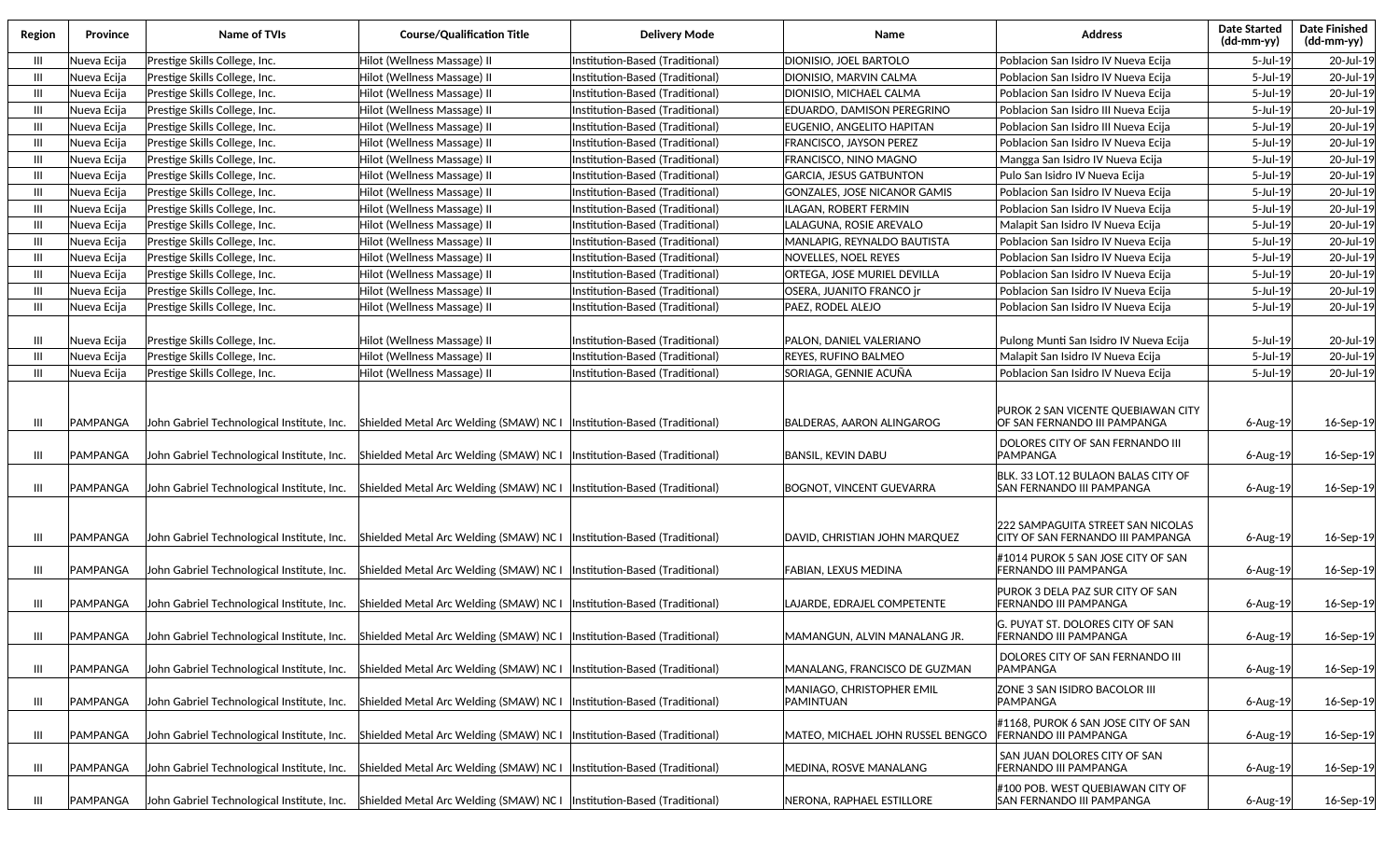| Region | Province | <b>Name of TVIs</b>                                 | <b>Course/Qualification Title</b>                                                                                  | <b>Delivery Mode</b>   | Name                                | <b>Address</b>                                                                           | <b>Date Started</b><br>(dd-mm-yy) | <b>Date Finished</b><br>$(dd-mm-yy)$ |
|--------|----------|-----------------------------------------------------|--------------------------------------------------------------------------------------------------------------------|------------------------|-------------------------------------|------------------------------------------------------------------------------------------|-----------------------------------|--------------------------------------|
| Ш      | PAMPANGA | John Gabriel Technological Institute, Inc.          | Shielded Metal Arc Welding (SMAW) NC I   Institution-Based (Traditional)                                           |                        | OCAMPO, CAMILLE FUERTEZ             | LAZATIN BLVD. DOLORES CITY OF SAN<br>FERNANDO III PAMPANGA                               | 6-Aug-19                          | 16-Sep-19                            |
| Ш      | PAMPANGA | John Gabriel Technological Institute, Inc.          | Shielded Metal Arc Welding (SMAW) NC I   Institution-Based (Traditional)                                           |                        | OGNITA, ANTONIO ARROYO              | BLK. 41 LOT 5 MALPITIC CITY OF SAN<br><b>FERNANDO III PAMPANGA</b>                       | 6-Aug-19                          | 16-Sep-19                            |
| Ш      | PAMPANGA | John Gabriel Technological Institute, Inc.          | Shielded Metal Arc Welding (SMAW) NC I  Institution-Based (Traditional)                                            |                        | QUIANDE, JEMRAY AMIL                | NAPLES ST. TELABASTAGAN CITY OF SAN<br> FERNANDO III PAMPANGA                            | $6 - Aug-19$                      | 16-Sep-19                            |
| Ш      | PAMPANGA | John Gabriel Technological Institute, Inc.          | Shielded Metal Arc Welding (SMAW) NC I  Institution-Based (Traditional)                                            |                        | RETORIANO, RYAN MAUN                | #83 GAMBOA ST. SAN JOAQUIN STA. ANA<br><b>III PAMPANGA</b>                               | 6-Aug-19                          | 16-Sep-19                            |
| Ш      | PAMPANGA | John Gabriel Technological Institute, Inc.          | Shielded Metal Arc Welding (SMAW) NC I   Institution-Based (Traditional)                                           |                        | <b>SICAT, DENVER RAMOS</b>          | BLK. 48 LOT 7 NORTHVILLE 14 CITY OF SAN<br><b>FERNANDO III PAMPANGA</b>                  | 6-Aug-19                          | 16-Sep-19                            |
| Ш      | PAMPANGA | John Gabriel Technological Institute, Inc.          | Shielded Metal Arc Welding (SMAW) NC I   Institution-Based (Traditional)                                           |                        | SICAT, LENNON CUNANAN               | BLK. 14 LOT 19 MESSINA ST. PATERMO<br>EST. CALULUT CITY OF SAN FERNANDO III<br>IPAMPANGA | 6-Aug-19                          | 16-Sep-19                            |
| Ш      | PAMPANGA | John Gabriel Technological Institute, Inc.          | Shielded Metal Arc Welding (SMAW) NC I   Institution-Based (Traditional)                                           |                        | VALENCIA, GLENN AQUINO              | CALULUT CITY OF SAN FERNANDO III<br><b>PAMPANGA</b>                                      | 6-Aug-19                          | 16-Sep-19                            |
| Ш      | PAMPANGA |                                                     | John Gabriel Technological Institute, Inc. Shielded Metal Arc Welding (SMAW) NC I  Institution-Based (Traditional) |                        | ZAFE, RONALDO GIANAN                | PUROK I SAN VICENTE, QUEBIAWAN CITY<br>OF SAN FERNANDO III PAMPANGA                      | $6 - Aug-19$                      | 16-Sep-19                            |
| Ш      | Pampanga | Achievers I Training & Development<br>Center, Inc.  | Hilot (Wellness Massage) NC II                                                                                     | Mobile Training        | ABAYON, MA.CHONA TIGNERA            | PUROK 1 ANUNAS ANGELES CITY I<br>PAMPANGA                                                | 19-Aug-19                         | 15-Sep-19                            |
| Ш      | Pampanga | Achievers I Training & Development<br>Center, Inc.  | Hilot (Wellness Massage) NC II                                                                                     | <b>Mobile Training</b> | <b>BONDOC, ANGELINA CORPUZ</b>      | BLK101 LOT 11 CUTUD ANGELES CITY I<br>PAMPANGA                                           | 19-Aug-19                         | 15-Sep-19                            |
| Ш      | Pampanga | Achievers I Training & Development<br>Center, Inc.  | Hilot (Wellness Massage) NC II                                                                                     | Mobile Training        | <b>BUNDALIAN, CHERRY ANN MANESE</b> | 784 ST.MATTHEW ST.VILLA SIETE<br>STO.CRISTO ANGELES CITY I PAMPANGA                      | 19-Aug-19                         | 15-Sep-19                            |
| Ш      | Pampanga | Achievers I Training & Development<br> Center, Inc. | Hilot (Wellness Massage) NC II                                                                                     | <b>Mobile Training</b> | CABULAO, JEFFREY DONOR              | <b>PUROK 2 ANUNAS ANGELES CITY I</b><br><b>PAMPANGA</b>                                  | 19-Aug-19                         | 15-Sep-19                            |
| Ш      | Pampanga | Achievers I Training & Development<br> Center, Inc. | Hilot (Wellness Massage) NC II                                                                                     | Mobile Training        | DAMASCO, JENILYN GARCIA             | 197 SAN ANTONIO MANDANI MAGALANG<br>I PAMPANGA                                           | 19-Aug-19                         | 15-Sep-19                            |
| Ш      | Pampanga | Achievers I Training & Development<br>Center, Inc.  | Hilot (Wellness Massage) NC II                                                                                     | Mobile Training        | DAVID, AMOR                         | 3033 CLAVERIA ST. STA.TRINIDAD<br><b>ANGELES CITY I PAMPANGA</b>                         | 19-Aug-19                         | 15-Sep-19                            |
| Ш      | Pampanga | Achievers I Training & Development<br>Center, Inc.  | Hilot (Wellness Massage) NC II                                                                                     | Mobile Training        | <b>DELA CRUZ, LARRY FLORES</b>      | İKALDERA ST.TALIMUNDOK STA.MARIA<br>MAGALANG I PAMPANGA                                  | 19-Aug-19                         | 15-Sep-19                            |
| Ш      | Pampanga | Achievers I Training & Development<br>Center, Inc.  | Hilot (Wellness Massage) NC II                                                                                     | Mobile Training        | DIZON, JEMMA GANIA                  | B.AQUINO ST. CAPAYA II ANGELES CITY I<br><b>PAMPANGA</b>                                 | 19-Aug-19                         | 15-Sep-19                            |
| Ш      | Pampanga | Achievers I Training & Development<br>Center, Inc.  | Hilot (Wellness Massage) NC II                                                                                     | Mobile Training        | DIZON, ROSEBEE FERNANDEZ            | 109A-6 ANUNAS ANGELES CITY I<br>PAMPANGA                                                 | 19-Aug-19                         | 15-Sep-19                            |
| Ш      | Pampanga | Achievers I Training & Development<br> Center, Inc. | Hilot (Wellness Massage) NC II                                                                                     | Mobile Training        | <b>ESOY, MARGARITA LUNEZA</b>       | BLK01 LOT2 NORTHVILLE 16 ATLU BOLA<br>MABALACAT CITY I PAMPANGA                          | 19-Aug-19                         | 15-Sep-19                            |
| Ш      | Pampanga | Achievers I Training & Development<br>Center, Inc.  | Hilot (Wellness Massage) NC II                                                                                     | Mobile Training        | FACUNLA, JENNALYN DALIT             | 351 BATANGAS ST. MT. VIEW BALIBAGO<br><b>ANGELES CITY I PAMPANGA</b>                     | 19-Aug-19                         | 15-Sep-19                            |
| Ш      | Pampanga | Achievers I Training & Development<br>Center, Inc.  | Hilot (Wellness Massage) NC II                                                                                     | Mobile Training        | GALO. FLORA MAE MONDRAGON           | PUROK 4 SAPANG BATO ANGELES CITY I<br><b>PAMPANGA</b>                                    | 19-Aug-19                         | 15-Sep-19                            |
| III    | Pampanga | Achievers I Training & Development<br>Center, Inc.  | Hilot (Wellness Massage) NC II                                                                                     | Mobile Training        | <b>GARCIA, JOSIE ALVIZ</b>          | 66 SAN MATIAS STA.RITA II PAMPANGA                                                       | 19-Aug-19                         | 15-Sep-19                            |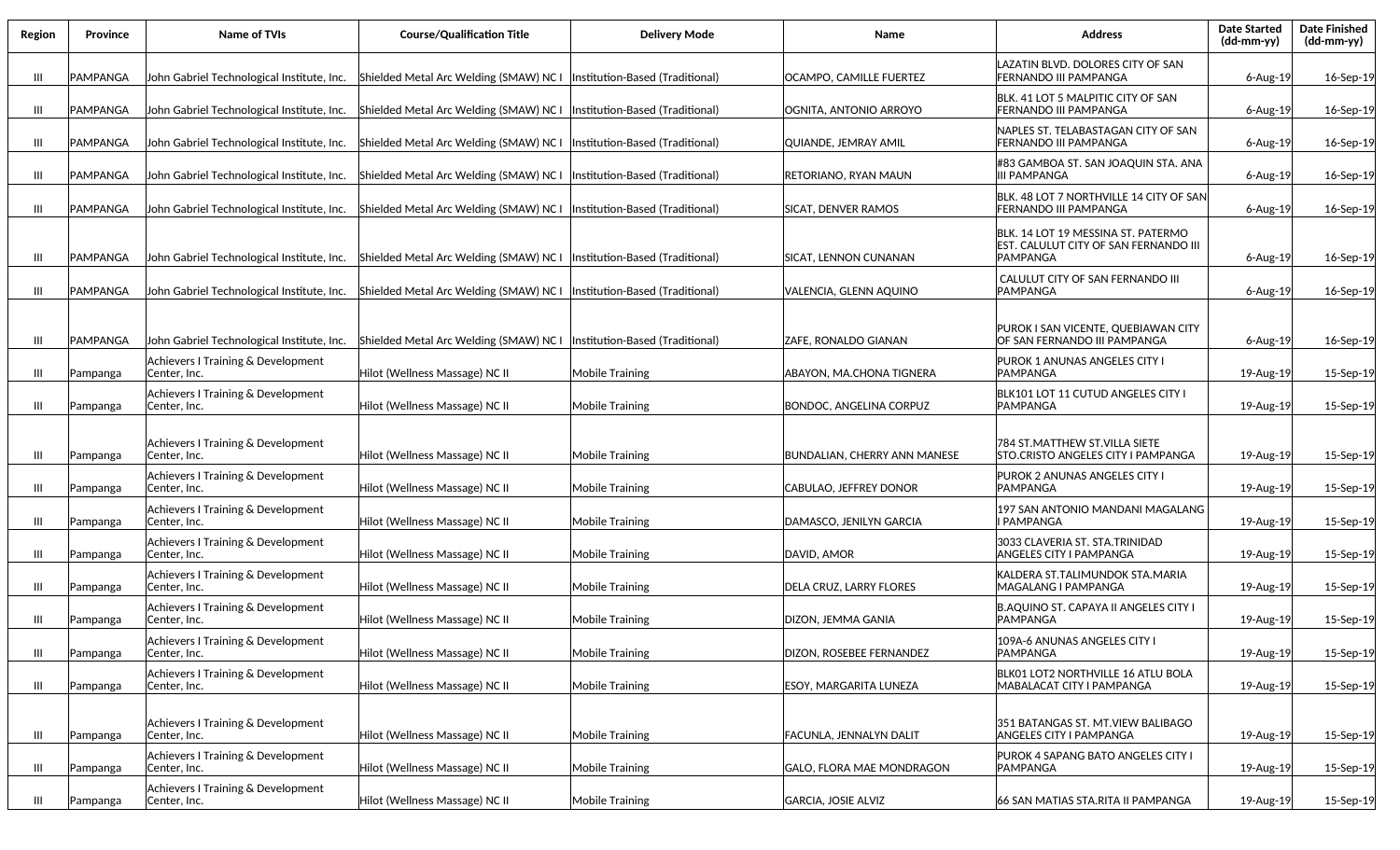| Region | <b>Province</b> | Name of TVIs                                        | <b>Course/Qualification Title</b> | <b>Delivery Mode</b>   | Name                                                                       | <b>Address</b>                                                  | <b>Date Started</b><br>(dd-mm-yy) | <b>Date Finished</b><br>(dd-mm-yy) |
|--------|-----------------|-----------------------------------------------------|-----------------------------------|------------------------|----------------------------------------------------------------------------|-----------------------------------------------------------------|-----------------------------------|------------------------------------|
| Ш      | Pampanga        | Achievers I Training & Development<br> Center, Inc. | Hilot (Wellness Massage) NC II    | Mobile Training        | JULIAN, DANICA SANCHEZ                                                     | 690 FAJARDO ST. SALAPUNGAN ANGELES<br><b>CITY I PAMPANGA</b>    | 19-Aug-19                         | 15-Sep-19                          |
| Ш      | Pampanga        | Achievers I Training & Development<br> Center, Inc. | Hilot (Wellness Massage) NC II    | Mobile Training        | MALINAO, MARIA VICTORIA PIAMONTE                                           | 3030 STA.TRINIDAD ANGELES CITY I<br><b>PAMPANGA</b>             | 19-Aug-19                         | 15-Sep-19                          |
| Ш      | Pampanga        | Achievers I Training & Development<br>Center, Inc.  | Hilot (Wellness Massage) NC II    | <b>Mobile Training</b> | MANALOTO, ROSALLIE HULATAN                                                 | 1800 MANIBAUG PORAC IV PAMPANGA                                 | 19-Aug-19                         | 15-Sep-19                          |
| Ш      | Pampanga        | Achievers I Training & Development<br> Center, Inc. | Hilot (Wellness Massage) NC II    | <b>Mobile Training</b> | MARIANO, LAARNI ROQUE                                                      | 554 SAN PEDRO II MAGALANG I<br><b>PAMPANGA</b>                  | 19-Aug-19                         | 15-Sep-19                          |
| Ш      | Pampanga        | Achievers I Training & Development<br> Center, Inc. | Hilot (Wellness Massage) NC II    | <b>Mobile Training</b> | MORALES. CRISTEL JOY DUNGCA                                                | SAPANG BALEN MABALACAT CITY I<br><b>PAMPANGA</b>                | 19-Aug-19                         | 15-Sep-19                          |
| Ш      | Pampanga        | Achievers I Training & Development<br> Center, Inc. | Hilot (Wellness Massage) NC II    | Mobile Training        | OCAMPO, JOHN PAUL AGUAS                                                    | SAN NICOLAS STA.ANA III PAMPANGA                                | 19-Aug-19                         | 15-Sep-19                          |
| Ш      | Pampanga        | Achievers I Training & Development<br> Center, Inc. | Hilot (Wellness Massage) NC II    | Mobile Training        | PALLARCA, ELIZABETH BALLESTEROS                                            | PUROK 1 ANUNAS ANGELES CITY I<br>IPAMPANGA                      | 19-Aug-19                         | 15-Sep-19                          |
| Ш      | Pampanga        | Achievers I Training & Development<br> Center, Inc. | Hilot (Wellness Massage) NC II    | Mobile Training        | PINEDA, NOREEN TORRES                                                      | PUROK 1 ANUNAS ANGELES CITY I<br>IPAMPANGA                      | 19-Aug-19                         | 15-Sep-19                          |
| Ш      | Pampanga        | Achievers I Training & Development<br> Center, Inc. | Hilot (Wellness Massage) NC II    | Mobile Training        | SAMPANG. ANNABELLE ROBOSTRO                                                | PUROK 1 ANUNAS ANGELES CITY I<br>IPAMPANGA                      | 19-Aug-19                         | 15-Sep-19                          |
| Ш      | Pampanga        | Achievers I Training & Development<br> Center, Inc. | Hilot (Wellness Massage) NC II    | Mobile Training        | URAGA, GLADELENE ANDRES                                                    | 690 FAJARDO ST. SALAPUNGAN ANGELES<br><b>CITY I PAMPANGA</b>    | 19-Aug-19                         | 15-Sep-19                          |
| Ш      | Pampanga        | Achievers I Training & Development<br>lCenter. Inc. | Hilot (Wellness Massage) NC II    | Mobile Training        | URAGA, YOLANDA JACOSALEM                                                   | <b>1987 SOUTHDAANG BAKAL DAU</b><br>MABALACAT CITY I PAMPANGA   | 19-Aug-19                         | 15-Sep-19                          |
| Ш      | Pampanga        | Achievers I Training & Development<br>Center, Inc.  | Hilot (Wellness Massage) NC II    | Mobile Training        | VISCAINO, RENZ MACALINAO                                                   | PUROK 3 ANUNAS ANGELES CITY I<br>IPAMPANGA                      | 19-Aug-19                         | 15-Sep-19                          |
| Ш      | Pampanga        | Achievers I Training & Development<br> Center, Inc. | Hilot (Wellness Massage) NC II    | <b>Mobile Training</b> | <b>BACHO, RENGIE TEMPLO</b>                                                | 48 ILANG-ILANG ST. SINDALAN SAN<br><b>FERNANDO III PAMPANGA</b> | 23-Aug-19                         | 15-Sep-19                          |
| Ш      | Pampanga        | Achievers I Training & Development<br> Center, Inc. | Hilot (Wellness Massage) NC II    | <b>Mobile Training</b> | CARLOS, CARL SOLIMAN                                                       | 588 PUROK 2 JULIANA SAN FERNANDO III<br><b>PAMPANGA</b>         | 23-Aug-19                         | 15-Sep-19                          |
| Ш      | Pampanga        | Achievers I Training & Development<br> Center, Inc. | Hilot (Wellness Massage) NC II    | <b>Mobile Training</b> | CATACUTAN, JAY SILVESTRE                                                   | 218 PUROK 5 JULIANA SAN FERNANDO III<br><b>PAMPANGA</b>         | 23-Aug-19                         | 15-Sep-19                          |
| Ш      | Pampanga        | Achievers I Training & Development<br> Center, Inc. | Hilot (Wellness Massage) NC II    | Mobile Training        | CERVANTES, MELBA MACANAS                                                   | 90 PUROK 5 JULIANA SAN FERNANDO III<br><b>PAMPANGA</b>          | 23-Aug-19                         | 15-Sep-19                          |
| Ш      | Pampanga        | Achievers I Training & Development<br> Center, Inc. | Hilot (Wellness Massage) NC II    | Mobile Training        | CONSTANTINO, MARIANNE ABUNGAN                                              | 045 PUROK 6 JULIANA SAN FERNANDO III<br><b>PAMPANGA</b>         | 23-Aug-19                         | 15-Sep-19                          |
| Ш      | Pampanga        | Achievers I Training & Development<br> Center, Inc. | Hilot (Wellness Massage) NC II    | Mobile Training        | DELA CRUZ, REMEDIOS LUGTU                                                  | 56 JULIANA SAN FERNANDO III<br><b>PAMPANGA</b>                  | 23-Aug-19                         | 15-Sep-19                          |
| Ш      | Pampanga        | Achievers I Training & Development<br> Center, Inc. | Hilot (Wellness Massage) NC II    | Mobile Training        | ESGUERRA, AMALIA TOLENTINO                                                 | 181 MAHARLIKA ST. SINDALAN SAN<br><b>FERNANDO III PAMPANGA</b>  | 23-Aug-19                         | 15-Sep-19                          |
| Ш      | Pampanga        | Achievers I Training & Development<br> Center, Inc. | Hilot (Wellness Massage) NC II    | Mobile Training        | <b>ENRIQUEZ, JOAN AGA</b>                                                  | 48 ZONE 6 JULIANA SAN FERNANDO III<br><b>PAMPANGA</b>           | 23-Aug-19                         | 15-Sep-19                          |
| Ш      | Pampanga        | Achievers I Training & Development<br> Center, Inc. | Hilot (Wellness Massage) NC II    | Mobile Training        | ENRIQUEZ, MA. JOSEPH PATRICK MALLARI   DEL PILAR SAN FERNANDO III PAMPANGA |                                                                 | 23-Aug-19                         | 15-Sep-19                          |
| Ш      | Pampanga        | Achievers I Training & Development<br> Center, Inc. | Hilot (Wellness Massage) NC II    | Mobile Training        | LANDERO, LILIBETH PORRES                                                   | SAN MIGUEL ST, SINDALAN SAN<br><b>FERNANDO III PAMPANGA</b>     | 23-Aug-19                         | 15-Sep-19                          |
| Ш      | Pampanga        | Achievers I Training & Development<br>Center, Inc.  | Hilot (Wellness Massage) NC II    | Mobile Training        | MALONZO, ROMMEL DE GUIA                                                    | 44 PUROK 6 JULIANA SAN FERNANDO III<br>PAMPANGA                 | 23-Aug-19                         | 15-Sep-19                          |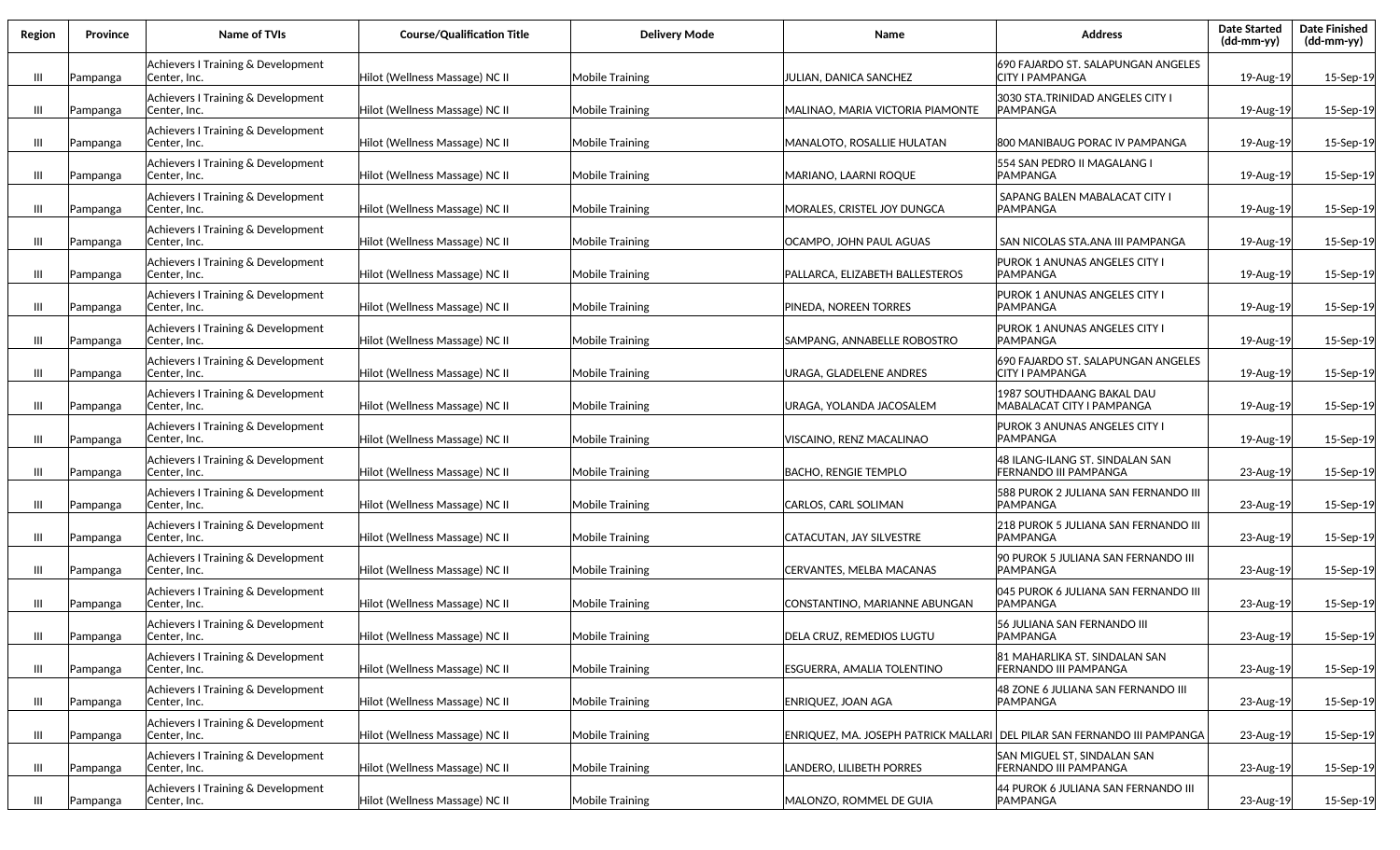| Region         | Province | Name of TVIs                                        | <b>Course/Qualification Title</b> | <b>Delivery Mode</b>            | Name                                | <b>Address</b>                                           | <b>Date Started</b><br>$(dd-mm-yy)$ | <b>Date Finished</b><br>$(dd-mm-yy)$ |
|----------------|----------|-----------------------------------------------------|-----------------------------------|---------------------------------|-------------------------------------|----------------------------------------------------------|-------------------------------------|--------------------------------------|
| $\mathbf{m}$   | Pampanga | Achievers I Training & Development<br>Center, Inc.  | Hilot (Wellness Massage) NC II    | <b>Mobile Training</b>          | MANALILI, ESTELLE DAVID             | SAN FERNANDO III PAMPANGA                                | 23-Aug-19                           | 15-Sep-19                            |
| Ш              | Pampanga | Achievers I Training & Development<br>Center, Inc.  | Hilot (Wellness Massage) NC II    | <b>Mobile Training</b>          | MARTINEZ, WHITE BUENO               | PUROK 5 JULIANA SAN FERNANDO III<br>IPAMPANGA            | 23-Aug-19                           | 15-Sep-19                            |
| Ш              | Pampanga | Achievers I Training & Development<br>Center, Inc.  | Hilot (Wellness Massage) NC II    | <b>Mobile Training</b>          | MENDOZA, GLORIA SAMPANG             | 197 TAGUMPAY ST. SINDALAN SAN<br>FERNANDO III PAMPANGA   | 23-Aug-19                           | 15-Sep-19                            |
| Ш              | Pampanga | Achievers I Training & Development<br>Center, Inc.  | Hilot (Wellness Massage) NC II    | <b>Mobile Training</b>          | MENDOZA, JIM DUMLAO                 | BLK 13 LOT 1 ALAS-AS SAN FERNANDO III<br><b>PAMPANGA</b> | 23-Aug-19                           | 15-Sep-19                            |
| Ш              | Pampanga | Achievers I Training & Development<br>Center, Inc.  | Hilot (Wellness Massage) NC II    | <b>Mobile Training</b>          | NICDAO, CHRISTOPHER MAÑALAC         | BLK 4 PUROK 7 SAGUIN SAN FERNANDO III<br><b>PAMPANGA</b> | 23-Aug-19                           | 15-Sep-19                            |
| Ш              | Pampanga | Achievers I Training & Development<br>Center, Inc.  | Hilot (Wellness Massage) NC II    | <b>Mobile Training</b>          | PANGILINAN, MA. TERESITA KABIGTI NG | 46 PUROK 6 JULIANA SAN FERNANDO III<br>IPAMPANGA         | 23-Aug-19                           | 15-Sep-19                            |
| Ш              | Pampanga | Achievers I Training & Development<br> Center, Inc. | Hilot (Wellness Massage) NC II    | <b>Mobile Training</b>          | PLAZA, ARGIN MAINIT                 | PUROK 3 JULIANA SAN FERNANDO III<br>IPAMPANGA            | 23-Aug-19                           | 15-Sep-19                            |
| Ш              | Pampanga | Achievers I Training & Development<br>Center, Inc.  | Hilot (Wellness Massage) NC II    | <b>Mobile Training</b>          | PRING, MARLENE GAMBOA               | PUROK 6 JULIANA SAN FERNANDO III<br>IPAMPANGA            | 23-Aug-19                           | 15-Sep-19                            |
| Ш              | Pampanga | Achievers I Training & Development<br>Center, Inc.  | Hilot (Wellness Massage) NC II    | <b>Mobile Training</b>          | REGALA, ROGIE LAMBOSO               | BANA 083 MEXICO SAN FERNANDO III<br>IPAMPANGA            | 23-Aug-19                           | 15-Sep-19                            |
| Ш              | Pampanga | Achievers I Training & Development<br> Center, Inc. | Hilot (Wellness Massage) NC II    | <b>Mobile Training</b>          | ROYO, MELANIE ALZATE                | 252 CADENA DE AMOR SINDALAN SAN<br>FERNANDO III PAMPANGA | 23-Aug-19                           | 15-Sep-19                            |
| Ш              | Pampanga | Achievers I Training & Development<br> Center, Inc. | Hilot (Wellness Massage) NC II    | <b>Mobile Training</b>          | SALVADOR, BERNADETTE DEL ROSARIO    | PUROK 5 JULIANA SAN FERNANDO III<br>IPAMPANGA            | 23-Aug-19                           | 15-Sep-19                            |
| $\mathbf{  }$  | Pampanga | Achievers I Training & Development<br> Center, Inc. | Hilot (Wellness Massage) NC II    | <b>Mobile Training</b>          | SANTOS, RIZALINO MANIULIT           | 19 ZONE 6 JULIANA SAN FERNANDO III<br>IPAMPANGA          | 23-Aug-19                           | 15-Sep-19                            |
| $\mathbf{  }$  | Pampanga | Achievers I Training & Development<br>Center, Inc.  | Hilot (Wellness Massage) NC II    | <b>Mobile Training</b>          | TORRES, MIRIAM MARATAS              | 115 PUROK 5 JULIANA SAN FERNANDO III<br>IPAMPANGA        | 23-Aug-19                           | 15-Sep-19                            |
| Ш              | Pampanga | Achievers I Training & Development<br> Center, Inc. | Hilot (Wellness Massage) NC II    | <b>Mobile Training</b>          | VALENCIA, DAVE ANDREW QUIBAN        | 360 ZONE 3 SAN BASILIO STA.RITA II<br><b>PAMPANGA</b>    | 23-Aug-19                           | 15-Sep-19                            |
| Ш              | Tarlac   | Centro Colegio de Tarlac Inc.                       | Hilot (Wellness Massage) II       | Institution-Based (Traditional) | CAMPO, CAMILE BAUN                  | Lourdes Bamban III Tarlac                                | $4-Sep-19$                          | 30-Sep-19                            |
| -III           | Tarlac   | Centro Colegio de Tarlac Inc.                       | Hilot (Wellness Massage) II       | nstitution-Based (Traditional)  | CURA, LOIS REIN OCAMPO              | Lourdes Park Bamban III Tarlac                           | $4-Sep-19$                          | 30-Sep-19                            |
| Ш              | Tarlac   | Centro Colegio de Tarlac Inc.                       | Hilot (Wellness Massage) II       | nstitution-Based (Traditional)  | DE GUZMAN, CANDYLENE CATACUTAN      | Blk20, Lot 48 Banaba Bamban III Tarlac                   | $4-$ Sep $-19$                      | 30-Sep-19                            |
| -III           | Tarlac   | Centro Colegio de Tarlac Inc.                       | Hilot (Wellness Massage) II       | Institution-Based (Traditional) | DE LARA, JEANETTE CAUGUIRAN         | St. Ann Anupul Bamban III Tarlac                         | $4-Sep-19$                          | 30-Sep-19                            |
| Ш              | Tarlac   | Centro Colegio de Tarlac Inc.                       | Hilot (Wellness Massage) II       | Institution-Based (Traditional) | DE LEON, JOHN LAURENCE CASAS        | Sto. Niño Bamban III Tarlac                              | 4-Sep-19                            | 30-Sep-19                            |
| Ш              | Tarlac   | Centro Colegio de Tarlac Inc.                       | Iilot (Wellness Massage) II       | Institution-Based (Traditional) | DE VERO, LARA MAE PANGILINAN        | 257 Blk. 2 Anupul Bamban III Tarlac                      | 4-Sep-19                            | 30-Sep-19                            |
| Ш              | Tarlac   | Centro Colegio de Tarlac Inc.                       | Hilot (Wellness Massage) II       | Institution-Based (Traditional) | FAJARDO, MARIA FATIMA DEL MONTE     | Anupul Bamban III Tarlac                                 | $4-Sep-19$                          | 30-Sep-19                            |
| $\mathbf{m}$   | Tarlac   | Centro Colegio de Tarlac Inc.                       | Hilot (Wellness Massage) II       | Institution-Based (Traditional) | FIGUEROA, JULIETA PARINGIT          | Blk. 94 Lourdes Dapdap Bamban III Tarlac                 | 4-Sep-19                            | 30-Sep-19                            |
| Ш              | Tarlac   | Centro Colegio de Tarlac Inc.                       | Hilot (Wellness Massage) II       | Institution-Based (Traditional) | GALANG, ANALYN CATACUTAN            | Blk. 20 Lot 48 Banaba Dapdap Bamban III<br>Tarlac        | 4-Sep-19                            | 30-Sep-19                            |
| $\mathbf{III}$ | Tarlac   | Centro Colegio de Tarlac Inc.                       | Hilot (Wellness Massage) II       | Institution-Based (Traditional) | MALLARI, DARWIN RIVERA              | Sitio Pandan Anupul Bamban III Tarlac                    | $4-Sep-19$                          | 30-Sep-19                            |
| $\mathbf{III}$ | Tarlac   | Centro Colegio de Tarlac Inc.                       | Hilot (Wellness Massage) II       | Institution-Based (Traditional) | MANALO, ALBERTO CATU                | Blk 74 Pacalcal Anupul Dapdap Bamban III<br> Tarlac      | 4-Sep-19                            | 30-Sep-19                            |
| Ш              | Tarlac   | Centro Colegio de Tarlac Inc.                       | Hilot (Wellness Massage) II       | Institution-Based (Traditional) | MAÑGILA, JOEY ANN CAUGUIRAN         | Blk. 10, Lot 13 Anupul Bamban III Tarlac                 | 4-Sep-19                            | 30-Sep-19                            |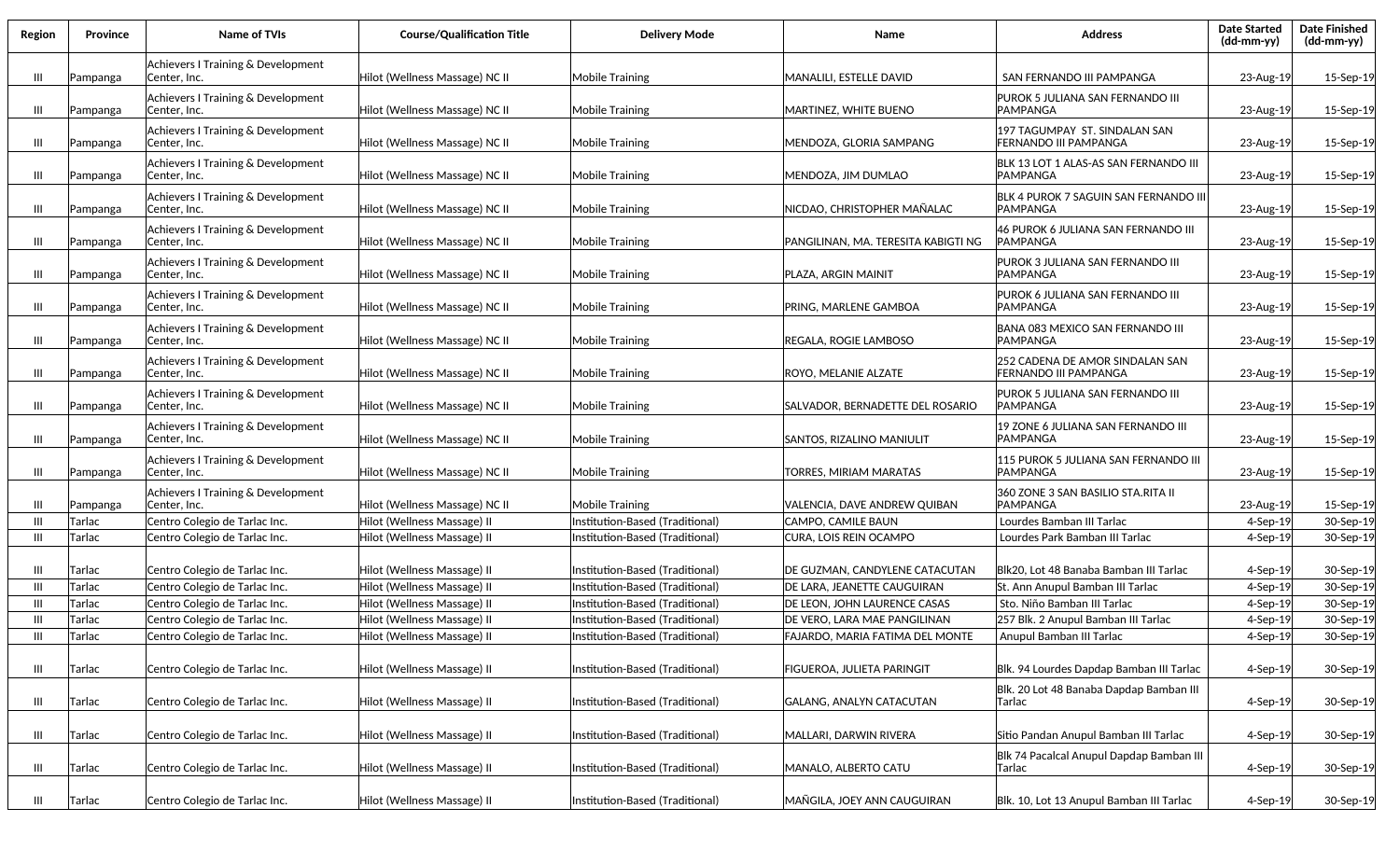| Region | Province | Name of TVIs                           | <b>Course/Qualification Title</b>     | <b>Delivery Mode</b>            | Name                               | <b>Address</b>                                                                                  | <b>Date Started</b><br>(dd-mm-yy) | <b>Date Finished</b><br>$(dd\text{-}\text{mm-}yy)$ |
|--------|----------|----------------------------------------|---------------------------------------|---------------------------------|------------------------------------|-------------------------------------------------------------------------------------------------|-----------------------------------|----------------------------------------------------|
| Ш      | Tarlac   | Centro Colegio de Tarlac Inc.          | Hilot (Wellness Massage) II           | Institution-Based (Traditional) | MAÑGILA, RUBY CAUGUIRAN            | Phase 2 Blk. 10, Lot 13 Anupul Bamban III<br>Tarlac                                             | 4-Sep-19                          | 30-Sep-19                                          |
| Ш      | Tarlac   | Centro Colegio de Tarlac Inc.          | Hilot (Wellness Massage) II           | Institution-Based (Traditional) | MILLAN, SUSANA VILLARTA            | Blk. 98 Lot 12 Lourdes Dapdap Bamban III<br>Tarlac                                              | $4-$ Sep $-19$                    | 30-Sep-19                                          |
| Ш      | Tarlac   | Centro Colegio de Tarlac Inc.          | Hilot (Wellness Massage) II           | Institution-Based (Traditional) | NARCISO, ARIEL ANICETE             | Blk 259 Anupul Bamban III Tarlac                                                                | $4-$ Sep $-19$                    | 30-Sep-19                                          |
|        |          |                                        |                                       |                                 |                                    |                                                                                                 |                                   |                                                    |
| Ш      | Tarlac   | Centro Colegio de Tarlac Inc.          | Hilot (Wellness Massage) II           | Institution-Based (Traditional) | PATAWARAN, JOASH FLAUTA            | Rolling Hills San Nicolas Bamban III Tarlac                                                     | 4-Sep-19                          | 30-Sep-19                                          |
| Ш      | Tarlac   | Centro Colegio de Tarlac Inc.          | Hilot (Wellness Massage) II           | Institution-Based (Traditional) | RAMILO, RODERICK GRANADOSIN        | Jefmin Concepcion III Tarlac                                                                    | 4-Sep-19                          | 30-Sep-19                                          |
|        |          |                                        |                                       |                                 |                                    | Metro Bamban Subd., Anupul Bamban III                                                           |                                   |                                                    |
| Ш      | Tarlac   | Centro Colegio de Tarlac Inc.          | Hilot (Wellness Massage) II           | Institution-Based (Traditional) | RIPARIP, ROMA MANGAYA              | Tarlac                                                                                          | 4-Sep-19                          | 30-Sep-19                                          |
|        |          |                                        |                                       |                                 |                                    | 1575 Blk.5 Pag Asa Anupul Bamban III                                                            |                                   |                                                    |
| Ш      | Tarlac   | Centro Colegio de Tarlac Inc.          | Hilot (Wellness Massage) II           | Institution-Based (Traditional) | RIVERA, JACKIELYN CAÑO             | Tarlac                                                                                          | $4-$ Sep $-19$                    | 30-Sep-19                                          |
| Ш      | Tarlac   | Centro Colegio de Tarlac Inc.          | Hilot (Wellness Massage) II           | Institution-Based (Traditional) | SALISE, HOMER ANAJAO               | San Roque Dapdap Bamban III Tarlac                                                              | $4-Sep-19$                        | 30-Sep-19                                          |
| Ш      | Tarlac   | Centro Colegio de Tarlac Inc.          | Hilot (Wellness Massage) II           | Institution-Based (Traditional) | SIBAL, CLAUDETTE JOY LUGTU         | 93 Dela Cruz Capas II Tarlac                                                                    | $4-Sep-19$                        | 30-Sep-19                                          |
|        |          |                                        |                                       |                                 |                                    |                                                                                                 |                                   |                                                    |
| Ш      | Tarlac   | Centro Colegio de Tarlac Inc.          | Hilot (Wellness Massage) II           | Institution-Based (Traditional) | SIBAL, DAISY POLICARPIO            | 635 Sitio Pandan Anupul Bamban III Tarlac                                                       | 4-Sep-19                          | 30-Sep-19                                          |
| Ш      | Tarlac   | Centro Colegio de Tarlac Inc.          | Hilot (Wellness Massage) II           | Institution-Based (Traditional) | WAGE, JOHN MARK D.                 | Banaba Bamban III Tarlac                                                                        | $4-Sep-19$                        | 30-Sep-19                                          |
| Ш      | Zambales | GIS Institute of Technology Phils Inc. | Bread and Pastry Production II        | Institution-Based (Traditional) | AQUILALA, RAYMON SALVADOR          | Sitio Bagong Silang San Pablo Castillejos I<br><b>Zambales</b>                                  | 19-Sep-19                         | 30-Sep-19                                          |
| Ш      | Zambales | GIS Institute of Technology Phils Inc. | <b>Bread and Pastry Production II</b> | Institution-Based (Traditional) | BACANI, ANALYN SORIA               | San Pablo Castillejos I Zambales                                                                | 19-Sep-19                         | 30-Sep-19                                          |
| Ш      | Zambales | GIS Institute of Technology Phils Inc. | Bread and Pastry Production II        | Institution-Based (Traditional) | BACLAY, DANIELO MATOS              | Kanaynayan San Pablo Castillejos I<br>Zambales                                                  | 19-Sep-19                         | 30-Sep-19                                          |
| Ш      | Zambales | GIS Institute of Technology Phils Inc. | Bread and Pastry Production II        | Institution-Based (Traditional) | <b>BACLAY, MELODY MATOS</b>        | Sitio Bagong Silang San Pablo Castillejos I<br>Zambales                                         | 19-Sep-19                         | 30-Sep-19                                          |
| Ш      | Zambales | GIS Institute of Technology Phils Inc. | Bread and Pastry Production II        | Institution-Based (Traditional) | <b>BALARIO, ROSE</b>               | San Pablo Castillejos I Zambales                                                                | 19-Sep-19                         | 30-Sep-19                                          |
| Ш      | Zambales | GIS Institute of Technology Phils Inc. | Bread and Pastry Production II        | Institution-Based (Traditional) | BINOYA, MARY JANE.                 | San Pablo Castillejos I Zambales                                                                | 19-Sep-19                         | 30-Sep-19                                          |
| Ш      | Zambales | GIS Institute of Technology Phils Inc. | Bread and Pastry Production II        | Institution-Based (Traditional) | <b>BULATAO, RAUL PAMILYANG</b>     | Purok 6 San Pablo Castillejos I Zambales                                                        | 19-Sep-19                         | 30-Sep-19                                          |
| Ш      | Zambales | GIS Institute of Technology Phils Inc. | Bread and Pastry Production II        | Institution-Based (Traditional) | CASERIA, BENJIE SANTOS             | San Pablo Castillejos I Zambales                                                                | 19-Sep-19                         | 30-Sep-19                                          |
| Ш      | Zambales | GIS Institute of Technology Phils Inc. | Bread and Pastry Production II        | Institution-Based (Traditional) | CASERIA, MELINA MELECIA            | San Pablo Castillejos I Zambales                                                                | 19-Sep-19                         | 30-Sep-19                                          |
| Ш      | Zambales | GIS Institute of Technology Phils Inc. | Bread and Pastry Production II        | Institution-Based (Traditional) | DELA CRUZ, MARY ANN SANTOS         | Aetas Childrens Home Purok 1 Mpc<br>Resettlement Site Balaybay Castillejos I<br><b>Zambales</b> | 19-Sep-19                         | 30-Sep-19                                          |
| Ш      | Zambales | GIS Institute of Technology Phils Inc. | Bread and Pastry Production II        | Institution-Based (Traditional) | DELA CRUZ, MARY JANE BACLAY        | San Pablo Castillejos I Zambales                                                                | 19-Sep-19                         | 30-Sep-19                                          |
| Ш      | Zambales | GIS Institute of Technology Phils Inc. | Bread and Pastry Production II        | Institution-Based (Traditional) | DOROLA, JOCELYN PADAYAO            | Prk. 6 San Pablo Castillejos I Zambales                                                         | 19-Sep-19                         | 30-Sep-19                                          |
| Ш      | Zambales | GIS Institute of Technology Phils Inc. | Bread and Pastry Production II        | Institution-Based (Traditional) | <b>GABRINAB, JAIME IAN LABANES</b> | Purok 1 Balaybay Castillejos I Zambales                                                         | 19-Sep-19                         | 30-Sep-19                                          |
| Ш      | Zambales | GIS Institute of Technology Phils Inc. | Bread and Pastry Production II        | Institution-Based (Traditional) | MALAPAD, RAZELYN MAE RECACHO       | Prk.6 San Pablo Castillejos I Zambales                                                          | 19-Sep-19                         | 30-Sep-19                                          |
| Ш      | Zambales | GIS Institute of Technology Phils Inc. | Bread and Pastry Production II        | Institution-Based (Traditional) | MARAVILLA, MATEO ALCON             | Balaybay Castillejos I Zambales                                                                 | 19-Sep-19                         | 30-Sep-19                                          |
| Ш      | Zambales | GIS Institute of Technology Phils Inc. | Bread and Pastry Production II        | Institution-Based (Traditional) | MEGO, ESTRELLITA AMOGUES           | Purok 1 Buenavista Castillejos I Zambales                                                       | 19-Sep-19                         | 30-Sep-19                                          |
| Ш      | Zambales | GIS Institute of Technology Phils Inc. | Bread and Pastry Production II        | Institution-Based (Traditional) | MELECIA, MENALYN BACANI            | San Pablo Castillejos I Zambales                                                                | 19-Sep-19                         | 30-Sep-19                                          |
| Ш      | Zambales | GIS Institute of Technology Phils Inc. | Bread and Pastry Production II        | Institution-Based (Traditional) | PAROHINOG, ELENA ESTEBAN           | Purok 1 San Rafael San Marcelino I<br><b>Zambales</b>                                           | 19-Sep-19                         | 30-Sep-19                                          |
| Ш      | Zambales | GIS Institute of Technology Phils Inc. | Bread and Pastry Production II        | Institution-Based (Traditional) | QUIAMBAO, MARIA KRISTINA GEORGE    | 260 Gomez St. Prk. 4 San Nicolas<br>Castillejos I Zambales                                      | 19-Sep-19                         | 30-Sep-19                                          |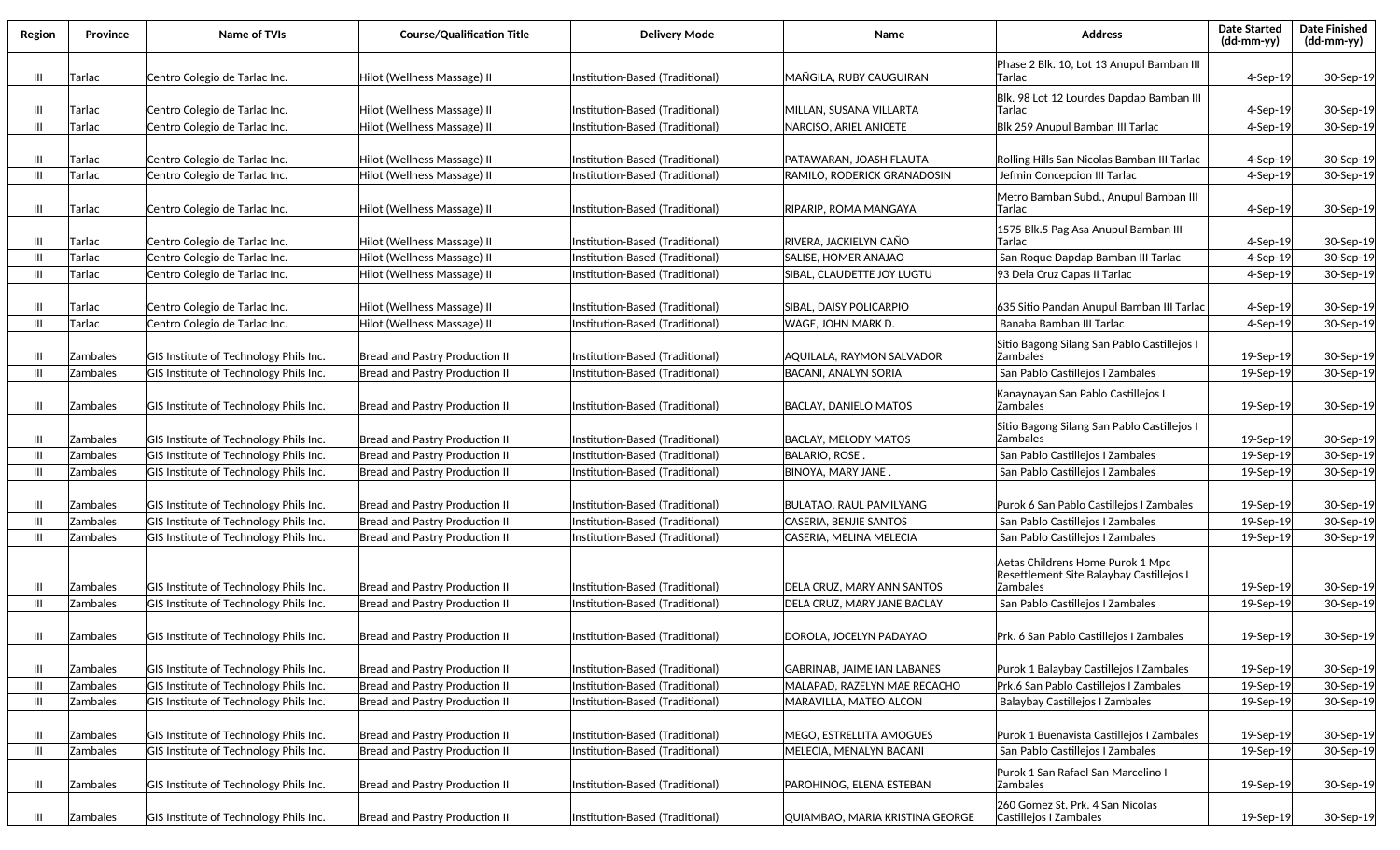| Region | Province | Name of TVIs                              | <b>Course/Qualification Title</b>                              | <b>Delivery Mode</b>              | Name                            | <b>Address</b>                                                 | <b>Date Started</b><br>(dd-mm-yy) | <b>Date Finished</b><br>(dd-mm-yy) |
|--------|----------|-------------------------------------------|----------------------------------------------------------------|-----------------------------------|---------------------------------|----------------------------------------------------------------|-----------------------------------|------------------------------------|
| - III  | Zambales | GIS Institute of Technology Phils Inc.    | Bread and Pastry Production II                                 | Institution-Based (Traditional)   | <b>SULIT, ROSALITA PAANAN</b>   | San Pablo Castillejos I Zambales                               | 19-Sep-19                         | 30-Sep-19                          |
| -III   | Zambales | GIS Institute of Technology Phils Inc.    | Bread and Pastry Production II                                 | Institution-Based (Traditional)   | <b>SULIT, VENUS MELECIA</b>     | San Pablo Castillejos I Zambales                               | 19-Sep-19                         | 30-Sep-19                          |
| Ш      | Zambales | GIS Institute of Technology Phils Inc.    | Bread and Pastry Production II                                 | Institution-Based (Traditional)   | TIGLAO, REBECCA BACLAY          | Sitio Bagong Silang San Pablo Castillejos I<br>Zambales        | 19-Sep-19                         | 30-Sep-19                          |
| Ш      | Zambales | GIS Institute of Technology Phils Inc.    | Bread and Pastry Production II                                 | Institution-Based (Traditional)   | TRIMOR, OLIVIA BALIWAS          | Purok 8 San Nicolas Castillejos I Zambales                     | 19-Sep-19                         | 30-Sep-19                          |
| IV-A   | Cavite   | Divine Mercy International Institute Inc. | Bread Making (Leading to Bread and<br>Pastry Production NC II) | Community-Based (Mobile Training) | Adison, Aileen Jemina           | 406 Salcedo 2 Noveleta 1 Cavite                                | $4-$ Sep $-19$                    | 23-Sep-19                          |
| IV-A   | Cavite   | Divine Mercy International Institute Inc. | Bread Making (Leading to Bread and<br>Pastry Production NC II) | Community-Based (Mobile Training) | Banzon, Donnie Delos Santos     | 183 Pura Ballesteros St San Roque Cavite<br>City 1 Cavite      | 4-Sep-19                          | 23-Sep-19                          |
| IV-A   | Cavite   | Divine Mercy International Institute Inc. | Bread Making (Leading to Bread and<br>Pastry Production NC II) | Community-Based (Mobile Training) | Baylon, Regine Filoteo          | 901 Soriano St Caridad Cavite City 1 Cavite                    | $4-Sep-19$                        | 23-Sep-19                          |
| IV-A   | Cavite   | Divine Mercy International Institute Inc. | Bread Making (Leading to Bread and<br>Pastry Production NC II) | Community-Based (Mobile Training) | Bernardo, Mary Lou Panganiban   | 34 Tirona St Wakas 1 Kawit 1 Cavite                            | 4-Sep-19                          | 23-Sep-19                          |
| IV-A   | Cavite   | Divine Mercy International Institute Inc. | Bread Making (Leading to Bread and<br>Pastry Production NC II) | Community-Based (Mobile Training) | Borja, Ana Liza De Leon         | 121 Teachers' Country Vill Magdiwang<br>Noveleta 1 Cavite      | 4-Sep-19                          | 23-Sep-19                          |
| IV-A   | Cavite   | Divine Mercy International Institute Inc. | Bread Making (Leading to Bread and<br>Pastry Production NC II) | Community-Based (Mobile Training) | De Leon, Calix Andrei           | 1050 Cajigas St Caridad Cavite City 1<br><b>Cavite</b>         | 4-Sep-19                          | 23-Sep-19                          |
| IV-A   | Cavite   | Divine Mercy International Institute Inc. | Bread Making (Leading to Bread and<br>Pastry Production NC II) | Community-Based (Mobile Training) | Em, Michelle Ago                | 1938 F. Handog Binakayan Kanluran Kawit<br>1 Cavite            | 4-Sep-19                          | 23-Sep-19                          |
| IV-A   | Cavite   | Divine Mercy International Institute Inc. | Bread Making (Leading to Bread and<br>Pastry Production NC II) | Community-Based (Mobile Training) | Enciso. Anna Rose Llandilar     | Pulo 18 - Dalahican Cavite City 1 Cavite                       | $4-$ Sep $-19$                    | 23-Sep-19                          |
| IV-A   | Cavite   | Divine Mercy International Institute Inc. | Bread Making (Leading to Bread and<br>Pastry Production NC II) | Community-Based (Mobile Training) | Enriquez, Cheryl Udani          | B4 Lot 13 Babbage St Lancester San<br>Sebastian Kawit 1 Cavite | $4-$ Sep $-19$                    | 23-Sep-19                          |
| IV-A   | Cavite   | Divine Mercy International Institute Inc. | Bread Making (Leading to Bread and<br>Pastry Production NC II) | Community-Based (Mobile Training) | Esayas, Beverly Bismanos        | 124 San Juan 2 Noveleta 1 Cavite                               | 4-Sep-19                          | 23-Sep-19                          |
| IV-A   | Cavite   | Divine Mercy International Institute Inc. | Bread Making (Leading to Bread and<br>Pastry Production NC II) | Community-Based (Mobile Training) | Eugenio, Arlene Gonzales        | 125 San Juan 2 Noveleta 1 Cavite                               | 4-Sep-19                          | 23-Sep-19                          |
| IV-A   | Cavite   | Divine Mercy International Institute Inc. | Bread Making (Leading to Bread and<br>Pastry Production NC II) | Community-Based (Mobile Training) | Gonzales, Katrin Ann Tapawan    | 470 Don Jacinto St Caridad Cavite City 1<br> Cavite            | 4-Sep-19                          | 23-Sep-19                          |
| IV-A   | Cavite   | Divine Mercy International Institute Inc. | Bread Making (Leading to Bread and<br>Pastry Production NC II) | Community-Based (Mobile Training) | Gonzales, Rhoda Salomor         | 410 Donjacinto St Caridad Cavite City 1<br><b>Cavite</b>       | $4-Sep-19$                        | 23-Sep-19                          |
| IV-A   | Cavite   | Divine Mercy International Institute Inc. | Bread Making (Leading to Bread and<br>Pastry Production NC II) | Community-Based (Mobile Training) | Juan, Wendy Cherryl Encarnacion | Francisco Compound 2 San Rafael 3<br>Noveleta 1 Cavite         | $4-Sep-19$                        | 23-Sep-19                          |
| IV-A   | Cavite   | Divine Mercy International Institute Inc. | Bread Making (Leading to Bread and<br>Pastry Production NC II) | Community-Based (Mobile Training) | Masiado, Ellen Armido           | 362 Salcedo 2 Noveleta 1 Cavite                                | $4-Sep-19$                        | 23-Sep-19                          |
| IV-A   | Cavite   | Divine Mercy International Institute Inc. | Bread Making (Leading to Bread and<br>Pastry Production NC II) | Community-Based (Mobile Training) | Mina, Rhaniel Joseph Arro       | 1027 P Burgos Ave 61 - M Talong Cavite<br>City 1 Cavite        | $4-Sep-19$                        | 23-Sep-19                          |
| IV-A   | Cavite   | Divine Mercy International Institute Inc. | Bread Making (Leading to Bread and<br>Pastry Production NC II) | Community-Based (Mobile Training) | Morante, Marilyn De Castro      | 892 Dra. Salamanca St San Antonio Cavite<br>City 1 Cavite      | 4-Sep-19                          | 23-Sep-19                          |
| IV-A   | Cavite   | Divine Mercy International Institute Inc. | Bread Making (Leading to Bread and<br>Pastry Production NC II) | Community-Based (Mobile Training) | Ong, Myrna Ibarrola             | Camia St Bagbag 2 Rosario 1 Cavite                             | $4-Sep-19$                        | 23-Sep-19                          |
| IV-A   | Cavite   | Divine Mercy International Institute Inc. | Bread Making (Leading to Bread and<br>Pastry Production NC II) | Community-Based (Mobile Training) | Rebibis, Rowena Cupino          | Countryside Village San Rafael 2 Noveleta<br>1 Cavite          | 4-Sep-19                          | 23-Sep-19                          |
| IV-A   | Cavite   | Divine Mercy International Institute Inc. | Bread Making (Leading to Bread and<br>Pastry Production NC II) | Community-Based (Mobile Training) | Robles, Maricel Derain          | 185 Ilang - Ilang St San Juan 1 Noveleta 1<br> Cavite          | 4-Sep-19                          | 23-Sep-19                          |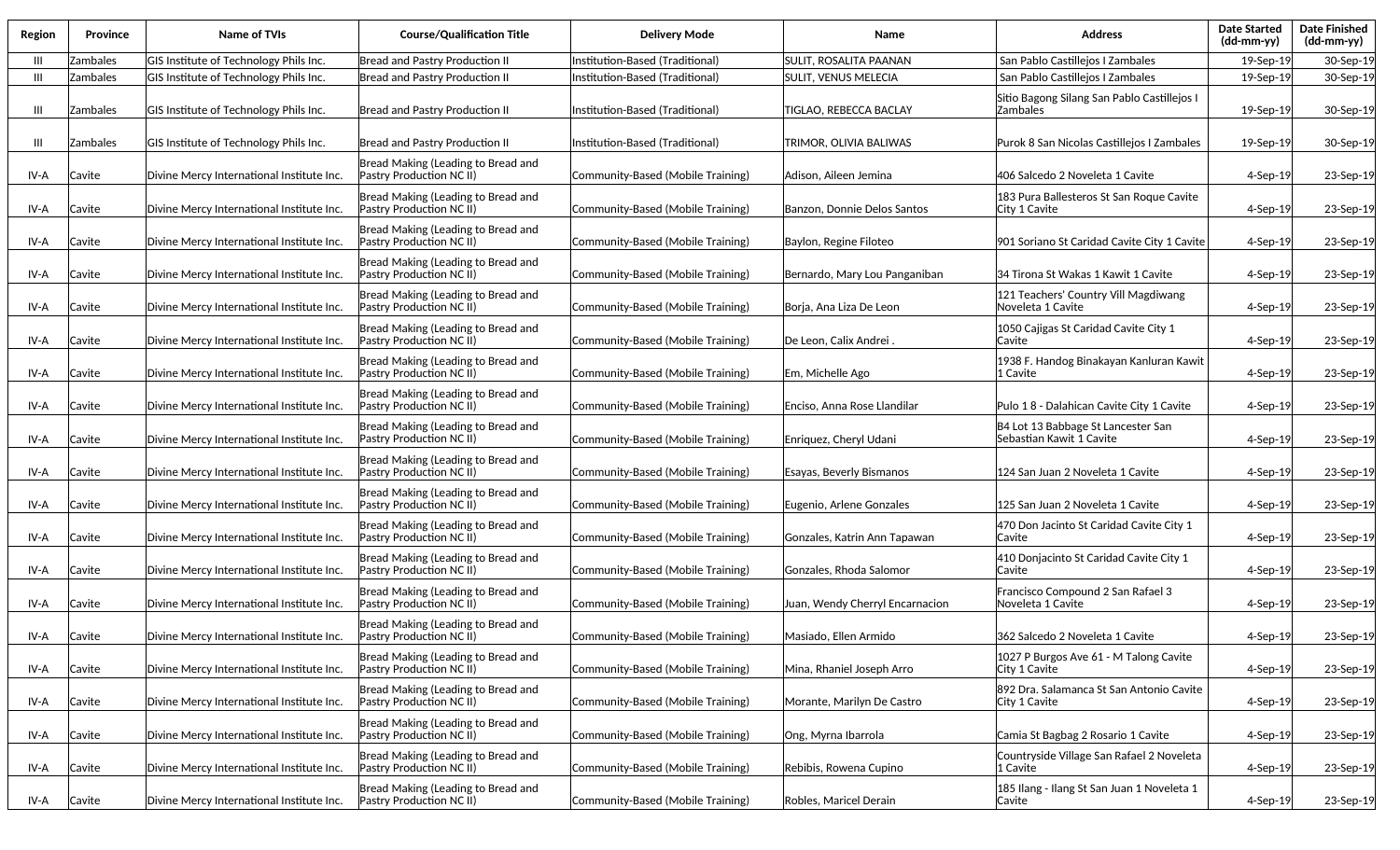| Region | <b>Province</b> | Name of TVIs                              | <b>Course/Qualification Title</b>                                     | <b>Delivery Mode</b>              | Name                              | <b>Address</b>                                                           | <b>Date Started</b><br>$(dd\text{-}\text{mm-}yy)$ | <b>Date Finished</b><br>(dd-mm-yy) |
|--------|-----------------|-------------------------------------------|-----------------------------------------------------------------------|-----------------------------------|-----------------------------------|--------------------------------------------------------------------------|---------------------------------------------------|------------------------------------|
| IV-A   | Cavite          | Divine Mercy International Institute Inc. | Bread Making (Leading to Bread and<br><b>Pastry Production NC II)</b> | Community-Based (Mobile Training) | Salegumba, Noemi Doquiles         | l0125 Manila Cav. Rd 11 - Lawin Cavite Citv<br>1 Cavite                  | $4-$ Sep $-19$                                    | 23-Sep-19                          |
| IV-A   | Cavite          | Divine Mercy International Institute Inc. | Bread Making (Leading to Bread and<br>Pastry Production NC II)        | Community-Based (Mobile Training) | Salomon, Jershome Marentes        | 904 Manila Cavite Rd Dalahican Cavite City<br>1 Cavite                   | $4-$ Sep $-19$                                    | 23-Sep-19                          |
| IV-A   | Cavite          | Divine Mercy International Institute Inc. | Bread Making (Leading to Bread and<br>Pastry Production NC II)        | Community-Based (Mobile Training) | Salud, Amber Lynne Iloreta        | 448 Salud Compound Magdalo Kawit 1<br>lCavite                            | $4-Sep-19$                                        | 23-Sep-19                          |
| IV-A   | Cavite          | Divine Mercy International Institute Inc. | Bread Making (Leading to Bread and<br>Pastry Production NC II)        | Community-Based (Mobile Training) | Solis, Marites Valda              | 301 Ilang - Ilang St San Rafael 3 Noveleta 1<br>lCavite                  | 4-Sep-19                                          | 23-Sep-19                          |
| IV-A   | Cavite          | Divine Mercy International Institute Inc. | Bread Making (Leading to Bread and<br>Pastry Production NC II)        | Community-Based (Mobile Training) | Topacio. Rakhaniel Ramirez        | 1027 P Burgos Ave 61 - M Talong Cavite<br>lCity 1 Cavite                 | $4-Sep-19$                                        | 23-Sep-19                          |
| IV-A   | Cavite          | Divine Mercy International Institute Inc. | Bread Making (Leading to Bread and<br>Pastry Production NC II)        | Community-Based (Mobile Training) | ALVAREZ, LIZA FERNANDEZ           | Camia St. Vfl Subd. San Rafael 3 Noveleta<br> Cavite                     | $4-$ Sep $-19$                                    | 23-Sep-19                          |
| IV-A   | Cavite          | Divine Mercy International Institute Inc. | Bread Making (Leading to Bread and<br>Pastry Production NC II)        | Community-Based (Mobile Training) | AZUELA, HAYDE SAAVEDRA            | 36 San Juan 2 Noveleta I Cavite                                          | $4-Sep-19$                                        | 23-Sep-19                          |
| IV-A   | Cavite          | Divine Mercy International Institute Inc. | Bread Making (Leading to Bread and<br>Pastry Production NC II)        | Community-Based (Mobile Training) | BABALA. MA.VICTORIA PAGUBAYAN     | 249 Gumamela St Vfl Subd San Rafael 3<br>Noveleta I Cavite               | $4-$ Sep $-19$                                    | 23-Sep-19                          |
| IV-A   | Cavite          | Divine Mercy International Institute Inc. | Bread Making (Leading to Bread and<br>Pastry Production NC II)        | Community-Based (Mobile Training) | BARRERA, DALISAY DE LARA          | Blk 10 Lot 8 Maia San Juan 1 Noveleta  <br><b>Cavite</b>                 | $4-$ Sep $-19$                                    | 23-Sep-19                          |
| IV-A   | Cavite          | Divine Mercy International Institute Inc. | Bread Making (Leading to Bread and<br>Pastry Production NC II)        | Community-Based (Mobile Training) | <b>BLANCAFLOR, MARLO TORRES</b>   | 251 Gumamela St Vfl Subd San Rafael 3<br>Noveleta I Cavite               | $4-$ Sep $-19$                                    | 23-Sep-19                          |
| IV-A   | Cavite          | Divine Mercy International Institute Inc. | Bread Making (Leading to Bread and<br>Pastry Production NC II)        | Community-Based (Mobile Training) | <b>BONUEL, SHEILLA SAMONTE</b>    | Christina St San Juan 2 Noveleta I Cavite                                | $4-$ Sep $-19$                                    | 23-Sep-19                          |
| IV-A   | Cavite          | Divine Mercy International Institute Inc. | Bread Making (Leading to Bread and<br>Pastry Production NC II)        | Community-Based (Mobile Training) | <b>BORDOMEO, JINKY BARIL</b>      | Pulo 3 8 Cavite City I Cavite                                            | $4-$ Sep $-19$                                    | 23-Sep-19                          |
| IV-A   | Cavite          | Divine Mercy International Institute Inc. | Bread Making (Leading to Bread and<br>Pastry Production NC II)        | Community-Based (Mobile Training) | CRISOSTOMO, RUSSEL ABERLE         | 518 A. Del Rosario St 47 - M Pagkakaisa<br>Cavite City I Cavite          | $4-$ Sep $-19$                                    | 23-Sep-19                          |
| IV-A   | Cavite          | Divine Mercy International Institute Inc. | Bread Making (Leading to Bread and<br>Pastry Production NC II)        | Community-Based (Mobile Training) | DECENA, MIRASOL HOLARES           | Pulo 2, Dalahican 8 Cavite City I Cavite                                 | $4-$ Sep $-19$                                    | 23-Sep-19                          |
| IV-A   | Cavite          | Divine Mercy International Institute Inc. | Bread Making (Leading to Bread and<br>Pastry Production NC II)        | Community-Based (Mobile Training) | <b>GELUZ, ORLINDA ANDRADE</b>     | 626 San Juan 1 Noveleta I Cavite                                         | $4-$ Sep $-19$                                    | 23-Sep-19                          |
| IV-A   | Cavite          | Divine Mercy International Institute Inc. | Bread Making (Leading to Bread and<br>Pastry Production NC II)        | Community-Based (Mobile Training) | <b>GERPACIO, LANI MESICO</b>      | 850 R. Basa St San Roque Cavite City I<br> Cavite                        | $4-$ Sep $-19$                                    | 23-Sep-19                          |
| IV-A   | Cavite          | Divine Mercy International Institute Inc. | Bread Making (Leading to Bread and<br>Pastry Production NC II)        | Community-Based (Mobile Training) | HIDALGO, LOLITA DEALINO           | 124 Pulo 1 Dalahican Cavite City I Cavite                                | 4-Sep-19                                          | 23-Sep-19                          |
| IV-A   | Cavite          | Divine Mercy International Institute Inc. | Bread Making (Leading to Bread and<br>Pastry Production NC II)        | Community-Based (Mobile Training) | LORADEL, MELENCIO DINGLASAN       | 837 Cresini St Caridad Cavite City I Cavite                              | $4-$ Sep $-19$                                    | 23-Sep-19                          |
| IV-A   | Cavite          | Divine Mercy International Institute Inc. | Bread Making (Leading to Bread and<br>Pastry Production NC II)        | Community-Based (Mobile Training) | MIRANDA, PAMELA REYES             | Blk 2 Lot 8 Cristina St. Canacao Homes 2<br>San Juan 2 Noveleta I Cavite | $4-Sep-19$                                        | 23-Sep-19                          |
| IV-A   | Cavite          | Divine Mercy International Institute Inc. | Bread Making (Leading to Bread and<br>Pastry Production NC II)        | Community-Based (Mobile Training) | OCZON, JASMIN MAGNO               | 621 B Manipis St San Antonio Cavite City I<br>Cavite                     | $4-$ Sep $-19$                                    | 23-Sep-19                          |
| IV-A   | Cavite          | Divine Mercy International Institute Inc. | Bread Making (Leading to Bread and<br>Pastry Production NC II)        | Community-Based (Mobile Training) | OUASSAS, MARITONI RACHELLE TOLEDO | 1045 Int 2 Julian Felipe Blvd Sta Cruz<br>Cavite City I Cavite           | $4-$ Sep $-19$                                    | 23-Sep-19                          |
| IV-A   | Cavite          | Divine Mercy International Institute Inc. | Bread Making (Leading to Bread and<br>Pastry Production NC II)        | Community-Based (Mobile Training) | PELINIA, CLAIRE PANCHO            | 184 Tandang Sora St Dalahican Cavite City<br>I Cavite                    | 4-Sep-19                                          | 23-Sep-19                          |
| IV-A   | Cavite          | Divine Mercy International Institute Inc. | Bread Making (Leading to Bread and<br><b>Pastry Production NC II)</b> | Community-Based (Mobile Training) | POLICARPIO, LALAINE BARRON        | 217 B Banalo Bacoor City II Cavite                                       | 4-Sep-19                                          | 23-Sep-19                          |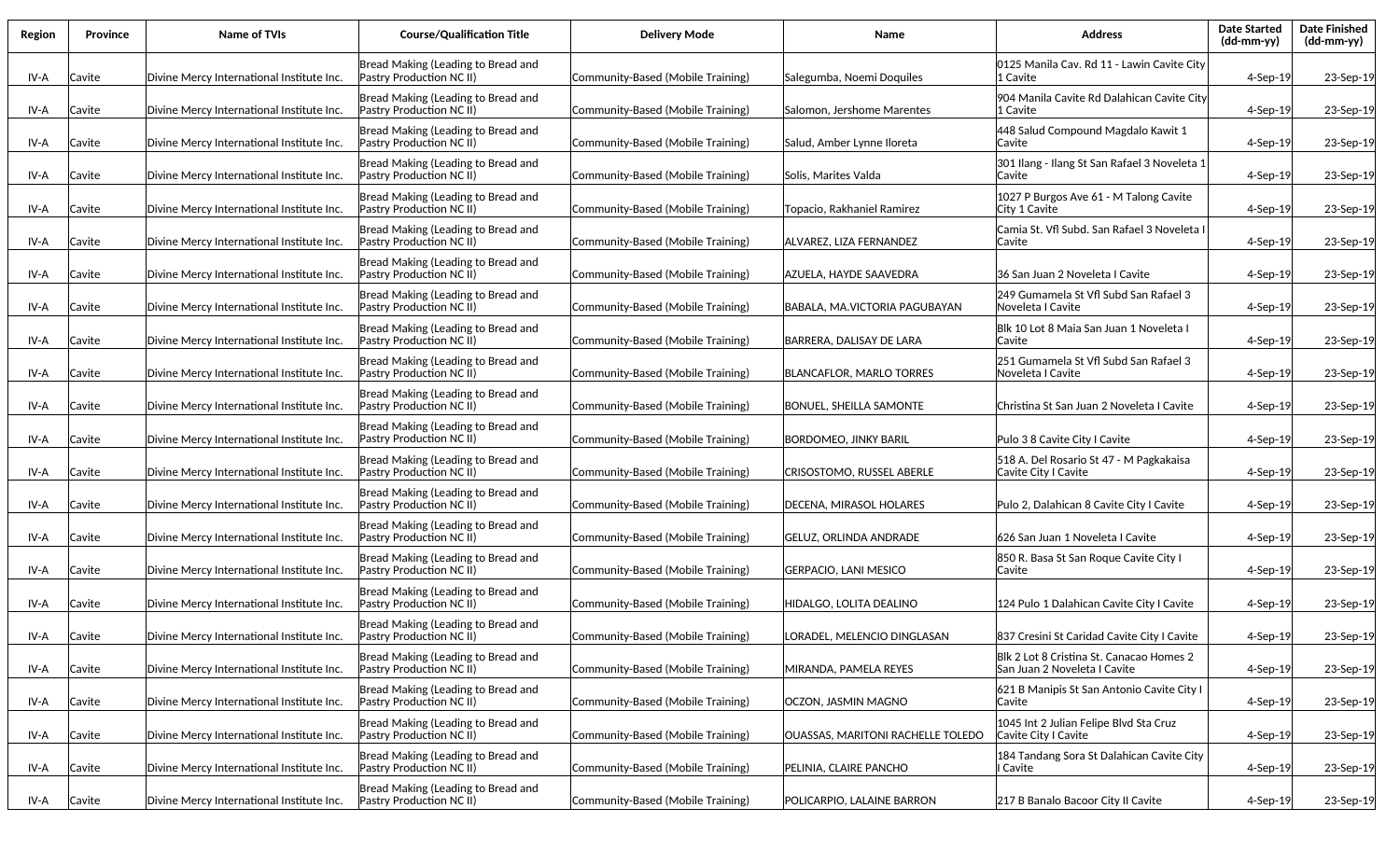| Region | Province | <b>Name of TVIs</b>                       | <b>Course/Qualification Title</b>                              | <b>Delivery Mode</b>              | Name                              | <b>Address</b>                                                                 | <b>Date Started</b><br>(dd-mm-yy) | <b>Date Finished</b><br>(dd-mm-yy) |
|--------|----------|-------------------------------------------|----------------------------------------------------------------|-----------------------------------|-----------------------------------|--------------------------------------------------------------------------------|-----------------------------------|------------------------------------|
| IV-A   | Cavite   | Divine Mercy International Institute Inc. | Bread Making (Leading to Bread and<br>Pastry Production NC II) | Community-Based (Mobile Training) | RAMIREZ, AIRIELLE APPLE MANANDING | 1672 Natl Rd Kanluran St Binakayan Kawit<br>I Cavite                           | 4-Sep-19                          | 23-Sep-19                          |
| IV-A   | Cavite   | Divine Mercy International Institute Inc. | Bread Making (Leading to Bread and<br>Pastry Production NC II) | Community-Based (Mobile Training) | RIVERA, JOEL CONTE                | 203 H. Del Trabajo 45 M Cavite City I<br>lCavite                               | $4-Sep-19$                        | 23-Sep-19                          |
| IV-A   | Cavite   | Divine Mercy International Institute Inc. | Bread Making (Leading to Bread and<br>Pastry Production NC II) | Community-Based (Mobile Training) | SALABAO, GEMMA BANTIGUE           | 9011 Ilang-ilang St Sese Subd San Juan 1<br>Noveleta I Cavite                  | $4-Sep-19$                        | 23-Sep-19                          |
| IV-A   | Cavite   | Divine Mercy International Institute Inc. | Bread Making (Leading to Bread and<br>Pastry Production NC II) | Community-Based (Mobile Training) | SAMBO. KAREEZA VIANKA FETIZA      | 1127 Cabuco St 37 - M Cadena De Amor<br>Caridad Cavite City I Cavite           | $4-$ Sep $-19$                    | 23-Sep-19                          |
| IV-A   | Cavite   | Divine Mercy International Institute Inc. | Bread Making (Leading to Bread and<br>Pastry Production NC II) | Community-Based (Mobile Training) | TIAMSON, ARNEL SUAREZ             | Pulo 3 Dalahican Cavite City I Cavite                                          | $4-$ Sep $-19$                    | 23-Sep-19                          |
| IV-A   | Cavite   | Divine Mercy International Institute Inc. | Bread Making (Leading to Bread and<br>Pastry Production NC II) | Community-Based (Mobile Training) | TOLENTINO, MARISSA CERVAÑEZ       | 629 A. Del Rosario St San Roque Cavite<br>City I Cavite                        | $4-$ Sep $-19$                    | 23-Sep-19                          |
| IV-A   | Cavite   | Divine Mercy International Institute Inc. | Bread Making (Leading to Bread and<br>Pastry Production NC II) | Community-Based (Mobile Training) | YAMBAO, MARIA LOISA VALLE         | Blk 4 Lot 4 Ph 3 Celina Royale Subd San<br>Nicolas Bacoor City II Cavite       | $4-$ Sep $-19$                    | 23-Sep-19                          |
| IV-A   | LAGUNA   | Santa Rosa Manpower Training Center       | Service Underchassis Components                                | Institution-Based (Traditional)   | ALZONA, Leo Villanueva            | B8 L6 Buena Rosa10 Tagapo Santa Rosa<br>District I LAGUNA                      | 27-Aug-19                         | $9-Sep-19$                         |
| IV-A   | LAGUNA   | Santa Rosa Manpower Training Center       | Service Underchassis Components                                | Institution-Based (Traditional)   | <b>AMORANTO, Rommel Alvarez</b>   | BSRV-1 Pooc Santa Rosa District I LAGUNA                                       | 27-Aug-19                         | $9-Sep-19$                         |
| IV-A   | LAGUNA   | Santa Rosa Manpower Training Center       | Service Underchassis Components                                | (Institution-Based (Traditional)  | ATENTO, Erbert Ignacio            | #337 Waling-waling St. Amihan Subd.<br>Tagapo Santa Rosa District I LAGUNA     | 27-Aug-19                         | $9-Sep-19$                         |
| IV-A   | .AGUNA   | Santa Rosa Manpower Training Center       | Service Underchassis Components                                | (Institution-Based (Traditional)  | BASBAS, Hermogenes Tibay          | #1000  Pooc Santa Rosa District I LAGUNA                                       | 27-Aug-19                         | $9-Sep-19$                         |
| IV-A   | LAGUNA   | Santa Rosa Manpower Training Center       | Service Underchassis Components                                | Institution-Based (Traditional)   | BERCE, Alejandro Villaluz         | B7A L1 East Drive Village Pooc Santa Rosa<br>District I LAGUNA                 | 27-Aug-19                         | $9-Sep-19$                         |
| IV-A   | LAGUNA   | Santa Rosa Manpower Training Center       | Service Underchassis Components                                | Institution-Based (Traditional)   | CRUZ, Fiel Sangalang              | B14 L41 Uster St. Garden Villas Malusak<br>Santa Rosa District I LAGUNA        | 27-Aug-19                         | $9-Sep-19$                         |
| IV-A   | LAGUNA   | Santa Rosa Manpower Training Center       | Service Underchassis Components                                | Institution-Based (Traditional)   | <b>CRUZ, Roy Halbert Cardenas</b> | B25 L9 Ph3 Golden City Subd. Dila Santa<br>Rosa District I LAGUNA              | 27-Aug-19                         | $9-Sep-19$                         |
| IV-A   | LAGUNA   | Santa Rosa Manpower Training Center       | Service Underchassis Components                                | Institution-Based (Traditional)   | DICHOSO, Loreto Cuyom             | #1111 Capt. Perlas St. Pooc Santa Rosa<br> District   LAGUNA                   | 27-Aug-19                         | $9-Sep-19$                         |
| IV-A   | LAGUNA   | Santa Rosa Manpower Training Center       | Service Underchassis Components                                | Institution-Based (Traditional)   | HABAB, Bojo Vidad                 | B11 L11 Victoria Homes Pooc Santa Rosa<br> District I LAGUNA                   | 27-Aug-19                         | 9-Sep-19                           |
| IV-A   | LAGUNA   | Santa Rosa Manpower Training Center       | Service Underchassis Components                                | Institution-Based (Traditional)   | LAUDATO, Karl Wilson Montalvo     | #380 Tiongco Subd. Tagapo Santa Rosa<br>District I LAGUNA                      | 27-Aug-19                         | 9-Sep-19                           |
|        |          |                                           |                                                                |                                   |                                   | B18 L19 Ph2 Carnation St. Garden Villas3                                       |                                   |                                    |
| IV-A   | LAGUNA   | Santa Rosa Manpower Training Center       | Service Underchassis Components                                | Institution-Based (Traditional)   | MARONILLA, Ace Lucero             | Malusak Santa Rosa District I LAGUNA<br>#216 Prk1 NIA Road Balibago Santa Rosa | 27-Aug-19                         | 9-Sep-19                           |
| IV-A   | LAGUNA   | Santa Rosa Manpower Training Center       | Service Underchassis Components                                | Institution-Based (Traditional)   | NABUA, Jemuel Repoledo            | District I LAGUNA<br>BSRV-1 Pabahay Pooc Santa Rosa District I                 | 27-Aug-19                         | 9-Sep-19                           |
| IV-A   | LAGUNA   | Santa Rosa Manpower Training Center       | Service Underchassis Components                                | Institution-Based (Traditional)   | NUYLAN, Ericson Andrade           | LAGUNA<br>#373 Tiongco Subd. Tagapo Santa Rosa                                 | 27-Aug-19                         | 9-Sep-19                           |
| IV-A   | LAGUNA   | Santa Rosa Manpower Training Center       | Service Underchassis Components                                | Institution-Based (Traditional)   | PAGHARION, Renel N/A              | District I LAGUNA                                                              | 27-Aug-19                         | 9-Sep-19                           |
| IV-A   | LAGUNA   | Santa Rosa Manpower Training Center       | Service Underchassis Components                                | Institution-Based (Traditional)   | PAPA, Patrick Renz Bongais        | Prk3 Caingin Santa Rosa District I LAGUNA                                      | 27-Aug-19                         | 9-Sep-19                           |
| IV-A   | LAGUNA   | Santa Rosa Manpower Training Center       | Service Underchassis Components                                | Institution-Based (Traditional)   | PARA, Jerwin Jay Buencamino       | Prk1 Sto. Domingo Santa Rosa District I<br>LAGUNA                              | 27-Aug-19                         | 9-Sep-19                           |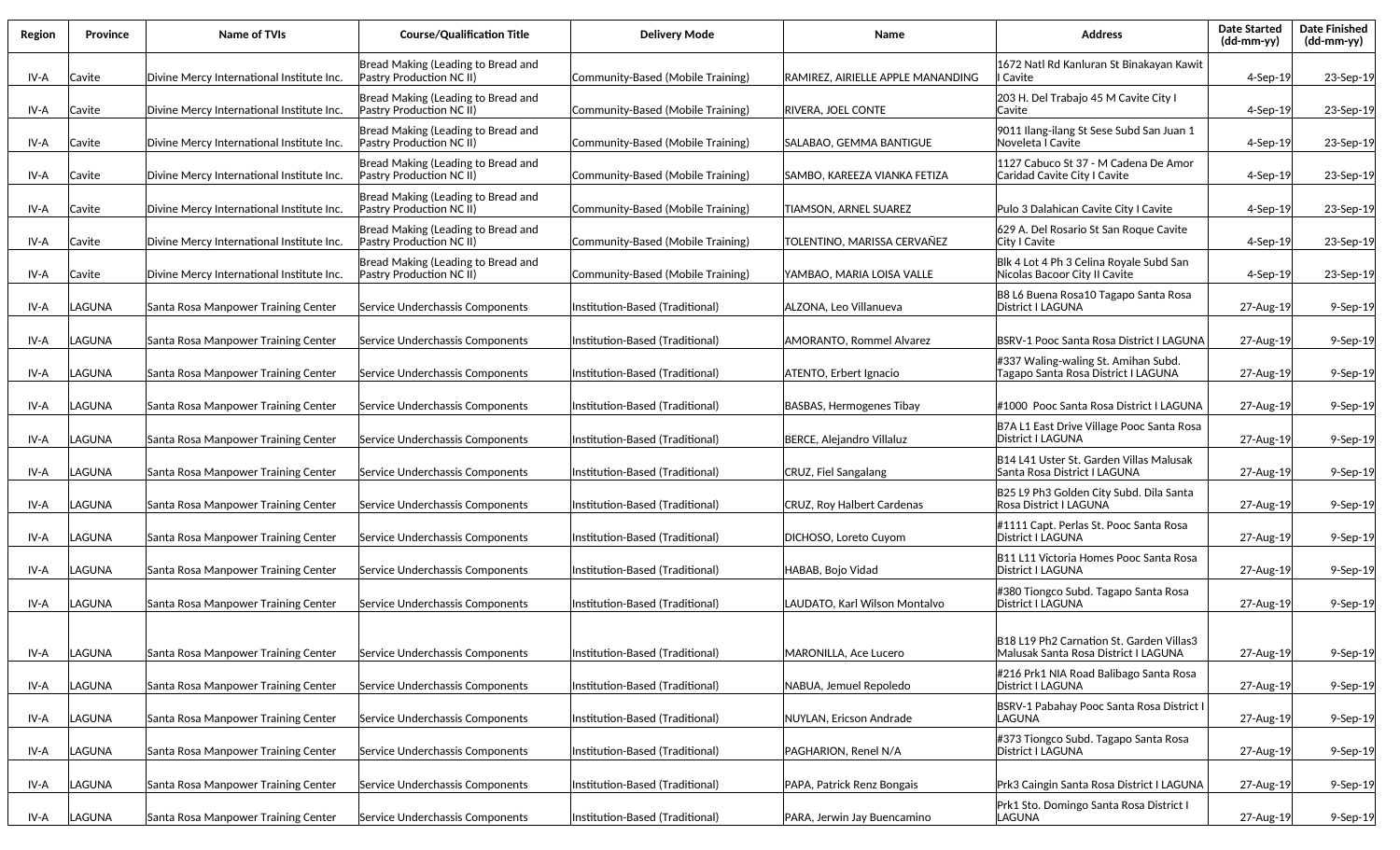| Region | <b>Province</b> | Name of TVIs                        | <b>Course/Qualification Title</b> | <b>Delivery Mode</b>            | Name                            | <b>Address</b>                                                                  | <b>Date Started</b><br>(dd-mm-yy) | <b>Date Finished</b><br>(dd-mm-yy) |
|--------|-----------------|-------------------------------------|-----------------------------------|---------------------------------|---------------------------------|---------------------------------------------------------------------------------|-----------------------------------|------------------------------------|
| IV-A   | LAGUNA          | Santa Rosa Manpower Training Center | Service Underchassis Components   | Institution-Based (Traditional) | PEREZ, Joey Ayson               | B2 L5 Ph2 Celina Plains Labas Santa Rosa<br> District   LAGUNA                  | 27-Aug-19                         | 9-Sep-19                           |
| IV-A   | LAGUNA          | Santa Rosa Manpower Training Center | Service Underchassis Components   | Institution-Based (Traditional) | PIORNATO. Aries Bron            | #1210 P. Arambulo St. Kanluran Santa<br>Rosa District I LAGUNA                  | 27-Aug-19                         | 9-Sep-19                           |
| IV-A   | LAGUNA          | Santa Rosa Manpower Training Center | Service Underchassis Components   | Institution-Based (Traditional) | ROSANTO, Christian Chavez       | B23 L18 Grand Riverside Villa Subd.<br>Market Area Santa Rosa District I LAGUNA | 27-Aug-19                         | 9-Sep-19                           |
| IV-A   | LAGUNA          | Santa Rosa Manpower Training Center | Service Underchassis Components   | Institution-Based (Traditional) | SIENES, Arnel Placides          | B17 L3 New Sta. Rosa Homes Dita Santa<br>Rosa District I LAGUNA                 | 27-Aug-19                         | 9-Sep-19                           |
| IV-A   | LAGUNA          | Santa Rosa Manpower Training Center | Service Underchassis Components   | Institution-Based (Traditional) | SINAON, Julio Rivarez           | B13 L23 Ph3 Southville4 Pooc Santa Rosa<br>District I LAGUNA                    | 27-Aug-19                         | 9-Sep-19                           |
| IV-A   | LAGUNA          | Santa Rosa Manpower Training Center | Service Underchassis Components   | Institution-Based (Traditional) | TATLONGHARI, Paul Hulgado       | #494 Lucero St. Kanluran Santa Rosa<br> District   LAGUNA                       | 27-Aug-19                         | 9-Sep-19                           |
| IV-A   | LAGUNA          | Santa Rosa Manpower Training Center | Service Underchassis Components   | Institution-Based (Traditional) | TUAZON, Jonee Villanueva        | #196 Tagapo Santa Rosa District I LAGUNA                                        | 27-Aug-19                         | 9-Sep-19                           |
| IV-A   | LAGUNA          | Santa Rosa Manpower Training Center | Service Underchassis Components   | Institution-Based (Traditional) | URISANTOS, Justine Amaro        | #44 Prk6 Tagapo Santa Rosa District I<br><b>LAGUNA</b>                          | 27-Aug-19                         | 9-Sep-19                           |
| IV-A   | LAGUNA          | Santa Rosa Manpower Training Center | Service Underchassis Components   | Institution-Based (Traditional) | ZANTUA, Jonathan Topular        | B21 L27 Grandriverside Villa Market Area<br>Santa Rosa District I LAGUNA        | 27-Aug-19                         | $9-Sep-19$                         |
| IV-A   | LAGUNA          | Advent Caregiver School Inc.        | <b>Bread Making</b>               | Institution-Based (Traditional) | Alvarado, Jessa Garcia N/A      | Blk 39 lot 37 Brgy. Malitlit Sta. Rosa<br>District 1 LAGUNA                     | $9-$ Sep $-19$                    | 20-Sep-19                          |
| IV-A   | LAGUNA          | Advent Caregiver School Inc.        | <b>Bread Making</b>               | Institution-Based (Traditional) | Apolinario, Lalaine De Lima N/A | 75 St., Brgy. Platero Biñan Lone Distrct<br>llaguna                             | $9-$ Sep $-19$                    | 20-Sep-19                          |
| IV-A   | LAGUNA          | Advent Caregiver School Inc.        | Bread Making                      | Institution-Based (Traditional) | Berroya, Peejay Reazo N/A       | 107 Brgy. Soro-Soro Biñan Lone Distrct<br>LAGUNA                                | $9-$ Sep $-19$                    | 20-Sep-19                          |
| IV-A   | LAGUNA          | Advent Caregiver School Inc.        | Bread Making                      | Institution-Based (Traditional) | Domingo, Elenita Rena N/A       | Blk 39 Lot 37 Phs 1 Brgy. San Lorenzo Sta.<br>Rosa District 1 LAGUNA            | $9-$ Sep $-19$                    | 20-Sep-19                          |
| IV-A   | LAGUNA          | Advent Caregiver School Inc.        | <b>Bread Making</b>               | Institution-Based (Traditional) | Fandagani, Mary Lovina N/A      | Purok 5 Brgy. Sinalhan Sta. Rosa District 1<br>LAGUNA                           | 9-Sep-19                          | 20-Sep-19                          |
| IV-A   | LAGUNA          | Advent Caregiver School Inc.        | <b>Bread Making</b>               | Institution-Based (Traditional) | Flores, Josephine Yepez N/A     | Blk 3 Lot 2 Delima Subd. Brgy. Ibaba Sta.<br>Rosa Lone Distrct LAGUNA           | $9-$ Sep $-19$                    | 20-Sep-19                          |
| IV-A   | LAGUNA          | Advent Caregiver School Inc.        | <b>Bread Making</b>               | Institution-Based (Traditional) | Gabon, Rowena Escaño N/A        | Blk 38 Lot 40 Phs 1 San Lorenzo Sta. Rosa<br>District 1 LAGUNA                  | 9-Sep-19                          | 20-Sep-19                          |
| IV-A   | LAGUNA          | Advent Caregiver School Inc.        | <b>Bread Making</b>               | Institution-Based (Traditional) | Guab, Mark Jayson Funelas N/A   | 3892 Sitio Pulo Brgy. Dela Paz Biñan Lone<br>Distrct LAGUNA                     | $9-$ Sep $-19$                    | 20-Sep-19                          |
| IV-A   | LAGUNA          | Advent Caregiver School Inc.        | <b>Bread Making</b>               | Institution-Based (Traditional) | Lagado, Dorothy Portas N/A      | 1449 Ilaya St., Brgy. Malaban Biñan Lone<br>Distrct LAGUNA                      | $9-$ Sep $-19$                    | 20-Sep-19                          |
| IV-A   | LAGUNA          | Advent Caregiver School Inc.        | <b>Bread Making</b>               | Institution-Based (Traditional) | Lambon, Sharmaine Sentillas N/A | St. Francis 7 Brgy. San Antonio Biñan Lone<br>Distrct LAGUNA                    | $9-$ Sep $-19$                    | 20-Sep-19                          |
| IV-A   | LAGUNA          | Advent Caregiver School Inc.        | <b>Bread Making</b>               | Institution-Based (Traditional) | Lontajo, Jasmin Bernardo N/A    | 5911 Ilaya St., Brgy. Malaban Biñan Lone<br>Distrct LAGUNA                      | $9-Sep-19$                        | 20-Sep-19                          |
| IV-A   | LAGUNA          | Advent Caregiver School Inc.        | <b>Bread Making</b>               | Institution-Based (Traditional) | Macapanas, Arlene Banaticla N/A | Blk 23 Lot 7 Phs 1 Brgy. Timbao Biñan<br>Lone Distrct LAGUNA                    | $9-Sep-19$                        | 20-Sep-19                          |
| IV-A   | LAGUNA          | Advent Caregiver School Inc.        | <b>Bread Making</b>               | Institution-Based (Traditional) | Macutay, Marites Lovina N/A     | Blk 5 lot 6 Brgy. Tagapo Sta. Rosa Lone<br>Distrct LAGUNA                       | $9-$ Sep $-19$                    | 20-Sep-19                          |
| IV-A   | LAGUNA          | Advent Caregiver School Inc.        | <b>Bread Making</b>               | Institution-Based (Traditional) | Martija, Irene Jane Austria N/A | 1418 Brgy. San Antonio Biñan Lone Distrct<br>LAGUNA                             | 9-Sep-19                          | 20-Sep-19                          |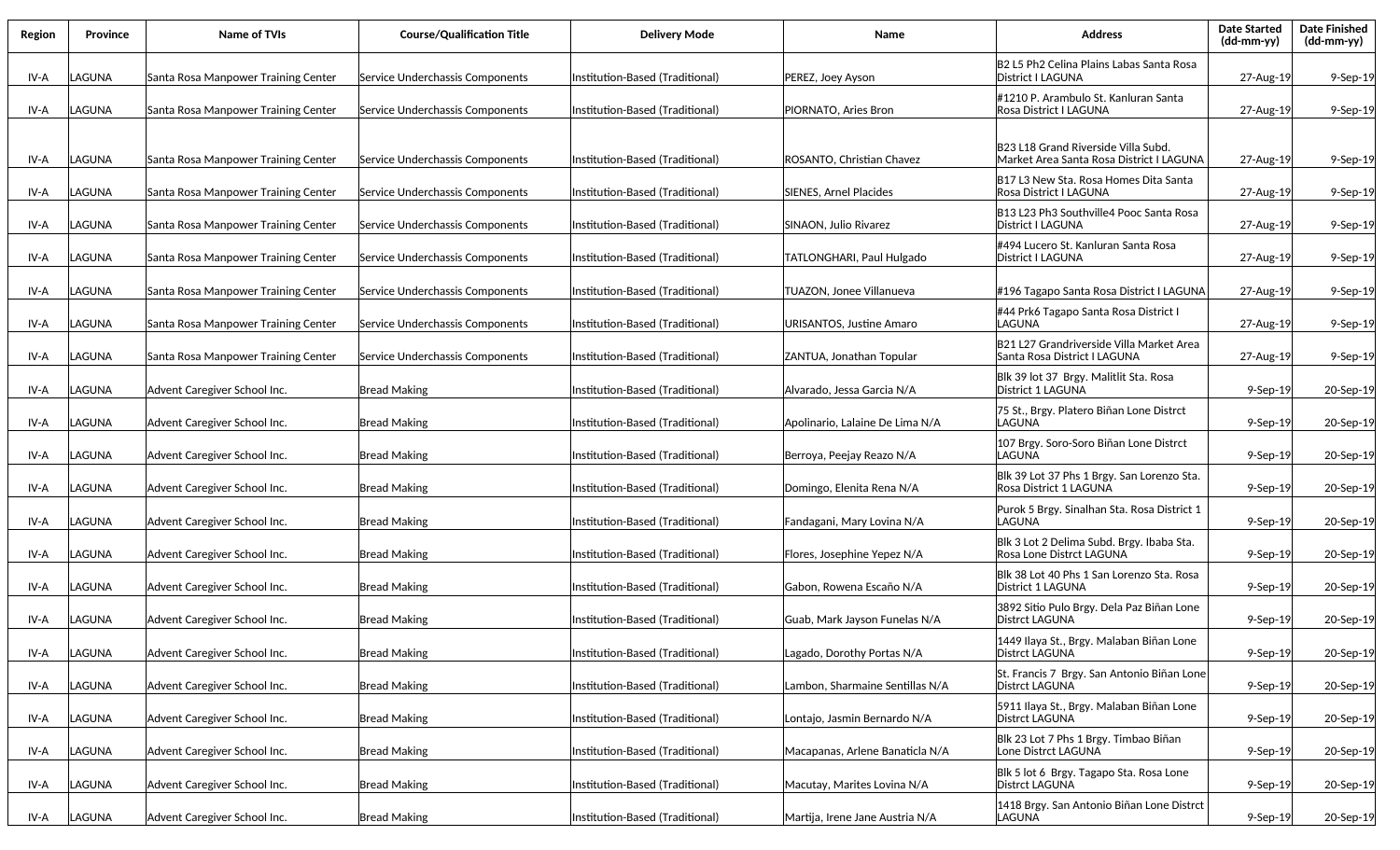| Region | Province | Name of TVIs                                                       | <b>Course/Qualification Title</b>     | <b>Delivery Mode</b>            | Name                                | <b>Address</b>                                                                                   | <b>Date Started</b><br>(dd-mm-yy) | <b>Date Finished</b><br>$(dd\text{-}\text{mm-}yy)$ |
|--------|----------|--------------------------------------------------------------------|---------------------------------------|---------------------------------|-------------------------------------|--------------------------------------------------------------------------------------------------|-----------------------------------|----------------------------------------------------|
| IV-A   | LAGUNA   | Advent Caregiver School Inc.                                       | Bread Making                          | Institution-Based (Traditional) | Medenilla, Bea Muncada N/A          | Capinpin St Brgy. San Antonio Biñan Lone<br>Distrct LAGUNA                                       | $9-$ Sep $-19$                    | 20-Sep-19                                          |
| IV-A   | LAGUNA   | Advent Caregiver School Inc.                                       | <b>Bread Making</b>                   | Institution-Based (Traditional) | Mercado, Mary Vane Antonio N/A      | St. Francis 7 Pearl Ave. Brgy. San Antonio<br>Biñan Lone Distrct LAGUNA                          | $9-$ Sep $-19$                    | 20-Sep-19                                          |
| IV-A   | LAGUNA   | Advent Caregiver School Inc.                                       | <b>Bread Making</b>                   | Institution-Based (Traditional) | Navarro, Mark Pagsisihan N/A        | 1411 Zone I Ilaya St., Brgy. Malaban Biñan<br>Lone Distrct LAGUNA                                | $9-$ Sep $-19$                    | 20-Sep-19                                          |
| IV-A   | LAGUNA   | Advent Caregiver School Inc.                                       | <b>Bread Making</b>                   | Institution-Based (Traditional) | Santillan. Julie Ann Nillo N/A      | #8 Purok 1 Brgy. Sto. Tomas Biñan Lone<br>Distrct LAGUNA                                         | 9-Sep-19                          | 20-Sep-19                                          |
| IV-A   | LAGUNA   | Advent Caregiver School Inc.                                       | Bread Making                          | Institution-Based (Traditional) | Santos, Julie-Ann Atibagos N/A      | 1651 Wawa St., Brgy. Malaban Biñan<br>Lone Distrct LAGUNA                                        | $9-$ Sep $-19$                    | 20-Sep-19                                          |
| IV-A   | LAGUNA   | Advent Caregiver School Inc.                                       | <b>Bread Making</b>                   | Institution-Based (Traditional) | Tolentino, Kate Ashley Arellano N/A | Wawa Brgy. Malaban Biñan Lone Distrct<br>LAGUNA                                                  | $9-$ Sep $-19$                    | 20-Sep-19                                          |
| IV-A   | Rizal    | RENAISSANCE SCHOOL OF SCIENCE AND<br>TECHNOLOGY INC                | Bread and Pastry Production II        | Community-Based                 | AGULLANA, JANET SENARO              | Block 5 Lot 32 Isla, Relocation San Jose<br>Rodriguez (Montalban) II Rizal                       | $4-Sep-19$                        | 17-Sep-19                                          |
| IV-A   | Rizal    | RENAISSANCE SCHOOL OF SCIENCE AND<br><b>TECHNOLOGY INC</b>         | <b>Bread and Pastry Production II</b> | Community-Based                 | ALMENCION, RAQUEL MONTEMAYOR        | 41-4 Tagumpay Hsg. San Jose Rodriguez<br>l(Montalban) II Rizal                                   | $4-Sep-19$                        | 17-Sep-19                                          |
| IV-A   | Rizal    | RENAISSANCE SCHOOL OF SCIENCE AND<br><b>TECHNOLOGY INC</b>         | <b>Bread and Pastry Production II</b> | Community-Based                 | <b>AVORQUE, ERILYN GARCIA</b>       | Blk 45 Lot 5 Phase 2 East Wood Residence<br> San Isidro Rodriguez (Montalban) II Rizal           | $4-Sep-19$                        | 17-Sep-19                                          |
| IV-A   | Rizal    | RENAISSANCE SCHOOL OF SCIENCE AND<br>TECHNOLOGY INC                | <b>Bread and Pastry Production II</b> | Community-Based                 | BALTAZAR, ANNALYN CASTAÑEDA         | Blk 31 Lot 5-b Ph. 1b Kasiglahan Rodriguez<br>(Montalban) II Rizal                               | $4-$ Sep $-19$                    | 17-Sep-19                                          |
| IV-A   | Rizal    | RENAISSANCE SCHOOL OF SCIENCE AND<br><b>TECHNOLOGY INC</b>         | <b>Bread and Pastry Production II</b> | Community-Based                 | <b>BAÑES, JOHN RYAN FERNANDEZ</b>   | Lot 3 Blk5 Jade Avenue Gold River Subd.<br>Burgos Rodriguez (Montalban) IV Rizal                 | 4-Sep-19                          | 17-Sep-19                                          |
| IV-A   | Rizal    | RENAISSANCE SCHOOL OF SCIENCE AND<br><b>TECHNOLOGY INC</b>         | Bread and Pastry Production II        | Community-Based                 | CARIAGA, RAQUEL TEOPE               | 43-13 Tagumpay Housing San Jose<br>Rodriguez (Montalban) II Rizal                                | $4-Sep-19$                        | 17-Sep-19                                          |
| IV-A   | Rizal    | RENAISSANCE SCHOOL OF SCIENCE AND<br>TECHNOLOGY INC                | Bread and Pastry Production II        | Community-Based                 | DELA CRUZ, ELLEN GRACE VERGARA      | Opel St. Litex Village San Jose Rodriguez<br>(Montalban) II Rizal                                | 4-Sep-19                          | 17-Sep-19                                          |
| IV-A   | Rizal    | RENAISSANCE SCHOOL OF SCIENCE AND<br>TECHNOLOGY INC                | <b>Bread and Pastry Production II</b> | Community-Based                 | GUINO, FRANCISCO ABE                | 748 Yakal San Jose Rodriguez (Montalban)<br>III Rizal                                            | $4-Sep-19$                        | 17-Sep-19                                          |
| IV-A   | Rizal    | <b>IRENAISSANCE SCHOOL OF SCIENCE AND</b><br>TECHNOLOGY INC        | <b>Bread and Pastry Production II</b> | Community-Based                 | ILDEFONSO, EVELYN SANTIAGO          | B-19 L-27 Ph-2nd Maple St Metro Manila<br>Hills Subd. San Jose Rodriguez<br>(Montalban) II Rizal | $4-Sep-19$                        | 17-Sep-19                                          |
| IV-A   | Rizal    | <b>IRENAISSANCE SCHOOL OF SCIENCE AND</b><br>TECHNOLOGY INC        | <b>Bread and Pastry Production II</b> | Community-Based                 | MANGILIT, GERALDINE MARCELO         | Raboni Comp. Sampaguita St. San Jose<br>Rodriguez (Montalban) II Rizal                           | $4-Sep-19$                        | 17-Sep-19                                          |
| IV-A   | Rizal    | RENAISSANCE SCHOOL OF SCIENCE AND<br><b>TECHNOLOGY INC</b>         | Bread and Pastry Production II        | Community-Based                 | MARASIGAN, JOBIGAIL LOPEZ           | B22 L1 Ph 2 D Mmh Subd San Jose<br>Rodriguez (Montalban) IV Rizal                                | 4-Sep-19                          | 17-Sep-19                                          |
| IV-A   | Rizal    | RENAISSANCE SCHOOL OF SCIENCE AND<br><b>TECHNOLOGY INC</b>         | Bread and Pastry Production II        | Community-Based                 | MARTIN, MULLEIN ASTER SALVATERA     | 72 Guitnang Bayan 1 San Mateo II Rizal                                                           | 4-Sep-19                          | 17-Sep-19                                          |
| IV-A   | Rizal    | <b>IRENAISSANCE SCHOOL OF SCIENCE AND</b><br><b>TECHNOLOGY INC</b> | Bread and Pastry Production II        | Community-Based                 | MOLINA, CHRISTIAN CARLO MENDOZA     | 172 J Sumulong San Jose Rodriguez<br>(Montalban) II Rizal                                        | 4-Sep-19                          | 17-Sep-19                                          |
| IV-A   | Rizal    | <b>RENAISSANCE SCHOOL OF SCIENCE AND</b><br><b>TECHNOLOGY INC</b>  | Bread and Pastry Production II        | Community-Based                 | NAGRAMPA, ROSVI AQUINO              | 9518b Blk. 7 Phase 1 Ll San Isidro<br>Rodriguez (Montalban) II Rizal                             | $4-Sep-19$                        | 17-Sep-19                                          |
| IV-A   | Rizal    | RENAISSANCE SCHOOL OF SCIENCE AND<br><b>TECHNOLOGY INC</b>         | Bread and Pastry Production II        | Community-Based                 | <b>OLIVAS, EIZEL OBBUS</b>          | B61133 Pine St. Metro Manila Hills San<br>Jose Rodriguez (Montalban) II Rizal                    | 4-Sep-19                          | 17-Sep-19                                          |
| IV-A   | Rizal    | RENAISSANCE SCHOOL OF SCIENCE AND<br><b>TECHNOLOGY INC</b>         | Bread and Pastry Production II        | Community-Based                 | ORBASE, JAMES.                      | Burgos Rodriguez (Montalban) II Rizal                                                            | 4-Sep-19                          | 17-Sep-19                                          |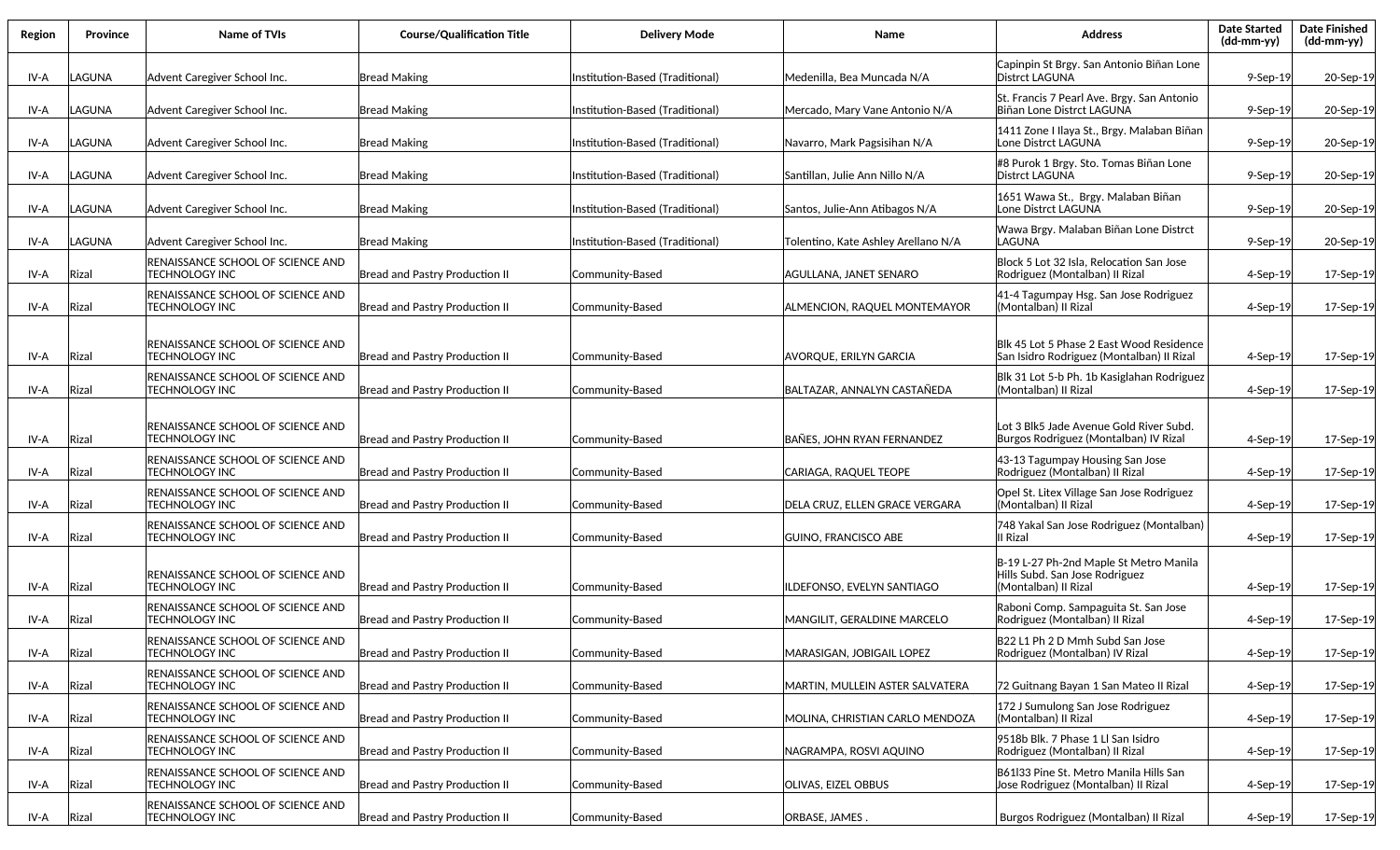| Region | <b>Province</b> | Name of TVIs                                                       | <b>Course/Qualification Title</b>                                        | <b>Delivery Mode</b>             | Name                                            | <b>Address</b>                                                  | <b>Date Started</b><br>(dd-mm-yy) | <b>Date Finished</b><br>(dd-mm-yy) |
|--------|-----------------|--------------------------------------------------------------------|--------------------------------------------------------------------------|----------------------------------|-------------------------------------------------|-----------------------------------------------------------------|-----------------------------------|------------------------------------|
| IV-A   | Rizal           | RENAISSANCE SCHOOL OF SCIENCE AND<br><b>TECHNOLOGY INC</b>         | <b>Bread and Pastry Production II</b>                                    | Community-Based                  | PABELONIA, HELEN NECESITO                       | B2l4 Metro Royale Ph 3 Burgos Rodriguez<br>(Montalban) IV Rizal | $4-$ Sep $-19$                    | 17-Sep-19                          |
| IV-A   | Rizal           | <b>IRENAISSANCE SCHOOL OF SCIENCE AND</b><br><b>TECHNOLOGY INC</b> | <b>Bread and Pastry Production II</b>                                    | Community-Based                  | PEPITO, ODESSA MAE UMALI                        | 568 T Santos St San Jose Rodriguez<br>(Montalban) II Rizal      | 4-Sep-19                          | 17-Sep-19                          |
| IV-A   | Rizal           | RENAISSANCE SCHOOL OF SCIENCE AND<br><b>TECHNOLOGY INC</b>         | Bread and Pastry Production II                                           | Community-Based                  | RAYMUNDO, JASPER PAUL SAMSON                    | Abatex Guevemt San Jose Rodriguez<br>(Montalban) II Rizal       | 4-Sep-19                          | 17-Sep-19                          |
| IV-A   | Rizal           | RENAISSANCE SCHOOL OF SCIENCE AND<br><b>TECHNOLOGY INC</b>         | Bread and Pastry Production II                                           | Community-Based                  | TOMOTORGO, CHARLENE ROSE DEL<br><b>CASTILLO</b> | Suniga Amity Vill Kasiglahan Rodriguez<br>(Montalban) II Rizal  | 4-Sep-19                          | 17-Sep-19                          |
| IV-A   | <b>QUEZON</b>   | OFFSHORE-ONSHORE INSTITUTE OF<br><b>TECHNOLOGY, INC.</b>           | Shielded Metal Arc Welding (SMAW) NC I   Institution-Based (Traditional) |                                  | ALPAJORA, ROMMEL MIGUEL                         | San Miguel Mauban 1st Quezon                                    | 20-Aug-19                         | 30-Sep-19                          |
| IV-A   | <b>QUEZON</b>   | OFFSHORE-ONSHORE INSTITUTE OF<br>TECHNOLOGY, INC.                  | Shielded Metal Arc Welding (SMAW) NC I                                   | (Institution-Based (Traditional) | ALQUILETA, JUSTINE BEBANCO                      | San Lorenzo Mauban 1st Quezon                                   | 20-Aug-19                         | 30-Sep-19                          |
| IV-A   | <b>QUEZON</b>   | OFFSHORE-ONSHORE INSTITUTE OF<br>TECHNOLOGY, INC.                  | Shielded Metal Arc Welding (SMAW) NC I                                   | Institution-Based (Traditional)  | AMAN, JOHN PAULO DE VERA                        | Bagong Bayan Mauban 1st Quezon                                  | 20-Aug-19                         | 30-Sep-19                          |
| IV-A   | <b>QUEZON</b>   | OFFSHORE-ONSHORE INSTITUTE OF<br><b>TECHNOLOGY, INC.</b>           | Shielded Metal Arc Welding (SMAW) NC I                                   | (Institution-Based (Traditional) | AÑOSO, MARK ANGELO MALABUNGA                    | SWA St. Daungan Mauban 1st Quezon                               | 20-Aug-19                         | 30-Sep-19                          |
| IV-A   | <b>QUEZON</b>   | OFFSHORE-ONSHORE INSTITUTE OF<br>TECHNOLOGY, INC.                  | Shielded Metal Arc Welding (SMAW) NC I                                   | Institution-Based (Traditional)  | <b>ARANTE, AERON</b>                            | Bagong Bayan Mauban 1st Quezon                                  | 20-Aug-19                         | 30-Sep-19                          |
| IV-A   | <b>QUEZON</b>   | OFFSHORE-ONSHORE INSTITUTE OF<br><b>TECHNOLOGY, INC.</b>           | Shielded Metal Arc Welding (SMAW) NC I                                   | (Institution-Based (Traditional) | BAUZON. ROLANDO VILLAMARZO                      | Dalig Cagsiay II Mauban 1st Quezon                              | 20-Aug-19                         | 30-Sep-19                          |
| IV-A   | <b>QUEZON</b>   | OFFSHORE-ONSHORE INSTITUTE OF<br><b>TECHNOLOGY, INC.</b>           | Shielded Metal Arc Welding (SMAW) NC I                                   | Institution-Based (Traditional)  | BELARMA, WILBERT CORONACION                     | Core Housing Bagong Bayan Mauban 1st<br>Quezon                  | 20-Aug-19                         | 30-Sep-19                          |
| IV-A   | <b>QUEZON</b>   | OFFSHORE-ONSHORE INSTITUTE OF<br><b>TECHNOLOGY, INC.</b>           | Shielded Metal Arc Welding (SMAW) NC I  Institution-Based (Traditional)  |                                  | <b>BONDOCOY, ARIEL URGELLES</b>                 | Core Housing Bagong Bayan Mauban 1st<br>Quezon                  | 20-Aug-19                         | 30-Sep-19                          |
| IV-A   | <b>QUEZON</b>   | OFFSHORE-ONSHORE INSTITUTE OF<br>TECHNOLOGY, INC.                  | Shielded Metal Arc Welding (SMAW) NC I  Institution-Based (Traditional)  |                                  | CALLEJA, JONALD LEONINO                         | Stella Mariz Bagong Bayan Mauban 1st<br>Quezon                  | 20-Aug-19                         | 30-Sep-19                          |
| IV-A   | <b>QUEZON</b>   | OFFSHORE-ONSHORE INSTITUTE OF<br>TECHNOLOGY, INC.                  | Shielded Metal Arc Welding (SMAW) NC I  Institution-Based (Traditional)  |                                  | CALLEJO, PATRICK IVAN DERECHO                   | San Francisco Soledad Mauban 1st<br>Quezon                      | 20-Aug-19                         | 30-Sep-19                          |
| IV-A   | <b>QUEZON</b>   | OFFSHORE-ONSHORE INSTITUTE OF<br>TECHNOLOGY, INC.                  | Shielded Metal Arc Welding (SMAW) NC I  Institution-Based (Traditional)  |                                  | COLLANTES, EDWARD DUGMOCAN                      | Dalig Cagsiay II Mauban 1st Quezon                              | 20-Aug-19                         | 30-Sep-19                          |
| IV-A   | <b>QUEZON</b>   | <b>lOFFSHORE-ONSHORE INSTITUTE OF</b><br>TECHNOLOGY, INC.          | Shielded Metal Arc Welding (SMAW) NC I  Institution-Based (Traditional)  |                                  | CUSTODIO, ROMMEL REVILLA                        | Tijero Lual Barrio Mauban 1st Quezon                            | 20-Aug-19                         | 30-Sep-19                          |
| IV-A   | <b>QUEZON</b>   | OFFSHORE-ONSHORE INSTITUTE OF<br>TECHNOLOGY, INC.                  | Shielded Metal Arc Welding (SMAW) NC I                                   | Institution-Based (Traditional)  | EREÑO, JANNY BOY MARASIGAN                      | Dalig Cagsiay II Mauban 1st Quezon                              | 20-Aug-19                         | 30-Sep-19                          |
| IV-A   | <b>QUEZON</b>   | OFFSHORE-ONSHORE INSTITUTE OF<br><b>TECHNOLOGY, INC.</b>           | Shielded Metal Arc Welding (SMAW) NC I  Institution-Based (Traditional)  |                                  | HINAGPISAN, WENCIE TIMOG                        | SWA St. Daungan Mauban 1st Quezon                               | 20-Aug-19                         | 30-Sep-19                          |
| IV-A   | <b>QUEZON</b>   | OFFSHORE-ONSHORE INSTITUTE OF<br><b>TECHNOLOGY, INC.</b>           | Shielded Metal Arc Welding (SMAW) NC I                                   | Institution-Based (Traditional)  | LONCERO, RANDY SATUETO                          | Lagyo Cagsiay III Mauban 1st Quezon                             | 20-Aug-19                         | 30-Sep-19                          |
| IV-A   | <b>QUEZON</b>   | OFFSHORE-ONSHORE INSTITUTE OF<br>TECHNOLOGY, INC.                  | Shielded Metal Arc Welding (SMAW) NC I                                   | Institution-Based (Traditional)  | MARTINEZ, LEONEL BARNES                         | Bagyong Bayan Mauban 1st Quezon                                 | 20-Aug-19                         | 30-Sep-19                          |
| IV-A   | <b>QUEZON</b>   | OFFSHORE-ONSHORE INSTITUTE OF<br>TECHNOLOGY, INC.                  | Shielded Metal Arc Welding (SMAW) NC I                                   | Institution-Based (Traditional)  | MONTEVERDE, ARNOLD EVANGELISTA                  | 127 Quezon St. Bagong Bayan Mauban 1st<br>Quezon                | 20-Aug-19                         | 30-Sep-19                          |
| IV-A   | <b>QUEZON</b>   | OFFSHORE-ONSHORE INSTITUTE OF<br>TECHNOLOGY, INC.                  | Shielded Metal Arc Welding (SMAW) NC I  Institution-Based (Traditional)  |                                  | PABILLANO, BONBON DELA CRUZ                     | Polo Mauban 1st Quezon                                          | 20-Aug-19                         | 30-Sep-19                          |
| IV-A   | QUEZON          | OFFSHORE-ONSHORE INSTITUTE OF<br>TECHNOLOGY, INC.                  | Shielded Metal Arc Welding (SMAW) NC I   Institution-Based (Traditional) |                                  | PACLIBAR, SALVADOR CHAVEZ                       | Soledad Mauban 1st Quezon                                       | 20-Aug-19                         | 30-Sep-19                          |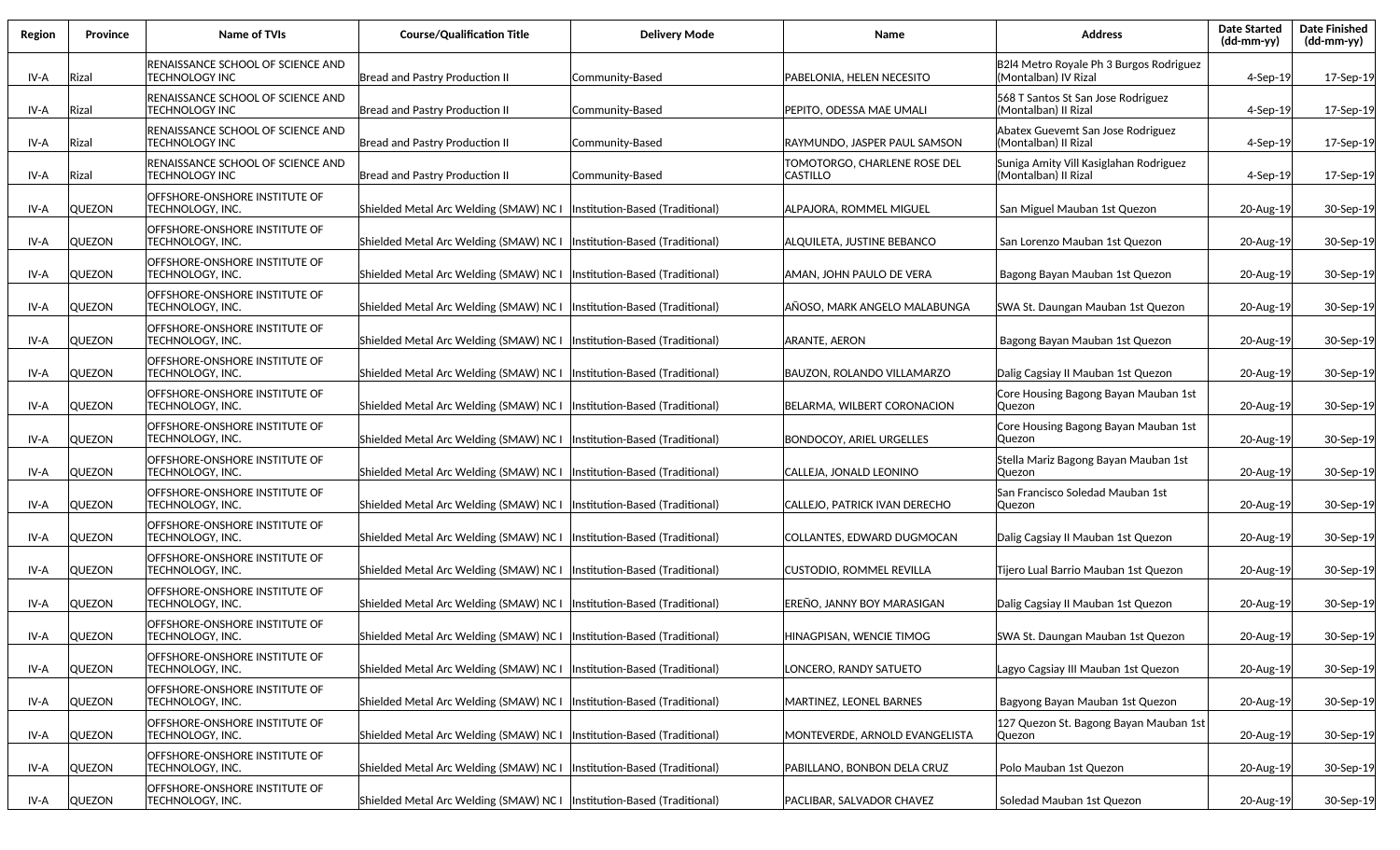| Region | Province      | Name of TVIs                                                    | <b>Course/Qualification Title</b>                                       | <b>Delivery Mode</b>             | Name                             | <b>Address</b>                                  | <b>Date Started</b><br>$(dd-mm-yy)$ | <b>Date Finished</b><br>$(dd\text{-}\text{mm-}yy)$ |
|--------|---------------|-----------------------------------------------------------------|-------------------------------------------------------------------------|----------------------------------|----------------------------------|-------------------------------------------------|-------------------------------------|----------------------------------------------------|
| IV-A   | <b>QUEZON</b> | OFFSHORE-ONSHORE INSTITUTE OF<br>TECHNOLOGY, INC.               | Shielded Metal Arc Welding (SMAW) NC I                                  | (Institution-Based (Traditional) | PRINCIPE, HAROLD DOTE            | Tijero Lual Barrio Mauban 1st Quezon            | 20-Aug-19                           | 30-Sep-19                                          |
| IV-A   | <b>QUEZON</b> | OFFSHORE-ONSHORE INSTITUTE OF<br><b>TECHNOLOGY, INC.</b>        | Shielded Metal Arc Welding (SMAW) NC I                                  | (Institution-Based (Traditional) | QUIZADA, KRISELLE MAY ALONTE     | Concepcion Mauban 1st Quezon                    | 20-Aug-19                           | 30-Sep-19                                          |
| IV-A   | <b>QUEZON</b> | OFFSHORE-ONSHORE INSTITUTE OF<br><b>TECHNOLOGY, INC.</b>        | Shielded Metal Arc Welding (SMAW) NC I                                  | Institution-Based (Traditional)  | RAFAEL, AXCEL KIM ENVASE         | Kusot Road Lual Barrio Mauban 1st<br>Quezon     | 20-Aug-19                           | 30-Sep-19                                          |
| IV-A   | <b>QUEZON</b> | OFFSHORE-ONSHORE INSTITUTE OF<br><b>TECHNOLOGY, INC.</b>        | Shielded Metal Arc Welding (SMAW) NC I                                  | Institution-Based (Traditional)  | <b>REY, ALWIN</b>                | Purok 6 Sadsaran Mauban 1st Quezon              | 20-Aug-19                           | 30-Sep-19                                          |
| IV-A   | <b>QUEZON</b> | OFFSHORE-ONSHORE INSTITUTE OF<br>TECHNOLOGY, INC.               | Shielded Metal Arc Welding (SMAW) NC I                                  | Institution-Based (Traditional)  | TALISIC, RE-ANNE ENCONTRO        | Concepcion Mauban 1st Quezon                    | 20-Aug-19                           | 30-Sep-19                                          |
| IV-A   | <b>QUEZON</b> | OFFSHORE-ONSHORE INSTITUTE OF<br>TECHNOLOGY, INC.               | Shielded Metal Arc Welding (SMAW) NC I                                  | Institution-Based (Traditional)  | VIAJE, JEREMY AQUINO             | Bagong Bayan Mauban 1st Quezon                  | 20-Aug-19                           | 30-Sep-19                                          |
| IV-A   | <b>QUEZON</b> | OFFSHORE-ONSHORE INSTITUTE OF<br>TECHNOLOGY, INC.               | Shielded Metal Arc Welding (SMAW) NC I                                  | Institution-Based (Traditional)  | ALMARIEGO, KHIAN JONAS MANINGAS  | Sta. Barbara Mauban 1st Quezon                  | 20-Aug-19                           | 30-Sep-19                                          |
| IV-A   | <b>QUEZON</b> | <b>OFFSHORE-ONSHORE INSTITUTE OF</b><br><b>TECHNOLOGY, INC.</b> | Shielded Metal Arc Welding (SMAW) NC I                                  | Institution-Based (Traditional)  | ALMIREZ, REY PAJARILLO           | Daungan Mauban 1st Quezon                       | 20-Aug-19                           | 30-Sep-19                                          |
| IV-A   | <b>QUEZON</b> | OFFSHORE-ONSHORE INSTITUTE OF<br>TECHNOLOGY, INC.               | Shielded Metal Arc Welding (SMAW) NC I                                  | Institution-Based (Traditional)  | AQUINO, ARBEL GAZA               | Quezon City St. Sadsaran Mauban 1st<br> Quezon  | 20-Aug-19                           | 30-Sep-19                                          |
| IV-A   | <b>QUEZON</b> | OFFSHORE-ONSHORE INSTITUTE OF<br>TECHNOLOGY, INC.               | Shielded Metal Arc Welding (SMAW) NC I                                  | Institution-Based (Traditional)  | ARONG, JOHN ALVIN TALISIC        | Barrio Cagsiay I Mauban 1st Quezon              | 20-Aug-19                           | 30-Sep-19                                          |
| IV-A   | <b>QUEZON</b> | OFFSHORE-ONSHORE INSTITUTE OF<br>TECHNOLOGY. INC.               | Shielded Metal Arc Welding (SMAW) NC I                                  | (Institution-Based (Traditional) | BANAGAN, REDEN ABIERA            | Hunggo Liwayway Mauban 1st Quezon               | 20-Aug-19                           | 30-Sep-19                                          |
| IV-A   | <b>QUEZON</b> | OFFSHORE-ONSHORE INSTITUTE OF<br>TECHNOLOGY, INC.               | Shielded Metal Arc Welding (SMAW) NC I                                  | (Institution-Based (Traditional) | <b>BARNUEVO, JERYMIE PANTE</b>   | Ugat Pandan Baao Mauban 1st Quezon              | 20-Aug-19                           | 30-Sep-19                                          |
| IV-A   | <b>QUEZON</b> | OFFSHORE-ONSHORE INSTITUTE OF<br><b>TECHNOLOGY, INC.</b>        | Shielded Metal Arc Welding (SMAW) NC I                                  | Institution-Based (Traditional)  | BELIGANIO, JOHN RIGOR UNLAYAO    | Batuk Turo San Miguel Mauban 1st<br> Quezon     | 20-Aug-19                           | 30-Sep-19                                          |
| IV-A   | QUEZON        | OFFSHORE-ONSHORE INSTITUTE OF<br>TECHNOLOGY, INC.               | Shielded Metal Arc Welding (SMAW) NC I                                  | Institution-Based (Traditional)  | <b>BEQUILLO, JAYLYN JARABEJO</b> | Malazor San Lorenzo Mauban 1st Quezon           | 20-Aug-19                           | 30-Sep-19                                          |
| IV-A   | <b>QUEZON</b> | OFFSHORE-ONSHORE INSTITUTE OF<br>TECHNOLOGY, INC.               | Shielded Metal Arc Welding (SMAW) NC I                                  | Institution-Based (Traditional)  | BERMAS, REICEL TORRERIT          | Malazor San Lorenzo Mauban 1st Quezon           | 20-Aug-19                           | 30-Sep-19                                          |
| IV-A   | <b>QUEZON</b> | OFFSHORE-ONSHORE INSTITUTE OF<br>TECHNOLOGY, INC.               | Shielded Metal Arc Welding (SMAW) NC I                                  | Institution-Based (Traditional)  | CALLEJO, JOEY MONTOYA            | Dulo Sadsaran Mauban 1st Quezon                 | 20-Aug-19                           | 30-Sep-19                                          |
| IV-A   | <b>QUEZON</b> | OFFSHORE-ONSHORE INSTITUTE OF<br>TECHNOLOGY, INC.               | Shielded Metal Arc Welding (SMAW) NC I                                  | Institution-Based (Traditional)  | CANIMO, MARK JERICK SALAYO       | Balingbalingan Daungan Mauban 1st<br> Quezon    | 20-Aug-19                           | 30-Sep-19                                          |
| IV-A   | <b>QUEZON</b> | OFFSHORE-ONSHORE INSTITUTE OF<br><b>TECHNOLOGY, INC.</b>        | Shielded Metal Arc Welding (SMAW) NC I  Institution-Based (Traditional) |                                  | DAVID, LEONA TALISIC             | Barrio Cagsiay I Mauban 1st Quezon              | 20-Aug-19                           | 30-Sep-19                                          |
| IV-A   | <b>QUEZON</b> | OFFSHORE-ONSHORE INSTITUTE OF<br><b>TECHNOLOGY, INC.</b>        | Shielded Metal Arc Welding (SMAW) NC I                                  | Institution-Based (Traditional)  | DELIGENTE, CESAR, JR. VILLANUEVA | San Francisco St. Soledad Mauban 1st<br> Quezon | 20-Aug-19                           | 30-Sep-19                                          |
| IV-A   | <b>QUEZON</b> | OFFSHORE-ONSHORE INSTITUTE OF<br>TECHNOLOGY, INC.               | Shielded Metal Arc Welding (SMAW) NC I                                  | Institution-Based (Traditional)  | DERECHO, EUGENE DEVERA           | Macapagal St Soledad Mauban 1st Quezon          | 20-Aug-19                           | 30-Sep-19                                          |
| IV-A   | <b>QUEZON</b> | OFFSHORE-ONSHORE INSTITUTE OF<br><b>TECHNOLOGY, INC.</b>        | Shielded Metal Arc Welding (SMAW) NC I                                  | Institution-Based (Traditional)  | ENCONTRO, JOHN MARCO BROZOLA     | Dulasan San Lorenzo Mauban 1st Quezon           | 20-Aug-19                           | 30-Sep-19                                          |
| IV-A   | QUEZON        | OFFSHORE-ONSHORE INSTITUTE OF<br>TECHNOLOGY, INC.               | Shielded Metal Arc Welding (SMAW) NC I                                  | Institution-Based (Traditional)  | ENVASE, NICA KIMBERLY JAGARAP    | Tabing Dagat San Gabriel Mauban 1st<br> Quezon  | 20-Aug-19                           | 30-Sep-19                                          |
| IV-A   | <b>QUEZON</b> | OFFSHORE-ONSHORE INSTITUTE OF<br><b>TECHNOLOGY, INC.</b>        | Shielded Metal Arc Welding (SMAW) NC I  Institution-Based (Traditional) |                                  | ISLETA, MARK IAN DELLOMAS        | Llamas II Sadsaran Mauban 1st Quezon            | 20-Aug-19                           | 30-Sep-19                                          |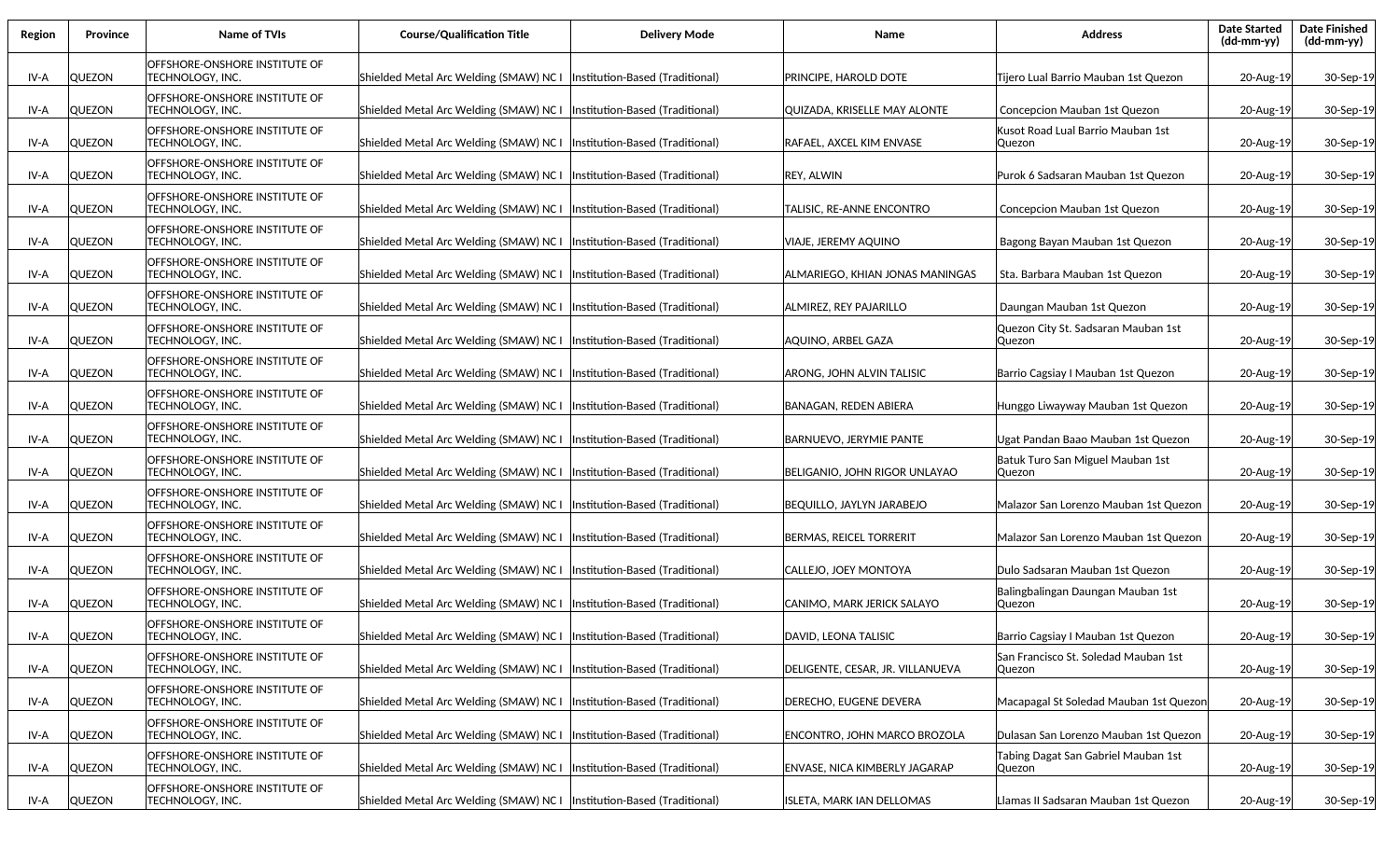| Region       | <b>Province</b>                | Name of TVIs                                                               | <b>Course/Qualification Title</b>                             | <b>Delivery Mode</b>                                               | Name                                                        | <b>Address</b>                                                                               | <b>Date Started</b><br>$(dd\text{-}\mathrm{mm}\text{-}\mathrm{yy})$ | <b>Date Finished</b><br>(dd-mm-yy) |
|--------------|--------------------------------|----------------------------------------------------------------------------|---------------------------------------------------------------|--------------------------------------------------------------------|-------------------------------------------------------------|----------------------------------------------------------------------------------------------|---------------------------------------------------------------------|------------------------------------|
| IV-A         | <b>QUEZON</b>                  | OFFSHORE-ONSHORE INSTITUTE OF<br>TECHNOLOGY, INC.                          | Shielded Metal Arc Welding (SMAW) NC I                        | Institution-Based (Traditional)                                    | MANUBA, JOVEN DELA CRUZ                                     | Soledad Mauban 1st Quezon                                                                    | 20-Aug-19                                                           | 30-Sep-19                          |
| IV-A         | <b>QUEZON</b>                  | OFFSHORE-ONSHORE INSTITUTE OF<br>TECHNOLOGY, INC.                          | Shielded Metal Arc Welding (SMAW) NC I                        | Institution-Based (Traditional)                                    | MENDOZA, MELJAY ALQUELETA                                   | Balingbalingan Daungan Mauban 1st<br> Quezon                                                 | 20-Aug-19                                                           | 30-Sep-19                          |
| IV-A         | QUEZON                         | OFFSHORE-ONSHORE INSTITUTE OF<br>TECHNOLOGY, INC.                          | Shielded Metal Arc Welding (SMAW) NC I                        | Institution-Based (Traditional)                                    | PARADO, NICOLE CALUBAYAN                                    | Purok 6 Sadsaran Mauban 1st Quezon                                                           | 20-Aug-19                                                           | 30-Sep-19                          |
| IV-A         | QUEZON                         | OFFSHORE-ONSHORE INSTITUTE OF<br>TECHNOLOGY, INC.                          | Shielded Metal Arc Welding (SMAW) NC I                        | Institution-Based (Traditional)                                    | PARALEON, LENNARD GALURA                                    | San Miguel Mauban 1st Quezon                                                                 | 20-Aug-19                                                           | 30-Sep-19                          |
| IV-A         | <b>QUEZON</b>                  | OFFSHORE-ONSHORE INSTITUTE OF<br>TECHNOLOGY, INC.                          | Shielded Metal Arc Welding (SMAW) NC I                        | (Institution-Based (Traditional)                                   | SARSOSA, JOHN RIC ENCINA                                    | Balingbalingan Daungan Mauban 1st<br>Quezon                                                  | 20-Aug-19                                                           | 30-Sep-19                          |
| IV-A         | <b>QUEZON</b>                  | OFFSHORE-ONSHORE INSTITUTE OF<br>TECHNOLOGY, INC.                          | Shielded Metal Arc Welding (SMAW) NC I                        | Institution-Based (Traditional)                                    | TALEON, CARLO II TENGCO                                     | Tejiro Lual Barrio Mauban 1st Quezon                                                         | 20-Aug-19                                                           | 30-Sep-19                          |
| IV-A         | <b>QUEZON</b>                  | OFFSHORE-ONSHORE INSTITUTE OF<br>TECHNOLOGY, INC.                          | Shielded Metal Arc Welding (SMAW) NC I                        | (Institution-Based (Traditional)                                   | VIAJE, JOHN ALDRICH FRANCIA                                 | Barrio Cagsiay I Mauban 1st Quezon                                                           | 20-Aug-19                                                           | 30-Sep-19                          |
| IV-A         | <b>QUEZON</b>                  | OFFSHORE-ONSHORE INSTITUTE OF<br>TECHNOLOGY, INC.                          | Shielded Metal Arc Welding (SMAW) NC I                        | (Institution-Based (Traditional)                                   | VILLARUEL. LOWEL JAY FAJARDO                                | Tejiro Lual Barrio Mauban 1st Quezon                                                         | 20-Aug-19                                                           | 30-Sep-19                          |
| IV-A<br>IV-A | <b>QUEZON</b><br><b>QUEZON</b> | Banahaw Technological College, Inc.<br>Banahaw Technological College, Inc. | Automotive Servicing NC I<br>Automotive Servicing NC I        | Institution-Based (Traditional)<br>Institution-Based (Traditional) | ALCONIS, RONALD PABELLANO<br>ALMEYDA. JESSIE ANTHONY ARAGON | Sitio Isla Berde Silangang Palale City of<br>Tayabas I Quezon<br>Santicon Polangui III Albay | 28-Aug-19<br>28-Aug-19                                              | 24-Sep-19<br>24-Sep-19             |
| IV-A         | <b>QUEZON</b>                  | Banahaw Technological College, Inc.                                        | Automotive Servicing NC I                                     | Institution-Based (Traditional)                                    | ALVAREZ. KELVEN TALAVERA                                    | Carmenville Street Wakas City of Tayabas I<br> Quezon                                        | 28-Aug-19                                                           | 24-Sep-19                          |
| IV-A         | <b>QUEZON</b>                  | Banahaw Technological College, Inc.                                        | Automotive Servicing NC I                                     | Institution-Based (Traditional)                                    | ALVAREZ, KIM IRVIN TALAVERA                                 | Ilayang Wakas City of Tayabas I Quezon                                                       | 28-Aug-19                                                           | 24-Sep-19                          |
| IV-A         | <b>QUEZON</b>                  | Banahaw Technological College, Inc.                                        | Automotive Servicing NC I                                     | Institution-Based (Traditional)                                    | <b>BALDONO, LYSON TALAVERA</b>                              | Ibabang Bukal City of Tayabas I Quezon                                                       | 28-Aug-19                                                           | 24-Sep-19                          |
| IV-A         | <b>QUEZON</b>                  | Banahaw Technological College, Inc.                                        | <b>Automotive Servicing NC I</b>                              | nstitution-Based (Traditional)                                     | DAYAPAN, AL-ANDREI CALVARIO                                 | Ipil-ipil Street Ayuti Lucban I Quezon                                                       | 28-Aug-19                                                           | 24-Sep-19                          |
| IV-A         | <b>QUEZON</b>                  | Banahaw Technological College, Inc.                                        | Automotive Servicing NC I                                     | Institution-Based (Traditional)                                    | ENGRACIA, DOBBY JOHN ROPEZ                                  | Urban Poor Subd. Ayuti Lucban I Quezon                                                       | 28-Aug-19                                                           | 24-Sep-19                          |
| IV-A         | <b>QUEZON</b>                  | Banahaw Technological College, Inc.                                        | Automotive Servicing NC I                                     | Institution-Based (Traditional)                                    | ESTRABO, MARIEL MEGINO                                      | 121 Bala Street San Antonio Luisiana I<br>Laguna                                             | 28-Aug-19                                                           | 24-Sep-19                          |
| IV-A<br>IV-A | <b>QUEZON</b><br><b>QUEZON</b> | Banahaw Technological College, Inc.<br>Banahaw Technological College, Inc. | <b>Automotive Servicing NC I</b><br>Automotive Servicing NC I | Institution-Based (Traditional)<br>Institution-Based (Traditional) | FELICILDA, CLARISSA UBANAN<br>FLORES, ANTONIO SALES JR      | Mabini Street 5 Lucban I Quezon<br>Mabini Street Palola Lucban I Quezon                      | 28-Aug-19<br>28-Aug-19                                              | 24-Sep-19<br>24-Sep-19             |
| IV-A         | <b>QUEZON</b>                  | Banahaw Technological College, Inc.                                        | Automotive Servicing NC I                                     | Institution-Based (Traditional)                                    | FLORES, PHOEBE JAYNE OCADO                                  | Gen. Luna Ext. Opias City of Tayabas I<br> Quezon                                            | 28-Aug-19                                                           | 24-Sep-19                          |
| IV-A         | <b>QUEZON</b>                  | Banahaw Technological College, Inc.                                        | Automotive Servicing NC I                                     | Institution-Based (Traditional)                                    | LAGUADOR, FRANCHEZKA MARIE SALES                            | 68 Lopez Jaena 7 Lucban I Quezon                                                             | 28-Aug-19                                                           | 24-Sep-19                          |
| IV-A         | QUEZON                         | Banahaw Technological College, Inc.                                        | Automotive Servicing NC I                                     | Institution-Based (Traditional)                                    | MAAÑO, MARK JOSEPH TADIOSA                                  | Pandakaki City of Tayabas I Quezon                                                           | 28-Aug-19                                                           | 24-Sep-19                          |
| IV-A         | QUEZON                         | Banahaw Technological College, Inc.                                        | Automotive Servicing NC I                                     | Institution-Based (Traditional)                                    | MAGUYON, RAMON CADAVILLO                                    | 8 Gregorio Del Pilar St. 1 Lucban I Quezon                                                   | 28-Aug-19                                                           | 24-Sep-19                          |
| IV-A         | <b>QUEZON</b>                  | Banahaw Technological College, Inc.                                        | Automotive Servicing NC I                                     | Institution-Based (Traditional)                                    | PEREGRIN, EDWIN PALERMO                                     | Purok 1 Bocohan Lucena City II Quezon                                                        | 28-Aug-19                                                           | 24-Sep-19                          |
| IV-A         | <b>QUEZON</b>                  | Banahaw Technological College, Inc.                                        | Automotive Servicing NC I                                     | Institution-Based (Traditional)                                    | PEREZ, IAN CRIS IPORAC                                      | 76 Reodica St. San Isidro Luisiana IV<br>Laguna                                              | 28-Aug-19                                                           | 24-Sep-19                          |
| IV-A         | QUEZON                         | Banahaw Technological College, Inc.                                        | Automotive Servicing NC I                                     | Institution-Based (Traditional)                                    | RACELIS, GABRIEL ARCA                                       | Winfrey Street Kulapi Lucban I Quezon                                                        | 28-Aug-19                                                           | 24-Sep-19                          |
| IV-A         | QUEZON                         | Banahaw Technological College, Inc.                                        | Automotive Servicing NC I                                     | Institution-Based (Traditional)                                    | RODOLFA, YVES IMPORTANTE                                    | 85 Quezon Avenue San Roque Sampaloc I<br> Quezon                                             | 28-Aug-19                                                           | 24-Sep-19                          |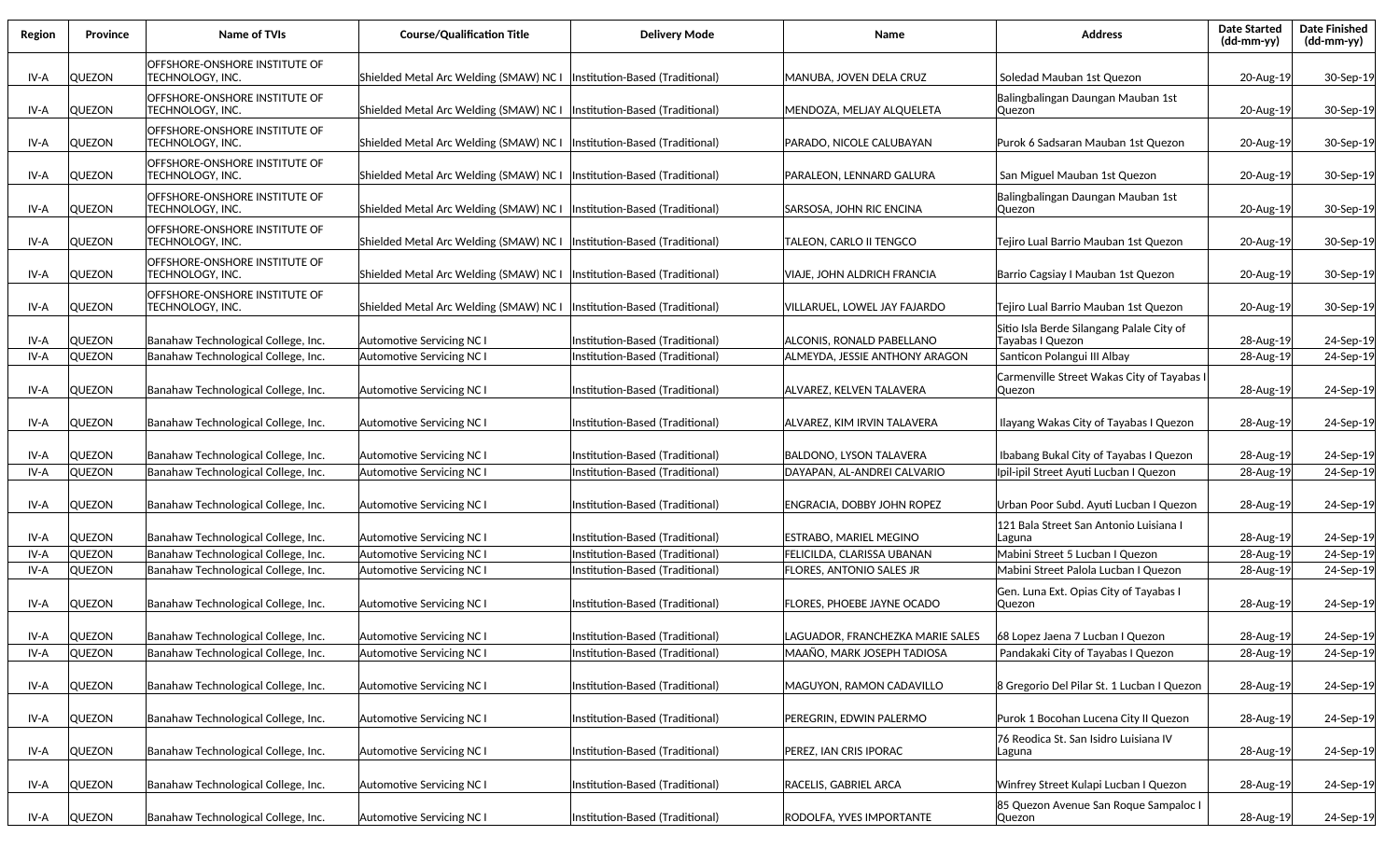| Region | <b>Province</b> | Name of TVIs                                       | <b>Course/Qualification Title</b>     | <b>Delivery Mode</b>            | Name                              | <b>Address</b>                                               | <b>Date Started</b><br>$(dd-mm-yy)$ | <b>Date Finished</b><br>(dd-mm-yy) |
|--------|-----------------|----------------------------------------------------|---------------------------------------|---------------------------------|-----------------------------------|--------------------------------------------------------------|-------------------------------------|------------------------------------|
| IV-A   | <b>QUEZON</b>   | Banahaw Technological College, Inc.                | Automotive Servicing NC               | Institution-Based (Traditional) | SALVAN, SHERWIN MONDALA           | Jasmin Street Ipilan City of Tayabas I<br>Quezon             | 28-Aug-19                           | 24-Sep-19                          |
| IV-A   | <b>QUEZON</b>   | Banahaw Technological College, Inc.                | Automotive Servicing NC               | Institution-Based (Traditional) | SULIT, MARK JIMWELL REGENIO       | Rizal Ave. Cabungcal St. 9 Lucban I Quezon                   | 28-Aug-19                           | 24-Sep-19                          |
| IV-A   | <b>QUEZON</b>   | Banahaw Technological College, Inc.                | Automotive Servicing NC I             | nstitution-Based (Traditional)  | VILLAMAYOR, RITZ TOBIAS           | Lawigue City of Tayabas I Quezon                             | 28-Aug-19                           | 24-Sep-19                          |
| IV-A   | <b>QUEZON</b>   | Banahaw Technological College, Inc.                | Automotive Servicing NC               | Institution-Based (Traditional) | VILLAVERDE, JOSE VICENTE LUDOVICE | 91 Don V. Cadeliña St. 9 Lucban I Quezon                     | 28-Aug-19                           | 24-Sep-19                          |
| IV-B   | Romblon         | ROMBLON NATIONAL INSTITUTE OF<br><b>TECHNOLOGY</b> | <b>Bread and Pastry Production II</b> | Community-Based                 | AGUSTIN, BRYAN R                  | # Tumingad Odiongan Lone District<br> Romblon                | 5-Sep-19                            | 18-Sep-19                          |
| IV-B   | Romblon         | ROMBLON NATIONAL INSTITUTE OF<br><b>TECHNOLOGY</b> | <b>Bread and Pastry Production II</b> | Community-Based                 | ANECITO, MARK P.                  | Agmanic Santa Fe Lone District Romblon                       | 5-Sep-19                            | 18-Sep-19                          |
| IV-B   | Romblon         | ROMBLON NATIONAL INSTITUTE OF<br><b>TECHNOLOGY</b> | <b>Bread and Pastry Production II</b> | Community-Based                 | ANTONIO, MARK REY P               | # Pato-o Odiongan Lone District Romblon                      | 5-Sep-19                            | 18-Sep-19                          |
| IV-B   | Romblon         | ROMBLON NATIONAL INSTITUTE OF<br><b>TECHNOLOGY</b> | <b>Bread and Pastry Production II</b> | Community-Based                 | CARANDANG. ERWIN GALANGA          | Poblacion San Andres Lone District<br><b>Romblon</b>         | 5-Sep-19                            | 18-Sep-19                          |
| IV-B   | Romblon         | ROMBLON NATIONAL INSTITUTE OF<br><b>TECHNOLOGY</b> | Bread and Pastry Production II        | Community-Based                 | CARPIO, RYAN U                    | # Amatong Odiongan Lone District<br><b>Romblon</b>           | 5-Sep-19                            | 18-Sep-19                          |
| IV-B   | Romblon         | ROMBLON NATIONAL INSTITUTE OF<br><b>TECHNOLOGY</b> | Bread and Pastry Production II        | Community-Based                 | COCHING, REAN D                   | # Limon Norte Looc Lone District Romblon                     | 5-Sep-19                            | 18-Sep-19                          |
| IV-B   | Romblon         | ROMBLON NATIONAL INSTITUTE OF<br><b>TECHNOLOGY</b> | Bread and Pastry Production II        | Community-Based                 | CONDES, BONG S                    | # Limon Sur Looc Lone District Romblon                       | 5-Sep-19                            | 18-Sep-19                          |
| IV-B   | Romblon         | ROMBLON NATIONAL INSTITUTE OF<br><b>TECHNOLOGY</b> | <b>Bread and Pastry Production II</b> | Community-Based                 | CULASTE, ROYLITO V                | # Lanas San Jose Lone District Romblon                       | 5-Sep-19                            | 18-Sep-19                          |
| IV-B   | Romblon         | ROMBLON NATIONAL INSTITUTE OF<br><b>TECHNOLOGY</b> | <b>Bread and Pastry Production II</b> | Community-Based                 | DELA PERI, WILFRED LAMBUNAO       | Poblacion Ferrol Lone District Romblon                       | 5-Sep-19                            | 18-Sep-19                          |
| IV-B   | Romblon         | ROMBLON NATIONAL INSTITUTE OF<br><b>TECHNOLOGY</b> | <b>Bread and Pastry Production II</b> | Community-Based                 | DIMATULAC, ZYHKE ROBIN P.         | St. Ini-ini Paclasan Roxas Lone District<br>Oriental Mindoro | $5-$ Sep $-19$                      | 18-Sep-19                          |
| IV-B   | Romblon         | ROMBLON NATIONAL INSTITUTE OF<br><b>TECHNOLOGY</b> | Bread and Pastry Production II        | Community-Based                 | FAJELA, MARK JAY N                | # Batiano Odiongan Lone District Romblon                     | 5-Sep-19                            | 18-Sep-19                          |
| IV-B   | Romblon         | ROMBLON NATIONAL INSTITUTE OF<br><b>TECHNOLOGY</b> | Bread and Pastry Production II        | Community-Based                 | GALARIO, ELBERT GAYTANO Jr        | Gui-ob Alcantara Lone District Romblon                       | 5-Sep-19                            | 18-Sep-19                          |
| IV-B   | Romblon         | ROMBLON NATIONAL INSTITUTE OF<br><b>TECHNOLOGY</b> | Bread and Pastry Production II        | Community-Based                 | GALOS, JOSEHP SOLIDUM             | # Bonlao Alcantara Lone District Romblon                     | 5-Sep-19                            | 18-Sep-19                          |
| IV-B   | Romblon         | ROMBLON NATIONAL INSTITUTE OF<br><b>TECHNOLOGY</b> | <b>Bread and Pastry Production II</b> | Community-Based                 | GAN, GERON GALICHA                | Calunacon San Andres Lone District<br><b>Romblon</b>         | 5-Sep-19                            | 18-Sep-19                          |
| IV-B   | Romblon         | ROMBLON NATIONAL INSTITUTE OF<br><b>TECHNOLOGY</b> | Bread and Pastry Production II        | Community-Based                 | <b>GASAPO, JUSTIN BASERA</b>      | Tabok Suba Jaro Iloilo City II Iloilo                        | 5-Sep-19                            | 18-Sep-19                          |
| IV-B   | Romblon         | ROMBLON NATIONAL INSTITUTE OF<br><b>TECHNOLOGY</b> | Bread and Pastry Production II        | Community-Based                 | <b>GUARTE, MICHAEL L.</b>         | Camili Alcantara Lone District Romblon                       | 5-Sep-19                            | 18-Sep-19                          |
| IV-B   | Romblon         | ROMBLON NATIONAL INSTITUTE OF<br><b>TECHNOLOGY</b> | Bread and Pastry Production II        | Community-Based                 | JUNGAY, JOHN LESTER C.            | Sitio Layog Magsaysay Santa Fe Lone<br>District Romblon      | 5-Sep-19                            | 18-Sep-19                          |
| IV-B   | Romblon         | ROMBLON NATIONAL INSTITUTE OF<br><b>TECHNOLOGY</b> | Bread and Pastry Production II        | Community-Based                 | JUNGAY, RAIGOR GALLOS             | Sitio Layog Magsaysay Santa Fe Lone<br>District Romblon      | 5-Sep-19                            | 18-Sep-19                          |
| IV-B   | Romblon         | ROMBLON NATIONAL INSTITUTE OF<br><b>TECHNOLOGY</b> | Bread and Pastry Production II        | Community-Based                 | JUNGAY, RAMIL G.                  | Sitio Layog Magsaysay Santa Fe Lone<br>District Romblon      | 5-Sep-19                            | 18-Sep-19                          |
| IV-B   | Romblon         | ROMBLON NATIONAL INSTITUTE OF<br><b>TECHNOLOGY</b> | Bread and Pastry Production II        | Community-Based                 | MALACAD, MELVIN M.                | Danao Sur Santa Fe I Romblon                                 | 5-Sep-19                            | 18-Sep-19                          |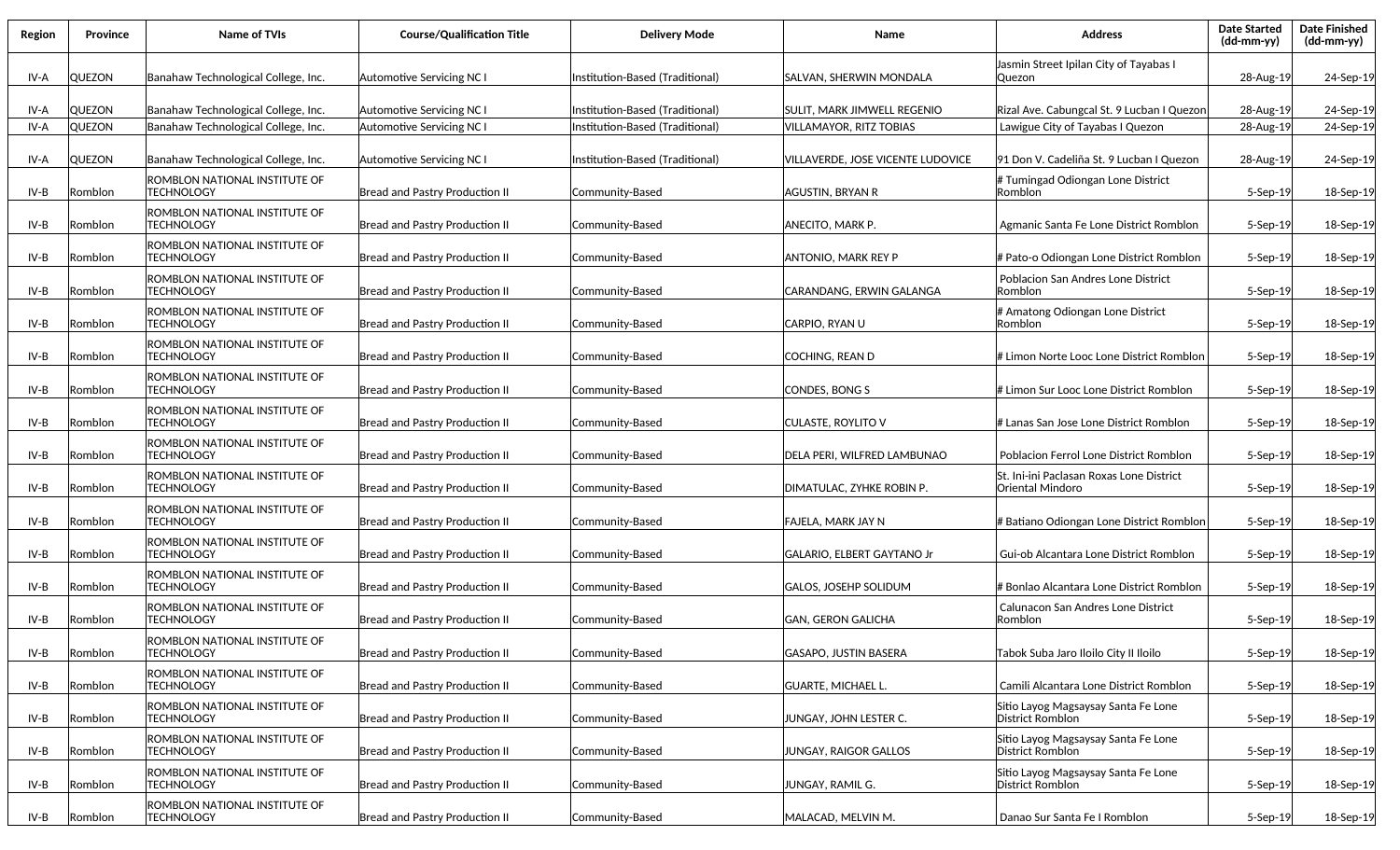| Region       | Province            | Name of TVIs                                       | <b>Course/Qualification Title</b>     | <b>Delivery Mode</b>              | Name                            | <b>Address</b>                                             | <b>Date Started</b><br>(dd-mm-yy) | <b>Date Finished</b><br>(dd-mm-yy) |
|--------------|---------------------|----------------------------------------------------|---------------------------------------|-----------------------------------|---------------------------------|------------------------------------------------------------|-----------------------------------|------------------------------------|
| IV-B         | Romblon             | ROMBLON NATIONAL INSTITUTE OF<br><b>TECHNOLOGY</b> | Bread and Pastry Production II        | Community-Based                   | <b>MARTOS, JEFFREY ROBIS</b>    | Calabogo Romblon Lone District Romblon                     | $5-$ Sep $-19$                    | 18-Sep-19                          |
| IV-B         | Romblon             | ROMBLON NATIONAL INSTITUTE OF<br><b>TECHNOLOGY</b> | <b>Bread and Pastry Production II</b> | Community-Based                   | <b>MENDEZ, DENIS OSTERA</b>     | # Bonlao Alcantara Lone District Romblon                   | 5-Sep-19                          | 18-Sep-19                          |
| IV-B         | Romblon             | ROMBLON NATIONAL INSTITUTE OF<br><b>TECHNOLOGY</b> | <b>Bread and Pastry Production II</b> | Community-Based                   | SOLANOY, JOHN PERDIE GALAY      | Centro Gui-ob Alcantara Lone District<br>Romblon           | 5-Sep-19                          | 18-Sep-19                          |
| IV-B         | Romblon             | ROMBLON NATIONAL INSTITUTE OF<br><b>TECHNOLOGY</b> | Bread and Pastry Production II        | Community-Based                   | SORIANO, DENNIS TRABUCO         | Mat-i Santa Fe Lone District Romblon                       | 5-Sep-19                          | 18-Sep-19                          |
| IV-B         | Romblon             | ROMBLON NATIONAL INSTITUTE OF<br><b>TECHNOLOGY</b> | <b>Bread and Pastry Production II</b> | Community-Based                   | VISCA, EDDISON MATEO            | Mat-i Santa Fe Lone District Romblon                       | 5-Sep-19                          | 18-Sep-19                          |
| $\mathsf{V}$ | Camarines<br>Norte  | Labo Community Skills Training Center<br>(LCSTC)   | Plumbing NC 1                         | Community Based (Mobile Training) | AGUILAR, RICKY ODINARIO         | Sta Ana Bulhao Labo I Camarines Norte                      | 5-Aug-19                          | 4-Sep-19                           |
| $\vee$       | Camarines<br>Norte  | Labo Community Skills Training Center<br>(LCSTC)   | Plumbing NC 1                         | Community Based (Mobile Training) | <b>BALQUIN, RAYMUNDO .PANTI</b> | P-3 Masalong Labo I Camarines Norte                        | 5-Aug-19                          | 4-Sep-19                           |
| $\vee$       | Camarines<br>lNorte | Labo Community Skills Training Center<br>(LCSTC)   | Plumbing NC 1                         | Community Based (Mobile Training) | BARADAS, RODELIO MONGHE         | P-3 Masalong Labo I Camarines Norte                        | 5-Aug-19                          | 4-Sep-19                           |
| $\mathsf{V}$ | Camarines<br>Norte  | Labo Community Skills Training Center<br>(LCSTC)   | Plumbing NC I                         | Community Based (Mobile Training) | <b>BEGIL, JHERVIE BUTIAL</b>    | Purok 4 Calabasa Labo I Camarines Norte                    | 5-Aug-19                          | 4-Sep-19                           |
| $\vee$       | Camarines<br>Norte  | Labo Community Skills Training Center<br>(LCSTC)   | Plumbing NC 1                         | Community Based (Mobile Training) | CAMOS, MICHAEL NGOTOB           | Purok 2 Villa Aurora Capalonga I<br><b>Camarines Norte</b> | 5-Aug-19                          | 4-Sep-19                           |
| $\vee$       | Camarines<br>Norte  | Labo Community Skills Training Center<br>(LCSTC)   | Plumbing NC 1                         | Community Based (Mobile Training) | DATU, RODEL UBANA               | Masalong Labo I Camarines Norte                            | 5-Aug-19                          | 4-Sep-19                           |
| $\vee$       | Camarines<br>Norte  | Labo Community Skills Training Center<br>(LCSTC)   | Plumbing NC 1                         | Community Based (Mobile Training) | DE LUNA, ARJAY CLERIGO          | P-3 Masalong Labo I Camarines Norte                        | 5-Aug-19                          | 4-Sep-19                           |
| V            | Camarines<br>Norte  | Labo Community Skills Training Center<br>(LCSTC)   | Plumbing NC I                         | Community Based (Mobile Training) | FRANCISCO, ROLLY BORJA          | P-3 Masalong Labo I Camarines Norte                        | 5-Aug-19                          | 4-Sep-19                           |
| V            | Camarines<br>Norte  | Labo Community Skills Training Center<br>(LCSTC)   | Plumbing NC I                         | Community Based(Mobile Training)  | FURNALIZA, SONNY .SAYAT         | P-3 Masalong Labo I Camarines Norte                        | 5-Aug-19                          | 4-Sep-19                           |
| V            | Camarines<br>Norte  | Labo Community Skills Training Center<br>(LCSTC)   | Plumbing NC I                         | Community Based(Mobile Training)  | <b>GALECIA, BERNIE VILLAGEN</b> | Purok2 Fundado Labo I Camarines Norte                      | 5-Aug-19                          | 4-Sep-19                           |
| $\vee$       | Camarines<br>Norte  | Labo Community Skills Training Center<br>(LCSTC)   | Plumbing NC 1                         | Community Based (Mobile Training) | Lerio, gerardo Jr. II solver    | P.3 San Nicolas Talisay I Camarines Norte                  | 5-Aug-19                          | 4-Sep-19                           |
| $\vee$       | Camarines<br>Norte  | Labo Community Skills Training Center<br>(LCSTC)   | Plumbing NC 1                         | Community Based (Mobile Training) | LITA, SAMUEL AGUILAR            | P-3 Masalong Labo I Camarines Norte                        | 5-Aug-19                          | 4-Sep-19                           |
| $\mathsf{V}$ | Camarines<br>Norte  | Labo Community Skills Training Center<br>(LCSTC)   | Plumbing NC 1                         | Community Based(Mobile Training)  | MAGO, RENZ URIEL NAPAO          | P-5 Bautista Labo I Camarines Norte                        | 5-Aug-19                          | 4-Sep-19                           |
| $\vee$       | Camarines<br>Norte  | Labo Community Skills Training Center<br>(LCSTC)   | Plumbing NC 1                         | Community Based(Mobile Training)  | MARTINEZ, JAISON VILLANUEVA     | Purok 3 Baay Labo I Camarines Norte                        | 5-Aug-19                          | 4-Sep-19                           |
| $\vee$       | Camarines<br>Norte  | Labo Community Skills Training Center<br>(LCSTC)   | Plumbing NC 1                         | Community Based(Mobile Training)  | MATEO, ROWEL SALIVA             | P-3 Masalong Labo I Camarines Norte                        | 5-Aug-19                          | 4-Sep-19                           |
| $\vee$       | Camarines<br>Norte  | Labo Community Skills Training Center<br>(LCSTC)   | Plumbing NC 1                         | Community Based(Mobile Training)  | MEDIAVILLO, EDUARDO SAMIÑADA    | P-3 Masalong Labo I Camarines Norte                        | 5-Aug-19                          | 4-Sep-19                           |
| $\vee$       | Camarines<br>Norte  | Labo Community Skills Training Center<br>(LCSTC)   | Plumbing NC 1                         | Community Based(Mobile Training)  | MURILLO, JEREMY BUELA           | P-3 Masalong Labo I Camarines Norte                        | 5-Aug-19                          | 4-Sep-19                           |
| V            | Camarines<br>Norte  | Labo Community Skills Training Center<br>(LCSTC)   | Plumbing NC 1                         | Community Based(Mobile Training)  | PACHECA, RESTY DACUBA           | Purok 5 Cabatohan Labo I Camarines<br>Norte                | 5-Aug-19                          | 4-Sep-19                           |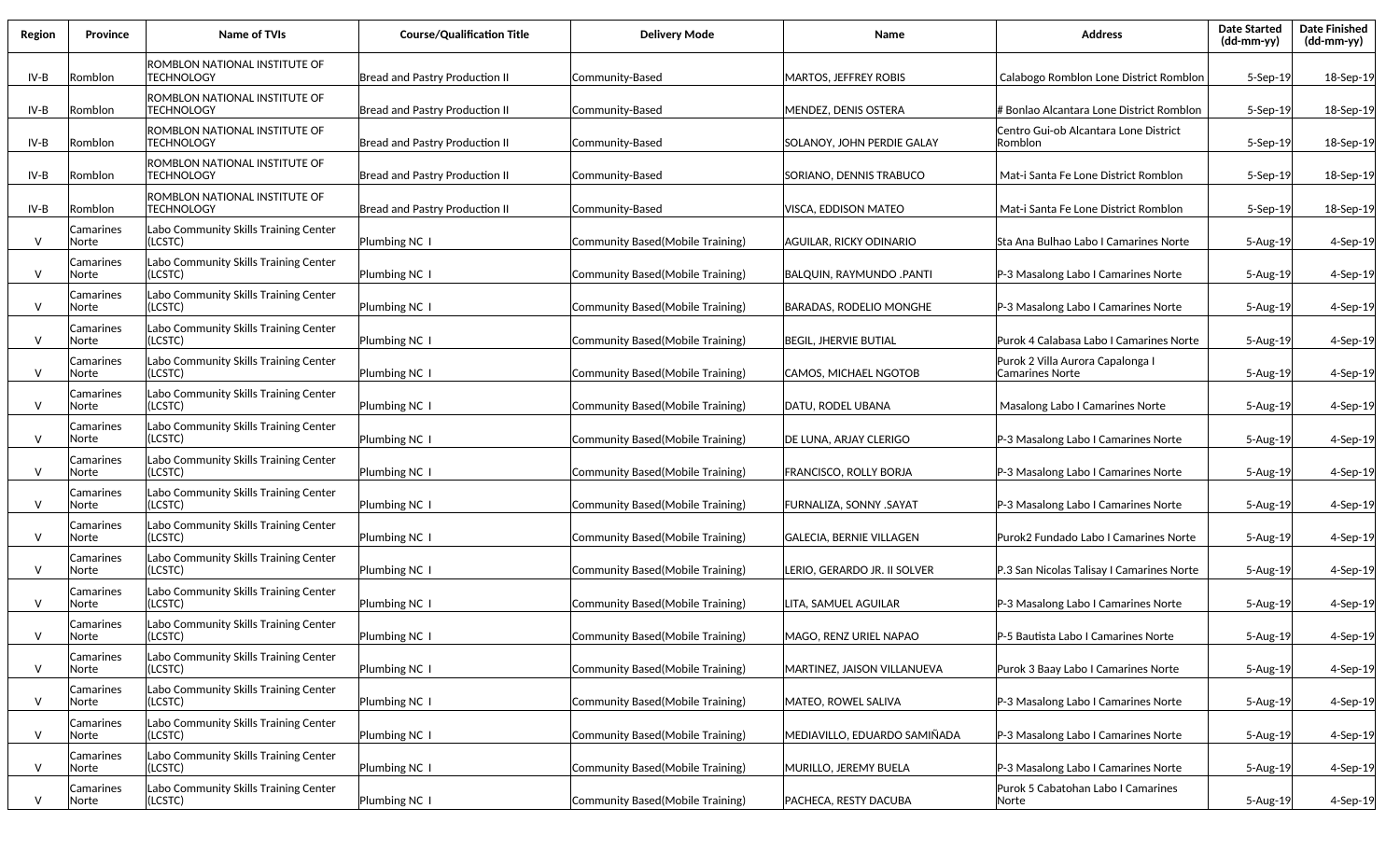| Region | <b>Province</b>    | Name of TVIs                                     | <b>Course/Qualification Title</b> | <b>Delivery Mode</b>              | Name                                    | <b>Address</b>                                                   | <b>Date Started</b><br>$(dd-mm-yy)$ | <b>Date Finished</b><br>(dd-mm-yy) |
|--------|--------------------|--------------------------------------------------|-----------------------------------|-----------------------------------|-----------------------------------------|------------------------------------------------------------------|-------------------------------------|------------------------------------|
| $\vee$ | Camarines<br>Norte | Labo Community Skills Training Center<br>(LCSTC) | Plumbing NC 1                     | Community Based (Mobile Training) | PAGADORA, RENIL CAMUS                   | Masalong Labo I Camarines Norte                                  | 5-Aug-19                            | 4-Sep-19                           |
| V      | Camarines<br>Norte | Labo Community Skills Training Center<br>(LCSTC) | Plumbing NC 1                     | Community Based (Mobile Training) | <b>RAFER, PEPITO ASIS</b>               | P-3 Masalong Labo I Camarines Norte                              | 5-Aug-19                            | 4-Sep-19                           |
| $\vee$ | Camarines<br>Norte | Labo Community Skills Training Center<br>(LCSTC) | Plumbing NC 1                     | Community Based (Mobile Training) | SALEN, ROMEO PLACEDO                    | P-4 Anameam Labo I Camarines Norte                               | 5-Aug-19                            | 4-Sep-19                           |
| $\vee$ | Camarines<br>Norte | Labo Community Skills Training Center<br>(LCSTC) | Plumbing NC 1                     | Community Based (Mobile Training) | TUAZON, SALVADOR CALPE                  | P-2 Cabatuhan Labo I Camarines Norte                             | 5-Aug-19                            | 4-Sep-19                           |
| $\vee$ | Camarines<br>Norte | Labo Community Skills Training Center<br>(LCSTC) | Plumbing NC I                     | Community Based (Mobile Training) | UBANA, RICKY.                           | P-3 Masalong Labo I Camarines Norte                              | 5-Aug-19                            | 4-Sep-19                           |
| $\vee$ | Camarines<br>Norte | Labo Community Skills Training Center<br>(LCSTC) | Plumbing NC I                     | Community Based (Mobile Training) | VILLACRUSIS, ANDREW MALLO               | P-3 Masalong Labo I Camarines Norte                              | 5-Aug-19                            | 4-Sep-19                           |
| $\vee$ | Camarines<br>Norte | Labo Community Skills Training Center<br>(LCSTC) | Plumbing NC I                     | Community Based (Mobile Training) | VILLAFLORES, FERNANDO MAGO              | P-3 Masalong Labo I Camarines Norte                              | 5-Aug-19                            | 4-Sep-19                           |
| $\vee$ | Camarines<br>Norte | Bluefield Technological Institute Inc.           | Tile Setting NC II                | Community-Based (Mobile Training) | ALDAMA, JOMAR MURILLO                   | Purok 2 Osmeña Jose Panganiban I<br>Camarines Norte              | $6 - Aug-19$                        | 20-Aug-19                          |
| $\vee$ | Camarines<br>Norte | Bluefield Technological Institute Inc.           | Tile Setting NC II                | Community-Based (Mobile Training) | <b>ARCANGEL, SALVADOR DELOS ANGELES</b> | Purok 1 A San Roque Mercedes II<br><b>Camarines Norte</b>        | $6 - Aug-19$                        | 20-Aug-19                          |
| V      | Camarines<br>Norte | Bluefield Technological Institute Inc.           | Tile Setting NC II                | Community-Based (Mobile Training) | AVANCEÑA, RONALD GUTIEREZ               | Purok 5 Matacong San Lorenzo Ruiz<br>(Imelda) II Camarines Norte | $6 - Aug-19$                        | 20-Aug-19                          |
| V      | Camarines<br>Norte | Bluefield Technological Institute Inc.           | Tile Setting NC II                | Community-Based (Mobile Training) | <b>BADIAO, DELFIN MOLINA</b>            | Purok 1 Langga Basud II Camarines Norte                          | $6 - Aug-19$                        | 20-Aug-19                          |
| $\vee$ | Camarines<br>Norte | Bluefield Technological Institute Inc.           | Tile Setting NC II                | Community-Based (Mobile Training) | <b>BAGUIO, SILVERIO OYAO</b>            | Purok 9 Larap Jose Panganiban I<br>Camarines Norte               | 6-Aug-19                            | 20-Aug-19                          |
| $\vee$ | Camarines<br>Norte | Bluefield Technological Institute Inc.           | Tile Setting NC II                | Community-Based (Mobile Training) | BARZA, ARJAY ISRAEL                     | Purok 2 Bactas Basud II Camarines Norte                          | 6-Aug-19                            | 20-Aug-19                          |
| $\vee$ | Camarines<br>Norte | Bluefield Technological Institute Inc.           | Tile Setting NC II                | Community-Based (Mobile Training) | BORROMEO, BERNARDINO BUCE               | Purok 1 Quinarabasahan Malinao I Albay                           | 6-Aug-19                            | 20-Aug-19                          |
| $\vee$ | Camarines<br>Norte | Bluefield Technological Institute Inc.           | Tile Setting NC II                | Community-Based (Mobile Training) | <b>BUENA, JOHN EDWARD.</b>              | Purok 2 Luklukan Norte Jose Panganiban I<br>Camarines Norte      | 6-Aug-19                            | 20-Aug-19                          |
| $\vee$ | Camarines<br>Norte | Bluefield Technological Institute Inc.           | Tile Setting NC II                | Community-Based (Mobile Training) | CASIMIRO, ERNANIE BRAVO                 | Purok 2 Luklukan Sur Jose Panganiban I<br><b>Camarines Norte</b> | 6-Aug-19                            | 20-Aug-19                          |
| $\vee$ | Camarines<br>Norte | Bluefield Technological Institute Inc.           | Tile Setting NC II                | Community-Based (Mobile Training) | CONSTANTINO, PIO CRUZADA                | Purok 1 Sta. Barbara Jose Panganiban I<br>Camarines Norte        | 6-Aug-19                            | 20-Aug-19                          |
| V      | Camarines<br>Norte | Bluefield Technological Institute Inc.           | Tile Setting NC II                | Community-Based (Mobile Training) | DELA CRUZ JR., DAVID GERONA             | 164 Banaba St. Baretto Olongapo City II<br>Zambales              | $6 - Aug-19$                        | 20-Aug-19                          |
| $\vee$ | Camarines<br>Norte | Bluefield Technological Institute Inc.           | Tile Setting NC II                | Community-Based (Mobile Training) | EBOÑA, JOWEL STA. ROSA                  | Purok 2 Bibirao Daet II Camarines Norte                          | 6-Aug-19                            | 20-Aug-19                          |
| $\vee$ | Camarines<br>Norte | Bluefield Technological Institute Inc.           | Tile Setting NC II                | Community-Based (Mobile Training) | <b>GRACILLA, WILLIAM MALAGA</b>         | Purok 3 Nacalaya Jose Panganiban I<br>Camarines Norte            | 6-Aug-19                            | 20-Aug-19                          |
| $\vee$ | Camarines<br>Norte | Bluefield Technological Institute Inc.           | Tile Setting NC II                | Community-Based (Mobile Training) | JALGALADO, SHERWIN CERVANTES            | Purok Ubas Gubat Daet II Camarines Norte                         | 6-Aug-19                            | 20-Aug-19                          |
| $\vee$ | Camarines<br>Norte | Bluefield Technological Institute Inc.           | Tile Setting NC II                | Community-Based (Mobile Training) | LASALITA, ARIEL BARZA                   | Purok 2 Bactas Basud II Camarines Norte                          | $6$ -Aug-19                         | 20-Aug-19                          |
| V      | Camarines<br>Norte | Bluefield Technological Institute Inc.           | Tile Setting NC II                | Community-Based (Mobile Training) | PEÑAFLOR, JAYMAR CEREZA                 | Purok 3 1 Mercedes II Camarines Norte                            | $6$ -Aug-19                         | 20-Aug-19                          |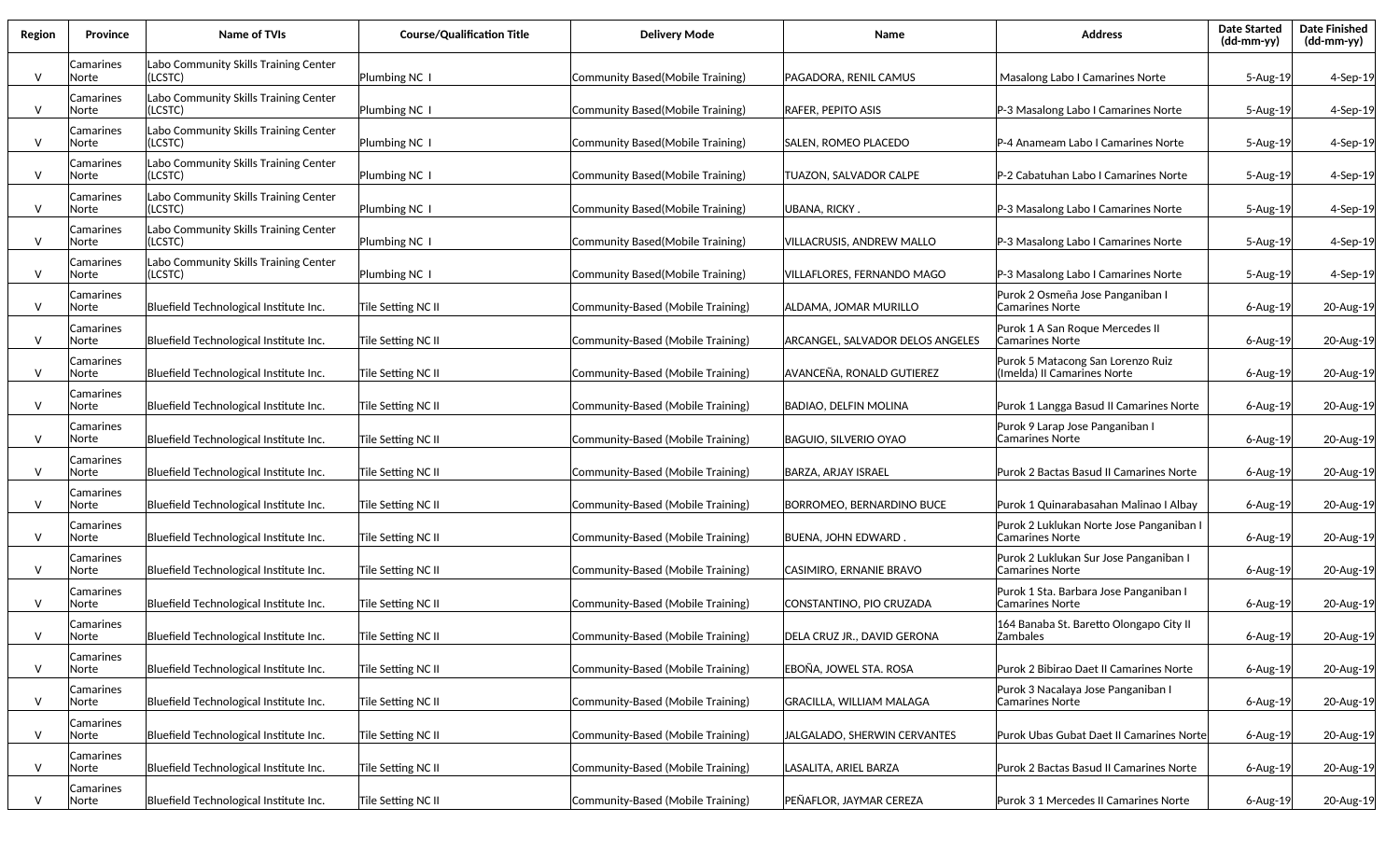| Region       | Province           | Name of TVIs                                           | <b>Course/Qualification Title</b>                                                                          | <b>Delivery Mode</b>              | Name                                | <b>Address</b>                                   | <b>Date Started</b><br>(dd-mm-yy) | <b>Date Finished</b><br>(dd-mm-yy) |
|--------------|--------------------|--------------------------------------------------------|------------------------------------------------------------------------------------------------------------|-----------------------------------|-------------------------------------|--------------------------------------------------|-----------------------------------|------------------------------------|
| $\vee$       | Camarines<br>Norte | Bluefield Technological Institute Inc.                 | Tile Setting NC II                                                                                         | Community-Based (Mobile Training) | PLATON, MARY GRACE TIAMSON          | Purok 1 Lag-on Daet II Camarines Norte           | $6 - Aug-19$                      | 20-Aug-19                          |
| $\mathsf{V}$ | Camarines<br>Norte | Bluefield Technological Institute Inc.                 | Tile Setting NC II                                                                                         | Community-Based (Mobile Training) | PUMARIGA, ERIC GIANAN               | Purok 5 Lag-on Daet II Camarines Norte           | 6-Aug-19                          | 20-Aug-19                          |
| $\mathsf{v}$ | Camarines<br>Norte | Bluefield Technological Institute Inc.                 | Tile Setting NC II                                                                                         | Community-Based (Mobile Training) | SAYNO, NORVIN RACELIS               | Purok 5 Batobalani Paracale I Camarines<br>Norte | 6-Aug-19                          | 20-Aug-19                          |
| $\mathsf{v}$ | Camarines<br>Norte | Bluefield Technological Institute Inc.                 | Tile Setting NC II                                                                                         | Community-Based (Mobile Training) | TOBATO JR., CIRIACO ASUNCION        | Purok 6 Brgy.6 Mercedes II Camarines<br> Norte   | $6 - Aug-19$                      | 20-Aug-19                          |
| $\vee$       | Camarines<br>Norte | Black Nazarene Technological Institute<br>(BNTI), Inc. | Perform Manicure and Pedicure [Leading<br>to Beauty Care NC II/Beauty Care Services<br>(Nail Care) NC II]  | Community-Based (Mobile Training) | ACUÑA, MA. LALAINE VELASCO          | Barangay 3 Daet II Camarines Norte               | 8-Aug-19                          | 31-Aug-19                          |
| $\mathsf{V}$ | Camarines<br>Norte | Black Nazarene Technological Institute<br>(BNTI), Inc. | Perform Manicure and Pedicure [Leading]<br>to Beauty Care NC II/Beauty Care Services<br>(Nail Care) NC II] | Community-Based (Mobile Training) | BENDICIO, CERELYN PERALTA           | Barangay 3 Daet II Camarines Norte               | 8-Aug-19                          | 31-Aug-19                          |
| $\mathsf{V}$ | Camarines<br>Norte | Black Nazarene Technological Institute<br>(BNTI), Inc. | Perform Manicure and Pedicure [Leading]<br>to Beauty Care NC II/Beauty Care Services<br>(Nail Care) NC II] | Community-Based (Mobile Training) | BERMAS, EDDIE BOY RAMORES           | Purok 1 Binatagan Basud II Camarines<br>Norte    | $8 - Aug-19$                      | 31-Aug-19                          |
| $\vee$       | Camarines<br>Norte | Black Nazarene Technological Institute<br>(BNTI), Inc. | Perform Manicure and Pedicure [Leading]<br>to Beauty Care NC II/Beauty Care Services<br>(Nail Care) NC II] | Community-Based (Mobile Training) | CABANELA, MA. LOURDES CORTEZ        | Barangay 3 Daet II Camarines Norte               | 8-Aug-19                          | 31-Aug-19                          |
| $\mathsf{V}$ | Camarines<br>Norte | Black Nazarene Technological Institute<br>(BNTI), Inc. | Perform Manicure and Pedicure [Leading]<br>to Beauty Care NC II/Beauty Care Services<br>(Nail Care) NC II] | Community-Based (Mobile Training) | CALADO, MERLY BERGONIA              | Barangay 3 Daet II Camarines Norte               | $8 - Aug-19$                      | 31-Aug-19                          |
| $\mathsf{V}$ | Camarines<br>Norte | Black Nazarene Technological Institute<br>(BNTI), Inc. | Perform Manicure and Pedicure [Leading<br>to Beauty Care NC II/Beauty Care Services<br>(Nail Care) NC II]  | Community-Based (Mobile Training) | CALAJATE, JONATHAN BACHAIN          | Barangay 3 Daet II Camarines Norte               | $8 - Aug-19$                      | 31-Aug-19                          |
| $\vee$       | Camarines<br>Norte | Black Nazarene Technological Institute<br>(BNTI), Inc. | Perform Manicure and Pedicure [Leading<br>to Beauty Care NC II/Beauty Care Services<br>(Nail Care) NC II]  | Community-Based (Mobile Training) | CAMO, JONEL DELA PEÑA               | Barangay 3 Daet II Camarines Norte               | 8-Aug-19                          | 31-Aug-19                          |
| V            | Camarines<br>Norte | Black Nazarene Technological Institute<br>(BNTI), Inc. | Perform Manicure and Pedicure [Leading<br>to Beauty Care NC II/Beauty Care Services<br>(Nail Care) NC II]  | Community-Based (Mobile Training) | CODERES, JERECO CALIMLIM            | Barangay 3 Daet II Camarines Norte               | 8-Aug-19                          | 31-Aug-19                          |
| $\mathsf{V}$ | Camarines<br>Norte | Black Nazarene Technological Institute<br>(BNTI), Inc. | Perform Manicure and Pedicure [Leading<br>to Beauty Care NC II/Beauty Care Services<br>(Nail Care) NC II]  | Community-Based (Mobile Training) | DACILLO, ROSALIE ECO                | Barangay 3 Daet II Camarines Norte               | 8-Aug-19                          | 31-Aug-19                          |
| $\vee$       | Camarines<br>Norte | Black Nazarene Technological Institute<br>(BNTI), Inc. | Perform Manicure and Pedicure [Leading<br>to Beauty Care NC II/Beauty Care Services<br>(Nail Care) NC II]  | Community-Based (Mobile Training) | <b>ESGUERRA, DOMINADOR MACASAET</b> | Poblacion 3 Santa Maria IV Laguna                | 8-Aug-19                          | 31-Aug-19                          |
| $\vee$       | Camarines<br>Norte | Black Nazarene Technological Institute<br>(BNTI), Inc. | Perform Manicure and Pedicure [Leading<br>to Beauty Care NC II/Beauty Care Services<br>(Nail Care) NC II]  | Community-Based (Mobile Training) | <b>FAJARDO, ARCHIE CORPUZ</b>       | Barangay 3 Daet II Camarines Norte               | 8-Aug-19                          | 31-Aug-19                          |
| $\vee$       | Camarines<br>Norte | Black Nazarene Technological Institute<br>(BNTI), Inc. | Perform Manicure and Pedicure [Leading<br>to Beauty Care NC II/Beauty Care Services<br>(Nail Care) NC II]  | Community-Based (Mobile Training) | FERNANDEZ, MARK BRYAN JESURO        | Barangay 3 Daet II Camarines Norte               | 8-Aug-19                          | 31-Aug-19                          |
| $\mathsf{V}$ | Camarines<br>Norte | Black Nazarene Technological Institute<br>(BNTI), Inc. | Perform Manicure and Pedicure [Leading<br>to Beauty Care NC II/Beauty Care Services<br>(Nail Care) NC II]  | Community-Based (Mobile Training) | LOCRE, RUBENDOR ROCO                | Purok 2 6 Mercedes II Camarines Norte            | 8-Aug-19                          | 31-Aug-19                          |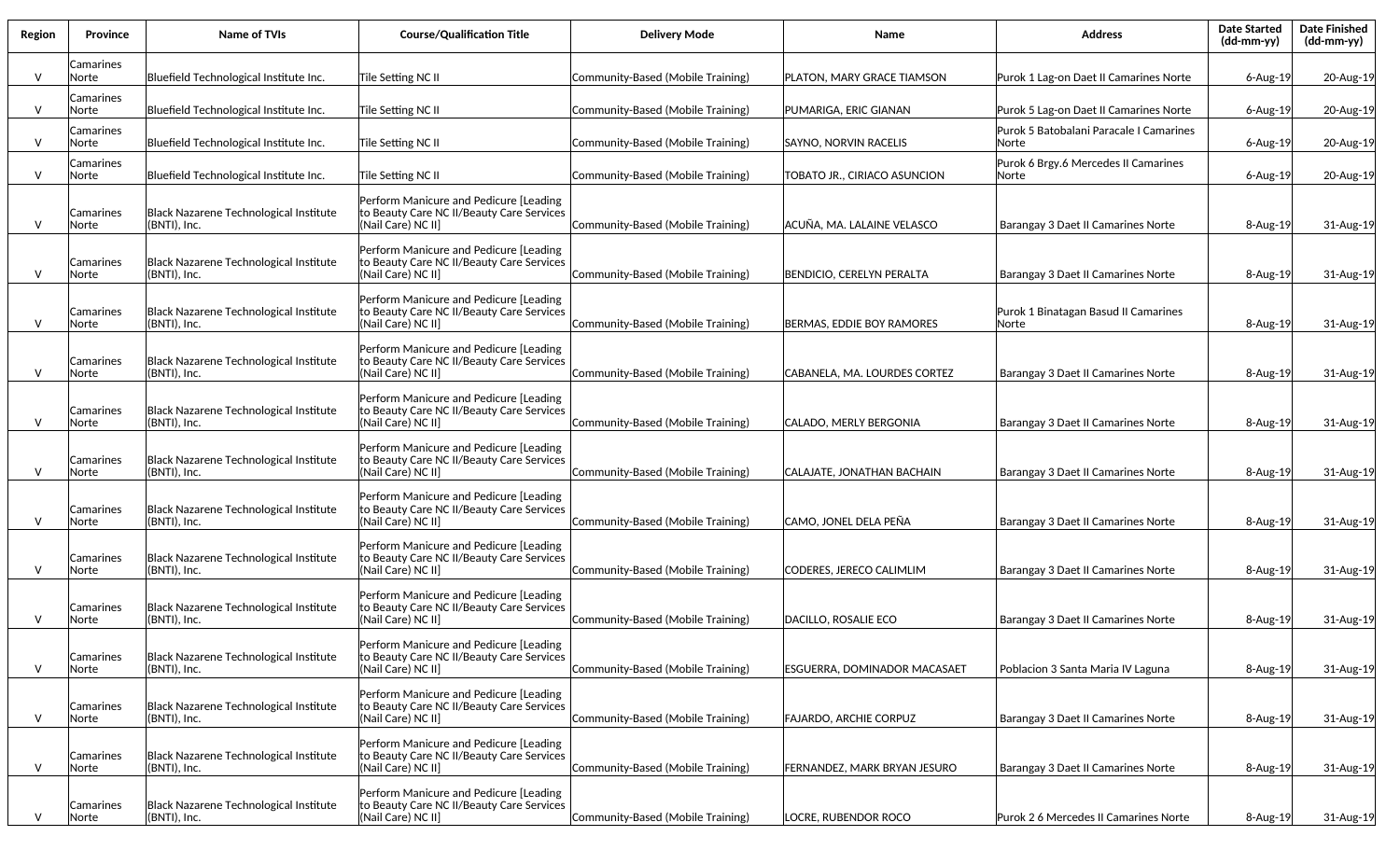| Region       | Province           | Name of TVIs                                               | <b>Course/Qualification Title</b>                                                                          | <b>Delivery Mode</b>              | Name                                | <b>Address</b>                                        | <b>Date Started</b><br>$(dd-mm-yy)$ | <b>Date Finished</b><br>(dd-mm-yy) |
|--------------|--------------------|------------------------------------------------------------|------------------------------------------------------------------------------------------------------------|-----------------------------------|-------------------------------------|-------------------------------------------------------|-------------------------------------|------------------------------------|
| $\mathsf{V}$ | Camarines<br>Norte | Black Nazarene Technological Institute<br>(BNTI), Inc.     | Perform Manicure and Pedicure [Leading<br>to Beauty Care NC II/Beauty Care Services<br>Nail Care) NC II]   | Community-Based (Mobile Training) | <b>ORTIZ. JR., RAUL RECTO</b>       | Purok 1 - A San Roque Mercedes II<br>Camarines Norte  | $8 - Aug-19$                        | 31-Aug-19                          |
| $\vee$       | Camarines<br>Norte | Black Nazarene Technological Institute<br>(BNTI), Inc.     | Perform Manicure and Pedicure [Leading<br>to Beauty Care NC II/Beauty Care Services<br>(Nail Care) NC II]  | Community-Based (Mobile Training) | PABIT, MICHAEL ALIBOSO              | Barangay 3 Daet II Camarines Norte                    | 8-Aug-19                            | 31-Aug-19                          |
| V            | Camarines<br>Norte | Black Nazarene Technological Institute<br>$ $ (BNTI), Inc. | Perform Manicure and Pedicure [Leading<br>to Beauty Care NC II/Beauty Care Services<br>(Nail Care) NC II]  | Community-Based (Mobile Training) | PONAYO, JAZEL JOY LAURENCIANO       | Barangay 3 Daet II Camarines Norte                    | 8-Aug-19                            | 31-Aug-19                          |
| $\vee$       | Camarines<br>Norte | Black Nazarene Technological Institute<br>(BNTI), Inc.     | Perform Manicure and Pedicure [Leading<br>to Beauty Care NC II/Beauty Care Services<br>(Nail Care) NC II]  | Community-Based (Mobile Training) | SALVADOR, MA. LAURA VALEROS         | Barangay 3 Daet II Camarines Norte                    | $8 - Aug-19$                        | 31-Aug-19                          |
| $\vee$       | Camarines<br>Norte | Black Nazarene Technological Institute<br>(BNTI), Inc.     | Perform Manicure and Pedicure [Leading]<br>to Beauty Care NC II/Beauty Care Services<br>(Nail Care) NC II] | Community-Based (Mobile Training) | TORCELINO, ERNESTO AGOT JR          | Barangay 3 Daet II Camarines Norte                    | 8-Aug-19                            | 31-Aug-19                          |
| $\vee$       | Camarines<br>Norte | Black Nazarene Technological Institute<br>(BNTI), Inc.     | Perform Manicure and Pedicure [Leading<br>to Beauty Care NC II/Beauty Care Services<br>(Nail Care) NC II]  | Community-Based (Mobile Training) | VILLAFLOR, MARK VICTOR VILLARUZ     | Salawag City of Dasmariñas IV Cavite                  | 8-Aug-19                            | 31-Aug-19                          |
| $\vee$       | Camarines<br>Norte | Black Nazarene Technological Institute<br>(BNTI), Inc.     | Perform Manicure and Pedicure [Leading<br>to Beauty Care NC II/Beauty Care Services<br>(Nail Care) NC II]  | Community-Based (Mobile Training) | VISCAYA, ROCHELLE MARIE FRANCISCO   | Barangay 3 Daet II Camarines Norte                    | $8 - Aug-19$                        | 31-Aug-19                          |
| $\vee$       | Sorsogon           | JUBAN TRAINING CENTER                                      | Dressmaking II                                                                                             | Institution-Based (Traditional)   | BANARES, ALBERT BUENAOBRA           | Fabrica Barcelona II Sorsogon                         | 19-Aug-19                           | 27-Sep-19                          |
| $\vee$       | Sorsogon           | <b>JUBAN TRAINING CENTER</b>                               | Dressmaking II                                                                                             | Institution-Based (Traditional)   | BERNACER, RITA ESPINAR              | 0731 San Juan Street Tuktukan Guiguinto<br>II Bulacan | 19-Aug-19                           | 27-Sep-19                          |
| V            | Sorsogon           | <b>JUBAN TRAINING CENTER</b>                               | Dressmaking II                                                                                             | Institution-Based (Traditional)   | <b>BRIN, AMERLEN ABELLANO</b>       | Purok 2-b San Isidro Barcelona II Sorsogon            | 19-Aug-19                           | 27-Sep-19                          |
| V            | Sorsogon           | <b>JUBAN TRAINING CENTER</b>                               | Dressmaking II                                                                                             | Institution-Based (Traditional)   | BRIN, MAGDALENA MENDOZA             | Purok 1 Bagacay Barcelona II Sorsogon                 | 19-Aug-19                           | 27-Sep-19                          |
| $\vee$       | Sorsogon           | JUBAN TRAINING CENTER                                      | Dressmaking II                                                                                             | Institution-Based (Traditional)   | <b>BUENAOBRA, JAMIE FRAGIO</b>      | Sitio Comon Bangate Barcelona II<br>Sorsogon          | 19-Aug-19                           | 27-Sep-19                          |
| $\vee$       | Sorsogon           | JUBAN TRAINING CENTER                                      | Dressmaking II                                                                                             | Institution-Based (Traditional)   | CASABA, LILIBETH JOY DE GUZMAN      | Purok 3b Cagang Barcelona II Sorsogon                 | 19-Aug-19                           | 27-Sep-19                          |
| $\vee$       | Sorsogon           | JUBAN TRAINING CENTER                                      | Dressmaking II                                                                                             | Institution-Based (Traditional)   | DIAMANTE, FLORA GALINO              | Sitio Comon Bangate Barcelona II<br>Sorsogon          | 19-Aug-19                           | 27-Sep-19                          |
| V            | Sorsogon           | JUBAN TRAINING CENTER                                      | Dressmaking II                                                                                             | Institution-Based (Traditional)   | <b>ESPANO, MILAGROS ESTREMADORA</b> | Purok 3b Sta. Cruz Barcelona II Sorsogon              | 19-Aug-19                           | 27-Sep-19                          |
| $\mathsf{V}$ | Sorsogon           | <b>JUBAN TRAINING CENTER</b>                               | Dressmaking II                                                                                             | Institution-Based (Traditional)   | ESPINEDA, CRISTIAN ENANO            | Sitio Comon Bangate Barcelona II<br>Sorsogon          | 19-Aug-19                           | 27-Sep-19                          |
| $\vee$       | Sorsogon           | JUBAN TRAINING CENTER                                      | Dressmaking II                                                                                             | Institution-Based (Traditional)   | <b>ESTOCADO, JOSIE DONGUINES</b>    | Purok 3 Poblacion Central Barcelona II<br>Sorsogon    | 19-Aug-19                           | 27-Sep-19                          |
| $\vee$       | Sorsogon           | <b>JUBAN TRAINING CENTER</b>                               | Dressmaking II                                                                                             | Institution-Based (Traditional)   | <b>FALCOTELO, VINCENT ESTAYANE</b>  | Purok 2 San Ramon Barcelona II Sorsogon               | 19-Aug-19                           | 27-Sep-19                          |
| $\vee$       | Sorsogon           | <b>JUBAN TRAINING CENTER</b>                               | Dressmaking II                                                                                             | Institution-Based (Traditional)   | FERRERAS, ALMA BRIN                 | Purok 1 Sta. Lourdes Barcelona II Sorsogon            | 19-Aug-19                           | 27-Sep-19                          |
| V            | Sorsogon           | JUBAN TRAINING CENTER                                      | Dressmaking II                                                                                             | Institution-Based (Traditional)   | FERRERAS, MELANIE ESCALANTE         | Purok 2 San Isidro Barcelona II Sorsogon              | 19-Aug-19                           | 27-Sep-19                          |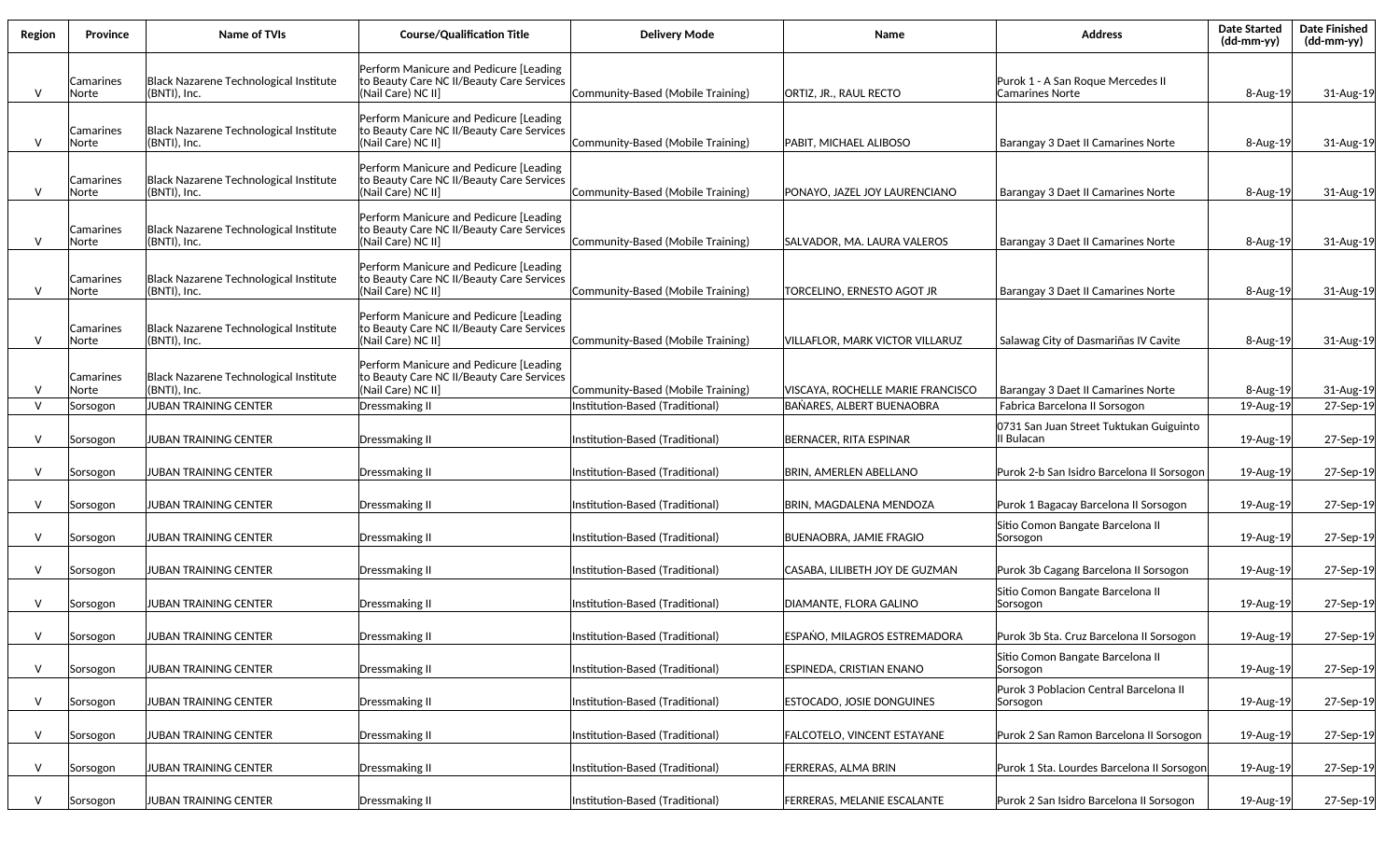| Region       | Province | <b>Name of TVIs</b>                                                | <b>Course/Qualification Title</b> | <b>Delivery Mode</b>            | Name                             | <b>Address</b>                                    | <b>Date Started</b><br>(dd-mm-yy) | <b>Date Finished</b><br>(dd-mm-yy) |
|--------------|----------|--------------------------------------------------------------------|-----------------------------------|---------------------------------|----------------------------------|---------------------------------------------------|-----------------------------------|------------------------------------|
| V            | Sorsogon | JUBAN TRAINING CENTER                                              | Dressmaking II                    | Institution-Based (Traditional) | FONTALBA, SALVADOR FERRERAS      | Purok 2 San Isidro Barcelona II Sorsogon          | 19-Aug-19                         | 27-Sep-19                          |
| V            | Sorsogon | JUBAN TRAINING CENTER                                              | Dressmaking II                    | Institution-Based (Traditional) | FORLANDA, GELMA PAPINA           | Purok 3 Macabari Barcelona II Sorsogon            | 19-Aug-19                         | 27-Sep-19                          |
| $\vee$       | Sorsogon | JUBAN TRAINING CENTER                                              | Dressmaking II                    | Institution-Based (Traditional) | <b>FURTON, JUDY ANN CHAVARIA</b> | Sitio Comon Bangate Barcelona II<br>Sorsogon      | 19-Aug-19                         | 27-Sep-19                          |
| $\vee$       | Sorsogon | JUBAN TRAINING CENTER                                              | <b>Dressmaking II</b>             | Institution-Based (Traditional) | <b>GALAN. CRESELA C.</b>         | Macabari, Barcelona II Sorsogon                   | 19-Aug-19                         | 27-Sep-19                          |
|              |          |                                                                    |                                   |                                 |                                  |                                                   |                                   |                                    |
| $\vee$       | Sorsogon | JUBAN TRAINING CENTER                                              | Dressmaking II                    | Institution-Based (Traditional) | <b>HAZ, LOURDES ESTINOR</b>      | Purok 2a Bugtong Barcelona II Sorsogon            | 19-Aug-19                         | 27-Sep-19                          |
|              |          |                                                                    |                                   |                                 |                                  |                                                   |                                   |                                    |
| V            | Sorsogon | JUBAN TRAINING CENTER                                              | Dressmaking II                    | Institution-Based (Traditional) | LAGUIDAO, NEMIA BUIZON           | Purok 5 San Antonio Barcelona II Sorsogor         | 19-Aug-19                         | 27-Sep-19                          |
| $\vee$       | Sorsogon | JUBAN TRAINING CENTER                                              | Dressmaking II                    | Institution-Based (Traditional) | LEONSAME, MARICEL ESTOCADO       | Putiao Barcelona II Sorsogon                      | 19-Aug-19                         | 27-Sep-19                          |
| $\vee$       | Sorsogon | JUBAN TRAINING CENTER                                              | Dressmaking II                    | Institution-Based (Traditional) | LIZ, JENELYN FRANCE              | Purok 1 Olandia Barcelona II Sorsogon             | 19-Aug-19                         | 27-Sep-19                          |
| $\vee$       | Sorsogon | JUBAN TRAINING CENTER                                              | <b>Dressmaking II</b>             | Institution-Based (Traditional) | OCA, ROWENA EREVERA              | Purok 2 Luneta Barcelona II Sorsogon              | 19-Aug-19                         | 27-Sep-19                          |
|              |          |                                                                    |                                   |                                 |                                  |                                                   |                                   |                                    |
| V            | Sorsogon | JUBAN TRAINING CENTER                                              | Dressmaking II                    | Institution-Based (Traditional) | TOMAMPO, MERLIN ENTAC            | Purok 1 Bugtong Barcelona II Sorsogon             | 19-Aug-19                         | 27-Sep-19                          |
|              |          |                                                                    |                                   |                                 |                                  |                                                   |                                   |                                    |
| $\vee$       | Sorsogon | JUBAN TRAINING CENTER                                              | Dressmaking II                    | Institution-Based (Traditional) | VARGAS, PRINCESS FUEDAN          | Purok 3 Macabari Barcelona II Sorsogon            | 19-Aug-19                         | 27-Sep-19                          |
| $\vee$       | Sorsogon | ST. LOUISE DE MARILLAC COLLEGE OF<br>SORSOGON, INC. - GUBAT        | Tile Setting II                   | Institution-Based (Traditional) | AÑONUEVO, LEONARDO BELARDO       | Aguada Norte Magallanes I Sorsogon                | 13-Aug-19                         | 29-Aug-19                          |
| V            | Sorsogon | ST. LOUISE DE MARILLAC COLLEGE OF<br>SORSOGON, INC. - GUBAT        | Tile Setting II                   | Institution-Based (Traditional) | BALONA, ELMER LOBRIN JR          | Tula -tula Norte Magallanes I Sorsogon            | 13-Aug-19                         | 29-Aug-19                          |
| V            | Sorsogon | ST. LOUISE DE MARILLAC COLLEGE OF<br>SORSOGON, INC. - GUBAT        | Tile Setting II                   | Institution-Based (Traditional) | DEL CASTILLO, RAY HONRUBIA SR    | Siuton Magallanes I Sorsogon                      | 13-Aug-19                         | 29-Aug-19                          |
| $\vee$       | Sorsogon | ST. LOUISE DE MARILLAC COLLEGE OF<br>SORSOGON, INC. - GUBAT        | Tile Setting II                   | Institution-Based (Traditional) | DREO, GENEROSO PRESADO           | Purok 5 Cawit Proper Magallanes I<br>Sorsogon     | 13-Aug-19                         | 29-Aug-19                          |
| $\vee$       | Sorsogon | ST. LOUISE DE MARILLAC COLLEGE OF<br>SORSOGON, INC. - GUBAT        | Tile Setting II                   | Institution-Based (Traditional) | ESCOTE, SILVERIO BEJUSON         | Purok 4 Cawit Extension Magallanes I<br> Sorsogon | 13-Aug-19                         | 29-Aug-19                          |
| V            | Sorsogon | ST. LOUISE DE MARILLAC COLLEGE OF<br>SORSOGON, INC. - GUBAT        | Tile Setting II                   | Institution-Based (Traditional) | FALSADO, ARVIC GRAJO             | Purok 3 Behia Magallanes I Sorsogon               | 13-Aug-19                         | 29-Aug-19                          |
| V            | Sorsogon | ST. LOUISE DE MARILLAC COLLEGE OF<br>SORSOGON, INC. - GUBAT        | Tile Setting II                   | Institution-Based (Traditional) | <b>GRAJO, ROGER HABAL</b>        | Purok 7 Cawit Extension Magallanes I<br>Sorsogon  | 13-Aug-19                         | 29-Aug-19                          |
| V            | Sorsogon | ST. LOUISE DE MARILLAC COLLEGE OF<br>SORSOGON. INC. - GUBAT        | Tile Setting II                   | Institution-Based (Traditional) | HUAB, EMMANUEL AÑONUEVO          | Purok 2 Pantalan Magallanes I Sorsogon            | 13-Aug-19                         | 29-Aug-19                          |
| $\vee$       | Sorsogon | ST. LOUISE DE MARILLAC COLLEGE OF<br>SORSOGON, INC. - GUBAT        | Tile Setting II                   | Institution-Based (Traditional) | HUAB, HARLAN HISITA JR           | Purok 5 Cawit Extension Magallanes I<br>Sorsogon  | 13-Aug-19                         | 29-Aug-19                          |
| $\mathsf{V}$ | Sorsogon | IST. LOUISE DE MARILLAC COLLEGE OF<br>SORSOGON, INC. - GUBAT       | Tile Setting II                   | Institution-Based (Traditional) | JOSE BERNEL, ROMANO HINANAY      | Cawit Magallanes I Sorsogon                       | 13-Aug-19                         | 29-Aug-19                          |
| $\mathsf{V}$ | Sorsogon | <b>ST. LOUISE DE MARILLAC COLLEGE OF</b><br>SORSOGON, INC. - GUBAT | Tile Setting II                   | Institution-Based (Traditional) | LABALAN, KRIS SANTOS             | Andes St. Central Magallanes I Sorsogon           | 13-Aug-19                         | 29-Aug-19                          |
| $\vee$       | Sorsogon | ST. LOUISE DE MARILLAC COLLEGE OF<br>SORSOGON, INC. - GUBAT        | Tile Setting II                   | Institution-Based (Traditional) | MENDIZABAL, LOUIE DOMINGUEZ      | Purok 4 Behia Magallanes I Sorsogon               | 13-Aug-19                         | 29-Aug-19                          |
| $\vee$       | Sorsogon | ST. LOUISE DE MARILLAC COLLEGE OF<br>SORSOGON, INC. - GUBAT        | Tile Setting II                   | Institution-Based (Traditional) | MENDIZABAL, ROMEO MALLO          | Purok 3 Behia Magallanes I Sorsogon               | 13-Aug-19                         | 29-Aug-19                          |
| v            | Sorsogon | ST. LOUISE DE MARILLAC COLLEGE OF<br>SORSOGON, INC. - GUBAT        | Tile Setting II                   | Institution-Based (Traditional) | MERCIALES, JOSE GUARDIAN         | Purok 1 Bacolod Magallanes I Sorsogon             | 13-Aug-19                         | 29-Aug-19                          |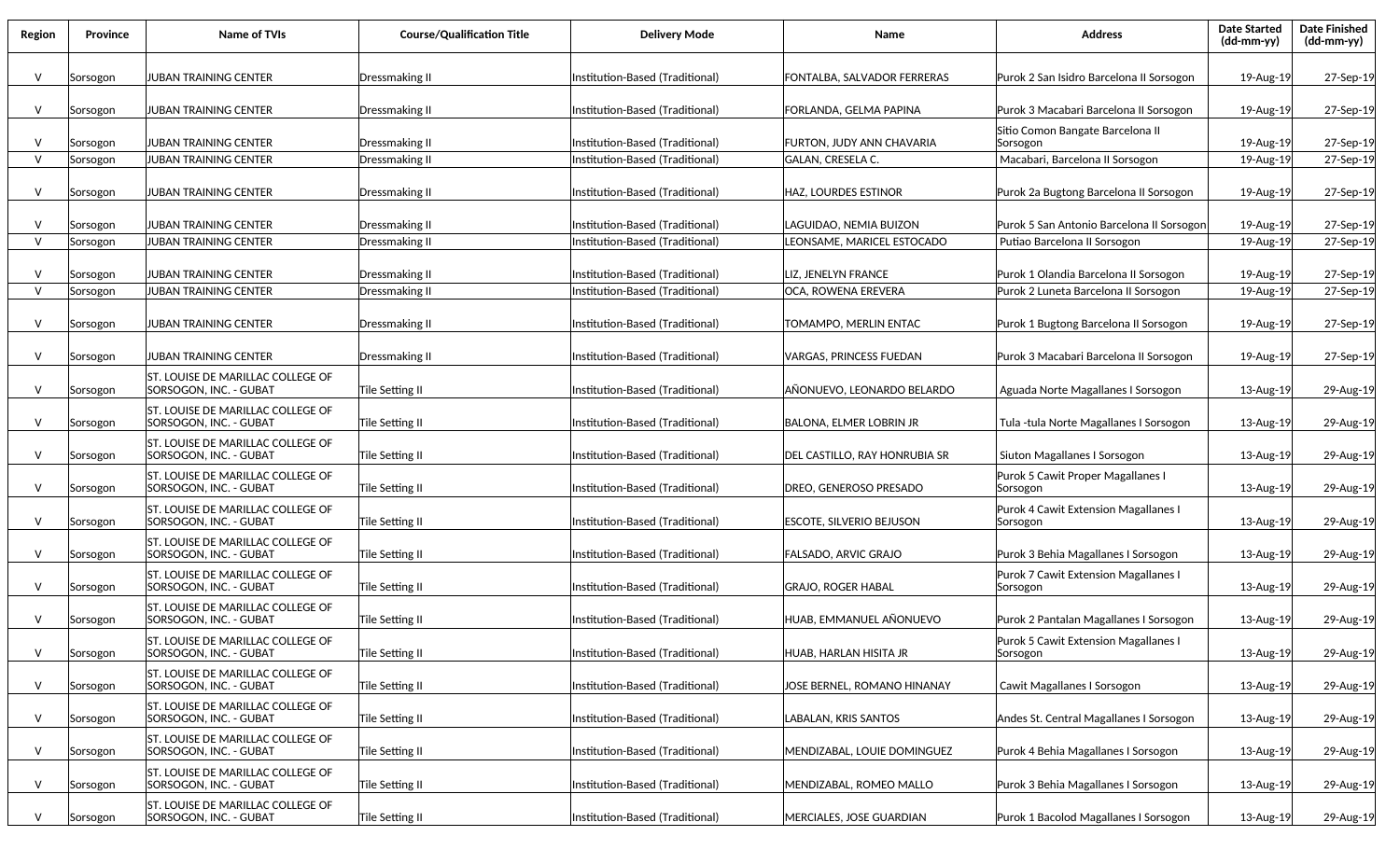| Region       | Province | Name of TVIs                                                | <b>Course/Qualification Title</b> | <b>Delivery Mode</b>            | Name                                   | <b>Address</b>                                         | <b>Date Started</b><br>$(dd-mm-yy)$ | <b>Date Finished</b><br>$(dd\text{-}\text{mm-}yy)$ |
|--------------|----------|-------------------------------------------------------------|-----------------------------------|---------------------------------|----------------------------------------|--------------------------------------------------------|-------------------------------------|----------------------------------------------------|
| $\vee$       | Sorsogon | ST. LOUISE DE MARILLAC COLLEGE OF<br>SORSOGON, INC. - GUBAT | Tile Setting II                   | nstitution-Based (Traditional)  | MERCIALES, ROBERTO HAGOS               | Antiado St. Binisitahan Norte Magallanes I<br>Sorsogon | 13-Aug-19                           | 29-Aug-19                                          |
| V            | Sorsogon | ST. LOUISE DE MARILLAC COLLEGE OF<br>SORSOGON, INC. - GUBAT | Tile Setting II                   | Institution-Based (Traditional) | MORTEGA, CLARO CLETE                   | Purok Sampaloc Caditaan Magallanes I<br>Sorsogon       | 13-Aug-19                           | 29-Aug-19                                          |
| V            | Sorsogon | ST. LOUISE DE MARILLAC COLLEGE OF<br>SORSOGON, INC. - GUBAT | Tile Setting II                   | Institution-Based (Traditional) | OPEÑA, HERMEL NACUENCA SR II           | Cawit Extension Magallanes I Sorsogon                  | 13-Aug-19                           | 29-Aug-19                                          |
| V            | Sorsogon | ST. LOUISE DE MARILLAC COLLEGE OF<br>SORSOGON, INC. - GUBAT | Tile Setting II                   | Institution-Based (Traditional) | OSAYAN, VICENTE CARRASCAL JR           | Purok 5 Banacud Magallanes I Sorsogon                  | 13-Aug-19                           | 29-Aug-19                                          |
| V            | Sorsogon | ST. LOUISE DE MARILLAC COLLEGE OF<br>SORSOGON, INC. - GUBAT | Tile Setting II                   | Institution-Based (Traditional) | PAYOS, ALDIN JUDAR                     | Purok 2 Bacolod Magallanes I Sorsogon                  | 13-Aug-19                           | 29-Aug-19                                          |
| $\vee$       | Sorsogon | ST. LOUISE DE MARILLAC COLLEGE OF<br>SORSOGON, INC. - GUBAT | Tile Setting II                   | Institution-Based (Traditional) | PINUGU, JULIUS ART ALMERO              | Binisitahan Sur Magallanes I Sorsogon                  | 13-Aug-19                           | 29-Aug-19                                          |
| $\vee$       | Sorsogon | ST. LOUISE DE MARILLAC COLLEGE OF<br>SORSOGON, INC. - GUBAT | Tile Setting II                   | Institution-Based (Traditional) | SABA. WILFREND MENDOZA                 | Purok 1 Pantalan Magallanes I Sorsogon                 | 13-Aug-19                           | 29-Aug-19                                          |
| $\vee$       | Sorsogon | ST. LOUISE DE MARILLAC COLLEGE OF<br>SORSOGON, INC. - GUBAT | Tile Setting II                   | Institution-Based (Traditional) | SOREDA, ARMELO ROSOPA                  | Zone 5 Cawit Proper Magallanes I<br> Sorsogon          | 13-Aug-19                           | 29-Aug-19                                          |
| V            | Sorsogon | ST. LOUISE DE MARILLAC COLLEGE OF<br>SORSOGON, INC. - GUBAT | Tile Setting II                   | Institution-Based (Traditional) | VILLA, JOCEL BALDERAMA                 | Purok Lukban Caditaan Magallanes I<br> Sorsogon        | 13-Aug-19                           | 29-Aug-19                                          |
| V            | Sorsogon | ST. LOUISE DE MARILLAC COLLEGE OF<br>SORSOGON. INC. - GUBAT | Tile Setting II                   | Institution-Based (Traditional) | AÑONUEVO, CHRISTIAN DOMINIC<br>DOMAGCO | Bonifacio Street Luna Candol Gubat II<br> Sorsogon     | 30-Aug-19                           | 18-Sep-19                                          |
| V            | Sorsogon | ST. LOUISE DE MARILLAC COLLEGE OF<br>SORSOGON, INC. - GUBAT | Tile Setting II                   | Institution-Based (Traditional) | ATANACIO. EDWIN FERCOL                 | Rizal St. Pinontingan Gubat II Sorsogon                | 30-Aug-19                           | 18-Sep-19                                          |
| V            | Sorsogon | ST. LOUISE DE MARILLAC COLLEGE OF<br>SORSOGON, INC. - GUBAT | Tile Setting II                   | Institution-Based (Traditional) | DEBLOIS, RENATO ESCULTURA              | Purok 2 Nato Gubat II Sorsogon                         | 30-Aug-19                           | 18-Sep-19                                          |
| V            | Sorsogon | ST. LOUISE DE MARILLAC COLLEGE OF<br>SORSOGON, INC. - GUBAT | Tile Setting II                   | Institution-Based (Traditional) | DERLA, FERNANDO CASTILLO JR            | Purok 9 Nato Gubat II Sorsogon                         | 30-Aug-19                           | 18-Sep-19                                          |
| V            | Sorsogon | ST. LOUISE DE MARILLAC COLLEGE OF<br>SORSOGON, INC. - GUBAT | Tile Setting II                   | Institution-Based (Traditional) | ENAJE, JAYPEE ESTILLERO                | Herrera St. Balud Del Sur Gubat II<br>Sorsogon         | 30-Aug-19                           | 18-Sep-19                                          |
| V            | Sorsogon | ST. LOUISE DE MARILLAC COLLEGE OF<br>SORSOGON, INC. - GUBAT | Tile Setting II                   | Institution-Based (Traditional) | ENCELA, RENATO ESCALANTE               | Mabaga Street Rizal Gubat II Sorsogon                  | 30-Aug-19                           | 18-Sep-19                                          |
| V            | Sorsogon | ST. LOUISE DE MARILLAC COLLEGE OF<br>SORSOGON, INC. - GUBAT | Tile Setting II                   | Institution-Based (Traditional) | ESPEÑO. ROMNICK EMPLEO                 | Purok 7 Ariman Gubat II Sorsogon                       | 30-Aug-19                           | 18-Sep-19                                          |
| V            | Sorsogon | ST. LOUISE DE MARILLAC COLLEGE OF<br>SORSOGON, INC. - GUBAT | Tile Setting II                   | Institution-Based (Traditional) | ESQUEJO, DARWIN ATANACIO               | Rizal Street Pinontingan Gubat II Sorsogon             | 30-Aug-19                           | 18-Sep-19                                          |
| $\vee$       | Sorsogon | ST. LOUISE DE MARILLAC COLLEGE OF<br>SORSOGON, INC. - GUBAT | Tile Setting II                   | Institution-Based (Traditional) | <b>ESQUEJO, DEXTER ATANACIO</b>        | Rizal Street Pinontingan Gubat II Sorsogon             | 30-Aug-19                           | 18-Sep-19                                          |
| $\mathsf{V}$ | Sorsogon | ST. LOUISE DE MARILLAC COLLEGE OF<br>SORSOGON, INC. - GUBAT | Tile Setting II                   | Institution-Based (Traditional) | ESTERA, ALFREDO ESTAVILLO Jr           | Rizal Gubat II Sorsogon                                | 30-Aug-19                           | 18-Sep-19                                          |
| V            | Sorsogon | ST. LOUISE DE MARILLAC COLLEGE OF<br>SORSOGON, INC. - GUBAT | Tile Setting II                   | Institution-Based (Traditional) | ESTRELLADO, ALEX EVARDO                | Rizal St Pinontingan Gubat II Sorsogon                 | 30-Aug-19                           | 18-Sep-19                                          |
| $\vee$       | Sorsogon | ST. LOUISE DE MARILLAC COLLEGE OF<br>SORSOGON, INC. - GUBAT | Tile Setting II                   | Institution-Based (Traditional) | FAJARDO. JULIUS T                      | Burgos Balud Del Sur Gubat II Sorsogon                 | 30-Aug-19                           | 18-Sep-19                                          |
| $\vee$       | Sorsogon | ST. LOUISE DE MARILLAC COLLEGE OF<br>SORSOGON, INC. - GUBAT | Tile Setting II                   | Institution-Based (Traditional) | FELISMINO, ROMMEL E                    | Purok 7 Ariman Gubat II Sorsogon                       | 30-Aug-19                           | 18-Sep-19                                          |
| V            | Sorsogon | ST. LOUISE DE MARILLAC COLLEGE OF<br>SORSOGON, INC. - GUBAT | Tile Setting II                   | Institution-Based (Traditional) | FIGUERAS, LETECIA PERALTA              | Purok 6 Ariman Gubat II Sorsogon                       | 30-Aug-19                           | 18-Sep-19                                          |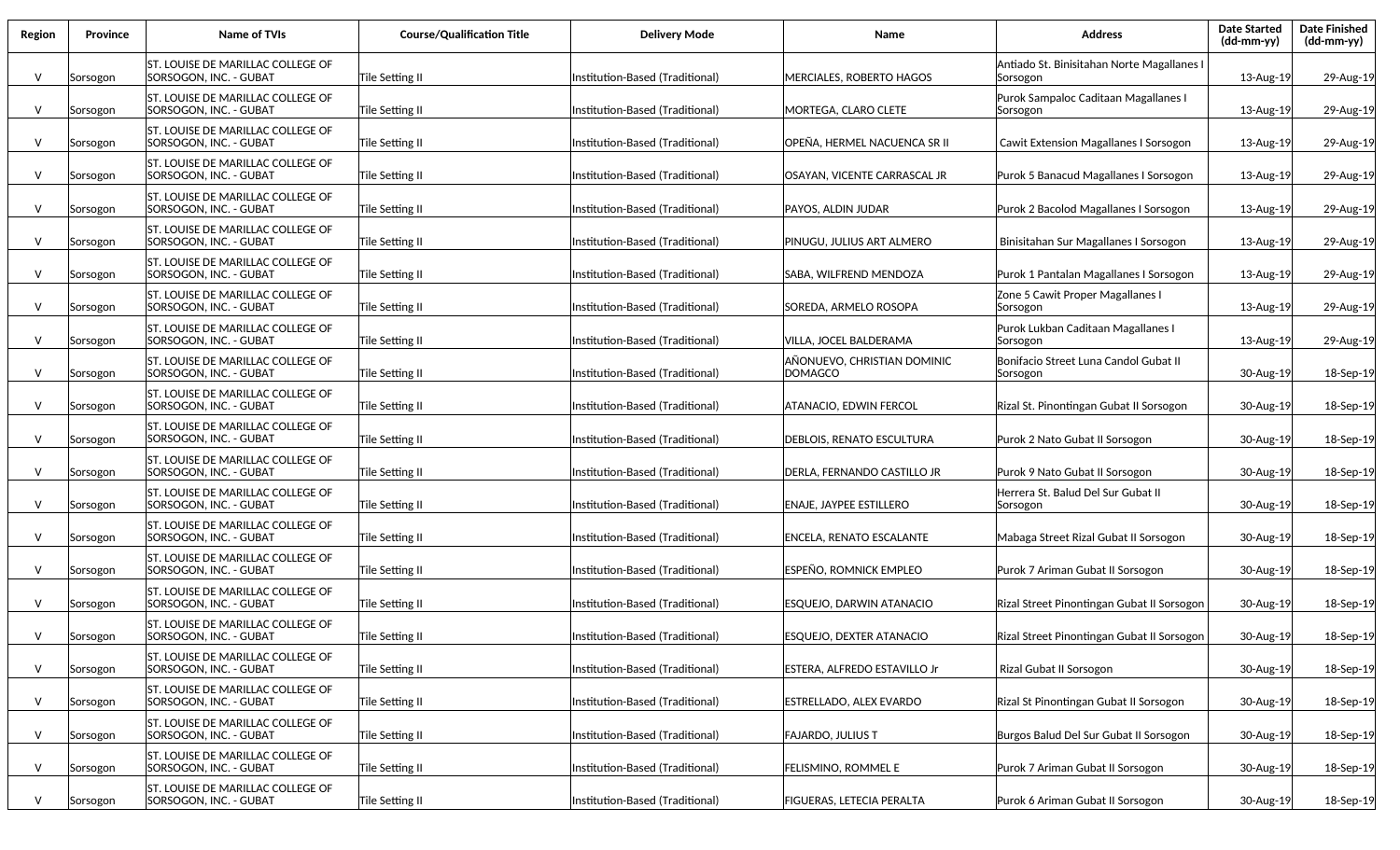| Region | <b>Province</b> | Name of TVIs                                                 | <b>Course/Qualification Title</b>                              | <b>Delivery Mode</b>            | Name                                    | <b>Address</b>                                       | <b>Date Started</b><br>(dd-mm-yy) | <b>Date Finished</b><br>$(dd-mm-yy)$ |
|--------|-----------------|--------------------------------------------------------------|----------------------------------------------------------------|---------------------------------|-----------------------------------------|------------------------------------------------------|-----------------------------------|--------------------------------------|
| $\vee$ | Sorsogon        | ST. LOUISE DE MARILLAC COLLEGE OF<br>SORSOGON, INC. - GUBAT  | Tile Setting II                                                | Institution-Based (Traditional) | GARCIA, PAUL LAROSA                     | Ariman Gubat II Sorsogon                             | 30-Aug-19                         | 18-Sep-19                            |
| $\vee$ | Sorsogon        | lST. LOUISE DE MARILLAC COLLEGE OF<br>SORSOGON, INC. - GUBAT | Tile Setting II                                                | Institution-Based (Traditional) | HALLIG, DOMINGO FUNTANAR                | Burgos Street Pinontingan Gubat II<br>Sorsogon       | 30-Aug-19                         | 18-Sep-19                            |
| $\vee$ | Sorsogon        | ST. LOUISE DE MARILLAC COLLEGE OF<br>SORSOGON, INC. - GUBAT  | Tile Setting II                                                | Institution-Based (Traditional) | HENDRANO, HAROLD FIGUERAS               | Purok 1 Benguet Gubat II Sorsogon                    | 30-Aug-19                         | 18-Sep-19                            |
| $\vee$ | Sorsogon        | ST. LOUISE DE MARILLAC COLLEGE OF<br>SORSOGON, INC. - GUBAT  | Tile Setting II                                                | Institution-Based (Traditional) | JAMOLIN, EDWIN E                        | Panganiban Gubat II Sorsogon                         | 30-Aug-19                         | 18-Sep-19                            |
| V      | Sorsogon        | lST. LOUISE DE MARILLAC COLLEGE OF<br>SORSOGON, INC. - GUBAT | Tile Setting II                                                | Institution-Based (Traditional) | LICUAN, JAY FERRERAS                    | Purok 7 Ariman Gubat II Sorsogon                     | 30-Aug-19                         | 18-Sep-19                            |
| $\vee$ | Sorsogon        | ST. LOUISE DE MARILLAC COLLEGE OF<br> SORSOGON, INC. - GUBAT | Tile Setting II                                                | Institution-Based (Traditional) | LOTINO, JORDAN BANGLO                   | 1379 Monreal Street Pinontingan Gubat II<br>Sorsogon | 30-Aug-19                         | 18-Sep-19                            |
| $\vee$ | Sorsogon        | ST. LOUISE DE MARILLAC COLLEGE OF<br> SORSOGON, INC. - GUBAT | Tile Setting II                                                | Institution-Based (Traditional) | MACEDONIO, ANGELO FLORANO               | Purok 7 Ariman Gubat II Sorsogon                     | 30-Aug-19                         | 18-Sep-19                            |
| $\vee$ | Sorsogon        | ST. LOUISE DE MARILLAC COLLEGE OF<br> SORSOGON. INC. - GUBAT | Tile Setting II                                                | Institution-Based (Traditional) | MARQUEZ, RODMAR GABION                  | Purok 3 Ariman Gubat II Sorsogon                     | 30-Aug-19                         | 18-Sep-19                            |
| $\vee$ | Sorsogon        | ST. LOUISE DE MARILLAC COLLEGE OF<br> SORSOGON, INC. - GUBAT | Tile Setting II                                                | Institution-Based (Traditional) | MEJOS, MARLON DEUNA                     | Pinontingan Gubat II Sorsogon                        | 30-Aug-19                         | 18-Sep-19                            |
| $\vee$ | Sorsogon        | ST. LOUISE DE MARILLAC COLLEGE OF<br>SORSOGON, INC. - GUBAT  | Tile Setting II                                                | Institution-Based (Traditional) | SARMIENTO, ELAIZA JOY ENCELA            | Purok 2 Brgy. San Ignacio Gubat II<br>Sorsogon       | 30-Aug-19                         | 18-Sep-19                            |
| $\vee$ | Sorsogon        | ST. LOUISE DE MARILLAC COLLEGE OF<br>SORSOGON, INC. - GUBAT  | Tile Setting II                                                | Institution-Based (Traditional) | STA. ANA. GASPAR ESPIÑA                 | Contod Purok 6 Bagacay Gubat II Sorsogon             | 30-Aug-19                         | 18-Sep-19                            |
| VI     | Aklan           | AKLAN CATHOLIC COLLEGE, INC.                                 | Bread Making (Leading to Bread and<br>Pastry Production NC II) | Institution-Based (Traditional) | BELAYRO, REMELYN SARABIA                | Bulwang Numancia II Aklan                            | 23-Aug-19                         | $6-$ Sep $-19$                       |
| VI     | Aklan           | AKLAN CATHOLIC COLLEGE, INC.                                 | Bread Making (Leading to Bread and<br>Pastry Production NC II) | Institution-Based (Traditional) | CARCILLAR, JOJI GARCIA                  | Tugbungan Pook Kalibo I Aklan                        | 23-Aug-19                         | $6-$ Sep $-19$                       |
| VI     | Aklan           | AKLAN CATHOLIC COLLEGE, INC.                                 | Bread Making (Leading to Bread and<br>Pastry Production NC II) | Institution-Based (Traditional) | CONSTANTINO, JESUSA DELA CRUZ           | Pook Tugbungan Kalibo Lone District Aklan            | 23-Aug-19                         | $6-$ Sep $-19$                       |
| VI     | Aklan           | AKLAN CATHOLIC COLLEGE, INC.                                 | Bread Making (Leading to Bread and<br>Pastry Production NC II) | Institution-Based (Traditional) | DALIDA, DENALYN PROTACIO                | Polo New Washington I Aklan                          | 23-Aug-19                         | $6-$ Sep $-19$                       |
| VI     | Aklan           | AKLAN CATHOLIC COLLEGE, INC.                                 | Bread Making (Leading to Bread and<br>Pastry Production NC II) | Institution-Based (Traditional) | DE PEDRO, DALEI LACHICA                 | Lasavema Polo New Washington I Aklan                 | 23-Aug-19                         | 6-Sep-19                             |
| VI     | Aklan           | <b>AKLAN CATHOLIC COLLEGE, INC.</b>                          | Bread Making (Leading to Bread and<br>Pastry Production NC II) | Institution-Based (Traditional) | <b>DELA CRUZ, PRESIL GARCIA</b>         | Daja Norte Banga I Aklan                             | 23-Aug-19                         | 6-Sep-19                             |
| VI     | Aklan           | AKLAN CATHOLIC COLLEGE, INC.                                 | Bread Making (Leading to Bread and<br>Pastry Production NC II) | Institution-Based (Traditional) | <b>DELFIN. PRINCESS HYRICH FORMENTO</b> | Puis New Washington I Aklan                          | 23-Aug-19                         | $6-$ Sep $-19$                       |
| VI     | Aklan           | AKLAN CATHOLIC COLLEGE, INC.                                 | Bread Making (Leading to Bread and<br>Pastry Production NC II) | Institution-Based (Traditional) | DELLOVA, ARLENE ASENJO                  | C. Laserna St. Poblacion Kalibo I Aklan              | 23-Aug-19                         | 6-Sep-19                             |
| VI     | Aklan           | AKLAN CATHOLIC COLLEGE, INC.                                 | Bread Making (Leading to Bread and<br>Pastry Production NC II) | Institution-Based (Traditional) | <b>GUADALUPE, ELIZABETH RIMON</b>       | Pinamuk-an Nabas Lone District Aklan                 | 23-Aug-19                         | 6-Sep-19                             |
| VI     | Aklan           | AKLAN CATHOLIC COLLEGE, INC.                                 | Bread Making (Leading to Bread and<br>Pastry Production NC II) | Institution-Based (Traditional) | LAYAN, KAREN VILLAGANEZ                 | Ibao Lezo Lone District Aklan                        | 23-Aug-19                         | $6-$ Sep $-19$                       |
| VI     | Aklan           | AKLAN CATHOLIC COLLEGE, INC.                                 | Bread Making (Leading to Bread and<br>Pastry Production NC II) | Institution-Based (Traditional) | LEMERY, DONNA BETH PEREN                | J. Magno St. Poblacion Kalibo I Aklan                | 23-Aug-19                         | 6-Sep-19                             |
| VI     | Aklan           | AKLAN CATHOLIC COLLEGE, INC.                                 | Bread Making (Leading to Bread and<br>Pastry Production NC II) | Institution-Based (Traditional) | LODOVICE, GISELLA GABRIELLE GINOY       | Andagao Kalibo I Aklan                               | 23-Aug-19                         | 6-Sep-19                             |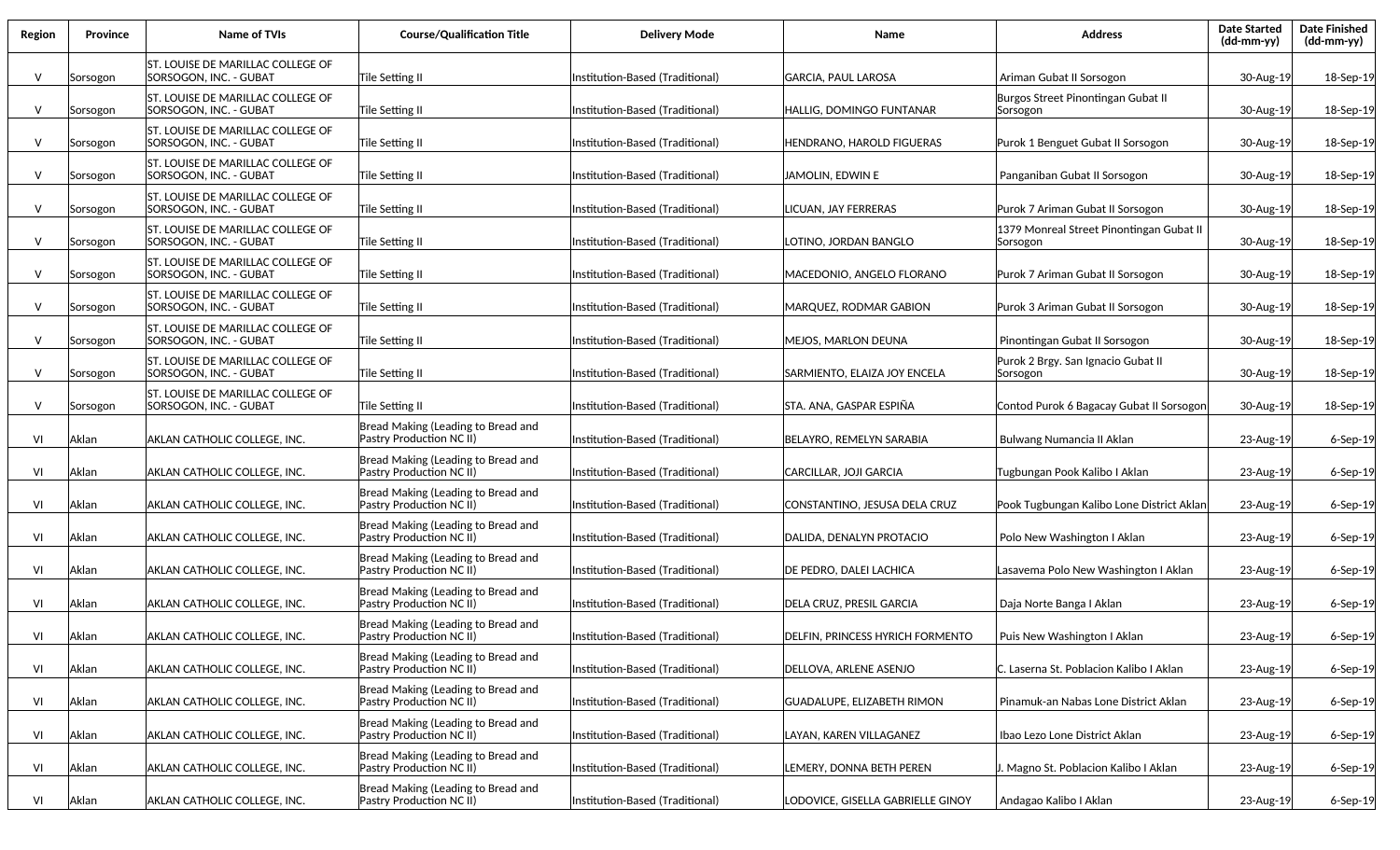| Region | <b>Province</b> | Name of TVIs                                     | <b>Course/Qualification Title</b>                                     | <b>Delivery Mode</b>            | Name                                     | <b>Address</b>                                           | <b>Date Started</b><br>(dd-mm-yy) | <b>Date Finished</b><br>(dd-mm-yy) |
|--------|-----------------|--------------------------------------------------|-----------------------------------------------------------------------|---------------------------------|------------------------------------------|----------------------------------------------------------|-----------------------------------|------------------------------------|
| VI     | Aklan           | AKLAN CATHOLIC COLLEGE, INC.                     | Bread Making (Leading to Bread and<br>Pastry Production NC II)        | nstitution-Based (Traditional)  | MIJARES, HONORATA DIOCENA                | Tambak New Washington I Aklan                            | 23-Aug-19                         | $6-$ Sep $-19$                     |
| VI     | Aklan           | AKLAN CATHOLIC COLLEGE, INC.                     | Bread Making (Leading to Bread and<br>Pastry Production NC II)        | Institution-Based (Traditional) | MOPAS. ELMA BLANCO                       | Cawayan New Washington Lone District<br>lAklan           | 23-Aug-19                         | $6-$ Sep $-19$                     |
| VI     | Aklan           | AKLAN CATHOLIC COLLEGE, INC.                     | Bread Making (Leading to Bread and<br>Pastry Production NC II)        | Institution-Based (Traditional) | REMBULAT, NEMICIO IBO                    | Andagao Kalibo I Aklan                                   | 23-Aug-19                         | 6-Sep-19                           |
| VI     | Aklan           | AKLAN CATHOLIC COLLEGE, INC.                     | Bread Making (Leading to Bread and<br>Pastry Production NC II)        | Institution-Based (Traditional) | RIVERA. ROLLEN ISIDRO                    | New Buswang Kalibo I Aklan                               | 23-Aug-19                         | 6-Sep-19                           |
| VI     | Aklan           | AKLAN CATHOLIC COLLEGE, INC.                     | Bread Making (Leading to Bread and<br>Pastry Production NC II)        | Institution-Based (Traditional) | SILVESTRE, ARIELLE JOY PATRICIO          | Poblacion Numancia II Aklan                              | 23-Aug-19                         | $6-$ Sep $-19$                     |
| VI     | Aklan           | AKLAN CATHOLIC COLLEGE, INC.                     | Bread Making (Leading to Bread and<br>Pastry Production NC II)        | Institution-Based (Traditional) | TORREMORO, JONALYN                       | New Buswang Kalibo I Aklan                               | 23-Aug-19                         | $6-$ Sep $-19$                     |
| VI     | Aklan           | AKLAN CATHOLIC COLLEGE, INC.                     | Bread Making (Leading to Bread and<br>Pastry Production NC II)        | Institution-Based (Traditional) | VILLEGAS, SHIENA ALMANON                 | Guinbaliwan New Washington I Aklan                       | 23-Aug-19                         | $6-$ Sep $-19$                     |
| VI     | Aklan           | AKLAN CATHOLIC COLLEGE, INC.                     | Bread Making (Leading to Bread and<br><b>Pastry Production NC II)</b> | Institution-Based (Traditional) | <b>ZONIO, JONABETH PERALES</b>           | Poblacion Libacao I Aklan                                | 23-Aug-19                         | $6-$ Sep $-19$                     |
| VI     | Aklan           | Villorente Training & Assessment Center<br>Corp. | Hilot (Wellness Massage) NC II                                        | Institution-Based (Traditional) | ABENOJAR. RUBY ANA CUARE                 | New Buswang Kalibo I Aklan                               | 27-Aug-19                         | 16-Sep-19                          |
| VI     | Aklan           | Villorente Training & Assessment Center<br>Corp. | Hilot (Wellness Massage) NC II                                        | Institution-Based (Traditional) | BAUTISTA, RAYLYN ANTHONETTE DELA<br>CRUZ | Roxas Ave Ext Kalibo Aklan Andagao<br>Kalibo I Aklan     | 27-Aug-19                         | 16-Sep-19                          |
| VI     | Aklan           | Villorente Training & Assessment Center<br>Corp. | Hilot (Wellness Massage) NC II                                        | nstitution-Based (Traditional)  | DAGOHOY, ISABEL                          | Poblacion Kalibo I Aklan                                 | 27-Aug-19                         | 16-Sep-19                          |
| VI     | Aklan           | Villorente Training & Assessment Center<br>Corp. | Hilot (Wellness Massage) NC II                                        | Institution-Based (Traditional) | DANGCALAN, JAVA JULIEN MALACAS           | Bakhaw Sur Kalibo I Aklan                                | 27-Aug-19                         | 16-Sep-19                          |
| VI     | Aklan           | Villorente Training & Assessment Center<br>Corp. | Hilot (Wellness Massage) NC II                                        | Institution-Based (Traditional) | DANGCALAN, RIALYN CRIS APOLONIO          | Bakhaw Sur Kalibo I Aklan                                | 27-Aug-19                         | 16-Sep-19                          |
| VI     | Aklan           | Villorente Training & Assessment Center<br>Corp. | Hilot (Wellness Massage) NC II                                        | Institution-Based (Traditional) | DELA CRUZ, DYNA ROSE BARERRA             | Oyotorong Street Poblacion Kalibo I Aklan                | 27-Aug-19                         | 16-Sep-19                          |
| VI     | Aklan           | Villorente Training & Assessment Center<br>Corp. | Hilot (Wellness Massage) NC II                                        | Institution-Based (Traditional) | ELEUTERIO, JHON PHILIP AMBROCIO          | Lumaynay Altavas Lone District Aklan                     | 27-Aug-19                         | 16-Sep-19                          |
| VI     | Aklan           | Villorente Training & Assessment Center<br>Corp. | Hilot (Wellness Massage) NC II                                        | Institution-Based (Traditional) | FABRIGAR, DIANNE DONADO                  | Meren Road Tigayon Kalibo I Aklan                        | 27-Aug-19                         | 16-Sep-19                          |
| VI     | Aklan           | Villorente Training & Assessment Center<br>Corp. | Hilot (Wellness Massage) NC II                                        | Institution-Based (Traditional) | FAMOSO. ANNA MARIE CIERVO                | Lupo, Altavas, Aklan Lupo Altavas Lone<br>District Aklan | 27-Aug-19                         | 16-Sep-19                          |
| VI     | Aklan           | Villorente Training & Assessment Center<br>Corp. | Hilot (Wellness Massage) NC II                                        | Institution-Based (Traditional) | GASIS, JINA JEMINA                       | Poblacion Kalibo I Aklan                                 | 27-Aug-19                         | 16-Sep-19                          |
| VI     | Aklan           | Villorente Training & Assessment Center<br>Corp. | Hilot (Wellness Massage) NC II                                        | Institution-Based (Traditional) | <b>GELITO, APPLE JOY DELOS SANTOS</b>    | Poblacion Kalibo I Aklan                                 | 27-Aug-19                         | 16-Sep-19                          |
| VI     | Aklan           | Villorente Training & Assessment Center<br>Corp. | Hilot (Wellness Massage) NC II                                        | Institution-Based (Traditional) | IGONGIGONG, AILY SAYSON                  | Lilo-an Malinao Lone District Aklan                      | 27-Aug-19                         | 16-Sep-19                          |
| VI     | Aklan           | Villorente Training & Assessment Center<br>Corp. | Hilot (Wellness Massage) NC II                                        | Institution-Based (Traditional) | MAGDALUYO, ADAN SIM                      | Estancia Kalibo Lone District Aklan                      | 27-Aug-19                         | 16-Sep-19                          |
| VI     | Aklan           | Villorente Training & Assessment Center<br>Corp. | Hilot (Wellness Massage) NC II                                        | Institution-Based (Traditional) | MAGDALUYO, AEDAM MICO<br>MANZANARES      | Estancia Kalibo I Aklan                                  | 27-Aug-19                         | 16-Sep-19                          |
| VI     | Aklan           | Villorente Training & Assessment Center<br>Corp. | Hilot (Wellness Massage) NC II                                        | Institution-Based (Traditional) | MALACAS, ERMIDA JETONSO                  | New Buswang Kalibo I Aklan                               | 27-Aug-19                         | 16-Sep-19                          |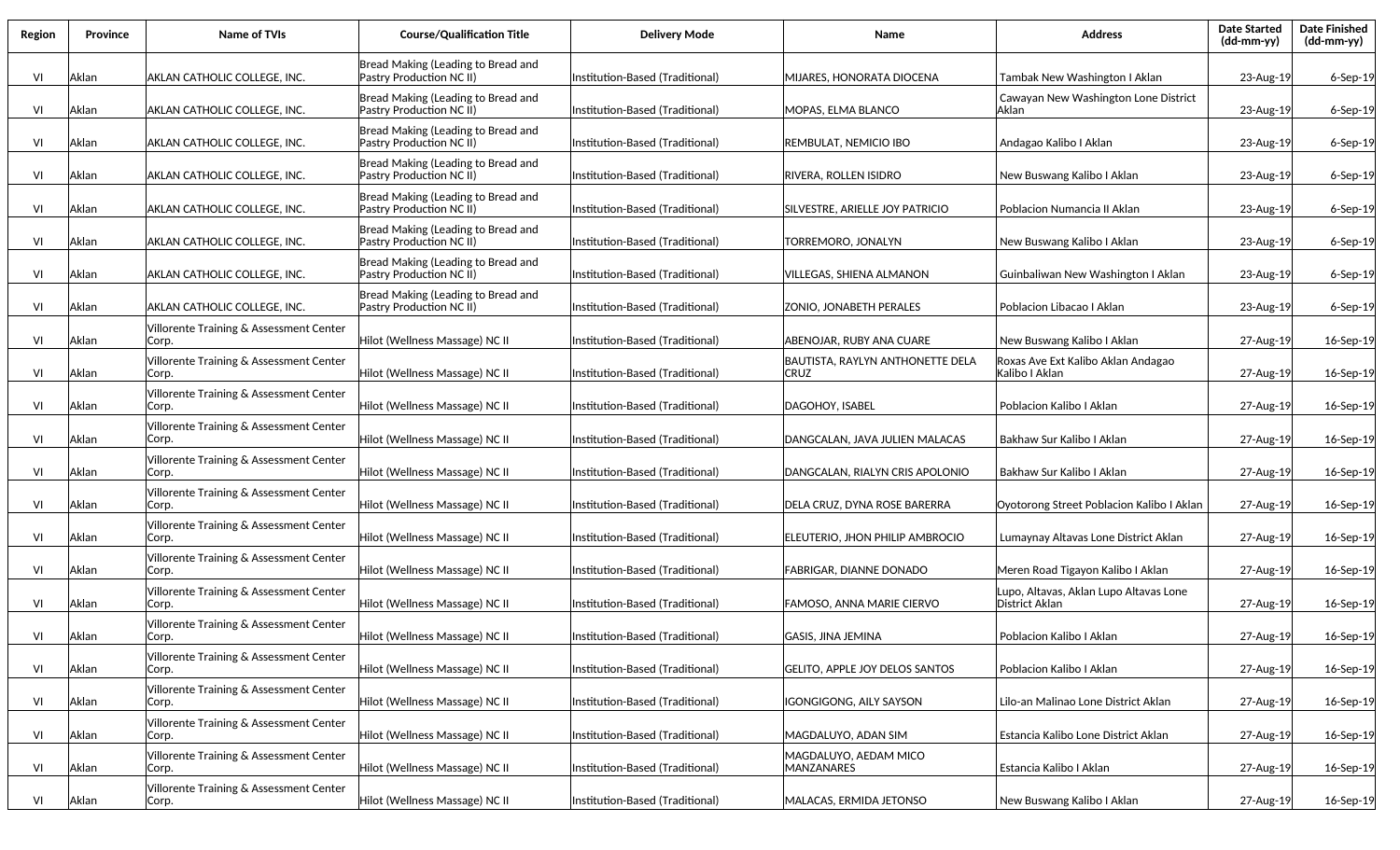| Region | <b>Province</b> | Name of TVIs                                                                   | <b>Course/Qualification Title</b> | <b>Delivery Mode</b>             | Name                             | <b>Address</b>                                                        | <b>Date Started</b><br>(dd-mm-yy) | <b>Date Finished</b><br>$(dd\text{-}\text{mm-}yy)$ |
|--------|-----------------|--------------------------------------------------------------------------------|-----------------------------------|----------------------------------|----------------------------------|-----------------------------------------------------------------------|-----------------------------------|----------------------------------------------------|
| VI     | Aklan           | Villorente Training & Assessment Center<br>Corp.                               | Hilot (Wellness Massage) NC II    | Institution-Based (Traditional)  | NIÑO, SHERRI RODRIGUEZ           | 125-I Oyotorong Ext. Bakhaw Sur Kalibo I<br>lAklan                    | 27-Aug-19                         | 16-Sep-19                                          |
| VI     | Aklan           | Villorente Training & Assessment Center<br>Corp.                               | Hilot (Wellness Massage) NC II    | Institution-Based (Traditional)  | PASTRANA, ABRELA MAGDALUYO       | Estancia Kalibo I Aklan                                               | 27-Aug-19                         | 16-Sep-19                                          |
| VI     | Aklan           | Villorente Training & Assessment Center<br>Corp.                               | Hilot (Wellness Massage) NC II    | Institution-Based (Traditional)  | RICO, JEANY                      | Manggayad Malay Lone District Aklan                                   | 27-Aug-19                         | 16-Sep-19                                          |
| VI     | Aklan           | Villorente Training & Assessment Center<br>Corp.                               | Hilot (Wellness Massage) NC II    | Institution-Based (Traditional)  | SAUZA, PATRICIA DANNIELLE ZAPUES | Paghari-on Street Poblacion Kalibo I Aklan                            | 27-Aug-19                         | 16-Sep-19                                          |
| VI     | Aklan           | Villorente Training & Assessment Center<br>Corp.                               | Hilot (Wellness Massage) NC II    | Institution-Based (Traditional)  | SIMON, IKEN VICENTE              | Old Buswang Kalibo I Aklan                                            | 27-Aug-19                         | 16-Sep-19                                          |
| VI     | Aklan           | Villorente Training & Assessment Center<br>Corp.                               | Hilot (Wellness Massage) NC II    | Institution-Based (Traditional)  | SOGUILON, LOVE JOY MINA          | Poblacion Kalibo I Aklan                                              | 27-Aug-19                         | 16-Sep-19                                          |
| VI     | Aklan           | Villorente Training & Assessment Center<br>Corp.                               | Hilot (Wellness Massage) NC II    | Institution-Based (Traditional)  | SOGUILON, LOVELY MINA            | Poblacion Kalibo I Aklan                                              | 27-Aug-19                         | 16-Sep-19                                          |
| VI     | Aklan           | Villorente Training & Assessment Center<br>Corp.                               | Hilot (Wellness Massage) NC II    | Institution-Based (Traditional)  | TAYCO, GERMIE ANN CRIS APOLONIO  | Bakhaw Sur Kalibo I Aklan                                             | 27-Aug-19                         | 16-Sep-19                                          |
| VI     | Aklan           | Villorente Training & Assessment Center<br>Corp.                               | Hilot (Wellness Massage) NC II    | Institution-Based (Traditional)  | TOLENTINO, JHARELL AGNATE        | Andagao Kalibo I Aklan                                                | 27-Aug-19                         | 16-Sep-19                                          |
| VI     | Aklan           | Villorente Training & Assessment Center<br>Corp.                               | Hilot (Wellness Massage) NC II    | lInstitution-Based (Traditional) | VICTORIANO, NARMELIN TORINO      | N. Roldan Ext., Poblacion, Kalibo, Aklan<br> Poblacion Kalibo I Aklan | 27-Aug-19                         | 16-Sep-19                                          |
| VI     | Guimaras        | PROVINCIAL TRAINING AND ENTERPRISE<br> DEVELOPMENT CENTER (PTEDC)              | Hilot (Wellness Massage) II       | Institution-Based (Traditional)  | BALLENER, CECILIA RODRIGUEZ      | Tastasan Buenavista Lone District<br>Guimaras Female                  | $2-$ Sep $-19$                    | 16-Sep-19                                          |
| VI     | Guimaras        | PROVINCIAL TRAINING AND ENTERPRISE<br><b>DEVELOPMENT CENTER (PTEDC)</b>        | Hilot (Wellness Massage) II       | Institution-Based (Traditional)  | BANGCAYA, STARLITE GALLO         | Tastasan Buenavista Lone District<br>Guimaras Female                  | $2-$ Sep $-19$                    | 16-Sep-19                                          |
| VI     | Guimaras        | PROVINCIAL TRAINING AND ENTERPRISE<br><b>DEVELOPMENT CENTER (PTEDC)</b>        | Hilot (Wellness Massage) II       | Institution-Based (Traditional)  | BRACERO, DOMINGO NARVATO         | Tastasan Buenavista Lone District<br> Guimaras Male                   | $2-$ Sep $-19$                    | 16-Sep-19                                          |
| VI     | Guimaras        | PROVINCIAL TRAINING AND ENTERPRISE<br><b>DEVELOPMENT CENTER (PTEDC)</b>        | Hilot (Wellness Massage) II       | Institution-Based (Traditional)  | CELO, JOY LYN GONZALES           | Tastasan Buenavista Lone District<br> Guimaras Female                 | $2-$ Sep $-19$                    | 16-Sep-19                                          |
| VI     | Guimaras        | PROVINCIAL TRAINING AND ENTERPRISE<br><b>DEVELOPMENT CENTER (PTEDC)</b>        | Hilot (Wellness Massage) II       | Institution-Based (Traditional)  | FERRER. JINA MAE JAROVILLA       | Tastasan Buenavista Lone District<br>Guimaras Female                  | $2-$ Sep $-19$                    | 16-Sep-19                                          |
| VI     | Guimaras        | <b>PROVINCIAL TRAINING AND ENTERPRISE</b><br><b>DEVELOPMENT CENTER (PTEDC)</b> | Hilot (Wellness Massage) II       | Institution-Based (Traditional)  | FERRER, LEAH GABUTIN             | Brgy. San Roque Buenavista Lone District<br>lGuimaras Female          | $2-$ Sep $-19$                    | 16-Sep-19                                          |
| VI     | Guimaras        | PROVINCIAL TRAINING AND ENTERPRISE<br><b>DEVELOPMENT CENTER (PTEDC)</b>        | Hilot (Wellness Massage) II       | Institution-Based (Traditional)  | <b>GABALES, EMELYN MUCHO</b>     | Tastasan Buenavista Lone District<br> Guimaras Female                 | 2-Sep-19                          | 16-Sep-19                                          |
| VI     | Guimaras        | PROVINCIAL TRAINING AND ENTERPRISE<br>DEVELOPMENT CENTER (PTEDC)               | Hilot (Wellness Massage) II       | Institution-Based (Traditional)  | GABALES, EVELYN GAGATAM          | Tastasan Buenavista Lone District<br> Guimaras Female                 | 2-Sep-19                          | 16-Sep-19                                          |
| VI     | Guimaras        | PROVINCIAL TRAINING AND ENTERPRISE<br>DEVELOPMENT CENTER (PTEDC)               | Hilot (Wellness Massage) II       | Institution-Based (Traditional)  | GABALES, LENY BILLENA            | Tastasan Buenavista Lone District<br>Guimaras Female                  | $2-$ Sep $-19$                    | 16-Sep-19                                          |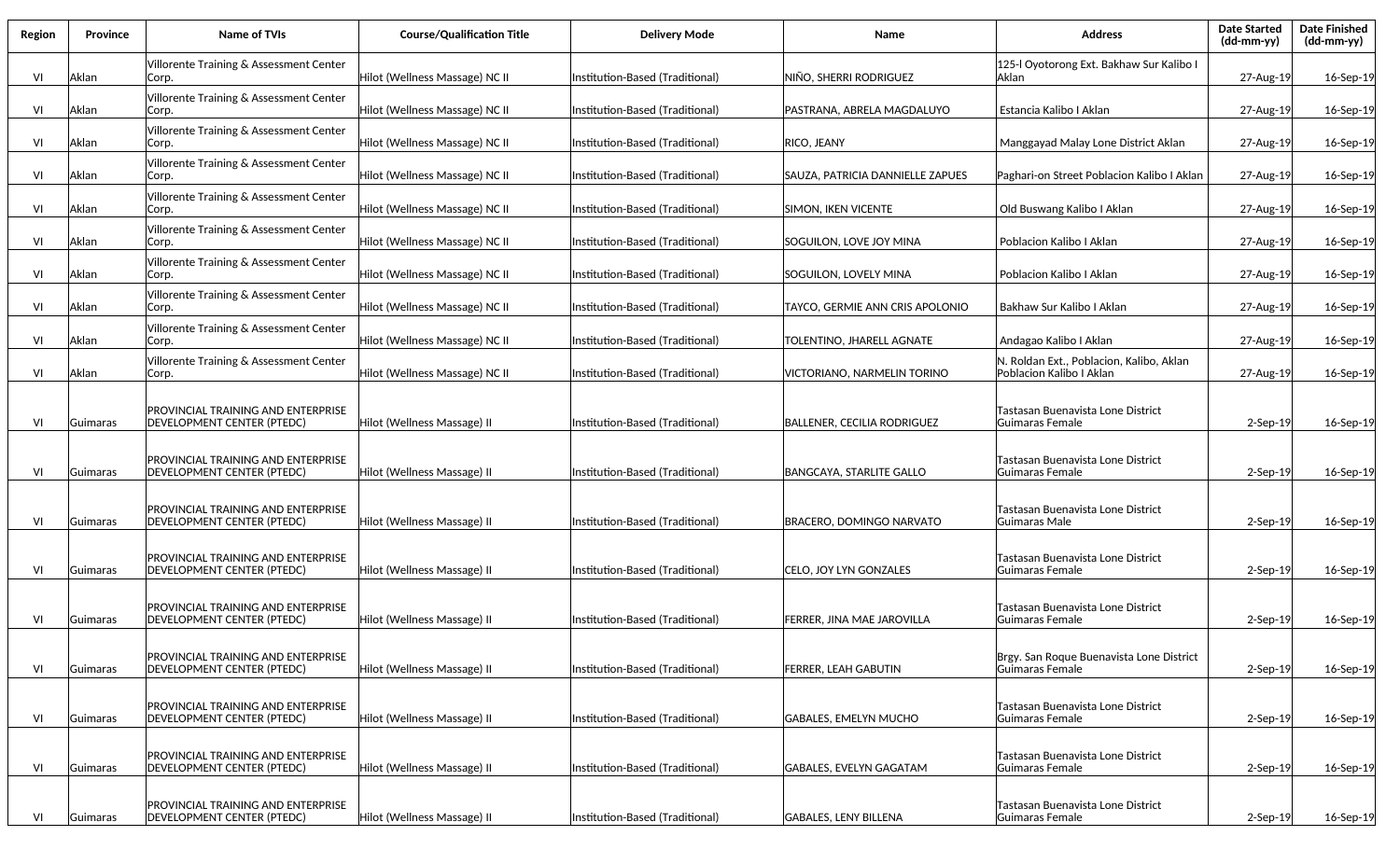| Region | Province | <b>Name of TVIs</b>                                                            | <b>Course/Qualification Title</b> | <b>Delivery Mode</b>            | Name                           | <b>Address</b>                                        | <b>Date Started</b><br>(dd-mm-yy) | <b>Date Finished</b><br>(dd-mm-yy) |
|--------|----------|--------------------------------------------------------------------------------|-----------------------------------|---------------------------------|--------------------------------|-------------------------------------------------------|-----------------------------------|------------------------------------|
| VI     | Guimaras | <b>PROVINCIAL TRAINING AND ENTERPRISE</b><br>DEVELOPMENT CENTER (PTEDC)        | Hilot (Wellness Massage) II       | Institution-Based (Traditional) | GABALES, ROBAND BARCELONA      | Tastasan Buenavista Lone District<br>Guimaras Male    | $2-$ Sep $-19$                    | 16-Sep-19                          |
| VI     | Guimaras | <b>PROVINCIAL TRAINING AND ENTERPRISE</b><br>DEVELOPMENT CENTER (PTEDC)        | Hilot (Wellness Massage) II       | Institution-Based (Traditional) | GALLEGO, AMY GALLETO           | Tastasan Buenavista Lone District<br>Guimaras Female  | $2-$ Sep $-19$                    | 16-Sep-19                          |
| VI     | Guimaras | <b>PROVINCIAL TRAINING AND ENTERPRISE</b><br><b>DEVELOPMENT CENTER (PTEDC)</b> | Hilot (Wellness Massage) II       | Institution-Based (Traditional) | GALLOS, LIZA GALVEZ            | Tastasan Buenavista Lone District<br>Guimaras Female  | $2-$ Sep $-19$                    | 16-Sep-19                          |
| VI     | Guimaras | PROVINCIAL TRAINING AND ENTERPRISE<br><b>DEVELOPMENT CENTER (PTEDC)</b>        | Hilot (Wellness Massage) II       | Institution-Based (Traditional) | GONZALES, ANNE LOU CUDO        | Tastasan Buenavista Lone District<br>Guimaras Female  | $2-$ Sep $-19$                    | 16-Sep-19                          |
| VI     | Guimaras | <b>PROVINCIAL TRAINING AND ENTERPRISE</b><br><b>DEVELOPMENT CENTER (PTEDC)</b> | Hilot (Wellness Massage) II       | Institution-Based (Traditional) | GONZALES, ESPERANZA BRILLANTES | Tastasan Buenavista Lone District<br>Guimaras Female  | $2-$ Sep $-19$                    | 16-Sep-19                          |
| VI     | Guimaras | PROVINCIAL TRAINING AND ENTERPRISE<br><b>DEVELOPMENT CENTER (PTEDC)</b>        | Hilot (Wellness Massage) II       | Institution-Based (Traditional) | JARDIOLEN, DECERY TABORA       | Tastasan Buenavista Lone District<br>Guimaras Female  | $2-$ Sep $-19$                    | 16-Sep-19                          |
| VI     | Guimaras | PROVINCIAL TRAINING AND ENTERPRISE<br><b>DEVELOPMENT CENTER (PTEDC)</b>        | Hilot (Wellness Massage) II       | Institution-Based (Traditional) | JARDIOLIN, ROVELYN TABORA      | Tastasan Buenavista Lone District<br>Guimaras Female  | $2-$ Sep $-19$                    | 16-Sep-19                          |
| VI     | Guimaras | <b>PROVINCIAL TRAINING AND ENTERPRISE</b><br><b>DEVELOPMENT CENTER (PTEDC)</b> | Hilot (Wellness Massage) II       | Institution-Based (Traditional) | <b>MARON, ARLENE GALLO</b>     | Tastasan Buenavista Lone District<br>Guimaras Female  | $2-$ Sep $-19$                    | 16-Sep-19                          |
| VI     | Guimaras | <b>PROVINCIAL TRAINING AND ENTERPRISE</b><br> DEVELOPMENT CENTER (PTEDC)       | Hilot (Wellness Massage) II       | Institution-Based (Traditional) | MOLATE, PSYCHE AMOR BORRA      | Salvacion Buenavista Lone District<br>Guimaras Female | $2-$ Sep $-19$                    | 16-Sep-19                          |
| VI     | Guimaras | <b>PROVINCIAL TRAINING AND ENTERPRISE</b><br> DEVELOPMENT CENTER (PTEDC)       | Hilot (Wellness Massage) II       | Institution-Based (Traditional) | MORADA, HENIE DIEQUINO         | San Roque Buenavista Lone District<br>Guimaras Female | $2-$ Sep $-19$                    | 16-Sep-19                          |
| VI     | Guimaras | <b>PROVINCIAL TRAINING AND ENTERPRISE</b><br><b>DEVELOPMENT CENTER (PTEDC)</b> | Hilot (Wellness Massage) II       | Institution-Based (Traditional) | <b>OLIVAR, REINECKE APION</b>  | Tastasan Buenavista Lone District<br>Guimaras Male    | $2-Sep-19$                        | 16-Sep-19                          |
| VI     | Guimaras | <b>PROVINCIAL TRAINING AND ENTERPRISE</b><br> DEVELOPMENT CENTER (PTEDC)       | Hilot (Wellness Massage) II       | Institution-Based (Traditional) | lORO. MA. JESSA CORPUZ         | Tastasan Buenavista Lone District<br>Guimaras Female  | $2-Sep-19$                        | 16-Sep-19                          |
| VI     | Guimaras | <b>PROVINCIAL TRAINING AND ENTERPRISE</b><br>DEVELOPMENT CENTER (PTEDC)        | Hilot (Wellness Massage) II       | Institution-Based (Traditional) | PAHILA. MA. ELENA ROBLES       | Tastasan Buenavista Lone District<br>Guimaras Female  | $2-$ Sep $-19$                    | 16-Sep-19                          |
| VI     | Guimaras | <b>PROVINCIAL TRAINING AND ENTERPRISE</b><br>DEVELOPMENT CENTER (PTEDC)        | Hilot (Wellness Massage) II       | Institution-Based (Traditional) | SIBULANGCAL, JIJIE CERALVO     | Tastasan Buenavista Lone District<br>Guimaras Female  | $2-$ Sep $-19$                    | 16-Sep-19                          |
| VI     | Guimaras | <b>PROVINCIAL TRAINING AND ENTERPRISE</b><br><b>DEVELOPMENT CENTER (PTEDC)</b> | Hilot (Wellness Massage) II       | Institution-Based (Traditional) | SIBULANGCAL, JOY CERALVO       | Tastasan Buenavista Lone District<br>Guimaras Female  | $2$ -Sep-19                       | 16-Sep-19                          |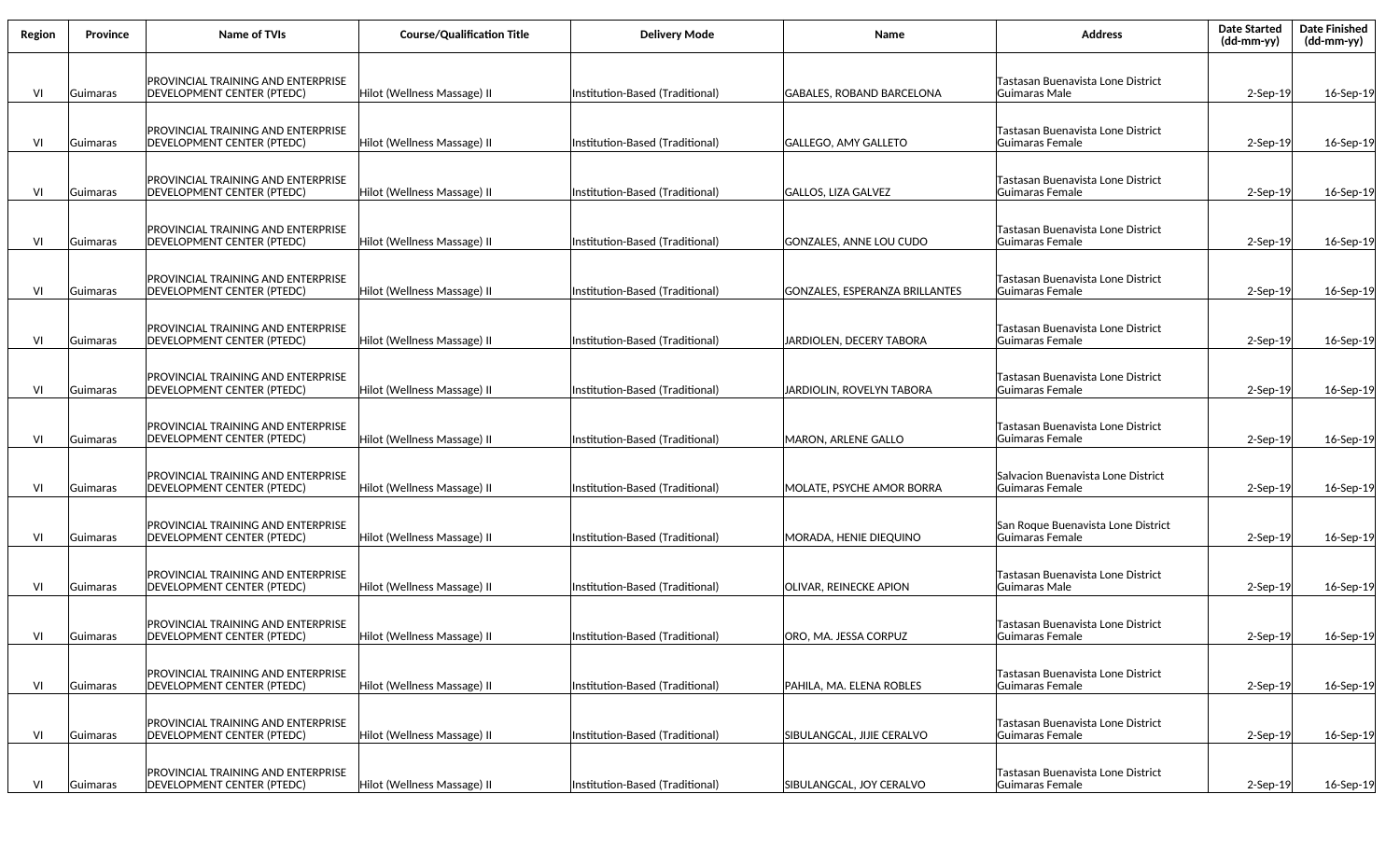| Region | Province | Name of TVIs                                                     | <b>Course/Qualification Title</b> | <b>Delivery Mode</b>                | Name                        | <b>Address</b>                                       | <b>Date Started</b><br>$(dd-mm-yy)$ | <b>Date Finished</b><br>(dd-mm-yy) |
|--------|----------|------------------------------------------------------------------|-----------------------------------|-------------------------------------|-----------------------------|------------------------------------------------------|-------------------------------------|------------------------------------|
| VI     | Guimaras | PROVINCIAL TRAINING AND ENTERPRISE<br>DEVELOPMENT CENTER (PTEDC) | Hilot (Wellness Massage) II       | Institution-Based (Traditional)     | TERCEPONA, FATIMA GINGOYON  | Tastasan Buenavista Lone District<br>Guimaras Female | $2-$ Sep $-19$                      | 16-Sep-19                          |
| VII    | Cebu     | B.I.G. Development Training & Assessment<br>Center, Inc.         | Hilot (Wellness Massage) NC II    | Institution-Based (Mobile Training) | AGUSTINEZ, VILMA GARRIDO    | Purok 2 Cabonga-an San Francisco V Cebu              | 15-Aug-19                           | 17-Sep-19                          |
| VII    | Cebu     | B.I.G. Development Training & Assessment<br>Center, Inc.         | Hilot (Wellness Massage) NC II    | Institution-Based (Mobile Training) | ALEGUIOJO, PRELYN SUERTE    | Mercedes Poro V Cebu                                 | 15-Aug-19                           | 17-Sep-19                          |
| VII    | Cebu     | B.I.G. Development Training & Assessment<br>Center, Inc.         | Hilot (Wellness Massage) NC II    | Institution-Based (Mobile Training) | ANDRADE. LALETH RAMIREZ     | Union San Francisco V Cebu                           | 15-Aug-19                           | 17-Sep-19                          |
| VII    | Cebu     | B.I.G. Development Training & Assessment<br>Center, Inc.         | Hilot (Wellness Massage) NC II    | Institution-Based (Mobile Training) | ARENAS, REAN NARTE          | Southern Poblacion San Francisco V Cebu              | 15-Aug-19                           | 17-Sep-19                          |
| VII    | Cebu     | B.I.G. Development Training & Assessment<br>Center, Inc.         | Hilot (Wellness Massage) NC II    | Institution-Based (Mobile Training) | AVILA, REA NUDALO           | Esperanza San Francisco V Cebu                       | 15-Aug-19                           | 17-Sep-19                          |
| VII    | Cebu     | B.I.G. Development Training & Assessment<br>Center, Inc.         | Hilot (Wellness Massage) NC II    | Institution-Based (Mobile Training) | CUESTA, MARIE CRIS ROSAL    | Mahayahay Sonog San Francisco V Cebu                 | 15-Aug-19                           | 17-Sep-19                          |
| VII    | Cebu     | B.I.G. Development Training & Assessment<br>Center, Inc.         | Hilot (Wellness Massage) NC II    | Institution-Based (Mobile Training) | FORMENTERA, IVY BOCADO      | Igot Esperenza San Francisco V Cebu                  | 15-Aug-19                           | 17-Sep-19                          |
| VII    | Cebu     | B.I.G. Development Training & Assessment<br>Center, Inc.         | Hilot (Wellness Massage) NC II    | Institution-Based (Mobile Training) | GARRIDO, ALDIN MIAO         | Cabonga-an San Francisco V Cebu                      | 15-Aug-19                           | 17-Sep-19                          |
| VII    | Cebu     | B.I.G. Development Training & Assessment<br>Center, Inc.         | Hilot (Wellness Massage) NC II    | Institution-Based (Mobile Training) | GELLA, ANGELICA PULVERA     | Northern Poblacion San Francisco V Cebu              | 15-Aug-19                           | 17-Sep-19                          |
| VII    | Cebu     | B.I.G. Development Training & Assessment<br>Center, Inc.         | Hilot (Wellness Massage) NC II    | Institution-Based (Mobile Training) | GELLA, ELSON JOUIE GORGONIO | Northern Poblacion San Francisco V Cebu              | 15-Aug-19                           | 17-Sep-19                          |
| VII    | Cebu     | B.I.G. Development Training & Assessment<br>Center, Inc.         | Hilot (Wellness Massage) NC II    | Institution-Based (Mobile Training) | GONZAGA, ROXAN GONZALES     | Lower Buntod Union San Francisco V Cebu              | 15-Aug-19                           | 17-Sep-19                          |
| VII    | Cebu     | B.I.G. Development Training & Assessment<br>Center, Inc.         | Hilot (Wellness Massage) NC II    | Institution-Based (Mobile Training) | <b>HERDA, LUCY LUCERNAS</b> | Union San Francisco V Cebu                           | 15-Aug-19                           | 17-Sep-19                          |
| VII    | Cebu     | B.I.G. Development Training & Assessment<br>Center, Inc.         | Hilot (Wellness Massage) NC II    | Institution-Based (Mobile Training) | LIMOSNERO, JESSICA ZOILO    | Santiago San Francisco V Cebu                        | 15-Aug-19                           | 17-Sep-19                          |
| VII    | Cebu     | B.I.G. Development Training & Assessment<br>Center, Inc.         | Hilot (Wellness Massage) NC II    | Institution-Based (Mobile Training) | LUCHAVEZ, JADE RAMIREZ      | Cogon Esperanza San Francisco V Cebu                 | 15-Aug-19                           | 17-Sep-19                          |
| VII    | Cebu     | B.I.G. Development Training & Assessment<br>Center, Inc.         | Hilot (Wellness Massage) NC II    | Institution-Based (Mobile Training) | LUCHAVEZ, JOSEPHINE DAITOL  | Mangga Northern Poblacion San Francisco<br>V Cebu    | 15-Aug-19                           | 17-Sep-19                          |
| VII    | Cebu     | B.I.G. Development Training & Assessment<br>Center, Inc.         | Hilot (Wellness Massage) NC II    | Institution-Based (Mobile Training) | MONTE DE RAMOS. JAYSON LUAG | Sonog San Francisco V Cebu                           | 15-Aug-19                           | 17-Sep-19                          |
| VII    | Cebu     | B.I.G. Development Training & Assessment<br>Center, Inc.         | Hilot (Wellness Massage) NC II    | Institution-Based (Mobile Training) | NGOJO, ROSANNA PREGONER     | Santiago San Francisco V Cebu                        | 15-Aug-19                           | 17-Sep-19                          |
| VII    | Cebu     | B.I.G. Development Training & Assessment<br>Center, Inc.         | Hilot (Wellness Massage) NC II    | Institution-Based (Mobile Training) | PLEÑOS, ME ANN LUCERO       | Cabonga-an San Francisco V Cebu                      | 15-Aug-19                           | 17-Sep-19                          |
| VII    | Cebu     | B.I.G. Development Training & Assessment<br>Center, Inc.         | Hilot (Wellness Massage) NC II    | Institution-Based (Mobile Training) | PULVERA, FEREDISOL PEÑA     | Northern Poblacion San Francisco V Cebu              | 15-Aug-19                           | 17-Sep-19                          |
| VII    | Cebu     | B.I.G. Development Training & Assessment<br>Center, Inc.         | Hilot (Wellness Massage) NC II    | Institution-Based (Mobile Training) | PULVERA. JAN PEÑA           | Northern Poblacion San Francisco V Cebu              | 15-Aug-19                           | 17-Sep-19                          |
| VII    | Cebu     | B.I.G. Development Training & Assessment<br>Center, Inc.         | Hilot (Wellness Massage) NC II    | Institution-Based (Mobile Training) | PULVERA, JOSELYN DAITOL     | Mangga Northern Poblacion San Francisco<br>V Cebu    | 15-Aug-19                           | 17-Sep-19                          |
| VII    | Cebu     | B.I.G. Development Training & Assessment<br>Center, Inc.         | Hilot (Wellness Massage) NC II    | Institution-Based (Mobile Training) | PULVERA, NOVIELYN BILUAL    | Northern Poblacion San Francisco V Cebu              | 15-Aug-19                           | 17-Sep-19                          |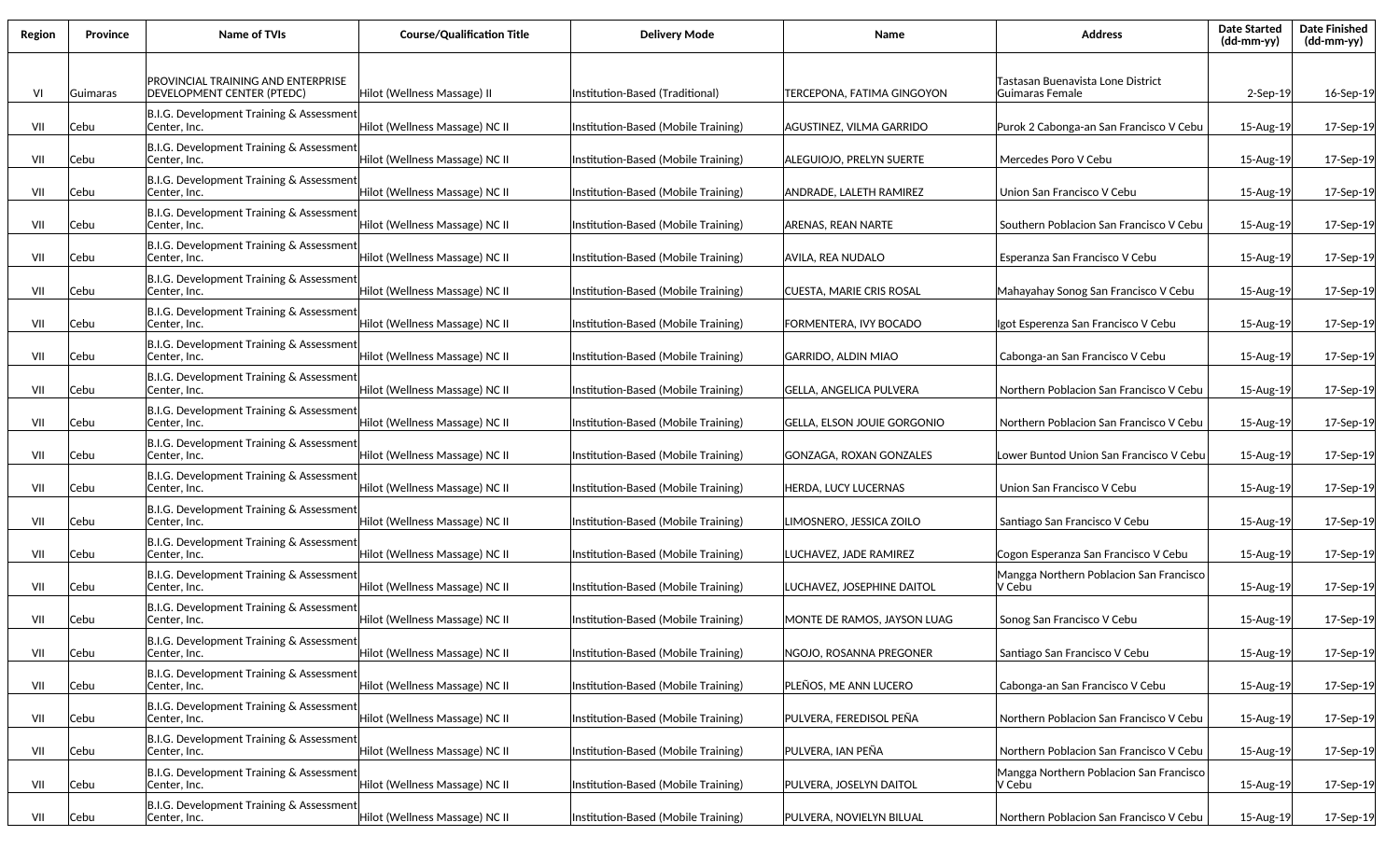| Region | Province | Name of TVIs                                             | <b>Course/Qualification Title</b> | <b>Delivery Mode</b>                | Name                             | <b>Address</b>                                     | <b>Date Started</b><br>$(dd-mm-yy)$ | <b>Date Finished</b><br>(dd-mm-yy) |
|--------|----------|----------------------------------------------------------|-----------------------------------|-------------------------------------|----------------------------------|----------------------------------------------------|-------------------------------------|------------------------------------|
| VII    | Cebu     | B.I.G. Development Training & Assessment<br>Center, Inc. | Hilot (Wellness Massage) NC II    | Institution-Based (Mobile Training) | PULVERA, TITA SEMBLANTE          | Northern Poblacion San Francisco V Cebu            | 15-Aug-19                           | 17-Sep-19                          |
| VII    | Cebu     | B.I.G. Development Training & Assessment<br>Center, Inc. | Hilot (Wellness Massage) NC II    | Institution-Based (Mobile Training) | SEÑOR, ELEONOR BURLADO           | Tulay Consuelo San Francisco V Cebu                | 15-Aug-19                           | 17-Sep-19                          |
| VII    | Cebu     | B.I.G. Development Training & Assessment<br>Center, Inc. | Hilot (Wellness Massage) NC II    | Institution-Based (Mobile Training) | VILLAGONZALO, GELVHIC GELBOLINGO | Sonog San Francisco V Cebu                         | 15-Aug-19                           | 17-Sep-19                          |
| VII    | Cebu     | B.I.G. Development Training & Assessment<br>Center, Inc. | Hilot (Wellness Massage) NC II    | Institution-Based (Mobile Training) | AGUSTINEZ, ELJENE LUCERO         | Esperanza San Francisco V Cebu                     | 15-Aug-19                           | 17-Sep-19                          |
| VII    | Cebu     | B.I.G. Development Training & Assessment<br>Center, Inc. | Hilot (Wellness Massage) NC II    | Institution-Based (Mobile Training) | ANDRADE, CHARLIE CAMPILLO        | Sonog San Francisco V Cebu                         | 15-Aug-19                           | 17-Sep-19                          |
| VII    | Cebu     | B.I.G. Development Training & Assessment<br>Center, Inc. | Hilot (Wellness Massage) NC II    | Institution-Based (Mobile Training) | ANDRADE, JULISA BENSIG           | Talisay Northern Poblacion San Francisco<br>V Cebu | 15-Aug-19                           | 17-Sep-19                          |
| VII    | Cebu     | B.I.G. Development Training & Assessment<br>Center, Inc. | Hilot (Wellness Massage) NC II    | Institution-Based (Mobile Training) | BAGUIO, ESMERITA TURAWAN         | Talisay San Francisco V Cebu                       | 15-Aug-19                           | 17-Sep-19                          |
| VII    | Cebu     | B.I.G. Development Training & Assessment<br>Center, Inc. | Hilot (Wellness Massage) NC II    | Institution-Based (Mobile Training) | CAÑETE. MARYCEL ANDRADE          | Northern Poblacion San Francisco V Cebu            | 15-Aug-19                           | 17-Sep-19                          |
| VII    | Cebu     | B.I.G. Development Training & Assessment<br>Center, Inc. | Hilot (Wellness Massage) NC II    | Institution-Based (Mobile Training) | DALAGUIT, ANDY MABULAY SR        | Lungke Northern Poblacion San Francisco<br>V Cebu  | 15-Aug-19                           | 17-Sep-19                          |
| VII    | Cebu     | B.I.G. Development Training & Assessment<br>Center, Inc. | Hilot (Wellness Massage) NC II    | Institution-Based (Mobile Training) | DEGAMO, EVA MARIS LUCHAVEZ       | Calupo San Francisco V Cebu                        | 15-Aug-19                           | 17-Sep-19                          |
| VII    | Cebu     | B.I.G. Development Training & Assessment<br>Center, Inc. | Hilot (Wellness Massage) NC II    | Institution-Based (Mobile Training) | DEGAMO, ROZEL LUCHAVEZ           | Lawis Campo San Francisco V Cebu                   | 15-Aug-19                           | 17-Sep-19                          |
| VII    | Cebu     | B.I.G. Development Training & Assessment<br>Center, Inc. | Hilot (Wellness Massage) NC II    | Institution-Based (Mobile Training) | DEGAMO, WILFREDA LUCHAVEZ        | Campo San Francisco V Cebu                         | 15-Aug-19                           | 17-Sep-19                          |
| VII    | Cebu     | B.I.G. Development Training & Assessment<br>Center, Inc. | Hilot (Wellness Massage) NC II    | Institution-Based (Mobile Training) | ELLENBERG, LYDIA ANDRADE         | Talisay San Francisco V Cebu                       | 15-Aug-19                           | 17-Sep-19                          |
| VII    | Cebu     | B.I.G. Development Training & Assessment<br>Center, Inc. | Hilot (Wellness Massage) NC II    | Institution-Based (Mobile Training) | FORMENTERA, LORY ANN PREGONER    | Sonog San Francisco V Cebu                         | 15-Aug-19                           | 17-Sep-19                          |
| VII    | Cebu     | B.I.G. Development Training & Assessment<br>Center, Inc. | Hilot (Wellness Massage) NC II    | Institution-Based (Mobile Training) | GARRIDO, ROWENA ARGANZA          | Sonog San Francisco V Cebu                         | 15-Aug-19                           | 17-Sep-19                          |
| VII    | Cebu     | B.I.G. Development Training & Assessment<br>Center, Inc. | Hilot (Wellness Massage) NC II    | Institution-Based (Mobile Training) | GONZAGA, RINA GARRIDO            | Sonog San Francisco V Cebu                         | 15-Aug-19                           | 17-Sep-19                          |
| VII    | Cebu     | B.I.G. Development Training & Assessment<br>Center, Inc. | Hilot (Wellness Massage) NC II    | Institution-Based (Mobile Training) | GONZALES, LAETNER CULANGO        | Northern Poblacion San Francisco V Cebu            | 15-Aug-19                           | 17-Sep-19                          |
| VII    | Cebu     | B.I.G. Development Training & Assessment<br>Center, Inc. | Hilot (Wellness Massage) NC II    | Institution-Based (Mobile Training) | KUATERNIK, LOMEL SUGANOB         | Northern Poblacion San Francisco V Cebu            | 15-Aug-19                           | 17-Sep-19                          |
| VII    | Cebu     | B.I.G. Development Training & Assessment<br>Center, Inc. | Hilot (Wellness Massage) NC II    | Institution-Based (Mobile Training) | LUCHAVEZ, CHARMAINE NAVARRO      | Talisay Tuburan III Cebu                           | 15-Aug-19                           | 17-Sep-19                          |
| VII    | Cebu     | B.I.G. Development Training & Assessment<br>Center, Inc. | Hilot (Wellness Massage) NC II    | Institution-Based (Mobile Training) | LUCHAVEZ, JEANN RICA             | Sonog San Francisco V Cebu                         | 15-Aug-19                           | 17-Sep-19                          |
| VII    | Cebu     | B.I.G. Development Training & Assessment<br>Center, Inc. | Hilot (Wellness Massage) NC II    | Institution-Based (Mobile Training) | MEDINA, JOVELYN DAITOL           | Campo San Francisco V Cebu                         | 15-Aug-19                           | 17-Sep-19                          |
| VII    | Cebu     | B.I.G. Development Training & Assessment<br>Center, Inc. | Hilot (Wellness Massage) NC II    | Institution-Based (Mobile Training) | MUAÑA, ROCEL TRENCIO             | Mangga Talisay San Francisco V Cebu                | 15-Aug-19                           | 17-Sep-19                          |
| VII    | Cebu     | B.I.G. Development Training & Assessment<br>Center, Inc. | Hilot (Wellness Massage) NC II    | Institution-Based (Mobile Training) | NUDALO, JESSIE OTIDA             | Binong-bong Cabonga-an San Francisco V<br> Cebu    | 15-Aug-19                           | 17-Sep-19                          |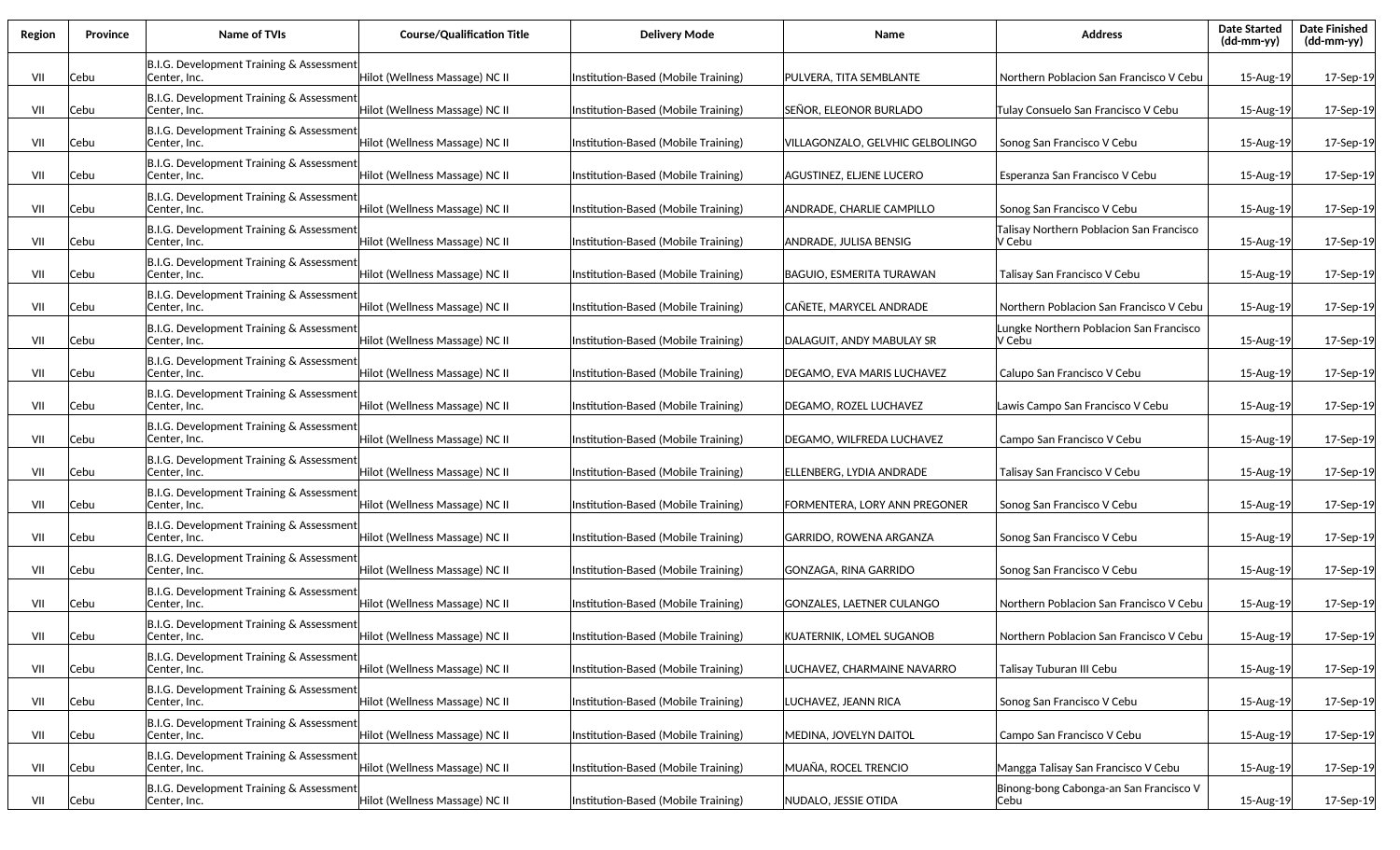| Region | <b>Province</b> | Name of TVIs                                             | <b>Course/Qualification Title</b> | <b>Delivery Mode</b>                | Name                            | <b>Address</b>                                     | <b>Date Started</b><br>(dd-mm-yy) | <b>Date Finished</b><br>(dd-mm-yy) |
|--------|-----------------|----------------------------------------------------------|-----------------------------------|-------------------------------------|---------------------------------|----------------------------------------------------|-----------------------------------|------------------------------------|
| VII    | Cebu            | B.I.G. Development Training & Assessment<br>Center, Inc. | Hilot (Wellness Massage) NC II    | Institution-Based (Mobile Training) | OTIDA, ROLLY MUAÑA              | Campo San Francisco V Cebu                         | 15-Aug-19                         | 17-Sep-19                          |
| VII    | Cebu            | B.I.G. Development Training & Assessment<br>Center, Inc. | Hilot (Wellness Massage) NC II    | Institution-Based (Mobile Training) | OTOC, TATING LUCHAVEZ           | Campo San Francisco V Cebu                         | 15-Aug-19                         | 17-Sep-19                          |
| VII    | Cebu            | B.I.G. Development Training & Assessment<br>Center, Inc. | Hilot (Wellness Massage) NC II    | Institution-Based (Mobile Training) | PANTOÑAL, ANNALOU OTIDA         | Sonog San Francisco V Cebu                         | 15-Aug-19                         | 17-Sep-19                          |
| VII    | Cebu            | B.I.G. Development Training & Assessment<br>Center, Inc. | Hilot (Wellness Massage) NC II    | Institution-Based (Mobile Training) | TAMPUS, HERBER CABANGAL         | Southern Poblacion San Francisco V Cebu            | 15-Aug-19                         | 17-Sep-19                          |
| VII    | Cebu            | B.I.G. Development Training & Assessment<br>Center, Inc. | Hilot (Wellness Massage) NC II    | Institution-Based (Mobile Training) | WENCESLAO, SANNE FORMENTERA     | Cabonga-an San Francisco V Cebu                    | 15-Aug-19                         | 17-Sep-19                          |
| VII    | Cebu            | B.I.G. Development Training & Assessment<br>Center, Inc. | Hilot (Wellness Massage) NC II    | Institution-Based (Mobile Training) | ABAO, MICHELLE PERMACIO         | Cogon Esperanza San Francisco V Cebu               | 15-Aug-19                         | 20-Sep-19                          |
| VII    | Cebu            | B.I.G. Development Training & Assessment<br>Center, Inc. | Hilot (Wellness Massage) NC II    | Institution-Based (Mobile Training) | ANCIANO, REBECCA ABELLA         | Cabonga-an San Francisco V Cebu                    | 15-Aug-19                         | 20-Sep-19                          |
| VII    | Cebu            | B.I.G. Development Training & Assessment<br>Center, Inc. | Hilot (Wellness Massage) NC II    | Institution-Based (Mobile Training) | ANCIANO, RINO BATIANCILA        | Cabonga-an San Francisco V Cebu                    | 15-Aug-19                         | 20-Sep-19                          |
| VII    | Cebu            | B.I.G. Development Training & Assessment<br>Center, Inc. | Hilot (Wellness Massage) NC II    | Institution-Based (Mobile Training) | BAGUIO. JUNE REA TURAWAN        | Talisay Northern Poblacion San Francisco<br>V Cebu | 15-Aug-19                         | 20-Sep-19                          |
| VII    | Cebu            | B.I.G. Development Training & Assessment<br>Center, Inc. | Hilot (Wellness Massage) NC II    | Institution-Based (Mobile Training) | BARRIENTOS, EVANGELINE LUCHAVEZ | Campo San Francisco V Cebu                         | 15-Aug-19                         | 20-Sep-19                          |
| VII    | Cebu            | B.I.G. Development Training & Assessment<br>Center, Inc. | Hilot (Wellness Massage) NC II    | Institution-Based (Mobile Training) | BATIDOR, JUNREY CELESTIAL       | San Isidro San Francisco V Cebu                    | 15-Aug-19                         | 20-Sep-19                          |
| VII    | Cebu            | B.I.G. Development Training & Assessment<br>Center, Inc. | Hilot (Wellness Massage) NC II    | Institution-Based (Mobile Training) | BENSIG, ADRIANO LUCHAVEZ JR     | Cogon San Francisco V Cebu                         | 15-Aug-19                         | 20-Sep-19                          |
| VII    | Cebu            | B.I.G. Development Training & Assessment<br>Center, Inc. | Hilot (Wellness Massage) NC II    | Institution-Based (Mobile Training) | CARTAGENA, JOE MARIE FABROA     | San Isidro San Francisco VI Cebu                   | 15-Aug-19                         | 20-Sep-19                          |
| VII    | Cebu            | B.I.G. Development Training & Assessment<br>Center, Inc. | Hilot (Wellness Massage) NC II    | Institution-Based (Mobile Training) | DELA CRUZ, MERILYN MAHINAY      | Northern Poblacion San Francisco V Cebu            | 15-Aug-19                         | 20-Sep-19                          |
| VII    | Cebu            | B.I.G. Development Training & Assessment<br>Center, Inc. | Hilot (Wellness Massage) NC II    | Institution-Based (Mobile Training) | ELISON, JULIET GARRIDO          | Benongbong Cabonga-an San Francisco V<br>Cebu      | 15-Aug-19                         | 20-Sep-19                          |
| VII    | Cebu            | B.I.G. Development Training & Assessment<br>Center, Inc. | Hilot (Wellness Massage) NC II    | Institution-Based (Mobile Training) | ESTRERA. VERNIEGAL.             | Northern Poblacion San Francisco V Cebu            | 15-Aug-19                         | 20-Sep-19                          |
| VII    | Cebu            | B.I.G. Development Training & Assessment<br>Center, Inc. | Hilot (Wellness Massage) NC II    | Institution-Based (Mobile Training) | FORMENTERA, JOSHUA .            | Northern Poblacion San Francisco V Cebu            | 15-Aug-19                         | 20-Sep-19                          |
| VII    | Cebu            | B.I.G. Development Training & Assessment<br>Center, Inc. | Hilot (Wellness Massage) NC II    | Institution-Based (Mobile Training) | FORMENTERA, JUNRY ANDRADE       | Consuelo San Francisco V Cebu                      | 15-Aug-19                         | 20-Sep-19                          |
| VII    | Cebu            | B.I.G. Development Training & Assessment<br>Center, Inc. | Hilot (Wellness Massage) NC II    | Institution-Based (Mobile Training) | GARCESO, GARRY PLEÑOS           | 191 Purok 5 Unidos San Francisco V Cebu            | 15-Aug-19                         | 20-Sep-19                          |
| VII    | Cebu            | B.I.G. Development Training & Assessment<br>Center, Inc. | Hilot (Wellness Massage) NC II    | Institution-Based (Mobile Training) | GONZAGA, GLADIS ME ESTRERA      | Bastian Sonog San Francisco V Cebu                 | 15-Aug-19                         | 20-Sep-19                          |
| VII    | Cebu            | B.I.G. Development Training & Assessment<br>Center, Inc. | Hilot (Wellness Massage) NC II    | Institution-Based (Mobile Training) | LORA, CHERY MARQUEZ             | Esperanza San Francisco V Cebu                     | 15-Aug-19                         | 20-Sep-19                          |
| VII    | Cebu            | B.I.G. Development Training & Assessment<br>Center, Inc. | Hilot (Wellness Massage) NC II    | Institution-Based (Mobile Training) | LUCHAVEZ, JAYMAR RAMIREZ        | Cogon Esperanza San Francisco V Cebu               | 15-Aug-19                         | 20-Sep-19                          |
| VII    | Cebu            | B.I.G. Development Training & Assessment<br>Center, Inc. | Hilot (Wellness Massage) NC II    | Institution-Based (Mobile Training) | MANINGO, ROSALINDA LUCHAVEZ     | Campo San Francisco V Cebu                         | 15-Aug-19                         | 20-Sep-19                          |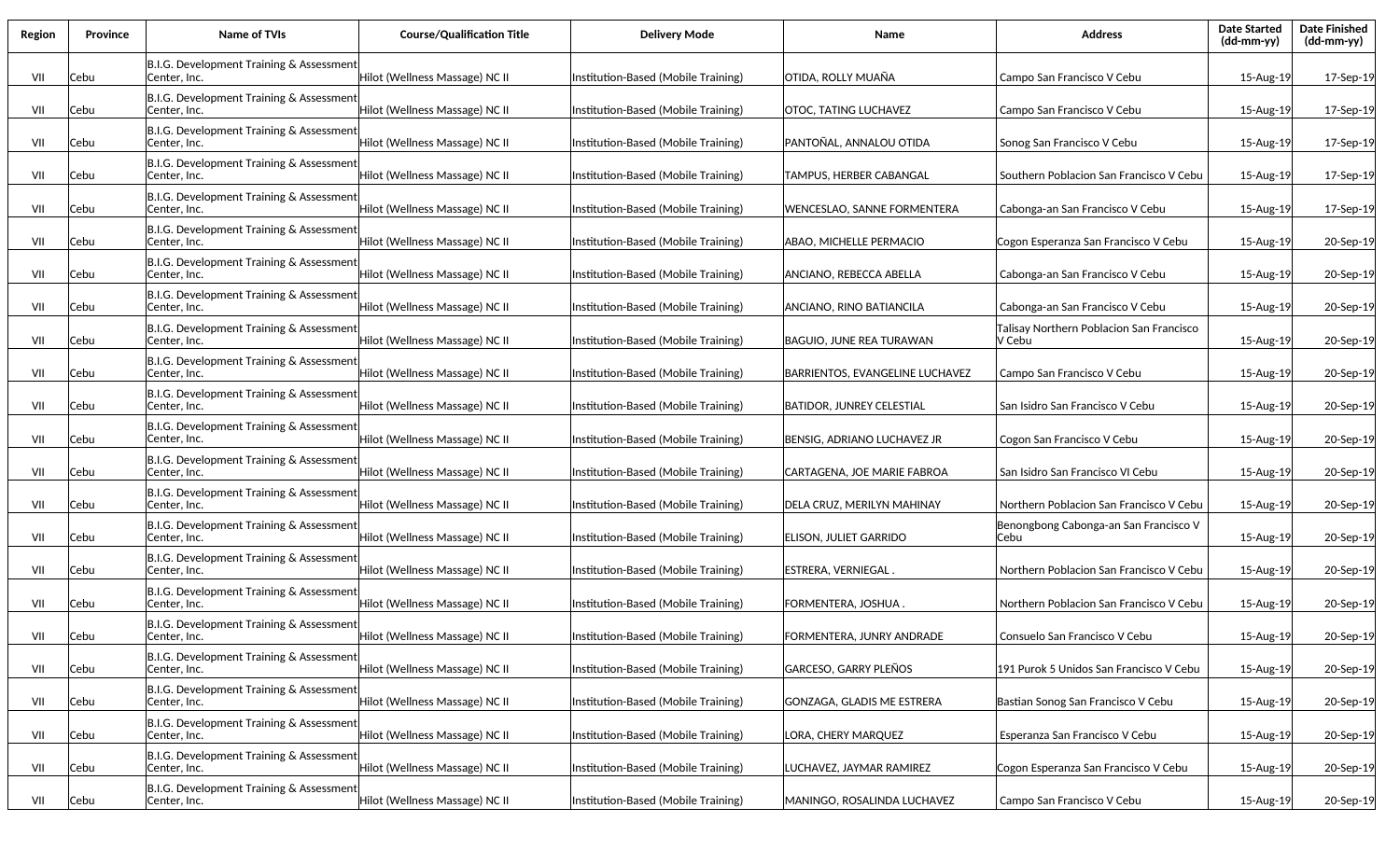| Region | <b>Province</b> | Name of TVIs                                               | <b>Course/Qualification Title</b> | <b>Delivery Mode</b>                | Name                                                  | <b>Address</b>                                         | <b>Date Started</b><br>(dd-mm-yy) | <b>Date Finished</b><br>(dd-mm-yy) |
|--------|-----------------|------------------------------------------------------------|-----------------------------------|-------------------------------------|-------------------------------------------------------|--------------------------------------------------------|-----------------------------------|------------------------------------|
| VII    | Cebu            | B.I.G. Development Training & Assessment<br>Center, Inc.   | Hilot (Wellness Massage) NC II    | Institution-Based (Mobile Training) | MIAGA, ARCHIMEDES LUCHAVEZ                            | Sta. Cruz San Francisco V Cebu                         | 15-Aug-19                         | 20-Sep-19                          |
| VII    | Cebu            | B.I.G. Development Training & Assessment<br>Center, Inc.   | Hilot (Wellness Massage) NC II    | Institution-Based (Mobile Training) | NUDALO, CECIL LUCERNAS                                | Paypay Consuelo San Francisco V Cebu                   | 15-Aug-19                         | 20-Sep-19                          |
| VII    | Cebu            | B.I.G. Development Training & Assessment<br>Center, Inc.   | Hilot (Wellness Massage) NC II    | Institution-Based (Mobile Training) | NUDALO, LUCIANA MANOSA                                | Lungke Northern Poblacion San Francisco<br>V Cebu      | 15-Aug-19                         | 20-Sep-19                          |
| VII    | Cebu            | B.I.G. Development Training & Assessment<br>Center, Inc.   | Hilot (Wellness Massage) NC II    | Institution-Based (Mobile Training) | PINTOY, JONNA MAE GARRIDO                             | Binongbong Cabonga-an San Francisco V<br>lCebu         | 15-Aug-19                         | 20-Sep-19                          |
| VII    | Cebu            | B.I.G. Development Training & Assessment<br>Center, Inc.   | Hilot (Wellness Massage) NC II    | Institution-Based (Mobile Training) | PONTILLAS. RADNIE GUINABASAN                          | Lawis Campo San Francisco V Cebu                       | 15-Aug-19                         | 20-Sep-19                          |
| VII    | Cebu            | B.I.G. Development Training & Assessment<br>Center, Inc.   | Hilot (Wellness Massage) NC II    | Institution-Based (Mobile Training) | TURAWAN, NEÑIA ME LUCERNAS                            | Bastian Sonog San Francisco V Cebu                     | 15-Aug-19                         | 20-Sep-19                          |
| VII    | Cebu            | B.I.G. Development Training & Assessment<br>Center, Inc.   | Hilot (Wellness Massage) NC II    | Institution-Based (Mobile Training) | WENCESLAO, ZSARYN MEG ORQUIA                          | San Isidro San Francisco V Cebu                        | 15-Aug-19                         | 20-Sep-19                          |
| VII    | Cebu            | ALU-TUCP WORKERS TRAINING CENTER<br>FOUNDATION INC.        | Tile Setting NC II                | Institution-Based (Traditional)     | ABANO, ARON AWAS                                      | Poblacion, Talisay Cebu City City of Talisay<br>I Cebu | 8-Aug-19                          | 29-Aug-19                          |
| VII    | Cebu            | ALU-TUCP WORKERS TRAINING CENTER<br>FOUNDATION INC.        | Tile Setting NC II                | Institution-Based (Traditional)     | BACLAY, RENAN JEM CALAGO                              | Poblacion City of Talisay I Cebu                       | 8-Aug-19                          | 29-Aug-19                          |
| VII    | Cebu            | ALU-TUCP WORKERS TRAINING CENTER<br>FOUNDATION INC.        | Tile Setting NC II                | Institution-Based (Traditional)     | BACUS, DONALD CAPARIDA                                | Lagtang City of Talisay I Cebu                         | 8-Aug-19                          | 29-Aug-19                          |
| VII    | Cebu            | ALU-TUCP WORKERS TRAINING CENTER<br>FOUNDATION INC.        | Tile Setting NC II                | Institution-Based (Traditional)     | <b>BARTOLABA, ANGELO NICOLE</b><br><b>HERMOSISIMA</b> | Poblacion City of Talisay I Cebu                       | $8 - Aug-19$                      | 29-Aug-19                          |
| VII    | Cebu            | ALU-TUCP WORKERS TRAINING CENTER<br>FOUNDATION INC.        | Tile Setting NC II                | Institution-Based (Traditional)     | <b>BASCON, EDJIE GARGOLES</b>                         | Lawaan 2 City of Talisay I Cebu                        | $8 - Aug-19$                      | 29-Aug-19                          |
| VII    | Cebu            | ALU-TUCP WORKERS TRAINING CENTER<br>FOUNDATION INC.        | Tile Setting NC II                | Institution-Based (Traditional)     | <b>BASCONES, MARK JOSEPH ALCEBAR</b>                  | Sitio Kamalig Dumlog City of Talisay I Cebu            | $8 - Aug-19$                      | 29-Aug-19                          |
| VII    | Cebu            | ALU-TUCP WORKERS TRAINING CENTER<br>FOUNDATION INC.        | Tile Setting NC II                | nstitution-Based (Traditional)      | BATULAN, CHARLS LABIAGA                               | Poblacion City of Talisay I Cebu                       | 8-Aug-19                          | 29-Aug-19                          |
| VII    | Cebu            | ALU-TUCP WORKERS TRAINING CENTER<br>FOUNDATION INC.        | Tile Setting NC II                | nstitution-Based (Traditional)      | BELANISO, KRIS CYREL MELICOR                          | Poblacion City of Talisay I Cebu                       | 8-Aug-19                          | 29-Aug-19                          |
| VII    | Cebu            | ALU-TUCP WORKERS TRAINING CENTER<br>FOUNDATION INC.        | Tile Setting NC II                | Institution-Based (Traditional)     | <b>BONJOC, ANGELO TEJARES</b>                         | Zone 6, Riverside Dumlog City of Talisay I<br>Cebu     | 8-Aug-19                          | 29-Aug-19                          |
| VII    | Cebu            | ALU-TUCP WORKERS TRAINING CENTER<br>FOUNDATION INC.        | Tile Setting NC II                | Institution-Based (Traditional)     | CABUSAS, JAMES PITOLAN                                | Minglanilla, Cebu Minglanilla I Cebu                   | 8-Aug-19                          | 29-Aug-19                          |
| VII    | Cebu            | ALU-TUCP WORKERS TRAINING CENTER<br>FOUNDATION INC.        | Tile Setting NC II                | Institution-Based (Traditional)     | CALIMOT, GINELFA BADOY                                | Ko 1 St. Dumlog City of Talisay I Cebu                 | $8 - Aug-19$                      | 29-Aug-19                          |
| VII    | Cebu            | <b>ALU-TUCP WORKERS TRAINING CENTER</b><br>FOUNDATION INC. | Tile Setting NC II                | Institution-Based (Traditional)     | CANSERAN, JUDE HONRADA                                | Lagtang City of Talisay I Cebu                         | 8-Aug-19                          | 29-Aug-19                          |
| VII    | Cebu            | ALU-TUCP WORKERS TRAINING CENTER<br>FOUNDATION INC.        | Tile Setting NC II                | Institution-Based (Traditional)     | EGOT, RIMBERT CANIBAN                                 | Lawaan 2 City of Talisay I Cebu                        | 8-Aug-19                          | 29-Aug-19                          |
| VII    | Cebu            | ALU-TUCP WORKERS TRAINING CENTER<br>FOUNDATION INC.        | Tile Setting NC II                | Institution-Based (Traditional)     | GENERALAO, BIEN CHRISTIAN /                           | Sitio Sunrise Pooc City of Talisay I Cebu              | 8-Aug-19                          | 29-Aug-19                          |
| VII    | Cebu            | <b>ALU-TUCP WORKERS TRAINING CENTER</b><br>FOUNDATION INC. | Tile Setting NC II                | Institution-Based (Traditional)     | GERALDEZ, ROLDAN.                                     | Lagtang City of Talisay I Cebu                         | 8-Aug-19                          | 29-Aug-19                          |
| VII    | Cebu            | <b>ALU-TUCP WORKERS TRAINING CENTER</b><br>FOUNDATION INC. | Tile Setting NC II                | Institution-Based (Traditional)     | INDOY, CRISTIAN EROJO                                 | 5th Street Dumlog City of Talisay I Cebu               | 8-Aug-19                          | 29-Aug-19                          |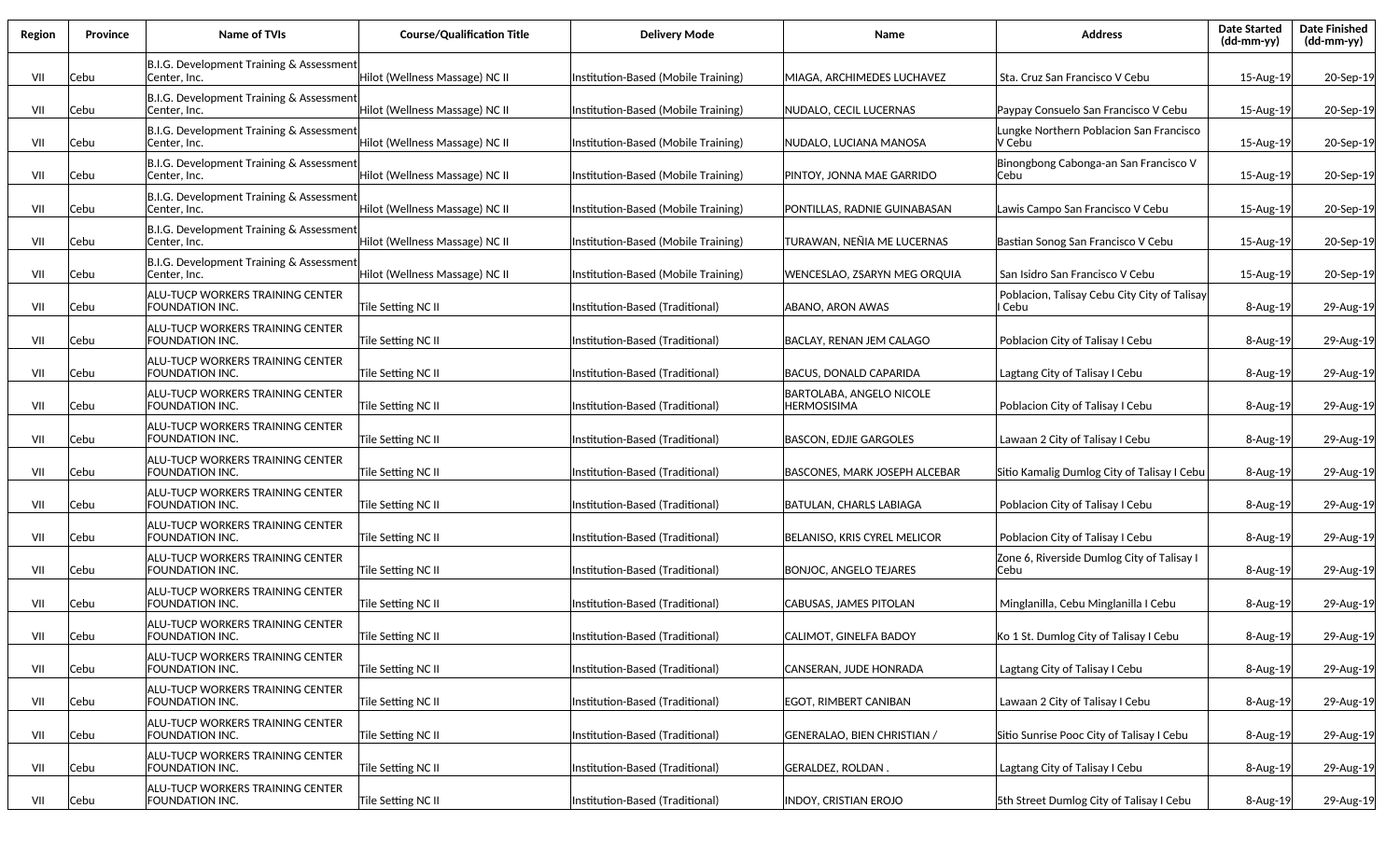| Region | Province | <b>Name of TVIs</b>                                 | <b>Course/Qualification Title</b> | <b>Delivery Mode</b>             | Name                              | <b>Address</b>                                                      | <b>Date Started</b><br>(dd-mm-yy) | <b>Date Finished</b><br>(dd-mm-yy) |
|--------|----------|-----------------------------------------------------|-----------------------------------|----------------------------------|-----------------------------------|---------------------------------------------------------------------|-----------------------------------|------------------------------------|
| VII    | Cebu     | ALU-TUCP WORKERS TRAINING CENTER<br>FOUNDATION INC. | Tile Setting NC II                | Institution-Based (Traditional)  | LLAÑO, FRITZIE ANN NICHOLE HIMUTA | Deca Homes Phase 2, Blk. 8, Lot 38<br>Dumlog City of Talisay I Cebu | 8-Aug-19                          | 29-Aug-19                          |
| VII    | Cebu     | ALU-TUCP WORKERS TRAINING CENTER<br>FOUNDATION INC. | Tile Setting NC II                | Institution-Based (Traditional)  | LUCERO, KEVIN KLEIN BESIN         | Mohon City of Talisay I Cebu                                        | 8-Aug-19                          | 29-Aug-19                          |
| VII    | Cebu     | ALU-TUCP WORKERS TRAINING CENTER<br>FOUNDATION INC. | Tile Setting NC II                | Institution-Based (Traditional)  | MANREAL, KATE MILDRED RACAZA      | Kilawan St. Tanke City of Talisay I Cebu                            | 8-Aug-19                          | 29-Aug-19                          |
| VII    | Cebu     | ALU-TUCP WORKERS TRAINING CENTER<br>FOUNDATION INC. | Tile Setting NC II                | Institution-Based (Traditional)  | <b>RELLON, LESTHER ELIBETO</b>    | Isla Verde San Isidro City of Talisay I Cebu                        | 8-Aug-19                          | 29-Aug-19                          |
| VII    | Cebu     | ALU-TUCP WORKERS TRAINING CENTER<br>FOUNDATION INC. | Tile Setting NC II                | Institution-Based (Traditional)  | SABROSO, MARK JHON ROYO           | Poblacion City of Talisay I Cebu                                    | 8-Aug-19                          | 29-Aug-19                          |
| VII    | Cebu     | ALU-TUCP WORKERS TRAINING CENTER<br>FOUNDATION INC. | Tile Setting NC II                | Institution-Based (Traditional)  | <b>SEGUERRA, JOHN IAN LABUGA</b>  | Poblacion City of Talisay I Cebu                                    | 8-Aug-19                          | 29-Aug-19                          |
| VII    | Cebu     | ALU-TUCP WORKERS TRAINING CENTER<br>FOUNDATION INC. | Tile Setting NC II                | Institution-Based (Traditional)  | SENECA, JOSH ANDREI CABAÑERO      | Mohon City of Talisay I Cebu                                        | $8 - Aug-19$                      | 29-Aug-19                          |
| VII    | Cebu     | ALU-TUCP WORKERS TRAINING CENTER<br>FOUNDATION INC. | Tile Setting NC II                | Institution-Based (Traditional)  | TUVILLA, NICA MAE SILVA           | Manipis, Camp 6 City of Talisay I Cebu                              | 8-Aug-19                          | 29-Aug-19                          |
| VII    | Cebu     | ALU-TUCP WORKERS TRAINING CENTER<br>FOUNDATION INC. | Tile Setting NC II                | Institution-Based (Traditional)  | VILLARBA, RHEA TAÑA               | Sangi St. Tabunoc City of Talisay I Cebu                            | $8 - Aug-19$                      | 29-Aug-19                          |
| VII    | Cebu     | ALU-TUCP WORKERS TRAINING CENTER<br>FOUNDATION INC. | Tile Setting NC II                | Institution-Based (Traditional)  | ABAY, ELJAY CARLO ARNAIZ          | Salvador Tangke City of Talisay I Cebu                              | 8-Aug-19                          | 29-Aug-19                          |
| VII    | Cebu     | ALU-TUCP WORKERS TRAINING CENTER<br>FOUNDATION INC. | Tile Setting NC II                | Institution-Based (Traditional)  | ALPUERTO, ANA MARIE LAZAGA        | Poblacion City of Talisay I Cebu                                    | 8-Aug-19                          | 29-Aug-19                          |
| VII    | Cebu     | ALU-TUCP WORKERS TRAINING CENTER<br>FOUNDATION INC. | Tile Setting NC II                | Institution-Based (Traditional)  | <b>ARANTE, GRACE CIMAFRANCA</b>   | San Isidro City of Talisay I Cebu                                   | 8-Aug-19                          | 29-Aug-19                          |
| VII    | Cebu     | ALU-TUCP WORKERS TRAINING CENTER<br>FOUNDATION INC. | Tile Setting NC II                | Institution-Based (Traditional)  | <b>ARDIENTES, JUSTINE REPUNO</b>  | Dumlog City of Talisay I Cebu                                       | $8 - Aug-19$                      | 29-Aug-19                          |
| VII    | Cebu     | ALU-TUCP WORKERS TRAINING CENTER<br>FOUNDATION INC. | Tile Setting NC II                | Institution-Based (Traditional)  | BALORIO, JASPER PETTALAR          | Poblacion City of Talisay I Cebu                                    | 8-Aug-19                          | 29-Aug-19                          |
| VII    | Cebu     | ALU-TUCP WORKERS TRAINING CENTER<br>FOUNDATION INC. | Tile Setting NC II                | Institution-Based (Traditional)  | <b>BAS, REGGIE LOUIS B</b>        | Poblacion City of Talisay I Cebu                                    | 8-Aug-19                          | 29-Aug-19                          |
| VII    | Cebu     | ALU-TUCP WORKERS TRAINING CENTER<br>FOUNDATION INC. | Tile Setting NC II                | Institution-Based (Traditional)  | CABALLERO, CHRISLIE JOY GUMATAY   | San Isidro City of Talisay I Cebu                                   | 8-Aug-19                          | 29-Aug-19                          |
| VII    | Cebu     | ALU-TUCP WORKERS TRAINING CENTER<br>FOUNDATION INC. | Tile Setting NC II                | Institution-Based (Traditional)  | CARCUEVAS, DESIEROSE DELA CERNA   | Poblacion City of Talisay I Cebu                                    | 8-Aug-19                          | 29-Aug-19                          |
| VII    | Cebu     | ALU-TUCP WORKERS TRAINING CENTER<br>FOUNDATION INC. | Tile Setting NC II                | (Institution-Based (Traditional) | DELA CERNA, MARY JOY GUMAPAC      | 240 St. Theresa 1 Dumlog City of Talisay I<br> Cebu                 | $8 - Aug-19$                      | 29-Aug-19                          |
| VII    | Cebu     | ALU-TUCP WORKERS TRAINING CENTER<br>FOUNDATION INC. | Tile Setting NC II                | Institution-Based (Traditional)  | EBRADO, PERLYN.                   | Cansojong City of Talisay V Cebu                                    | 8-Aug-19                          | 29-Aug-19                          |
| VII    | Cebu     | ALU-TUCP WORKERS TRAINING CENTER<br>FOUNDATION INC. | Tile Setting NC II                | Institution-Based (Traditional)  | <b>FABRE, JESSALYN BELLITA</b>    | Biasong City of Talisay I Cebu                                      | 8-Aug-19                          | 29-Aug-19                          |
| VII    | Cebu     | ALU-TUCP WORKERS TRAINING CENTER<br>FOUNDATION INC. | Tile Setting NC II                | Institution-Based (Traditional)  | FORTUNADO, RISSA /                | Riverside Calajo-an Minglanilla I Cebu                              | 8-Aug-19                          | 29-Aug-19                          |
| VII    | Cebu     | ALU-TUCP WORKERS TRAINING CENTER<br>FOUNDATION INC. | Tile Setting NC II                | Institution-Based (Traditional)  | GACAYAN, CHAN KYLE GABISON        | Sitio Pinaghiusa Tanke City of Talisay I<br> Cebu                   | 8-Aug-19                          | 29-Aug-19                          |
| VII    | Cebu     | ALU-TUCP WORKERS TRAINING CENTER<br>FOUNDATION INC. | Tile Setting NC II                | Institution-Based (Traditional)  | GALOPO, REMARK ALIPAR             | Manduang, Minglanilla City of Talisay I<br> Cebu                    | 8-Aug-19                          | 29-Aug-19                          |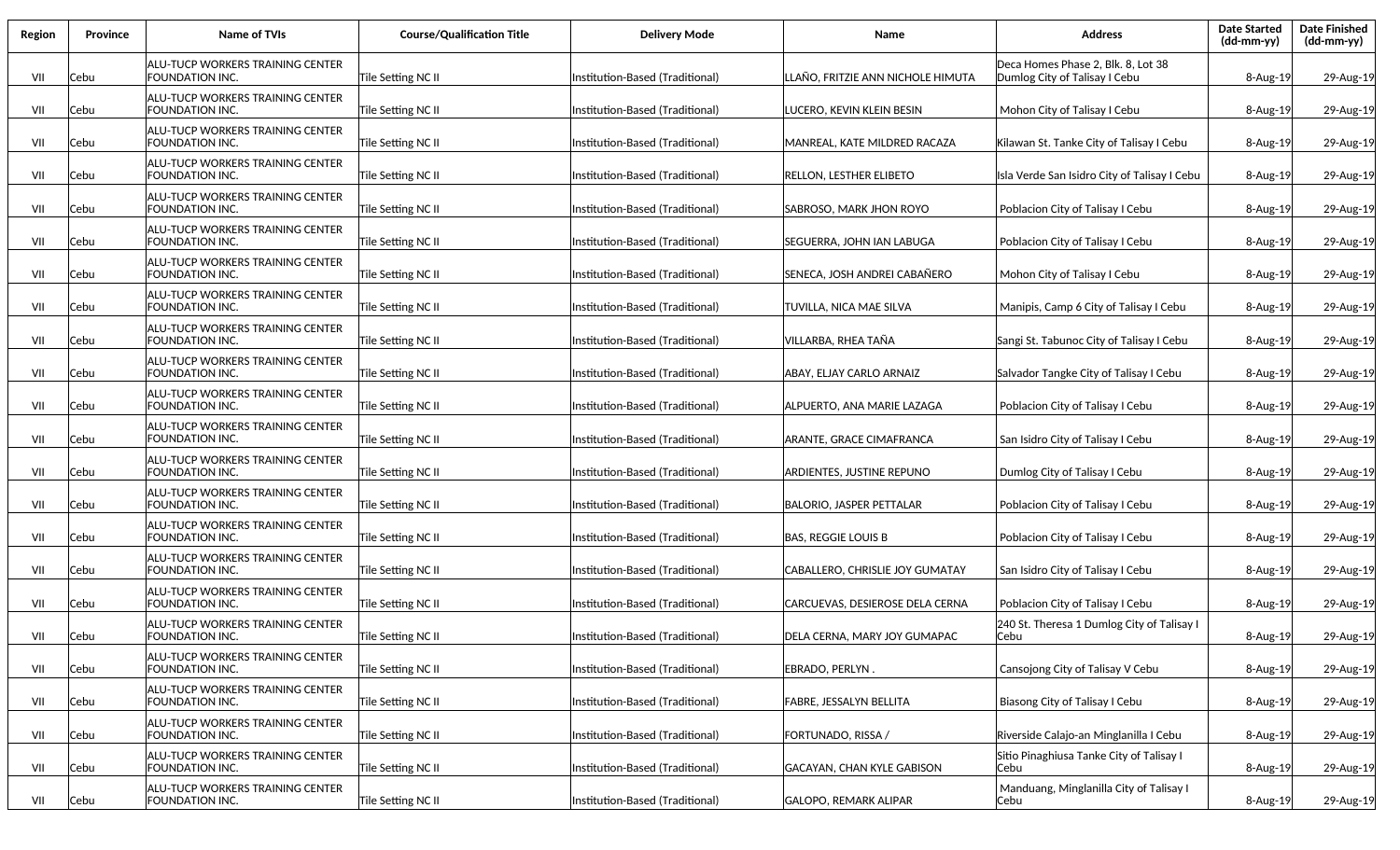| Region | Province | <b>Name of TVIs</b>                                        | <b>Course/Qualification Title</b> | <b>Delivery Mode</b>            | Name                                              | <b>Address</b>                                                                | <b>Date Started</b><br>$(dd-mm-yy)$ | <b>Date Finished</b><br>(dd-mm-yy) |
|--------|----------|------------------------------------------------------------|-----------------------------------|---------------------------------|---------------------------------------------------|-------------------------------------------------------------------------------|-------------------------------------|------------------------------------|
| VII    | Cebu     | ALU-TUCP WORKERS TRAINING CENTER<br>FOUNDATION INC.        | Tile Setting NC II                | Institution-Based (Traditional) | GERALDIS, JAMES NAVIDAD                           | Sagingan Lawaan 3 City of Talisay I Cebu                                      | 8-Aug-19                            | 29-Aug-19                          |
| VII    | Cebu     | ALU-TUCP WORKERS TRAINING CENTER<br>FOUNDATION INC.        | Tile Setting NC II                | Institution-Based (Traditional) | SIDORO, KYLE DIACAMUS                             | Poblacion City of Talisay I Cebu                                              | 8-Aug-19                            | 29-Aug-19                          |
| VII    | Cebu     | ALU-TUCP WORKERS TRAINING CENTER<br><b>FOUNDATION INC.</b> | Tile Setting NC II                | Institution-Based (Traditional) | IETOMO, JOHN PAULO ADELANTAR                      | Zone 6 Dumlog City of Talisay I Cebu                                          | 8-Aug-19                            | 29-Aug-19                          |
| VII    | Cebu     | ALU-TUCP WORKERS TRAINING CENTER<br>FOUNDATION INC.        | Tile Setting NC II                | Institution-Based (Traditional) | LAROA, STEIBENSON SOLIBIO                         | Molave St. Tabunok City of Talisay I Cebu                                     | 8-Aug-19                            | 29-Aug-19                          |
| VII    | Cebu     | ALU-TUCP WORKERS TRAINING CENTER<br>FOUNDATION INC.        | Tile Setting NC II                | Institution-Based (Traditional) | MASELLONES, CLAIRE JUSTINE<br><b>BATUSBATUSAN</b> | Poblacion City of Talisay I Cebu                                              | 8-Aug-19                            | 29-Aug-19                          |
| VII    | Cebu     | ALU-TUCP WORKERS TRAINING CENTER<br>FOUNDATION INC.        | Tile Setting NC II                | Institution-Based (Traditional) | ORUCAY, LOUIE JAY SEDULLO                         | Zone 4 Biasong City of Talisay I Cebu                                         | 8-Aug-19                            | 29-Aug-19                          |
| VII    | Cebu     | ALU-TUCP WORKERS TRAINING CENTER<br>FOUNDATION INC.        | Tile Setting NC II                | Institution-Based (Traditional) | PARDILLO, JOMARIE ENTIENZA                        | Talisay City of Talisay I Cebu                                                | 8-Aug-19                            | 29-Aug-19                          |
| VII    | Cebu     | ALU-TUCP WORKERS TRAINING CENTER<br><b>FOUNDATION INC.</b> | Tile Setting NC II                | Institution-Based (Traditional) | RIVERA, GERSON.                                   | Pooc City of Talisay I Cebu                                                   | 8-Aug-19                            | 29-Aug-19                          |
| VII    | Cebu     | ALU-TUCP WORKERS TRAINING CENTER<br>FOUNDATION INC.        | Tile Setting NC II                | Institution-Based (Traditional) | ROYO, CRISLYN MARIE BARAL                         | Dumlog City of Talisay I Cebu                                                 | 8-Aug-19                            | 29-Aug-19                          |
| VII    | Cebu     | ALU-TUCP WORKERS TRAINING CENTER<br><b>FOUNDATION INC.</b> | Tile Setting NC II                | Institution-Based (Traditional) | SAQUEZ, JOHN DAVE CEJAS                           | Poblacion City of Talisay I Cebu                                              | 8-Aug-19                            | 29-Aug-19                          |
| VII    | Cebu     | ALU-TUCP WORKERS TRAINING CENTER<br>FOUNDATION INC.        | Tile Setting NC II                | Institution-Based (Traditional) | TAYONG, FRANCIS DIN ROYO                          | 667 Burgos St. Poblacion City of Talisay I<br>Cebu                            | 8-Aug-19                            | 29-Aug-19                          |
| VII    | Cebu     | ALU-TUCP WORKERS TRAINING CENTER<br>FOUNDATION INC.        | Tile Setting NC II                | Institution-Based (Traditional) | ABASTILLAS, JOHN /                                | Campo 6 Manipis City of Talisay I Cebu                                        | 8-Aug-19                            | 23-Aug-19                          |
| VII    | Cebu     | ALU-TUCP WORKERS TRAINING CENTER<br>FOUNDATION INC.        | Tile Setting NC II                | Institution-Based (Traditional) | ABAY, JAY BONNOCAN                                | Poblacion City of Talisay I Cebu                                              | 8-Aug-19                            | 23-Aug-19                          |
| VII    | Cebu     | ALU-TUCP WORKERS TRAINING CENTER<br>FOUNDATION INC.        | Tile Setting NC II                | Institution-Based (Traditional) | BESAÑES, JIMMY PARBA                              | Sitio Pangpang San Isidro, Talisay City City<br>of Talisay I Cebu             | 8-Aug-19                            | 23-Aug-19                          |
| VII    | Cebu     | ALU-TUCP WORKERS TRAINING CENTER<br>FOUNDATION INC.        | Tile Setting NC II                | Institution-Based (Traditional) | <b>BORJA, DECKSON ALBANIA</b>                     | 752 New Frontier Rd. Bulacao, Cebu City<br>Cebu City 2nd(South) District Cebu | 8-Aug-19                            | 23-Aug-19                          |
| VII    | Cebu     | ALU-TUCP WORKERS TRAINING CENTER<br>FOUNDATION INC.        | Tile Setting NC II                | Institution-Based (Traditional) | CAÑADA, MARKCLEEN REPONTE                         | Pakigne, Minglanilla, Cebu City Minglanilla<br>I Cebu                         | 8-Aug-19                            | 23-Aug-19                          |
| VII    | Cebu     | ALU-TUCP WORKERS TRAINING CENTER<br>FOUNDATION INC.        | Tile Setting NC II                | nstitution-Based (Traditional)  | DOMINGUEZ, ROSENDO CABALLA                        | Naibonhood Tabunok City of Talisay I<br>Cebu                                  | 8-Aug-19                            | 23-Aug-19                          |
| VII    | Cebu     | ALU-TUCP WORKERS TRAINING CENTER<br>FOUNDATION INC.        | Tile Setting NC II                | Institution-Based (Traditional) | <b>ECONAS, BRYAN CABRILLOS</b>                    | Campo 3 Jaclupan City of Talisay I Cebu                                       | 8-Aug-19                            | 23-Aug-19                          |
| VII    | Cebu     | ALU-TUCP WORKERS TRAINING CENTER<br>FOUNDATION INC.        | Tile Setting NC II                | Institution-Based (Traditional) | ECUNAS, WYNELITO TABLADA                          | Candulawan City of Talisay I Cebu                                             | 8-Aug-19                            | 23-Aug-19                          |
| VII    | Cebu     | ALU-TUCP WORKERS TRAINING CENTER<br>FOUNDATION INC.        | Tile Setting NC II                | Institution-Based (Traditional) | <b>EDOLOVERIO, JAY-AR PANONCILLO</b>              | Kelawan Tangke, Talisay City City of<br>Talisay I Cebu                        | 8-Aug-19                            | 23-Aug-19                          |
| VII    | Cebu     | ALU-TUCP WORKERS TRAINING CENTER<br>FOUNDATION INC.        | Tile Setting NC II                | Institution-Based (Traditional) | FRIZAS, MACJUNE PRECILLAS                         | Lagtang, Talisay City City of Talisay I Cebu                                  | 8-Aug-19                            | 23-Aug-19                          |
| VII    | Cebu     | ALU-TUCP WORKERS TRAINING CENTER<br>FOUNDATION INC.        | Tile Setting NC II                | Institution-Based (Traditional) | JAVIN, LEONARDO C                                 | Bakay, Minglanilla Minglanilla I Cebu                                         | 8-Aug-19                            | 23-Aug-19                          |
| VII    | Cebu     | ALU-TUCP WORKERS TRAINING CENTER<br>FOUNDATION INC.        | Tile Setting NC II                | Institution-Based (Traditional) | IOSE, CHRISTIAN CHRISTOPHER<br>ABARQUEZ           | 172 A. F. Jaca St Inayawan Cebu City<br>2nd(South) District Cebu              | 8-Aug-19                            | 23-Aug-19                          |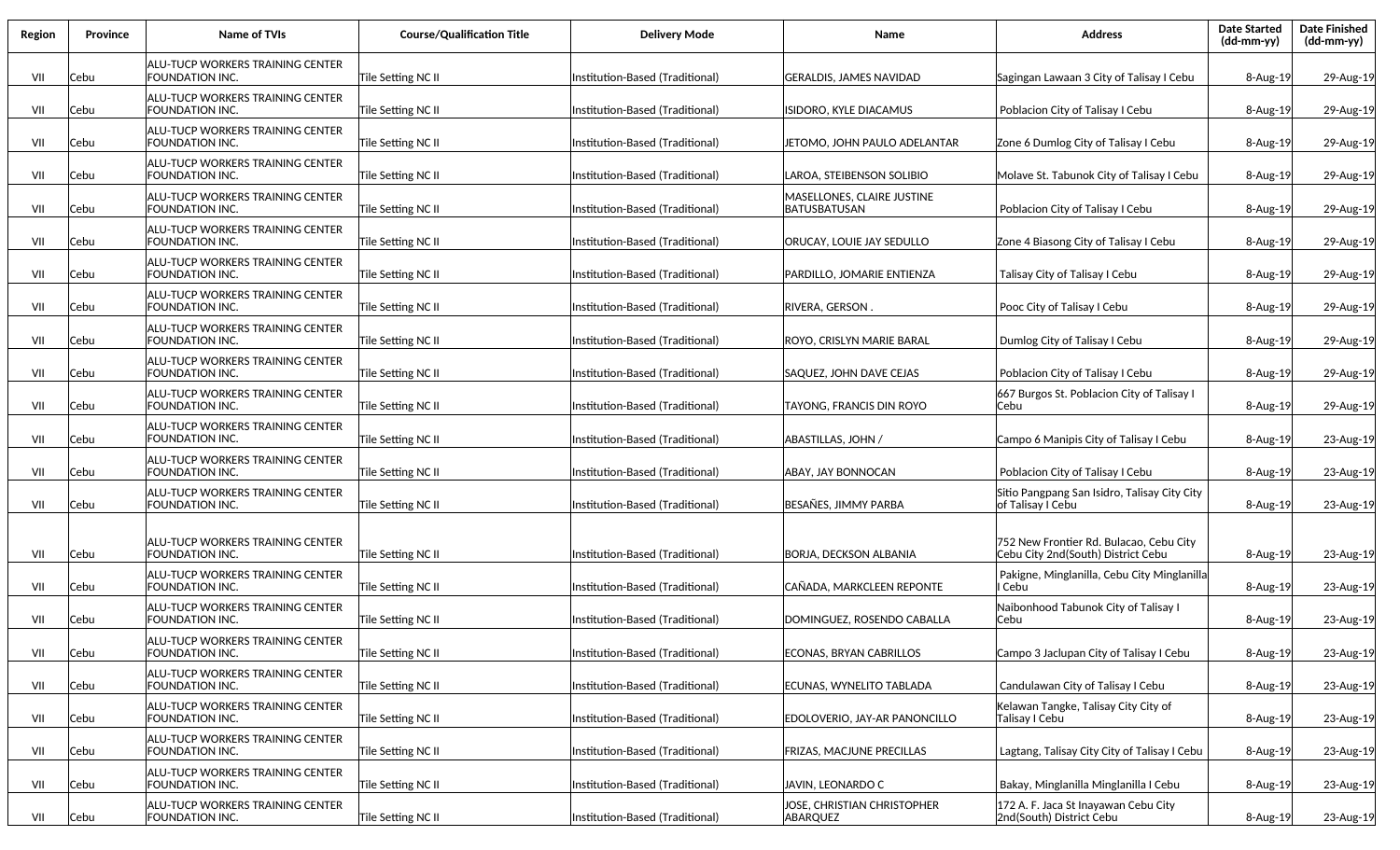| Region | Province | <b>Name of TVIs</b>                                        | <b>Course/Qualification Title</b> | <b>Delivery Mode</b>            | Name                             | <b>Address</b>                                                 | <b>Date Started</b><br>(dd-mm-yy) | <b>Date Finished</b><br>(dd-mm-yy) |
|--------|----------|------------------------------------------------------------|-----------------------------------|---------------------------------|----------------------------------|----------------------------------------------------------------|-----------------------------------|------------------------------------|
| VII    | Cebu     | ALU-TUCP WORKERS TRAINING CENTER<br>FOUNDATION INC.        | Tile Setting NC II                | Institution-Based (Traditional) | LABAJO, JOVEN PAYUSAN            | Campo 6 Manipis City of Talisay I Cebu                         | 8-Aug-19                          | 23-Aug-19                          |
| VII    | Cebu     | ALU-TUCP WORKERS TRAINING CENTER<br>FOUNDATION INC.        | Tile Setting NC II                | Institution-Based (Traditional) | MABANAG, PAUL JOHN DAAN          | Tunga Tangke City of Talisay I Cebu                            | 8-Aug-19                          | 23-Aug-19                          |
| VII    | Cebu     | ALU-TUCP WORKERS TRAINING CENTER<br>FOUNDATION INC.        | Tile Setting NC II                | Institution-Based (Traditional) | MACAUYAM, JOHN MICHAEL DIAZ      | Pangpang, Talisay City City of Talisay I<br>Cebu               | 8-Aug-19                          | 23-Aug-19                          |
| VII    | Cebu     | ALU-TUCP WORKERS TRAINING CENTER<br>FOUNDATION INC.        | Tile Setting NC II                | Institution-Based (Traditional) | MAGHANOY. JOHNREY BAYO           | Campo 3 Jaclupan City of Talisay I Cebu                        | 8-Aug-19                          | 23-Aug-19                          |
| VII    | Cebu     | ALU-TUCP WORKERS TRAINING CENTER<br>FOUNDATION INC.        | Tile Setting NC II                | Institution-Based (Traditional) | MINGUITO, JOSE PAULO SIKOYA      | Brgy. Sawsawan Tangke, Talisay City City<br>of Talisay I Cebu  | 8-Aug-19                          | 23-Aug-19                          |
| VII    | Cebu     | ALU-TUCP WORKERS TRAINING CENTER<br>FOUNDATION INC.        | Tile Setting NC II                | Institution-Based (Traditional) | NACUA, JUN REY OWEN SONSONA      | Maghaway Road City of Talisay I Cebu                           | 8-Aug-19                          | 23-Aug-19                          |
| VII    | Cebu     | ALU-TUCP WORKERS TRAINING CENTER<br>FOUNDATION INC.        | Tile Setting NC II                | Institution-Based (Traditional) | PADILLO, JAYSON LABAJO           | Galaxy Tangke, Talisay City City of Talisay I<br>Cebu          | $8 - Aug-19$                      | 23-Aug-19                          |
| VII    | Cebu     | ALU-TUCP WORKERS TRAINING CENTER<br>FOUNDATION INC.        | Tile Setting NC II                | Institution-Based (Traditional) | PANILAGAO, DONDEL LOPEZ          | Maghaway City of Talisay I Cebu                                | $8 - Aug-19$                      | 23-Aug-19                          |
| VII    | Cebu     | ALU-TUCP WORKERS TRAINING CENTER<br>FOUNDATION INC.        | Tile Setting NC II                | Institution-Based (Traditional) | QUEQUE, RAY SAY                  | 51 B. Rodriguez Sambag 2 Cebu City<br>2nd(South) District Cebu | $8 - Aug-19$                      | 23-Aug-19                          |
| VII    | Cebu     | ALU-TUCP WORKERS TRAINING CENTER<br>FOUNDATION INC.        | Tile Setting NC II                | Institution-Based (Traditional) | TABURADA, ROMEL CABARDO          | Dawis San Roque City of Talisay I Cebu                         | 8-Aug-19                          | 23-Aug-19                          |
| VII    | Cebu     | ALU-TUCP WORKERS TRAINING CENTER<br><b>FOUNDATION INC.</b> | Tile Setting NC II                | Institution-Based (Traditional) | TAPIC, NONELITO DESOKATAN        | Sawsawan Tangke, Talisay City City of<br>Talisay I Cebu        | 8-Aug-19                          | 23-Aug-19                          |
| VII    | Cebu     | ALU-TUCP WORKERS TRAINING CENTER<br>FOUNDATION INC.        | Tile Setting NC II                | Institution-Based (Traditional) | UBAS, JOSEL DELA CUESTA          | Cansojong, Talisay City City of Talisay I<br>Cebu              | 8-Aug-19                          | 23-Aug-19                          |
| VII    | Cebu     | ALU-TUCP WORKERS TRAINING CENTER<br>FOUNDATION INC.        | Hilot (Wellness Massage) NC II    | Institution-Based (Traditional) | ALCUIZAR, ALEXANDER MARQUEZ      | 626 - A C. Padilla St. Mambaling Cebu City<br>I Cebu           | 8-Aug-19                          | 5-Sep-19                           |
| VII    | Cebu     | ALU-TUCP WORKERS TRAINING CENTER<br>FOUNDATION INC.        | Hilot (Wellness Massage) NC II    | Institution-Based (Traditional) | Añana, RONIE REY -               | Crosan Bulacao City of Talisay I Cebu                          | 8-Aug-19                          | 5-Sep-19                           |
| VII    | Cebu     | ALU-TUCP WORKERS TRAINING CENTER<br>FOUNDATION INC.        | Hilot (Wellness Massage) NC II    | Institution-Based (Traditional) | AUMAN, NOEL                      | Maghaway City of Talisay VI Cebu                               | 8-Aug-19                          | 5-Sep-19                           |
| VII    | Cebu     | ALU-TUCP WORKERS TRAINING CENTER<br>FOUNDATION INC.        | Hilot (Wellness Massage) NC II    | Institution-Based (Traditional) | <b>BACASTIGUE, ALDIN PARAN</b>   | Miramar Poblacion City of Talisay I Cebu                       | $8 - Aug-19$                      | 5-Sep-19                           |
| VII    | Cebu     | ALU-TUCP WORKERS TRAINING CENTER<br>FOUNDATION INC.        | Hilot (Wellness Massage) NC II    | Institution-Based (Traditional) | <b>BALQUIN, BERNIE FERNANDEZ</b> | Tanke City of Talisay I Cebu                                   | $8 - Aug-19$                      | 5-Sep-19                           |
| VII    | Cebu     | ALU-TUCP WORKERS TRAINING CENTER<br>FOUNDATION INC.        | Hilot (Wellness Massage) NC II    | Institution-Based (Traditional) | <b>BASNILLO, JOEL DIATE</b>      | Linao City of Talisay I Cebu                                   | $8 - Aug-19$                      | $5-$ Sep $-19$                     |
| VII    | Cebu     | ALU-TUCP WORKERS TRAINING CENTER<br>FOUNDATION INC.        | Hilot (Wellness Massage) NC II    | Institution-Based (Traditional) | <b>BRIONES, RONELO TABAY</b>     | Campo 3 Jaclupan City of Talisay I Cebu                        | 8-Aug-19                          | 5-Sep-19                           |
| VII    | Cebu     | ALU-TUCP WORKERS TRAINING CENTER<br>FOUNDATION INC.        | Hilot (Wellness Massage) NC II    | Institution-Based (Traditional) | CEMENE, EARL JOHN KLEMMER BAZAR  | Tanke City of Talisay I Cebu                                   | 8-Aug-19                          | 5-Sep-19                           |
| VII    | Cebu     | ALU-TUCP WORKERS TRAINING CENTER<br>FOUNDATION INC.        | Hilot (Wellness Massage) NC II    | Institution-Based (Traditional) | DEIPARINE, CHRISTOPHER CAPARIDA  | Linao City of Talisay I Cebu                                   | 8-Aug-19                          | 5-Sep-19                           |
| VII    | Cebu     | ALU-TUCP WORKERS TRAINING CENTER<br>FOUNDATION INC.        | Hilot (Wellness Massage) NC II    | Institution-Based (Traditional) | <b>DEJORAS, ROGELIO V</b>        | Tangke City of Talisay I Cebu                                  | 8-Aug-19                          | 5-Sep-19                           |
| VII    | Cebu     | <b>ALU-TUCP WORKERS TRAINING CENTER</b><br>FOUNDATION INC. | Hilot (Wellness Massage) NC II    | Institution-Based (Traditional) | DELA CRUZ, MARC JOSEPH GO        | Tungkop Minglanilla I Cebu                                     | 8-Aug-19                          | 5-Sep-19                           |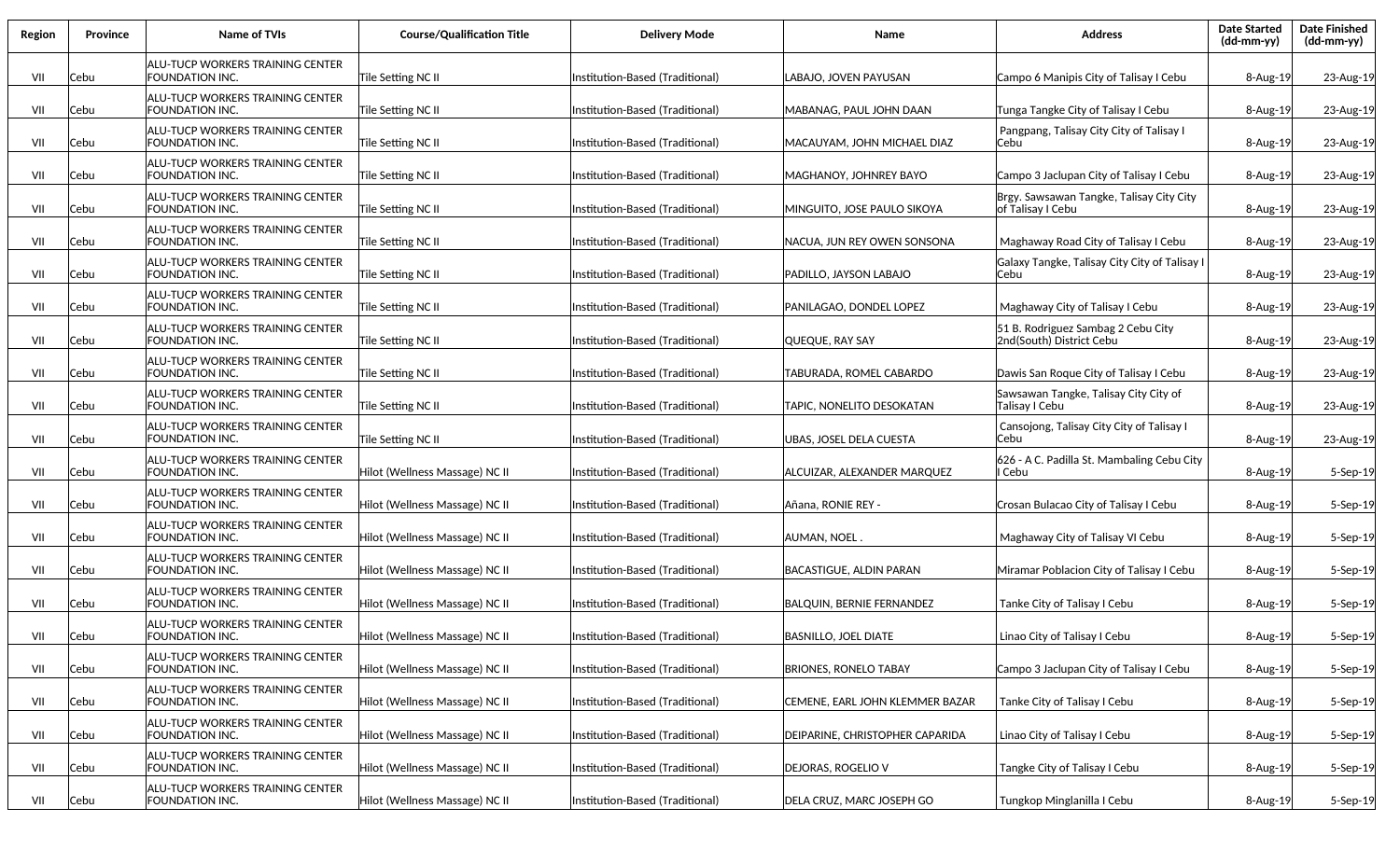| Region | Province | Name of TVIs                                               | <b>Course/Qualification Title</b> | Delivery Mode                    | <b>Name</b>                        | <b>Address</b>                                                                                                | <b>Date Started</b><br>(dd-mm-yy) | <b>Date Finished</b><br>(dd-mm-yy) |
|--------|----------|------------------------------------------------------------|-----------------------------------|----------------------------------|------------------------------------|---------------------------------------------------------------------------------------------------------------|-----------------------------------|------------------------------------|
| VII    | Cebu     | ALU-TUCP WORKERS TRAINING CENTER<br>FOUNDATION INC.        | Hilot (Wellness Massage) NC II    | Institution-Based (Traditional)  | ESMERO, MARC FRANCIS CABUENAS JR   | Cansojong City of Talisay I Cebu                                                                              | $8 - Aug-19$                      | 5-Sep-19                           |
| VII    | Cebu     | <b>ALU-TUCP WORKERS TRAINING CENTER</b><br>FOUNDATION INC. | Hilot (Wellness Massage) NC II    | Institution-Based (Traditional)  | GABUYA, CRESENCIO SOLON Jr         | Poblacion Pardo Cebu City 2nd (South)<br>District Cebu                                                        | 8-Aug-19                          | 5-Sep-19                           |
| VII    | Cebu     | ALU-TUCP WORKERS TRAINING CENTER<br>FOUNDATION INC.        | Hilot (Wellness Massage) NC II    | Institution-Based (Traditional)  | GARCIA, JOEL HISTORIA              | U-og Inabanga I Bohol                                                                                         | 8-Aug-19                          | 5-Sep-19                           |
| VII    | Cebu     | ALU-TUCP WORKERS TRAINING CENTER<br>FOUNDATION INC.        | Hilot (Wellness Massage) NC II    | Institution-Based (Traditional)  | GASATAYA, RICHARD CABALLERO        | P. Diaz St. Pob. Ward 1 City of Talisay I<br>Cebu                                                             | $8 - Aug-19$                      | 5-Sep-19                           |
| VII    | Cebu     | <b>ALU-TUCP WORKERS TRAINING CENTER</b><br>FOUNDATION INC. | Hilot (Wellness Massage) NC II    | (Institution-Based (Traditional) | GUBANTES, BRIGEDO SURIA JR         | Pob. Ward 1 Minglanilla I Cebu                                                                                | 8-Aug-19                          | 5-Sep-19                           |
| VII    | Cebu     | ALU-TUCP WORKERS TRAINING CENTER<br>FOUNDATION INC.        | Hilot (Wellness Massage) NC II    | Institution-Based (Traditional)  | LABRADA, CHARLIE MURALDE           | E. Sabellano St., Sitio Sto. Niño, Upper<br>Kinasang-an Pardo Cebu City Cebu City<br>2nd(South) District Cebu | 8-Aug-19                          | 5-Sep-19                           |
| VII    | Cebu     | ALU-TUCP WORKERS TRAINING CENTER<br>FOUNDATION INC.        | Hilot (Wellness Massage) NC II    | Institution-Based (Traditional)  | MACARAYA, REGGIE ANCAJAS           | Tabunok City of Talisay I Cebu                                                                                | 8-Aug-19                          | 5-Sep-19                           |
| VII    | Cebu     | ALU-TUCP WORKERS TRAINING CENTER<br>FOUNDATION INC.        | Hilot (Wellness Massage) NC II    | Institution-Based (Traditional)  | MAQUIWAG, MARKLOUI OSIGAN          | Sitio Gabon Lawaan 2 City of Talisay I Cebu                                                                   | 8-Aug-19                          | 5-Sep-19                           |
| VII    | Cebu     | ALU-TUCP WORKERS TRAINING CENTER<br>FOUNDATION INC.        | Hilot (Wellness Massage) NC II    | Institution-Based (Traditional)  | MIÑOZA, ARCHIE LLAGOSO             | Talisay City Sitio Kilawan Tangke City of<br>Talisay I Cebu                                                   | $8 - Aug-19$                      | 5-Sep-19                           |
| VII    | Cebu     | ALU-TUCP WORKERS TRAINING CENTER<br>FOUNDATION INC.        | Hilot (Wellness Massage) NC II    | Institution-Based (Traditional)  | NAVARRO, JUNERY /                  | Tabunok City of Talisay I Cebu                                                                                | $8 - Aug-19$                      | 5-Sep-19                           |
| VII    | Cebu     | ALU-TUCP WORKERS TRAINING CENTER<br>FOUNDATION INC.        | Hilot (Wellness Massage) NC II    | Institution-Based (Traditional)  | PECIDAS, ALAN ALGABRE              | Lipata Minglanilla I Cebu                                                                                     | $8 - Aug-19$                      | 5-Sep-19                           |
| VII    | Cebu     | ALU-TUCP WORKERS TRAINING CENTER<br>FOUNDATION INC.        | Hilot (Wellness Massage) NC II    | Institution-Based (Traditional)  | RAMIREZ, RICCI EDWIN EMBUSCADO Jr. | Tabunok City of Talisay I Cebu                                                                                | $8 - Aug-19$                      | 5-Sep-19                           |
| VII    | Cebu     | ALU-TUCP WORKERS TRAINING CENTER<br>FOUNDATION INC.        | Hilot (Wellness Massage) NC II    | Institution-Based (Traditional)  | TABAY, RONILO CABALLES             | Mananga 2 Tabunoc City of Talisay I Cebu                                                                      | $8 - Aug-19$                      | 5-Sep-19                           |
| VII    | Cebu     | ALU-TUCP WORKERS TRAINING CENTER<br><b>FOUNDATION INC.</b> | Hilot (Wellness Massage) NC II    | Institution-Based (Traditional)  | TOMAKIN, RONNIE ALBERT MATA        | 20- B Rainbaw Vill. Kinasang-an Cebu City<br>lII Cebu                                                         | $8 - Aug-19$                      | $5-$ Sep $-19$                     |
| VII    | Cebu     | ALU-TUCP WORKERS TRAINING CENTER<br>FOUNDATION INC.        | Hilot (Wellness Massage) NC II    | Institution-Based (Traditional)  | <b>BACALSO, JENELYN PADILLO</b>    | Sitio Tunga Tanke City of Talisay I Cebu                                                                      | 8-Aug-19                          | 5-Sep-19                           |
| VII    | Cebu     | ALU-TUCP WORKERS TRAINING CENTER<br>FOUNDATION INC.        | Hilot (Wellness Massage) NC II    | Institution-Based (Traditional)  | DAAN, ARNIE ROSADA                 | Sitio Tunga Tangke City of Talisay I Cebu                                                                     | 8-Aug-19                          | 5-Sep-19                           |
| VII    | Cebu     | ALU-TUCP WORKERS TRAINING CENTER<br>FOUNDATION INC.        | Hilot (Wellness Massage) NC II    | Institution-Based (Traditional)  | DALAPO, EMMALINDA GABOD            | Mananga Tabunok City of Talisay I Cebu                                                                        | 8-Aug-19                          | 5-Sep-19                           |
| VII    | Cebu     | ALU-TUCP WORKERS TRAINING CENTER<br><b>FOUNDATION INC.</b> | Hilot (Wellness Massage) NC II    | Institution-Based (Traditional)  | DELA CRUZ, JANE PANIMDIM           | Galaxy Tanke City of Talisay I Cebu                                                                           | 8-Aug-19                          | 5-Sep-19                           |
| VII    | Cebu     | <b>ALU-TUCP WORKERS TRAINING CENTER</b><br>FOUNDATION INC. | Hilot (Wellness Massage) NC II    | Institution-Based (Traditional)  | DOBLE, JOCELYN LIANZA              | Molave, Talisay City City of Talisay I Cebu                                                                   | 8-Aug-19                          | 5-Sep-19                           |
| VII    | Cebu     | <b>ALU-TUCP WORKERS TRAINING CENTER</b><br>FOUNDATION INC. | Hilot (Wellness Massage) NC II    | Institution-Based (Traditional)  | GARCIA, RUVELYN CABIGON            | Tanke, Talisay City City of Talisay I Cebu                                                                    | 8-Aug-19                          | 5-Sep-19                           |
| VII    | Cebu     | <b>ALU-TUCP WORKERS TRAINING CENTER</b><br>FOUNDATION INC. | Hilot (Wellness Massage) NC II    | Institution-Based (Traditional)  | GONZALES, AMALIA CAÑAL             | San Isidro City of Talisay I Cebu                                                                             | 8-Aug-19                          | 5-Sep-19                           |
| VII    | Cebu     | <b>ALU-TUCP WORKERS TRAINING CENTER</b><br>FOUNDATION INC. | Hilot (Wellness Massage) NC II    | Institution-Based (Traditional)  | GONZALES, JALENE NOCOS             | Omay, Moalboal Cebu Moalboal II Cebu                                                                          | 8-Aug-19                          | 5-Sep-19                           |
| VII    | Cebu     | ALU-TUCP WORKERS TRAINING CENTER<br>FOUNDATION INC.        | Hilot (Wellness Massage) NC II    | Institution-Based (Traditional)  | GUCOR, CHARLINA MARJORIE PARDILLO  | 742 Sitio Bomba Pooc City of Talisay I<br> Cebu                                                               | 8-Aug-19                          | 5-Sep-19                           |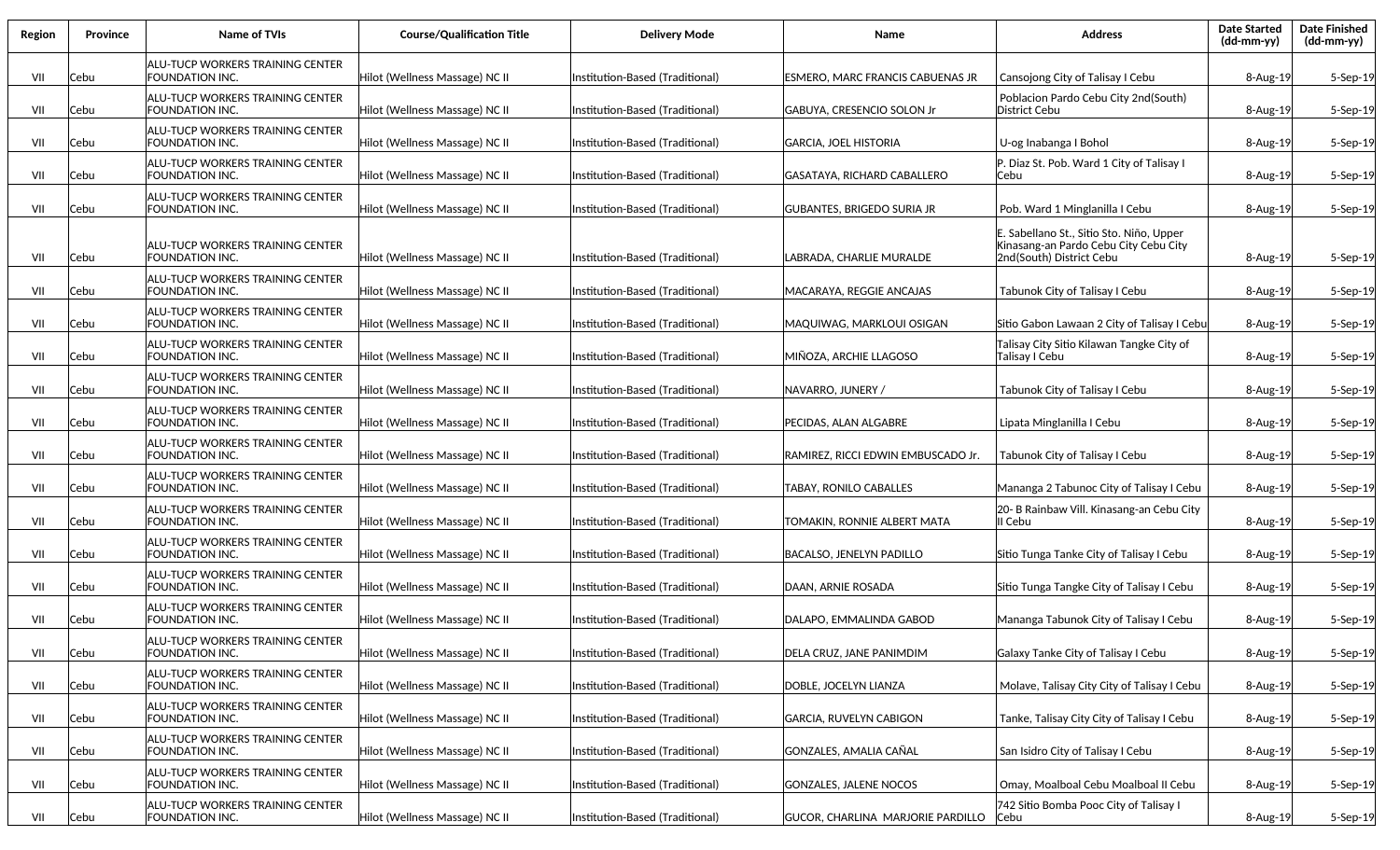| Region | Province | Name of TVIs                                               | <b>Course/Qualification Title</b> | <b>Delivery Mode</b>            | Name                            | <b>Address</b>                                         | <b>Date Started</b><br>(dd-mm-yy) | <b>Date Finished</b><br>(dd-mm-yy) |
|--------|----------|------------------------------------------------------------|-----------------------------------|---------------------------------|---------------------------------|--------------------------------------------------------|-----------------------------------|------------------------------------|
| VII    | Cebu     | ALU-TUCP WORKERS TRAINING CENTER<br>FOUNDATION INC.        | Hilot (Wellness Massage) NC II    | Institution-Based (Traditional) | HALOS, JENEVEVE PAPELLIRO       | Buhisan Labangon Cebu City I Cebu                      | 8-Aug-19                          | 5-Sep-19                           |
| VII    | Cebu     | ALU-TUCP WORKERS TRAINING CENTER<br>FOUNDATION INC.        | Hilot (Wellness Massage) NC II    | Institution-Based (Traditional) | HERONGGAY, CHERYL LIAMEDO       | Sitio Bahala Lagtang City of Talisay I Cebu            | 8-Aug-19                          | 5-Sep-19                           |
| VII    | Cebu     | ALU-TUCP WORKERS TRAINING CENTER<br>FOUNDATION INC.        | Hilot (Wellness Massage) NC II    | Institution-Based (Traditional) | HERONGGAY, EZZEL LLAMEDO        | Ilang-ilang Lagtang City of Talisay I Cebu             | 8-Aug-19                          | 5-Sep-19                           |
| VII    | Cebu     | ALU-TUCP WORKERS TRAINING CENTER<br>FOUNDATION INC.        | Hilot (Wellness Massage) NC II    | Institution-Based (Traditional) | LISCANO, LENEDEN CASTRO         | Galaxy St Tangke City of Talisay I Cebu                | 8-Aug-19                          | 5-Sep-19                           |
| VII    | Cebu     | ALU-TUCP WORKERS TRAINING CENTER<br>FOUNDATION INC.        | Hilot (Wellness Massage) NC II    | Institution-Based (Traditional) | MABALA, BERNADETTE GAVIOLA      | Tangke, Talisay City City of Naga I Cebu               | 8-Aug-19                          | 5-Sep-19                           |
| VII    | Cebu     | ALU-TUCP WORKERS TRAINING CENTER<br>FOUNDATION INC.        | Hilot (Wellness Massage) NC II    | Institution-Based (Traditional) | MAHILUM, JEANETTE ELEMINO       | Lutopan, Toledo City Toledo City III Cebu              | 8-Aug-19                          | 5-Sep-19                           |
| VII    | Cebu     | ALU-TUCP WORKERS TRAINING CENTER<br>FOUNDATION INC.        | Hilot (Wellness Massage) NC II    | Institution-Based (Traditional) | MANGARON, MARLYN REPONTE        | <b>Rattan St Tanke City of Talisay I Cebu</b>          | 8-Aug-19                          | 5-Sep-19                           |
| VII    | Cebu     | ALU-TUCP WORKERS TRAINING CENTER<br>FOUNDATION INC.        | Hilot (Wellness Massage) NC II    | Institution-Based (Traditional) | MONTEJO, LUCITA BRAGAT          | Bingay, Borbon Cebu Borbon V Cebu                      | 8-Aug-19                          | 5-Sep-19                           |
| VII    | Cebu     | ALU-TUCP WORKERS TRAINING CENTER<br>FOUNDATION INC.        | Hilot (Wellness Massage) NC II    | Institution-Based (Traditional) | MONTILLANO, LITA REYES          | Blk. 8 Lot 7 Phase 2 Camella City of Talisay<br>l Cebu | 8-Aug-19                          | 5-Sep-19                           |
| VII    | Cebu     | ALU-TUCP WORKERS TRAINING CENTER<br>FOUNDATION INC.        | Hilot (Wellness Massage) NC II    | Institution-Based (Traditional) | <b>NAPARATE. JOVELYN PUEBLO</b> | Hawod, Talisay City City of Talisay I Cebu             | 8-Aug-19                          | 5-Sep-19                           |
| VII    | Cebu     | ALU-TUCP WORKERS TRAINING CENTER<br>FOUNDATION INC.        | Hilot (Wellness Massage) NC II    | Institution-Based (Traditional) | PAPASIN, CHASTINE DELA CUESTA   | Behonan St Casojong City of Talisay I Cebu             | 8-Aug-19                          | 5-Sep-19                           |
| VII    | Cebu     | ALU-TUCP WORKERS TRAINING CENTER<br><b>FOUNDATION INC.</b> | Hilot (Wellness Massage) NC II    | Institution-Based (Traditional) | PELEMER, JACQUELINE ESPAÑOL     | San Jose St Dumlog City of Talisay I Cebu              | $8 - Aug-19$                      | 5-Sep-19                           |
| VII    | Cebu     | ALU-TUCP WORKERS TRAINING CENTER<br>FOUNDATION INC.        | Hilot (Wellness Massage) NC II    | Institution-Based (Traditional) | QUIÑONES, VANGIE CAMPO          | Tabunok City of Talisay I Cebu                         | 8-Aug-19                          | 5-Sep-19                           |
| VII    | Cebu     | ALU-TUCP WORKERS TRAINING CENTER<br>FOUNDATION INC.        | Hilot (Wellness Massage) NC II    | Institution-Based (Traditional) | RACAZA, ROSANE TISOY            | Tangke City of Talisay I Cebu                          | 8-Aug-19                          | 5-Sep-19                           |
| VII    | Cebu     | ALU-TUCP WORKERS TRAINING CENTER<br>FOUNDATION INC.        | Hilot (Wellness Massage) NC II    | Institution-Based (Traditional) | TABAR, MALOU C                  | Tunga Tanke, Talisay City City of Talisay I<br>Cebu    | 8-Aug-19                          | 5-Sep-19                           |
| VII    | Cebu     | ALU-TUCP WORKERS TRAINING CENTER<br>FOUNDATION INC.        | Hilot (Wellness Massage) NC II    | Institution-Based (Traditional) | VIERNES, WILROSE ABELLA         | Canton Village San Isidro City of Talisay I<br>Cebu    | 8-Aug-19                          | 5-Sep-19                           |
| VII    | Cebu     | ALU-TUCP WORKERS TRAINING CENTER<br>FOUNDATION INC.        | Hilot (Wellness Massage) NC II    | Institution-Based (Traditional) | ABRASALDO, VINCENT ANDRINO      | Paknaan Mandaue City VI Cebu                           | $8 - Aug-19$                      | 5-Sep-19                           |
| VII    | Cebu     | ALU-TUCP WORKERS TRAINING CENTER<br>FOUNDATION INC.        | Hilot (Wellness Massage) NC II    | Institution-Based (Traditional) | ACASO, FERDINAND FORMENTIRA     | Mantuyong Mandaue City VI Cebu                         | $8 - Aug-19$                      | $5-$ Sep $-19$                     |
| VII    | Cebu     | <b>ALU-TUCP WORKERS TRAINING CENTER</b><br>FOUNDATION INC. | Hilot (Wellness Massage) NC II    | Institution-Based (Traditional) | AMARADO, ELMER TABURNAL         | Kasambagan Mabolo Cebu City VI Cebu                    | 8-Aug-19                          | 5-Sep-19                           |
| VII    | Cebu     | <b>ALU-TUCP WORKERS TRAINING CENTER</b><br>FOUNDATION INC. | Hilot (Wellness Massage) NC II    | Institution-Based (Traditional) | AMELIN, RAYMOND SINADJAN JR     | Ibo Mandaue City VI Cebu                               | 8-Aug-19                          | 5-Sep-19                           |
| VII    | Cebu     | <b>ALU-TUCP WORKERS TRAINING CENTER</b><br>FOUNDATION INC. | Hilot (Wellness Massage) NC II    | Institution-Based (Traditional) | AUGUSTO, IAN PALLARES           | Basak Mandaue City V Cebu                              | 8-Aug-19                          | 5-Sep-19                           |
| VII    | Cebu     | <b>ALU-TUCP WORKERS TRAINING CENTER</b><br>FOUNDATION INC. | Hilot (Wellness Massage) NC II    | Institution-Based (Traditional) | CABERTE, ROBERTSON BOQUIA       | Looc Mandaue City VI Cebu                              | 8-Aug-19                          | 5-Sep-19                           |
| VII    | Cebu     | <b>ALU-TUCP WORKERS TRAINING CENTER</b><br>FOUNDATION INC. | Hilot (Wellness Massage) NC II    | Institution-Based (Traditional) | CANDILADA, JOSE MAPESA          | Bakilid Mandaue City VI Cebu                           | 8-Aug-19                          | 5-Sep-19                           |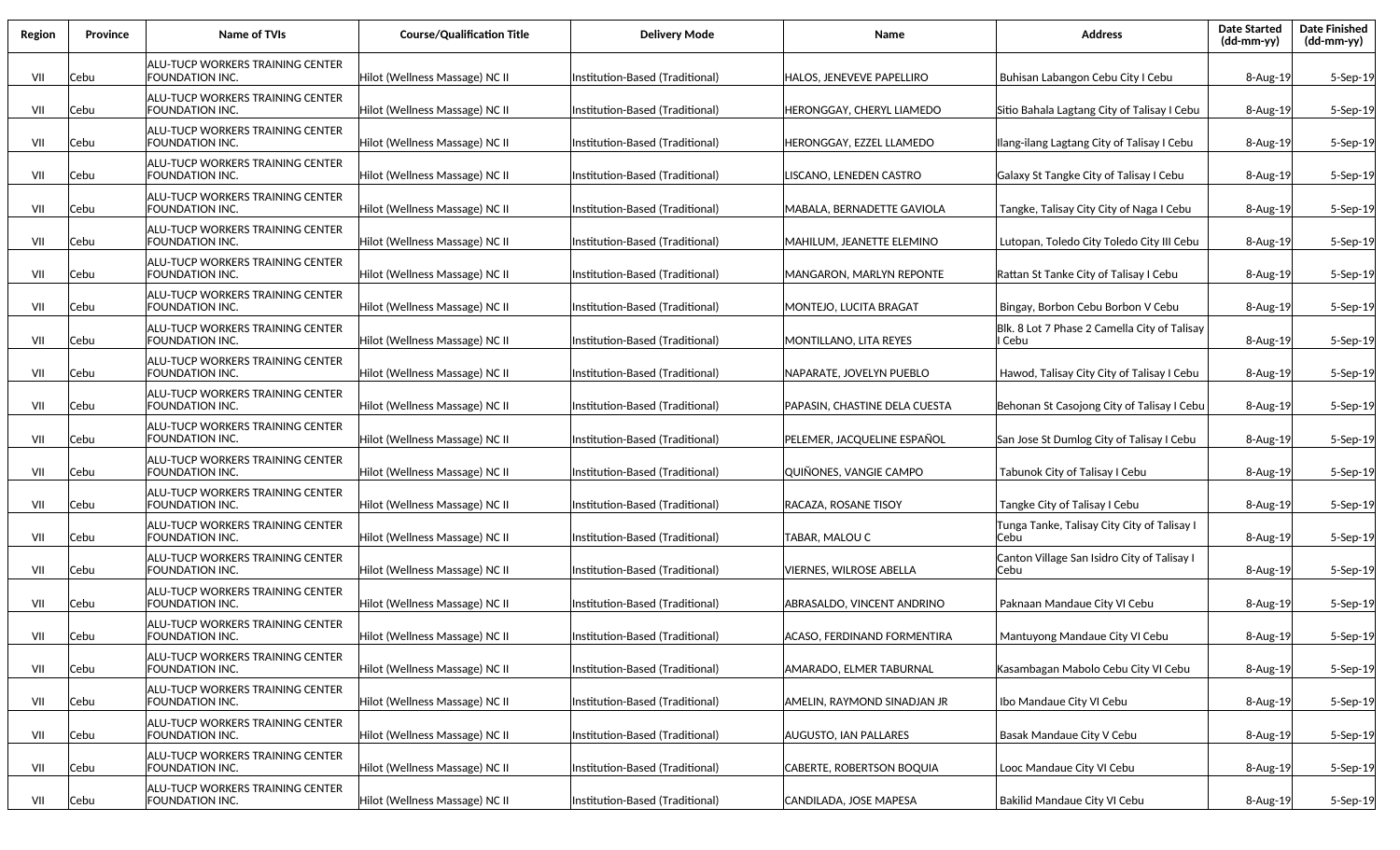| Region | Province | <b>Name of TVIs</b>                                 | <b>Course/Qualification Title</b> | <b>Delivery Mode</b>            | Name                           | <b>Address</b>                                                         | <b>Date Started</b><br>(dd-mm-yy) | <b>Date Finished</b><br>(dd-mm-yy) |
|--------|----------|-----------------------------------------------------|-----------------------------------|---------------------------------|--------------------------------|------------------------------------------------------------------------|-----------------------------------|------------------------------------|
| VII    | Cebu     | ALU-TUCP WORKERS TRAINING CENTER<br>FOUNDATION INC. | Hilot (Wellness Massage) NC II    | Institution-Based (Traditional) | CAÑETE, JOSEPH COLLIAO         | Pakna-an Mandaue City VI Cebu                                          | $8 - Aug-19$                      | 5-Sep-19                           |
| VII    | Cebu     | ALU-TUCP WORKERS TRAINING CENTER<br>FOUNDATION INC. | Hilot (Wellness Massage) NC II    | Institution-Based (Traditional) | CATIPAY, ROGELIO YRAUDA        | Basak, San Nicolas Mandaue City VI Cebu                                | 8-Aug-19                          | 5-Sep-19                           |
| VII    | Cebu     | ALU-TUCP WORKERS TRAINING CENTER<br>FOUNDATION INC. | Hilot (Wellness Massage) NC II    | Institution-Based (Traditional) | CODIORAN, MICHAEL LANO         | Banilad Mandaue City VI Cebu                                           | 8-Aug-19                          | 5-Sep-19                           |
| VII    | Cebu     | ALU-TUCP WORKERS TRAINING CENTER<br>FOUNDATION INC. | Hilot (Wellness Massage) NC II    | Institution-Based (Traditional) | COLINA, GIOVANNI ALCOVER       | Umapad Mandaue City VI Cebu                                            | 8-Aug-19                          | 5-Sep-19                           |
| VII    | Cebu     | ALU-TUCP WORKERS TRAINING CENTER<br>FOUNDATION INC. | Hilot (Wellness Massage) NC II    | Institution-Based (Traditional) | CORONADO, SOLOMON CAÑETE       | Tipolo Mandaue City VI Cebu                                            | 8-Aug-19                          | 5-Sep-19                           |
| VII    | Cebu     | ALU-TUCP WORKERS TRAINING CENTER<br>FOUNDATION INC. | Hilot (Wellness Massage) NC II    | Institution-Based (Traditional) | CULANAG, ELIZALDE CALLEMIT     | Catugasan Tagbilaran City VII Bohol                                    | $8 - Aug-19$                      | 5-Sep-19                           |
| VII    | Cebu     | ALU-TUCP WORKERS TRAINING CENTER<br>FOUNDATION INC. | Hilot (Wellness Massage) NC II    | Institution-Based (Traditional) | DEMATA, ARCHIE APPLE TRINIDAD  | Pook City of Talisay I Cebu                                            | $8 - Aug-19$                      | 5-Sep-19                           |
| VII    | Cebu     | ALU-TUCP WORKERS TRAINING CENTER<br>FOUNDATION INC. | Hilot (Wellness Massage) NC II    | Institution-Based (Traditional) | EMNACE, LOUJIGAR BARBAS        | Basak Mandaue City VI Cebu                                             | $8 - Aug-19$                      | 5-Sep-19                           |
| VII    | Cebu     | ALU-TUCP WORKERS TRAINING CENTER<br>FOUNDATION INC. | Hilot (Wellness Massage) NC II    | Institution-Based (Traditional) | <b>FAELNAR, JELSON VISTAL</b>  | Umapad Mandaue City VI Cebu                                            | 8-Aug-19                          | 5-Sep-19                           |
| VII    | Cebu     | ALU-TUCP WORKERS TRAINING CENTER<br>FOUNDATION INC. | Hilot (Wellness Massage) NC II    | Institution-Based (Traditional) | GITGANO, RODOLFO PIRNIA        | Pakna-an Mandaue City VI Cebu                                          | $8 - Aug-19$                      | 5-Sep-19                           |
| VII    | Cebu     | ALU-TUCP WORKERS TRAINING CENTER<br>FOUNDATION INC. | Hilot (Wellness Massage) NC II    | Institution-Based (Traditional) | LANAWAN, GERMANY MAHILOM       | Tipolo Mandaue City VI Cebu                                            | 8-Aug-19                          | 5-Sep-19                           |
| VII    | Cebu     | ALU-TUCP WORKERS TRAINING CENTER<br>FOUNDATION INC. | Hilot (Wellness Massage) NC II    | Institution-Based (Traditional) | MONTECILLO, JUN-JUN AVANCEÑA   | Mandaue Mandaue City VI Cebu                                           | $8 - Aug-19$                      | $5-$ Sep $-19$                     |
| VII    | Cebu     | ALU-TUCP WORKERS TRAINING CENTER<br>FOUNDATION INC. | Hilot (Wellness Massage) NC II    | Institution-Based (Traditional) | NORMANDIA, JEROME PATIGDAS     | Canduman Mandaue City VI Cebu                                          | $8 - Aug-19$                      | 5-Sep-19                           |
| VII    | Cebu     | ALU-TUCP WORKERS TRAINING CENTER<br>FOUNDATION INC. | Hilot (Wellness Massage) NC II    | Institution-Based (Traditional) | RIVERA, ROY QUINAPONDAN        | Tayud Mandaue City VI Cebu                                             | 8-Aug-19                          | 5-Sep-19                           |
| VII    | Cebu     | ALU-TUCP WORKERS TRAINING CENTER<br>FOUNDATION INC. | Hilot (Wellness Massage) NC II    | Institution-Based (Traditional) | SARSALEJIO, JOVENCIO CAWOG     | Consolacion Cebu City VII Cebu                                         | 8-Aug-19                          | 5-Sep-19                           |
| VII    | Cebu     | ALU-TUCP WORKERS TRAINING CENTER<br>FOUNDATION INC. | Hilot (Wellness Massage) NC II    | Institution-Based (Traditional) | SATUMBAGA, JASON TATOY         | Soong Lapu-lapu Lapu-Lapu City (Opon)<br>VII Cebu                      | $8 - Aug-19$                      | 5-Sep-19                           |
| VII    | Cebu     | ALU-TUCP WORKERS TRAINING CENTER<br>FOUNDATION INC. | Hilot (Wellness Massage) NC II    | Institution-Based (Traditional) | SUICO, JOSEPH CONGSON          | Jugan Consolacion VI Cebu                                              | $8 - Aug-19$                      | 5-Sep-19                           |
| VII    | Cebu     | ALU-TUCP WORKERS TRAINING CENTER<br>FOUNDATION INC. | Hilot (Wellness Massage) NC II    | Institution-Based (Traditional) | SUNGAHID, JULYSES JAMILI       | Villamangga Mandaue City VI Cebu                                       | $8 - Aug-19$                      | $5-$ Sep $-19$                     |
| VII    | Cebu     | ALU-TUCP WORKERS TRAINING CENTER<br>FOUNDATION INC. | Hilot (Wellness Massage) NC II    | Institution-Based (Traditional) | ABELLANA, BELEN TIRO           | Spolarium St. Duljo Fatima Cebu City<br>2nd(South) District Cebu       | 8-Aug-19                          | 5-Sep-19                           |
| VII    | Cebu     | ALU-TUCP WORKERS TRAINING CENTER<br>FOUNDATION INC. | Hilot (Wellness Massage) NC II    | Institution-Based (Traditional) | ALARCIO, MARJORIE POGOY        | Sitio Lemonsito Umapad Mandaue City VI<br>Cebu                         | 8-Aug-19                          | 5-Sep-19                           |
| VII    | Cebu     | ALU-TUCP WORKERS TRAINING CENTER<br>FOUNDATION INC. | Hilot (Wellness Massage) NC II    | Institution-Based (Traditional) | BALASABAS, JANELLE GLEN ANFONE | Mabini St. Looc Cebu City 1st(North)<br>District Cebu                  | 8-Aug-19                          | 5-Sep-19                           |
| VII    | Cebu     | ALU-TUCP WORKERS TRAINING CENTER<br>FOUNDATION INC. | Hilot (Wellness Massage) NC II    | Institution-Based (Traditional) | BARUEL, MAY ANN TUBOG          | Sitio Cassava Tolotolo Consolacion V Cebu                              | 8-Aug-19                          | 5-Sep-19                           |
| VII    | Cebu     | ALU-TUCP WORKERS TRAINING CENTER<br>FOUNDATION INC. | Hilot (Wellness Massage) NC II    | Institution-Based (Traditional) | <b>BAYLOSIS, ROSALINA UROT</b> | 1279 D - M J Cuenco Ave. Carreta Cebu<br>City 2nd(South) District Cebu | 8-Aug-19                          | 5-Sep-19                           |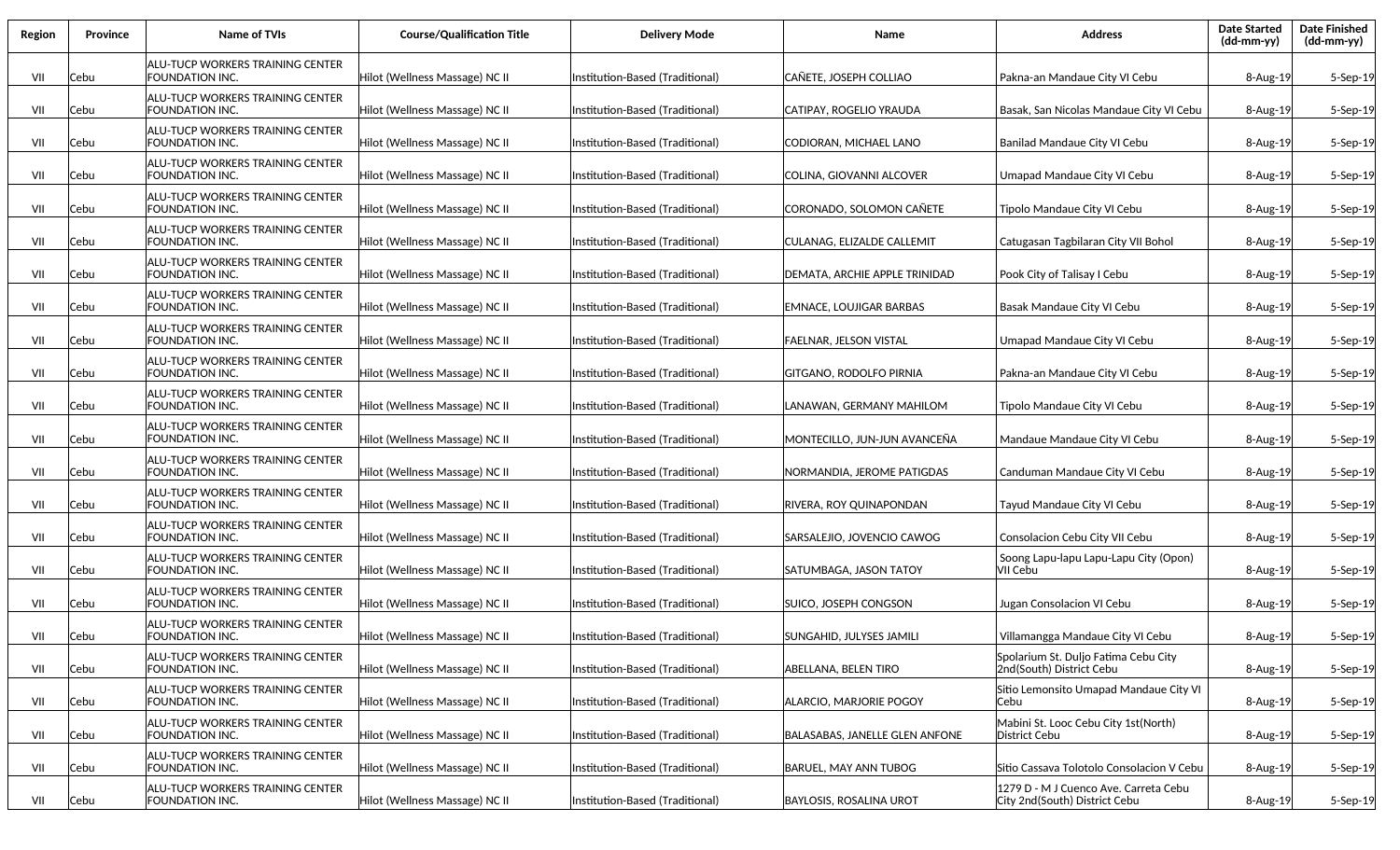| Region | Province | Name of TVIs                                                      | <b>Course/Qualification Title</b> | <b>Delivery Mode</b>             | <b>Name</b>                         | <b>Address</b>                                                      | <b>Date Started</b><br>(dd-mm-yy) | <b>Date Finished</b><br>(dd-mm-yy) |
|--------|----------|-------------------------------------------------------------------|-----------------------------------|----------------------------------|-------------------------------------|---------------------------------------------------------------------|-----------------------------------|------------------------------------|
| VII    | Cebu     | ALU-TUCP WORKERS TRAINING CENTER<br>FOUNDATION INC.               | Hilot (Wellness Massage) NC II    | Institution-Based (Traditional)  | BAYO, WENDOLYN YURAG                | Canduman Mandaue City VI Cebu                                       | $8 - Aug-19$                      | 5-Sep-19                           |
| VII    | Cebu     | ALU-TUCP WORKERS TRAINING CENTER<br><b>FOUNDATION INC.</b>        | Hilot (Wellness Massage) NC II    | (Institution-Based (Traditional) | BENDOL, JANICE DELA TORRE           | San Vicente Gun-ob Lapu-Lapu City (Opon)<br>Lone District Cebu      | $8 - Aug-19$                      | 5-Sep-19                           |
| VII    | Cebu     | <b>ALU-TUCP WORKERS TRAINING CENTER</b><br>FOUNDATION INC.        | Hilot (Wellness Massage) NC II    | Institution-Based (Traditional)  | ICANOY, JONALYN COLLAMAR            | Lower Maghaway City of Talisay I Cebu                               | 8-Aug-19                          | 5-Sep-19                           |
| VII    | Cebu     | ALU-TUCP WORKERS TRAINING CENTER<br>FOUNDATION INC.               | Hilot (Wellness Massage) NC II    | Institution-Based (Traditional)  | ICLAROS. JASMIN FABROA              | Liong Alang- Alang Mandaue City VI Cebu                             | $8 - Aug-19$                      | 5-Sep-19                           |
| VII    | Cebu     | ALU-TUCP WORKERS TRAINING CENTER<br>FOUNDATION INC.               | Hilot (Wellness Massage) NC II    | Institution-Based (Traditional)  | CONDE, CELESTE CANTALEJO            | M L Quezon St. Maguikay Mandaue City VI<br>Cebu                     | 8-Aug-19                          | 5-Sep-19                           |
| VII    | Cebu     | ALU-TUCP WORKERS TRAINING CENTER<br>FOUNDATION INC.               | Hilot (Wellness Massage) NC II    | Institution-Based (Traditional)  | CORTES, RACHEL CAMAY                | 107 Zone Sayote Paknaan Mandaue City<br>VI Cebu                     | 8-Aug-19                          | 5-Sep-19                           |
| VII    | Cebu     | ALU-TUCP WORKERS TRAINING CENTER<br>FOUNDATION INC.               | Hilot (Wellness Massage) NC II    | Institution-Based (Traditional)  | DELIG, JUDITA MEDILLO               | Sitio Mango Umapad Mandaue City VI<br>Cebu                          | $8 - Aug-19$                      | 5-Sep-19                           |
| VII    | Cebu     | ALU-TUCP WORKERS TRAINING CENTER<br>FOUNDATION INC.               | Hilot (Wellness Massage) NC II    | Institution-Based (Traditional)  | <b>ESLAWAN, RECHEL MANATAD</b>      | Sta. Cruz Jagobiao Mandaue City VI Cebu                             | $8 - Aug-19$                      | 5-Sep-19                           |
| VII    | Cebu     | ALU-TUCP WORKERS TRAINING CENTER<br>FOUNDATION INC.               | Hilot (Wellness Massage) NC II    | Institution-Based (Traditional)  | ESPINOSA, MILDRED ABASTILLAS        | Sitio Lourdes Jagobiao Mandaue City VI<br>lCebu                     | 8-Aug-19                          | 5-Sep-19                           |
| VII    | Cebu     | ALU-TUCP WORKERS TRAINING CENTER<br>FOUNDATION INC.               | Hilot (Wellness Massage) NC II    | Institution-Based (Traditional)  | <b>FLORES, RICHELLE GREENJIA</b>    | Malibu B. Subangdaku Mandaue City VI<br>Cebu                        | $8 - Aug-19$                      | 5-Sep-19                           |
| VII    | Cebu     | ALU-TUCP WORKERS TRAINING CENTER<br>FOUNDATION INC.               | Hilot (Wellness Massage) NC II    | Institution-Based (Traditional)  | LAMOSAO, ALMA ABELLANEDA            | Kasambagan St. Lahug Cebu City<br>1st(North) District Cebu          | $8 - Aug-19$                      | 5-Sep-19                           |
| VII    | Cebu     | ALU-TUCP WORKERS TRAINING CENTER<br><b>FOUNDATION INC.</b>        | Hilot (Wellness Massage) NC II    | Institution-Based (Traditional)  | LAO, SUSAN CASTILLO                 | 399- B Jones Avenue Sta. Cruz Cebu City<br>2nd(South) District Cebu | $8 - Aug-19$                      | $5-$ Sep $-19$                     |
| VII    | Cebu     | ALU-TUCP WORKERS TRAINING CENTER<br>FOUNDATION INC.               | Hilot (Wellness Massage) NC II    | Institution-Based (Traditional)  | LAURITO, CATHERINE CASIA            | Maslog Danao City V Cebu                                            | $8 - Aug-19$                      | 5-Sep-19                           |
| VII    | Cebu     | ALU-TUCP WORKERS TRAINING CENTER<br>FOUNDATION INC.               | Hilot (Wellness Massage) NC II    | Institution-Based (Traditional)  | <b>OBRERO, NANCY PULBERA</b>        | Opao Mandaue City VI Cebu                                           | 8-Aug-19                          | 5-Sep-19                           |
| VII    | Cebu     | ALU-TUCP WORKERS TRAINING CENTER<br>FOUNDATION INC.               | Hilot (Wellness Massage) NC II    | Institution-Based (Traditional)  | OLAN-OLAN, ANTONIETTE REBUSA        | 37 Zone Monggos Paknaan Mandaue City<br>VI Cebu                     | 8-Aug-19                          | 5-Sep-19                           |
| VII    | Cebu     | <b>ALU-TUCP WORKERS TRAINING CENTER</b><br>FOUNDATION INC.        | Hilot (Wellness Massage) NC II    | Institution-Based (Traditional)  | ORTIZ, JAIRA LACHICA                | Victorias Tortosa Isabela 1st(North)<br> District Negros Occidental | $8 - Aug-19$                      | 5-Sep-19                           |
| VII    | Cebu     | <b>ALU-TUCP WORKERS TRAINING CENTER</b><br>FOUNDATION INC.        | Hilot (Wellness Massage) NC II    | Institution-Based (Traditional)  | PRADA, IZZA /                       | Isla De Palma Looc Mandaue City VI Cebu                             | $8 - Aug-19$                      | 5-Sep-19                           |
| VII    | Cebu     | <b>ALU-TUCP WORKERS TRAINING CENTER</b><br><b>FOUNDATION INC.</b> | Hilot (Wellness Massage) NC II    | (Institution-Based (Traditional) | ROBLECA, CHERRIE ROSAL              | H. Cortes Banilad Mandaue City VI Cebu                              | $8 - Aug-19$                      | $5-$ Sep $-19$                     |
| VII    | Cebu     | <b>ALU-TUCP WORKERS TRAINING CENTER</b><br>FOUNDATION INC.        | Hilot (Wellness Massage) NC II    | Institution-Based (Traditional)  | SENO, JESSA MAE CLAVITE             | Casuntingan Mandaue City VI Cebu                                    | 8-Aug-19                          | 5-Sep-19                           |
| VII    | Cebu     | <b>ALU-TUCP WORKERS TRAINING CENTER</b><br>FOUNDATION INC.        | Hilot (Wellness Massage) NC II    | Institution-Based (Traditional)  | TEJANO, CHONA DADOR                 | Bang-bang Cordova Mandaue City Lone<br>District Cebu                | 8-Aug-19                          | 5-Sep-19                           |
| VII    | Cebu     | <b>ALU-TUCP WORKERS TRAINING CENTER</b><br>FOUNDATION INC.        | Hilot (Wellness Massage) NC II    | Institution-Based (Traditional)  | <b>ADANZA, CHRISTOPHER FERANIEL</b> | Sta Cruz Cebu City 1st(North) District<br> Cebu                     | 8-Aug-19                          | 28-Aug-19                          |
| VII    | Cebu     | <b>ALU-TUCP WORKERS TRAINING CENTER</b><br>FOUNDATION INC.        | Hilot (Wellness Massage) NC II    | Institution-Based (Traditional)  | ANDAM, IGNACIO DAUG JR              | Kamagayan Cebu City VII Cebu                                        | 8-Aug-19                          | 28-Aug-19                          |
| VII    | Cebu     | <b>ALU-TUCP WORKERS TRAINING CENTER</b><br>FOUNDATION INC.        | Hilot (Wellness Massage) NC II    | Institution-Based (Traditional)  | <b>ATES, ANNA MARIE LAPINID</b>     | Tejero Cebu City V Cebu                                             | 8-Aug-19                          | 28-Aug-19                          |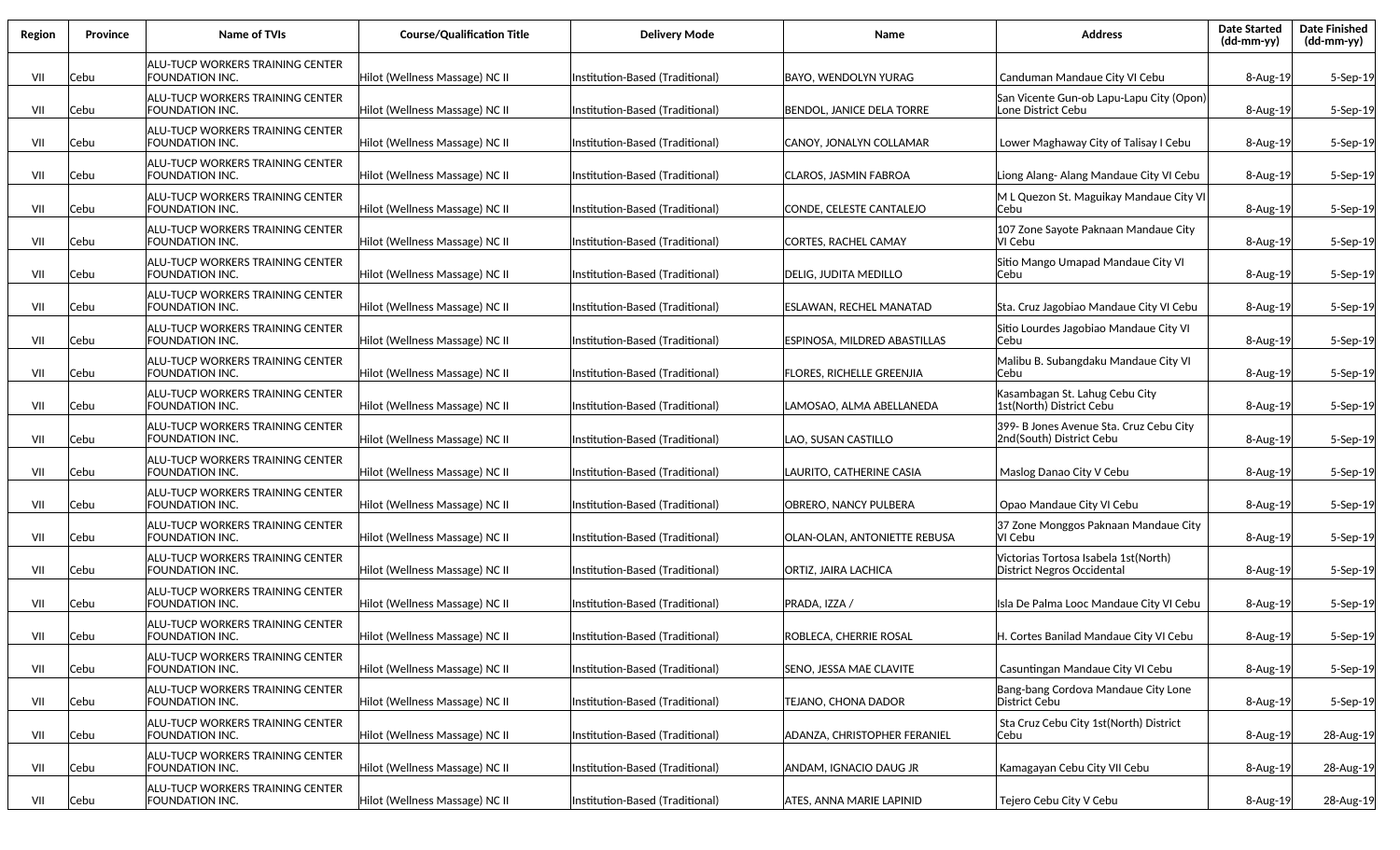| Region | Province | <b>Name of TVIs</b>                                        | <b>Course/Qualification Title</b> | <b>Delivery Mode</b>             | Name                           | <b>Address</b>                                                      | <b>Date Started</b><br>(dd-mm-yy) | <b>Date Finished</b><br>(dd-mm-yy) |
|--------|----------|------------------------------------------------------------|-----------------------------------|----------------------------------|--------------------------------|---------------------------------------------------------------------|-----------------------------------|------------------------------------|
| VII    | Cebu     | ALU-TUCP WORKERS TRAINING CENTER<br>FOUNDATION INC.        | Hilot (Wellness Massage) NC II    | Institution-Based (Traditional)  | BETETO, JUCELYN OBAOB          | San Roque Cebu City IV Cebu                                         | 8-Aug-19                          | 28-Aug-19                          |
| VII    | Cebu     | ALU-TUCP WORKERS TRAINING CENTER<br>FOUNDATION INC.        | Hilot (Wellness Massage) NC II    | Institution-Based (Traditional)  | <b>BIHAG, MYRNA MORADOS</b>    | San Roque Cebu City VII Cebu                                        | 8-Aug-19                          | 28-Aug-19                          |
| VII    | Cebu     | ALU-TUCP WORKERS TRAINING CENTER<br>FOUNDATION INC.        | Hilot (Wellness Massage) NC II    | Institution-Based (Traditional)  | DICDICAN, GAVINO ENTOMA        | Parian Cebu City VII Cebu                                           | 8-Aug-19                          | 28-Aug-19                          |
| VII    | Cebu     | ALU-TUCP WORKERS TRAINING CENTER<br>FOUNDATION INC.        | Hilot (Wellness Massage) NC II    | Institution-Based (Traditional)  | <b>GARCIA. ARLENE UNABIA</b>   | San Roque Cebu City IV Cebu                                         | 8-Aug-19                          | 28-Aug-19                          |
| VII    | Cebu     | ALU-TUCP WORKERS TRAINING CENTER<br>FOUNDATION INC.        | Hilot (Wellness Massage) NC II    | Institution-Based (Traditional)  | HERRERA, NAOKI MILES SOLON     | 688 D Jakosalem St. Kamagayan Cebu City<br>2nd(South) District Cebu | 8-Aug-19                          | 28-Aug-19                          |
| VII    | Cebu     | ALU-TUCP WORKERS TRAINING CENTER<br>FOUNDATION INC.        | Hilot (Wellness Massage) NC II    | Institution-Based (Traditional)  | LEJARDE, LORILYN MOLINA        | 125 Logarta San Roque Cebu City<br>2nd(South) District Cebu         | 8-Aug-19                          | 28-Aug-19                          |
| VII    | Cebu     | ALU-TUCP WORKERS TRAINING CENTER<br>FOUNDATION INC.        | Hilot (Wellness Massage) NC II    | Institution-Based (Traditional)  | MOCTAR, AIDAH MUSTAPHA         | Parian Cebu City 2nd (South) District Cebu                          | $8 - Aug-19$                      | 28-Aug-19                          |
| VII    | Cebu     | ALU-TUCP WORKERS TRAINING CENTER<br>FOUNDATION INC.        | Hilot (Wellness Massage) NC II    | Institution-Based (Traditional)  | MOSCOSO, NOEMI CALISANG        | Maloong Canal City of Lamitan Lone<br> District Basilan             | $8 - Aug-19$                      | 28-Aug-19                          |
| VII    | Cebu     | ALU-TUCP WORKERS TRAINING CENTER<br>FOUNDATION INC.        | Hilot (Wellness Massage) NC II    | Institution-Based (Traditional)  | OCAMPO, DEXTER REYES           | Kamagayan Cebu City 1st(North) District<br>lCebu                    | $8 - Aug-19$                      | 28-Aug-19                          |
| VII    | Cebu     | ALU-TUCP WORKERS TRAINING CENTER<br>FOUNDATION INC.        | Hilot (Wellness Massage) NC II    | Institution-Based (Traditional)  | PANTOLLANO, CHRISTINE NOYNAY   | San Roque Cebu City IV Cebu                                         | 8-Aug-19                          | 28-Aug-19                          |
| VII    | Cebu     | ALU-TUCP WORKERS TRAINING CENTER<br><b>FOUNDATION INC.</b> | Hilot (Wellness Massage) NC II    | Institution-Based (Traditional)  | PEREZ, FLORABELLE NIALA        | Kamagayan Cebu City 1st(North) District<br>Cebu                     | 8-Aug-19                          | 28-Aug-19                          |
| VII    | Cebu     | ALU-TUCP WORKERS TRAINING CENTER<br>FOUNDATION INC.        | Hilot (Wellness Massage) NC II    | Institution-Based (Traditional)  | PITOGO, MYRNA MALOLOY-ON       | San Roque Cebu City 1st(North) District<br>Cebu                     | 8-Aug-19                          | 28-Aug-19                          |
| VII    | Cebu     | ALU-TUCP WORKERS TRAINING CENTER<br>FOUNDATION INC.        | Hilot (Wellness Massage) NC II    | Institution-Based (Traditional)  | REVILLAS, MARIA LUISA LETIGIO  | San Roque Cebu City 1st(North) District<br>Cebu                     | $8 - Aug-19$                      | 28-Aug-19                          |
| VII    | Cebu     | ALU-TUCP WORKERS TRAINING CENTER<br>FOUNDATION INC.        | Hilot (Wellness Massage) NC II    | Institution-Based (Traditional)  | ROBLES, WILGEN NOGALES         | San Roque Cebu City 1st(North) District<br>Cebu                     | 8-Aug-19                          | 28-Aug-19                          |
| VII    | Cebu     | <b>ALU-TUCP WORKERS TRAINING CENTER</b><br>FOUNDATION INC. | Hilot (Wellness Massage) NC II    | Institution-Based (Traditional)  | RODRIGUEZ, CRISTO REY QUERUBIN | 642 D Kamagayan Cebu City 2nd(South)<br>District Cebu               | 8-Aug-19                          | 28-Aug-19                          |
| VII    | Cebu     | ALU-TUCP WORKERS TRAINING CENTER<br>FOUNDATION INC.        | Hilot (Wellness Massage) NC II    | Institution-Based (Traditional)  | SADORRA, RONNIEL BACUS         | Quiot Cebu City 2nd(South) District Cebu                            | 8-Aug-19                          | 28-Aug-19                          |
| VII    | Cebu     | ALU-TUCP WORKERS TRAINING CENTER<br>FOUNDATION INC.        | Hilot (Wellness Massage) NC II    | Institution-Based (Traditional)  | SIDO, JANET YU                 | Pari-an Cebu City 1st(North) District Cebu                          | $8 - Aug-19$                      | 28-Aug-19                          |
| VII    | Cebu     | ALU-TUCP WORKERS TRAINING CENTER<br>FOUNDATION INC.        | Hilot (Wellness Massage) NC II    | (Institution-Based (Traditional) | SIMBAJON, BARTOLOME DOMOCOL    | Guiwanon Argao 2nd(South) District Cebu                             | $8 - Aug-19$                      | 28-Aug-19                          |
| VII    | Cebu     | ALU-TUCP WORKERS TRAINING CENTER<br>FOUNDATION INC.        | Hilot (Wellness Massage) NC II    | Institution-Based (Traditional)  | SOL, LOGYN AGIL                | Bo. Luz Zapatera Cebu City 2nd(South)<br>District Cebu              | 8-Aug-19                          | 28-Aug-19                          |
| VII    | Cebu     | <b>ALU-TUCP WORKERS TRAINING CENTER</b><br>FOUNDATION INC. | Hilot (Wellness Massage) NC II    | Institution-Based (Traditional)  | SOLON, STUYOSHI.               | Kamagayan Cebu City 1st(North) District<br>Cebu                     | 8-Aug-19                          | 28-Aug-19                          |
| VII    | Cebu     | <b>ALU-TUCP WORKERS TRAINING CENTER</b><br>FOUNDATION INC. | Hilot (Wellness Massage) NC II    | Institution-Based (Traditional)  | <b>TALLO, LORELI LUCERO</b>    | Tejero Cebu City 1st(North) District Cebu                           | 8-Aug-19                          | 28-Aug-19                          |
| VII    | Cebu     | ALU-TUCP WORKERS TRAINING CENTER<br>FOUNDATION INC.        | Hilot (Wellness Massage) NC II    | Institution-Based (Traditional)  | UY, GAVINO FLORES              | Pari-an Cebu City 1st(North) District Cebu                          | 8-Aug-19                          | 28-Aug-19                          |
| VII    | Cebu     | <b>ALU-TUCP WORKERS TRAINING CENTER</b><br>FOUNDATION INC. | Hilot (Wellness Massage) NC II    | Institution-Based (Traditional)  | ABELLA, PHILIP GOGOTANO        | Labangon Cebu City 1st(North) District<br> Cebu                     | 8-Aug-19                          | 5-Sep-19                           |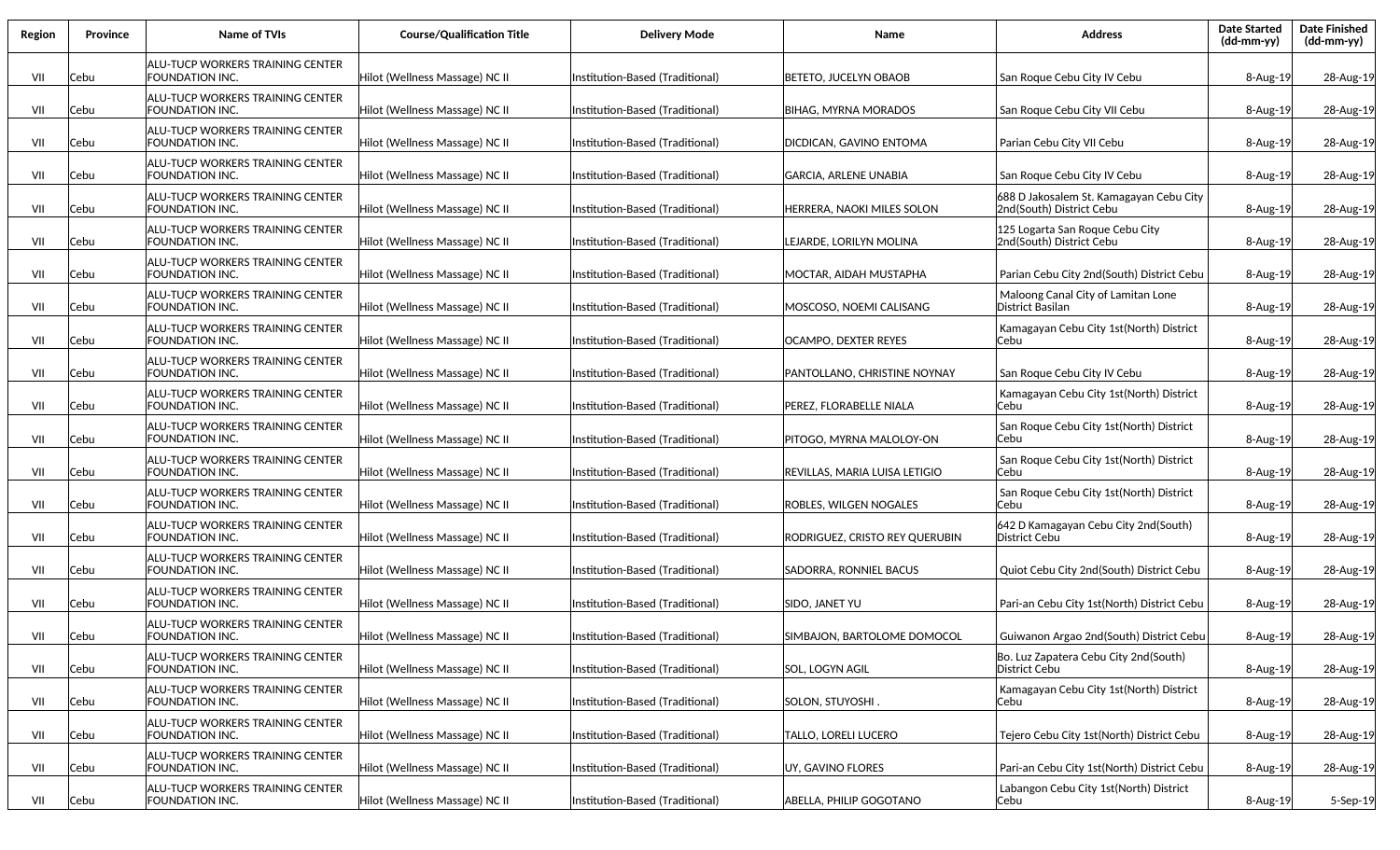| Region | Province | <b>Name of TVIs</b>                                        | <b>Course/Qualification Title</b> | <b>Delivery Mode</b>             | Name                            | <b>Address</b>                                     | <b>Date Started</b><br>(dd-mm-yy) | <b>Date Finished</b><br>(dd-mm-yy) |
|--------|----------|------------------------------------------------------------|-----------------------------------|----------------------------------|---------------------------------|----------------------------------------------------|-----------------------------------|------------------------------------|
| VII    | Cebu     | ALU-TUCP WORKERS TRAINING CENTER<br>FOUNDATION INC.        | Hilot (Wellness Massage) NC II    | Institution-Based (Traditional)  | ALBORES, KIRK STEPHEN BERMEJO   | Mckinley La Libertad VII Negros Oriental           | 8-Aug-19                          | 5-Sep-19                           |
| VII    | Cebu     | ALU-TUCP WORKERS TRAINING CENTER<br>FOUNDATION INC.        | Hilot (Wellness Massage) NC II    | Institution-Based (Traditional)  | ALDIANO, JEIVE IANDYL .         | Lagtang City of Talisay I Cebu                     | $8-Aug-19$                        | 5-Sep-19                           |
| VII    | Cebu     | ALU-TUCP WORKERS TRAINING CENTER<br>FOUNDATION INC.        | Hilot (Wellness Massage) NC II    | Institution-Based (Traditional)  | ALIPALA, EVANRI JIMENEZ         | Inayawan City of Talisay I Cebu                    | 8-Aug-19                          | 5-Sep-19                           |
| VII    | Cebu     | ALU-TUCP WORKERS TRAINING CENTER<br>FOUNDATION INC.        | Hilot (Wellness Massage) NC II    | Institution-Based (Traditional)  | ANDOG, NORMAN REY BACUS         | Bulacao City of Talisay I Cebu                     | 8-Aug-19                          | 5-Sep-19                           |
| VII    | Cebu     | ALU-TUCP WORKERS TRAINING CENTER<br>FOUNDATION INC.        | Hilot (Wellness Massage) NC II    | Institution-Based (Traditional)  | BACASTIGUE. ARCHIE PARAM        | Poblacion City of Talisay VII Cebu                 | 8-Aug-19                          | 5-Sep-19                           |
| VII    | Cebu     | ALU-TUCP WORKERS TRAINING CENTER<br>FOUNDATION INC.        | Hilot (Wellness Massage) NC II    | Institution-Based (Traditional)  | BACUS, LANIVO RESMA             | <b>Bulacao City of Talisay I Cebu</b>              | 8-Aug-19                          | 5-Sep-19                           |
| VII    | Cebu     | ALU-TUCP WORKERS TRAINING CENTER<br>FOUNDATION INC.        | Hilot (Wellness Massage) NC II    | (Institution-Based (Traditional) | CABO, ROY HORTEZUELA            | San Isidro City of Talisay I Cebu                  | $8-Aug-19$                        | 5-Sep-19                           |
| VII    | Cebu     | ALU-TUCP WORKERS TRAINING CENTER<br>FOUNDATION INC.        | Hilot (Wellness Massage) NC II    | Institution-Based (Traditional)  | CABRERA, ROGELIO RACAZA         | Tangke City of Talisay I Cebu                      | 8-Aug-19                          | 5-Sep-19                           |
| VII    | Cebu     | ALU-TUCP WORKERS TRAINING CENTER<br>FOUNDATION INC.        | Hilot (Wellness Massage) NC II    | Institution-Based (Traditional)  | CAÑEDA, RAUL LASOLA             | Lawaan 2 City of Talisay I Cebu                    | 8-Aug-19                          | 5-Sep-19                           |
| VII    | Cebu     | ALU-TUCP WORKERS TRAINING CENTER<br>FOUNDATION INC.        | Hilot (Wellness Massage) NC II    | Institution-Based (Traditional)  | CANONEO, REX SEGUISABAL         | Warp 4 Minglanilla 1st (North) District<br>Cebu    | 8-Aug-19                          | 5-Sep-19                           |
| VII    | Cebu     | ALU-TUCP WORKERS TRAINING CENTER<br>FOUNDATION INC.        | Hilot (Wellness Massage) NC II    | Institution-Based (Traditional)  | <b>CATUBAY. ARNOLD CABUENAS</b> | Hawod Comp. Bulacao City of Talisay I<br>Cebu      | $8 - Aug-19$                      | 5-Sep-19                           |
| VII    | Cebu     | ALU-TUCP WORKERS TRAINING CENTER<br>FOUNDATION INC.        | Hilot (Wellness Massage) NC II    | Institution-Based (Traditional)  | CORTEZ, LEO CARLOS RESPONSO     | Biasong City of Talisay I Cebu                     | $8-Aug-19$                        | 5-Sep-19                           |
| VII    | Cebu     | ALU-TUCP WORKERS TRAINING CENTER<br>FOUNDATION INC.        | Hilot (Wellness Massage) NC II    | Institution-Based (Traditional)  | CUIZON, JOHN IVAN DIGNOS        | Gorordo Cebu City 1st(North) District<br>Cebu      | 8-Aug-19                          | 5-Sep-19                           |
| VII    | Cebu     | ALU-TUCP WORKERS TRAINING CENTER<br>FOUNDATION INC.        | Hilot (Wellness Massage) NC II    | Institution-Based (Traditional)  | DALES, HERMIE ALABAN            | Sitio Mahayag San Isidro City of Talisay I<br>Cebu | 8-Aug-19                          | 5-Sep-19                           |
| VII    | Cebu     | ALU-TUCP WORKERS TRAINING CENTER<br>FOUNDATION INC.        | Hilot (Wellness Massage) NC II    | Institution-Based (Traditional)  | <b>FLORES, REYNAN T.</b>        | Candulawan City of Talisay I Cebu                  | 8-Aug-19                          | 5-Sep-19                           |
| VII    | Cebu     | ALU-TUCP WORKERS TRAINING CENTER<br>FOUNDATION INC.        | Hilot (Wellness Massage) NC II    | Institution-Based (Traditional)  | FRANCISCO, NEIL RENZ PIZON      | Sawang Calero City of Talisay I Cebu               | 8-Aug-19                          | 5-Sep-19                           |
| VII    | Cebu     | ALU-TUCP WORKERS TRAINING CENTER<br>FOUNDATION INC.        | Hilot (Wellness Massage) NC II    | Institution-Based (Traditional)  | <b>GABAS, RONIE LABAJO</b>      | Tangke City of Talisay I Cebu                      | $8 - Aug-19$                      | 5-Sep-19                           |
| VII    | Cebu     | ALU-TUCP WORKERS TRAINING CENTER<br>FOUNDATION INC.        | Hilot (Wellness Massage) NC II    | Institution-Based (Traditional)  | GAVIOLA, SENO ANTICA            | Tangke City of Talisay I Cebu                      | 8-Aug-19                          | $5-$ Sep $-19$                     |
| VII    | Cebu     | <b>ALU-TUCP WORKERS TRAINING CENTER</b><br>FOUNDATION INC. | Hilot (Wellness Massage) NC II    | Institution-Based (Traditional)  | INOC, GUILLERMO S.              | Cansojong City of Talisay I Cebu                   | 8-Aug-19                          | 5-Sep-19                           |
| VII    | Cebu     | <b>ALU-TUCP WORKERS TRAINING CENTER</b><br>FOUNDATION INC. | Hilot (Wellness Massage) NC II    | Institution-Based (Traditional)  | LOPEZ, JUNNAUEL CABUENAS        | Colis City of Talisay I Cebu                       | 8-Aug-19                          | 5-Sep-19                           |
| VII    | Cebu     | <b>ALU-TUCP WORKERS TRAINING CENTER</b><br>FOUNDATION INC. | Hilot (Wellness Massage) NC II    | Institution-Based (Traditional)  | MABANAG, ZEBREB DAAN            | Tangke City of Talisay I Cebu                      | 8-Aug-19                          | 5-Sep-19                           |
| VII    | Cebu     | <b>ALU-TUCP WORKERS TRAINING CENTER</b><br>FOUNDATION INC. | Hilot (Wellness Massage) NC II    | Institution-Based (Traditional)  | MABUYO, RYAN RABAYA             | San Roque City of Talisay I Cebu                   | 8-Aug-19                          | 5-Sep-19                           |
| VII    | Cebu     | <b>ALU-TUCP WORKERS TRAINING CENTER</b><br>FOUNDATION INC. | Hilot (Wellness Massage) NC II    | Institution-Based (Traditional)  | MALUTO, EDGAR ABANGAN Jr        | Galaxy Tanke City of Talisay I Cebu                | 8-Aug-19                          | 5-Sep-19                           |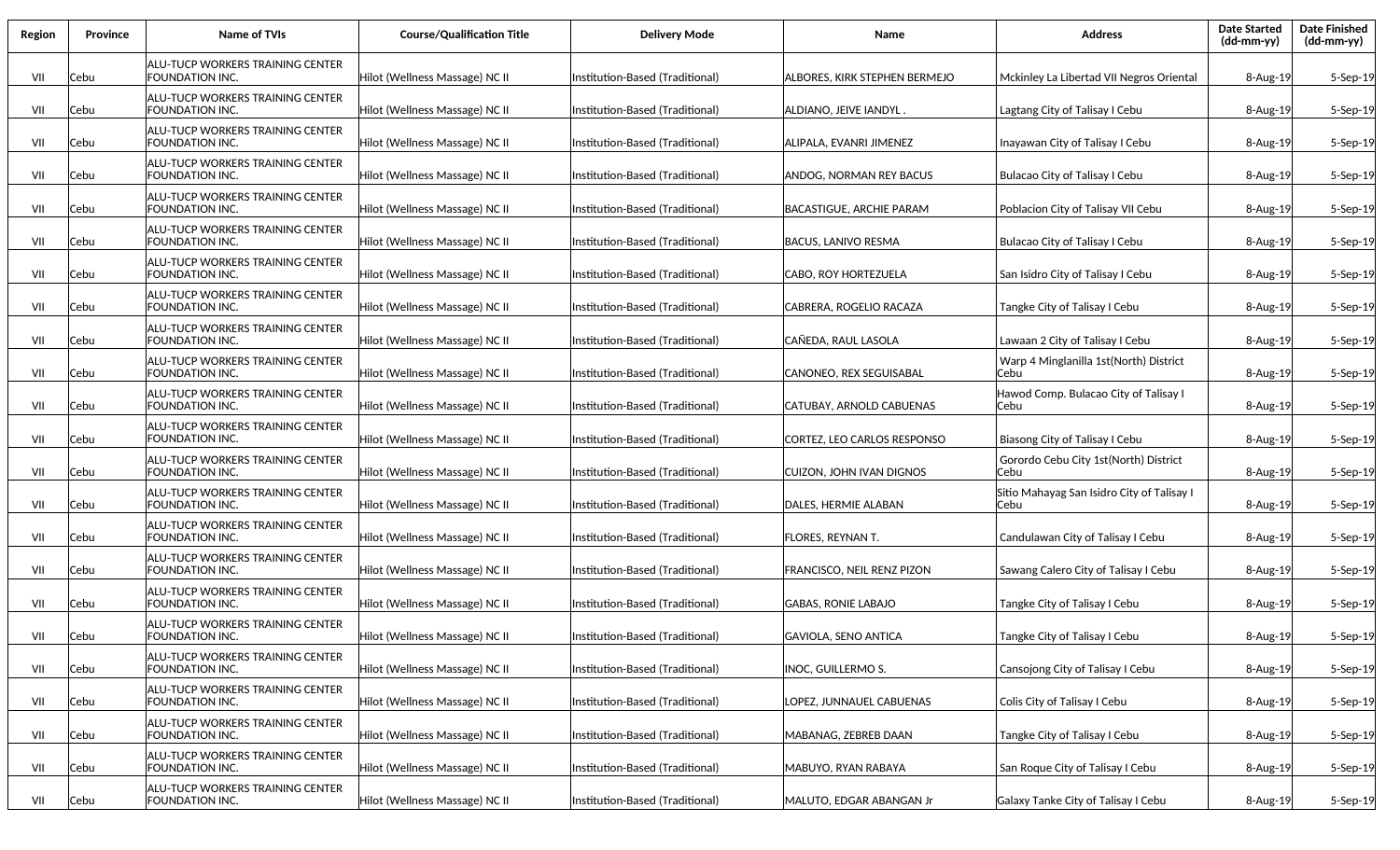| Region | Province | <b>Name of TVIs</b>                                        | <b>Course/Qualification Title</b> | <b>Delivery Mode</b>             | Name                                 | <b>Address</b>                                              | <b>Date Started</b><br>(dd-mm-yy) | <b>Date Finished</b><br>(dd-mm-yy) |
|--------|----------|------------------------------------------------------------|-----------------------------------|----------------------------------|--------------------------------------|-------------------------------------------------------------|-----------------------------------|------------------------------------|
| VII    | Cebu     | ALU-TUCP WORKERS TRAINING CENTER<br>FOUNDATION INC.        | Hilot (Wellness Massage) NC II    | Institution-Based (Traditional)  | MARIÑAS, RODNEY ANGA                 | 1880 F. Jaca St Pardo Cebu City<br>2nd(South) District Cebu | $8-Aug-19$                        | 5-Sep-19                           |
| VII    | Cebu     | ALU-TUCP WORKERS TRAINING CENTER<br>FOUNDATION INC.        | Hilot (Wellness Massage) NC II    | Institution-Based (Traditional)  | MACABALE, KELLY VILLARIAS            | Cansojong City of Talisay I Cebu                            | $8-Aug-19$                        | 5-Sep-19                           |
| VII    | Cebu     | ALU-TUCP WORKERS TRAINING CENTER<br>FOUNDATION INC.        | Hilot (Wellness Massage) NC II    | Institution-Based (Traditional)  | MACHICA, MICHAEL CABILIN             | Pinggan Minglanilla I Cebu                                  | 8-Aug-19                          | 5-Sep-19                           |
| VII    | Cebu     | ALU-TUCP WORKERS TRAINING CENTER<br>FOUNDATION INC.        | Hilot (Wellness Massage) NC II    | Institution-Based (Traditional)  | MAGPILI. GEORGE LESONDRA             | Tangke City of Talisay I Cebu                               | 8-Aug-19                          | 5-Sep-19                           |
| VII    | Cebu     | ALU-TUCP WORKERS TRAINING CENTER<br>FOUNDATION INC.        | Hilot (Wellness Massage) NC II    | Institution-Based (Traditional)  | MENDOZA, MANUEL RABADON              | Tabunok City of Talisay I Cebu                              | 8-Aug-19                          | 5-Sep-19                           |
| VII    | Cebu     | ALU-TUCP WORKERS TRAINING CENTER<br>FOUNDATION INC.        | Hilot (Wellness Massage) NC II    | Institution-Based (Traditional)  | NADERA, ELEDERIO SILAYA              | Manipis City of Talisay I Cebu                              | 8-Aug-19                          | 5-Sep-19                           |
| VII    | Cebu     | ALU-TUCP WORKERS TRAINING CENTER<br>FOUNDATION INC.        | Hilot (Wellness Massage) NC II    | Institution-Based (Traditional)  | NAVILLA, JAMES BAGUIO                | River Side 2 Cansojong City of Talisay I<br>Cebu            | $8-Aug-19$                        | 5-Sep-19                           |
| VII    | Cebu     | ALU-TUCP WORKERS TRAINING CENTER<br>FOUNDATION INC.        | Hilot (Wellness Massage) NC II    | Institution-Based (Traditional)  | OBPON, MONTASIR DAGANDAL             | Lawaan 2 City of Talisay I Cebu                             | 8-Aug-19                          | 5-Sep-19                           |
| VII    | Cebu     | ALU-TUCP WORKERS TRAINING CENTER<br>FOUNDATION INC.        | Hilot (Wellness Massage) NC II    | Institution-Based (Traditional)  | PACALDO. WHAMRICK ENTIENZA           | Bato Buenavista Buenavista Lone District<br>lBohol          | 8-Aug-19                          | 5-Sep-19                           |
| VII    | Cebu     | ALU-TUCP WORKERS TRAINING CENTER<br>FOUNDATION INC.        | Hilot (Wellness Massage) NC II    | Institution-Based (Traditional)  | PACATANG, JIELORD.                   | Cansojong City of Talisay I Cebu                            | $8 - Aug-19$                      | 5-Sep-19                           |
| VII    | Cebu     | ALU-TUCP WORKERS TRAINING CENTER<br>FOUNDATION INC.        | Hilot (Wellness Massage) NC II    | Institution-Based (Traditional)  | PADIGOS. FERNANDO PRAJES             | Kandulawan City of Talisay I Cebu                           | $8-Aug-19$                        | 5-Sep-19                           |
| VII    | Cebu     | ALU-TUCP WORKERS TRAINING CENTER<br>FOUNDATION INC.        | Hilot (Wellness Massage) NC II    | Institution-Based (Traditional)  | PADILLO, BERMILITO LABAJO            | Tangke City of Talisay I Cebu                               | 8-Aug-19                          | 5-Sep-19                           |
| VII    | Cebu     | ALU-TUCP WORKERS TRAINING CENTER<br>FOUNDATION INC.        | Hilot (Wellness Massage) NC II    | Institution-Based (Traditional)  | PADILLO, IAN MABUYO                  | Tangke City of Talisay I Cebu                               | 8-Aug-19                          | 5-Sep-19                           |
| VII    | Cebu     | ALU-TUCP WORKERS TRAINING CENTER<br>FOUNDATION INC.        | Hilot (Wellness Massage) NC II    | Institution-Based (Traditional)  | PAGUE, ROMEO LATAYADA                | Guindarohan Minglanilla I Cebu                              | 8-Aug-19                          | 5-Sep-19                           |
| VII    | Cebu     | ALU-TUCP WORKERS TRAINING CENTER<br>FOUNDATION INC.        | Hilot (Wellness Massage) NC II    | Institution-Based (Traditional)  | PANILAGAO, JUMAR LO PEZ              | Sta Ana City of Talisay I Cebu                              | 8-Aug-19                          | 5-Sep-19                           |
| VII    | Cebu     | ALU-TUCP WORKERS TRAINING CENTER<br>FOUNDATION INC.        | Hilot (Wellness Massage) NC II    | Institution-Based (Traditional)  | PELIGRO, CHARLIE MALINAO             | Mohon City of Talisay I Cebu                                | 8-Aug-19                          | 5-Sep-19                           |
| VII    | Cebu     | ALU-TUCP WORKERS TRAINING CENTER<br>FOUNDATION INC.        | Hilot (Wellness Massage) NC II    | Institution-Based (Traditional)  | <b>RESANE, JOE VINCENT SEGUNDINO</b> | Linao City of Talisay I Cebu                                | 8-Aug-19                          | 5-Sep-19                           |
| VII    | Cebu     | ALU-TUCP WORKERS TRAINING CENTER<br>FOUNDATION INC.        | Hilot (Wellness Massage) NC II    | (Institution-Based (Traditional) | RICAMATA, GEORGE .                   | Crekville Lagtang City of Talisay I Cebu                    | $8 - Aug-19$                      | $5-$ Sep $-19$                     |
| VII    | Cebu     | ALU-TUCP WORKERS TRAINING CENTER<br>FOUNDATION INC.        | Hilot (Wellness Massage) NC II    | Institution-Based (Traditional)  | STA. CRUZ, CHAD PAUL RICAMORA JR     | Guadalupe Cebu City 1st(North) District<br>Cebu             | 8-Aug-19                          | 5-Sep-19                           |
| VII    | Cebu     | <b>ALU-TUCP WORKERS TRAINING CENTER</b><br>FOUNDATION INC. | Hilot (Wellness Massage) NC II    | Institution-Based (Traditional)  | TAPIC, JUNDRIEL SECRETARIA           | Manipis City of Talisay I Cebu                              | 8-Aug-19                          | 5-Sep-19                           |
| VII    | Cebu     | <b>ALU-TUCP WORKERS TRAINING CENTER</b><br>FOUNDATION INC. | Hilot (Wellness Massage) NC II    | Institution-Based (Traditional)  | <b>TECSON, JUVY CABANES</b>          | Tanke City of Talisay I Cebu                                | 8-Aug-19                          | 5-Sep-19                           |
| VII    | Cebu     | ALU-TUCP WORKERS TRAINING CENTER<br>FOUNDATION INC.        | Hilot (Wellness Massage) NC II    | Institution-Based (Traditional)  | UNABIA, DINDO CAMOTES                | Bolinawan City of Carcar 1st(North)<br>District Cebu        | 8-Aug-19                          | 5-Sep-19                           |
| VII    | Cebu     | <b>ALU-TUCP WORKERS TRAINING CENTER</b><br>FOUNDATION INC. | Hilot (Wellness Massage) NC II    | Institution-Based (Traditional)  | VAFLOR, RICHARD MARK TURA            | Cansojong City of Talisay I Cebu                            | 8-Aug-19                          | 5-Sep-19                           |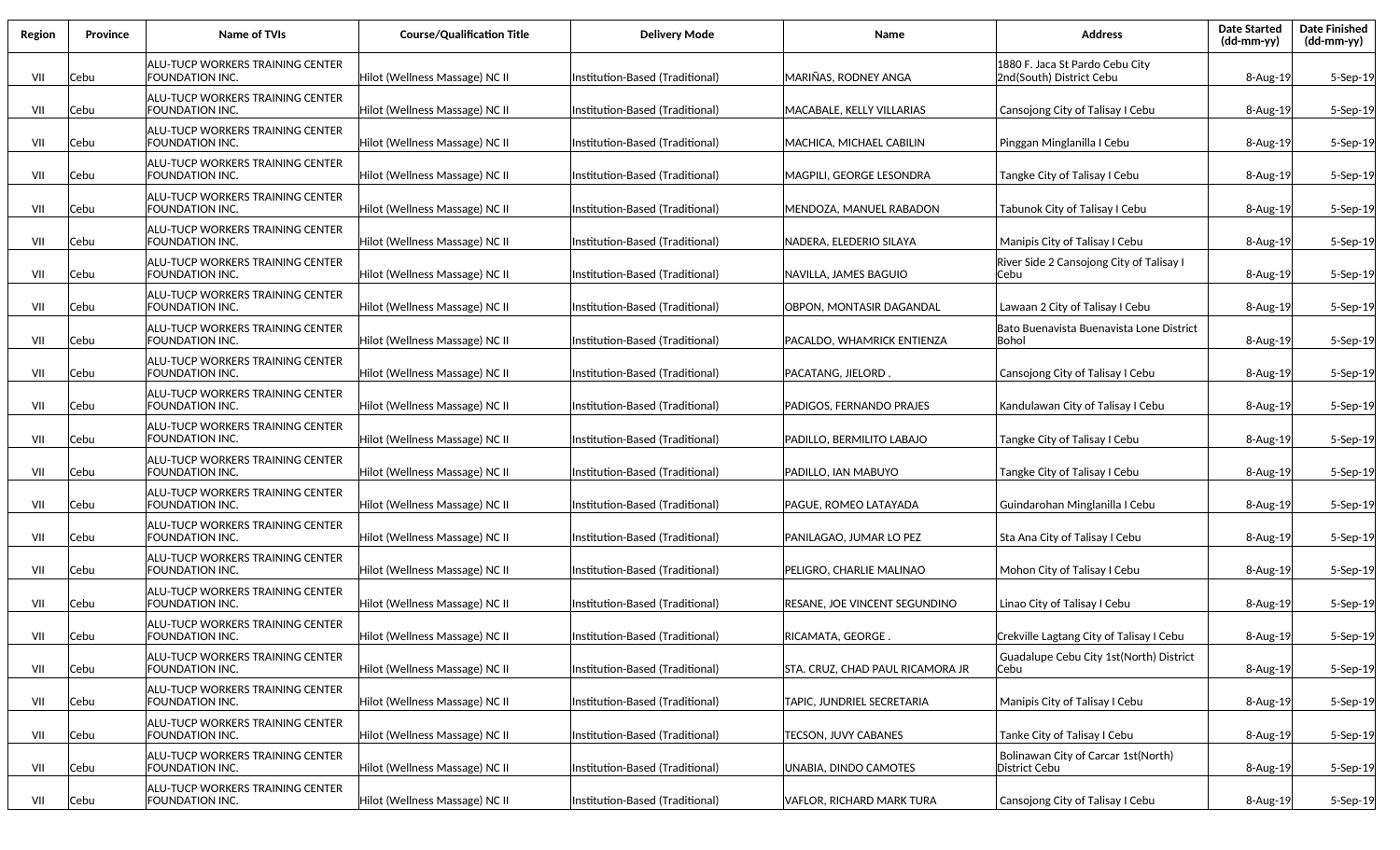| Region | Province | <b>Name of TVIs</b>                                        | <b>Course/Qualification Title</b> | <b>Delivery Mode</b>             | Name                            | <b>Address</b>                          | <b>Date Started</b><br>$(dd-mm-yy)$ | <b>Date Finished</b><br>(dd-mm-yy) |
|--------|----------|------------------------------------------------------------|-----------------------------------|----------------------------------|---------------------------------|-----------------------------------------|-------------------------------------|------------------------------------|
| VII    | Cebu     | ALU-TUCP WORKERS TRAINING CENTER<br>FOUNDATION INC.        | Hilot (Wellness Massage) NC II    | Institution-Based (Traditional)  | VELUZ, ALLANO PANOGALING        | San Isidro City of Talisay I Cebu       | $8 - Aug-19$                        | 5-Sep-19                           |
| VII    | Cebu     | ALU-TUCP WORKERS TRAINING CENTER<br>FOUNDATION INC.        | Hilot (Wellness Massage) NC II    | Institution-Based (Traditional)  | VILLAVELEZ, ARMANDO BALANSAG    | Linao City of Talisay I Cebu            | 8-Aug-19                            | 5-Sep-19                           |
| VII    | Cebu     | ALU-TUCP WORKERS TRAINING CENTER<br>FOUNDATION INC.        | Hilot (Wellness Massage) NC II    | Institution-Based (Traditional)  | ZAFRA, CHRISTIAN JULIUS CABALAN | Tanke City of Talisay I Cebu            | 8-Aug-19                            | 5-Sep-19                           |
| VII    | Cebu     | ALU-TUCP WORKERS TRAINING CENTER<br>FOUNDATION INC.        | Hilot (Wellness Massage) NC II    | Institution-Based (Traditional)  | ABING, JEOFFREY DELICANO        | Western, poblacion Poro V Cebu          | 8-Aug-19                            | 28-Aug-19                          |
| VII    | Cebu     | ALU-TUCP WORKERS TRAINING CENTER<br>FOUNDATION INC.        | Hilot (Wellness Massage) NC II    | Institution-Based (Traditional)  | BARRIENTOS, HANICO DAMDIOS      | Cagcagan Poro V Cebu                    | 8-Aug-19                            | 28-Aug-19                          |
| VII    | Cebu     | ALU-TUCP WORKERS TRAINING CENTER<br>FOUNDATION INC.        | Hilot (Wellness Massage) NC II    | Institution-Based (Traditional)  | <b>BENSIG, JOCELYN</b>          | Mercedes Poro V Cebu                    | 8-Aug-19                            | 28-Aug-19                          |
| VII    | Cebu     | ALU-TUCP WORKERS TRAINING CENTER<br>FOUNDATION INC.        | Hilot (Wellness Massage) NC II    | Institution-Based (Traditional)  | CABUSAS, GISELLE A              | Southern Poblacion San Francisco V Cebu | 8-Aug-19                            | 28-Aug-19                          |
| VII    | Cebu     | ALU-TUCP WORKERS TRAINING CENTER<br>FOUNDATION INC.        | Hilot (Wellness Massage) NC II    | Institution-Based (Traditional)  | CASIANO, CHARLYN CATULPOS       | Western Poblacion Poro V Cebu           | $8 - Aug-19$                        | 28-Aug-19                          |
| VII    | Cebu     | ALU-TUCP WORKERS TRAINING CENTER<br>FOUNDATION INC.        | Hilot (Wellness Massage) NC II    | Institution-Based (Traditional)  | COSTAS, DAYLYN ROSE RAMIREZ     | Esperanza Poro V Cebu                   | 8-Aug-19                            | 28-Aug-19                          |
| VII    | Cebu     | ALU-TUCP WORKERS TRAINING CENTER<br>FOUNDATION INC.        | Hilot (Wellness Massage) NC II    | Institution-Based (Traditional)  | FLORENTINO. MARY ANN ROLDAN     | Potat 2 Eastern Poblacion Poro V Cebu   | $8 - Aug-19$                        | 28-Aug-19                          |
| VII    | Cebu     | ALU-TUCP WORKERS TRAINING CENTER<br>FOUNDATION INC.        | Hilot (Wellness Massage) NC II    | Institution-Based (Traditional)  | FORMENTERA, MIRIAM MEYAO        | Mercedes Poro V Cebu                    | 8-Aug-19                            | 28-Aug-19                          |
| VII    | Cebu     | ALU-TUCP WORKERS TRAINING CENTER<br>FOUNDATION INC.        | Hilot (Wellness Massage) NC II    | Institution-Based (Traditional)  | FORMENTERA, PRIMA DONAIRE       | Esperanza Poro VI Cebu                  | 8-Aug-19                            | 28-Aug-19                          |
| VII    | Cebu     | ALU-TUCP WORKERS TRAINING CENTER<br>FOUNDATION INC.        | Hilot (Wellness Massage) NC II    | Institution-Based (Traditional)  | GOMEZ, MARCELITO BESTAL         | Simangan Poro V Cebu                    | 8-Aug-19                            | 28-Aug-19                          |
| VII    | Cebu     | ALU-TUCP WORKERS TRAINING CENTER<br>FOUNDATION INC.        | Hilot (Wellness Massage) NC II    | Institution-Based (Traditional)  | GONATO, JEROME ARGALLON         | Timarung Mabini Poro V Cebu             | 8-Aug-19                            | 28-Aug-19                          |
| VII    | Cebu     | ALU-TUCP WORKERS TRAINING CENTER<br>FOUNDATION INC.        | Hilot (Wellness Massage) NC II    | Institution-Based (Traditional)  | GONZAGA, ELMER ARGALLON         | Mercedes Poro V Cebu                    | 8-Aug-19                            | 28-Aug-19                          |
| VII    | Cebu     | ALU-TUCP WORKERS TRAINING CENTER<br>FOUNDATION INC.        | Hilot (Wellness Massage) NC II    | Institution-Based (Traditional)  | LAURENTE, JASMIN CELEDONIO      | Poro Poro V Cebu                        | $8 - Aug-19$                        | 28-Aug-19                          |
| VII    | Cebu     | ALU-TUCP WORKERS TRAINING CENTER<br>FOUNDATION INC.        | Hilot (Wellness Massage) NC II    | Institution-Based (Traditional)  | LOON, HAZEL PAGA                | Teguis Poro V Cebu                      | $8 - Aug-19$                        | 28-Aug-19                          |
| VII    | Cebu     | ALU-TUCP WORKERS TRAINING CENTER<br><b>FOUNDATION INC.</b> | Hilot (Wellness Massage) NC II    | (Institution-Based (Traditional) | LUCEÑO. ME ANN WENCESLAO        | Eastern Poblacion Poro V Cebu           | $8 - Aug-19$                        | 28-Aug-19                          |
| VII    | Cebu     | ALU-TUCP WORKERS TRAINING CENTER<br>FOUNDATION INC.        | Hilot (Wellness Massage) NC II    | Institution-Based (Traditional)  | MARIANO, CHARMAINE PONTILLAS    | Adela Poro V Cebu                       | 8-Aug-19                            | 28-Aug-19                          |
| VII    | Cebu     | ALU-TUCP WORKERS TRAINING CENTER<br>FOUNDATION INC.        | Hilot (Wellness Massage) NC II    | Institution-Based (Traditional)  | MARQUEZ, JOCELYN MALINAO        | Maboo Mabini Poro V Cebu                | 8-Aug-19                            | 28-Aug-19                          |
| VII    | Cebu     | ALU-TUCP WORKERS TRAINING CENTER<br>FOUNDATION INC.        | Hilot (Wellness Massage) NC II    | Institution-Based (Traditional)  | OTEDA, JEY MARIE GONZALES       | Mercedes Poro V Cebu                    | 8-Aug-19                            | 28-Aug-19                          |
| VII    | Cebu     | ALU-TUCP WORKERS TRAINING CENTER<br>FOUNDATION INC.        | Hilot (Wellness Massage) NC II    | Institution-Based (Traditional)  | OTENO, ROEL GRANADA             | Cagcagan Poro V Cebu                    | 8-Aug-19                            | 28-Aug-19                          |
| VII    | Cebu     | ALU-TUCP WORKERS TRAINING CENTER<br>FOUNDATION INC.        | Hilot (Wellness Massage) NC II    | Institution-Based (Traditional)  | PAJUAY, ANELIE FORMENTERA       | Mactang Esperanza Poro V Cebu           | 8-Aug-19                            | 28-Aug-19                          |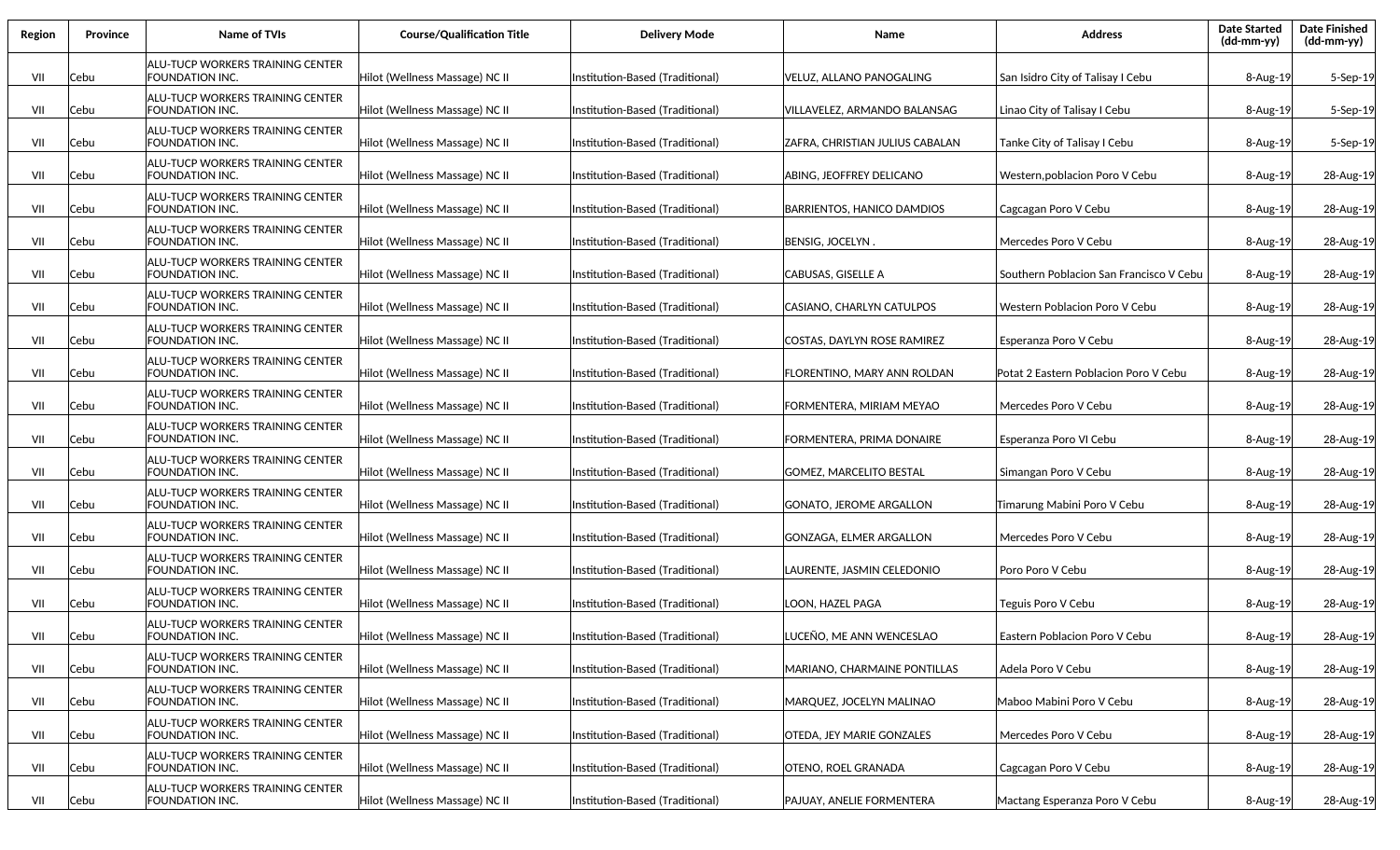| Region | Province | <b>Name of TVIs</b>                                        | <b>Course/Qualification Title</b> | <b>Delivery Mode</b>             | Name                             | <b>Address</b>                                                | <b>Date Started</b><br>(dd-mm-yy) | <b>Date Finished</b><br>(dd-mm-yy) |
|--------|----------|------------------------------------------------------------|-----------------------------------|----------------------------------|----------------------------------|---------------------------------------------------------------|-----------------------------------|------------------------------------|
| VII    | Cebu     | ALU-TUCP WORKERS TRAINING CENTER<br>FOUNDATION INC.        | Hilot (Wellness Massage) NC II    | Institution-Based (Traditional)  | PERNITO, RONIE CERNA             | Paz Poro V Cebu                                               | 8-Aug-19                          | 28-Aug-19                          |
| VII    | Cebu     | ALU-TUCP WORKERS TRAINING CENTER<br>FOUNDATION INC.        | Hilot (Wellness Massage) NC II    | Institution-Based (Traditional)  | REPUESTO. JERALYN GUINOCOR       | Adela Poro V Cebu                                             | 8-Aug-19                          | 28-Aug-19                          |
| VII    | Cebu     | ALU-TUCP WORKERS TRAINING CENTER<br>FOUNDATION INC.        | Hilot (Wellness Massage) NC II    | Institution-Based (Traditional)  | SURALTA, JOEVAR TOLIBAO          | Purok Mahugany Cagcagan Poro V Cebu                           | 8-Aug-19                          | 28-Aug-19                          |
| VII    | Cebu     | ALU-TUCP WORKERS TRAINING CENTER<br>FOUNDATION INC.        | Hilot (Wellness Massage) NC II    | Institution-Based (Traditional)  | TRONGCOSO, KENNETH GRANADA       | Purok Mahugani Cagcagan Poro V Cebu                           | 8-Aug-19                          | 28-Aug-19                          |
| VII    | Cebu     | ALU-TUCP WORKERS TRAINING CENTER<br>FOUNDATION INC.        | Hilot (Wellness Massage) NC II    | Institution-Based (Traditional)  | YLANAN. JESSA MAE DONAIRE        | Maduwao Esperanza Poro V Cebu                                 | 8-Aug-19                          | 28-Aug-19                          |
| VII    | Cebu     | ALU-TUCP WORKERS TRAINING CENTER<br>FOUNDATION INC.        | Tile Setting NC II                | Institution-Based (Traditional)  | ABELLANOSA, REYNALDO GENTAPA     | Central Bulacao City of Talisay I Cebu                        | 27-Aug-19                         | 17-Sep-19                          |
| VII    | Cebu     | ALU-TUCP WORKERS TRAINING CENTER<br>FOUNDATION INC.        | Tile Setting NC II                | (Institution-Based (Traditional) | BACLAY, ARVIN LARROBIS           | Dumlog City of Talisay I Cebu                                 | 27-Aug-19                         | 17-Sep-19                          |
| VII    | Cebu     | ALU-TUCP WORKERS TRAINING CENTER<br>FOUNDATION INC.        | Tile Setting NC II                | Institution-Based (Traditional)  | BAJA, JUNDREB ALICABO            | Bayong Inayagan City of Naga I Cebu                           | 27-Aug-19                         | 17-Sep-19                          |
| VII    | Cebu     | ALU-TUCP WORKERS TRAINING CENTER<br>FOUNDATION INC.        | Tile Setting NC II                | Institution-Based (Traditional)  | CABALUNA, EDDIE BASUA            | San Miguel City of Talisay I Cebu                             | 27-Aug-19                         | 17-Sep-19                          |
| VII    | Cebu     | ALU-TUCP WORKERS TRAINING CENTER<br>FOUNDATION INC.        | Tile Setting NC II                | Institution-Based (Traditional)  | ICABANCA, CARLOS ABALO           | Consojong City of Talisay I Cebu                              | 27-Aug-19                         | 17-Sep-19                          |
| VII    | Cebu     | ALU-TUCP WORKERS TRAINING CENTER<br><b>FOUNDATION INC.</b> | Tile Setting NC II                | Institution-Based (Traditional)  | ICLARINA, JULIUS ESPINA          | Kalubihan Minglanilla I Cebu                                  | 27-Aug-19                         | 17-Sep-19                          |
| VII    | Cebu     | ALU-TUCP WORKERS TRAINING CENTER<br>FOUNDATION INC.        | Tile Setting NC II                | Institution-Based (Traditional)  | COTIMAR, SERGS TABANAO           | Lawaan 3 City of Talisay I Cebu                               | 27-Aug-19                         | 17-Sep-19                          |
| VII    | Cebu     | ALU-TUCP WORKERS TRAINING CENTER<br>FOUNDATION INC.        | Tile Setting NC II                | Institution-Based (Traditional)  | DIABELOS, RONNIE WAMAR           | Talisay City City of Talisay I Cebu                           | 27-Aug-19                         | 17-Sep-19                          |
| VII    | Cebu     | ALU-TUCP WORKERS TRAINING CENTER<br>FOUNDATION INC.        | Tile Setting NC II                | Institution-Based (Traditional)  | DIEPARINEI, MACHIEL C            | San Isidro City of Talisay I Cebu                             | 27-Aug-19                         | 17-Sep-19                          |
| VII    | Cebu     | ALU-TUCP WORKERS TRAINING CENTER<br>FOUNDATION INC.        | Tile Setting NC II                | Institution-Based (Traditional)  | ECHAVEZ, MICHAEL LEGASPI         | Cansojong City of Talisay I Cebu                              | 27-Aug-19                         | 17-Sep-19                          |
| VII    | Cebu     | ALU-TUCP WORKERS TRAINING CENTER<br>FOUNDATION INC.        | Tile Setting NC II                | Institution-Based (Traditional)  | FANO, BIENVINIDO DUNGHAW         | Urban City of Talisay I Cebu                                  | 27-Aug-19                         | 17-Sep-19                          |
| VII    | Cebu     | ALU-TUCP WORKERS TRAINING CENTER<br>FOUNDATION INC.        | Tile Setting NC II                | Institution-Based (Traditional)  | GABIANA, DON VINCENT LABITAD     | Mananga City of Talisay I Cebu                                | 27-Aug-19                         | 17-Sep-19                          |
| VII    | Cebu     | ALU-TUCP WORKERS TRAINING CENTER<br>FOUNDATION INC.        | Tile Setting NC II                | (Institution-Based (Traditional) | INFIESTO. CHRISTOPHER TORREPALMA | Totonan Clarin II Bohol                                       | 27-Aug-19                         | 17-Sep-19                          |
| VII    | Cebu     | ALU-TUCP WORKERS TRAINING CENTER<br>FOUNDATION INC.        | Tile Setting NC II                | Institution-Based (Traditional)  | MANUBAG, LLOYD MANREAL           | Lawaan 1 City of Talisay I Cebu                               | 27-Aug-19                         | 17-Sep-19                          |
| VII    | Cebu     | <b>ALU-TUCP WORKERS TRAINING CENTER</b><br>FOUNDATION INC. | Tile Setting NC II                | Institution-Based (Traditional)  | MENDOZA, JERNAN CABAÑERO         | Lower Kabanayan Bulacao Cebu City<br>2nd(South) District Cebu | 27-Aug-19                         | 17-Sep-19                          |
| VII    | Cebu     | <b>ALU-TUCP WORKERS TRAINING CENTER</b><br>FOUNDATION INC. | Tile Setting NC II                | Institution-Based (Traditional)  | PLARISAN, WILSON UNABIA          | Upper Tonghaan Abono Minglanilla I Cebu                       | 27-Aug-19                         | 17-Sep-19                          |
| VII    | Cebu     | ALU-TUCP WORKERS TRAINING CENTER<br>FOUNDATION INC.        | Tile Setting NC II                | Institution-Based (Traditional)  | QUINTO, CRISANTO LLAMEDO         | Mananga 1 Tabunok City of Talisay I Cebu                      | 27-Aug-19                         | 17-Sep-19                          |
| VII    | Cebu     | <b>ALU-TUCP WORKERS TRAINING CENTER</b><br>FOUNDATION INC. | Tile Setting NC II                | Institution-Based (Traditional)  | QUINTO, JUNIFER LLAMEDO          | Mananga 1 Tabunok City of Talisay I Cebu                      | 27-Aug-19                         | 17-Sep-19                          |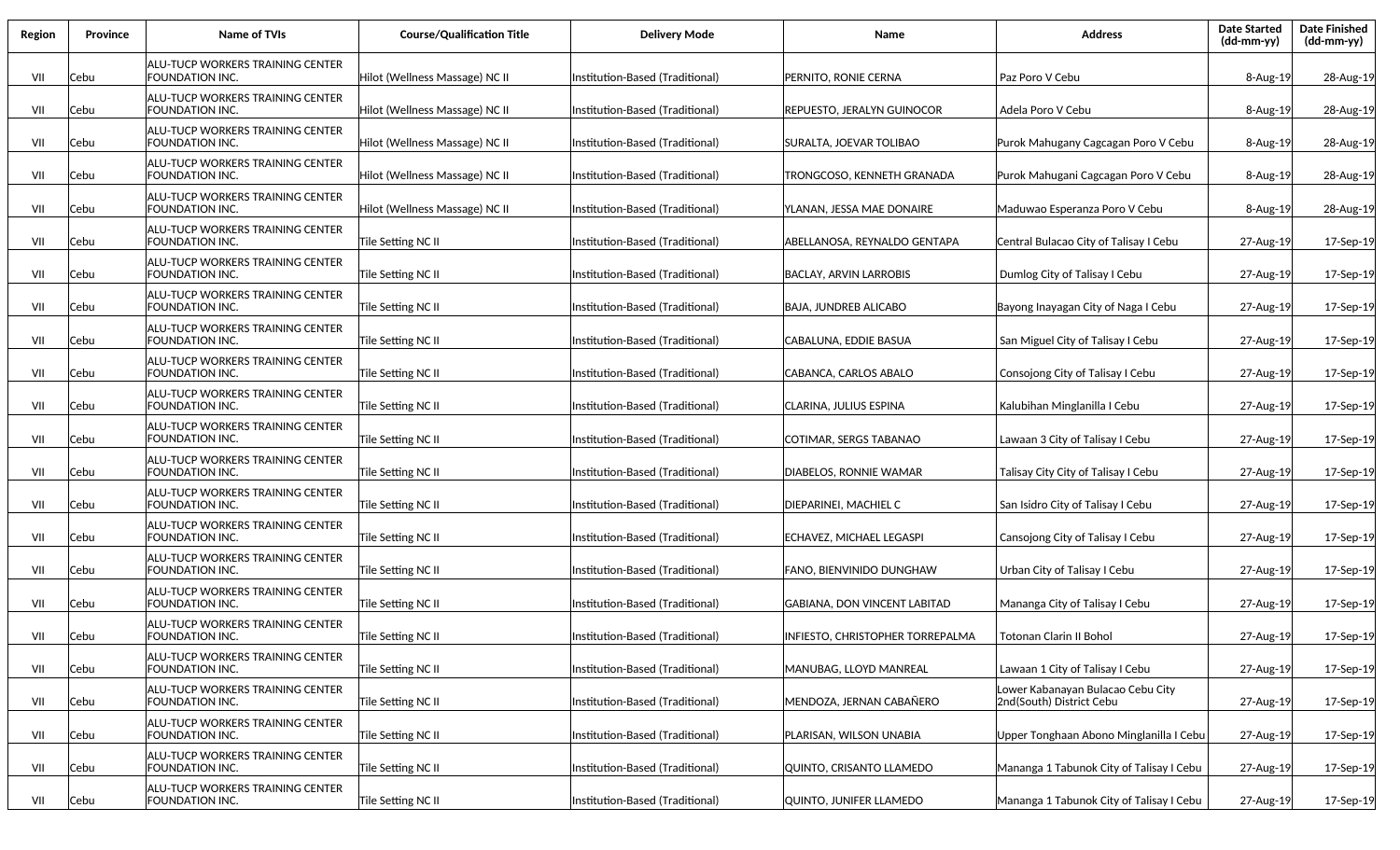| Region | Province | <b>Name of TVIs</b>                                        | <b>Course/Qualification Title</b> | <b>Delivery Mode</b>            | Name                            | <b>Address</b>                                       | <b>Date Started</b><br>(dd-mm-yy) | <b>Date Finished</b><br>(dd-mm-yy) |
|--------|----------|------------------------------------------------------------|-----------------------------------|---------------------------------|---------------------------------|------------------------------------------------------|-----------------------------------|------------------------------------|
| VII    | Cebu     | ALU-TUCP WORKERS TRAINING CENTER<br>FOUNDATION INC.        | Tile Setting NC II                | Institution-Based (Traditional) | RAGANAS, RODRIGO YLAYA          | Bulacao Pardo Cebu City 2nd(South)<br>District Cebu  | 27-Aug-19                         | 17-Sep-19                          |
| VII    | Cebu     | ALU-TUCP WORKERS TRAINING CENTER<br>FOUNDATION INC.        | Tile Setting NC II                | Institution-Based (Traditional) | SUICO, RODENIO SALUDAR          | Basak Pardo Cebu City 2nd(South) District<br>Cebu    | 27-Aug-19                         | 17-Sep-19                          |
| VII    | Cebu     | ALU-TUCP WORKERS TRAINING CENTER<br>FOUNDATION INC.        | Tile Setting NC II                | Institution-Based (Traditional) | TORRES, LORETO A.               | Maghaway City of Talisay I Cebu                      | 27-Aug-19                         | 17-Sep-19                          |
| VII    | Cebu     | ALU-TUCP WORKERS TRAINING CENTER<br>FOUNDATION INC.        | Tile Setting NC II                | Institution-Based (Traditional) | TRAYA, JIVAR TABORADA           | Balud San Fernando II Cebu                           | 27-Aug-19                         | 17-Sep-19                          |
| VII    | Cebu     | ALU-TUCP WORKERS TRAINING CENTER<br>FOUNDATION INC.        | Tile Setting NC II                | Institution-Based (Traditional) | VALENCIA, JIMBO BARING          | Tangke City of Talisay I Cebu                        | 27-Aug-19                         | 17-Sep-19                          |
| VII    | Cebu     | ALU-TUCP WORKERS TRAINING CENTER<br>FOUNDATION INC.        | Tile Setting NC II                | Institution-Based (Traditional) | VILLARMIA, EUSIBIO HAVA         | Pooc Toledo City III Cebu                            | 27-Aug-19                         | 17-Sep-19                          |
| VII    | Cebu     | ALU-TUCP WORKERS TRAINING CENTER<br>FOUNDATION INC.        | Tile Setting NC II                | Institution-Based (Traditional) | <b>WATIN, RONNIE DESOS Jr</b>   | San Isidro City of Talisay I Cebu                    | 27-Aug-19                         | 17-Sep-19                          |
| VII    | Cebu     | ALU-TUCP WORKERS TRAINING CENTER<br>FOUNDATION INC.        | Tile Setting NC II                | Institution-Based (Traditional) | ABARQUEZ, PHILIP VILLARIAS      | Pooc City of Talisay I Cebu                          | 27-Aug-19                         | 17-Sep-19                          |
| VII    | Cebu     | ALU-TUCP WORKERS TRAINING CENTER<br>FOUNDATION INC.        | Tile Setting NC II                | Institution-Based (Traditional) | ABENDAN, ANTONIO BACALLA Jr     | Bulacao Pardo Cebu City I Cebu                       | 27-Aug-19                         | 17-Sep-19                          |
| VII    | Cebu     | ALU-TUCP WORKERS TRAINING CENTER<br>FOUNDATION INC.        | Tile Setting NC II                | Institution-Based (Traditional) | BARANGAN, REMONDO GUEVARRA      | Tres Aliños St. Miramar City of Talisay I<br>Cebu    | 27-Aug-19                         | 17-Sep-19                          |
| VII    | Cebu     | ALU-TUCP WORKERS TRAINING CENTER<br>FOUNDATION INC.        | Tile Setting NC II                | Institution-Based (Traditional) | <b>BAS, JUNRIEL TRAYA</b>       | Biasong City of Talisay I Cebu                       | 27-Aug-19                         | 17-Sep-19                          |
| VII    | Cebu     | ALU-TUCP WORKERS TRAINING CENTER<br>FOUNDATION INC.        | Tile Setting NC II                | Institution-Based (Traditional) | <b>BASAS, DEMETRIO ALIBAY</b>   | Sitio Luna Lagtang City of Talisay I Cebu            | 27-Aug-19                         | 17-Sep-19                          |
| VII    | Cebu     | ALU-TUCP WORKERS TRAINING CENTER<br>FOUNDATION INC.        | Tile Setting NC II                | Institution-Based (Traditional) | BELLEZA, JOENARD OLID           | 622 - A Burgos St. Dumlog City of Talisay I<br>lCebu | 27-Aug-19                         | 17-Sep-19                          |
| VII    | Cebu     | ALU-TUCP WORKERS TRAINING CENTER<br>FOUNDATION INC.        | Tile Setting NC II                | Institution-Based (Traditional) | BILALAY, BENZELITO CAÑEDA       | Tapul City of Talisay I Cebu                         | 27-Aug-19                         | 17-Sep-19                          |
| VII    | Cebu     | ALU-TUCP WORKERS TRAINING CENTER<br>FOUNDATION INC.        | Tile Setting NC II                | Institution-Based (Traditional) | <b>BINONDO, GIEMAR DICLANAN</b> | Candulawan City of Talisay I Cebu                    | 27-Aug-19                         | 17-Sep-19                          |
| VII    | Cebu     | ALU-TUCP WORKERS TRAINING CENTER<br>FOUNDATION INC.        | Tile Setting NC II                | Institution-Based (Traditional) | CABARDO, IGNACIO CABRERA        | Dawis San Roque City of Talisay I Cebu               | 27-Aug-19                         | 17-Sep-19                          |
| VII    | Cebu     | ALU-TUCP WORKERS TRAINING CENTER<br>FOUNDATION INC.        | Tile Setting NC II                | Institution-Based (Traditional) | CABILUNA, JUPITER NUSEÑIA       | Camp 6 Manipis City of Talisay I Cebu                | 27-Aug-19                         | 17-Sep-19                          |
| VII    | Cebu     | ALU-TUCP WORKERS TRAINING CENTER<br>FOUNDATION INC.        | Tile Setting NC II                | Institution-Based (Traditional) | CABRADILLA, RONALD ALFEREZ      | Lawaan City of Talisay I Cebu                        | 27-Aug-19                         | 17-Sep-19                          |
| VII    | Cebu     | ALU-TUCP WORKERS TRAINING CENTER<br>FOUNDATION INC.        | Tile Setting NC II                | Institution-Based (Traditional) | ICAMINGAWAN, JAYLORD V.         | Maghaway City of Talisay I Cebu                      | 27-Aug-19                         | 17-Sep-19                          |
| VII    | Cebu     | ALU-TUCP WORKERS TRAINING CENTER<br>FOUNDATION INC.        | Tile Setting NC II                | Institution-Based (Traditional) | DAAN, ZIMVA LOU NAVAJA          | Sawsawan San Roque City of Talisay I<br> Cebu        | 27-Aug-19                         | 17-Sep-19                          |
| VII    | Cebu     | ALU-TUCP WORKERS TRAINING CENTER<br>FOUNDATION INC.        | Tile Setting NC II                | Institution-Based (Traditional) | GASALATAN, WARREN PADIN         | Tangke City of Talisay I Cebu                        | 27-Aug-19                         | 17-Sep-19                          |
| VII    | Cebu     | <b>ALU-TUCP WORKERS TRAINING CENTER</b><br>FOUNDATION INC. | Tile Setting NC II                | Institution-Based (Traditional) | HABEL, VAL DAVID GRAPA          | Poblacion City of Talisay I Cebu                     | 27-Aug-19                         | 17-Sep-19                          |
| VII    | Cebu     | <b>ALU-TUCP WORKERS TRAINING CENTER</b><br>FOUNDATION INC. | Tile Setting NC II                | Institution-Based (Traditional) | LABAJO, ANTHONY ABARQUEZ        | Galaxy Tangke City of Talisay I Cebu                 | 27-Aug-19                         | 17-Sep-19                          |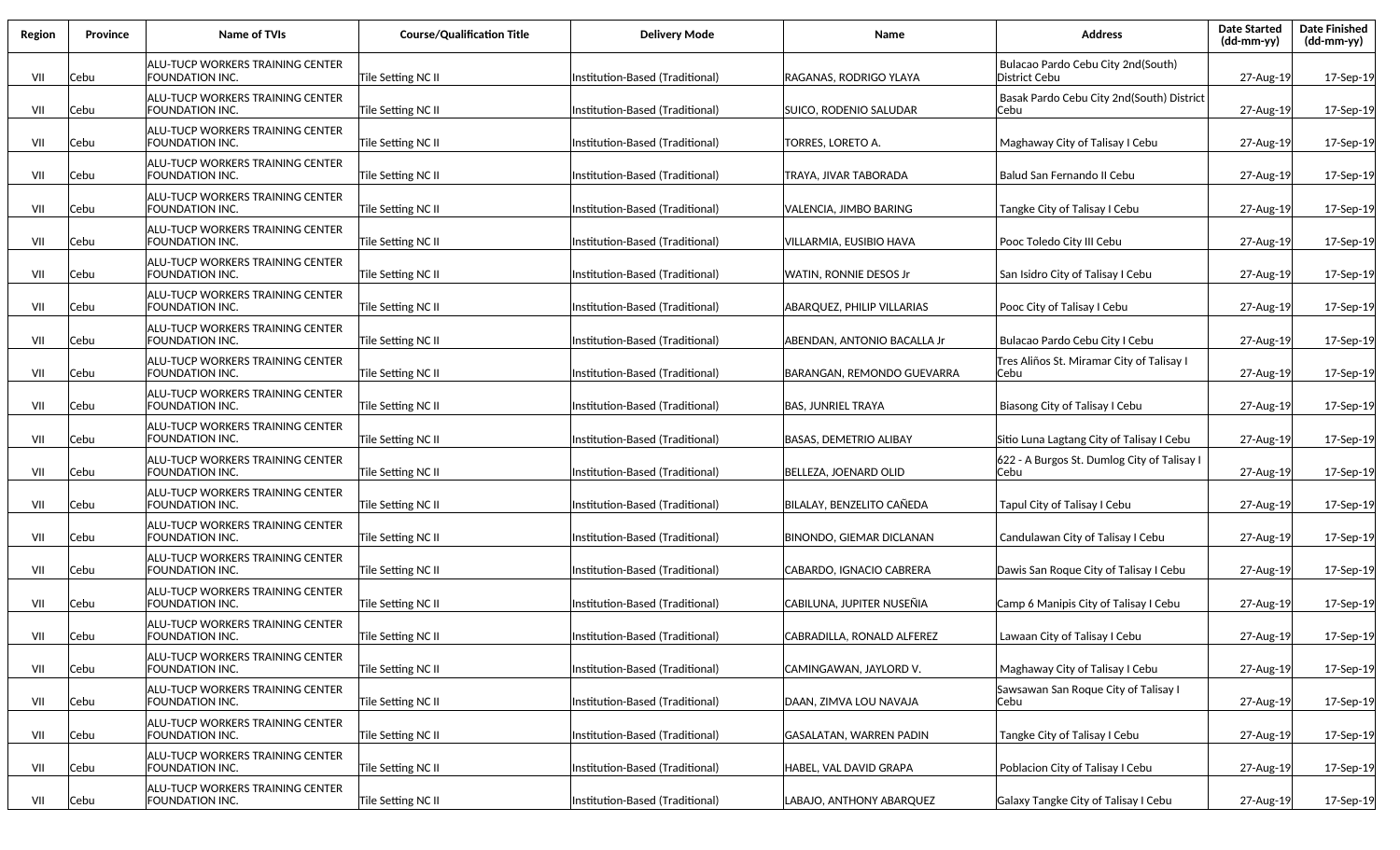| Region | <b>Province</b> | Name of TVIs                                                         | <b>Course/Qualification Title</b> | <b>Delivery Mode</b>             | Name                           | <b>Address</b>                                                              | <b>Date Started</b><br>(dd-mm-yy) | <b>Date Finished</b><br>(dd-mm-yy) |
|--------|-----------------|----------------------------------------------------------------------|-----------------------------------|----------------------------------|--------------------------------|-----------------------------------------------------------------------------|-----------------------------------|------------------------------------|
| VII    | Cebu            | ALU-TUCP WORKERS TRAINING CENTER<br>FOUNDATION INC.                  | Tile Setting NC II                | Institution-Based (Traditional)  | LABAJO, LINGJUN BAYNO          | Dumlog City of Talisay I Cebu                                               | 27-Aug-19                         | 17-Sep-19                          |
| VII    | Cebu            | ALU-TUCP WORKERS TRAINING CENTER<br>FOUNDATION INC.                  | Tile Setting NC II                | Institution-Based (Traditional)  | MANGARON, HARDY REPONTI        | Tangke City of Talisay I Cebu                                               | 27-Aug-19                         | 17-Sep-19                          |
| VII    | Cebu            | ALU-TUCP WORKERS TRAINING CENTER<br>FOUNDATION INC.                  | Tile Setting NC II                | Institution-Based (Traditional)  | ORTIZ, RAMIR COMON             | Mananga 2 Tabunok City of Talisay I Cebu                                    | 27-Aug-19                         | 17-Sep-19                          |
| VII    | Cebu            | ALU-TUCP WORKERS TRAINING CENTER<br>FOUNDATION INC.                  | Tile Setting NC II                | Institution-Based (Traditional)  | PANTONIAL, JONATHAN LARGO      | San Isidro City of Talisay I Cebu                                           | 27-Aug-19                         | 17-Sep-19                          |
| VII    | Cebu            | ALU-TUCP WORKERS TRAINING CENTER<br>FOUNDATION INC.                  | Tile Setting NC II                | Institution-Based (Traditional   | PEROS, JOJIE DELOS SANTOS      | Tangke City of Talisay I Cebu                                               | 27-Aug-19                         | 17-Sep-19                          |
| VII    | Cebu            | ALU-TUCP WORKERS TRAINING CENTER<br>FOUNDATION INC.                  | Tile Setting NC II                | Institution-Based (Traditional)  | RAMOS, JUNE BALAOD             | Sitio Antipolo San Miguel City of Talisay I<br>Cebu                         | 27-Aug-19                         | 17-Sep-19                          |
| VII    | Cebu            | ALU-TUCP WORKERS TRAINING CENTER<br>FOUNDATION INC.                  | Tile Setting NC II                | Institution-Based (Traditional)  | ROSCO, MANSUETO /              | Bahadas Tabunok City of Talisay I Cebu                                      | 27-Aug-19                         | 17-Sep-19                          |
| VII    | Cebu            | ALU-TUCP WORKERS TRAINING CENTER<br>FOUNDATION INC.                  | Tile Setting NC II                | Institution-Based (Traditional)  | TORREVILLAS, LEOMAR BANGALAN   | Maghaway Road City of Talisay I Cebu                                        | 27-Aug-19                         | 17-Sep-19                          |
| VII    | Cebu            | ALU-TUCP WORKERS TRAINING CENTER<br>FOUNDATION INC.                  | Tile Setting NC II                | Institution-Based (Traditional)  | VILLAVER, ROBERTO DELA CALZADA | Lower Mohon City of Talisay I Cebu                                          | 27-Aug-19                         | 17-Sep-19                          |
| VII    | Cebu            | <b>ACCESS IN CAREER ADVANCEMENT FOR</b><br>PROFESSIONALISM TECH INC. | Hilot (Wellness Massage) NC II    | Institution-Based (Traditional)  | ANATADO, RONALYN VICTORIANO    | Deca Homes 4 Bankal Lapu-Lapu City<br>(Opon) Lone District Cebu             | $3-$ Sep $-19$                    | 19-Sep-19                          |
| VII    | Cebu            | ACCESS IN CAREER ADVANCEMENT FOR<br>PROFESSIONALISM TECH INC.        | Hilot (Wellness Massage) NC II    | Institution-Based (Traditional)  | BECBEC, CLEMEN MERINO          | Canjulao Lapu-Lapu City (Opon) Lone<br>District Cebu                        | 3-Sep-19                          | 19-Sep-19                          |
| VII    | Cebu            | ACCESS IN CAREER ADVANCEMENT FOR<br>PROFESSIONALISM TECH INC.        | Hilot (Wellness Massage) NC II    | Institution-Based (Traditional)  | CANOY, RONALYN NOVAL           | Bliss Pajac Lapu-Lapu City (Opon) Lone<br>District Cebu                     | 3-Sep-19                          | 19-Sep-19                          |
| VII    | Cebu            | ACCESS IN CAREER ADVANCEMENT FOR<br>PROFESSIONALISM TECH INC.        | Hilot (Wellness Massage) NC II    | Institution-Based (Traditional)  | CASIO, JOSEPH INOT             | M.I Quezon Highway Buaya Lapu-Lapu City<br>(Opon) Lone District Cebu        | $3-$ Sep $-19$                    | 19-Sep-19                          |
| VII    | Cebu            | ACCESS IN CAREER ADVANCEMENT FOR<br>PROFESSIONALISM TECH INC.        | Hilot (Wellness Massage) NC II    | nstitution-Based (Traditional)   | COLIAO, MELANIE LOPEZ          | Seaside Ibo Lapu-Lapu City (Opon)<br>1st(North) District Cebu               | $3-$ Sep $-19$                    | 19-Sep-19                          |
| VII    | Cebu            | ACCESS IN CAREER ADVANCEMENT FOR<br>PROFESSIONALISM TECH INC.        | Hilot (Wellness Massage) NC II    | nstitution-Based (Traditional)   | DEL PILAR, REGGIE SAAVEDRA     | Aviation Road Bankal Lapu-Lapu City<br>(Opon) Lone District Cebu            | $3-$ Sep $-19$                    | 19-Sep-19                          |
| VII    | Cebu            | ACCESS IN CAREER ADVANCEMENT FOR<br>PROFESSIONALISM TECH INC.        | Hilot (Wellness Massage) NC II    | Institution-Based (Traditional)  | <b>EBON, CHEVELITA ZONA</b>    | Block 7 Lot 62 Deca 4 Bankal Lapu-Lapu<br>City (Opon) Lone District Cebu    | $3-$ Sep $-19$                    | 19-Sep-19                          |
| VII    | Cebu            | ACCESS IN CAREER ADVANCEMENT FOR<br>PROFESSIONALISM TECH INC.        | Hilot (Wellness Massage) NC II    | Institution-Based (Traditional)  | EPE, MICHELLE.                 | Block 8 Lot 20 Portville Buaya Lapu-Lapu<br>City (Opon) Lone District Cebu  | $3-$ Sep $-19$                    | 19-Sep-19                          |
| VII    | Cebu            | ACCESS IN CAREER ADVANCEMENT FOR<br>PROFESSIONALISM TECH INC.        | Hilot (Wellness Massage) NC II    | Institution-Based (Traditional)  | lgay. Claire Seman -           | Tacan Ibo Lapu-Lapu City (Opon) Lone<br>District Cebu                       | $3-Sep-19$                        | 19-Sep-19                          |
| VII    | Cebu            | ACCESS IN CAREER ADVANCEMENT FOR<br>PROFESSIONALISM TECH INC.        | Hilot (Wellness Massage) NC II    | lInstitution-Based (Traditional) | JAYME, ARTURO OTARRA           | Osmeña St Gun-ob Lapu-Lapu City (Opon)<br>Lone District Cebu                | 3-Sep-19                          | 19-Sep-19                          |
| VII    | Cebu            | ACCESS IN CAREER ADVANCEMENT FOR<br>PROFESSIONALISM TECH INC.        | Hilot (Wellness Massage) NC II    | Institution-Based (Traditional)  | IUBELAG, ELVIRA BACUS          | #331 Casa Nuestra Subd Bankal Lapu-Lapu<br>City (Opon) Lone District Cebu   | 3-Sep-19                          | 19-Sep-19                          |
| VII    | Cebu            | ACCESS IN CAREER ADVANCEMENT FOR<br>PROFESSIONALISM TECH INC.        | Hilot (Wellness Massage) NC II    | Institution-Based (Traditional)  | JUBELAG, FRANCISCO GOLEZ JR IV | #331 Casa Nuestra Subd. Bankal Lapu-<br>Lapu City (Opon) Lone District Cebu | 3-Sep-19                          | 19-Sep-19                          |
| VII    | Cebu            | ACCESS IN CAREER ADVANCEMENT FOR<br>PROFESSIONALISM TECH INC.        | Hilot (Wellness Massage) NC II    | Institution-Based (Traditional)  | MAHINAY, JESSAN TAGALOG        | Soong 1 Mactan Lapu-Lapu City (Opon)<br>Lone District Cebu                  | 3-Sep-19                          | 19-Sep-19                          |
| VII    | Cebu            | ACCESS IN CAREER ADVANCEMENT FOR<br>PROFESSIONALISM TECH INC.        | Hilot (Wellness Massage) NC II    | Institution-Based (Traditional)  | MALAZARTE, SUSAN BATIANCILA    | Soong1 Mactan Lapu-Lapu City (Opon)<br>Lone District Cebu                   | 3-Sep-19                          | 19-Sep-19                          |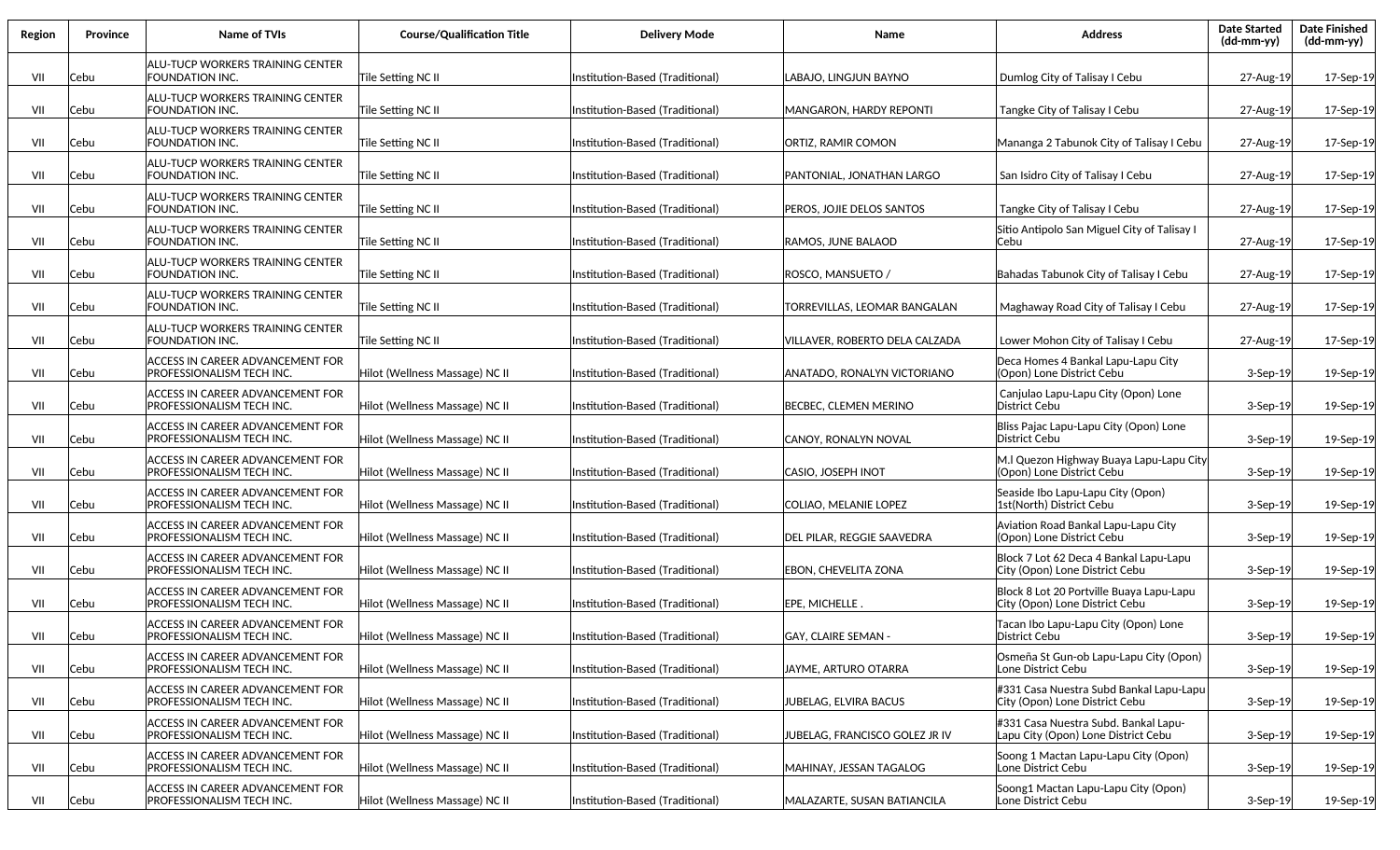| Region | Province | Name of TVIs                                                         | <b>Course/Qualification Title</b> | <b>Delivery Mode</b>            | Name                                    | <b>Address</b>                                                                              | <b>Date Started</b><br>(dd-mm-yy) | <b>Date Finished</b><br>(dd-mm-yy) |
|--------|----------|----------------------------------------------------------------------|-----------------------------------|---------------------------------|-----------------------------------------|---------------------------------------------------------------------------------------------|-----------------------------------|------------------------------------|
| VII    | Cebu     | ACCESS IN CAREER ADVANCEMENT FOR<br>PROFESSIONALISM TECH INC.        | Hilot (Wellness Massage) NC II    | Institution-Based (Traditional) | MONDAÑIDO, EXAR SATURINAS               | <b>Tayud Consolacion VII Cebu</b>                                                           | $3-$ Sep $-19$                    | 19-Sep-19                          |
| VII    | Cebu     | ACCESS IN CAREER ADVANCEMENT FOR<br>PROFESSIONALISM TECH INC.        | Hilot (Wellness Massage) NC II    | Institution-Based (Traditional) | MUÑEZ, MA. AURORA BALTAZAR              | 2354 Ticgahon Bankal Cebu City Lone<br>District Cebu                                        | $3-$ Sep $-19$                    | 19-Sep-19                          |
| VII    | Cebu     | ACCESS IN CAREER ADVANCEMENT FOR<br>PROFESSIONALISM TECH INC.        | Hilot (Wellness Massage) NC II    | Institution-Based (Traditional) | OLBIDA, JONATHAN BAJAO                  | Kinalumsan Provident Tambis Lapu-Lapu<br>City (Opon) Lone District Cebu                     | $3-$ Sep $-19$                    | 19-Sep-19                          |
| VII    | Cebu     | ACCESS IN CAREER ADVANCEMENT FOR<br>PROFESSIONALISM TECH INC.        | Hilot (Wellness Massage) NC II    | Institution-Based (Traditional) | PUNAY, MECEL BERMEJO                    | Block 7 Lot 16 Al Dea Timpolok St Babag<br>Lapu-Lapu City (Opon) Lone District Cebu         | $3-$ Sep $-19$                    | 19-Sep-19                          |
| VII    | Cebu     | ACCESS IN CAREER ADVANCEMENT FOR<br>PROFESSIONALISM TECH INC.        | Hilot (Wellness Massage) NC II    | Institution-Based (Traditional) | QUIAMCO, CHRISTIAN ALESNA               | Block 8 Lot 20 Portville Subd Buaya Lapu-<br>Lapu City (Opon) Lone District Cebu            | $3-$ Sep $-19$                    | 19-Sep-19                          |
| VII    | Cebu     | <b>ACCESS IN CAREER ADVANCEMENT FOR</b><br>PROFESSIONALISM TECH INC. | Hilot (Wellness Massage) NC II    | Institution-Based (Traditional) | QUIAMCO, SUSAN ALESNA                   | Block 8 Lot 20 Haifa St Portville Subd<br>Buaya Lapu-Lapu City (Opon) Lone District<br>Cebu | 3-Sep-19                          | 19-Sep-19                          |
| VII    | Cebu     | ACCESS IN CAREER ADVANCEMENT FOR<br>PROFESSIONALISM TECH INC.        | Hilot (Wellness Massage) NC II    | Institution-Based (Traditional) | REAMBONANCIA, NIDA CAÑETE               | Purok Golden Shower Lo-oc Lapu-Lapu<br>City (Opon) Lone District Cebu                       | $3-$ Sep $-19$                    | 19-Sep-19                          |
| VII    | Cebu     | ACCESS IN CAREER ADVANCEMENT FOR<br>PROFESSIONALISM TECH INC.        | Hilot (Wellness Massage) NC II    | Institution-Based (Traditional) | REGIS, BEVERLYN GALLARON                | Bato Soong 1 Mactan Lapu-Lapu City<br>(Opon) 1st(North) District Cebu                       | $3-$ Sep $-19$                    | 19-Sep-19                          |
| VII    | Cebu     | ACCESS IN CAREER ADVANCEMENT FOR<br>PROFESSIONALISM TECH INC.        | Hilot (Wellness Massage) NC II    | Institution-Based (Traditional) | RICAFORT, CLAIRE MARICAR DIOTICIO       | Bankal Lapu-Lapu City (Opon) Lone<br>District Cebu                                          | $3-$ Sep $-19$                    | 19-Sep-19                          |
| VII    | Cebu     | ACCESS IN CAREER ADVANCEMENT FOR<br>PROFESSIONALISM TECH INC.        | Hilot (Wellness Massage) NC II    | Institution-Based (Traditional) | SA-AC, TIRESA PELLETERO                 | Humay-humay Road Gun-ob Lapu-Lapu<br>City (Opon) Lone District Cebu                         | $3-$ Sep $-19$                    | 19-Sep-19                          |
| VII    | Cebu     | ACCESS IN CAREER ADVANCEMENT FOR<br>PROFESSIONALISM TECH INC.        | Hilot (Wellness Massage) NC II    | Institution-Based (Traditional) | SABALO, ROGER BIONG                     | Zone V Pulot Baluarte Tagoloan II Misamis<br>Oriental                                       | $3-$ Sep $-19$                    | 19-Sep-19                          |
| VII    | Cebu     | ALU-TUCP WORKERS TRAINING CENTER<br>FOUNDATION INC.                  | Tile Setting NC II                | Institution-Based (Traditional) | ABAQUITA, MELJAN G.                     | Sitio Tunga Tanke City of Talisay I Cebu                                                    | $2-$ Sep $-19$                    | 23-Sep-19                          |
| VII    | Cebu     | ALU-TUCP WORKERS TRAINING CENTER<br><b>FOUNDATION INC.</b>           | Tile Setting NC II                | Institution-Based (Traditional) | ABELLA, IVEIN L                         | Uldog St. Poblacion City of Talisay I Cebu                                                  | $2-$ Sep $-19$                    | 23-Sep-19                          |
| VII    | Cebu     | ALU-TUCP WORKERS TRAINING CENTER<br><b>FOUNDATION INC.</b>           | Tile Setting NC II                | Institution-Based (Traditional) | BARIGA, BEVERLY /                       | Lawaan 3 City of Talisay I Cebu                                                             | $2-$ Sep $-19$                    | 23-Sep-19                          |
| VII    | Cebu     | ALU-TUCP WORKERS TRAINING CENTER<br>FOUNDATION INC.                  | Tile Setting NC II                | Institution-Based (Traditional) | <b>BATUIGAS, EARL VINCENT ABRENICA</b>  | Mohon City of Talisay I Cebu                                                                | $2-$ Sep $-19$                    | 23-Sep-19                          |
| VII    | Cebu     | ALU-TUCP WORKERS TRAINING CENTER<br>FOUNDATION INC.                  | Tile Setting NC II                | Institution-Based (Traditional) | BELLITA, JOSEPHINE MAE /                | San Isidro City of Talisay I Cebu                                                           | $2-$ Sep $-19$                    | 23-Sep-19                          |
| VII    | Cebu     | ALU-TUCP WORKERS TRAINING CENTER<br>FOUNDATION INC.                  | Tile Setting NC II                | Institution-Based (Traditional) | BESIN, BRET MICHAEL /                   | Mohon City of Talisay I Cebu                                                                | 2-Sep-19                          | 23-Sep-19                          |
| VII    | Cebu     | ALU-TUCP WORKERS TRAINING CENTER<br>FOUNDATION INC.                  | Tile Setting NC II                | Institution-Based (Traditional) | CABAÑERO, MARY GOLDWIN PERTH<br>LARIOSA | Rabaya St. Tabunok City of Talisay I Cebu                                                   | 2-Sep-19                          | 23-Sep-19                          |
| VII    | Cebu     | ALU-TUCP WORKERS TRAINING CENTER<br>FOUNDATION INC.                  | Tile Setting NC II                | Institution-Based (Traditional) | CABARSE, REYNANTE LICAROS Jr            | Zone 2 River Dumlog City of Talisay I Cebu                                                  | 2-Sep-19                          | 23-Sep-19                          |
| VII    | Cebu     | ALU-TUCP WORKERS TRAINING CENTER<br>FOUNDATION INC.                  | Tile Setting NC II                | Institution-Based (Traditional) | CAPARIDA, DANIELLA /                    | Sta. Cruz Bulacao City of Talisay I Cebu                                                    | $2-$ Sep $-19$                    | 23-Sep-19                          |
| VII    | Cebu     | <b>ALU-TUCP WORKERS TRAINING CENTER</b><br>FOUNDATION INC.           | Tile Setting NC II                | Institution-Based (Traditional) | DESPI, MADELYN HABASA                   | Poblacion City of Talisay I Cebu                                                            | $2-$ Sep $-19$                    | 23-Sep-19                          |
| VII    | Cebu     | ALU-TUCP WORKERS TRAINING CENTER<br>FOUNDATION INC.                  | Tile Setting NC II                | Institution-Based (Traditional) | <b>ENOPIA, RYAN REY ARENAS</b>          | San Pio Village Dumlog City of Naga I Cebu                                                  | 2-Sep-19                          | 23-Sep-19                          |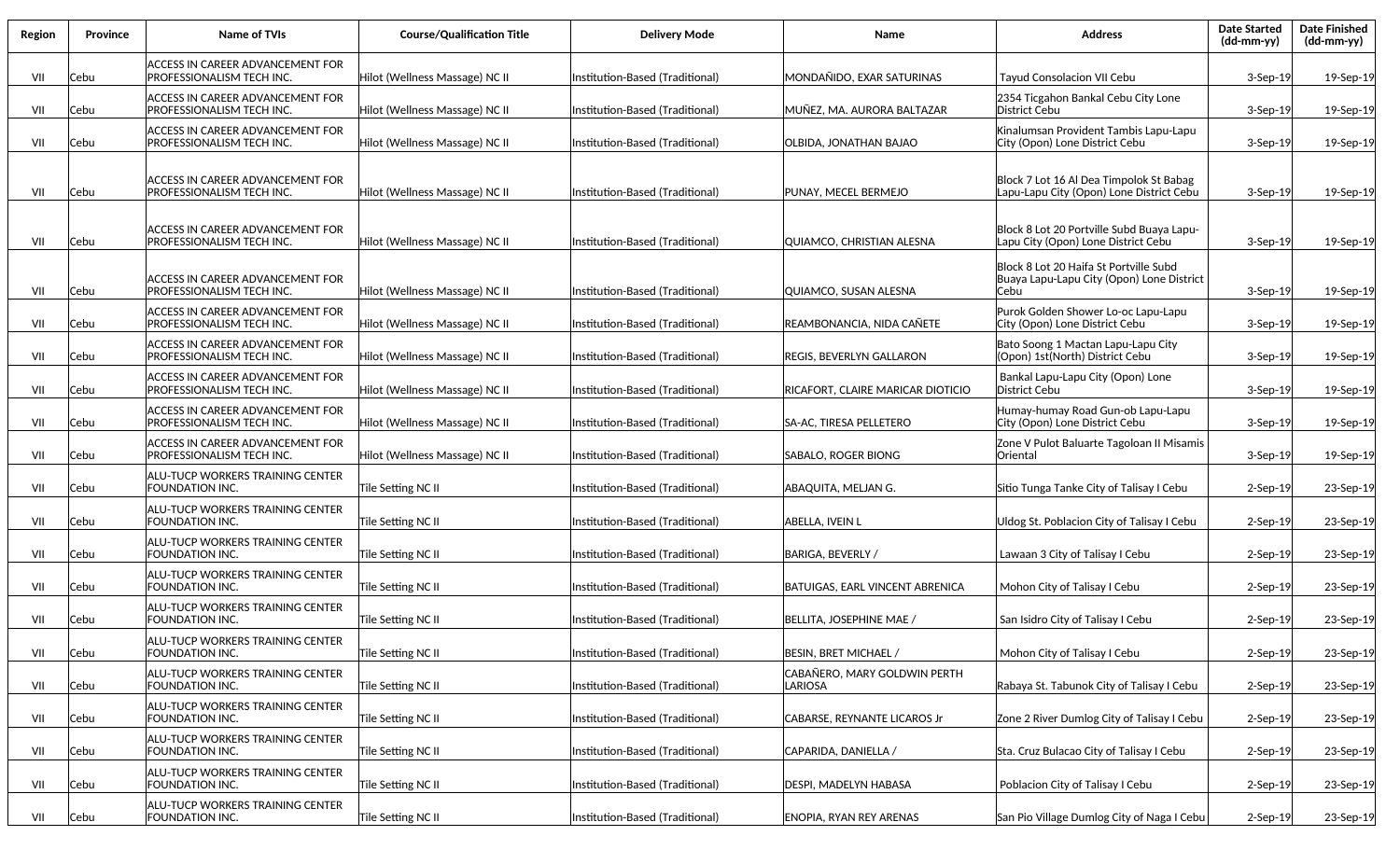| Region | Province               | <b>Name of TVIs</b>                                               | <b>Course/Qualification Title</b> | <b>Delivery Mode</b>                | Name                              | <b>Address</b>                                                             | <b>Date Started</b><br>$(dd-mm-yy)$ | <b>Date Finished</b><br>(dd-mm-yy) |
|--------|------------------------|-------------------------------------------------------------------|-----------------------------------|-------------------------------------|-----------------------------------|----------------------------------------------------------------------------|-------------------------------------|------------------------------------|
| VII    | Cebu                   | ALU-TUCP WORKERS TRAINING CENTER<br>FOUNDATION INC.               | Tile Setting NC II                | Institution-Based (Traditional)     | ERAN, MARIE MAE DEL MOTOR         | Purok Tungasan Lagtang City of Talisay I<br>Cebu                           | $2-$ Sep $-19$                      | 23-Sep-19                          |
| VII    | Cebu                   | <b>ALU-TUCP WORKERS TRAINING CENTER</b><br>FOUNDATION INC.        | Tile Setting NC II                | Institution-Based (Traditional)     | FERNANDEZ, VINCENT KYLE VILLARIN  | Sitio Laway Lower Mohon City of Talisay I<br>lCebu                         | $2-$ Sep $-19$                      | 23-Sep-19                          |
| VII    | Cebu                   | <b>ALU-TUCP WORKERS TRAINING CENTER</b><br>FOUNDATION INC.        | Tile Setting NC II                | Institution-Based (Traditional)     | <b>FLORES, GLEN ANTHONY /</b>     | Ramona Village Dumlog City of Talisay I<br>Cebu                            | $2-$ Sep $-19$                      | 23-Sep-19                          |
| VII    | Cebu                   | ALU-TUCP WORKERS TRAINING CENTER<br>FOUNDATION INC.               | Tile Setting NC II                | Institution-Based (Traditional)     | <b>FLORES, JAKE NICHOLAS S.</b>   | Mohon City of Talisay I Cebu                                               | $2-$ Sep $-19$                      | 23-Sep-19                          |
| VII    | Cebu                   | ALU-TUCP WORKERS TRAINING CENTER<br>FOUNDATION INC.               | Tile Setting NC II                | Institution-Based (Traditional)     | <b>GONZALES, RICHARD CABASE</b>   | Poblacion City of Talisay I Cebu                                           | 2-Sep-19                            | 23-Sep-19                          |
| VII    | Cebu                   | ALU-TUCP WORKERS TRAINING CENTER<br>FOUNDATION INC.               | Tile Setting NC II                | Institution-Based (Traditional)     | <b>MANLUNAS, RYAN PANSOY</b>      | Zone 6 Bascon St. Dumlog City of Talisay I<br>Cebu                         | $2-$ Sep $-19$                      | 23-Sep-19                          |
| VII    | Cebu                   | ALU-TUCP WORKERS TRAINING CENTER<br>FOUNDATION INC.               | Tile Setting NC II                | Institution-Based (Traditional)     | MAQUILAN, NATHANIEL / Jr          | Burgos Poblacion City of Talisay I Cebu                                    | 2-Sep-19                            | 23-Sep-19                          |
| VII    | Cebu                   | <b>ALU-TUCP WORKERS TRAINING CENTER</b><br>FOUNDATION INC.        | Tile Setting NC II                | Institution-Based (Traditional)     | PLAZA, TERRENCE BLANCO            | Corazon Vill. 2 San Isidro City of Talisay I<br>Cebu                       | $2-$ Sep $-19$                      | 23-Sep-19                          |
| VII    | Cebu                   | ALU-TUCP WORKERS TRAINING CENTER<br><b>FOUNDATION INC.</b>        | Tile Setting NC II                | Institution-Based (Traditional)     | SACARE, NICKO JHON LESTER MAG-ABO | San Isidro City of Talisay I Cebu                                          | $2-$ Sep $-19$                      | 23-Sep-19                          |
| VII    | Cebu                   | ALU-TUCP WORKERS TRAINING CENTER<br>FOUNDATION INC.               | Tile Setting NC II                | Institution-Based (Traditional)     | SEGAWA, JOHN RONALD REPUNO        | Zone 4 Dumlog City of Talisay I Cebu                                       | $2-$ Sep $-19$                      | 23-Sep-19                          |
| VII    | Cebu                   | ALU-TUCP WORKERS TRAINING CENTER<br>FOUNDATION INC.               | Tile Setting NC II                | Institution-Based (Traditional)     | SIAGA, GEMAICO GALLENO            | 185 Sto. Niño Village San Isidro City of<br>Talisay I Cebu                 | $2-$ Sep $-19$                      | 23-Sep-19                          |
| VII    | Cebu                   | ALU-TUCP WORKERS TRAINING CENTER<br>FOUNDATION INC.               | Tile Setting NC II                | Institution-Based (Traditional)     | TAYCO, FERNANDO SORISO            | Rattan Tanke City of Talisay I Cebu                                        | $2-Sep-19$                          | 23-Sep-19                          |
| VII    | Cebu                   | <b>ALU-TUCP WORKERS TRAINING CENTER</b><br><b>FOUNDATION INC.</b> | Tile Setting NC II                | Institution-Based (Traditional)     | VAILOCES, MARY GRACE ESCONDE      | Purok Makulay Biasong City of Talisay I<br>Cebu                            | $2-$ Sep $-19$                      | 23-Sep-19                          |
| VII    | Cebu                   | ALU-TUCP WORKERS TRAINING CENTER<br>FOUNDATION INC.               | Tile Setting NC II                | Institution-Based (Traditional)     | WENCESLAO, RAPHY N                | Litmon Poblacion City of Talisay I Cebu                                    | $2-$ Sep $-19$                      | 23-Sep-19                          |
| IX     | Zamboanga<br>del Norte | Integrated Business Skills Academy, Inc.                          | Hilot (Wellness Massage) NC II    | Institution-Based (Mobile Training) | ALONG, GENELITA LUMAKANG          | Purok Maswerte Cawa- Cawa Dapitan City<br>I Zamboanga del Norte            | 12-Aug-19                           | 29-Aug-19                          |
| IX     | Zamboanga<br>del Norte | Integrated Business Skills Academy, Inc.                          | Hilot (Wellness Massage) NC II    | Institution-Based (Mobile Training) | ARGONIA, MARJORIE MEJORADA        | Purok Malinawon Cawa-cawa Dapitan City<br>Zamboanga del Norte              | 12-Aug-19                           | 29-Aug-19                          |
| IX     | Zamboanga<br>del Norte | Integrated Business Skills Academy, Inc.                          | Hilot (Wellness Massage) NC II    | Institution-Based (Mobile Training) | ATAZAN, VINCENT DOYOGAN           | Mauswagon Cawa- Cawa Dapitan City I<br>Zamboanga del Norte                 | 12-Aug-19                           | 29-Aug-19                          |
| IX     | Zamboanga<br>del Norte | Integrated Business Skills Academy, Inc.                          | Hilot (Wellness Massage) NC II    | Institution-Based (Mobile Training) | <b>BAJE, JOEL TACANG</b>          | Purok Palaran Cawa- Cawa Dapitan City I<br>Zamboanga del Norte             | 12-Aug-19                           | 29-Aug-19                          |
| IX     | Zamboanga<br>del Norte | Integrated Business Skills Academy, Inc.                          | Hilot (Wellness Massage) NC II    | Institution-Based (Mobile Training) | BORBON, LIZA JOY BAGALANON        | F. Blumentritt Cawa-cawa Dapitan City I<br>Zamboanga del Norte             | 12-Aug-19                           | 29-Aug-19                          |
| IX     | Zamboanga<br>del Norte | Integrated Business Skills Academy, Inc.                          | Hilot (Wellness Massage) NC II    | Institution-Based (Mobile Training) | <b>BRIONES, MARILYN CAÑETE</b>    | Purok Malinawon Cawa- Cawa Dapitan<br>City I Zamboanga del Norte           | 12-Aug-19                           | 29-Aug-19                          |
| IX     | Zamboanga<br>del Norte | Integrated Business Skills Academy, Inc.                          | Hilot (Wellness Massage) NC II    | Institution-Based (Mobile Training) | CABILIN, APRIL ROSE PIÑAROYA      | Ferdinand Blumentritt St. Cawa-cawa<br>Dapitan City I Zamboanga del Norte  | 12-Aug-19                           | 29-Aug-19                          |
| IX     | Zamboanga<br>del Norte | Integrated Business Skills Academy, Inc.                          | Hilot (Wellness Massage) NC II    | Institution-Based (Mobile Training) | CABILIN, JAYROLD PIÑAROYA         | Ferdinand Blumentritt St. Cawa- Cawa<br>Dapitan City I Zamboanga del Norte | 12-Aug-19                           | 29-Aug-19                          |
| IX     | Zamboanga<br>del Norte | Integrated Business Skills Academy, Inc.                          | Hilot (Wellness Massage) NC II    | Institution-Based (Mobile Training) | CALES, CHRISTOPHER ACAIN          | Cawa- Cawa Dapitan City I Zamboanga del<br>Norte                           | 12-Aug-19                           | 29-Aug-19                          |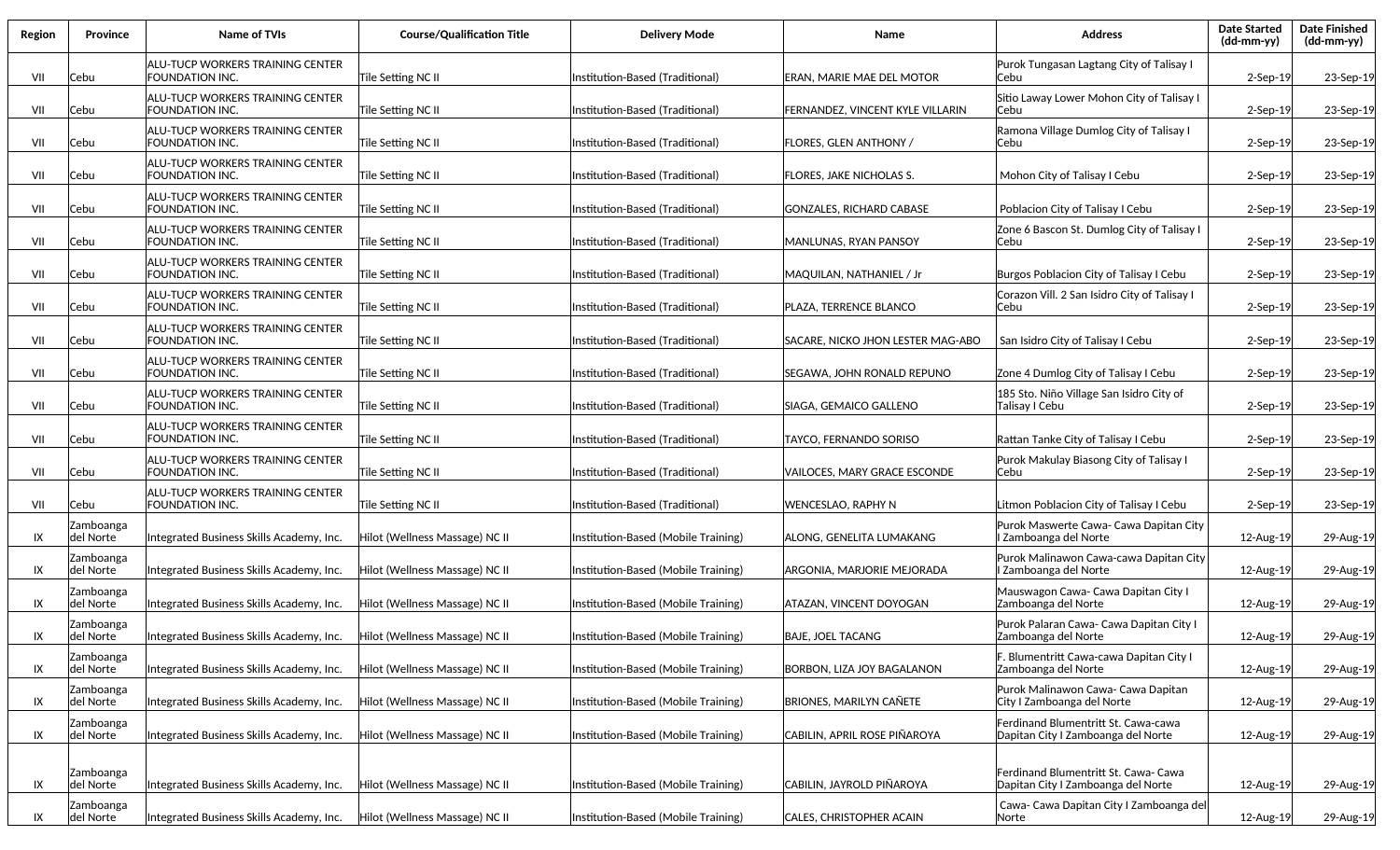| Region | Province                      | Name of TVIs                             | <b>Course/Qualification Title</b> | <b>Delivery Mode</b>                | Name                             | Address                                                           | <b>Date Started</b><br>(dd-mm-yy) | <b>Date Finished</b><br>(dd-mm-yy) |
|--------|-------------------------------|------------------------------------------|-----------------------------------|-------------------------------------|----------------------------------|-------------------------------------------------------------------|-----------------------------------|------------------------------------|
| IX     | Zamboanga<br>del Norte        | Integrated Business Skills Academy, Inc. | Hilot (Wellness Massage) NC II    | Institution-Based (Mobile Training) | CANENCIA, VIVIAN MANOGURA        | Cawa- Cawa Dapitan City I Zamboanga del<br>lNorte                 | 12-Aug-19                         | 29-Aug-19                          |
| IX     | Zamboanga<br>ldel Norte       | Integrated Business Skills Academy, Inc. | Hilot (Wellness Massage) NC II    | Institution-Based (Mobile Training) | DELANA. DENNIS AUGIE CLAMOHOY    | Poblacion South Piñan (New Piñan) I<br>Zamboanga del Norte        | 12-Aug-19                         | 29-Aug-19                          |
| IX     | Zamboanga<br> del Norte       | Integrated Business Skills Academy, Inc. | Hilot (Wellness Massage) NC II    | Institution-Based (Mobile Training) | EMPEYNADO, NENITA GAHISAN        | Purok Mauswagon Cawa- Cawa Dapitan<br>City I Zamboanga del Norte  | 12-Aug-19                         | 29-Aug-19                          |
| IX     | Zamboanga<br>ldel Norte       | Integrated Business Skills Academy, Inc. | Hilot (Wellness Massage) NC II    | Institution-Based (Mobile Training) | ETOQUILLA, MENCHIE COYAYE        | Cawa- Cawa Dapitan City I Zamboanga del<br> Norte                 | 12-Aug-19                         | 29-Aug-19                          |
| IX     | Zamboanga<br> del Norte       | Integrated Business Skills Academy, Inc. | Hilot (Wellness Massage) NC II    | Institution-Based (Mobile Training) | LAGASCA. RHIAN CARL GA- A        | Cawa- Cawa Dapitan City I Zamboanga del<br> Norte                 | 12-Aug-19                         | 29-Aug-19                          |
| IX     | Zamboanga<br>del Norte        | Integrated Business Skills Academy, Inc. | Hilot (Wellness Massage) NC II    | Institution-Based (Mobile Training) | MACAPUTIN, MARY GRACE BUSICO     | Cawa- Cawa Dapitan City I Zamboanga del<br>lNorte                 | 12-Aug-19                         | 29-Aug-19                          |
| IX     | Zamboanga<br>del Norte        | Integrated Business Skills Academy, Inc. | Hilot (Wellness Massage) NC II    | Institution-Based (Mobile Training) | MAGTUBA, CORAZON BACAN           | Purok Palaran Cawa- Cawa Dapitan City I<br>Zamboanga del Norte    | 12-Aug-19                         | 29-Aug-19                          |
| IX     | Zamboanga<br>del Norte        | Integrated Business Skills Academy, Inc. | Hilot (Wellness Massage) NC II    | Institution-Based (Mobile Training) | MAGTUBA. MA. FE CUARTERO         | Blumen Cawa- Cawa Dapitan City I<br>Zamboanga del Norte           | 12-Aug-19                         | 29-Aug-19                          |
| IX     | Zamboanga<br>del Norte        | Integrated Business Skills Academy, Inc. | Hilot (Wellness Massage) NC II    | Institution-Based (Mobile Training) | NARVAEZ, CHYD MONTEDERAMOS       | Dawo Dapitan City I Zamboanga del Norte                           | 12-Aug-19                         | 29-Aug-19                          |
| IX     | Zamboanga<br>del Norte        | Integrated Business Skills Academy, Inc. | Hilot (Wellness Massage) NC II    | Institution-Based (Mobile Training) | PACTOL, ARCEL PON                | Purok Malinawon Cawa- Cawa Dapitan<br>City I Zamboanga del Norte  | 12-Aug-19                         | 29-Aug-19                          |
| IX     | Zamboanga<br>del Norte        | Integrated Business Skills Academy, Inc. | Hilot (Wellness Massage) NC II    | Institution-Based (Mobile Training) | PARAMI, JOCELYN VILLARAMA        | Cawa- Cawa Dapitan City I Zamboanga del<br>lNorte                 | 12-Aug-19                         | 29-Aug-19                          |
| IX     | Zamboanga<br>del Norte        | Integrated Business Skills Academy, Inc. | Hilot (Wellness Massage) NC II    | Institution-Based (Mobile Training) | PIQUIT, ANA MARIE DOMINGUEZ      | Purok Malinawon Cawa- Cawa Dapitan<br>City I Zamboanga del Norte  | 12-Aug-19                         | 29-Aug-19                          |
| IX     | Zamboanga<br>ldel Norte       | Integrated Business Skills Academy, Inc. | Hilot (Wellness Massage) NC II    | Institution-Based (Mobile Training) | REYES, JOHN MICHAEL FLORES       | Cawa- Cawa Dapitan City I Zamboanga del<br>lNorte                 | 12-Aug-19                         | 29-Aug-19                          |
| IX     | Zamboanga<br> del Norte       | Integrated Business Skills Academy, Inc. | Hilot (Wellness Massage) NC II    | Institution-Based (Mobile Training) | TUANGCO, JEFFRY PATILUNA         | Cawa- Cawa Dapitan City I Zamboanga del<br> Norte                 | 12-Aug-19                         | 29-Aug-19                          |
| IX     | Zamboanga<br>del Norte        | Integrated Business Skills Academy, Inc. | Hilot (Wellness Massage) NC II    | Institution-Based (Mobile Training) | TUANGCO, JONEL PATILUNA          | Cawa- Cawa Dapitan City I Zamboanga del<br> Norte                 | 12-Aug-19                         | 29-Aug-19                          |
| IX     | Zamboanga<br>del Norte        | Integrated Business Skills Academy, Inc. | Hilot (Wellness Massage) NC II    | Institution-Based (Mobile Training) | YSOG, LADISLAO MARIANO           | Purok Palaran Cawa- Cawa Dapitan City I<br>Zamboanga del Norte    | 12-Aug-19                         | 29-Aug-19                          |
| IX     | Zamboanga<br>del Norte        | Integrated Business Skills Academy, Inc. | Hilot (Wellness Massage) NC II    | Institution-Based (Mobile Training) | YSOG, ROSALUNA MAGTUBA           | Purok Palaran Cawa- Cawa Dapitan City I<br>Zamboanga del Norte    | 12-Aug-19                         | 29-Aug-19                          |
| IX     | Zamboanga<br>del Norte        | Integrated Business Skills Academy, Inc. | Hilot (Wellness Massage) NC II    | Institution-Based (Mobile Training) | ABILA, BELLA BALACY              | Sinonoc Dapitan City I Zamboanga del<br> Norte                    | 12-Aug-19                         | 29-Aug-19                          |
| IX     | <b>Zamboanga</b><br>del Norte | Integrated Business Skills Academy, Inc. | Hilot (Wellness Massage) NC II    | Institution-Based (Mobile Training) | ABLAO. JOSEFINA TUDARA           | Purok Summer Bridge Sinonoc Dapitan<br>City I Zamboanga del Norte | 12-Aug-19                         | 29-Aug-19                          |
| IX     | Zamboanga<br>del Norte        | Integrated Business Skills Academy, Inc. | Hilot (Wellness Massage) NC II    | Institution-Based (Mobile Training) | ABLAO, REINA MAE TUDARA          | Sinonoc Dapitan City I Zamboanga del<br> Norte                    | 12-Aug-19                         | 29-Aug-19                          |
| IX     | Zamboanga<br>del Norte        | Integrated Business Skills Academy, Inc. | Hilot (Wellness Massage) NC II    | Institution-Based (Mobile Training) | <b>ACOJEDO, JOSEPH LOBIANO</b>   | Purok Busay Sinonoc Dapitan City I<br>Zamboanga del Norte         | 12-Aug-19                         | 29-Aug-19                          |
| IX     | Zamboanga<br>del Norte        | Integrated Business Skills Academy, Inc. | Hilot (Wellness Massage) NC II    | Institution-Based (Mobile Training) | AGEAS, ROSALYN BERMODO           | Sinonoc Dapitan City I Zamboanga del<br><b>Norte</b>              | 12-Aug-19                         | 29-Aug-19                          |
| IX     | Zamboanga<br>del Norte        | Integrated Business Skills Academy, Inc. | Hilot (Wellness Massage) NC II    | Institution-Based (Mobile Training) | <b>BAGATUA, JANICE VERNA GIO</b> | Purok Summer Bridge Sinonoc Dapitan<br>City I Zamboanga del Norte | 12-Aug-19                         | 29-Aug-19                          |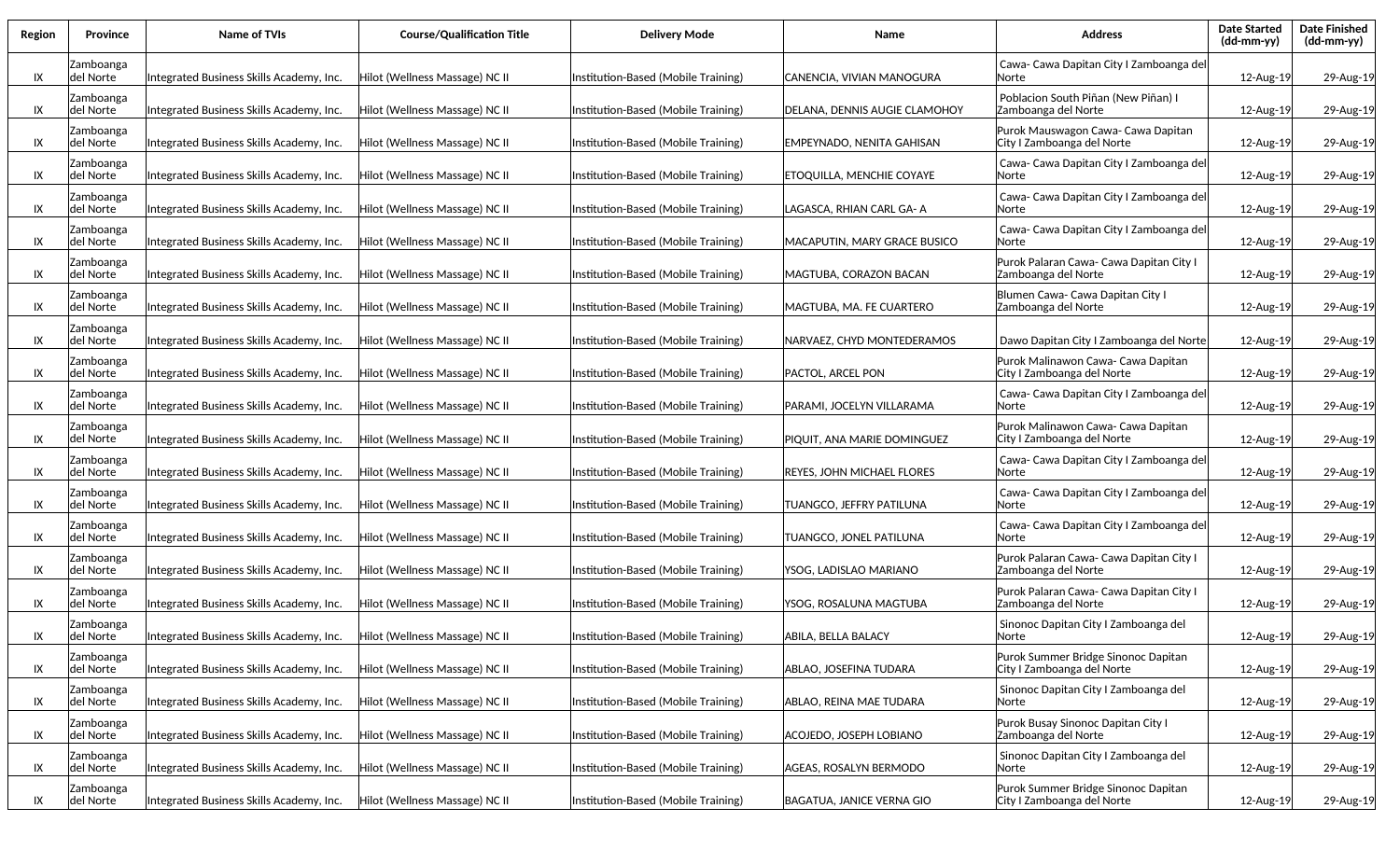| Region | Province                      | Name of TVIs                             | <b>Course/Qualification Title</b> | <b>Delivery Mode</b>                | Name                             | <b>Address</b>                                                      | <b>Date Started</b><br>(dd-mm-yy) | <b>Date Finished</b><br>$(dd\text{-}\text{mm-}yy)$ |
|--------|-------------------------------|------------------------------------------|-----------------------------------|-------------------------------------|----------------------------------|---------------------------------------------------------------------|-----------------------------------|----------------------------------------------------|
| IX     | Zamboanga<br>del Norte        | Integrated Business Skills Academy, Inc. | Hilot (Wellness Massage) NC II    | Institution-Based (Mobile Training) | BARO, GINA MONTEDERAMOS          | Purok Nangka Sinonoc Dapitan City I<br>Zamboanga del Norte          | 12-Aug-19                         | 29-Aug-19                                          |
| IX     | Zamboanga<br> del Norte       | Integrated Business Skills Academy, Inc. | Hilot (Wellness Massage) NC II    | Institution-Based (Mobile Training) | CAGATAN, BULAK OBNIMAGA          | Purok Summer Bridge Sinonoc Dapitan<br>City I Zamboanga del Norte   | 12-Aug-19                         | 29-Aug-19                                          |
| IX     | Zamboanga<br> del Norte       | Integrated Business Skills Academy, Inc. | Hilot (Wellness Massage) NC II    | Institution-Based (Mobile Training) | CAGATAN, MIA CARLA CANUTO        | Purok Summer Bridge Sinonoc Dapitan<br>City I Zamboanga del Norte   | 12-Aug-19                         | 29-Aug-19                                          |
| IX     | Zamboanga<br> del Norte       | Integrated Business Skills Academy, Inc. | Hilot (Wellness Massage) NC II    | Institution-Based (Mobile Training) | CLARIAN, AIDA DAMPAYLA           | Sinonoc Dapitan City I Zamboanga del<br> Norte                      | 12-Aug-19                         | 29-Aug-19                                          |
| IX     | Zamboanga<br> del Norte       | Integrated Business Skills Academy, Inc. | Hilot (Wellness Massage) NC II    | Institution-Based (Mobile Training) | DAGAYLOAN, LUZ TUDARA            | 77 Sinonoc Dapitan City I Zamboanga del<br>lNorte                   | 12-Aug-19                         | 29-Aug-19                                          |
| IX     | Zamboanga<br>del Norte        | Integrated Business Skills Academy, Inc. | Hilot (Wellness Massage) NC II    | Institution-Based (Mobile Training) | DAGAYLOAN, MARIA FARAH TODARA    | Purok Busay Sinonoc Dapitan City I<br>Zamboanga del Norte           | 12-Aug-19                         | 29-Aug-19                                          |
| IX     | Zamboanga<br>del Norte        | Integrated Business Skills Academy, Inc. | Hilot (Wellness Massage) NC II    | Institution-Based (Mobile Training) | EGUIA, MARIA IMA RECAMARA        | Sinonoc Dapitan City I Zamboanga del<br>lNorte                      | 12-Aug-19                         | 29-Aug-19                                          |
| IX     | Zamboanga<br>del Norte        | Integrated Business Skills Academy, Inc. | Hilot (Wellness Massage) NC II    | Institution-Based (Mobile Training) | FERNANDEZ, JOCELYN MIOT          | Purok Busay Sinonoc Dapitan City I<br>Zamboanga del Norte           | 12-Aug-19                         | 29-Aug-19                                          |
| IX     | Zamboanga<br>del Norte        | Integrated Business Skills Academy, Inc. | Hilot (Wellness Massage) NC II    | Institution-Based (Mobile Training) | <b>FERNANDEZ, JULIET JUMALON</b> | Purok Busay Sinonoc Dapitan City I<br>Zamboanga del Norte           | 12-Aug-19                         | 29-Aug-19                                          |
| IX     | Zamboanga<br>del Norte        | Integrated Business Skills Academy, Inc. | Hilot (Wellness Massage) NC II    | Institution-Based (Mobile Training) | FERNANDEZ, MARY JOY JUMALON      | Purok Busay Sinonoc Dapitan City I<br>Zamboanga del Norte           | 12-Aug-19                         | 29-Aug-19                                          |
| IX     | Zamboanga<br>del Norte        | Integrated Business Skills Academy, Inc. | Hilot (Wellness Massage) NC II    | Institution-Based (Mobile Training) | FERRAREN, GENI DELUSTRICO        | Sinonoc Dapitan City I Zamboanga del<br> Norte                      | 12-Aug-19                         | 29-Aug-19                                          |
| IX     | Zamboanga<br>del Norte        | Integrated Business Skills Academy, Inc. | Hilot (Wellness Massage) NC II    | Institution-Based (Mobile Training) | FERRAREN, JANICE TAGYAM          | Purok Summer Bridge Sinonoc Dapitan<br>City I Zamboanga del Norte   | 12-Aug-19                         | 29-Aug-19                                          |
| IX     | Zamboanga<br>ldel Norte       | Integrated Business Skills Academy, Inc. | Hilot (Wellness Massage) NC II    | Institution-Based (Mobile Training) | JATICO, LOUELLA CAERMARE         | Poruk Summer Bridge Sinonoc Dapitan<br>City I Zamboanga del Norte   | 12-Aug-19                         | 29-Aug-19                                          |
| IX     | Zamboanga<br>del Norte        | Integrated Business Skills Academy, Inc. | Hilot (Wellness Massage) NC II    | Institution-Based (Mobile Training) | MAGHINAY, FLORDELYN MORENO       | Purok Nangka Sinonoc Dapitan City I<br>Zamboanga del Norte          | 12-Aug-19                         | 29-Aug-19                                          |
| IX     | Zamboanga<br>del Norte        | Integrated Business Skills Academy, Inc. | Hilot (Wellness Massage) NC II    | Institution-Based (Mobile Training) | ORTIZ, MARILYN BETONIO           | Purok 1 Summer Bridge Sinonoc Dapitan<br>City I Zamboanga del Norte | 12-Aug-19                         | 29-Aug-19                                          |
| IX     | Zamboanga<br>del Norte        | Integrated Business Skills Academy, Inc. | Hilot (Wellness Massage) NC II    | Institution-Based (Mobile Training) | PAGALARAN, ROSALYN ACTAO         | Purok Nangka Sinonoc Dapitan City I<br>Zamboanga del Norte          | 12-Aug-19                         | 29-Aug-19                                          |
| IX     | Zamboanga<br>ldel Norte       | Integrated Business Skills Academy, Inc. | Hilot (Wellness Massage) NC II    | Institution-Based (Mobile Training) | <b>SENIT, VERGILITA GARGAR</b>   | Purok Busay Sinonoc Dapitan City I<br>Zamboanga del Norte           | 12-Aug-19                         | 29-Aug-19                                          |
| IX     | Zamboanga<br>del Norte        | Integrated Business Skills Academy, Inc. | Hilot (Wellness Massage) NC II    | Institution-Based (Mobile Training) | TAGUE, CECILIA TUDARA            | Purok Sinangkapan Sinonoc Dapitan City I<br>Zamboanga del Norte     | 12-Aug-19                         | 29-Aug-19                                          |
| IX     | <b>Zamboanga</b><br>del Norte | Integrated Business Skills Academy, Inc. | Hilot (Wellness Massage) NC II    | Institution-Based (Mobile Training) | TINEDO, GRACE LYNN LIPASANA      | Purok Busay Sinonoc Dapitan City I<br>Zamboanga del Norte           | 12-Aug-19                         | 29-Aug-19                                          |
| IX     | Zamboanga<br>del Norte        | Integrated Business Skills Academy, Inc. | Hilot (Wellness Massage) NC II    | Institution-Based (Mobile Training) | TURADA, CARMELITA ABILA          | Purok Summer Bridge Sinonoc Dapitan<br>City I Zamboanga del Norte   | 12-Aug-19                         | 29-Aug-19                                          |
| IX     | Zamboanga<br>del Norte        | Integrated Business Skills Academy, Inc. | Hilot (Wellness Massage) NC II    | Institution-Based (Mobile Training) | <b>AGALOT, KENNETH CAL</b>       | Ilaya Dapitan City I Zamboanga del Norte                            | 22-Aug-19                         | 7-Sep-19                                           |
| IX     | Zamboanga<br>del Norte        | Integrated Business Skills Academy, Inc. | Hilot (Wellness Massage) NC II    | Institution-Based (Mobile Training) | <b>ANGGAY, DAISY MAE PAGE</b>    | Sto. Niño Dapitan City I Zamboanga del<br> Norte                    | 22-Aug-19                         | 7-Sep-19                                           |
| IX     | Zamboanga<br>del Norte        | Integrated Business Skills Academy, Inc. | Hilot (Wellness Massage) NC II    | Institution-Based (Mobile Training) | <b>BAES, ARCHIMAE DORIO</b>      | 282 Sta. Cruz Dapitan City I Zamboanga<br>del Norte                 | 22-Aug-19                         | 7-Sep-19                                           |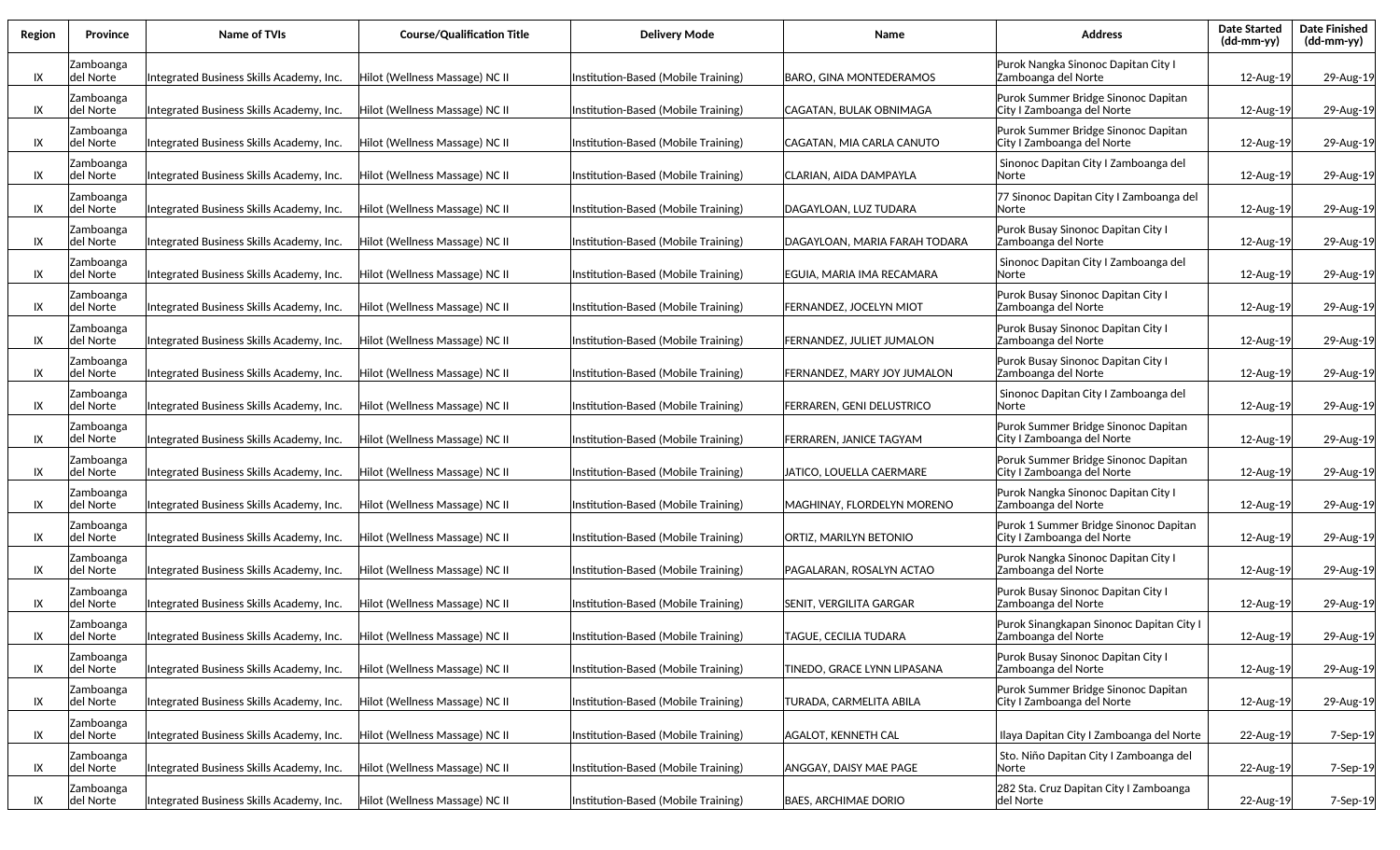| Region | Province               | <b>Name of TVIs</b>                      | <b>Course/Qualification Title</b> | <b>Delivery Mode</b>                | Name                             | <b>Address</b>                                                                   | <b>Date Started</b><br>$(dd-mm-yy)$ | <b>Date Finished</b><br>$(dd-mm-yy)$ |
|--------|------------------------|------------------------------------------|-----------------------------------|-------------------------------------|----------------------------------|----------------------------------------------------------------------------------|-------------------------------------|--------------------------------------|
| IX     | Zamboanga<br>del Norte | Integrated Business Skills Academy, Inc. | Hilot (Wellness Massage) NC II    | Institution-Based (Mobile Training) | BULAY-OG, MARIBETH BALAWAG       | Purok Palaran, Bluementritt St. Cawa-<br>Cawa Dapitan City I Zamboanga del Norte | 22-Aug-19                           | 7-Sep-19                             |
| IX     | Zamboanga<br>del Norte | Integrated Business Skills Academy, Inc. | Hilot (Wellness Massage) NC II    | Institution-Based (Mobile Training) | CABILIN, MILBIT DUHAYLUNGSOD     | Purok Mauswagon Cawa- Cawa Dapitan<br>City I Zamboanga del Norte                 | 22-Aug-19                           | 7-Sep-19                             |
| IX     | Zamboanga<br>del Norte | Integrated Business Skills Academy, Inc. | Hilot (Wellness Massage) NC II    | Institution-Based (Mobile Training) | CAGANDAHAN. EDRICH MACAHIG       | Malinawon Cawa- Cawa Dapitan City I<br>Zamboanga del Norte                       | 22-Aug-19                           | 7-Sep-19                             |
| IX     | Zamboanga<br>del Norte | Integrated Business Skills Academy, Inc. | Hilot (Wellness Massage) NC II    | Institution-Based (Mobile Training) | <b>CAPINIG. ARNEL TUMAPON</b>    | F. Blumentritt Cawa-cawa Dapitan City I<br>Zamboanga del Norte                   | 22-Aug-19                           | 7-Sep-19                             |
| IX     | Zamboanga<br>del Norte | Integrated Business Skills Academy, Inc. | Hilot (Wellness Massage) NC II    | Institution-Based (Mobile Training) | CAPITO, VILMA TORRES             | Purok Malinawon Cawa- Cawa Dapitan<br>City I Zamboanga del Norte                 | 22-Aug-19                           | 7-Sep-19                             |
|        | Zamboanga              |                                          |                                   |                                     |                                  |                                                                                  |                                     |                                      |
| IX     | del Norte<br>Zamboanga | Integrated Business Skills Academy, Inc. | Hilot (Wellness Massage) NC II    | Institution-Based (Mobile Training) | DATOLAYTA, DESIREE JADE PONTANAR | Comunal Liloy III Zamboanga del Norte<br>Baylimango Dapitan City I Zamboanga del | 22-Aug-19                           | 7-Sep-19                             |
| IX     | del Norte<br>Zamboanga | Integrated Business Skills Academy, Inc. | Hilot (Wellness Massage) NC II    | Institution-Based (Mobile Training) | ELUMBA, PRINCE BAL PACARO        | lNorte<br>Purok 4 Canibongan Pres. Manual A. Roxas                               | 22-Aug-19                           | 7-Sep-19                             |
| IX     | del Norte              | Integrated Business Skills Academy, Inc. | Hilot (Wellness Massage) NC II    | Institution-Based (Mobile Training) | ESMADE, ELVER BULAGAO            | II Zamboanga del Norte                                                           | 22-Aug-19                           | 7-Sep-19                             |
| IX     | Zamboanga<br>del Norte | Integrated Business Skills Academy, Inc. | Hilot (Wellness Massage) NC II    | Institution-Based (Mobile Training) | ESMADE, HAZEL BULAGAO            | Purok Mauswagon Cawa- Cawa Dapitan<br>City I Zamboanga del Norte                 | 22-Aug-19                           | 7-Sep-19                             |
| IX     | Zamboanga<br>del Norte | Integrated Business Skills Academy, Inc. | Hilot (Wellness Massage) NC II    | Institution-Based (Mobile Training) | FALCONETE, ZECKHERY ADLAWON      | Purok Palaran Cawa- Cawa Dapitan City I<br>Zamboanga del Norte                   | 22-Aug-19                           | 7-Sep-19                             |
| IX     | Zamboanga<br>del Norte | Integrated Business Skills Academy, Inc. | Hilot (Wellness Massage) NC II    | Institution-Based (Mobile Training) | FLORES, DELONA MINERALES         | Purok Bucana Canlucani Dapitan City I<br>Zamboanga del Norte                     | 22-Aug-19                           | 7-Sep-19                             |
| IX     | Zamboanga<br>del Norte | Integrated Business Skills Academy, Inc. | Hilot (Wellness Massage) NC II    | Institution-Based (Mobile Training) | GOMISONG, ALLAN PAUL LENIJAN     | Purok Malinawon Cawa- Cawa Dapitan<br>City I Zamboanga del Norte                 | 22-Aug-19                           | 7-Sep-19                             |
| IX     | Zamboanga<br>del Norte | Integrated Business Skills Academy, Inc. | Hilot (Wellness Massage) NC II    | Institution-Based (Mobile Training) | HAMOY, JOSEPHINE GALLEPOSO       | Gov. Aseniero Street Cawa- Cawa Dapitan<br>City I Zamboanga del Norte            | 22-Aug-19                           | 7-Sep-19                             |
| IX     | Zamboanga<br>del Norte | Integrated Business Skills Academy, Inc. | Hilot (Wellness Massage) NC II    | Institution-Based (Mobile Training) | letegio, Joshua Philip .         | Purok Malinawon Cawa- Cawa Dapitan<br>City I Zamboanga del Norte                 | 22-Aug-19                           | 7-Sep-19                             |
| IX     | Zamboanga<br>del Norte | Integrated Business Skills Academy, Inc. | Hilot (Wellness Massage) NC II    | Institution-Based (Mobile Training) | PACUDAN, MARK ANGELO LINDAGAN    | Lawaan Dapitan City I Zamboanga del<br>Norte                                     | 22-Aug-19                           | 7-Sep-19                             |
| IX     | Zamboanga<br>del Norte | Integrated Business Skills Academy, Inc. | Hilot (Wellness Massage) NC II    | Institution-Based (Mobile Training) | PARAMI, CHARLOU EROJO sr         | Cawa- Cawa Dapitan City I Zamboanga del<br>Norte                                 | 22-Aug-19                           | 7-Sep-19                             |
| IX     | Zamboanga<br>del Norte | Integrated Business Skills Academy, Inc. | Hilot (Wellness Massage) NC II    | Institution-Based (Mobile Training) | PIANG, ROBERTO ·                 | Purok Jose Andag Kauswagan Dapitan City<br>I Zamboanga del Norte                 | 22-Aug-19                           | 7-Sep-19                             |
| IX     | Zamboanga<br>del Norte | Integrated Business Skills Academy, Inc. | Hilot (Wellness Massage) NC II    | Institution-Based (Mobile Training) | QUIZO, DELMA PACTOL              | Purok Malinawon Cawa- Cawa Dapitan<br>City I Zamboanga del Norte                 | 22-Aug-19                           | 7-Sep-19                             |
| IX     | Zamboanga<br>del Norte | Integrated Business Skills Academy, Inc. | Hilot (Wellness Massage) NC II    | Institution-Based (Mobile Training) | SALDON, ARIEL SAGARIO            | Purok Mauswagon Cawa- Cawa Dapitan<br>City I Zamboanga del Norte                 | 22-Aug-19                           | 7-Sep-19                             |
| IX     | Zamboanga<br>del Norte | Integrated Business Skills Academy, Inc. | Hilot (Wellness Massage) NC II    | Institution-Based (Mobile Training) | SENINING, AHL BASTASA            | San Vicente Dapitan City I Zamboanga del<br>Norte                                | 22-Aug-19                           | 7-Sep-19                             |
| IX     | Zamboanga<br>del Norte | Integrated Business Skills Academy, Inc. | Hilot (Wellness Massage) NC II    | Institution-Based (Mobile Training) | TUMILAP, ROLAND CORONEL          | Purok 2 Aseniero Dapitan City I<br>Zamboanga del Norte                           | 22-Aug-19                           | 7-Sep-19                             |
| IX     | Zamboanga<br>del Norte | Integrated Business Skills Academy, Inc. | Hilot (Wellness Massage) NC II    | Institution-Based (Mobile Training) | TUSI, EDWIN MAGNO                | Purok Malinawon Cawa- Cawa Dapitan<br>City I Zamboanga del Norte                 | 22-Aug-19                           | 7-Sep-19                             |
| IX     | Zamboanga<br>del Norte | Integrated Business Skills Academy, Inc. | Hilot (Wellness Massage) NC II    | Institution-Based (Mobile Training) | YSOG, JASON MAGTUBA              | Purok Palaran Cawa- Cawa Dapitan City I<br>Zamboanga del Norte                   | 22-Aug-19                           | 7-Sep-19                             |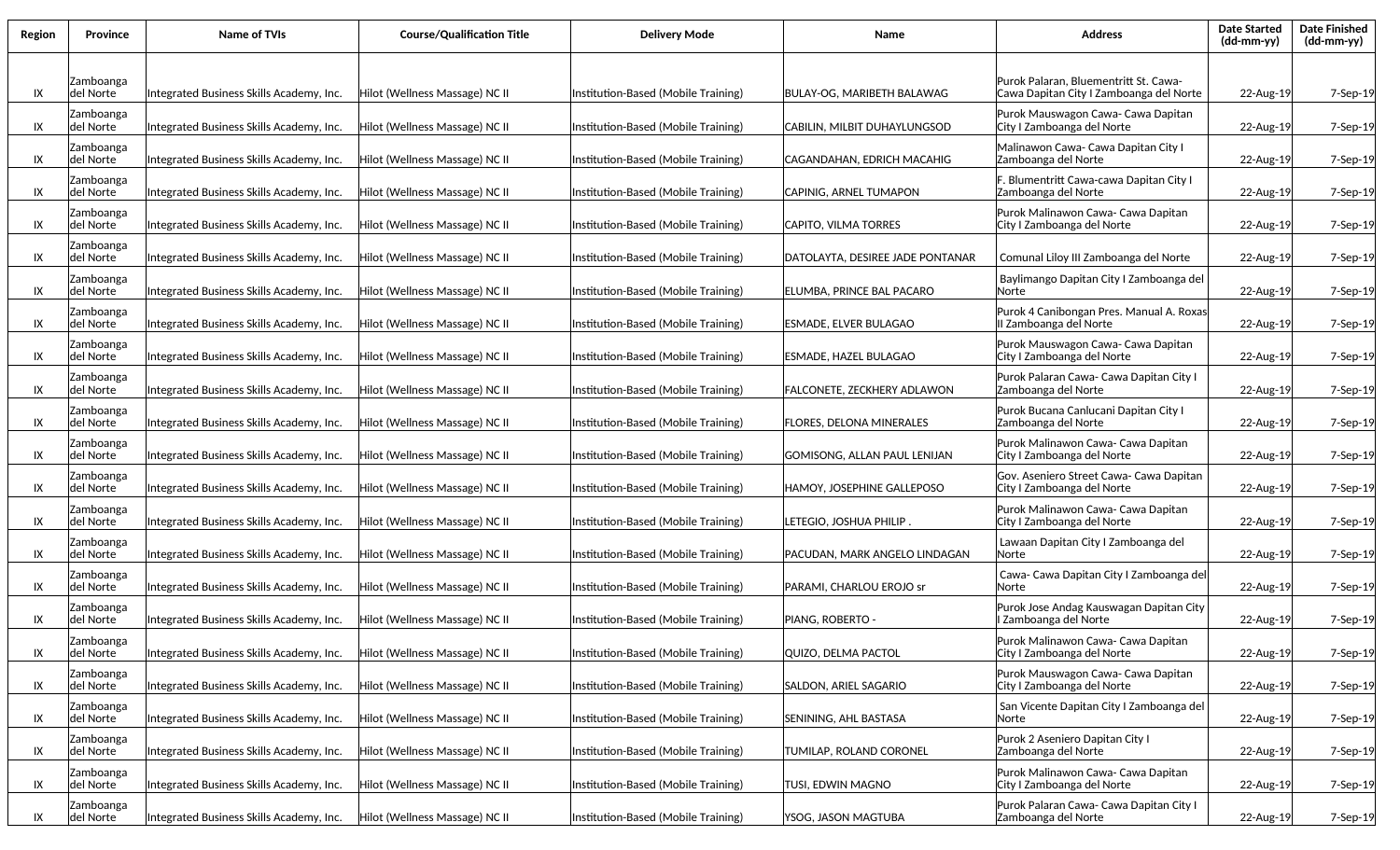| Region | Province                | Name of TVIs                             | <b>Course/Qualification Title</b> | <b>Delivery Mode</b>                | Name                              | <b>Address</b>                                                                | <b>Date Started</b><br>$(dd-mm-yy)$ | <b>Date Finished</b><br>$(dd-mm-yy)$ |
|--------|-------------------------|------------------------------------------|-----------------------------------|-------------------------------------|-----------------------------------|-------------------------------------------------------------------------------|-------------------------------------|--------------------------------------|
| IX     | Zamboanga<br>ldel Norte | Integrated Business Skills Academy, Inc. | Hilot (Wellness Massage) NC II    | Institution-Based (Mobile Training) | ATIG, JEMAIKA BILOS               | Nilabo Rizal I Zamboanga del Norte                                            | 30-Aug-19                           | 16-Sep-19                            |
| IX     | Zamboanga<br> del Norte | Integrated Business Skills Academy, Inc. | Hilot (Wellness Massage) NC II    | Institution-Based (Mobile Training) | BENARAO, GONZALO REBUSORA         | Damasing Rizal I Zamboanga del Norte                                          | 30-Aug-19                           | 16-Sep-19                            |
| IX     | Zamboanga<br> del Norte | Integrated Business Skills Academy, Inc. | Hilot (Wellness Massage) NC II    | Institution-Based (Mobile Training) | BERDORO, RUBY JOY DELA PEÑA       | Nangca Rizal I Zamboanga del Norte                                            | 30-Aug-19                           | 16-Sep-19                            |
| IX     | Zamboanga<br> del Norte | Integrated Business Skills Academy, Inc. | Hilot (Wellness Massage) NC II    | Institution-Based (Mobile Training) | BICOY, ALIM MAG - USARA           | Mitimos Rizal I Zamboanga del Norte                                           | 30-Aug-19                           | 16-Sep-19                            |
| IX     | Zamboanga<br> del Norte | Integrated Business Skills Academy, Inc. | Hilot (Wellness Massage) NC II    | Institution-Based (Mobile Training) | CONGRESO, GLEN BATERNA            | Purok 2 North Mapang Rizal I Zamboanga<br>del Norte                           | 30-Aug-19                           | 16-Sep-19                            |
| IX     | Zamboanga<br> del Norte | Integrated Business Skills Academy, Inc. | Hilot (Wellness Massage) NC II    | Institution-Based (Mobile Training) | DEANG, TEODITA ELUMBARING         | Purok 1 North Mapang Rizal I Zamboanga<br>del Norte                           | 30-Aug-19                           | 16-Sep-19                            |
| IX     | Zamboanga<br> del Norte | Integrated Business Skills Academy, Inc. | Hilot (Wellness Massage) NC II    | Institution-Based (Mobile Training) | ELIANIC, EDELITA MACARIAL         | Tolon Rizal I Zamboanga del Norte                                             | 30-Aug-19                           | 16-Sep-19                            |
| IX     | Zamboanga<br>ldel Norte | Integrated Business Skills Academy, Inc. | Hilot (Wellness Massage) NC II    | Institution-Based (Mobile Training) | ELUMBARING, JOHANNA MAE VILLARICO | New Dapitan Dipolog City I Zamboanga<br>ldel Norte                            | 30-Aug-19                           | 16-Sep-19                            |
| IX     | Zamboanga<br> del Norte | Integrated Business Skills Academy, Inc. | Hilot (Wellness Massage) NC II    | Institution-Based (Mobile Training) | GARCIA, JESSIEMARIA ORONG         | Purok 1 Tolon Rizal I Zamboanga del Norte                                     | 30-Aug-19                           | 16-Sep-19                            |
| IX     | Zamboanga<br>del Norte  | Integrated Business Skills Academy, Inc. | Hilot (Wellness Massage) NC II    | Institution-Based (Mobile Training) | <b>GARINGO, JOCELYN MIRAS</b>     | Purok 2 West Poblacion Rizal I Zamboanga<br>ldel Norte                        | 30-Aug-19                           | 16-Sep-19                            |
| IX     | Zamboanga<br>del Norte  | Integrated Business Skills Academy, Inc. | Hilot (Wellness Massage) NC II    | Institution-Based (Mobile Training) | GERODIAS, SHANIE ACOJEDO          | South Mapang Rizal I Zamboanga del<br> Norte                                  | 30-Aug-19                           | 16-Sep-19                            |
| IX     | Zamboanga<br>del Norte  | Integrated Business Skills Academy, Inc. | Hilot (Wellness Massage) NC II    | Institution-Based (Mobile Training) | <b>GUIBONE, LERMA ALABAN</b>      | Mitimos Rizal I Zamboanga del Norte                                           | 30-Aug-19                           | 16-Sep-19                            |
| IX     | Zamboanga<br>del Norte  | Integrated Business Skills Academy, Inc. | Hilot (Wellness Massage) NC II    | Institution-Based (Mobile Training) | LIGATIC, ELISA ORONG              | P-2 Casol Sapang Dalaga I Misamis<br>lOccidental                              | 30-Aug-19                           | 16-Sep-19                            |
| IX     | Zamboanga<br>del Norte  | Integrated Business Skills Academy, Inc. | Hilot (Wellness Massage) NC II    | Institution-Based (Mobile Training) | MALAYO, ALMA BANGQUIAO            | North Mapang Rizal I Zamboanga del<br> Norte                                  | 30-Aug-19                           | 16-Sep-19                            |
| IX     | Zamboanga<br> del Norte | Integrated Business Skills Academy, Inc. | Hilot (Wellness Massage) NC II    | Institution-Based (Mobile Training) | MANOS, CHERRYMAE SAQUIN           | Mapang Rizal I Zamboanga del Norte                                            | 30-Aug-19                           | 16-Sep-19                            |
| IX     | Zamboanga<br>ldel Norte | Integrated Business Skills Academy, Inc. | Hilot (Wellness Massage) NC II    | Institution-Based (Mobile Training) | MIRAS, JULIE SIMBORIO             | Purok 2 West Poblacion Rizal I Zamboanga<br>del Norte                         | 30-Aug-19                           | 16-Sep-19                            |
| IX     | Zamboanga<br> del Norte | Integrated Business Skills Academy, Inc. | Hilot (Wellness Massage) NC II    | Institution-Based (Mobile Training) | <b>ORONG, MIRA OCAY</b>           | Purok 3 La Esperanza Rizal I Zamboanga<br> del Norte                          | 30-Aug-19                           | 16-Sep-19                            |
| IX     | Zamboanga<br>del Norte  | Integrated Business Skills Academy, Inc. | Hilot (Wellness Massage) NC II    | Institution-Based (Mobile Training) | PADAYAO, JUDELYN DAHILI           | Purok Danggit Nangca Rizal I Zamboanga<br> del Norte                          | 30-Aug-19                           | 16-Sep-19                            |
| IX     | Zamboanga<br>del Norte  | Integrated Business Skills Academy, Inc. | Hilot (Wellness Massage) NC II    | Institution-Based (Mobile Training) | PINGKIAN, NENA ALPECHE            | Purok 2- B North Mapang Rizal I<br>Zamboanga del Norte                        | 30-Aug-19                           | 16-Sep-19                            |
| IX     | Zamboanga<br>del Norte  | Integrated Business Skills Academy, Inc. | Hilot (Wellness Massage) NC II    | Institution-Based (Mobile Training) | POJAS, MAILA JANE ESCODERO        | Nangca Rizal II Zamboanga del Norte                                           | 30-Aug-19                           | 16-Sep-19                            |
| IX     | Zamboanga<br>del Norte  | Integrated Business Skills Academy, Inc. | Hilot (Wellness Massage) NC II    | Institution-Based (Mobile Training) | RAMIREZ, ROXAN ANGAS              | Purok 1 Nangcaon Rizal I Zamboanga del<br> Norte                              | 30-Aug-19                           | 16-Sep-19                            |
| IX     | Zamboanga<br>del Norte  | Integrated Business Skills Academy, Inc. | Hilot (Wellness Massage) NC II    | Institution-Based (Mobile Training) | RONE, REGINA FERRAS               | Purok 3 Rizalina Rizal I Zamboanga del<br> Norte                              | 30-Aug-19                           | 16-Sep-19                            |
| IX     | Zamboanga<br>del Norte  | Integrated Business Skills Academy, Inc. | Hilot (Wellness Massage) NC II    | Institution-Based (Mobile Training) | SAMPURNA, LOURDES PARTOSA         | P-1 Sampaguita Poblacion, Sapang Dalaga<br>Sapang Dalaga I Misamis Occidental | 30-Aug-19                           | 16-Sep-19                            |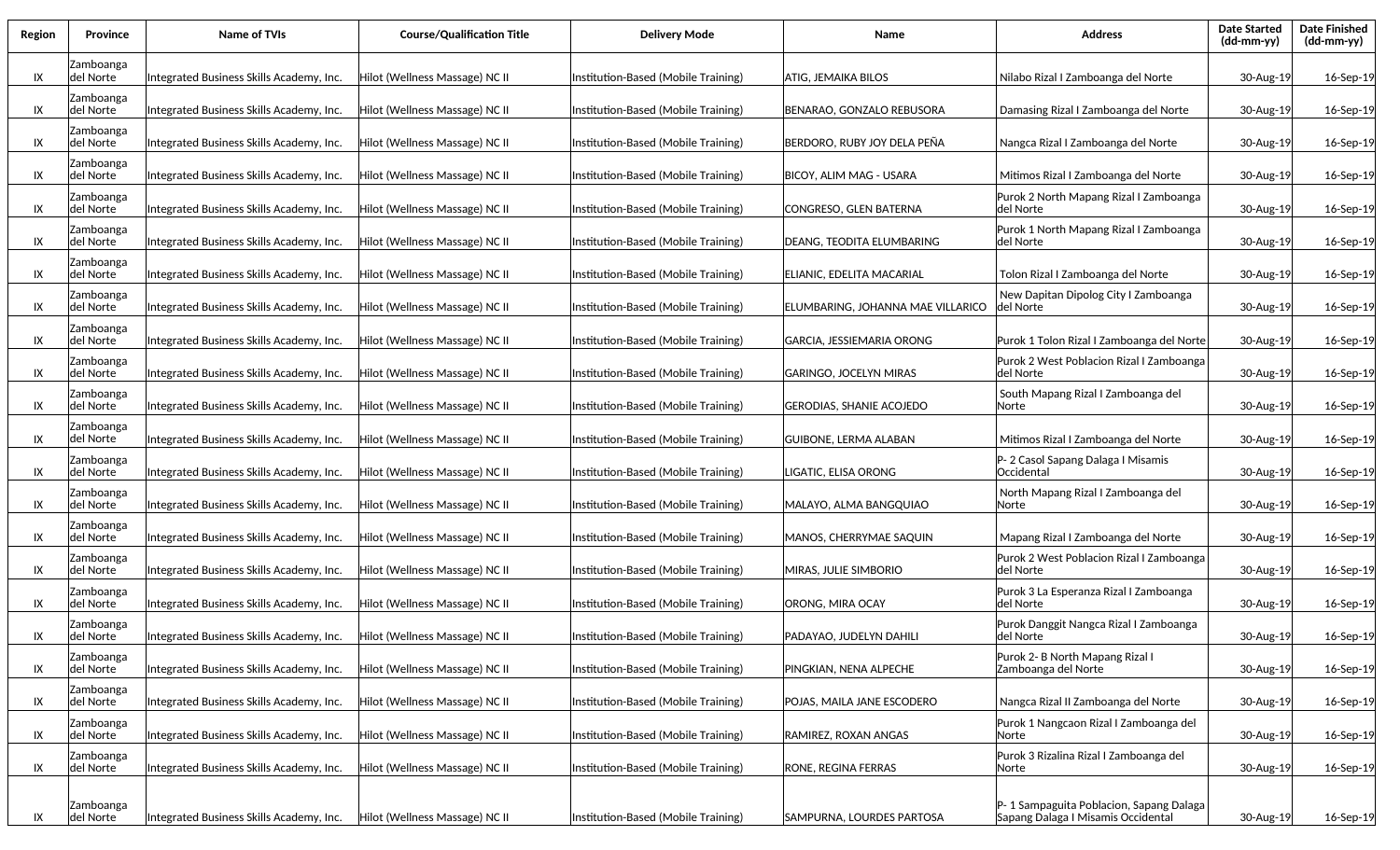| Region | <b>Province</b>         | <b>Name of TVIs</b>                      | <b>Course/Qualification Title</b>        | <b>Delivery Mode</b>                | Name                               | <b>Address</b>                                                                       | <b>Date Started</b><br>(dd-mm-yy) | <b>Date Finished</b><br>(dd-mm-yy) |
|--------|-------------------------|------------------------------------------|------------------------------------------|-------------------------------------|------------------------------------|--------------------------------------------------------------------------------------|-----------------------------------|------------------------------------|
| IX     | Zamboanga<br>del Norte  | Integrated Business Skills Academy, Inc. | Hilot (Wellness Massage) NC II           | Institution-Based (Mobile Training) | TANEO, CRISTINA BUNAYOG            | East Poblacion Rizal I Zamboanga del<br>Norte                                        | 30-Aug-19                         | 16-Sep-19                          |
| IX     | Zamboanga<br> del Norte | Integrated Business Skills Academy, Inc. | Hilot (Wellness Massage) NC II           | Institution-Based (Mobile Training) | TANEO. MERCY GALANIDO              | Purok 1 Nangcaan Rizal I Zamboanga del<br>lNorte                                     | 30-Aug-19                         | 16-Sep-19                          |
| IX     | Zamboanga<br>del Norte  | Integrated Business Skills Academy, Inc. | Hilot (Wellness Massage) NC II           | Institution-Based (Mobile Training) | TUBOG, JAYREN SUGABO               | Poblacion, Sapang Dalaga Sapang Dalaga I<br>Misamis Occidental                       | 30-Aug-19                         | 16-Sep-19                          |
| IX     | Zamboanga<br>del Norte  | 1 AND ALL TECHNICAL SCHOOL, INC.         | Bread and Pastry Production NC II        | Institution-Based (Traditional)     | APDO, CARMELA CABILINO             | Purok 1 La Union Liloy III Zamboanga del<br>Norte                                    | 28-Aug-19                         | 17-Sep-19                          |
| IX     | Zamboanga<br>del Norte  | 1 AND ALL TECHNICAL SCHOOL, INC.         | Bread and Pastry Production NC II        | Institution-Based (Traditional)     | ASMAN, ROBELINA LEMOSINERO         | La Union Labason III Zamboanga del<br>Norte                                          | 28-Aug-19                         | 17-Sep-19                          |
| IX     | Zamboanga<br>del Norte  | 1 AND ALL TECHNICAL SCHOOL, INC.         | <b>Bread and Pastry Production NC II</b> | Institution-Based (Traditional)     | BARITE, MERLINDA LAGUITAO          | La Union Labason III Zamboanga del<br>Norte                                          | 28-Aug-19                         | 17-Sep-19                          |
| IX     | Zamboanga<br>del Norte  | 1 AND ALL TECHNICAL SCHOOL, INC.         | Bread and Pastry Production NC II        | Institution-Based (Traditional)     | BASA, ESTRELLA ELLIMA              | Gil Sanchez, Salug, Zamboanga Del Norte<br>Gil Sanchez Salug III Zamboanga del Norte | 28-Aug-19                         | 17-Sep-19                          |
| IX     | Zamboanga<br>del Norte  | 1 AND ALL TECHNICAL SCHOOL, INC.         | Bread and Pastry Production NC II        | Institution-Based (Traditional)     | BERBISADA, MICHELLE NICE           | Gil Sanchez La Libertad III Zamboanga del<br>lNorte                                  | 28-Aug-19                         | 17-Sep-19                          |
| IX     | Zamboanga<br>del Norte  | 1 AND ALL TECHNICAL SCHOOL, INC.         | Bread and Pastry Production NC II        | Institution-Based (Traditional)     | <b>BIRAD, OFELIA SAMPUTON</b>      | La Union Labason III Zamboanga del<br>lNorte                                         | 28-Aug-19                         | 17-Sep-19                          |
| IX     | Zamboanga<br>del Norte  | 1 AND ALL TECHNICAL SCHOOL, INC.         | Bread and Pastry Production NC II        | Institution-Based (Traditional)     | <b>BUCTUANON, REENA MAE SARONG</b> | La Union Labason III Zamboanga del<br>lNorte                                         | 28-Aug-19                         | 17-Sep-19                          |
| IX     | Zamboanga<br>del Norte  | 1 AND ALL TECHNICAL SCHOOL, INC.         | Bread and Pastry Production NC II        | Institution-Based (Traditional)     | CABALLES. ANIELYN MALANOG          | Purok 1 La Union Labason III Zamboanga<br>ldel Norte                                 | 28-Aug-19                         | 17-Sep-19                          |
| IX     | Zamboanga<br>del Norte  | 1 AND ALL TECHNICAL SCHOOL, INC.         | Bread and Pastry Production NC II        | Institution-Based (Traditional)     | CALUNSAG, JOCELYN BINZON           | Purok 1 La Union Labason III Zamboanga<br>del Norte                                  | 28-Aug-19                         | 17-Sep-19                          |
| IX     | Zamboanga<br>del Norte  | 1 AND ALL TECHNICAL SCHOOL, INC.         | Bread and Pastry Production NC II        | Institution-Based (Traditional)     | CRABEJO, CARMELITA DAPAR           | Purok 1 La Union Labason III Zamboanga<br>del Norte                                  | 28-Aug-19                         | 17-Sep-19                          |
| IX     | Zamboanga<br>del Norte  | 1 AND ALL TECHNICAL SCHOOL, INC.         | Bread and Pastry Production NC II        | Institution-Based (Traditional)     | DAPAR, RIODA BERNADOS              | Purok 2 Ubay Labason III Zamboanga del<br>lNorte                                     | 28-Aug-19                         | 17-Sep-19                          |
| IX     | Zamboanga<br>del Norte  | 1 AND ALL TECHNICAL SCHOOL, INC.         | Bread and Pastry Production NC II        | Institution-Based (Traditional)     | DIGAMON, MARY JANE DUMAPIAS        | La Union Labason III Zamboanga del<br>lNorte                                         | 28-Aug-19                         | 17-Sep-19                          |
| IX     | Zamboanga<br>del Norte  | 1 AND ALL TECHNICAL SCHOOL, INC.         | Bread and Pastry Production NC II        | Institution-Based (Traditional)     | GALVEZ, MERRY EVARITO SUMILI       | Purok 5 Gil Sanchez Labason III<br>Zamboanga del Norte                               | 28-Aug-19                         | 17-Sep-19                          |
| IX     | Zamboanga<br>del Norte  | 1 AND ALL TECHNICAL SCHOOL, INC.         | Bread and Pastry Production NC II        | Institution-Based (Traditional)     | JOYA, ELVIRA LOMOCSO               | Antonino Labason III Zamboanga del<br>Norte                                          | 28-Aug-19                         | 17-Sep-19                          |
| IX     | Zamboanga<br>del Norte  | 1 AND ALL TECHNICAL SCHOOL, INC.         | Bread and Pastry Production NC II        | Institution-Based (Traditional)     | LAGUMBAY, CHERRYVIC YBANEZ         | Purok 1 La Union Liloy III Zamboanga del<br>Norte                                    | 28-Aug-19                         | 17-Sep-19                          |
| IX     | Zamboanga<br>del Norte  | 1 AND ALL TECHNICAL SCHOOL, INC.         | Bread and Pastry Production NC II        | Institution-Based (Traditional)     | LAYSAM, MONINA BULACAN             | Diculom Baliguian III Zamboanga del<br>lNorte                                        | 28-Aug-19                         | 17-Sep-19                          |
| IX     | Zamboanga<br>del Norte  | 1 AND ALL TECHNICAL SCHOOL, INC.         | Bread and Pastry Production NC II        | Institution-Based (Traditional)     | .OMOCSO, SHIELA MAE ORO            | Imelda Labason III Zamboanga del Norte                                               | 28-Aug-19                         | 17-Sep-19                          |
| IX     | Zamboanga<br>del Norte  | 1 AND ALL TECHNICAL SCHOOL, INC.         | Bread and Pastry Production NC II        | Institution-Based (Traditional)     | MABALE, KAREN LAGUITAO             | Purok 1 La Union Labason III Zamboanga<br>del Norte                                  | 28-Aug-19                         | 17-Sep-19                          |
| IX     | Zamboanga<br>del Norte  | 1 AND ALL TECHNICAL SCHOOL, INC.         | Bread and Pastry Production NC II        | Institution-Based (Traditional)     | MABALE, MARY JOY BALURAN           | La Union Labason III Zamboanga del<br>Norte                                          | 28-Aug-19                         | 17-Sep-19                          |
| IX     | Zamboanga<br>del Norte  | 1 AND ALL TECHNICAL SCHOOL, INC.         | Bread and Pastry Production NC II        | Institution-Based (Traditional)     | MOLDE, PERLITA SINAJON             | Gil Sanchez Labason III Zamboanga del<br>Norte                                       | 28-Aug-19                         | 17-Sep-19                          |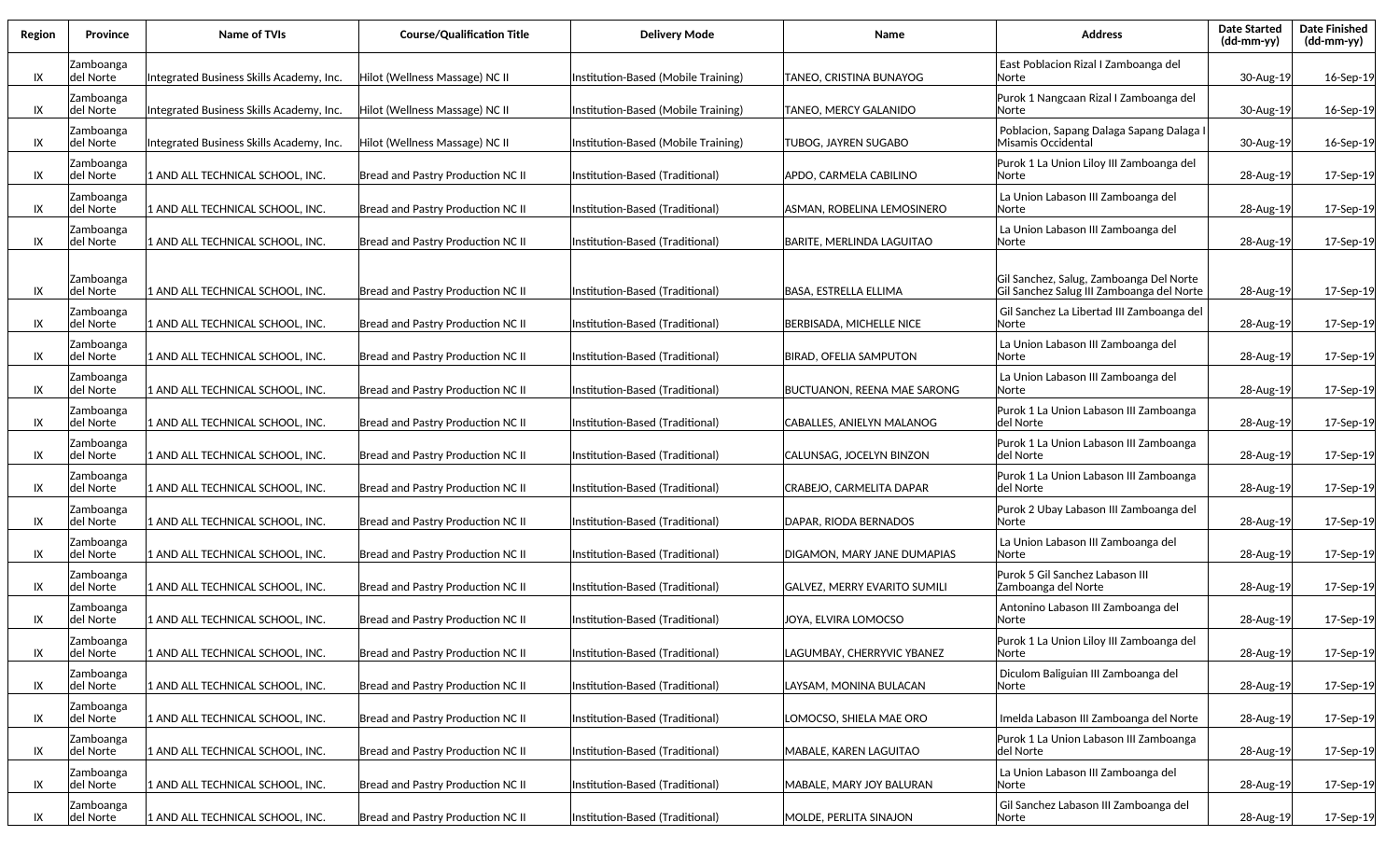| Region | Province               | <b>Name of TVIs</b>                      | <b>Course/Qualification Title</b> | <b>Delivery Mode</b>                | Name                              | <b>Address</b>                                                                          | <b>Date Started</b><br>$(dd-mm-yy)$ | <b>Date Finished</b><br>(dd-mm-yy) |
|--------|------------------------|------------------------------------------|-----------------------------------|-------------------------------------|-----------------------------------|-----------------------------------------------------------------------------------------|-------------------------------------|------------------------------------|
| IX     | Zamboanga<br>del Norte | 1 AND ALL TECHNICAL SCHOOL, INC.         | Bread and Pastry Production NC II | Institution-Based (Traditional)     | PATILUNA, VIRGIL RIM              | Purok 5 Gil Sanchez Labason III<br>Zamboanga del Norte                                  | 28-Aug-19                           | 17-Sep-19                          |
| IX     | Zamboanga<br>del Norte | 1 AND ALL TECHNICAL SCHOOL, INC.         | Bread and Pastry Production NC II | Institution-Based (Traditional)     | SALARDA, JOCYL MARATAS            | Imelda Labason III Zamboanga del Norte                                                  | 28-Aug-19                           | 17-Sep-19                          |
| IX     | Zamboanga<br>del Norte | 1 AND ALL TECHNICAL SCHOOL, INC.         | Bread and Pastry Production NC II | Institution-Based (Traditional)     | <b>SEPE, NANCY BACBAC</b>         | La Union Labason III Zamboanga del<br>Norte                                             | 28-Aug-19                           | 17-Sep-19                          |
| IX     | Zamboanga<br>del Norte | 1 AND ALL TECHNICAL SCHOOL, INC.         | Bread and Pastry Production NC II | Institution-Based (Traditional)     | SUMALPONG, MERRY MAY CATACUTAN    | Purok 5 Gil Sanchez Labason III<br>Zamboanga del Norte                                  | 28-Aug-19                           | 17-Sep-19                          |
| IX     | Zamboanga<br>del Norte | 1 AND ALL TECHNICAL SCHOOL, INC.         | Bread and Pastry Production NC II | Institution-Based (Traditional)     | TAJALE, MARIANETTE PEDUTEM        | La Union Labason III Zamboanga del<br>Norte                                             | 28-Aug-19                           | 17-Sep-19                          |
| IX     | Zamboanga<br>del Norte | Integrated Business Skills Academy, Inc. | Hilot (Wellness Massage) NC II    | Institution-Based (Mobile Training) | BALBAQUERO, VIRGIE MANA-AY        | Rizal Rizal I Zamboanga del Norte                                                       | 30-Aug-19                           | 16-Sep-19                          |
| IX     | Zamboanga<br>del Norte | Integrated Business Skills Academy, Inc. | Hilot (Wellness Massage) NC II    | Institution-Based (Mobile Training) | <b>ANGAS, RANDEL SANTIAGO</b>     | Nangc Rizal I Zamboanga del Norte                                                       | 30-Aug-19                           | 16-Sep-19                          |
| IX     | Zamboanga<br>del Norte | Integrated Business Skills Academy, Inc. | Hilot (Wellness Massage) NC II    | Institution-Based (Mobile Training) | <b>BADLON, MICHELLE PALLAR</b>    | Damasing Rizal I Zamboanga del Norte                                                    | 30-Aug-19                           | 16-Sep-19                          |
| IX     | Zamboanga<br>del Norte | Integrated Business Skills Academy, Inc. | Hilot (Wellness Massage) NC II    | Institution-Based (Mobile Training) | BAG-AO, GENELYN ROMANO            | West Poblacion Rizal I Zamboanga del<br>Norte                                           | 30-Aug-19                           | 16-Sep-19                          |
| IX     | Zamboanga<br>del Norte | Integrated Business Skills Academy, Inc. | Hilot (Wellness Massage) NC II    | Institution-Based (Mobile Training) | BAJAMUNDE. MERCY DAQUE            | West Poblacion Rizal I Zamboanga del<br>Norte                                           | 30-Aug-19                           | 16-Sep-19                          |
| IX     | Zamboanga<br>del Norte | Integrated Business Skills Academy, Inc. | Hilot (Wellness Massage) NC II    | Institution-Based (Mobile Training) | BALLAHO, ELVA CABILIN             | Pob. North Piñan (New Piñan) I<br>Zamboanga del Norte                                   | 30-Aug-19                           | 16-Sep-19                          |
| IX     | Zamboanga<br>del Norte | Integrated Business Skills Academy, Inc. | Hilot (Wellness Massage) NC II    | Institution-Based (Mobile Training) | <b>BULAY-OG, SHELLA MAE VIDAD</b> | West Poblacion Rizal I Zamboanga del<br>Norte                                           | 30-Aug-19                           | 16-Sep-19                          |
| IX     | Zamboanga<br>del Norte | Integrated Business Skills Academy, Inc. | Hilot (Wellness Massage) NC II    | Institution-Based (Mobile Training) | CATARMAN, MERCY CAPUNDAG          | P- 1 Capundag Sapang Dalaga I Misamis<br>Occidental                                     | 30-Aug-19                           | 16-Sep-19                          |
| IX     | Zamboanga<br>del Norte | Integrated Business Skills Academy, Inc. | Hilot (Wellness Massage) NC II    | Institution-Based (Mobile Training) | GALANIDO, MARIBETH CALISAS        | Purok 1 Nangcaan Dapitan City I<br>Zamboanga del Norte                                  | 30-Aug-19                           | 16-Sep-19                          |
| IX     | Zamboanga<br>del Norte | Integrated Business Skills Academy, Inc. | Hilot (Wellness Massage) NC II    | Institution-Based (Mobile Training) | MAGALLON, VIVIAN MALAYAN          | North Mapang Rizal I Zamboanga del<br>Norte                                             | 30-Aug-19                           | 16-Sep-19                          |
| IX     | Zamboanga<br>del Norte | Integrated Business Skills Academy, Inc. | Hilot (Wellness Massage) NC II    | Institution-Based (Mobile Training) | PAGASIAN, MARLYN DATILES          | Mitimos Rizal I Zamboanga del Norte                                                     | 30-Aug-19                           | 16-Sep-19                          |
| IX     | Zamboanga<br>del Norte | Integrated Business Skills Academy, Inc. | Hilot (Wellness Massage) NC II    | Institution-Based (Mobile Training) | MIRAS, EDITHA ASOY                | Upper Bulalong Cagayan De Oro City I<br>Misamis Oriental                                | 30-Aug-19                           | 16-Sep-19                          |
| IX     | Zamboanga<br>del Norte | Integrated Business Skills Academy, Inc. | Hilot (Wellness Massage) NC II    | Institution-Based (Mobile Training) | ONGUE, DINA SALAC                 | P-1 Capundag, Sapang Dalaga Misamis<br>Occidental Sapang Dalaga I Misamis<br>Occidental | 30-Aug-19                           | 16-Sep-19                          |
| IX     | Zamboanga<br>del Norte | Integrated Business Skills Academy, Inc. | Hilot (Wellness Massage) NC II    | Institution-Based (Mobile Training) | PAGASIAN, JALLEBIE BAGUINAT       | Purok 2 Nangcaan Rizal I Zamboanga del<br>Norte                                         | 30-Aug-19                           | 16-Sep-19                          |
| IX     | Zamboanga<br>del Norte | Integrated Business Skills Academy, Inc. | Hilot (Wellness Massage) NC II    | Institution-Based (Mobile Training) | PUYOD, JOSEPHINE OBORDO           | Purok 3 Rizalina Rizal I Zamboanga del<br>Norte                                         | 30-Aug-19                           | 16-Sep-19                          |
| IX     | Zamboanga<br>del Norte | Integrated Business Skills Academy, Inc. | Hilot (Wellness Massage) NC II    | Institution-Based (Mobile Training) | QUIRANTE, MERIAM RECESIO          | Mi Ultimo Adios Street Banonong Dapitan<br>City I Zamboanga del Norte                   | 30-Aug-19                           | 16-Sep-19                          |
| IX     | Zamboanga<br>del Norte | Integrated Business Skills Academy, Inc. | Hilot (Wellness Massage) NC II    | Institution-Based (Mobile Training) | <b>REDULLA, REINA HELEN PUYOD</b> | Rizalina Rizal I Zamboanga del Norte                                                    | 30-Aug-19                           | 16-Sep-19                          |
| IX     | Zamboanga<br>del Norte | Integrated Business Skills Academy, Inc. | Hilot (Wellness Massage) NC II    | Institution-Based (Mobile Training) | ROMANO, ESTRELLA BORONGAN         | Purok 1 West Poblacion Rizal I Zamboanga<br>del Norte                                   | 30-Aug-19                           | 16-Sep-19                          |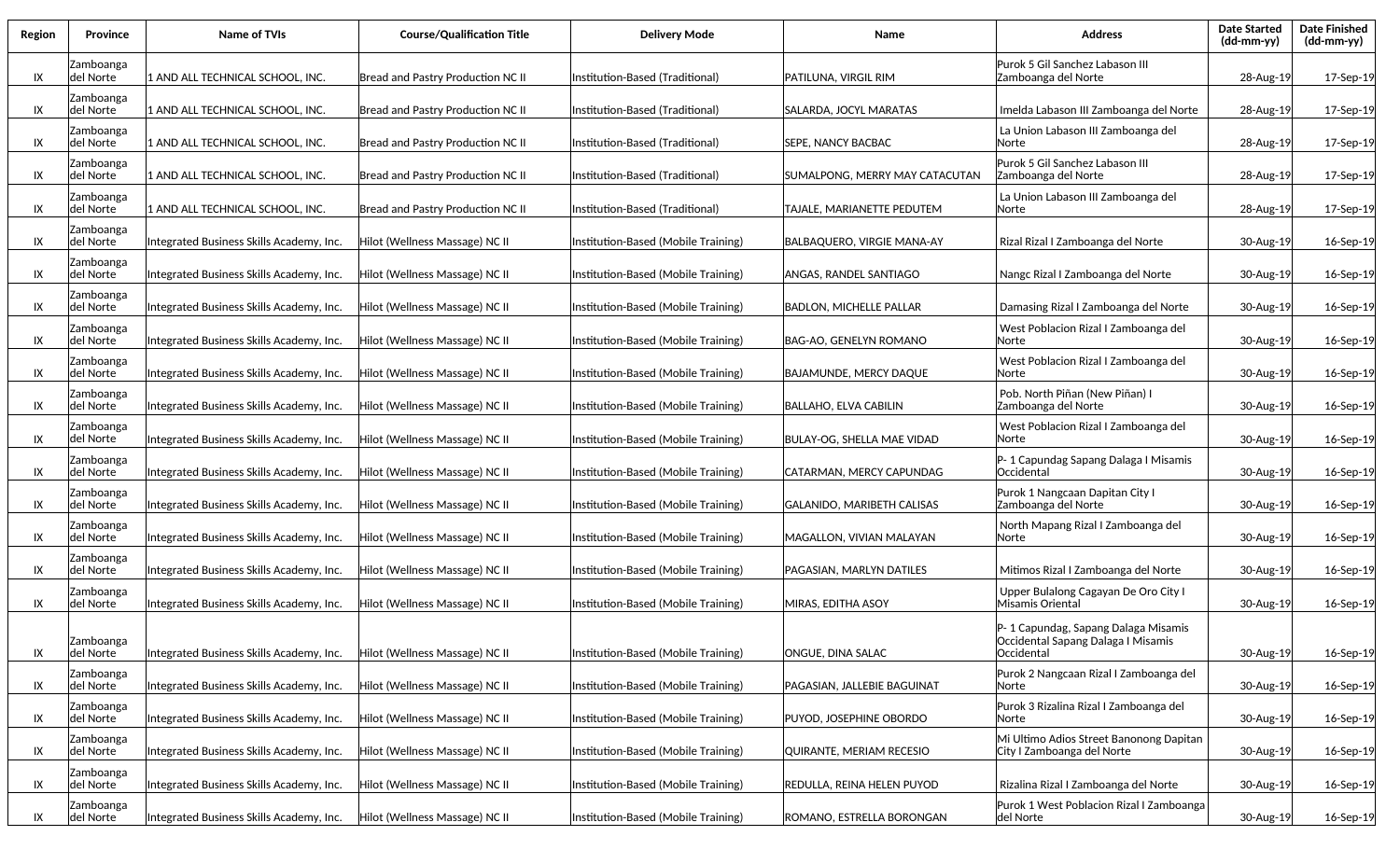| Region | <b>Province</b>         | <b>Name of TVIs</b>                                  | <b>Course/Qualification Title</b> | Delivery Mode                       | <b>Name</b>                    | <b>Address</b>                                      | <b>Date Started</b><br>$(dd-mm-yy)$ | <b>Date Finished</b><br>(dd-mm-yy) |
|--------|-------------------------|------------------------------------------------------|-----------------------------------|-------------------------------------|--------------------------------|-----------------------------------------------------|-------------------------------------|------------------------------------|
| IX     | Zamboanga<br>del Norte  | Integrated Business Skills Academy, Inc.             | Hilot (Wellness Massage) NC II    | Institution-Based (Mobile Training) | SALAC, MANILYN DALAGON         | Sipaon Rizal I Zamboanga del Norte                  | 30-Aug-19                           | 16-Sep-19                          |
| IX     | Zamboanga<br>ldel Norte | Integrated Business Skills Academy, Inc.             | Hilot (Wellness Massage) NC II    | Institution-Based (Mobile Training) | SALOMIA, BRILL JADE.           | Tolon Rizal I Zamboanga del Norte                   | 30-Aug-19                           | 16-Sep-19                          |
| IX     | Zamboanga<br> del Norte | Integrated Business Skills Academy, Inc.             | Hilot (Wellness Massage) NC II    | Institution-Based (Mobile Training) | SUMALPONG, ROBERT RAMAN        | Tolon Rizal I Zamboanga del Norte                   | 30-Aug-19                           | 16-Sep-19                          |
| IX     | Zamboanga<br> del Norte | Integrated Business Skills Academy, Inc.             | Hilot (Wellness Massage) NC II    | Institution-Based (Mobile Training) | SUMBILON, EDITHA ESPOSA        | North Mapang Rizal I Zamboanga del<br>Norte         | 30-Aug-19                           | 16-Sep-19                          |
| IX     | Zamboanga<br>ldel Norte | Integrated Business Skills Academy, Inc.             | Hilot (Wellness Massage) NC II    | Institution-Based (Mobile Training) | SUMBILON, ROWENA ESPOSA        | Purok 3 North Mapang Rizal I Zamboanga<br>del Norte | 30-Aug-19                           | 16-Sep-19                          |
| IX     | Zamboanga<br>ldel Norte | Integrated Business Skills Academy, Inc.             | Hilot (Wellness Massage) NC II    | Institution-Based (Mobile Training) | PAGSUGIRON, EMMA TADLE         | Purok 2 Mitimos Rizal I Zamboanga del<br>Norte      | 30-Aug-19                           | 16-Sep-19                          |
| IX     | Zamboanga<br>del Norte  | Integrated Business Skills Academy, Inc.             | Hilot (Wellness Massage) NC II    | Institution-Based (Mobile Training) | TUMANDAY, WARINE YMBOL         | P-4 Bitibut Sapang Dalaga I Misamis<br>Occidental   | 30-Aug-19                           | 16-Sep-19                          |
| IX     | Zamboanga<br>del Norte  | Integrated Business Skills Academy, Inc.             | Hilot (Wellness Massage) NC II    | Institution-Based (Mobile Training) | VICTORIANO. JIM TAMPARONG      | Rizal Rizal I Zamboanga del Norte                   | 30-Aug-19                           | 16-Sep-19                          |
| X      | Bukidnon                | OPTIMUS TECHNICAL TRAINING<br>INSTITUTE, INC.        | Pipefitting II                    | Institution-Based (Mobile Training) | CABALLERO, GERONIMO CASIMERO   | Blgy-1b Poblacion Quezon III Bukidnon               | 14-Aug-19                           | 14-Sep-19                          |
| X      | Bukidnon                | OPTIMUS TECHNICAL TRAINING<br>INSTITUTE, INC.        | Pipefitting II                    | Institution-Based (Mobile Training) | CABALLERO, GIOVANI CASIMERO    | Blgy-1b Poblacion Quezon III Bukidnon               | 14-Aug-19                           | 14-Sep-19                          |
| X      | Bukidnon                | OPTIMUS TECHNICAL TRAINING<br>INSTITUTE, INC.        | Pipefitting II                    | Institution-Based (Mobile Training) | CABARDE, BOYEEN REPUELA        | Blgy. 7 Poblacion Quezon II Bukidnon                | 14-Aug-19                           | 14-Sep-19                          |
| X      | Bukidnon                | OPTIMUS TECHNICAL TRAINING<br><b>INSTITUTE, INC.</b> | Pipefitting II                    | Institution-Based (Mobile Training) | CABARDE, RENATO RIVERA JR      | Blgy. 4-b Poblacion Quezon III Bukidnon             | 14-Aug-19                           | 14-Sep-19                          |
| X      | Bukidnon                | OPTIMUS TECHNICAL TRAINING<br>INSTITUTE, INC.        | Pipefitting II                    | Institution-Based (Mobile Training) | DAPAR, ALDRENE ARIQUE          | P-3 Lumintao Quezon III Bukidnon                    | 14-Aug-19                           | 14-Sep-19                          |
| X      | Bukidnon                | OPTIMUS TECHNICAL TRAINING<br><b>INSTITUTE, INC.</b> | Pipefitting II                    | Institution-Based (Mobile Training) | DELOS REYES, REYMART BALDUMAN  | Blgy -7 Poblacion Quezon III Bukidnon               | 14-Aug-19                           | 14-Sep-19                          |
| X      | Bukidnon                | OPTIMUS TECHNICAL TRAINING<br><b>INSTITUTE, INC.</b> | Pipefitting II                    | Institution-Based (Mobile Training) | <b>DIAZ, ROGER DIOQUINO JR</b> | Blgy -5 Poblacion Quezon III Bukidnon               | 14-Aug-19                           | 14-Sep-19                          |
| X      | Bukidnon                | OPTIMUS TECHNICAL TRAINING<br><b>INSTITUTE, INC.</b> | Pipefitting II                    | Institution-Based (Mobile Training) | ECO, IVAN DAVE ARNEJO          | P-3a Mahayag Quezon III Bukidnon                    | 14-Aug-19                           | 14-Sep-19                          |
| X      | Bukidnon                | OPTIMUS TECHNICAL TRAINING<br>INSTITUTE, INC.        | Pipefitting II                    | Institution-Based (Mobile Training) | IBAÑEZ, MARK LESTER BAGTASOS   | P-5 Dilapa Quezon III Bukidnon                      | 14-Aug-19                           | 14-Sep-19                          |
| X      | Bukidnon                | OPTIMUS TECHNICAL TRAINING<br>INSTITUTE, INC.        | Pipefitting II                    | Institution-Based (Mobile Training) | JUNTILLA, CHARLO UBANAN        | Blgy 4-b Poblacion Quezon III Bukidnon              | 14-Aug-19                           | 14-Sep-19                          |
| X      | Bukidnon                | OPTIMUS TECHNICAL TRAINING<br><b>INSTITUTE, INC.</b> | Pipefitting II                    | Institution-Based (Mobile Training) | JUNTILLA, CHRISTIAN .          | Blgy-4b Poblacion Quezon III Bukidnon               | 14-Aug-19                           | 14-Sep-19                          |
| X      | Bukidnon                | OPTIMUS TECHNICAL TRAINING<br>INSTITUTE, INC.        | Pipefitting II                    | Institution-Based (Mobile Training) | MANATAD, ROMNICK ABRIO         | Blgy -7 Poblacion Quezon III Bukidnon               | 14-Aug-19                           | 14-Sep-19                          |
| X      | Bukidnon                | OPTIMUS TECHNICAL TRAINING<br>INSTITUTE, INC.        | Pipefitting II                    | Institution-Based (Mobile Training) | MAYOL, JHON LOUIE OMACDANG     | Blgy-1b Poblacion Quezon III Bukidnon               | 14-Aug-19                           | 14-Sep-19                          |
| X      | Bukidnon                | OPTIMUS TECHNICAL TRAINING<br>INSTITUTE, INC.        | Pipefitting II                    | Institution-Based (Mobile Training) | MAYOL, MELBERT LEMBOC          | Blgy-1b Poblacion Quezon III Bukidnon               | 14-Aug-19                           | 14-Sep-19                          |
| X      | Bukidnon                | OPTIMUS TECHNICAL TRAINING<br>INSTITUTE, INC.        | Pipefitting II                    | Institution-Based (Mobile Training) | MERNILO, PAULINO SERATO JR     | Salawagan Quezon III Bukidnon                       | 14-Aug-19                           | 14-Sep-19                          |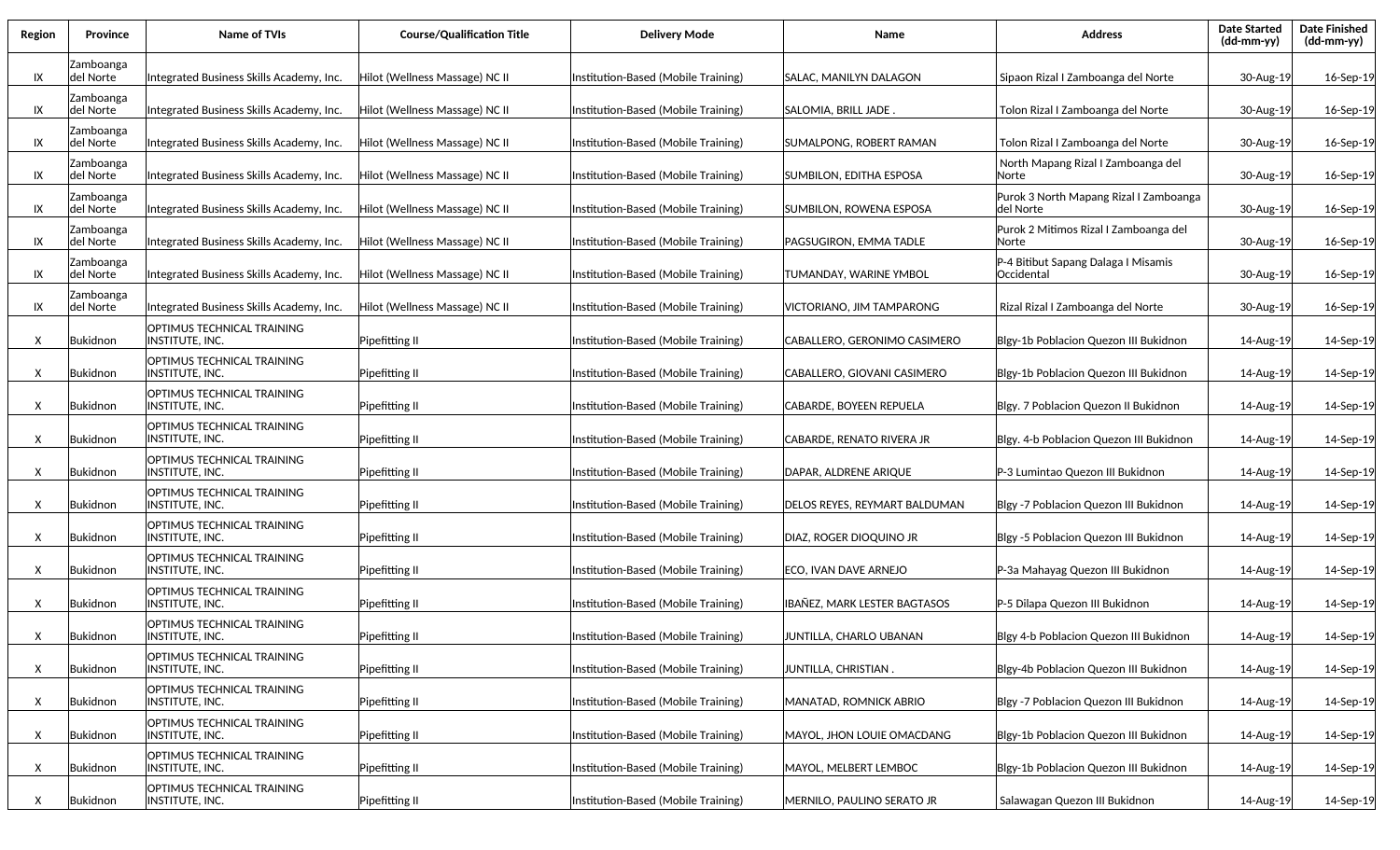| Region | <b>Province</b> | <b>Name of TVIs</b>                                  | <b>Course/Qualification Title</b> | <b>Delivery Mode</b>                | Name                           | <b>Address</b>                                | <b>Date Started</b><br>(dd-mm-yy) | <b>Date Finished</b><br>(dd-mm-yy) |
|--------|-----------------|------------------------------------------------------|-----------------------------------|-------------------------------------|--------------------------------|-----------------------------------------------|-----------------------------------|------------------------------------|
| X      | Bukidnon        | OPTIMUS TECHNICAL TRAINING<br>INSTITUTE, INC.        | Pipefitting II                    | Institution-Based (Mobile Training) | MONTEJO, JIM G                 | P-3 San Jose Quezon III Bukidnon              | 14-Aug-19                         | 14-Sep-19                          |
| X      | Bukidnon        | OPTIMUS TECHNICAL TRAINING<br>INSTITUTE, INC.        | Pipefitting II                    | Institution-Based (Mobile Training) | OBLIGAR, RONELL TABABA         | P-1a Paitan Quezon III Bukidnon               | 14-Aug-19                         | 14-Sep-19                          |
| X      | Bukidnon        | OPTIMUS TECHNICAL TRAINING<br>INSTITUTE, INC.        | Pipefitting II                    | Institution-Based (Mobile Training) | PARIALDE, DENNIS REYNON BALORO | Blgy -6 Poblacion Quezon III Bukidnon         | 14-Aug-19                         | 14-Sep-19                          |
| X      | Bukidnon        | OPTIMUS TECHNICAL TRAINING<br>INSTITUTE, INC.        | Pipefitting II                    | Institution-Based (Mobile Training) | QUIÑO. ARCHIE ROSALEJOS        | P-2 Palacapao Quezon III Bukidnon             | 14-Aug-19                         | 14-Sep-19                          |
| X      | Bukidnon        | OPTIMUS TECHNICAL TRAINING<br>INSTITUTE, INC.        | Pipefitting II                    | Institution-Based (Mobile Training) | SARPAMONES, REX JASPER CARLON  | P-18 Butong Quezon III Bukidnon               | 14-Aug-19                         | 14-Sep-19                          |
| X      | Bukidnon        | OPTIMUS TECHNICAL TRAINING<br>INSTITUTE, INC.        | Pipefitting II                    | Institution-Based (Mobile Training) | SILLAR, WENDELLO LAAG          | Balangay 7 Poblacion Quezon III Bukidnon      | 14-Aug-19                         | 14-Sep-19                          |
| X      | Bukidnon        | OPTIMUS TECHNICAL TRAINING<br>INSTITUTE, INC.        | Pipefitting II                    | Institution-Based (Mobile Training) | SITON, JERWIN CANDARE          | Blgy -4b Poblacion Quezon III Bukidnon        | 14-Aug-19                         | 14-Sep-19                          |
| X      | Bukidnon        | OPTIMUS TECHNICAL TRAINING<br><b>INSTITUTE, INC.</b> | Pipefitting II                    | Institution-Based (Mobile Training) | TORRES, MIGUEL BOTILLA         | Blgy. 4 B Poblacion Quezon II Bukidnon        | 14-Aug-19                         | 14-Sep-19                          |
| X      | Bukidnon        | OPTIMUS TECHNICAL TRAINING<br>INSTITUTE, INC.        | Pipefitting II                    | Institution-Based (Mobile Training) | TORRES, TRONIE MANRISA JR      | P-2 Manuto Quezon III Bukidnon                | 14-Aug-19                         | 14-Sep-19                          |
| X      | Bukidnon        | OPTIMUS TECHNICAL TRAINING<br>INSTITUTE, INC.        | Pipefitting II                    | Institution-Based (Mobile Training) | VALLENTE, JONALD MABINI        | P-3 Sinait City of Valencia IV Bukidnon       | 14-Aug-19                         | 14-Sep-19                          |
| X      | Bukidnon        | OPTIMUS TECHNICAL TRAINING<br>INSTITUTE, INC.        | Pipefitting II                    | Institution-Based (Mobile Training) | ALGUARAS, RONALD UBAS          | P-5 New Visayas Don Carlos III Bukidnon       | 15-Aug-19                         | 16-Sep-19                          |
| X      | Bukidnon        | OPTIMUS TECHNICAL TRAINING<br>INSTITUTE, INC.        | Pipefitting II                    | Institution-Based (Mobile Training) | AVELINO, JIFFERSON SILOD       | San Nicolas Don Carlos III Bukidnon           | 15-Aug-19                         | 16-Sep-19                          |
| Χ      | Bukidnon        | OPTIMUS TECHNICAL TRAINING<br>INSTITUTE, INC.        | Pipefitting II                    | Institution-Based (Mobile Training) | <b>BEBILLO, RUBILOU ELAGO</b>  | P-1 Sinangguyan Don Carlos III Bukidnon       | 15-Aug-19                         | 16-Sep-19                          |
| X      | Bukidnon        | OPTIMUS TECHNICAL TRAINING<br>INSTITUTE, INC.        | Pipefitting II                    | Institution-Based (Mobile Training) | BETO, JESRIEL ELLADORA         | P-10 San Nicolas Don Carlos III Bukidnon      | 15-Aug-19                         | 16-Sep-19                          |
| X      | Bukidnon        | OPTIMUS TECHNICAL TRAINING<br>INSTITUTE, INC.        | Pipefitting II                    | Institution-Based (Mobile Training) | CHENG, MAIKO BANAWAN           | P-10 Sur Don Carlos III Bukidnon              | 15-Aug-19                         | 16-Sep-19                          |
| Χ      | Bukidnon        | OPTIMUS TECHNICAL TRAINING<br>INSTITUTE, INC.        | Pipefitting II                    | Institution-Based (Mobile Training) | CUESTA, CHRISTOPHER MAGLASANG  | P-4 Bismartz Don Carlos III Bukidnon          | 15-Aug-19                         | 16-Sep-19                          |
| Χ      | Bukidnon        | OPTIMUS TECHNICAL TRAINING<br>INSTITUTE, INC.        | Pipefitting II                    | Institution-Based (Mobile Training) | <b>DELA CRUZ, GERALD FLOR</b>  | Zone 5 Maray Maray Don Carlos III<br>Bukidnon | 15-Aug-19                         | 16-Sep-19                          |
| X      | Bukidnon        | OPTIMUS TECHNICAL TRAINING<br>INSTITUTE, INC.        | Pipefitting II                    | Institution-Based (Mobile Training) | IEDICTO. IKE JOHN TUÑACAO      | IP - 2 Maray Maray Don Carlos III Bukidnon    | 15-Aug-19                         | 16-Sep-19                          |
| X      | Bukidnon        | OPTIMUS TECHNICAL TRAINING<br>INSTITUTE, INC.        | Pipefitting II                    | Institution-Based (Mobile Training) | ESPINAS. MARK REDEM R          | P-2 Maray Maray Don Carlos III Bukidnon       | 15-Aug-19                         | 16-Sep-19                          |
| Χ      | Bukidnon        | OPTIMUS TECHNICAL TRAINING<br>INSTITUTE, INC.        | Pipefitting II                    | Institution-Based (Mobile Training) | GANANCIAL, JAIME OTERO jr      | Purok 7 Bershiba Kitaotao III Bukidnon        | 15-Aug-19                         | 16-Sep-19                          |
| Χ      | Bukidnon        | OPTIMUS TECHNICAL TRAINING<br>INSTITUTE, INC.        | Pipefitting II                    | Institution-Based (Mobile Training) | GOC-ONG, ALBERT IBAOC          | P-10 Sur Don Carlos III Bukidnon              | 15-Aug-19                         | 16-Sep-19                          |
| X      | Bukidnon        | <b>OPTIMUS TECHNICAL TRAINING</b><br>INSTITUTE, INC. | Pipefitting II                    | Institution-Based (Mobile Training) | GOC-ONG, KRISTOFFER IAN IBAOC  | P-10 Sur Don Carlos III Bukidnon              | 15-Aug-19                         | 16-Sep-19                          |
| X      | Bukidnon        | OPTIMUS TECHNICAL TRAINING<br>INSTITUTE, INC.        | Pipefitting II                    | Institution-Based (Mobile Training) | GOLES, ARMANDO ARO             | P-7 Norte Don Carlos III Bukidnon             | 15-Aug-19                         | 16-Sep-19                          |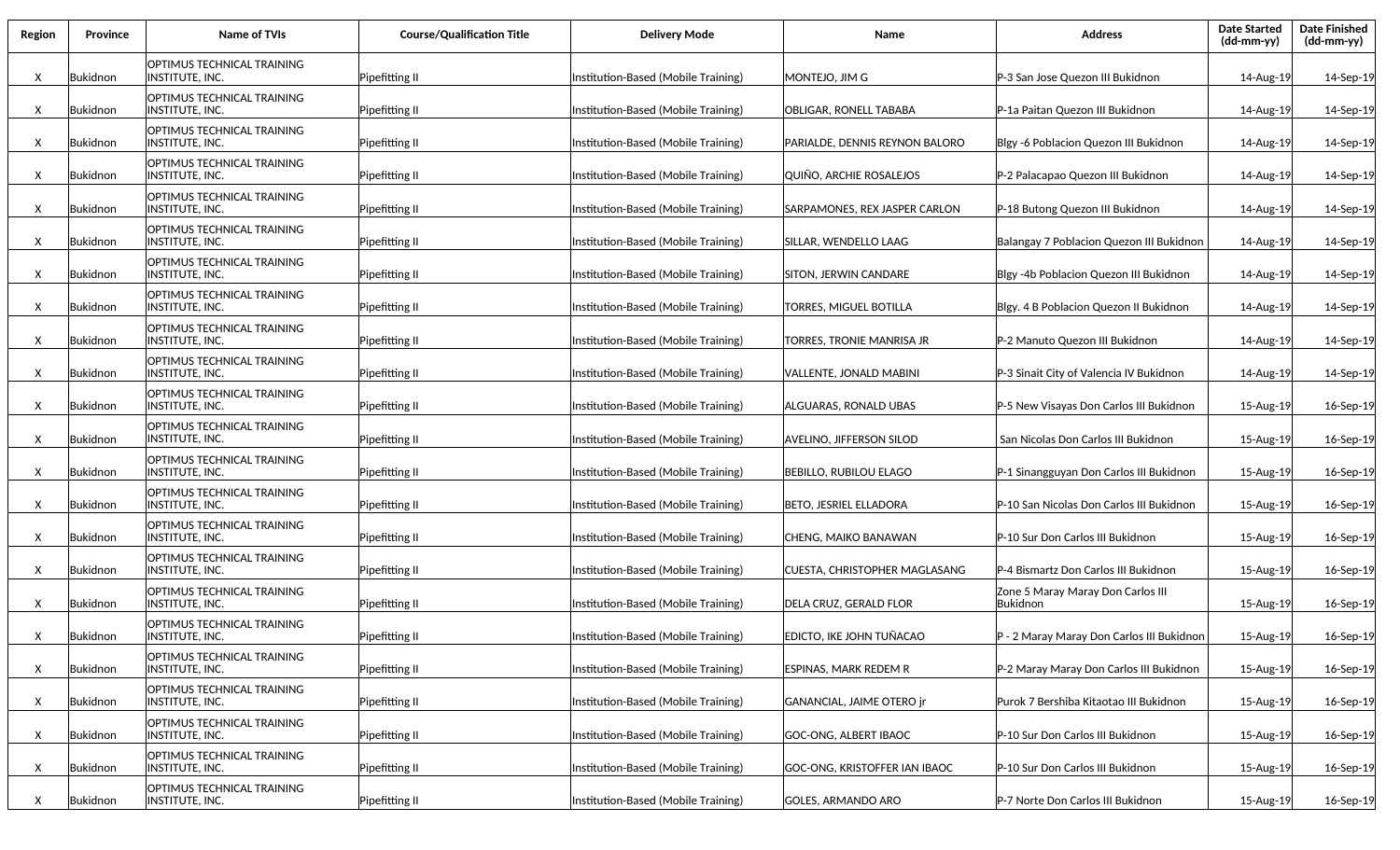| Region | <b>Province</b> | Name of TVIs                                  | <b>Course/Qualification Title</b> | <b>Delivery Mode</b>                | Name                                    | <b>Address</b>                                  | <b>Date Started</b><br>(dd-mm-yy) | <b>Date Finished</b><br>(dd-mm-yy) |
|--------|-----------------|-----------------------------------------------|-----------------------------------|-------------------------------------|-----------------------------------------|-------------------------------------------------|-----------------------------------|------------------------------------|
| X      | Bukidnon        | OPTIMUS TECHNICAL TRAINING<br>INSTITUTE, INC. | Pipefitting II                    | Institution-Based (Mobile Training) | LUAR, RUEN SOMBILON                     | P-2 Maray Maray Don Carlos III Bukidnon         | 15-Aug-19                         | 16-Sep-19                          |
| X      | Bukidnon        | OPTIMUS TECHNICAL TRAINING<br>INSTITUTE, INC. | Pipefitting II                    | Institution-Based (Mobile Training) | <b>MAQUITED, RICKY BOY ARJIL</b>        | Poblacion Don Carlos III Bukidnon               | 15-Aug-19                         | 16-Sep-19                          |
| X      | Bukidnon        | OPTIMUS TECHNICAL TRAINING<br>INSTITUTE, INC. | Pipefitting II                    | Institution-Based (Mobile Training) | OMAMALIN, JHORIE CANILLO                | Bismartz Don Carlos III Bukidnon                | 15-Aug-19                         | 16-Sep-19                          |
| X      | Bukidnon        | OPTIMUS TECHNICAL TRAINING<br>INSTITUTE, INC. | Pipefitting II                    | Institution-Based (Mobile Training) | PASAHINGUE, XYDRICK REEL VIRTUDAZO      | P-1 Norte Don Carlos III Bukidnon               | 15-Aug-19                         | 16-Sep-19                          |
| X      | Bukidnon        | OPTIMUS TECHNICAL TRAINING<br>INSTITUTE, INC. | Pipefitting II                    | Institution-Based (Mobile Training) | PREMACIO, JAY R RATUNIL                 | P-5 Norte Don Carlos III Bukidnon               | 15-Aug-19                         | 16-Sep-19                          |
| X      | Bukidnon        | OPTIMUS TECHNICAL TRAINING<br>INSTITUTE, INC. | Pipefitting II                    | Institution-Based (Mobile Training) | SIAROT, LEONARDO UBANAN JR              | San Nicolas Don Carlos III Bukidnon             | 15-Aug-19                         | 16-Sep-19                          |
| X      | Bukidnon        | OPTIMUS TECHNICAL TRAINING<br>INSTITUTE, INC. | Pipefitting II                    | Institution-Based (Mobile Training) | SOLAMIN, AIKO PABLE                     | P-7 Norte Don Carlos III Bukidnon               | 15-Aug-19                         | 16-Sep-19                          |
| X      | Bukidnon        | OPTIMUS TECHNICAL TRAINING<br>INSTITUTE, INC. | Pipefitting II                    | Institution-Based (Mobile Training) | TUNDANAY, JOVENCIO CASTIL               | P-11 Barangay Sur Don Carlos III Bukidnon       | 15-Aug-19                         | 16-Sep-19                          |
| X      | Bukidnon        | OPTIMUS TECHNICAL TRAINING<br>INSTITUTE, INC. | Pipefitting II                    | Institution-Based (Mobile Training) | UBAGAN. RIANHEART MABAYLO               | P-2 Bismart Don Carlos III Bukidnon             | 15-Aug-19                         | 16-Sep-19                          |
| X      | Bukidnon        | OPTIMUS TECHNICAL TRAINING<br>INSTITUTE, INC. | Pipefitting II                    | Institution-Based (Mobile Training) | UBANAN. IANRHEY UNDUNAN                 | San Nicolas Don Carlos II Bukidnon              | 15-Aug-19                         | 16-Sep-19                          |
| X      | Bukidnon        | OPTIMUS TECHNICAL TRAINING<br>INSTITUTE, INC. | Pipefitting II                    | Institution-Based (Mobile Training) | UBANAN, LOUIE DAVE UNDURAN              | P-1 San Nicolas Don Carlos III Bukidnon         | 15-Aug-19                         | 16-Sep-19                          |
| X      | Bukidnon        | OPTIMUS TECHNICAL TRAINING<br>INSTITUTE, INC. | Pipefitting II                    | Institution-Based (Mobile Training) | VILLAHERMOSA, JOHN LOVERSAN<br>ALEGIOJO | P-10b San Miguel Don Carlos III Bukidnon        | 15-Aug-19                         | 16-Sep-19                          |
| Χ      | Bukidnon        | OPTIMUS TECHNICAL TRAINING<br>INSTITUTE, INC. | Pipefitting II                    | Institution-Based (Mobile Training) | ALISNA, EDDIE GENILLA                   | Purok 5 Mba Poblacion Dangcagan III<br>Bukidnon | 15-Aug-19                         | 16-Sep-19                          |
| Χ      | Bukidnon        | OPTIMUS TECHNICAL TRAINING<br>INSTITUTE, INC. | Pipefitting II                    | Institution-Based (Mobile Training) | AMANTE, EDSYL DELA PEÑA                 | Purok 2 East Kibawe Kibawe III Bukidnon         | 15-Aug-19                         | 16-Sep-19                          |
| X      | Bukidnon        | OPTIMUS TECHNICAL TRAINING<br>INSTITUTE, INC. | Pipefitting II                    | Institution-Based (Mobile Training) | AUXTERO, WINDEL OMBAYAN                 | Purok 1 Romagooc Kibawe III Bukidnon            | 15-Aug-19                         | 16-Sep-19                          |
| Χ      | Bukidnon        | OPTIMUS TECHNICAL TRAINING<br>INSTITUTE, INC. | Pipefitting II                    | Institution-Based (Mobile Training) | <b>BAGNARAN, DENNIS DURAN</b>           | Purok 1a Talahiron Kibawe III Bukidnon          | 15-Aug-19                         | 16-Sep-19                          |
| Χ      | Bukidnon        | OPTIMUS TECHNICAL TRAINING<br>INSTITUTE, INC. | Pipefitting II                    | Institution-Based (Mobile Training) | <b>BUGTAY, MARK ARJAN BANGCAS</b>       | P-1a Talahiron Kibawe III Bukidnon              | 15-Aug-19                         | 16-Sep-19                          |
| X      | Bukidnon        | OPTIMUS TECHNICAL TRAINING<br>INSTITUTE, INC. | Pipefitting II                    | Institution-Based (Mobile Training) | GALAMBAO, MIGUEL OMPOC                  | <b>IP-13 Talahiron Kibawe III Bukidnon</b>      | 15-Aug-19                         | 16-Sep-19                          |
| X      | Bukidnon        | OPTIMUS TECHNICAL TRAINING<br>INSTITUTE, INC. | Pipefitting II                    | Institution-Based (Mobile Training) | INCABO, TRISO SARENIO                   | P-1a East Kibawe Kibawe III Bukidnon            | 15-Aug-19                         | 16-Sep-19                          |
| Χ      | Bukidnon        | OPTIMUS TECHNICAL TRAINING<br>INSTITUTE, INC. | Pipefitting II                    | Institution-Based (Mobile Training) | JAMILA, MARTIN JAYFAYE AMPO             | P-4 West Kibawe Kibawe III Bukidnon             | 15-Aug-19                         | 16-Sep-19                          |
| Χ      | Bukidnon        | OPTIMUS TECHNICAL TRAINING<br>INSTITUTE, INC. | Pipefitting II                    | Institution-Based (Mobile Training) | MAKIPUTIN, RAYMOND PALASOL              | P-1 Talahiron Kibawe III Bukidnon               | 15-Aug-19                         | 16-Sep-19                          |
| X      | Bukidnon        | OPTIMUS TECHNICAL TRAINING<br>INSTITUTE, INC. | Pipefitting II                    | Institution-Based (Mobile Training) | MAMBO, RONIEL LAWITAN                   | P-2 Romagooc Kibawe III Bukidnon                | 15-Aug-19                         | 16-Sep-19                          |
| Χ      | Bukidnon        | OPTIMUS TECHNICAL TRAINING<br>INSTITUTE, INC. | Pipefitting II                    | Institution-Based (Mobile Training) | MANGILIN, JUVEL ARINGO                  | P-5 West Kibawe Kibawe III Bukidnon             | 15-Aug-19                         | 16-Sep-19                          |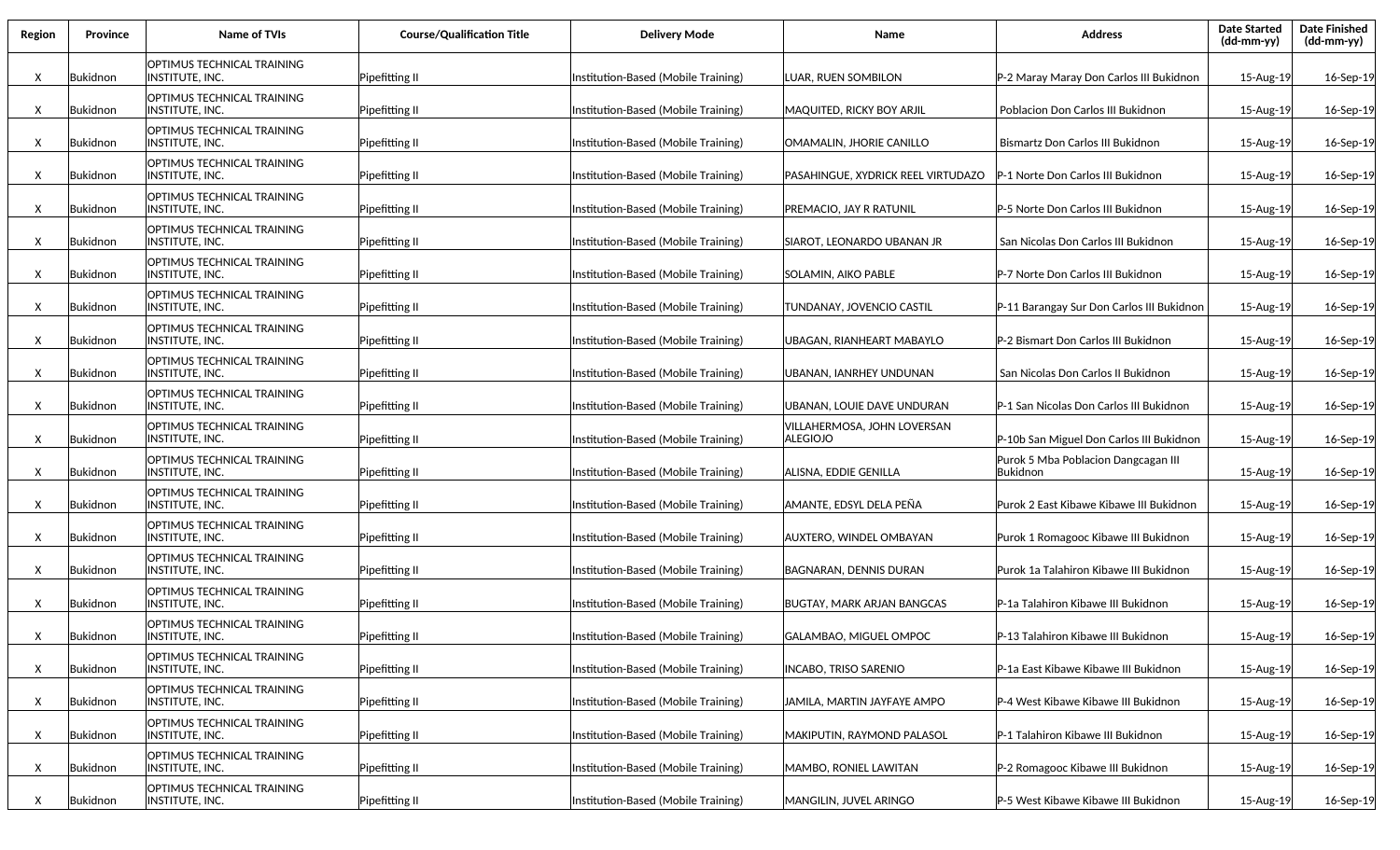| Region | <b>Province</b> | Name of TVIs                                          | <b>Course/Qualification Title</b> | <b>Delivery Mode</b>                | Name                                  | <b>Address</b>                                        | <b>Date Started</b><br>(dd-mm-yy) | <b>Date Finished</b><br>(dd-mm-yy) |
|--------|-----------------|-------------------------------------------------------|-----------------------------------|-------------------------------------|---------------------------------------|-------------------------------------------------------|-----------------------------------|------------------------------------|
| X      | Bukidnon        | OPTIMUS TECHNICAL TRAINING<br><b>INSTITUTE, INC.</b>  | Pipefitting II                    | Institution-Based (Mobile Training) | MURING, JAYSON CEPADA                 | P-4 Talahiron Kibawe III Bukidnon                     | 15-Aug-19                         | 16-Sep-19                          |
| X      | Bukidnon        | OPTIMUS TECHNICAL TRAINING<br>INSTITUTE, INC.         | Pipefitting II                    | Institution-Based (Mobile Training) | NACARIO, JOSE JONSON JR               | Labuagon Kibawe III Bukidnon                          | 15-Aug-19                         | 16-Sep-19                          |
| X      | Bukidnon        | OPTIMUS TECHNICAL TRAINING<br>INSTITUTE, INC.         | Pipefitting II                    | Institution-Based (Mobile Training) | NOB, EDUARDO                          | P-1 West Kibawe Kibawe III Bukidnon                   | 15-Aug-19                         | 16-Sep-19                          |
| X      | Bukidnon        | OPTIMUS TECHNICAL TRAINING<br>INSTITUTE, INC.         | Pipefitting II                    | Institution-Based (Mobile Training) | ORAPA, RODEL MAGLOWAY                 | East Kibawe Kibawe III Bukidnon                       | 15-Aug-19                         | 16-Sep-19                          |
| X      | Bukidnon        | OPTIMUS TECHNICAL TRAINING<br>INSTITUTE, INC.         | Pipefitting II                    | Institution-Based (Mobile Training) | ORAPA, ROLAND MAGLUWAY                | P-4a East Kibawe Kibawe III Bukidnon                  | 15-Aug-19                         | 16-Sep-19                          |
| X      | Bukidnon        | OPTIMUS TECHNICAL TRAINING<br> INSTITUTE, INC.        | Pipefitting II                    | Institution-Based (Mobile Training) | PACAMALAN, KENNETH JHONSON<br>QUILANG | P-1a Talahiron Kibawe III Bukidnon                    | 15-Aug-19                         | 16-Sep-19                          |
| X      | Bukidnon        | <b>OPTIMUS TECHNICAL TRAINING</b><br> INSTITUTE, INC. | Pipefitting II                    | Institution-Based (Mobile Training) | PEQUIRO, FABIAN ORO                   | P-1 Sampagar City of Malaybalay II<br><b>Bukidnon</b> | 15-Aug-19                         | 16-Sep-19                          |
| X      | Bukidnon        | OPTIMUS TECHNICAL TRAINING<br> INSTITUTE, INC.        | Pipefitting II                    | Institution-Based (Mobile Training) | IRAGASAJO. ERIC BACLAAN               | P-2 Talahiron Kibawe III Bukidnon                     | 15-Aug-19                         | 16-Sep-19                          |
| X      | Bukidnon        | OPTIMUS TECHNICAL TRAINING<br> INSTITUTE, INC.        | Pipefitting II                    | Institution-Based (Mobile Training) | RAGMAC, ARNEL SEPADA                  | P-4 Talahiron Kibawe III Bukidnon                     | 15-Aug-19                         | 16-Sep-19                          |
| X      | Bukidnon        | OPTIMUS TECHNICAL TRAINING<br>INSTITUTE, INC.         | Pipefitting II                    | Institution-Based (Mobile Training) | RAGMAC, DANTE CEPADA                  | P-1 East Kibawe Kibawe IV Bukidnon                    | 15-Aug-19                         | 16-Sep-19                          |
| X      | Bukidnon        | <b>OPTIMUS TECHNICAL TRAINING</b><br>INSTITUTE, INC.  | Pipefitting II                    | Institution-Based (Mobile Training) | RAGMAC, RODULFO CEPADA JR             | Talahiron Kibawe III Bukidnon                         | 15-Aug-19                         | 16-Sep-19                          |
| X      | Bukidnon        | OPTIMUS TECHNICAL TRAINING<br>INSTITUTE, INC.         | Pipefitting II                    | Institution-Based (Mobile Training) | REMOROSA, MARY LAIKHA RELOBA          | P-2 Bolocaon Kitaotao III Bukidnon                    | 15-Aug-19                         | 16-Sep-19                          |
| X      | Bukidnon        | OPTIMUS TECHNICAL TRAINING<br><b>INSTITUTE, INC.</b>  | Pipefitting II                    | Institution-Based (Mobile Training) | SUERTO, JOHNAR GUMAPAC                | P-4 West Kibawe III Bukidnon                          | 15-Aug-19                         | 16-Sep-19                          |
| X      | Bukidnon        | OPTIMUS TECHNICAL TRAINING<br>INSTITUTE, INC.         | Pipefitting II                    | Institution-Based (Mobile Training) | TUNDAG, JUNDRE BUNGCAD                | Marapange Kibawe III Bukidnon                         | 15-Aug-19                         | 16-Sep-19                          |
| X      | Bukidnon        | SOUTHERN MARAMAG COLLEGES, INC.                       | Tile Setting II                   | Institution-Based (Traditional)     | AYUDA, LORJEN OYAO                    | Blgy-6 Bongbongon Quezon III Bukidnon                 | $4-$ Sep $-19$                    | 18-Sep-19                          |
| X      | Bukidnon        | SOUTHERN MARAMAG COLLEGES, INC.                       | Tile Setting II                   | Institution-Based (Traditional)     | CABANILLA, GILMAR BATICAROS           | P-4 Linabo Quezon III Bukidnon                        | $4-$ Sep $-19$                    | 18-Sep-19                          |
| X      | Bukidnon        | SOUTHERN MARAMAG COLLEGES, INC.                       | Tile Setting II                   | Institution-Based (Traditional)     | CODILLA, EDDIE BORRES                 | P-2 Libertad Quezon I Bukidnon                        | $4-$ Sep $-19$                    | 18-Sep-19                          |
| X      | Bukidnon        | SOUTHERN MARAMAG COLLEGES, INC.                       | Tile Setting II                   | Institution-Based (Traditional)     | DUERME, CERILO OLIVERIO               | Purok Maligado Maligaya Quezon III<br> Bukidnon       | $4-Sep-19$                        | 18-Sep-19                          |
| X      | Bukidnon        | SOUTHERN MARAMAG COLLEGES, INC.                       | Tile Setting II                   | Institution-Based (Traditional)     | DUMILAO, STEPHEN ECONAR               | P-7 Mibantang Quezon III Bukidnon                     | 4-Sep-19                          | 18-Sep-19                          |
| X      | Bukidnon        | SOUTHERN MARAMAG COLLEGES, INC.                       | Tile Setting II                   | Institution-Based (Traditional)     | JUNTILLA, ARNEL UBANAN                | Blgy 4-b Poblacion Quezon III Bukidnon                | 4-Sep-19                          | 18-Sep-19                          |
| X      | Bukidnon        | SOUTHERN MARAMAG COLLEGES, INC.                       | Tile Setting II                   | Institution-Based (Traditional)     | MONTECILLO, DANTE GUICO               | Blgy 1-b Poblacion Quezon III Bukidnon                | 4-Sep-19                          | 18-Sep-19                          |
| X      | Bukidnon        | SOUTHERN MARAMAG COLLEGES, INC.                       | Tile Setting II                   | Institution-Based (Traditional)     | PADAYHAG, ROMARK VERSOZA              | P-1 Lawary Quezon III Bukidnon                        | 4-Sep-19                          | 18-Sep-19                          |
| X      | Bukidnon        | SOUTHERN MARAMAG COLLEGES, INC.                       | Tile Setting II                   | Institution-Based (Traditional)     |                                       |                                                       | 4-Sep-19                          | 18-Sep-19                          |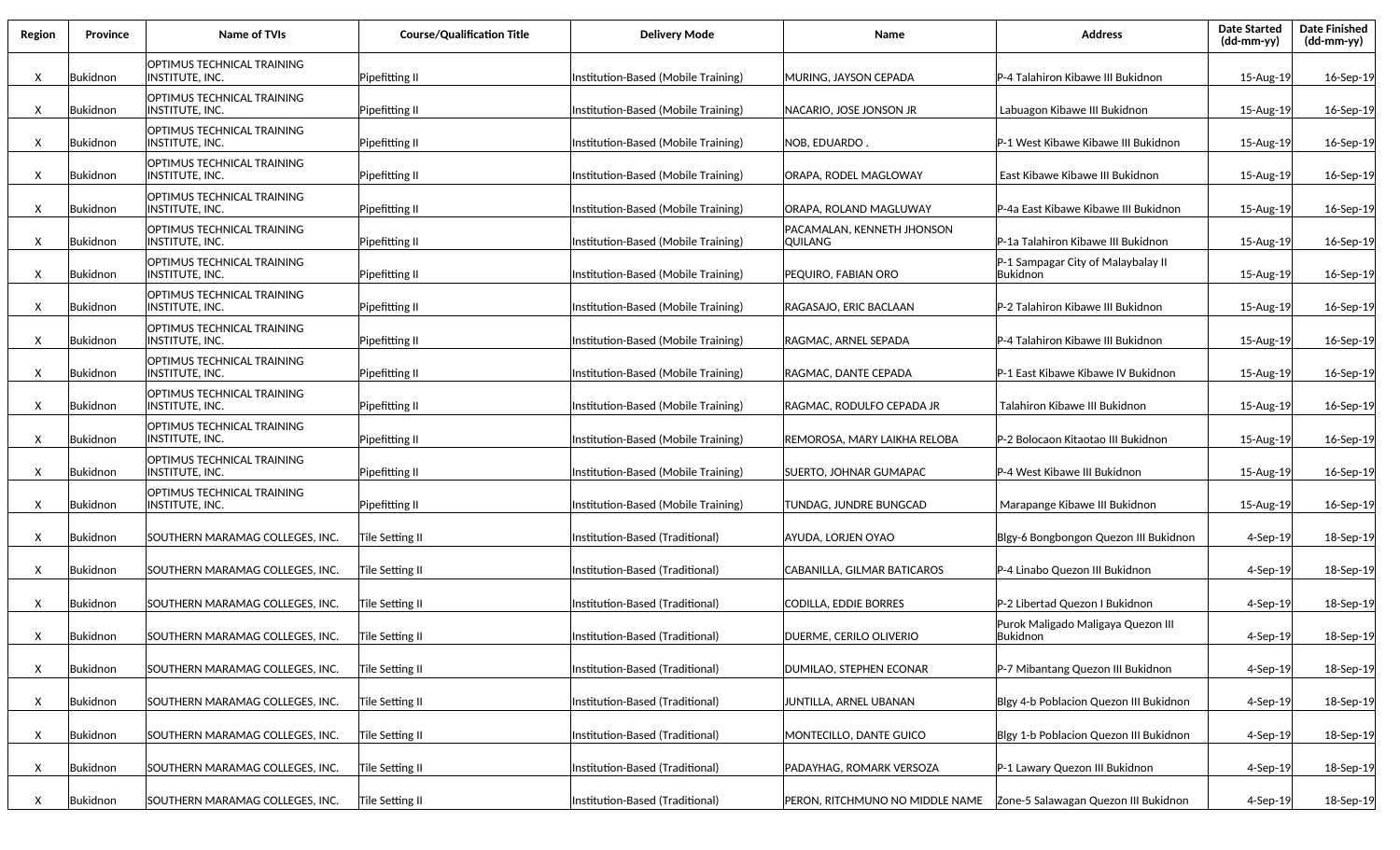| Region | <b>Province</b> | <b>Name of TVIs</b>                                | <b>Course/Qualification Title</b>     | <b>Delivery Mode</b>            | <b>Name</b>                         | <b>Address</b>                                    | <b>Date Started</b><br>(dd-mm-yy) | <b>Date Finished</b><br>(dd-mm-yy) |
|--------|-----------------|----------------------------------------------------|---------------------------------------|---------------------------------|-------------------------------------|---------------------------------------------------|-----------------------------------|------------------------------------|
| Χ      | Bukidnon        | SOUTHERN MARAMAG COLLEGES, INC.                    | Tile Setting II                       | Institution-Based (Traditional) | RIPALDA, WILDE JHON S               | Mambatangan Quezon III Bukidnon                   | $4-Sep-19$                        | 18-Sep-19                          |
| X      | Bukidnon        | SOUTHERN MARAMAG COLLEGES, INC.                    | Tile Setting II                       | Institution-Based (Traditional) | SONSONA. DANNY P                    | Quezon Quezon II Bukidnon                         | $4-Sep-19$                        | 18-Sep-19                          |
| X      | Bukidnon        | SOUTHERN MARAMAG COLLEGES, INC.                    | Tile Setting II                       | Institution-Based (Traditional) | TAJONERA, MARK HARVEY NAQUILA       | Maligaya Salawagan Quezon I Bukidnon              | $4-$ Sep $-19$                    | 18-Sep-19                          |
| X      | Bukidnon        | MINDANAO TECHNICAL TRAINING<br>ACADEMY INC         | <b>Bread and Pastry Production II</b> | Institution-Based (Traditional) | ABADIES, MARIBEL N                  | Mibando Poblacion Quezon III Bukidnon             | $4-$ Sep $-19$                    | 21-Sep-19                          |
| Χ      | Bukidnon        | MINDANAO TECHNICAL TRAINING<br>ACADEMY INC         | <b>Bread and Pastry Production II</b> | Institution-Based (Traditional) | ABENOJAR, HANAH MAY CAHATOL         | Purok 1 Minongan Quezon III Bukidnon              | $4-$ Sep $-19$                    | 21-Sep-19                          |
| X      | <b>Bukidnon</b> | MINDANAO TECHNICAL TRAINING<br>ACADEMY INC         | <b>Bread and Pastry Production II</b> | Institution-Based (Traditional) | ATWIL, LERIOS TAYLARAN              | Balangay 1-d Poblacion Quezon III<br>Bukidnon     | 4-Sep-19                          | 21-Sep-19                          |
| X      | Bukidnon        | MINDANAO TECHNICAL TRAINING<br>ACADEMY INC         | <b>Bread and Pastry Production II</b> | Institution-Based (Traditional) | BAGAYO, REZANNE MARIE MONEVA        | Purok 1 San Jose Quezon III Bukidnon              | 4-Sep-19                          | 21-Sep-19                          |
| X      | Bukidnon        | MINDANAO TECHNICAL TRAINING<br>ACADEMY INC.,       | <b>Bread and Pastry Production II</b> | Institution-Based (Traditional) | BALBIN, ROWENA BAYBAYON             | Purok Demokrasya Salawagan Quezon III<br>Bukidnon | 4-Sep-19                          | 21-Sep-19                          |
| X      | Bukidnon        | MINDANAO TECHNICAL TRAINING<br>ACADEMY INC         | <b>Bread and Pastry Production II</b> | Institution-Based (Traditional) | CABARDE. JULIETA N                  | P-4b Poblacion Quezon III Bukidnon                | 4-Sep-19                          | 21-Sep-19                          |
| X      | Bukidnon        | MINDANAO TECHNICAL TRAINING<br>ACADEMY INC.,       | <b>Bread and Pastry Production II</b> | Institution-Based (Traditional) | CABARDE. MARY JANE R                | Balangay 4b Poblacion Quezon III<br>Bukidnon      | 4-Sep-19                          | 21-Sep-19                          |
| X      | Bukidnon        | MINDANAO TECHNICAL TRAINING<br>ACADEMY INC.,       | <b>Bread and Pastry Production II</b> | Institution-Based (Traditional) | CUBCUBAN, MICEL CAPAO               | Balangay 6 Poblacion Quezon III Bukidnon          | 4-Sep-19                          | 21-Sep-19                          |
| X      | Bukidnon        | MINDANAO TECHNICAL TRAINING<br>ACADEMY INC         | <b>Bread and Pastry Production II</b> | Institution-Based (Traditional) | <b>CUIZON, CHRISTY MAE CAINGLES</b> | P-1a Balangay Quezon III Bukidnon                 | $4-$ Sep $-19$                    | 21-Sep-19                          |
| X      | Bukidnon        | MINDANAO TECHNICAL TRAINING<br>ACADEMY INC         | <b>Bread and Pastry Production II</b> | Institution-Based (Traditional) | DANLAG, JOJAY ENTRINA               | Purok 1 Merangeran Quezon III Bukidnon            | $4-$ Sep $-19$                    | 21-Sep-19                          |
| Χ      | Bukidnon        | MINDANAO TECHNICAL TRAINING<br><b>ACADEMY INC.</b> | Bread and Pastry Production II        | Institution-Based (Traditional) | DUMANDAN, MARIA FE GACAYAN          | Balangay 10 Poblacion Quezon III<br>Bukidnon      | $4-$ Sep $-19$                    | 21-Sep-19                          |
| X      | Bukidnon        | MINDANAO TECHNICAL TRAINING<br><b>ACADEMY INC.</b> | Bread and Pastry Production II        | Institution-Based (Traditional) | GONZAGA, KRIS ROSALES               | Balangay 4 B Poblacion Quezon III<br>Bukidnon     | $4-$ Sep $-19$                    | 21-Sep-19                          |
| X      | Bukidnon        | MINDANAO TECHNICAL TRAINING<br><b>ACADEMY INC.</b> | Bread and Pastry Production II        | Institution-Based (Traditional) | <b>ISRAEL, KAREN FE TALO</b>        | Balangay 3 Poblacion Quezon III Bukidnon          | $4-$ Sep $-19$                    | 21-Sep-19                          |
| X      | Bukidnon        | MINDANAO TECHNICAL TRAINING<br><b>ACADEMY INC.</b> | Bread and Pastry Production II        | Institution-Based (Traditional) | LEJIDO, NOVELIZA POVADORA           | Balangay 6 Poblacion Quezon III Bukidnon          | $4-$ Sep $-19$                    | 21-Sep-19                          |
| X      | Bukidnon        | MINDANAO TECHNICAL TRAINING<br>ACADEMY INC.,       | <b>Bread and Pastry Production II</b> | Institution-Based (Traditional) | NORBE, MELANIE S                    | Purok Maligaya Salawagan Quezon III<br>Bukidnon   | 4-Sep-19                          | 21-Sep-19                          |
| X      | Bukidnon        | MINDANAO TECHNICAL TRAINING<br>ACADEMY INC.,       | <b>Bread and Pastry Production II</b> | Institution-Based (Traditional) | PADOR, RICHEL CURAY                 | Purok 2 Libertad Quezon II Bukidnon               | $4-Sep-19$                        | 21-Sep-19                          |
| X      | Bukidnon        | MINDANAO TECHNICAL TRAINING<br>ACADEMY INC.,       | Bread and Pastry Production II        | Institution-Based (Traditional) | PALACIO, IRENE COMAJIG              | Purok 3 San Jose Quezon III Bukidnon              | $4$ -Sep-19                       | 21-Sep-19                          |
| X      | Bukidnon        | MINDANAO TECHNICAL TRAINING<br>ACADEMY INC.,       | Bread and Pastry Production II        | Institution-Based (Traditional) | PELANDAS, ADRIANO OLEVERIO Jr       | Purok 2 Magsaysay Quezon III Bukidnon             | 4-Sep-19                          | 21-Sep-19                          |
| X      | Bukidnon        | MINDANAO TECHNICAL TRAINING<br>ACADEMY INC.,       | Bread and Pastry Production II        | Institution-Based (Traditional) | REPUELA, RENALLEN MAE PORRAS        | Purok 5-a Dagumbaan Maramag III<br>Bukidnon       | 4-Sep-19                          | 21-Sep-19                          |
| X      | Bukidnon        | MINDANAO TECHNICAL TRAINING<br>ACADEMY INC.,       | Bread and Pastry Production II        | Institution-Based (Traditional) | SALVADOR, KYSTEL ANN UMALA          | Purok 1 Kiburiao Quezon III Bukidnon              | 4-Sep-19                          | 21-Sep-19                          |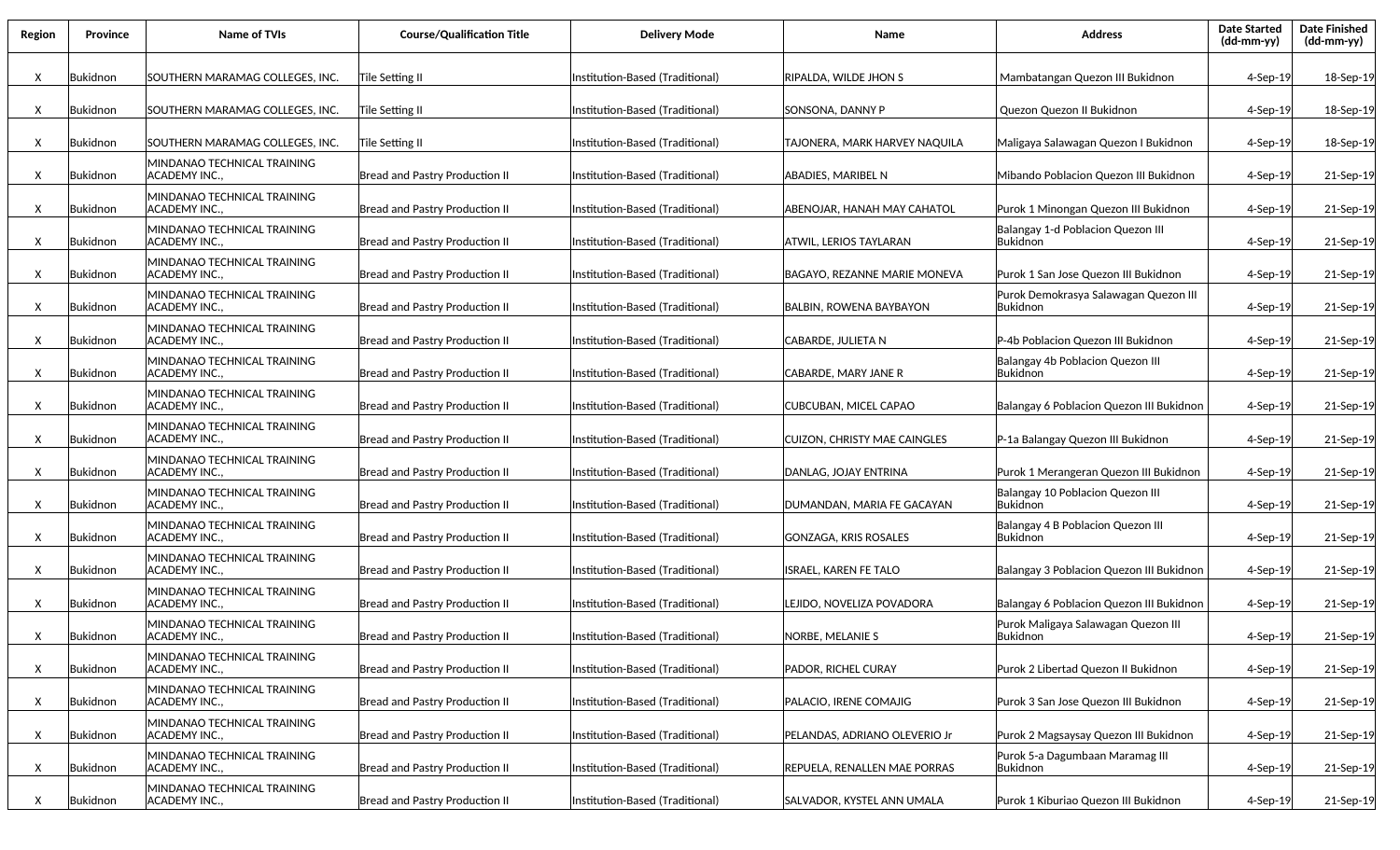| Region | Province           | Name of TVIs                                       | <b>Course/Qualification Title</b>     | <b>Delivery Mode</b>            | Name                               | <b>Address</b>                                                                       | <b>Date Started</b><br>(dd-mm-yy) | <b>Date Finished</b><br>(dd-mm-yy) |
|--------|--------------------|----------------------------------------------------|---------------------------------------|---------------------------------|------------------------------------|--------------------------------------------------------------------------------------|-----------------------------------|------------------------------------|
| X      | Bukidnon           | MINDANAO TECHNICAL TRAINING<br>ACADEMY INC         | <b>Bread and Pastry Production II</b> | Institution-Based (Traditional) | SANTISAS, SUZIELYN BENIGNO         | Block 35, Lot 23, Phase 4, Almaciga Street<br>Sto. Niño Davao City III Davao del Sur | 4-Sep-19                          | 21-Sep-19                          |
| X      | Bukidnon           | MINDANAO TECHNICAL TRAINING<br>ACADEMY INC.,       | Bread and Pastry Production II        | Institution-Based (Traditional) | SEGARINO, SHEKINAH GLORY LAPETAHE  | Purok 1 San Lorenzo Kitaotao III Bukidnon                                            | 4-Sep-19                          | 21-Sep-19                          |
| X      | Bukidnon           | MINDANAO TECHNICAL TRAINING<br>ACADEMY INC.,       | <b>Bread and Pastry Production II</b> | Institution-Based (Traditional) | <b>SIBOG, IRISH PANAL</b>          | Purok 9 San Jose Quezon III Bukidnon                                                 | $4-$ Sep $-19$                    | 21-Sep-19                          |
| Χ      | Bukidnon           | MINDANAO TECHNICAL TRAINING<br>ACADEMY INC.,       | <b>Bread and Pastry Production II</b> | Institution-Based (Traditional) | UROT, JUDY ANN URBUDA              | Purok 1 Kitobo Kitaotao III Bukidnon                                                 | $4-Sep-19$                        | 21-Sep-19                          |
| X      | Bukidnon           | MINDANAO TECHNICAL TRAINING<br>ACADEMY INC.,       | Bread and Pastry Production II        | Institution-Based (Traditional) | VILLEGAS, MARY JOY DAJAO           | Purok 1-d Poblacion Quezon III Bukidnon                                              | $4-Sep-19$                        | 21-Sep-19                          |
| X      | anao del.<br>Norte | JOB-CENTERED POLYTECHNIC INSTITUTE,<br>INC.        | <b>Bread and Pastry Production II</b> | Institution-Based (Traditional) | ACUT, JUDY ANN DALEN               | San Francisco Acmac Iligan City Lone<br>District Lanao del Norte                     | $9-$ Sep $-19$                    | 20-Sep-19                          |
| X      | Lanao del<br>Norte | JOB-CENTERED POLYTECHNIC INSTITUTE,<br>INC.        | Bread and Pastry Production II        | Institution-Based (Traditional) | <b>BAGUIO, CORAZON QUIÑO</b>       | Purok 4 Guiawon Pugaan Iligan City Lone<br> District Lanao del Norte                 | $9-$ Sep $-19$                    | 20-Sep-19                          |
| X      | Lanao del<br>Norte | JOB-CENTERED POLYTECHNIC INSTITUTE,<br>INC.        | <b>Bread and Pastry Production II</b> | Institution-Based (Traditional) | <b>BARACE, ARCELYN JEAN SUMILE</b> | Riverside Sta. Filomena Iligan City Lone<br>District Lanao del Norte                 | $9-$ Sep $-19$                    | 20-Sep-19                          |
| X      | Lanao del<br>Norte | JOB-CENTERED POLYTECHNIC INSTITUTE,<br>INC.        | <b>Bread and Pastry Production II</b> | Institution-Based (Traditional) | BAYER. MARY JOY CAGAS              | Puga-an Iligan City Lone District Lanao del<br>Norte                                 | 9-Sep-19                          | 20-Sep-19                          |
| X      | Lanao del<br>Norte | JOB-CENTERED POLYTECHNIC INSTITUTE,<br>INC.        | <b>Bread and Pastry Production II</b> | Institution-Based (Traditional) | BONGCAWEL. MICHELLE BUCOL          | Purok Rosal B Villa Verde Iligan City Lone<br>District Lanao del Norte               | $9-$ Sep $-19$                    | 20-Sep-19                          |
| X      | Lanao del<br>Norte | JOB-CENTERED POLYTECHNIC INSTITUTE,<br>INC.        | Bread and Pastry Production II        | Institution-Based (Traditional) | BULOS, CLEO KEVEN SEMBLANTE        | Purok 1 Greenhills San Roque Iligan City<br>Lone District Lanao del Norte            | $9-$ Sep $-19$                    | 20-Sep-19                          |
| X      | Lanao del<br>Norte | JOB-CENTERED POLYTECHNIC INSTITUTE,<br>INC.        | Bread and Pastry Production II        | Institution-Based (Traditional) | ICONDE, MARK ANTHONY MISAJON       | 0035- A Madasigon Tubod Iligan City Lone<br>District Lanao del Norte                 | $9-$ Sep $-19$                    | 20-Sep-19                          |
| X      | Lanao del<br>Norte | JOB-CENTERED POLYTECHNIC INSTITUTE,<br>INC.        | Bread and Pastry Production II        | Institution-Based (Traditional) | MACARIO, TRISHA CAMILLE ARCADIO    | Purok 9 Hinaplanon Iligan City Lone<br>District Lanao del Norte                      | $9-$ Sep $-19$                    | 20-Sep-19                          |
| X      | Lanao del<br>Norte | JOB-CENTERED POLYTECHNIC INSTITUTE,<br>INC.        | <b>Bread and Pastry Production II</b> | Institution-Based (Traditional) | OBASA, LORELLY ANN BOLONGAN        | Purok Talisay Sta. Filomena Iligan City<br>Lone District Lanao del Norte             | $9-$ Sep $-19$                    | 20-Sep-19                          |
| X      | Lanao del<br>Norte | JOB-CENTERED POLYTECHNIC INSTITUTE.<br>INC.        | <b>Bread and Pastry Production II</b> | Institution-Based (Traditional) | PARAHILE, JENNIFER LORCA           | Purok Waling Waling San Roque Iligan City<br>Lone District Lanao del Norte           | $9-$ Sep $-19$                    | 20-Sep-19                          |
| X      | Lanao del<br>Norte | JOB-CENTERED POLYTECHNIC INSTITUTE.<br>INC.        | Bread and Pastry Production II        | Institution-Based (Traditional) | PASTRANA, MARY ROSE PEÑAFLOR       | Purok Dulce Maria Acmac Iligan City Lone<br>District Lanao del Norte                 | $9-$ Sep $-19$                    | 20-Sep-19                          |
| Χ      | Lanao del<br>Norte | JOB-CENTERED POLYTECHNIC INSTITUTE.<br>INC.        | Bread and Pastry Production II        | Institution-Based (Traditional) | PATERNO, KRIZZIA DELLOSA           | 0008 Coco Grove Poblacion Iligan City<br>Lone District Lanao del Norte               | $9-$ Sep $-19$                    | 20-Sep-19                          |
| Χ      | Lanao del<br>Norte | JOB-CENTERED POLYTECHNIC INSTITUTE,<br>INC.        | <b>Bread and Pastry Production II</b> | Institution-Based (Traditional) | PATILAN, JAYSON MALINAO            | Purok RosalB Villa Verde Iligan City Lone<br>District Lanao del Norte                | 9-Sep-19                          | 20-Sep-19                          |
| X      | Lanao del<br>Norte | JOB-CENTERED POLYTECHNIC INSTITUTE,<br>INC.        | Bread and Pastry Production II        | Institution-Based (Traditional) | PEÑAFLOR, LEANOVEM DAASIN          | Purok Dulce Maria Acmac Iligan City Lone<br>District Lanao del Norte                 | 9-Sep-19                          | 20-Sep-19                          |
| X      | Lanao del<br>Norte | JOB-CENTERED POLYTECHNIC INSTITUTE,<br>INC.        | <b>Bread and Pastry Production II</b> | Institution-Based (Traditional) | REBLEZA, MA. LUISA MAPETT ESPINA   | Zone 10 Reclamation Area Poblacion Iligan<br>City Lone District Lanao del Norte      | 9-Sep-19                          | 20-Sep-19                          |
| X      | Lanao del<br>Norte | QUEENSLAND HERBS & TOURISM FARM<br>(LEARNING SITE) | Organic Agriculture Production II     | Institution-Based (Traditional) | ABANG, MORAD CADATO                | Kadayonan Kalilangan Iligan City Lone<br>District Lanao del Norte                    | $2$ -Sep-19                       | 10-Sep-19                          |
| X      | Lanao del<br>Norte | QUEENSLAND HERBS & TOURISM FARM<br>(LEARNING SITE) | Organic Agriculture Production II     | Institution-Based (Traditional) | ADAPUN, ALIX LIBONGAN              | Bagua- Ingud Kalilangan Iligan City Lone<br>District Lanao del Norte                 | 2-Sep-19                          | 10-Sep-19                          |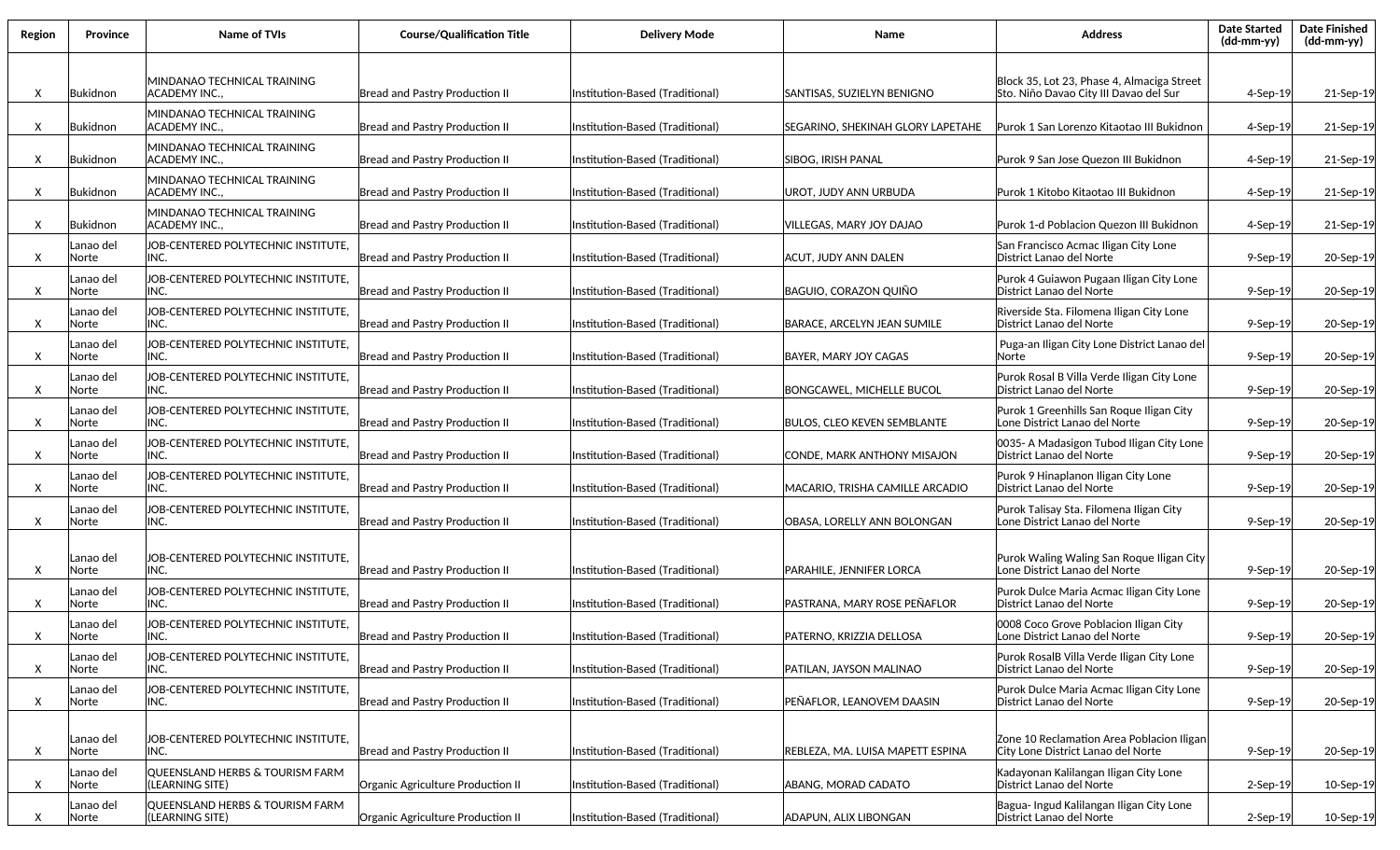| Region | <b>Province</b>    | Name of TVIs                                                  | <b>Course/Qualification Title</b> | <b>Delivery Mode</b>            | Name                          | <b>Address</b>                                                    | <b>Date Started</b><br>(dd-mm-yy) | <b>Date Finished</b><br>$(dd-mm-yy)$ |
|--------|--------------------|---------------------------------------------------------------|-----------------------------------|---------------------------------|-------------------------------|-------------------------------------------------------------------|-----------------------------------|--------------------------------------|
| Χ      | anao del.<br>Norte | QUEENSLAND HERBS & TOURISM FARM<br>(LEARNING SITE)            | Organic Agriculture Production II | Institution-Based (Traditional) | ADAPUN, JOHAIRA MANSUMAYAN    | Poblacion Kalilangan Iligan City Lone<br>District Lanao del Norte | $2-$ Sep $-19$                    | 10-Sep-19                            |
| X      | anao del<br>Norte  | QUEENSLAND HERBS & TOURISM FARM<br>(LEARNING SITE)            | Organic Agriculture Production II | Institution-Based (Traditional) | ADAPUN, LIDIA MANSUMAYAN      | Poblacion Kalilangan Iligan City Lone<br>District Lanao del Norte | $2-$ Sep $-19$                    | 10-Sep-19                            |
| Χ      | Lanao del<br>Norte | QUEENSLAND HERBS & TOURISM FARM<br>(LEARNING SITE)            | Organic Agriculture Production II | Institution-Based (Traditional) | ALI, MAIMA MANSUMAYAN         | Poblacion Kalilangan Iligan City Lone<br>District Lanao del Norte | $2-$ Sep $-19$                    | 10-Sep-19                            |
| X      | anao del<br>Norte  | QUEENSLAND HERBS & TOURISM FARM<br>(LEARNING SITE)            | Organic Agriculture Production II | Institution-Based (Traditional) | BADI, SITTIE LIBONGAN         | Sapot- B Kalilangan Iligan City Lone District<br>Lanao del Norte  | $2-$ Sep $-19$                    | 10-Sep-19                            |
| X      | anao del<br>Norte  | QUEENSLAND HERBS & TOURISM FARM<br>(LEARNING SITE)            | Organic Agriculture Production II | Institution-Based (Traditional) | COMECOR, CAPGO SOMOKOR        | Poblacion Kalilangan Iligan City Lone<br>District Lanao del Norte | $2-$ Sep $-19$                    | 10-Sep-19                            |
| Χ      | anao del<br>Norte  | QUEENSLAND HERBS & TOURISM FARM<br>(LEARNING SITE)            | Organic Agriculture Production II | Institution-Based (Traditional) | DARANDA, MADID DORONAN        | Tamanan Kalilangan Iligan City Lone<br>District Lanao del Norte   | $2-$ Sep $-19$                    | 10-Sep-19                            |
| Χ      | anao del<br>Norte  | QUEENSLAND HERBS & TOURISM FARM<br>(LEARNING SITE)            | Organic Agriculture Production II | Institution-Based (Traditional) | DOMAORONG, MARY JANE ARADO    | Durian Kalilangan Iligan City Lone District<br>Lanao del Norte    | $2-$ Sep $-19$                    | 10-Sep-19                            |
| Χ      | Lanao del<br>Norte | <b>OUEENSLAND HERBS &amp; TOURISM FARM</b><br>(LEARNING SITE) | Organic Agriculture Production II | Institution-Based (Traditional) | DOMAORONG, OLINGAN BEROWAR    | Sarigidan Kalilangan Iligan City Lone<br>District Lanao del Norte | $2-Sep-19$                        | 10-Sep-19                            |
| X      | anao del<br>Norte  | QUEENSLAND HERBS & TOURISM FARM<br>(LEARNING SITE)            | Organic Agriculture Production II | nstitution-Based (Traditional)  | DOMAORONG, SAIDAH MATU-OD     | Poblacion Kalilangan Iligan City Lone<br>District Lanao del Norte | $2-$ Sep $-19$                    | 10-Sep-19                            |
| X      | anao del<br>Norte  | QUEENSLAND HERBS & TOURISM FARM<br>(LEARNING SITE)            | Organic Agriculture Production II | Institution-Based (Traditional) | DUMAORONG, FLORDELIZA PUAGANG | Sapot- B Kalilangan Iligan City Lone District<br>Lanao del Norte  | $2-$ Sep $-19$                    | 10-Sep-19                            |
| X      | anao del<br>Norte  | QUEENSLAND HERBS & TOURISM FARM<br>(LEARNING SITE)            | Organic Agriculture Production II | Institution-Based (Traditional) | EGBAO, ARVEL PANDANA          | Upper Kalilangan Iligan City Lone District<br>Lanao del Norte     | $2-$ Sep $-19$                    | 10-Sep-19                            |
| X      | Lanao del<br>Norte | QUEENSLAND HERBS & TOURISM FARM<br>(LEARNING SITE)            | Organic Agriculture Production II | Institution-Based (Traditional) | EGBAO, MIMIK MANSOLAD         | Upper Kalilangan Iligan City Lone District<br>Lanao del Norte     | $2-$ Sep $-19$                    | 10-Sep-19                            |
| X      | Lanao del<br>Norte | QUEENSLAND HERBS & TOURISM FARM<br>(LEARNING SITE)            | Organic Agriculture Production II | Institution-Based (Traditional) | EGBAO, ROYO PANDANA           | Tamanan Kalilangan Iligan City Lone<br>District Lanao del Norte   | $2-$ Sep $-19$                    | 10-Sep-19                            |
| Χ      | anao del<br>Norte  | QUEENSLAND HERBS & TOURISM FARM<br>(LEARNING SITE)            | Organic Agriculture Production II | nstitution-Based (Traditional)  | GOMAMPONG, DANIEL ROMAPA      | Poblacion Kalilangan Iligan City Lone<br>District Lanao del Norte | $2-$ Sep $-19$                    | 10-Sep-19                            |
| Χ      | Lanao del<br>Norte | QUEENSLAND HERBS & TOURISM FARM<br>(LEARNING SITE)            | Organic Agriculture Production II | nstitution-Based (Traditional)  | IBONGAN, BOLAWAN OSGAY        | Sapot- A Kalilangan Iligan City Lone District<br>Lanao del Norte  | $2-$ Sep $-19$                    | 10-Sep-19                            |
| X      | Lanao del<br>Norte | QUEENSLAND HERBS & TOURISM FARM<br>(LEARNING SITE)            | Organic Agriculture Production II | Institution-Based (Traditional) | IBONGAN, ERAP MANSUMAYAN      | Sapot- B Kalilangan Iligan City Lone District<br>Lanao del Norte  | $2-$ Sep $-19$                    | 10-Sep-19                            |
| Χ      | Lanao del<br>Norte | QUEENSLAND HERBS & TOURISM FARM<br>(LEARNING SITE)            | Organic Agriculture Production II | Institution-Based (Traditional) | IBONGAN, MARY CHIRAE TAMPOGAO | Sapot- B Kalilangan Iligan City Lone District<br>Lanao del Norte  | $2-$ Sep $-19$                    | 10-Sep-19                            |
| X      | Lanao del<br>Norte | QUEENSLAND HERBS & TOURISM FARM<br>(LEARNING SITE)            | Organic Agriculture Production II | Institution-Based (Traditional) | LIBONGAN, NORMALIAH ABATO     | Sapot- A Kalilangan Iligan City Lone District<br>Lanao del Norte  | $2-$ Sep $-19$                    | 10-Sep-19                            |
| X      | Lanao del<br>Norte | QUEENSLAND HERBS & TOURISM FARM<br>(LEARNING SITE)            | Organic Agriculture Production II | Institution-Based (Traditional) | LIHAYAN, RACKY EMA            | Upper Kalilangan Iligan City Lone District<br>Lanao del Norte     | $2-$ Sep $-19$                    | 10-Sep-19                            |
| X      | anao del<br>Norte  | QUEENSLAND HERBS & TOURISM FARM<br>(LEARNING SITE)            | Organic Agriculture Production II | Institution-Based (Traditional) | LIHAYAN, SURAPEL EMA          | Upper Kalilangan Iligan City Lone District<br>Lanao del Norte     | $2-$ Sep $-19$                    | 10-Sep-19                            |
| X      | Lanao del<br>Norte | QUEENSLAND HERBS & TOURISM FARM<br>(LEARNING SITE)            | Organic Agriculture Production II | Institution-Based (Traditional) | MACAUSOR, KHALIL UMPAR        | Tamanan Kalilangan Iligan City Lone<br>District Lanao del Norte   | $2-$ Sep $-19$                    | 10-Sep-19                            |
| X      | Lanao del<br>Norte | QUEENSLAND HERBS & TOURISM FARM<br>(LEARNING SITE)            | Organic Agriculture Production II | Institution-Based (Traditional) | MANSUMAYAN, CESEL ARADO       | Poblacion Kalilangan Iligan City Lone<br>District Lanao del Norte | 2-Sep-19                          | 10-Sep-19                            |
| X      | Lanao del<br>Norte | QUEENSLAND HERBS & TOURISM FARM<br>(LEARNING SITE)            | Organic Agriculture Production II | Institution-Based (Traditional) | MANSUMAYAN, GUILANG LIBONGAN  | Poblacion Kalilangan Iligan City Lone<br>District Lanao del Norte | $2-Sep-19$                        | 10-Sep-19                            |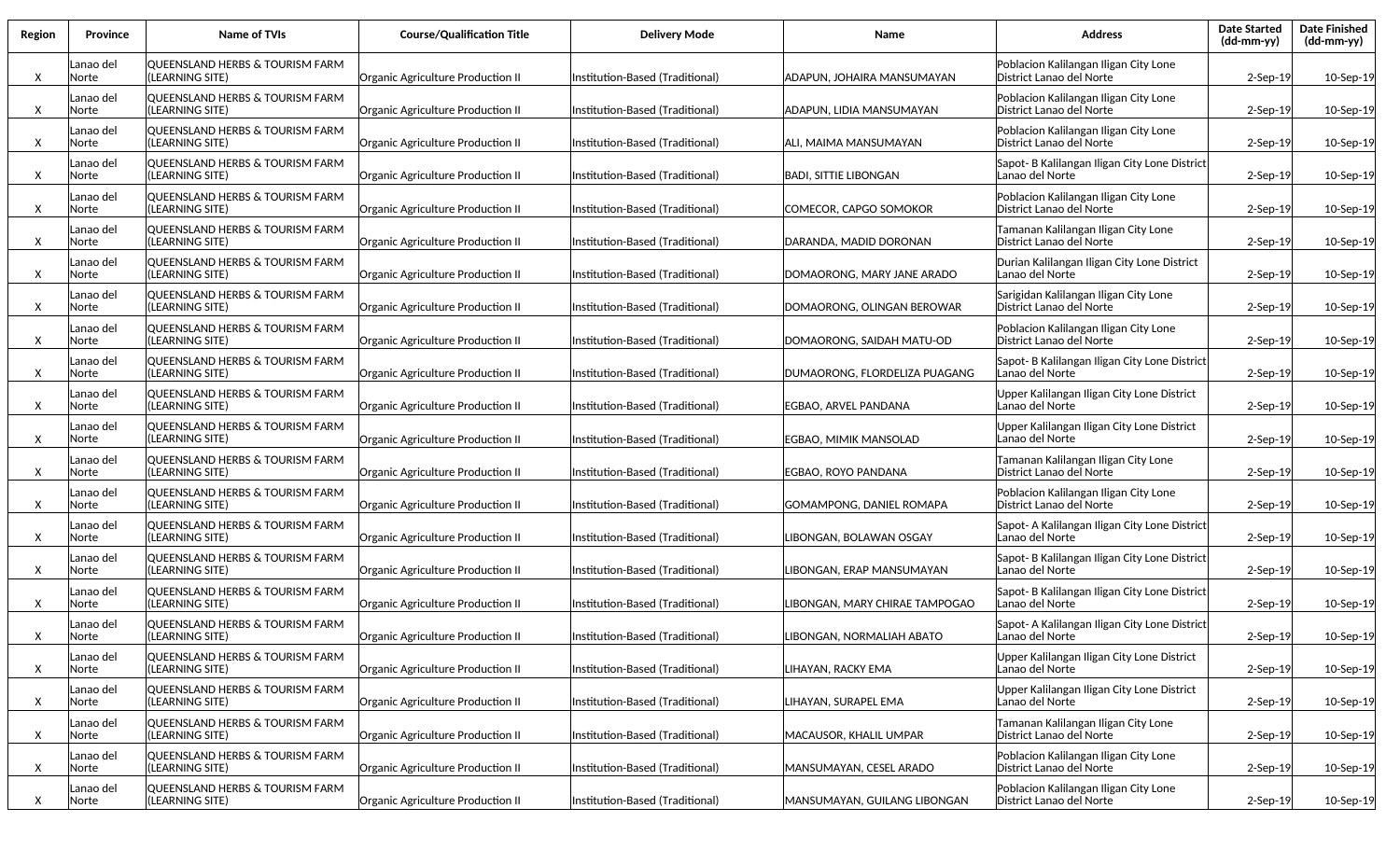| Region | <b>Province</b>           | Name of TVIs                                        | <b>Course/Qualification Title</b> | <b>Delivery Mode</b>            | Name                          | <b>Address</b>                                                    | <b>Date Started</b><br>$(dd-mm-yy)$ | <b>Date Finished</b><br>(dd-mm-yy) |
|--------|---------------------------|-----------------------------------------------------|-----------------------------------|---------------------------------|-------------------------------|-------------------------------------------------------------------|-------------------------------------|------------------------------------|
| X      | Lanao del<br>Norte        | QUEENSLAND HERBS & TOURISM FARM<br>(LEARNING SITE)  | Organic Agriculture Production II | Institution-Based (Traditional) | MANSUMAYAN, LILI ABATO        | Poblacion Kalilangan Iligan City Lone<br>District Lanao del Norte | $2-$ Sep $-19$                      | 10-Sep-19                          |
| X      | anao del<br>Norte         | QUEENSLAND HERBS & TOURISM FARM<br>(LEARNING SITE)  | Organic Agriculture Production II | Institution-Based (Traditional) | MANSUMAYAN, MOHAIMEN SOMOCUP  | Poblacion Kalilangan Iligan City Lone<br>District Lanao del Norte | $2-$ Sep $-19$                      | 10-Sep-19                          |
| X      | anao del.<br>Norte        | QUEENSLAND HERBS & TOURISM FARM<br>(LEARNING SITE)  | Organic Agriculture Production II | Institution-Based (Traditional) | MANSUMAYAN, NAIMAH ARADO      | Sapot- A Kalilangan Iligan City Lone District<br>Lanao del Norte  | $2-$ Sep $-19$                      | 10-Sep-19                          |
| X      | Lanao del<br>Norte        | QUEENSLAND HERBS & TOURISM FARM<br>(LEARNING SITE)  | Organic Agriculture Production II | Institution-Based (Traditional) | <b>MANSUMAYAN, NANCY ROJO</b> | Poblacion Kalilangan Iligan City Lone<br>District Lanao del Norte | $2-$ Sep $-19$                      | 10-Sep-19                          |
| X      | Lanao del<br>Norte        | QUEENSLAND HERBS & TOURISM FARM<br>(LEARNING SITE)  | Organic Agriculture Production II | Institution-Based (Traditional) | MANSUMAYAN, POPULAR OSGAY     | Sarigidan Kalilangan Iligan City Lone<br>District Lanao del Norte | $2-$ Sep $-19$                      | 10-Sep-19                          |
| X      | Lanao del<br>Norte        | QUEENSLAND HERBS & TOURISM FARM<br>(LEARNING SITE)  | Organic Agriculture Production II | Institution-Based (Traditional) | MANSUMAYAN, RAISA LIBONGAN    | Sapot- A Kalilangan Iligan City Lone District<br>Lanao del Norte  | $2-$ Sep $-19$                      | 10-Sep-19                          |
| X      | Lanao del<br>Norte        | QUEENSLAND HERBS & TOURISM FARM<br>(LEARNING SITE)  | Organic Agriculture Production II | Institution-Based (Traditional) | MANSUMAYAN, ROLLY MATANOG     | Poblacion Kalilangan Iligan City Lone<br>District Lanao del Norte | $2-$ Sep $-19$                      | 10-Sep-19                          |
| X      | Lanao del<br><b>Norte</b> | QUEENSLAND HERBS & TOURISM FARM<br>(LEARNING SITE)  | Organic Agriculture Production II | Institution-Based (Traditional) | MANSUMAYAN. TIKAILYN ONOTAN   | Unayan Kalilangan Iligan City Lone District<br>Lanao del Norte    | $2-Sep-19$                          | 10-Sep-19                          |
| X      | Lanao del<br>Norte        | QUEENSLAND HERBS & TOURISM FARM<br>(LEARNING SITE)  | Organic Agriculture Production II | Institution-Based (Traditional) | MATU-OD, NOWAIM OSGAY         | Poblacion Kalilangan Iligan City Lone<br>District Lanao del Norte | $2-$ Sep $-19$                      | 10-Sep-19                          |
| X      | Lanao del<br><b>Norte</b> | QUEENSLAND HERBS & TOURISM FARM<br>l(LEARNING SITE) | Organic Agriculture Production II | Institution-Based (Traditional) | MATU-OD, OMINAH OSGAY         | Poblacion Kalilangan Iligan City Lone<br>District Lanao del Norte | $2-$ Sep $-19$                      | 10-Sep-19                          |
| X      | Lanao del<br>Norte        | QUEENSLAND HERBS & TOURISM FARM<br>(LEARNING SITE)  | Organic Agriculture Production II | Institution-Based (Traditional) | NATO, MAIMONA OSGAY           | Poblacion Kalilangan Iligan City Lone<br>District Lanao del Norte | $2-$ Sep $-19$                      | 10-Sep-19                          |
| X      | Lanao del<br>Norte        | QUEENSLAND HERBS & TOURISM FARM<br>(LEARNING SITE)  | Organic Agriculture Production II | Institution-Based (Traditional) | ONTONGA, SAMARBA MAROHOM      | Tamanan Kalilangan Iligan City Lone<br>District Lanao del Norte   | $2-$ Sep $-19$                      | 10-Sep-19                          |
| X      | Lanao del<br>Norte        | QUEENSLAND HERBS & TOURISM FARM<br>(LEARNING SITE)  | Organic Agriculture Production II | Institution-Based (Traditional) | OSGAY, LANIE MANSUMAYAN       | Poblacion Kalilangan Iligan City Lone<br>District Lanao del Norte | 2-Sep-19                            | 10-Sep-19                          |
| X      | Lanao del<br>Norte        | QUEENSLAND HERBS & TOURISM FARM<br>(LEARNING SITE)  | Organic Agriculture Production II | Institution-Based (Traditional) | PABLO, BASCO MATU-OD          | Unayan Kalilangan Iligan City Lone District<br>Lanao del Norte    | 2-Sep-19                            | 10-Sep-19                          |
| X      | Lanao del<br>Norte        | QUEENSLAND HERBS & TOURISM FARM<br>(LEARNING SITE)  | Organic Agriculture Production II | Institution-Based (Traditional) | ROMAPA, AYMAN BLANGAN         | Poblacion Kalilangan Iligan City Lone<br>District Lanao del Norte | $2-$ Sep $-19$                      | 10-Sep-19                          |
| X      | Lanao del<br>Norte        | QUEENSLAND HERBS & TOURISM FARM<br>(LEARNING SITE)  | Organic Agriculture Production II | Institution-Based (Traditional) | ROMAPA, JOBAEL BLANGAN        | Unayan Kalilangan Iligan City Lone District<br>Lanao del Norte    | $2-$ Sep $-19$                      | 10-Sep-19                          |
| X      | Lanao del<br>Norte        | QUEENSLAND HERBS & TOURISM FARM<br>(LEARNING SITE)  | Organic Agriculture Production II | Institution-Based (Traditional) | SALOSAD, ERIC LIHAYAN         | Upper Kalilangan Iligan City Lone District<br>Lanao del Norte     | $2-$ Sep $-19$                      | 10-Sep-19                          |
| X      | Lanao del<br>Norte        | QUEENSLAND HERBS & TOURISM FARM<br>(LEARNING SITE)  | Organic Agriculture Production II | Institution-Based (Traditional) | ISISAYAN. CHARLIE HIDALGO     | Tamanan Kalilangan Iligan City Lone<br>District Lanao del Norte   | $2-$ Sep $-19$                      | 10-Sep-19                          |
| X      | Lanao del<br>Norte        | QUEENSLAND HERBS & TOURISM FARM<br>(LEARNING SITE)  | Organic Agriculture Production II | Institution-Based (Traditional) | SISAYAN, DINDO EMA            | Tamanan Kalilangan Iligan City Lone<br>District Lanao del Norte   | $2-$ Sep $-19$                      | 10-Sep-19                          |
| X      | Lanao del<br>Norte        | QUEENSLAND HERBS & TOURISM FARM<br>(LEARNING SITE)  | Organic Agriculture Production II | Institution-Based (Traditional) | SISAYAN, JAVAR HIDALGO        | Tamanan Kalilangan Iligan City Lone<br>District Lanao del Norte   | $2-$ Sep $-19$                      | 10-Sep-19                          |
| X      | Lanao del<br>Norte        | QUEENSLAND HERBS & TOURISM FARM<br>(LEARNING SITE)  | Organic Agriculture Production II | Institution-Based (Traditional) | SOMOCAR, RAGA MANSUMAYAN      | Poblacion Kalilangan Iligan City Lone<br>District Lanao del Norte | $2-Sep-19$                          | 10-Sep-19                          |
| X      | Lanao del<br>Norte        | QUEENSLAND HERBS & TOURISM FARM<br>(LEARNING SITE)  | Organic Agriculture Production II | Institution-Based (Traditional) | SOMOCOR, MONARAGA BARAONTONG  | Sapot- B Kalilangan Iligan City Lone District<br>Lanao del Norte  | $2-Sep-19$                          | 10-Sep-19                          |
| X      | Lanao del<br>Norte        | QUEENSLAND HERBS & TOURISM FARM<br>(LEARNING SITE)  | Organic Agriculture Production II | Institution-Based (Traditional) | TONGGOAN, IDLOY PANDANA       | Tamanan Kalilangan Iligan City Lone<br>District Lanao del Norte   | 2-Sep-19                            | 10-Sep-19                          |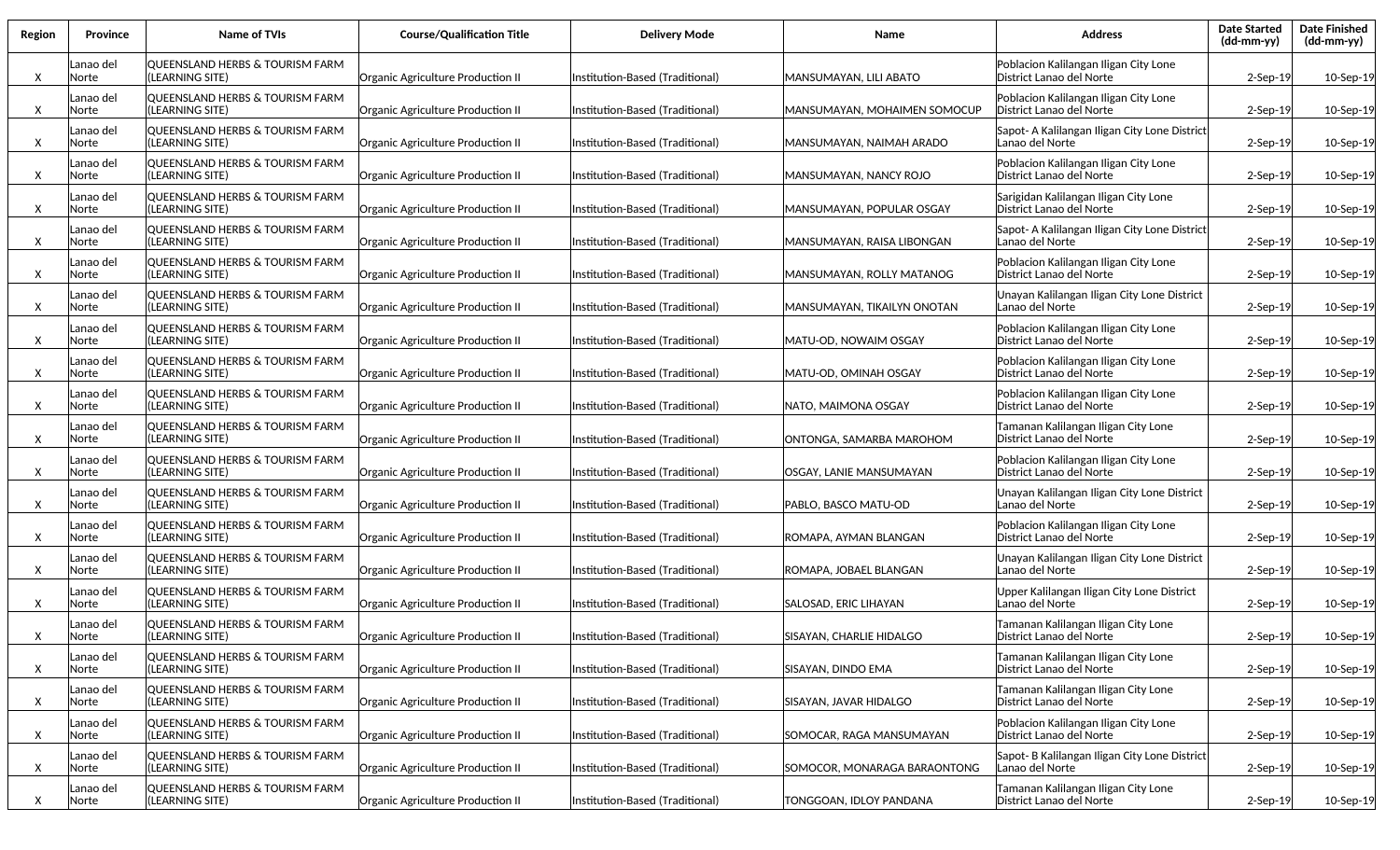| Region | <b>Province</b>    | Name of TVIs                                                  | <b>Course/Qualification Title</b> | <b>Delivery Mode</b>            | Name                            | <b>Address</b>                                                           | <b>Date Started</b><br>$(dd-mm-yy)$ | <b>Date Finished</b><br>(dd-mm-yy) |
|--------|--------------------|---------------------------------------------------------------|-----------------------------------|---------------------------------|---------------------------------|--------------------------------------------------------------------------|-------------------------------------|------------------------------------|
| Χ      | anao del.<br>Norte | QUEENSLAND HERBS & TOURISM FARM<br>(LEARNING SITE)            | Organic Agriculture Production II | Institution-Based (Traditional) | ALBARIDO, CHARLITA RESPONTE     | Zone 1 Bunawan Iligan City Lone District<br>Lanao del Norte              | 8-Sep-19                            | 20-Sep-19                          |
| Χ      | anao del<br>Norte  | QUEENSLAND HERBS & TOURISM FARM<br>(LEARNING SITE)            | Organic Agriculture Production II | Institution-Based (Traditional) | ANDALEZ, MANALYN BUGAY          | Zone 6 Bunawan Iligan City Lone District<br>Lanao del Norte              | 8-Sep-19                            | 20-Sep-19                          |
| Χ      | anao del<br>Norte  | QUEENSLAND HERBS & TOURISM FARM<br>(LEARNING SITE)            | Organic Agriculture Production II | Institution-Based (Traditional) | ANDOG, RUTH DAÑAS               | Zone 7 Bunawan Iligan City Lone District<br>Lanao del Norte              | 8-Sep-19                            | 20-Sep-19                          |
| X      | Lanao del<br>Norte | QUEENSLAND HERBS & TOURISM FARM<br>(LEARNING SITE)            | Organic Agriculture Production II | Institution-Based (Traditional) | ANO-OS, MYLIN COBRADO           | Zone 1 Bunawan Iligan City Lone District<br>Lanao del Norte              | 8-Sep-19                            | 20-Sep-19                          |
| X      | anao del<br>Norte  | QUEENSLAND HERBS & TOURISM FARM<br>(LEARNING SITE)            | Organic Agriculture Production II | Institution-Based (Traditional) | BACLAAN, BERNIE DALA            | Zone 1 Bunawan Iligan City Lone District<br>Lanao del Norte              | 8-Sep-19                            | 20-Sep-19                          |
| Χ      | anao del<br>Norte  | QUEENSLAND HERBS & TOURISM FARM<br>(LEARNING SITE)            | Organic Agriculture Production II | Institution-Based (Traditional) | BONGOLAN, JENNYLOU MAATA        | Zone 1 Bunawan Iligan City Lone District<br>Lanao del Norte              | 8-Sep-19                            | 20-Sep-19                          |
| X      | anao del.<br>Norte | QUEENSLAND HERBS & TOURISM FARM<br>(LEARNING SITE)            | Organic Agriculture Production II | Institution-Based (Traditional) | BUGAY, ELIZABETH ANCERO         | Zone 7 Bunawan Iligan City Lone District<br>Lanao del Norte              | 8-Sep-19                            | 20-Sep-19                          |
| Χ      | anao del<br>Norte  | QUEENSLAND HERBS & TOURISM FARM<br>(LEARNING SITE)            | Organic Agriculture Production II | Institution-Based (Traditional) | BUGAY, EVELYN ARNOZA            | Zone 7 Bunawan Iligan City Lone District<br>Lanao del Norte              | 8-Sep-19                            | 20-Sep-19                          |
| Χ      | Lanao del<br>Norte | QUEENSLAND HERBS & TOURISM FARM<br>(LEARNING SITE)            | Organic Agriculture Production II | Institution-Based (Traditional) | BUTIGAN, JERLYN ALFON           | Zone 7, San Antonio Bunawan Iligan City<br>Lone District Lanao del Norte | 8-Sep-19                            | 20-Sep-19                          |
| Χ      | anao del<br>Norte  | QUEENSLAND HERBS & TOURISM FARM<br>(LEARNING SITE)            | Organic Agriculture Production II | Institution-Based (Traditional) | BUTIGAN, LETLYN SABAYTON        | Zone 7 Bunawan Iligan City Lone District<br>Lanao del Norte              | 8-Sep-19                            | 20-Sep-19                          |
| Χ      | Lanao del<br>Norte | <b>OUEENSLAND HERBS &amp; TOURISM FARM</b><br>(LEARNING SITE) | Organic Agriculture Production II | nstitution-Based (Traditional)  | CALING, MIGUELA MANCIA          | Zone 4 Bunawan Iligan City Lone District<br>Lanao del Norte              | 8-Sep-19                            | 20-Sep-19                          |
| X      | anao del<br>Norte  | QUEENSLAND HERBS & TOURISM FARM<br>(LEARNING SITE)            | Organic Agriculture Production II | Institution-Based (Traditional) | CARBERO, JOSIE ARSENAL          | Zone 7 Bunawan Iligan City Lone District<br>Lanao del Norte              | 8-Sep-19                            | 20-Sep-19                          |
| X      | Lanao del<br>Norte | QUEENSLAND HERBS & TOURISM FARM<br>(LEARNING SITE)            | Organic Agriculture Production II | Institution-Based (Traditional) | CUESTA, ELSIE MONDOÑEDO         | Zone 5 Bunawan Iligan City Lone District<br>Lanao del Norte              | 8-Sep-19                            | 20-Sep-19                          |
| X      | Lanao del<br>Norte | QUEENSLAND HERBS & TOURISM FARM<br>(LEARNING SITE)            | Organic Agriculture Production II | Institution-Based (Traditional) | DANGIN, AILYN ANN DECHOS        | Zone 1 Bunawan Iligan City Lone District<br>Lanao del Norte              | 8-Sep-19                            | 20-Sep-19                          |
| X      | Lanao del<br>Norte | QUEENSLAND HERBS & TOURISM FARM<br>(LEARNING SITE)            | Organic Agriculture Production II | Institution-Based (Traditional) | DANGIN, MICHEL GAID             | Zone 2 Bunawan Iligan City Lone District<br>Lanao del Norte              | 8-Sep-19                            | 20-Sep-19                          |
| X      | Lanao del<br>Norte | <b>QUEENSLAND HERBS &amp; TOURISM FARM</b><br>(LEARNING SITE) | Organic Agriculture Production II | nstitution-Based (Traditional)  | DAUG, EVELYN ALINSONORIN        | Zone 3 Bunawan Iligan City Lone District<br>Lanao del Norte              | 8-Sep-19                            | 20-Sep-19                          |
| X      | Lanao del<br>Norte | <b>QUEENSLAND HERBS &amp; TOURISM FARM</b><br>(LEARNING SITE) | Organic Agriculture Production II | Institution-Based (Traditional) | DAUG, LORNA PARAN               | Zone 3 Bunawan Iligan City Lone District<br>Lanao del Norte              | 8-Sep-19                            | 20-Sep-19                          |
| X      | Lanao del<br>Norte | QUEENSLAND HERBS & TOURISM FARM<br>(LEARNING SITE)            | Organic Agriculture Production II | Institution-Based (Traditional) | DEL ROSARIO, LOUJIE MAY LARIEGO | Zone 1 Bunawan Iligan City Lone District<br>Lanao del Norte              | 8-Sep-19                            | 20-Sep-19                          |
| Χ      | Lanao del<br>Norte | QUEENSLAND HERBS & TOURISM FARM<br>(LEARNING SITE)            | Organic Agriculture Production II | Institution-Based (Traditional) | <b>ENORIO, MERCY CABARUBIAS</b> | Zone 3 Bunawan Iligan City Lone District<br>Lanao del Norte              | 8-Sep-19                            | 20-Sep-19                          |
| X      | Lanao del<br>Norte | QUEENSLAND HERBS & TOURISM FARM<br>(LEARNING SITE)            | Organic Agriculture Production II | Institution-Based (Traditional) | GUMANSAY, JOCELYN TABULONG      | Zone 6 Bunawan Iligan City Lone District<br>Lanao del Norte              | 8-Sep-19                            | 20-Sep-19                          |
| X      | Lanao del<br>Norte | QUEENSLAND HERBS & TOURISM FARM<br>(LEARNING SITE)            | Organic Agriculture Production II | Institution-Based (Traditional) | HALAGAT, JOSEPHINE DUAYAO       | Zone 3 Bunawan Iligan City Lone District<br>Lanao del Norte              | 8-Sep-19                            | 20-Sep-19                          |
| X      | Lanao del<br>Norte | QUEENSLAND HERBS & TOURISM FARM<br>(LEARNING SITE)            | Organic Agriculture Production II | Institution-Based (Traditional) | JUMALON, JENELYN OLASIMAN       | Zone 6 Bunawan Iligan City Lone District<br>Lanao del Norte              | 8-Sep-19                            | 20-Sep-19                          |
| X      | Lanao del<br>Norte | QUEENSLAND HERBS & TOURISM FARM<br>(LEARNING SITE)            | Organic Agriculture Production II | Institution-Based (Traditional) | LUMAGHAN, GLENDA ANDAM          | Zone 7 Bunawan Iligan City Lone District<br>Lanao del Norte              | 8-Sep-19                            | 20-Sep-19                          |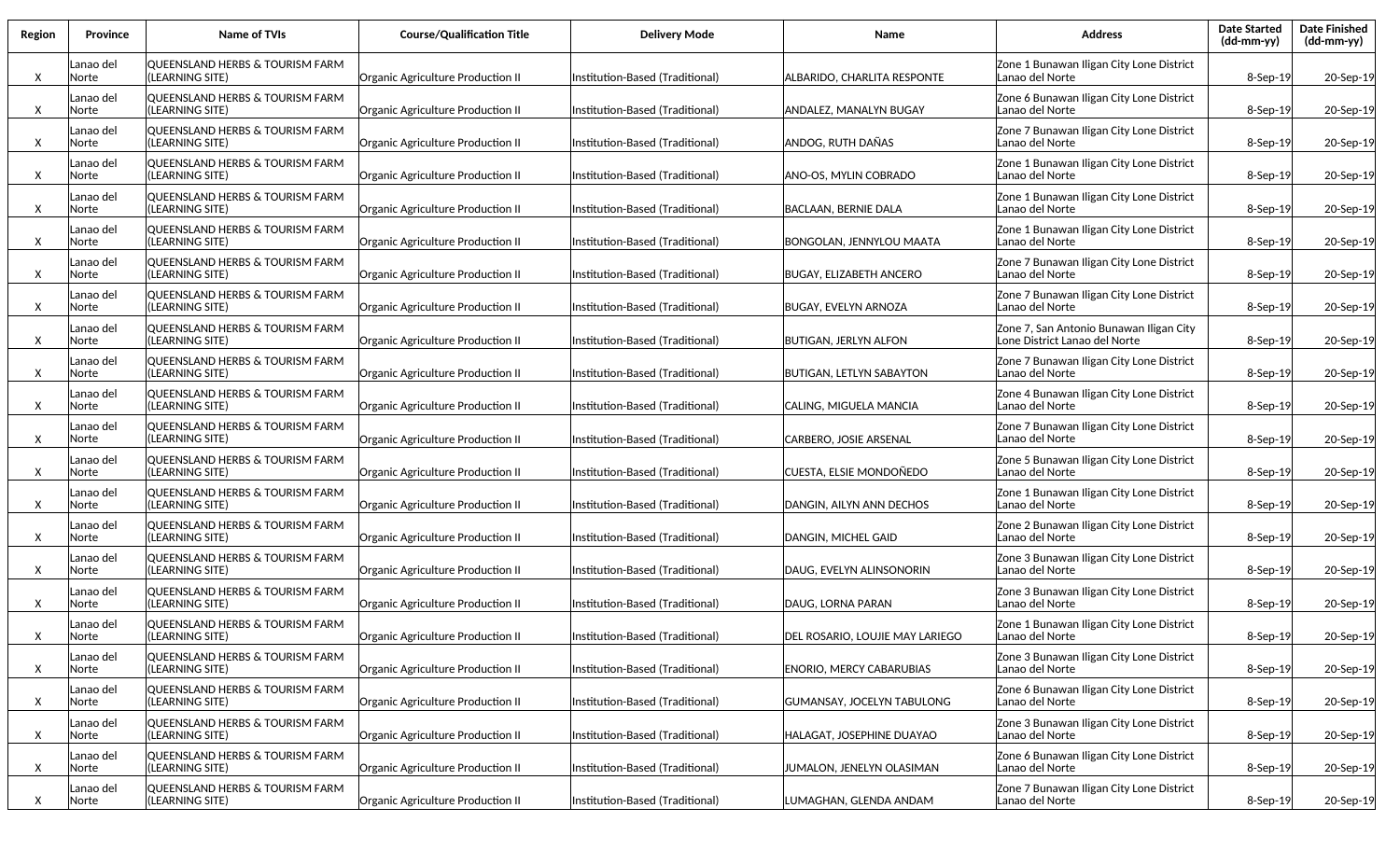| Region | <b>Province</b>    | Name of TVIs                                                  | <b>Course/Qualification Title</b> | <b>Delivery Mode</b>            | <b>Name</b>                        | <b>Address</b>                                                   | <b>Date Started</b><br>$(dd-mm-yy)$ | <b>Date Finished</b><br>$(dd-mm-yy)$ |
|--------|--------------------|---------------------------------------------------------------|-----------------------------------|---------------------------------|------------------------------------|------------------------------------------------------------------|-------------------------------------|--------------------------------------|
| X      | Lanao del<br>Norte | QUEENSLAND HERBS & TOURISM FARM<br>(LEARNING SITE)            | Organic Agriculture Production II | Institution-Based (Traditional) | MAGSAYO, ANABELLA MATIGAS          | Zone 7 Bunawan Iligan City Lone District<br>Lanao del Norte      | 8-Sep-19                            | 20-Sep-19                            |
| X      | anao del<br>Norte  | <b>QUEENSLAND HERBS &amp; TOURISM FARM</b><br>(LEARNING SITE) | Organic Agriculture Production II | Institution-Based (Traditional) | MAHINAY, FLORAMIE CASAS            | Zone 1 Bunawan Iligan City Lone District<br>Lanao del Norte      | 8-Sep-19                            | 20-Sep-19                            |
| X      | anao del<br>Norte  | QUEENSLAND HERBS & TOURISM FARM<br>(LEARNING SITE)            | Organic Agriculture Production II | Institution-Based (Traditional) | MANCIA, MARIFE CAMPOREDONDO        | Zone 4 Bunawan Iligan City Lone District<br>Lanao del Norte      | 8-Sep-19                            | 20-Sep-19                            |
| X      | Lanao del<br>Norte | QUEENSLAND HERBS & TOURISM FARM<br>(LEARNING SITE)            | Organic Agriculture Production II | Institution-Based (Traditional) | MANDAG, RANICA NONAN               | Zone 7 Bunawan Iligan City Lone District<br>Lanao del Norte      | 8-Sep-19                            | 20-Sep-19                            |
| X      | Lanao del<br>Norte | QUEENSLAND HERBS & TOURISM FARM<br>(LEARNING SITE)            | Organic Agriculture Production II | Institution-Based (Traditional) | MANGUBAT, MARICEL JUMAWAN          | P. Palitan Bunawan Iligan City Lone District<br>Lanao del Norte  | 8-Sep-19                            | 20-Sep-19                            |
| X      | Lanao del<br>Norte | QUEENSLAND HERBS & TOURISM FARM<br>(LEARNING SITE)            | Organic Agriculture Production II | Institution-Based (Traditional) | NANO, CARMELINA GALANGQUI          | Zone 6 Bunawan Iligan City Lone District<br>Lanao del Norte      | 8-Sep-19                            | 20-Sep-19                            |
| X      | Lanao del<br>Norte | QUEENSLAND HERBS & TOURISM FARM<br>(LEARNING SITE)            | Organic Agriculture Production II | Institution-Based (Traditional) | NANO, CARMEN DAMPOG                | Zone 6 Bunawan Iligan City Lone District<br>Lanao del Norte      | 8-Sep-19                            | 20-Sep-19                            |
| X      | Lanao del<br>Norte | lQUEENSLAND HERBS & TOURISM FARM<br>(LEARNING SITE)           | Organic Agriculture Production II | Institution-Based (Traditional) | NANO, CAROLYN GALANGQUI            | Zone 6 Bunawan Iligan City Lone District<br>Lanao del Norte      | 8-Sep-19                            | 20-Sep-19                            |
| X      | Lanao del<br>Norte | QUEENSLAND HERBS & TOURISM FARM<br>(LEARNING SITE)            | Organic Agriculture Production II | Institution-Based (Traditional) | OYAO, RACHEL-LYN DADOLE            | San Antonio Bunawan Iligan City Lone<br>District Lanao del Norte | 8-Sep-19                            | 20-Sep-19                            |
| X      | Lanao del<br>Norte | QUEENSLAND HERBS & TOURISM FARM<br>(LEARNING SITE)            | Organic Agriculture Production II | Institution-Based (Traditional) | PADAGAS, GEMMA BUGAY               | Zone 7 Bunawan Iligan City Lone District<br>Lanao del Norte      | 8-Sep-19                            | 20-Sep-19                            |
| X      | Lanao del<br>Norte | QUEENSLAND HERBS & TOURISM FARM<br>(LEARNING SITE)            | Organic Agriculture Production II | Institution-Based (Traditional) | RACAZA, HELVIE BUTIGAN             | Zone 1 Bunawan Iligan City Lone District<br>Lanao del Norte      | 8-Sep-19                            | 20-Sep-19                            |
| X      | Lanao del<br>Norte | QUEENSLAND HERBS & TOURISM FARM<br>(LEARNING SITE)            | Organic Agriculture Production II | Institution-Based (Traditional) | RESPONTE, ELDIE SABELLANO          | Zone 3 Bunawan Iligan City Lone District<br>Lanao del Norte      | 8-Sep-19                            | 20-Sep-19                            |
| X      | Lanao del<br>Norte | QUEENSLAND HERBS & TOURISM FARM<br>(LEARNING SITE)            | Organic Agriculture Production II | Institution-Based (Traditional) | RESPONTE, MELBA BAISAC             | Zone 1 Bunawan Iligan City Lone District<br>Lanao del Norte      | 8-Sep-19                            | 20-Sep-19                            |
| X      | Lanao del<br>Norte | QUEENSLAND HERBS & TOURISM FARM<br>(LEARNING SITE)            | Organic Agriculture Production II | Institution-Based (Traditional) | ROMANO, CELIA WAGA                 | Zone 6 Bunawan Iligan City Lone District<br>Lanao del Norte      | 8-Sep-19                            | 20-Sep-19                            |
| X      | Lanao del<br>Norte | QUEENSLAND HERBS & TOURISM FARM<br>(LEARNING SITE)            | Organic Agriculture Production II | Institution-Based (Traditional) | ROMANO, MERAVEL DAMPOG             | Zone 6 Bunawan Iligan City Lone District<br>Lanao del Norte      | 8-Sep-19                            | 20-Sep-19                            |
| X      | Lanao del<br>Norte | <b>QUEENSLAND HERBS &amp; TOURISM FARM</b><br>(LEARNING SITE) | Organic Agriculture Production II | Institution-Based (Traditional) | <b>FABOLONG. JENNY MAE MAGSAYO</b> | Zone 6 Bunawan Iligan City Lone District<br>Lanao del Norte      | $8-$ Sep $-19$                      | 20-Sep-19                            |
| X      | Lanao del<br>Norte | <b>QUEENSLAND HERBS &amp; TOURISM FARM</b><br>(LEARNING SITE) | Organic Agriculture Production II | Institution-Based (Traditional) | TINGGAS, RODELYN SUSUSCO           | Zone 7 Bunawan Iligan City Lone District<br>Lanao del Norte      | $8-$ Sep $-19$                      | 20-Sep-19                            |
| XI     | Davao del<br>Norte | ARC Agri-Venture and Learning Hub                             | Organic Agriculture Production II | Community-Based                 | BATERNA, FLORENCIA MILAGROSA       | Purok 1 Sampao Kapalong I Davao del<br> Norte                    | 3-Sep-19                            | 11-Sep-19                            |
| XI     | Davao del<br>Norte | <b>ARC Agri-Venture and Learning Hub</b>                      | Organic Agriculture Production II | Community-Based                 | <b>BELLEZA, ROSE ECIL</b>          | Purok 2a Sampao Kapalong I Davao del<br>lNorte                   | 3-Sep-19                            | 11-Sep-19                            |
| XI     | Davao del<br>Norte | ARC Agri-Venture and Learning Hub                             | Organic Agriculture Production II | Community-Based                 | <b>BUNAL, AMALIA CONTAYOSO</b>     | Purok 1 Sampao Kapalong I Davao del<br> Norte                    | 3-Sep-19                            | 11-Sep-19                            |
| XI     | Davao del<br>Norte | ARC Agri-Venture and Learning Hub                             | Organic Agriculture Production II | Community-Based                 | CANILLO, LUCITA JAMIL              | Purok 2 Sampao Kapalong I Davao del<br> Norte                    | 3-Sep-19                            | 11-Sep-19                            |
| XI     | Davao del<br>Norte | ARC Agri-Venture and Learning Hub                             | Organic Agriculture Production II | Community-Based                 | <b>CEBALLOS, ANNALYN T</b>         | P2 Sampao Kapalong II Davao del Norte                            | 3-Sep-19                            | 11-Sep-19                            |
| XI     | Davao del<br>Norte | ARC Agri-Venture and Learning Hub                             | Organic Agriculture Production II | Community-Based                 | CIPRIANO, JOGIE CONALES            | Purok 1 Sampao Kapalong I Davao del<br> Norte                    | 3-Sep-19                            | 11-Sep-19                            |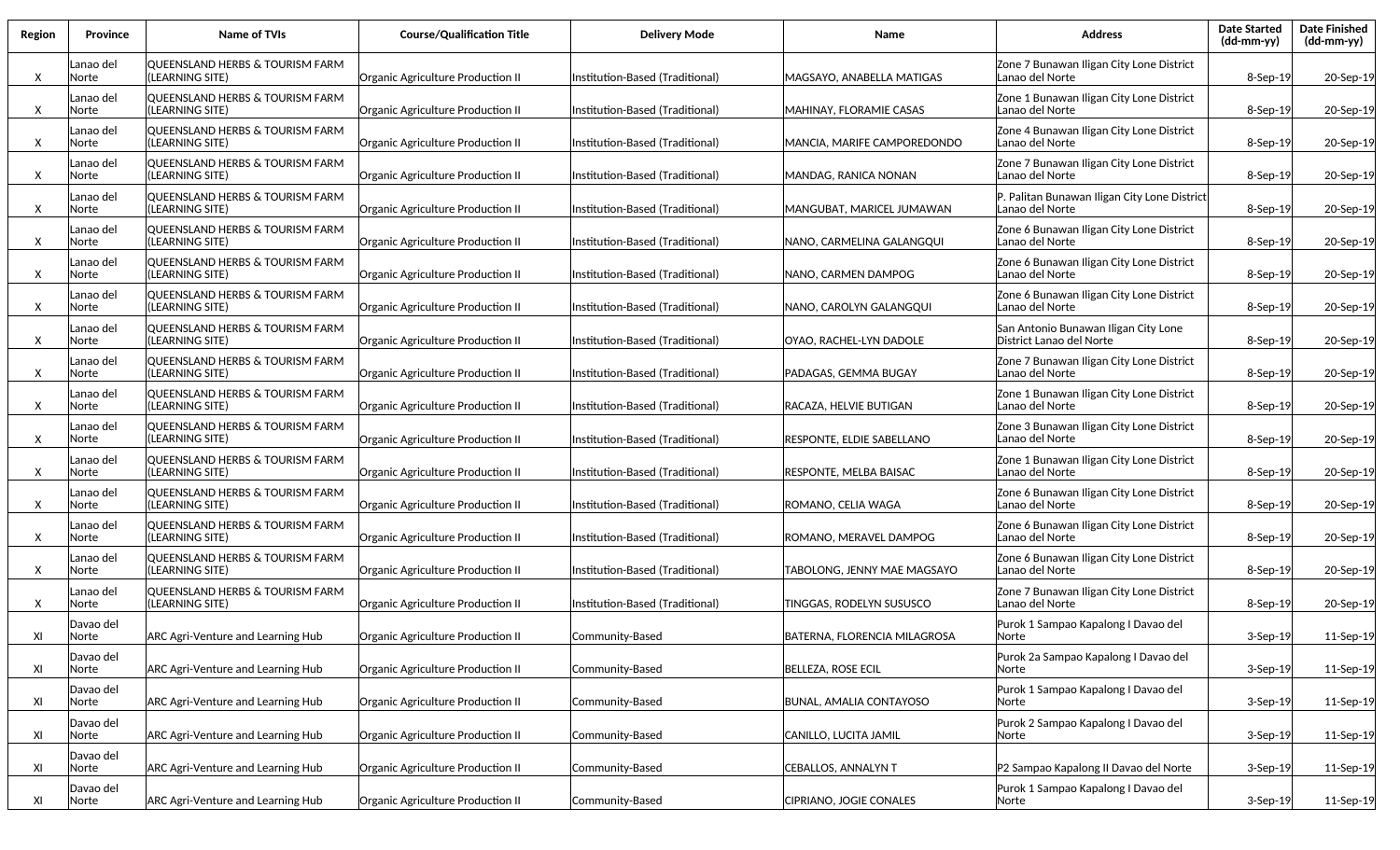| Region | <b>Province</b>    | <b>Name of TVIs</b>                      | <b>Course/Qualification Title</b> | <b>Delivery Mode</b> | Name                              | <b>Address</b>                                                    | <b>Date Started</b><br>(dd-mm-yy) | <b>Date Finished</b><br>$(dd-mm-yy)$ |
|--------|--------------------|------------------------------------------|-----------------------------------|----------------------|-----------------------------------|-------------------------------------------------------------------|-----------------------------------|--------------------------------------|
| XI     | Davao del<br>Norte | ARC Agri-Venture and Learning Hub        | Organic Agriculture Production II | Community-Based      | DUCUSIN, KAREN DURAN              | Purok 6 Sampao Kapalong I Davao del<br>lNorte                     | $3-Sep-19$                        | 11-Sep-19                            |
| XI     | Davao del<br>Norte | <b>ARC Agri-Venture and Learning Hub</b> | Organic Agriculture Production II | Community-Based      | ARANGAN, MYLEN DUCUSIN            | Purok 6 Sampao Kapalong I Davao del<br>lNorte                     | $3-Sep-19$                        | 11-Sep-19                            |
| XI     | Davao del<br>Norte | <b>ARC Agri-Venture and Learning Hub</b> | Organic Agriculture Production II | Community-Based      | .IBAO, LEONILA DUCUSIN            | Purok 6 Sampao Kapalong I Davao del<br>lNorte                     | $3-$ Sep $-19$                    | 11-Sep-19                            |
| XI     | Davao del<br>Norte | <b>ARC Agri-Venture and Learning Hub</b> | Organic Agriculture Production II | Community-Based      | MAGBANUA, ANNIE PARREŇO           | Purok 2a Sampao Kapalong I Davao del<br>lNorte                    | $3-$ Sep $-19$                    | 11-Sep-19                            |
| XI     | Davao del<br>Norte | <b>ARC Agri-Venture and Learning Hub</b> | Organic Agriculture Production II | Community-Based      | MAGLANGUE, DIANA ANGEL SUMAMBOT   | Purok 1 Sampao Kapalong I Davao del<br> Norte                     | $3-Sep-19$                        | 11-Sep-19                            |
| XI     | Davao del<br>Norte | <b>ARC Agri-Venture and Learning Hub</b> | Organic Agriculture Production II | Community-Based      | MAGLANQUE, SUNSHINE S             | Purok 12 Sampao Kapalong I Davao del<br>lNorte                    | $3-Sep-19$                        | 11-Sep-19                            |
| XI     | Davao del<br>Norte | MEA Natural Farm                         | Organic Agriculture Production II | Community-Based      | ADDUJAN, ROLLY TAGUD              | Prk Pagkakaisa Magugpo West City of<br>Tagum I Davao del Norte    | 7-Sep-19                          | 29-Sep-19                            |
| XI     | Davao del<br>Norte | MEA Natural Farm                         | Organic Agriculture Production II | Community-Based      | AGUSTIN, JULIE IMEE LAROT         | Prk Pagkakaisa Magugpo West City of<br>Tagum I Davao del Norte    | 7-Sep-19                          | 29-Sep-19                            |
| XI     | Davao del<br>Norte | MEA Natural Farm                         | Organic Agriculture Production II | Community-Based      | AUXTERO. LEONILA LUCHAVEZ         | Prk. Pag-asa Magugpo West City of Tagum<br>Il Davao del Norte     | 7-Sep-19                          | 29-Sep-19                            |
| XI     | Davao del<br>Norte | MEA Natural Farm                         | Organic Agriculture Production II | Community-Based      | CALATRAVA. KIM FRANCIS JAINGA     | Prk 4 Carcor New Corella I Davao del<br> Norte                    | 7-Sep-19                          | 29-Sep-19                            |
| XI     | Davao del<br>Norte | MEA Natural Farm                         | Organic Agriculture Production II | Community-Based      | CALLAO, JOVEL COLES               | Prk Pagkakaisa Magugpo West City of<br>Tagum I Davao del Norte    | 7-Sep-19                          | 29-Sep-19                            |
| XI     | Davao del<br>Norte | MEA Natural Farm                         | Organic Agriculture Production II | Community-Based      | CAPUYAN, JUNEFER PACAÑOT          | Prk Pagkakaisa Magugpo West City of<br>Tagum I Davao del Norte    | 7-Sep-19                          | 29-Sep-19                            |
| XI     | Davao del<br>Norte | MEA Natural Farm                         | Organic Agriculture Production II | Community-Based      | FEMENTIRA, MARK PAUL DACAPIO      | Carcor New Corella I Davao del Norte                              | $7-$ Sep $-19$                    | 29-Sep-19                            |
| XI     | Davao del<br>Norte | MEA Natural Farm                         | Organic Agriculture Production II | Community-Based      | <b>GONZALES, MICHAEL BUNTAS</b>   | Prk Pagkakaisa Magugpo West City of<br>Tagum I Davao del Norte    | 7-Sep-19                          | 29-Sep-19                            |
| XI     | Davao del<br>Norte | MEA Natural Farm                         | Organic Agriculture Production II | Community-Based      | ACADEN, JAYME BRIGIDA             | Prk Dalisay Road Magugpo West City of<br>Tagum I Davao del Norte  | 7-Sep-19                          | 29-Sep-19                            |
| XI     | Davao del<br>Norte | MEA Natural Farm                         | Organic Agriculture Production II | Community-Based      | MACASUHOT, FELVIN CALAMBA         | Prk Pagkakaisa Magugpo West City of<br>Tagum I Davao del Norte    | 7-Sep-19                          | 29-Sep-19                            |
| XI     | Davao del<br>Norte | MEA Natural Farm                         | Organic Agriculture Production II | Community-Based      | MERQUITA, CLAUDIA ABENOJA         | Prk. Panabay Magugpo West City of<br>Tagum II Davao del Norte     | 7-Sep-19                          | 29-Sep-19                            |
| XI     | Davao del<br>Norte | MEA Natural Farm                         | Organic Agriculture Production II | Community-Based      | NAKILA, MAC ERVIC SENIOR          | 988 Cristory Vill Brgy West City of Tagum I<br>Davao del Norte    | 7-Sep-19                          | 29-Sep-19                            |
| XI     | Davao del<br>Norte | MEA Natural Farm                         | Organic Agriculture Production II | Community-Based      | Palaca, Michelle Tagud            | Prk. Malinawon Magugpo West City of<br>Tagum I Davao del Norte    | 7-Sep-19                          | 29-Sep-19                            |
| XI     | Davao del<br>Norte | MEA Natural Farm                         | Organic Agriculture Production II | Community-Based      | PEREZ, JULIE ANN MALANG           | Magugpo West City of Tagum I Davao del<br> Norte                  | 7-Sep-19                          | 29-Sep-19                            |
| XI     | Davao del<br>Norte | MEA Natural Farm                         | Organic Agriculture Production II | Community-Based      | RONDINA, ERNESTO SALADAGA         | Prk Kaunlaran Brgy West City of Tagum I<br>Davao del Norte        | 7-Sep-19                          | 29-Sep-19                            |
| XI     | Davao del<br>Norte | MEA Natural Farm                         | Organic Agriculture Production II | Community-Based      | SOLIS, HERCLEO ABELGAS            | Prk Durian, seminary Brgy West City of<br>Tagum I Davao del Norte | 7-Sep-19                          | 29-Sep-19                            |
| XI     | Davao del<br>Norte | MEA Natural Farm                         | Organic Agriculture Production II | Community-Based      | <b>TIPLACA, GILBERT ALCANTARA</b> | Prk Pagkakaisa Magugpo West City of<br>Tagum I Davao del Norte    | 7-Sep-19                          | 29-Sep-19                            |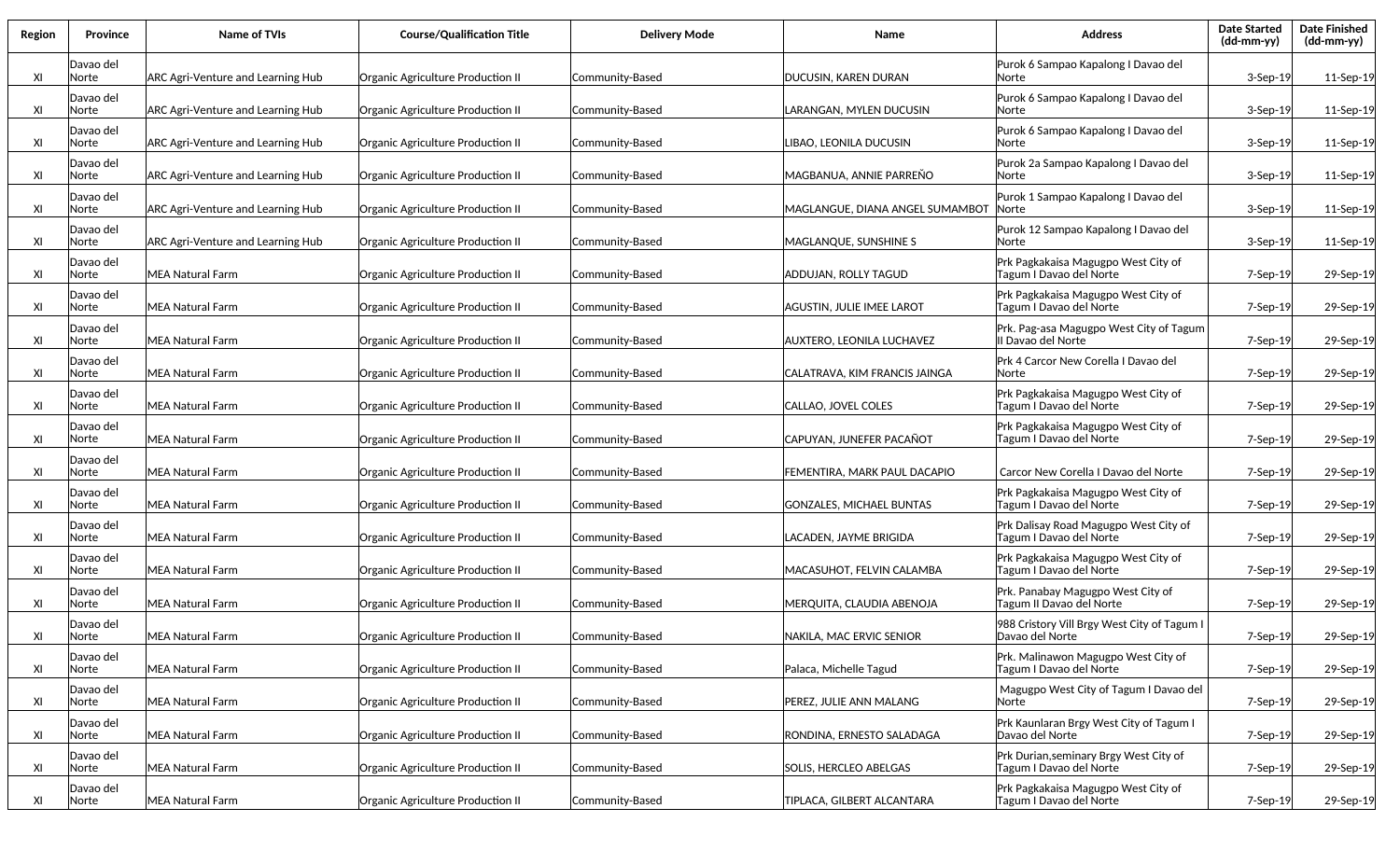| Region | <b>Province</b>              | Name of TVIs                                               | <b>Course/Qualification Title</b> | <b>Delivery Mode</b>            | <b>Name</b>                     | <b>Address</b>                                                 | <b>Date Started</b><br>(dd-mm-yy) | <b>Date Finished</b><br>(dd-mm-yy) |
|--------|------------------------------|------------------------------------------------------------|-----------------------------------|---------------------------------|---------------------------------|----------------------------------------------------------------|-----------------------------------|------------------------------------|
| XI     | Davao del<br>Norte           | <b>MEA Natural Farm</b>                                    | Organic Agriculture Production II | Community-Based                 | TIPLACA, ROGELIO ALCANTARA JR   | Prk Pagkakaisa Magugpo West City of<br>Tagum I Davao del Norte | 7-Sep-19                          | 29-Sep-19                          |
| XI     | Davao del<br>Norte           | MEA Natural Farm                                           | Organic Agriculture Production II | Community-Based                 | TIROL, YOLANDA ADORMEO          | Prk Masagana Magugpo West City of<br>Tagum I Davao del Norte   | 7-Sep-19                          | 29-Sep-19                          |
| XI     | Davao del<br>Norte           | <b>MEA Natural Farm</b>                                    | Organic Agriculture Production II | Community-Based                 | TUMALOM, JOYNEL LADESMA         | Prk 1 Carcor New Corella I Davao del<br>Norte                  | 7-Sep-19                          | 29-Sep-19                          |
| XI     | Davao del Sur                | <b>ACIW-TRAINING AND ASSESSMENT</b><br>CENTER, INC.        | TILE SETTING NCII                 | Institution-Based (Traditional) | AMBASAN, CHRISTOPHER MAGUNDAG   | DADONG TARRAGONA 1 DAVAO<br>ORIENTAL                           | $6-$ Sep $-19$                    | 19-Sep-19                          |
| XI     | Davao del Sur                | <b>ACIW-TRAINING AND ASSESSMENT</b><br>CENTER, INC.        | TILE SETTING NCII                 | Institution-Based (Traditional) | <b>BURGOS, JANEL ENANGKILAT</b> | PUROK 1-C JOVELLAR TARRAGONA 1<br><b>DAVAO ORIENTAL</b>        | $6-$ Sep $-19$                    | 19-Sep-19                          |
| XI     | Davao del Sur                | <b>ACIW-TRAINING AND ASSESSMENT</b><br>CENTER, INC.        | TILE SETTING NCII                 | Institution-Based (Traditional) | <b>DILAG, ROLLY EUSTAQUIO</b>   | CAMBITAN JOVELLAR TARRAGONA 1<br><b>DAVAO ORIENTAL</b>         | $6-$ Sep $-19$                    | 19-Sep-19                          |
| XI     | Davao del Sur                | ACIW-TRAINING AND ASSESSMENT<br>CENTER, INC.               | TILE SETTING NCII                 | Institution-Based (Traditional) | ELECTORES, SANDY OTAZA          | PUROK DARUHAN CENTRAL TARRAGONA<br><b>1 DAVAO ORIENTAL</b>     | $6-$ Sep $-19$                    | 19-Sep-19                          |
| XI     | Davao del Sur                | ACIW-TRAINING AND ASSESSMENT<br>CENTER, INC.               | TILE SETTING NCII                 | Institution-Based (Traditional) | FERMIN, ALRICO SIMBANAGAN       | NASA 2 CENTRAL TARRAGONA 1 DAVAO<br>ORIENTAL                   | $6-$ Sep $-19$                    | 19-Sep-19                          |
| XI     | Davao del Sur                | ACIW-TRAINING AND ASSESSMENT<br>CENTER, INC.               | TILE SETTING NCII                 | Institution-Based (Traditional) | GULLEM. ELMER DOGCOTANON        | CAMBITAN JOVELLAR TARRAGONA 1<br>DAVAO ORIENTAL                | $6-$ Sep $-19$                    | 19-Sep-19                          |
| XI     | Davao del Sur                | <b>ACIW-TRAINING AND ASSESSMENT</b><br>CENTER, INC.        | TILE SETTING NCII                 | Institution-Based (Traditional) | MAMILIC, CHRIST MANUEL          | DADONG TARRAGONA 1 DAVAO<br>ORIENTAL                           | $6-$ Sep $-19$                    | 19-Sep-19                          |
| XI     | Davao del Sur                | <b>ACIW-TRAINING AND ASSESSMENT</b><br><b>CENTER. INC.</b> | TILE SETTING NCII                 | Institution-Based (Traditional) | MATAYAB, LOUIE MANUEL           | PUROK CENTRAL 1 CABAGAYAN<br>TARRAGONA 1 DAVAO ORIENTAL        | 6-Sep-19                          | 19-Sep-19                          |
| XI     | Davao del Sur                | <b>ACIW-TRAINING AND ASSESSMENT</b><br>CENTER, INC.        | TILE SETTING NCII                 | Institution-Based (Traditional) | MATAYAB, ERWIN DAGNOPAN         | PUROK CENTRAL 1 CABAGAYAN<br>TARRAGONA 1 DAVAO ORIENTAL        | $6-$ Sep $-19$                    | 19-Sep-19                          |
| XI     | Davao del Sur                | ACIW-TRAINING AND ASSESSMENT<br>CENTER, INC.               | TILE SETTING NCII                 | Institution-Based (Traditional) | BOTELYA, FLORIE JHON            | PUROK MAGAMAY CENTRAL TARRAGONA<br>1 DAVAO ORIENTAL            | $6-$ Sep $-19$                    | 19-Sep-19                          |
| XI     | Davao del Sur                | ACIW-TRAINING AND ASSESSMENT<br>CENTER, INC.               | TILE SETTING NCII                 | Institution-Based (Traditional) | CALITAS, AIVAN DAVE BORBON      | BALIWAGAN CABAGAYAN TARRAGONA 1<br>DAVAO ORIENTAL              | $6-$ Sep $-19$                    | 19-Sep-19                          |
| XI     | Davao del Sur                | <b>ACIW-TRAINING AND ASSESSMENT</b><br>CENTER, INC.        | TILE SETTING NCII                 | Institution-Based (Traditional) | <b>BANSAG, ROBERT RONQUILLO</b> | PUROK CENTRAL 1 LUCATAN TARRAGONA<br>1 DAVAO ORIENTAL          | 6-Sep-19                          | 19-Sep-19                          |
| XI     | Davao del Sur                | <b>ACIW-TRAINING AND ASSESSMENT</b><br>CENTER, INC.        | TILE SETTING NCII                 | Institution-Based (Traditional) | <b>ESTOSE, SANIEL MIGUEL</b>    | MABIGA LUCATAN TARRAGONA 1 DAVAO<br>ORIENTAL                   | $6-$ Sep $-19$                    | 19-Sep-19                          |
| XI     | Davao del Sur                | ACIW-TRAINING AND ASSESSMENT<br>CENTER, INC.               | TILE SETTING NCII                 | Institution-Based (Traditional) | MACATABOG, JAYPOY DAMASO        | MABIGA LUCATAN TARRAGONA 1 DAVAO<br>ORIENTAL                   | $6-$ Sep $-19$                    | 19-Sep-19                          |
| XI     | Davao del Sur   CENTER, INC. | <b>ACIW-TRAINING AND ASSESSMENT</b>                        | TILE SETTING NCII                 | Institution-Based (Traditional) | ILUCAS, ODJIE ESTANISLAO        | MABIGA LUCATAN TARRAGONA 1 DAVAO<br>ORIENTAL                   | $6-$ Sep $-19$                    | 19-Sep-19                          |
| XI     | Davao del Sur                | ACIW-TRAINING AND ASSESSMENT<br>CENTER, INC.               | TILE SETTING NCII                 | Institution-Based (Traditional) | MASAGNAY, NORODEN TORCINO       | MABIGA LUCATAN TARRAGONA 1 DAVAO<br>ORIENTAL                   | $6-$ Sep $-19$                    | 19-Sep-19                          |
| XI     | Davao del Sur                | ACIW-TRAINING AND ASSESSMENT<br>CENTER, INC.               | TILE SETTING NCII                 | Institution-Based (Traditional) | BANSAG, MANAL LUCAS             | MABIGA LUCATAN TARRAGONA 1 DAVAO<br>ORIENTAL                   | $6-$ Sep $-19$                    | 19-Sep-19                          |
| XI     | Davao del Sur                | <b>ACIW-TRAINING AND ASSESSMENT</b><br>CENTER, INC.        | TILE SETTING NCII                 | Institution-Based (Traditional) | ABAYON, AGUSTINE DE FRANCIA     | CABAGAYAN TARRAGONA 1 DAVAO<br>ORIENTAL                        | 6-Sep-19                          | 19-Sep-19                          |
| XI     | Davao del Sur                | ACIW-TRAINING AND ASSESSMENT<br>CENTER, INC.               | TILE SETTING NCII                 | Institution-Based (Traditional) | TAMPUSO, ALMANIE LORENZO        | PUROK BACUILIN LUCATAN TARRAGONA 1<br><b>DAVAO ORIENTAL</b>    | 6-Sep-19                          | 19-Sep-19                          |
| XI     | Davao del Sur                | ACIW-TRAINING AND ASSESSMENT<br><b>ICENTER. INC.</b>       | TILE SETTING NCII                 | Institution-Based (Traditional) | TEMBLOR, ERWIN SOLANO           | PUROK NASA 1 CENTRAL TARRAGONA 1<br><b>DAVAO ORIENTAL</b>      | 6-Sep-19                          | 19-Sep-19                          |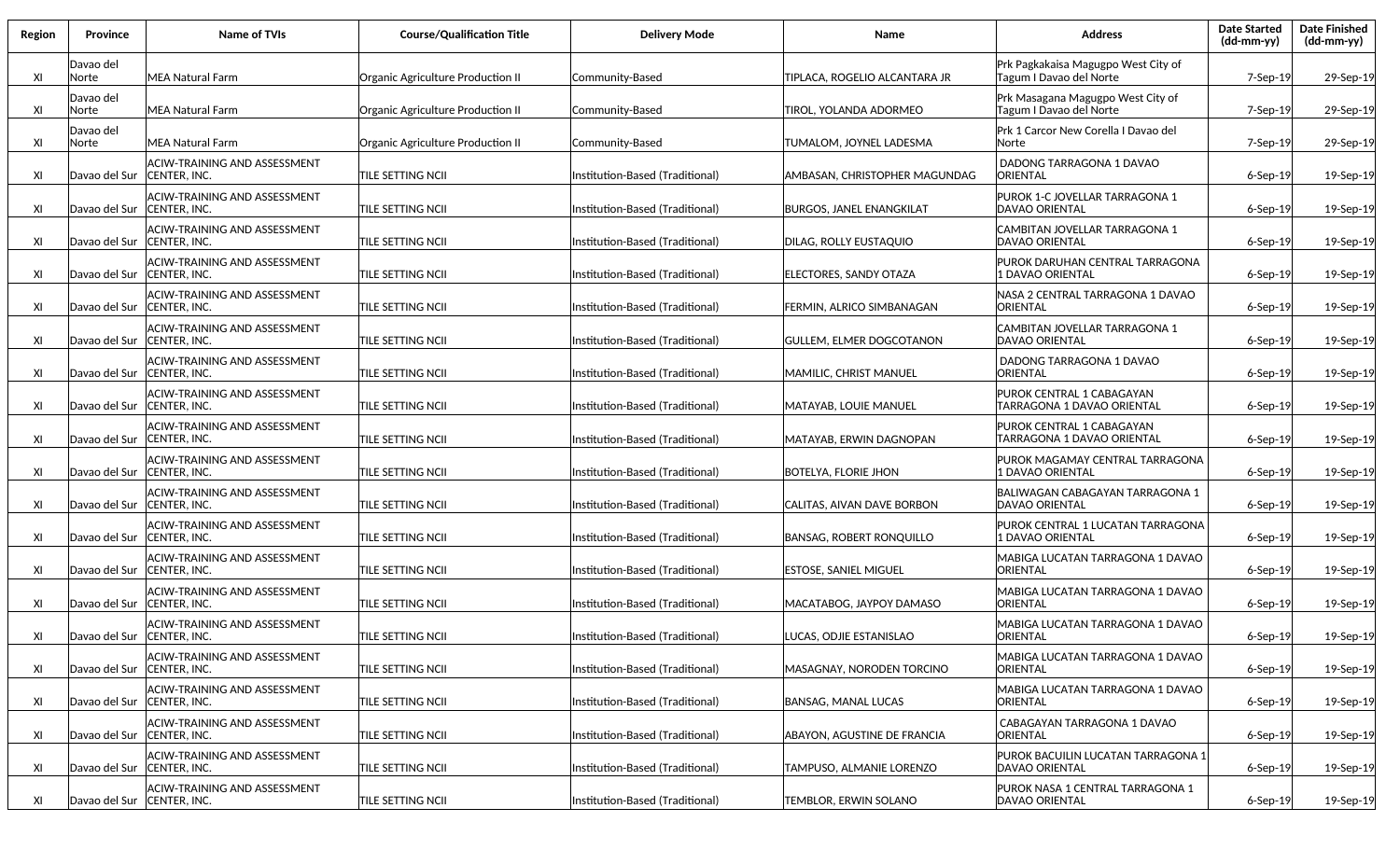| Region | Province                   | <b>Name of TVIs</b>                                 | <b>Course/Qualification Title</b>                                                                           | <b>Delivery Mode</b>            | Name                                | <b>Address</b>                                                             | <b>Date Started</b><br>$(dd-mm-yy)$ | <b>Date Finished</b><br>(dd-mm-yy) |
|--------|----------------------------|-----------------------------------------------------|-------------------------------------------------------------------------------------------------------------|---------------------------------|-------------------------------------|----------------------------------------------------------------------------|-------------------------------------|------------------------------------|
| XI     | Davao del Sur              | ACIW-TRAINING AND ASSESSMENT<br><b>CENTER. INC.</b> | <b>PERFORM MULTIPLE PLUMBING and</b><br><b>REPAIR MAINTENANCE WORKS LEADING</b><br><b>TO PLUMBING NCII</b>  | Institution-Based (Traditional) | MAUBAY, JEALORD ANLIBAN             | LOWER MANSANAS SANTIAGO CARAGA 1<br><b>DAVAO ORIENTAL</b>                  | $6-$ Sep $-19$                      | 26-Sep-19                          |
| XI     | Davao del Sur              | ACIW-TRAINING AND ASSESSMENT<br>CENTER, INC.        | <b>PERFORM MULTIPLE PLUMBING and</b><br><b>REPAIR MAINTENANCE WORKS LEADING</b><br><b>TO PLUMBING NCIL</b>  | Institution-Based (Traditional) | PANDILI, ARCHIE FILTRO              | PUROK MOLAVE SANTIAGO CARAGA 1<br><b>DAVAO ORIENTAL</b>                    | $6-$ Sep $-19$                      | 26-Sep-19                          |
| XI     | Davao del Sur              | ACIW-TRAINING AND ASSESSMENT<br> CENTER, INC.       | <b>PERFORM MULTIPLE PLUMBING and</b><br><b>REPAIR MAINTENANCE WORKS LEADING</b><br><b>TO PLUMBING NCII</b>  | Institution-Based (Traditional) | PANDILI. SHERWIN FILTRO             | PUROK MOLAVE SANTIAGO CARAGA 1<br><b>DAVAO ORIENTAL</b>                    | $6-$ Sep $-19$                      | 26-Sep-19                          |
| XI     | Davao del Sur              | ACIW-TRAINING AND ASSESSMENT<br>CENTER, INC.        | <b>PERFORM MULTIPLE PLUMBING and</b><br><b>REPAIR MAINTENANCE WORKS LEADING</b><br><b>TO PLUMBING NCII</b>  | Institution-Based (Traditional) | PANDILI, HIRAM FILTRO JR            | PUROK ATIPO SANTIAGO CARAGA 1<br><b>DAVAO ORIENTAL</b>                     | $6-$ Sep $-19$                      | 26-Sep-19                          |
| XI     | Davao del Sur              | ACIW-TRAINING AND ASSESSMENT<br>CENTER, INC.        | <b>PERFORM MULTIPLE PLUMBING and</b><br><b>REPAIR MAINTENANCE WORKS LEADING</b><br><b>TO PLUMBING NCII</b>  | Institution-Based (Traditional) | CHAVEZ, RAMIL MONGCALES             | PUROK SAMPALOC SANTIAGO CARAGA 1<br><b>DAVAO ORIENTAL</b>                  | $6-$ Sep $-19$                      | 26-Sep-19                          |
| XI     | Davao del Sur              | ACIW-TRAINING AND ASSESSMENT<br>CENTER, INC.        | <b>IPERFORM MULTIPLE PLUMBING and</b><br><b>REPAIR MAINTENANCE WORKS LEADING</b><br><b>TO PLUMBING NCII</b> | Institution-Based (Traditional) | MASALING, ELPEDIO MANDABON JR       | UPPER MANSANAS SANTIAGO CARAGA 1<br><b>DAVAO ORIENTAL</b>                  | $6-$ Sep $-19$                      | 26-Sep-19                          |
| XI     | Davao del Sur              | ACIW-TRAINING AND ASSESSMENT<br>CENTER, INC.        | <b>IPERFORM MULTIPLE PLUMBING and</b><br><b>REPAIR MAINTENANCE WORKS LEADING</b><br><b>TO PLUMBING NCII</b> | Institution-Based (Traditional) | BASOC, JUAN CAÑA III                | LOWER MANSANAS SANTIAGO CARAGA 1<br><b>DAVAO ORIENTAL</b>                  | 6-Sep-19                            | 26-Sep-19                          |
| XI     | Davao del Sur              | ACIW-TRAINING AND ASSESSMENT<br>CENTER, INC.        | <b>PERFORM MULTIPLE PLUMBING and</b><br><b>REPAIR MAINTENANCE WORKS LEADING</b><br><b>TO PLUMBING NCII</b>  | Institution-Based (Traditional) | VILLAMOR, ABEL BASA                 | PUROK BALITE SANTIAGO CARAGA 1<br><b>DAVAO ORIENTAL</b>                    | $6-$ Sep $-19$                      | 26-Sep-19                          |
| XI     | Davao del Sur              | ACIW-TRAINING AND ASSESSMENT<br>CENTER, INC.        | <b>PERFORM MULTIPLE PLUMBING and</b><br><b>REPAIR MAINTENANCE WORKS LEADING</b><br><b>TO PLUMBING NCII</b>  | Institution-Based (Traditional) | <b>BANTAYAN, JOSEPH MANLITOC</b>    | UPPER MANSANAS SANTIAGO CARAGA 1<br><b>DAVAO ORIENTAL</b>                  | $6-$ Sep $-19$                      | 26-Sep-19                          |
| XI     | Davao del Sur              | ACIW-TRAINING AND ASSESSMENT<br>CENTER, INC.        | <b>PERFORM MULTIPLE PLUMBING and</b><br><b>REPAIR MAINTENANCE WORKS LEADING</b><br><b>TO PLUMBING NCII</b>  | Institution-Based (Traditional) | PHORI, NORIEL LUMONTAD              | PUROK BALITE SANTIAGO CARAGA 1<br><b>DAVAO ORIENTAL</b>                    | $6-$ Sep $-19$                      | 26-Sep-19                          |
| XI     | Davao del Sur              | <b>ACIW-TRAINING AND ASSESSMENT</b><br>CENTER, INC. | PERFORM MULTIPLE PLUMBING and<br><b>REPAIR MAINTENANCE WORKS LEADING</b><br><b>TO PLUMBING NCII</b>         | Institution-Based (Traditional) | LANCIAN, ROBERT CORTEZA             | PUROK ANGEL'S TRUMPET, HALF MOON<br>LANE LUCOD BAGANGA 1 DAVAO<br>ORIENTAL | $6-$ Sep $-19$                      | 26-Sep-19                          |
| XI     | Davao del Sur CENTER, INC. | ACIW-TRAINING AND ASSESSMENT                        | PERFORM MULTIPLE PLUMBING and<br><b>REPAIR MAINTENANCE WORKS LEADING</b><br><b>TO PLUMBING NCII</b>         | (Institution-Based (Traditional | MABASA, CLINT LAURENCE ESCALANTE    | LOWER MANSANAS SANTIAGO CARAGA 1<br><b>DAVAO ORIENTAL</b>                  | $6-$ Sep $-19$                      | 26-Sep-19                          |
| XI     | Davao del Sur              | ACIW-TRAINING AND ASSESSMENT<br>CENTER, INC.        | <b>IPERFORM MULTIPLE PLUMBING and</b><br><b>REPAIR MAINTENANCE WORKS LEADING</b><br><b>TO PLUMBING NCII</b> | Institution-Based (Traditional) | <b>BASOC, NESTLE SUNSHINE LESIS</b> | LOWER MANSANAS SANTIAGO CARAGA 1<br><b>DAVAO ORIENTAL</b>                  | $6-$ Sep $-19$                      | 26-Sep-19                          |
| XI     | Davao del Sur              | ACIW-TRAINING AND ASSESSMENT<br>CENTER, INC.        | <b>PERFORM MULTIPLE PLUMBING and</b><br><b>REPAIR MAINTENANCE WORKS LEADING</b><br><b>TO PLUMBING NCII</b>  | Institution-Based (Traditional) | MANLUYANG. RANDY MASALING           | UPPER MANSANAS SANTIAGO CARAGA 1<br><b>DAVAO ORIENTAL</b>                  | $6-$ Sep $-19$                      | 26-Sep-19                          |
| XI     | Davao del Sur              | ACIW-TRAINING AND ASSESSMENT<br>CENTER, INC.        | <b>PERFORM MULTIPLE PLUMBING and</b><br><b>REPAIR MAINTENANCE WORKS LEADING</b><br><b>TO PLUMBING NCII</b>  | Institution-Based (Traditional) | ENRIQUEZ, RAMIL ORDENIZA            | PUROK BALITE SANTIAGO CARAGA 1<br>DAVAO ORIENTAL                           | $6-$ Sep $-19$                      | 26-Sep-19                          |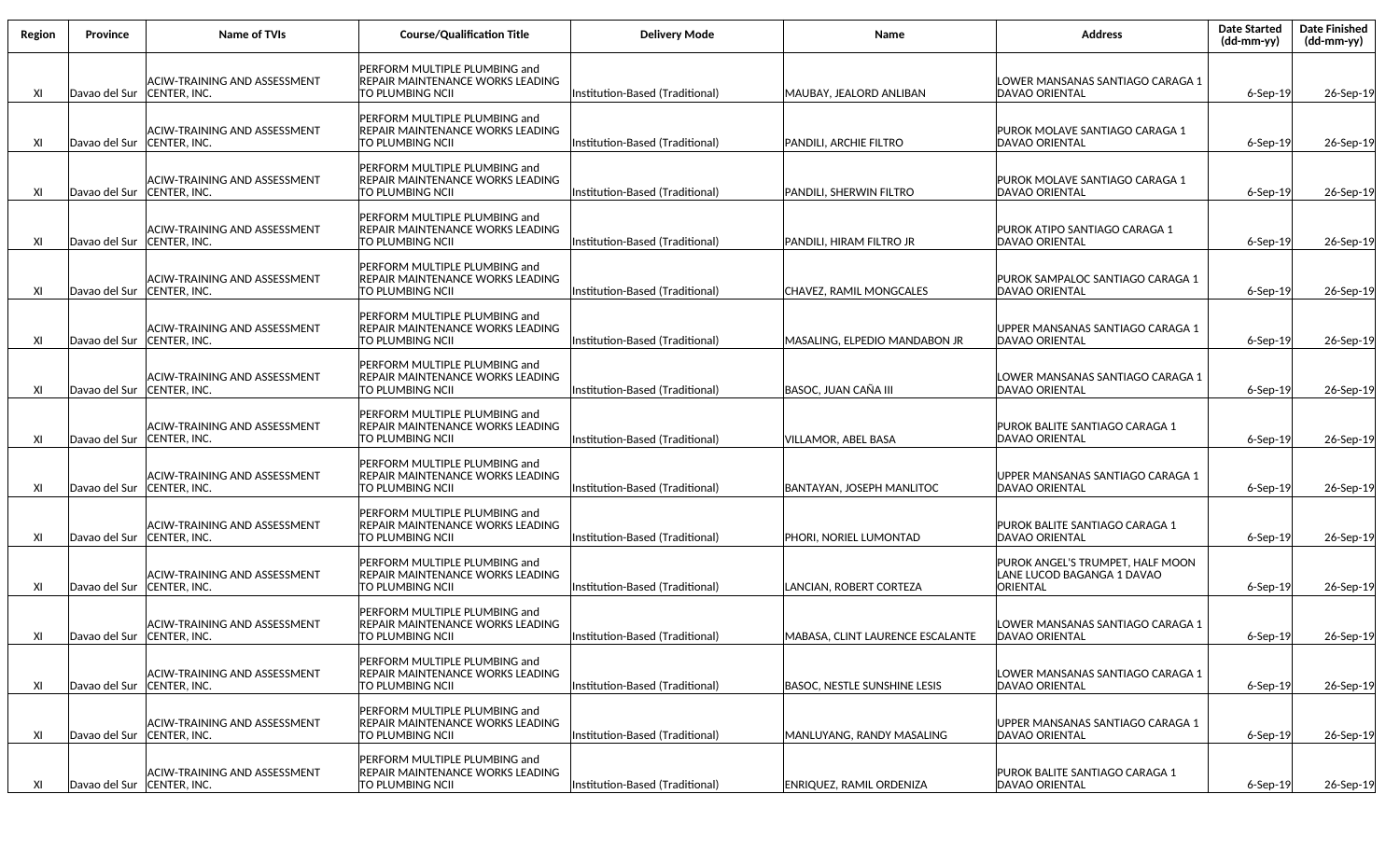| Region | Province            | Name of TVIs                                                                     | <b>Course/Qualification Title</b>                                                     | <b>Delivery Mode</b>                | Name                             | <b>Address</b>                                                                       | <b>Date Started</b><br>$(dd\text{-}\text{mm-}yy)$ | <b>Date Finished</b><br>(dd-mm-yy) |
|--------|---------------------|----------------------------------------------------------------------------------|---------------------------------------------------------------------------------------|-------------------------------------|----------------------------------|--------------------------------------------------------------------------------------|---------------------------------------------------|------------------------------------|
| XI     | Davao del Sur       | ACIW-TRAINING AND ASSESSMENT<br>CENTER, INC.                                     | PERFORM MULTIPLE PLUMBING and<br>REPAIR MAINTENANCE WORKS LEADING<br>TO PLUMBING NCII | Institution-Based (Traditional)     | BANTAYAN, ARLINO CUESTAS         | PUROK ATIPO SANTIAGO CARAGA 1<br>DAVAO ORIENTAL                                      | 6-Sep-19                                          | 26-Sep-19                          |
| XI     | Davao del Sur       | ACIW-TRAINING AND ASSESSMENT<br>CENTER, INC.                                     | PERFORM MULTIPLE PLUMBING and<br>REPAIR MAINTENANCE WORKS LEADING<br>TO PLUMBING NCII | Institution-Based (Traditional)     | PANDILI, ANTERO BANTAYAN         | PUROK MOLAVE SANTIAGO CARAGA 1<br>DAVAO ORIENTAL                                     | $6-Sep-19$                                        | 26-Sep-19                          |
| XI     | Davao del Sur       | ACIW-TRAINING AND ASSESSMENT<br><b>CENTER. INC.</b>                              | PERFORM MULTIPLE PLUMBING and<br>REPAIR MAINTENANCE WORKS LEADING<br>TO PLUMBING NCII | Institution-Based (Traditional)     | MANLUYANG, RICHARD ARNAIZ        | PUROK MACOPA SANTIAGO CARAGA 1<br>DAVAO ORIENTAL                                     | $6-Sep-19$                                        | 26-Sep-19                          |
| XI     | Davao del Sur       | ACIW-TRAINING AND ASSESSMENT<br>CENTER, INC.                                     | PERFORM MULTIPLE PLUMBING and<br>REPAIR MAINTENANCE WORKS LEADING<br>TO PLUMBING NCII | Institution-Based (Traditional)     | ENGLISA, MERVIN LOQUIÑO          | PUROK MOLAVE SANTIAGO CARAGA 1<br>DAVAO ORIENTAL                                     | $6-$ Sep $-19$                                    | 26-Sep-19                          |
| XI     | Davao del Sur       | ACIW-TRAINING AND ASSESSMENT<br>CENTER, INC.                                     | PERFORM MULTIPLE PLUMBING and<br>REPAIR MAINTENANCE WORKS LEADING<br>TO PLUMBING NCII | Institution-Based (Traditional)     | MASALING, MARIA JULIET GAYO      | UPPER MANSANAS SANTIAGO CARAGA 1<br>DAVAO ORIENTAL                                   | $6-$ Sep $-19$                                    | 26-Sep-19                          |
| CARAGA | Agusan del<br>Norte | BEATITUDES TECHNOLOGICAL AND<br>THEOLOGICAL COLLEGE-IMUS, CAVITE,<br>INC.        | Hilot (Wellness Massage) II                                                           | Institution-Based (Mobile Training) | AMBE, ROSALINDA SOGOT            | P-1 Lower Anticala Butuan City I Agusan<br>del Norte                                 | 28-Aug-19                                         | 13-Sep-19                          |
| CARAGA | Agusan del<br>Norte | BEATITUDES TECHNOLOGICAL AND<br>THEOLOGICAL COLLEGE-IMUS, CAVITE,<br>INC.        | Hilot (Wellness Massage) II                                                           | Institution-Based (Mobile Training) | ARISTO, MAYELYN GODEZ            | P-1 Taguibo Butuan City I Agusan del<br>Norte                                        | 28-Aug-19                                         | 13-Sep-19                          |
| CARAGA | Agusan del<br>Norte | BEATITUDES TECHNOLOGICAL AND<br>THEOLOGICAL COLLEGE-IMUS, CAVITE,<br>INC.        | Hilot (Wellness Massage) II                                                           | Institution-Based (Mobile Training) | BELTRAN, LUCINDA SUGOT           | P-4 Taguibo Butuan City I Agusan del<br>Norte                                        | 28-Aug-19                                         | 13-Sep-19                          |
| CARAGA | Agusan del<br>Norte | BEATITUDES TECHNOLOGICAL AND<br>THEOLOGICAL COLLEGE-IMUS, CAVITE,<br>INC.        | Hilot (Wellness Massage) II                                                           | Institution-Based (Mobile Training) | <b>BRIONES, REDENTOR MAG ISA</b> | 412 Purok 5 Balbarino Subdivision 23 Holy<br>Redeemer Butuan City I Agusan del Norte | 28-Aug-19                                         | 13-Sep-19                          |
| CARAGA | Agusan del<br>Norte | BEATITUDES TECHNOLOGICAL AND<br>THEOLOGICAL COLLEGE-IMUS, CAVITE,<br>INC.        | Hilot (Wellness Massage) II                                                           | Institution-Based (Mobile Training) | DANDANON, NELIA CABREDAS         | P-3 Mahayahay Anticala Butuan City I<br>Agusan del Norte                             | 28-Aug-19                                         | 13-Sep-19                          |
| CARAGA | Agusan del<br>Norte | BEATITUDES TECHNOLOGICAL AND<br>THEOLOGICAL COLLEGE-IMUS, CAVITE,<br>INC.        | Hilot (Wellness Massage) II                                                           | Institution-Based (Mobile Training) | DEO, ALJEAN MARY TROCIO          | P-1 Taguibo Butuan City I Agusan del<br>Norte                                        | 28-Aug-19                                         | 13-Sep-19                          |
| CARAGA | Agusan del<br>Norte | <b>BEATITUDES TECHNOLOGICAL AND</b><br>THEOLOGICAL COLLEGE-IMUS, CAVITE,<br>INC. | Hilot (Wellness Massage) II                                                           | Institution-Based (Mobile Training) | JOVEN, DAISY.                    | P-1 Taguibo Butuan City I Agusan del<br> Norte                                       | 28-Aug-19                                         | 13-Sep-19                          |
| CARAGA | Agusan del<br>Norte | BEATITUDES TECHNOLOGICAL AND<br>THEOLOGICAL COLLEGE-IMUS, CAVITE,<br>INC.        | Hilot (Wellness Massage) II                                                           | Institution-Based (Mobile Training) | MANATAD, ELVERA BONGCAWEL        | Purok 1 Taguibo Butuan City I Agusan del<br>Norte                                    | 28-Aug-19                                         | 13-Sep-19                          |
| CARAGA | Agusan del<br>Norte | BEATITUDES TECHNOLOGICAL AND<br>THEOLOGICAL COLLEGE-IMUS, CAVITE,<br>INC.        | Hilot (Wellness Massage) II                                                           | Institution-Based (Mobile Training) | MIJARES, ROSALIE LAGRINAS        | P-1 A Taguibo Butuan City I Agusan del<br>Norte                                      | 28-Aug-19                                         | 13-Sep-19                          |
| CARAGA | Agusan del<br>Norte | BEATITUDES TECHNOLOGICAL AND<br>THEOLOGICAL COLLEGE-IMUS, CAVITE,<br>INC.        | Hilot (Wellness Massage) II                                                           | Institution-Based (Mobile Training) | MUNDA, CATHERINE DIZON           | Purok 9 Taguibo Butuan City Lone District<br>Agusan del Norte                        | 28-Aug-19                                         | 13-Sep-19                          |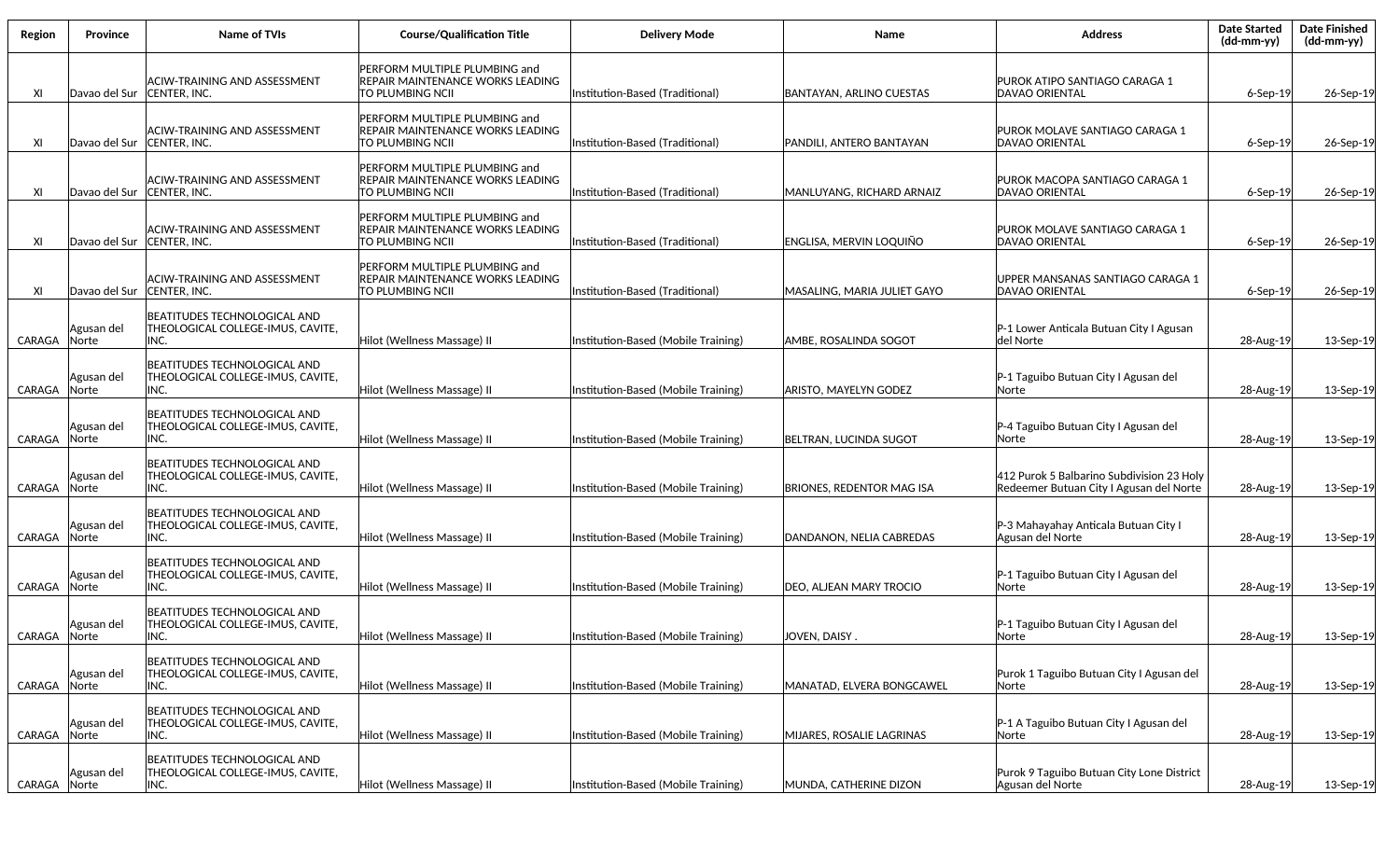| Region | <b>Province</b>            | Name of TVIs                                                               | <b>Course/Qualification Title</b> | <b>Delivery Mode</b>                | <b>Name</b>                  | <b>Address</b>                                           | <b>Date Started</b><br>(dd-mm-yy) | <b>Date Finished</b><br>$(dd-mm-yy)$ |
|--------|----------------------------|----------------------------------------------------------------------------|-----------------------------------|-------------------------------------|------------------------------|----------------------------------------------------------|-----------------------------------|--------------------------------------|
| CARAGA | Agusan del<br>Norte        | BEATITUDES TECHNOLOGICAL AND<br>THEOLOGICAL COLLEGE-IMUS, CAVITE,<br>INC.  | Hilot (Wellness Massage) II       | Institution-Based (Mobile Training) | ORILLOS, DINA SABSAL         | P-4 Taguibo Butuan City I Agusan del<br> Norte           | 28-Aug-19                         | 13-Sep-19                            |
| CARAGA | Agusan del<br>Norte        | BEATITUDES TECHNOLOGICAL AND<br>THEOLOGICAL COLLEGE-IMUS, CAVITE,<br>INC.  | Hilot (Wellness Massage) II       | Institution-Based (Mobile Training) | <b>PALES, ANTONETTE.</b>     | P-1 Taguibo Butuan City I Agusan del<br> Norte           | 28-Aug-19                         | 13-Sep-19                            |
| CARAGA | Agusan del<br>Norte        | BEATITUDES TECHNOLOGICAL AND<br>THEOLOGICAL COLLEGE-IMUS, CAVITE,<br>INC.  | Hilot (Wellness Massage) II       | Institution-Based (Mobile Training) | PELINGON, LOREDIE GANILAO    | P-1 A Taguibo Butuan City I Agusan del<br> Norte         | 28-Aug-19                         | 13-Sep-19                            |
| CARAGA | Agusan del<br>Norte        | BEATITUDES TECHNOLOGICAL AND<br>THEOLOGICAL COLLEGE-IMUS, CAVITE,<br>INC.  | Hilot (Wellness Massage) II       | Institution-Based (Mobile Training) | SANGGAYAN, IVY LUMINGKIT     | P-1 Taguibo Butuan City I Agusan del<br> Norte           | 28-Aug-19                         | 13-Sep-19                            |
| CARAGA | Agusan del<br><b>Norte</b> | BEATITUDES TECHNOLOGICAL AND<br>THEOLOGICAL COLLEGE-IMUS, CAVITE,<br>INC.  | Hilot (Wellness Massage) II       | Institution-Based (Mobile Training) | <b>TORES, ROSEDEL ABELLA</b> | P-3 A Taguibo Butuan City I Agusan del<br> Norte         | 28-Aug-19                         | 13-Sep-19                            |
| CARAGA | Agusan del<br>Norte        | IBEATITUDES TECHNOLOGICAL AND<br>THEOLOGICAL COLLEGE-IMUS, CAVITE,<br>INC. | Hilot (Wellness Massage) II       | Institution-Based (Mobile Training) | TUPAS, ANITA ARCELLIAS       | Sinaka Anticala Butuan City I Agusan del<br>lNorte       | 28-Aug-19                         | 13-Sep-19                            |
| CARAGA | Agusan del<br><b>Norte</b> | BEATITUDES TECHNOLOGICAL AND<br>THEOLOGICAL COLLEGE-IMUS, CAVITE,<br>INC.  | Hilot (Wellness Massage) II       | Institution-Based (Mobile Training) | CABAÑERO. NORMA MATA         | P-6 Taguibo Butuan City I Agusan del<br> Norte           | 28-Aug-19                         | 13-Sep-19                            |
| CARAGA | Agusan del<br><b>Norte</b> | BEATITUDES TECHNOLOGICAL AND<br>THEOLOGICAL COLLEGE-IMUS, CAVITE,<br>INC.  | Hilot (Wellness Massage) II       | Institution-Based (Mobile Training) | <b>CADES, REEMA MARIE YU</b> | P-6 Taguibo Butuan City I Agusan del<br> Norte           | 28-Aug-19                         | 13-Sep-19                            |
| CARAGA | Agusan del<br>Norte        | BEATITUDES TECHNOLOGICAL AND<br> THEOLOGICAL COLLEGE-IMUS, CAVITE,<br>INC. | Hilot (Wellness Massage) II       | Institution-Based (Mobile Training) | <b>GIBA, EVERLITA MARZON</b> | P-6 Sinaka Anticala Butuan City I Agusan<br> del Norte   | 28-Aug-19                         | 13-Sep-19                            |
| CARAGA | Agusan del<br>Norte        | BEATITUDES TECHNOLOGICAL AND<br>THEOLOGICAL COLLEGE-IMUS, CAVITE,<br>INC.  | Hilot (Wellness Massage) II       | Institution-Based (Mobile Training) | <b>INRES, ROSEDEL ABELLA</b> | P-3 A Taguibo Butuan City I Agusan del<br> Norte         | 28-Aug-19                         | 13-Sep-19                            |
| CARAGA | Agusan del<br>Norte        | BEATITUDES TECHNOLOGICAL AND<br>THEOLOGICAL COLLEGE-IMUS, CAVITE,<br>INC.  | Hilot (Wellness Massage) II       | Institution-Based (Mobile Training) | LARAN, JOCELYN CONSTANTE     | Poblacion Butuan City I Agusan del Norte                 | 28-Aug-19                         | 13-Sep-19                            |
| CARAGA | Agusan del<br>Norte        | BEATITUDES TECHNOLOGICAL AND<br>THEOLOGICAL COLLEGE-IMUS, CAVITE,<br>INC.  | Hilot (Wellness Massage) II       | Institution-Based (Mobile Training) | LOPENA, ANNIE BUSACO         | Purok 1 Taguibo Butuan City I Agusan del<br> Norte       | 28-Aug-19                         | 13-Sep-19                            |
| CARAGA | Agusan del<br>Norte        | BEATITUDES TECHNOLOGICAL AND<br>THEOLOGICAL COLLEGE-IMUS, CAVITE,<br>INC.  | Hilot (Wellness Massage) II       | Institution-Based (Mobile Training) | MANZANO, GINA FERMANO        | P-1 Taguibo Butuan City I Agusan del<br> Norte           | 28-Aug-19                         | 13-Sep-19                            |
| CARAGA | Agusan del<br>Norte        | BEATITUDES TECHNOLOGICAL AND<br>THEOLOGICAL COLLEGE-IMUS, CAVITE,<br>INC.  | Hilot (Wellness Massage) II       | Institution-Based (Mobile Training) | <b>OLARTE, ROSITA ANDRES</b> | P-2 Taguibo Butuan City I Agusan del<br> Norte           | 28-Aug-19                         | 13-Sep-19                            |
| CARAGA | Agusan del<br>Norte        | BEATITUDES TECHNOLOGICAL AND<br>THEOLOGICAL COLLEGE-IMUS, CAVITE,<br>INC.  | Hilot (Wellness Massage) II       | Institution-Based (Mobile Training) | TAÑO, MA.CORAZON FRONTERAS   | #042 Purok 2 A Taguibo Butuan City I<br>Agusan del Norte | 28-Aug-19                         | 13-Sep-19                            |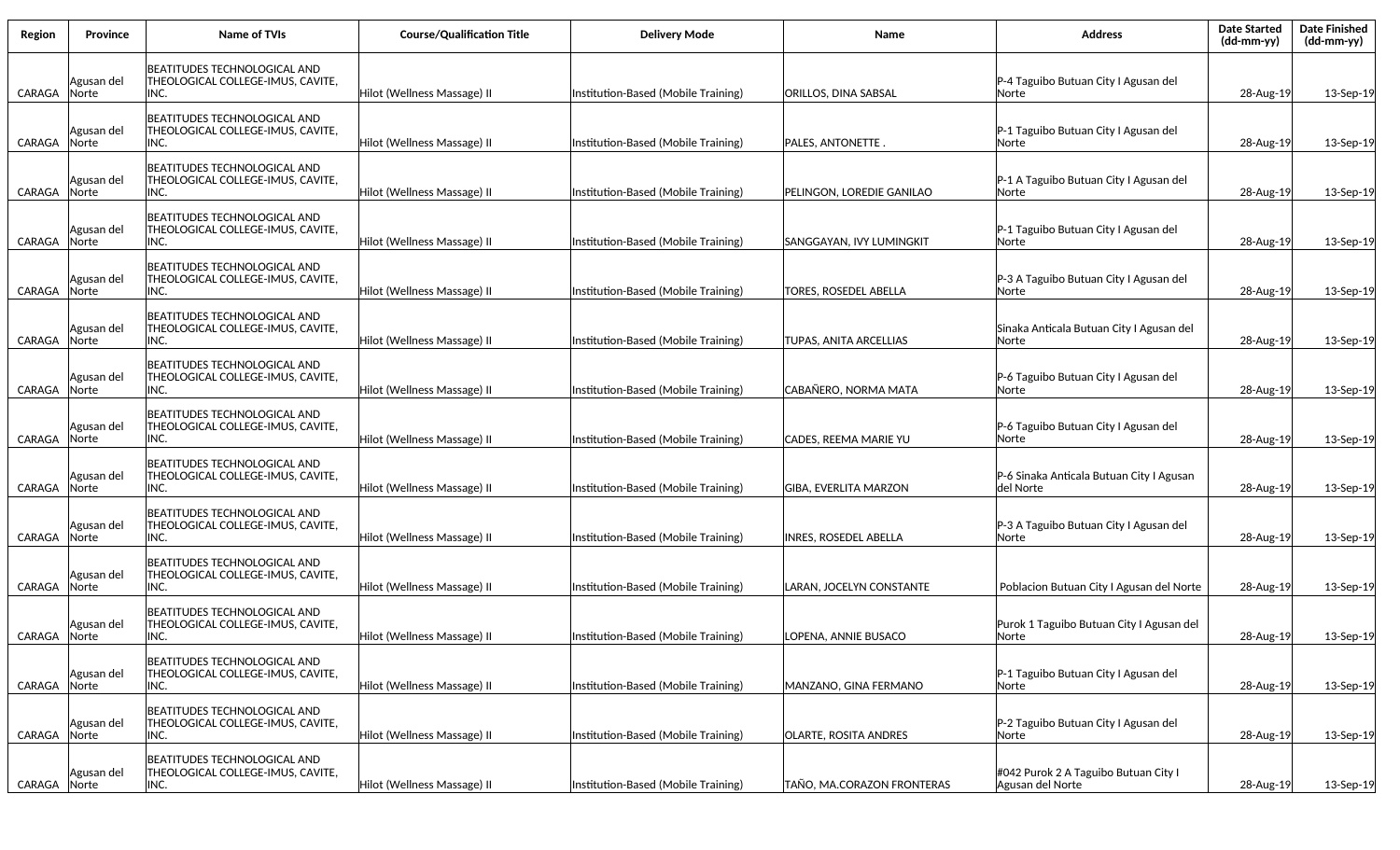| Region | Province             | <b>Name of TVIs</b>                                                       | <b>Course/Qualification Title</b>                                          | Delivery Mode                       | <b>Name</b>                  | <b>Address</b>                                                   | <b>Date Started</b><br>$(dd\text{-}\text{mm-}yy)$ | <b>Date Finished</b><br>(dd-mm-yy) |
|--------|----------------------|---------------------------------------------------------------------------|----------------------------------------------------------------------------|-------------------------------------|------------------------------|------------------------------------------------------------------|---------------------------------------------------|------------------------------------|
| CARAGA | Agusan del<br>Norte  | BEATITUDES TECHNOLOGICAL AND<br>THEOLOGICAL COLLEGE-IMUS, CAVITE,<br>INC. | Hilot (Wellness Massage) II                                                | Institution-Based (Mobile Training) | TORRALBA, RENATO PELICANO    | P-5 Taguibo Butuan City I Agusan del<br>lNorte                   | 28-Aug-19                                         | 13-Sep-19                          |
| CARAGA | Dinagat Islands INC. | SOGBOHAN AGRI TRAINING INSTITUTE,                                         | Animal Production (Poultry-Chicken) NC II  Institution-Based (Traditional) |                                     | Aton, Frenzcess Breciel Luib | P-2 San Vicente Tubajon Lone District<br>Dinagat Islands         | 20-Aug-19                                         | 21-Sep-19                          |
| CARAGA | Dinagat Islands INC. | SOGBOHAN AGRI TRAINING INSTITUTE,                                         | Animal Production (Poultry-Chicken) NC II  Institution-Based (Traditional) |                                     | Bagacay, Cresjelly Docoy     | P-2 Mabini Tubajon Lone District Dinagat<br><b>Islands</b>       | 20-Aug-19                                         | 21-Sep-19                          |
| CARAGA | Dinagat Islands INC. | SOGBOHAN AGRI TRAINING INSTITUTE,                                         | Animal Production (Poultry-Chicken) NC II  Institution-Based (Traditional) |                                     | Bagacay, Irish Bie Docoy     | P-2 Mabini Tubajon Lone District Dinagat<br>Islands              | 20-Aug-19                                         | 21-Sep-19                          |
| CARAGA | Dinagat Islands INC. | SOGBOHAN AGRI TRAINING INSTITUTE.                                         | Animal Production (Poultry-Chicken) NC II  Institution-Based (Traditional) |                                     | Bagacay, Melrose Ann Enoc    | p-2 Mabini Tubajon Lone District Dinagat<br>Islands              | 20-Aug-19                                         | 21-Sep-19                          |
| CARAGA | Dinagat Islands INC. | SOGBOHAN AGRI TRAINING INSTITUTE,                                         | Animal Production (Poultry-Chicken) NC II  Institution-Based (Traditional) |                                     | Cabalhin, Charles Vic Mondia | p-2 San Roque Tubajon Lone District<br>Dinagat Islands           | 20-Aug-19                                         | 21-Sep-19                          |
| CARAGA | Dinagat Islands INC. | SOGBOHAN AGRI TRAINING INSTITUTE,                                         | Animal Production (Poultry-Chicken) NC II  Institution-Based (Traditional) |                                     | Coyno, Maridith Gabito       | p-2 Mabini Tubajon Lone District Dinagat<br>lIslands             | 20-Aug-19                                         | 21-Sep-19                          |
| CARAGA | Dinagat Islands INC. | SOGBOHAN AGRI TRAINING INSTITUTE,                                         | Animal Production (Poultry-Chicken) NC II  Institution-Based (Traditional) |                                     | Cuenca, Irene Mae Bandoy     | Quezon Street San Roque Tubajon Lone<br>District Dinagat Islands | 20-Aug-19                                         | 21-Sep-19                          |
| CARAGA | Dinagat Islands INC. | SOGBOHAN AGRI TRAINING INSTITUTE.                                         | Animal Production (Poultry-Chicken) NC II  Institution-Based (Traditional) |                                     | Daytoc, Maximo Padullon      | P-2 San Roque Tubajon Lone District<br>Dinagat Islands           | 20-Aug-19                                         | 21-Sep-19                          |
| CARAGA | Dinagat Islands INC. | SOGBOHAN AGRI TRAINING INSTITUTE.                                         | Animal Production (Poultry-Chicken) NC II  Institution-Based (Traditional) |                                     | Henoguin, Elgie Cadungog     | P-2 Wadas Tubajon Lone District Dinagat<br>Islands               | 20-Aug-19                                         | 21-Sep-19                          |
| CARAGA | Dinagat Islands INC. | SOGBOHAN AGRI TRAINING INSTITUTE,                                         | Animal Production (Poultry-Chicken) NC II  Institution-Based (Traditional) |                                     | Lumpay, Jazpher Gadrinab     | P-2 Mabini Tubajon Lone District Dinagat<br><b>Islands</b>       | 20-Aug-19                                         | 21-Sep-19                          |
| CARAGA | Dinagat Islands INC. | SOGBOHAN AGRI TRAINING INSTITUTE,                                         | Animal Production (Poultry-Chicken) NC II  Institution-Based (Traditional) |                                     | Malaza, Elmer Pesical        | P-1 Sta Cruz Tubajon Lone District Dinagat<br>lIslands           | 20-Aug-19                                         | 21-Sep-19                          |
| CARAGA | Dinagat Islands INC. | SOGBOHAN AGRI TRAINING INSTITUTE,                                         | Animal Production (Poultry-Chicken) NC II  Institution-Based (Traditional) |                                     | Melorin, Rapunzel Rein       | P-2 San Roque Tubajon Lone District<br>Dinagat Islands           | 20-Aug-19                                         | 21-Sep-19                          |
| CARAGA | Dinagat Islands INC. | SOGBOHAN AGRI TRAINING INSTITUTE,                                         | Animal Production (Poultry-Chicken) NC II  Institution-Based (Traditional) |                                     | Micabalo, Fredreich Arena    | P-4 Mabini Tubajon Lone District Dinagat<br>Islands              | 20-Aug-19                                         | 21-Sep-19                          |
| CARAGA | Dinagat Islands INC. | SOGBOHAN AGRI TRAINING INSTITUTE.                                         | Animal Production (Poultry-Chicken) NC II  Institution-Based (Traditional) |                                     | Morales, Jelou Orillaneda    | Longos Street Diaz Tubajon Lone District<br>Dinagat Islands      | 20-Aug-19                                         | 21-Sep-19                          |
| CARAGA | Dinagat Islands INC. | SOGBOHAN AGRI TRAINING INSTITUTE,                                         | Animal Production (Poultry-Chicken) NC II  Institution-Based (Traditional) |                                     | Nacua Jr., Jayter Bandoy     | P-3 Navarro Tubajon Lone District Dinagat<br><b>Islands</b>      | 20-Aug-19                                         | 21-Sep-19                          |
| CARAGA | Dinagat Islands INC. | SOGBOHAN AGRI TRAINING INSTITUTE.                                         | Animal Production (Poultry-Chicken) NC II  Institution-Based (Traditional) |                                     | Ocso, Benita Nogaliza        | J-sayson San Vicente Tubajon Lone District<br> Dinagat Islands   | 20-Aug-19                                         | 21-Sep-19                          |
| CARAGA | Dinagat Islands INC. | SOGBOHAN AGRI TRAINING INSTITUTE,                                         | Animal Production (Poultry-Chicken) NC II  Institution-Based (Traditional) |                                     | Ocso, Eliza May C            | P-1 Mabini Tubajon Lone District Dinagat<br>Islands              | 20-Aug-19                                         | 21-Sep-19                          |
| CARAGA | Dinagat Islands INC. | SOGBOHAN AGRI TRAINING INSTITUTE.                                         | Animal Production (Poultry-Chicken) NC II  Institution-Based (Traditional) |                                     | Oropio, Rosebe Lasco         | P-1 Mabini Tubajon Lone District Dinagat<br>lIslands             | 20-Aug-19                                         | 21-Sep-19                          |
| CARAGA | Dinagat Islands INC. | SOGBOHAN AGRI TRAINING INSTITUTE,                                         | Animal Production (Poultry-Chicken) NC II  Institution-Based (Traditional) |                                     | Pedrablanca, Reymark Serna   | P-1 Diaz Tubajon Lone District Dinagat<br>IIslands               | 20-Aug-19                                         | 21-Sep-19                          |
| CARAGA | Dinagat Islands INC. | SOGBOHAN AGRI TRAINING INSTITUTE,                                         | Animal Production (Poultry-Chicken) NC II  Institution-Based (Traditional) |                                     | Pedores, Shella Torotoro     | P-3 Roxas Tubajon Lone District Dinagat<br>IIslands              | 20-Aug-19                                         | 21-Sep-19                          |
| CARAGA | Dinagat Islands INC. | SOGBOHAN AGRI TRAINING INSTITUTE,                                         | Animal Production (Poultry-Chicken) NC II  Institution-Based (Traditional) |                                     | real, Cecile Labandia        | P-4 Sta Cruz Tubajon Lone District Dinagat<br>IIslands           | 20-Aug-19                                         | 21-Sep-19                          |
| CARAGA | Dinagat Islands INC. | SOGBOHAN AGRI TRAINING INSTITUTE,                                         | Animal Production (Poultry-Chicken) NC II  Institution-Based (Traditional) |                                     | Tan, Rizalyn Ebol            | P-6 Mabini Tubajon Lone District Dinagat<br>Islands              | 20-Aug-19                                         | 21-Sep-19                          |